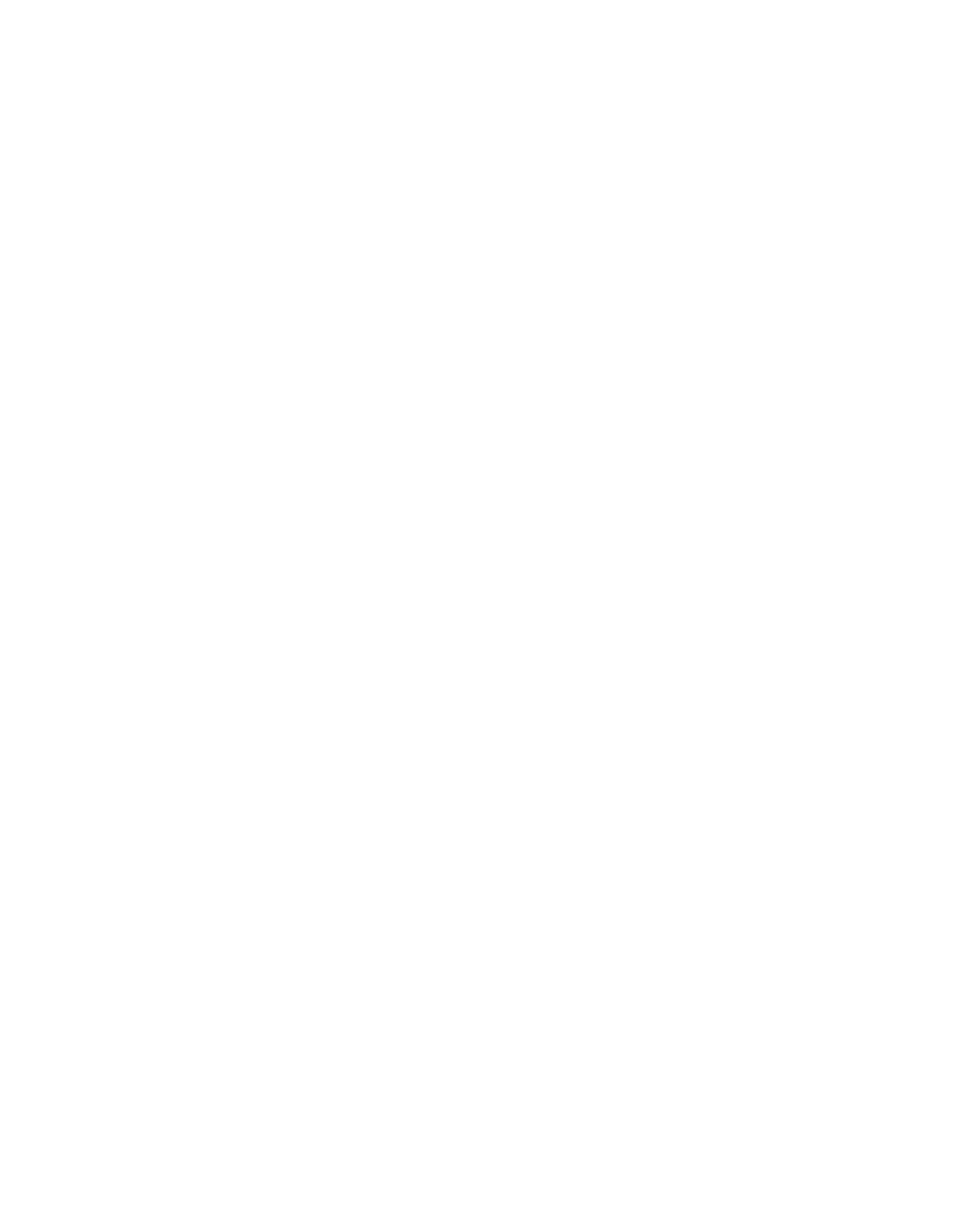# **Contents**

|                                                                    | Page                    |
|--------------------------------------------------------------------|-------------------------|
| <b>Foreword to the Accounts</b>                                    | 1                       |
| <b>Explanatory Foreword</b>                                        | $\overline{\mathbf{z}}$ |
| <b>Statement of responsibilities for the Statement of Accounts</b> | 13                      |
| <b>Independent Auditor's Report</b>                                | 15                      |
| <b>Accounting Statements</b>                                       | 20                      |
| <b>Notes to the Accounts</b>                                       | 26                      |
| <b>Group Accounts</b>                                              | 141                     |
| <b>Pension Fund Accounts</b>                                       | 152                     |
| <b>Governance Statement</b>                                        | 179                     |
| <b>Glossary of terms</b>                                           | 194                     |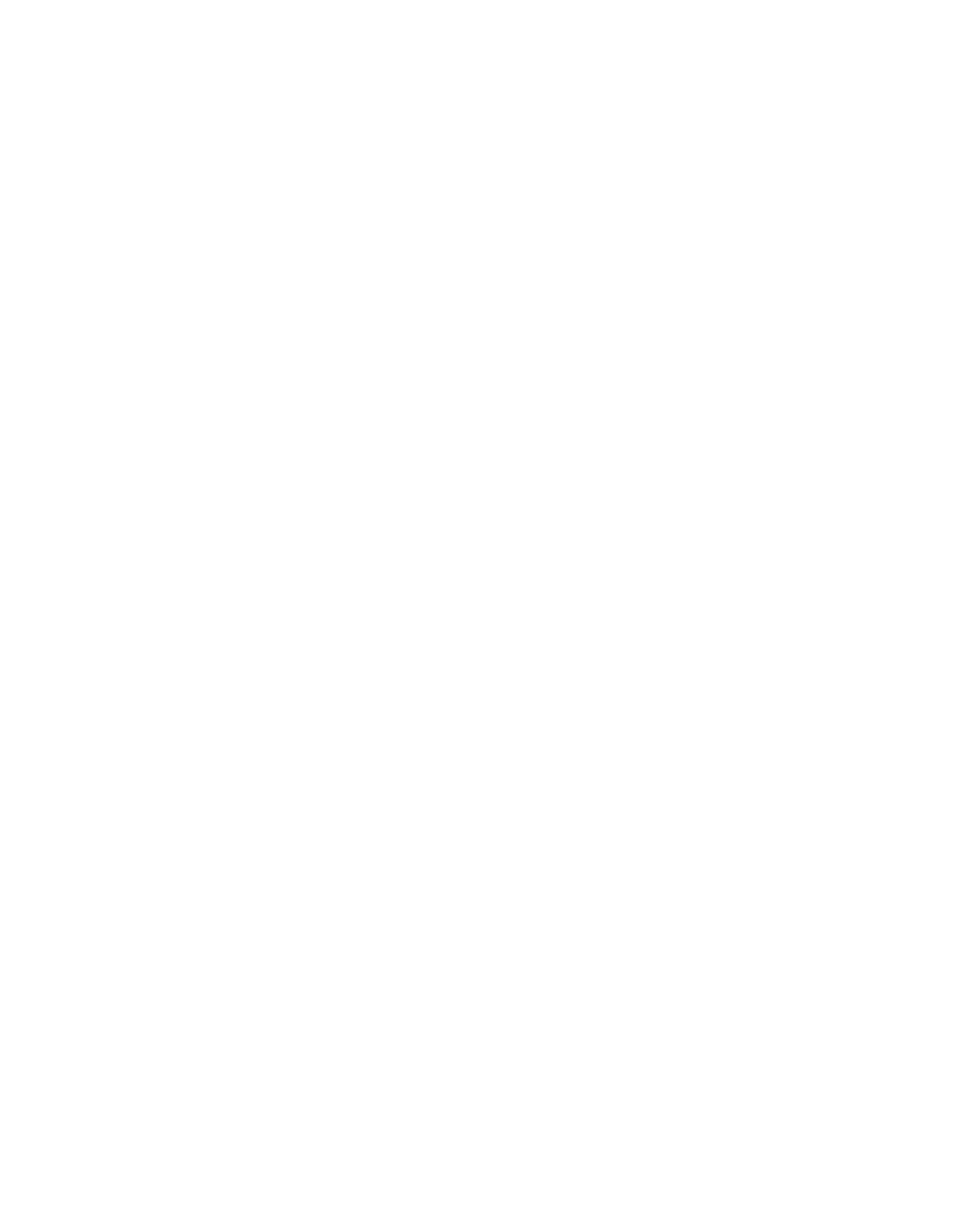#### <span id="page-4-0"></span>**1. Revenue Expenditure**

## **1.1 Introduction**

2010/11 was a challenging financial year for the Council, particularly following the loss of grant funding as a result of the first Coalition Government's budget. All services, the Children's and Education services in particular, responded positively to this challenging environment, to adjust their spending plans. However, in addition to these actions, it was necessary to make some use of reserves and balances to partly mitigate budget pressures. In particular, the Council utilised  $f_1$ 7.2m of the earmarked revenue reserve it had established to mitigate future increases in the costs of waste disposal (see note 10, which commences on page 72), but plans to replenish this reserve over the course of the next few financial years, to bring it back up to the previously assessed level.

## **1.2 Background to the 2010/11 Budget**

The Council's 2010/11 Revenue Budget was built to reflect the priorities of the people of Essex and to meet our statutory obligations; our goal was to deliver the best quality of life in Britain. We aimed to achieve this by using our resources to support the people in Essex to live life to their full potential in education, business and leisure; and to support families and neighbourhoods by providing them with the services required for an excellent quality of life.

Each year we set out our priority policies, coupled with measurable objectives that demonstrate our progress with delivering improved quality of life in Essex. In doing so, we aim to respond to the concerns and priorities of our residents and other stakeholders – this response is our vision 'EssexWorks', so called as we think this reflects the work ethic and characteristic pragmatism of the people of Essex.

EssexWorks is based on three delivery programmes, designed to help us achieve our medium term goals:

- **Our people**  policies which enable people to reach their potential and enhance residents' quality of life.
- **Our Economy** policies that invest in key services, provide better value for money for the County's taxpayers and enhance the County's infrastructure.
- **Our World** policies which specifically promote sustainability and ensure that the County's physical environment is protected.

We made nine pledges to the Essex public, with at least one against each priority in each delivery programme. These pledges represent the most important initiatives and reflect the priorities of our citizens. Meeting the pledges each year will be a step towards achieving the longer term ambitions outlined in our 'EssexWorks' vision. The nine pledges for 2010/11 were to:

Increase our sponsorship of new apprenticeships in Essex.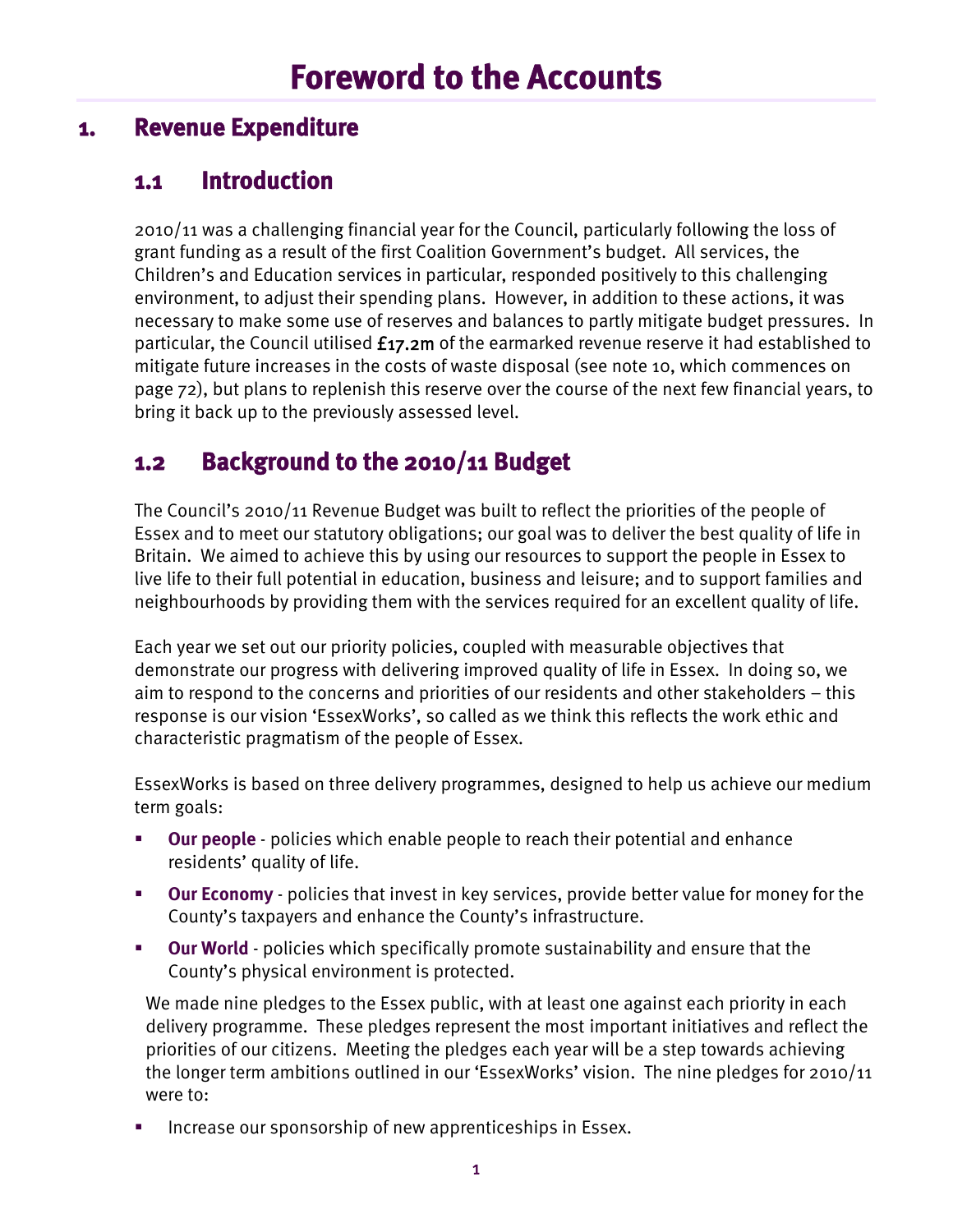# **Foreword to the Accounts**

- Increase opportunities for residents to adopt a healthier diet and to undertake more physical activity, in partnership with the NHS and District and Borough Councils.
- Recruit more foster carers and improve the support we offer them.
- **Promote rural access and community transport throughout the County.**
- **Expand Universal Broadband throughout Essex.**
- **Promote the establishment of a new generation of community orchards and allotments in** Essex.
- **Expand the delivery of sustainable energy advice throughout Essex.**
- Support and promote initiatives to rehabilitate offenders and provide payback to communities.
- Keep next year's council tax increase below the level of inflation.

As part of our integrated service and financial planning process, we reviewed our budgets to ensure that we had resources available to invest in our priorities and spend public money as effectively as possible.

We set a budget for 2010/11 that provided  $f_{904.094}$ m for delivery of our EssexWorks priorities. This budget was financed from general government grants (£113.312m), non domestic rates (£215.423m) and local taxpayers (£575.359m). This budget allowed for inflationary pressures of £20.176m and provided for new investment of £106.588m. As a consequence of the review process, savings and efficiencies of £88.315m were identified to allow us to re-direct resources to our priorities and  $f_{19.558m}$  was withdrawn from reserves.

The Council Tax for band D amounted to £1,086.75. This represented an increase of 1.9% over that for 2009/10.

## **1.3 Outturn position**

The Revenue Budget was identified against the Council's Cabinet Members, according to their specific responsibilities for discharging the functions of the Cabinet. Cabinet Members monitored actual spending against their approved budgets throughout the year, and Cabinet reviewed the overall position on a quarterly basis.

Approved total net expenditure was increased from  $f_{904.094}$  to  $f_{985.697}$ m during the year to take account of unspent budget brought forward from 2009/10, which was funded from the General Fund Balance, and additional general and capital grant funding (i.e. net of the grant losses announced in June 2010 as part of the first Coalition Government's budget).

The end of year position is set out within the following table, which compares actual net expenditure with the finally approved budget for the Cabinet Members' portfolios, and shows how net expenditure was financed.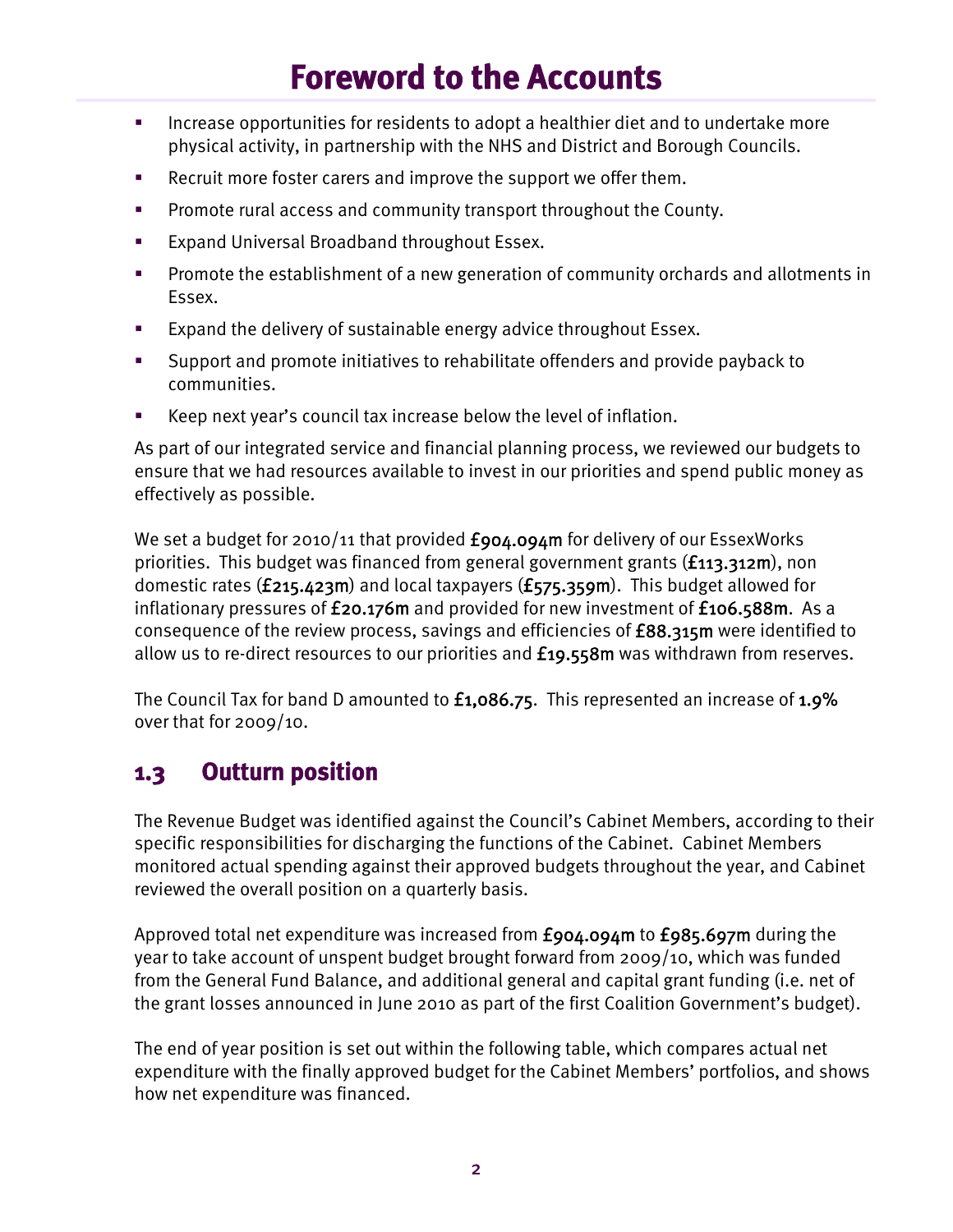# **Foreword to the Accounts**

| <b>Revenue Outturn</b>                        | 2010/11 Budget |                 | <b>Actual</b> | (Under) / Over spend |            |
|-----------------------------------------------|----------------|-----------------|---------------|----------------------|------------|
|                                               | Original       | <b>Final</b>    | net           |                      |            |
|                                               |                | <b>Estimate</b> | expenditure   |                      |            |
|                                               | fooo           | <b>fooo</b>     | <b>fooo</b>   | <b>fooo</b>          | %          |
| <b>Controllable Net Expenditure</b>           |                |                 |               |                      |            |
| Adults, Health and Community Wellbeing        | 375,808        | 376,556         | 374,497       | (2,059)              | $(0.55\%)$ |
| <b>Children's Services</b>                    | 145,597        | 139,349         | 145,504       | 6,155                | 4.42%      |
| Education and 2012 Games                      | 56,149         | 62,771          | 63,938        | 1,167                | 1.86%      |
| <b>Highways and Transportation</b>            | 73,987         | 84,303          | 82,401        | (1,902)              | (2.26%)    |
| <b>Environment and Waste</b>                  | 64,333         | 64,022          | 62,889        | (1, 133)             | $(1.77\%)$ |
| Heritage, Culture and the Arts                | 21,517         | 22,042          | 22,417        | 375                  | 1.70%      |
| Leader                                        | 17,365         | 15,431          | 14,836        | (595)                | $(3.86\%)$ |
| <b>Communities and Planning</b>               | 5,001          | 5,511           | 5,029         | (482)                | (8.75%)    |
| <b>Major Projects and Commercial Services</b> | 1,882          | 1,685           | 1,759         | 74                   | 4.39%      |
| <b>Finance and Transformation</b>             | 2,676          | 2,260           | 2,723         | 463                  | 20.49%     |
| Recharged strategic support services          | 68,988         | 95,433          | 84,315        | (11, 118)            | (11.65%)   |
| <b>Building Maintenance</b>                   | 2,652          | 3,402           | 2,689         | (713)                | (20.96%)   |
| Operating costs                               |                |                 |               |                      |            |
| Interest payable                              | 20,395         | 16,264          | 15,455        | (809)                | (4.97%)    |
| Other operating costs                         | 47,744         | 96,668          | 113,018       | 16,350               | 16.91%     |
| <b>Total net expenditure</b>                  | 904,094        | 985,697         | 991,470       | 5,773                | 0.59%      |
| <b>Financed by</b>                            |                |                 |               |                      |            |
| General government grant                      | (113, 312)     | (195, 233)      | (199, 608)    | (4,375)              | 2.24%      |
| National non-domestic rates                   | (215, 423)     | (215, 423)      | (215, 423)    |                      |            |
| Council taxpayers                             | (575, 359)     | (575, 359)      | (575, 359)    |                      |            |
| <b>Total financing</b>                        | (904, 094)     | (986, 015)      | (990, 390)    | (4, 375)             | 0.44%      |
| Deficit / (surplus) for the year              |                | (318)           | 1.080         | 1,398                | (439.62%)  |

The outturn position shows a net deficit of  $f_{1.080m}$ , which is a variance of  $f_{1.398m}$  from the budgeted position. This variance reflects an under spend of £16.934m and the appropriation of £18.332m into earmarked revenue reserves.

The net under spend of  $£16.934$ m reflects:

- A net under spend by services of £9.769m;
- The receipt of additional general government grant at the year end, amounting to £4.375m;
- A small under spend of £646,000 on interest and capital financing; and
- Unspent contingencies of £2.144m.

The appropriation of  $f18.332m$  into earmarked revenue reserves reflects the setting aside of funds for specific policy purposes, as detailed within Note 10 to the Accounts, which commences on page 72.

The net deficit of **£1.080m** has been financed from the General Fund Balance.

The presentation of services' expenditure differs from that provided in the Comprehensive Income and Expenditure Statement, which is shown according to the mandatory service headings specified by the CIPFA Best Value Accounting Code of Practice 2010 (see note 37 to the accounts, which commences on page 118, for further details).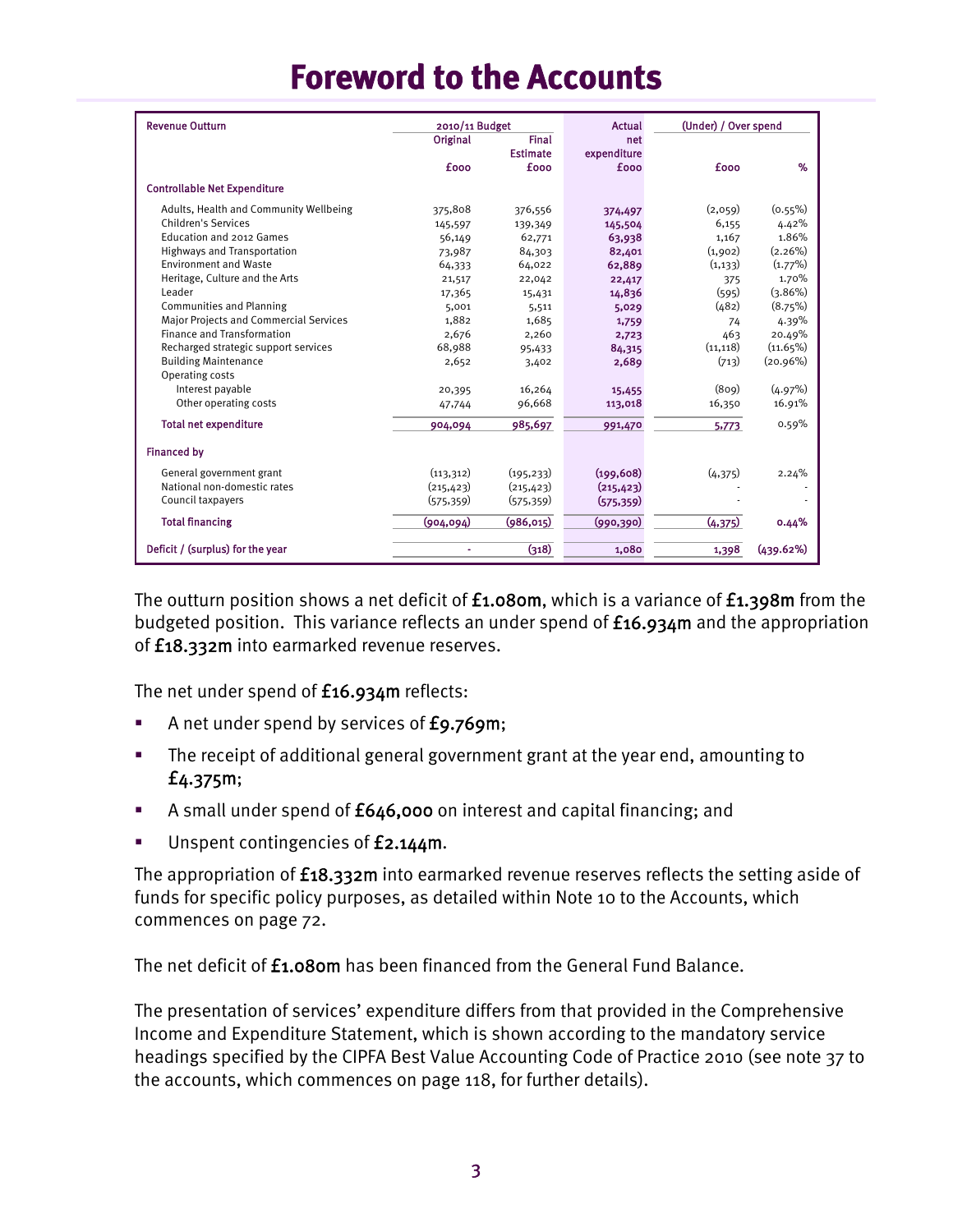## **2. Capital Expenditure**

## **2.1 Background to the Budget**

Capital expenditure was originally estimated to amount to  $f_383.921m$  in 2010/11; this sum included £238.178m for specific schemes. Each major capital project was subject to the Council's programme management governance process, which tracks projects through the phases of development.

The Council can determine the level of its borrowing for capital financing purposes, based upon its own views regarding the affordability, prudence and sustainability of that borrowing. The Council determined that it would borrow up to  $f_1/4$ ,  $o_7/7$ m for capital financing purposes in 2010/11. The remainder of the capital programme was to be financed from grants and contributions (£238.178m) and earmarked reserves (£1.666m).

## **2.2 Outturn position**

Capital payment guidelines were reduced to  $f_{301.784m}$  during the year, primarily to take account of slippage in schemes into 2011/12. In comparison, actual expenditure amounted to £248.132m, giving rise to an under spend of £53.652m.

The end of year position is set out in the following table, which compares actual capital expenditure, and revenue expenditure funded from capital under statute, with the finally approved budget by portfolio, and shows how the expenditure has been financed.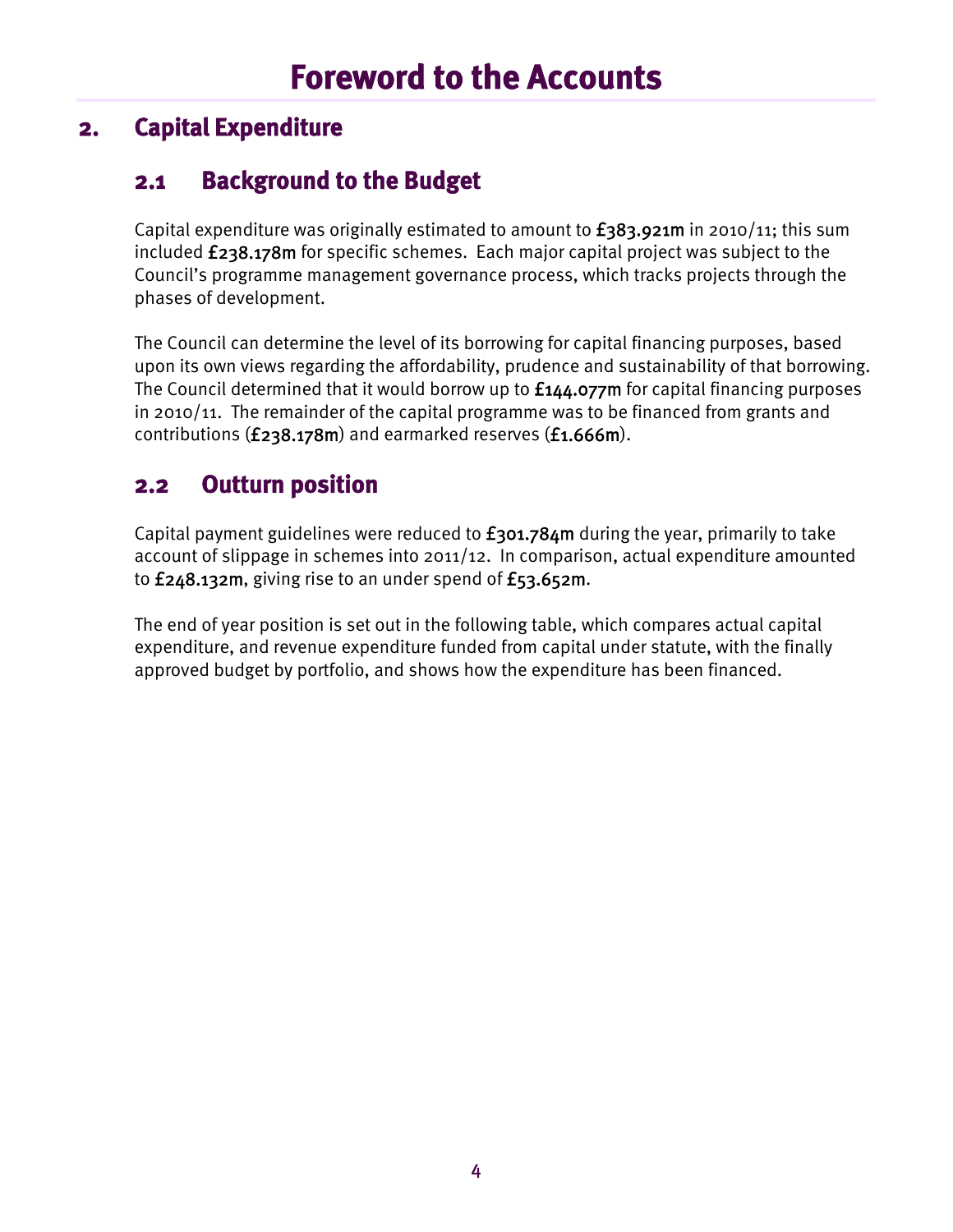# **Foreword to the Accounts**

|                                               | Approved    |            | <b>Actual expenditure</b> |              | Variance    |
|-----------------------------------------------|-------------|------------|---------------------------|--------------|-------------|
|                                               | expenditure | Capital    | Revenue                   | <b>Total</b> | over /      |
|                                               |             | Payments   | Expenditure               | expenditure  | (under)     |
|                                               |             |            | funded from               |              |             |
|                                               |             |            | Capital                   |              |             |
|                                               | <b>fooo</b> | fooo       | fooo                      | <b>fooo</b>  | <b>fooo</b> |
| Capital payments                              |             |            |                           |              |             |
| Adults, Health & Community Wellbeing          | 740         | 130        |                           | 130          | (610)       |
| Children's Services                           | 36,037      | 12,760     | 15,083                    | 27,843       | (8, 194)    |
| Education and 2012 Games                      | 110,182     | 28,644     | 67,904                    | 96,548       | (13, 634)   |
| <b>Highways and Transportation</b>            | 127,533     | 109,899    | 673                       | 110,572      | (16,961)    |
| Chief Whip, Environment & Waste               | 6,853       | 2,985      | 494                       | 3,479        | (3,374)     |
| Heritage, Culture and the Arts                | 4,070       | 354        | 1,503                     | 1,857        | (2,213)     |
| Leader                                        | 2,208       | 329        | 493                       | 822          | (1,386)     |
| <b>Communities and Planning</b>               | 1,655       | 40         | 1,500                     | 1,540        | (115)       |
| <b>Major Projects and Commercial Services</b> | 2,161       | 378        | (46)                      | 332          | (1,829)     |
| Deputy Leader, Finance and Transformation     | 10,345      | 4,891      | 118                       | 5,009        | (5, 336)    |
| <b>Total of capital payments financed</b>     | 301,784     | 160,410    | 87,722                    | 248,132      | (53, 652)   |
| <b>Financed by</b>                            |             |            |                           |              |             |
| Borrowing                                     | (51, 545)   | (30, 253)  | (21, 292)                 | (51, 545)    |             |
| <b>Unsupported Borrowing</b>                  | (67,757)    | (59, 985)  | (6,098)                   | (66, 083)    | (1,674)     |
| Government grants and contributions           | (179, 951)  | (66, 850)  | (55, 925)                 | (122, 775)   | (57, 176)   |
| Capital receipts                              | (2,531)     | (3,322)    | (3,467)                   | (6,789)      | 4,258       |
| Earmarked reserves applied                    |             |            | (940)                     | (940)        | 940         |
| <b>Total financing</b>                        | (301,784)   | (160, 410) | (87, 722)                 | (248, 132)   | (53, 652)   |

The under spend largely results from slippage in capital projects. £51.832m of the under spend will therefore be carried forward to meet the costs of these projects in 2011/12.

## **2.3 Capital projects undertaken**

The most significant of the capital projects undertaken during 2010/11 were as follows:

|   | <b>Major schemes</b>                                      | <b>Capital payments</b><br>(f000) |
|---|-----------------------------------------------------------|-----------------------------------|
| ٠ | Academy schools                                           | 34,447                            |
| п | Sadlers Farm junction                                     | 26,965                            |
| п | Formula capital grant allocated to fund schools' projects | 21,767                            |
| ш | Early years provision                                     | 18,803                            |
| ٠ | <b>Harlow Passmores School</b>                            | 13,438                            |
| ٠ | Highways maintenance initiative programme                 | 9,432                             |
| п | Roscommon Way (Canvey Island)                             | 8,330                             |
|   | A12 - Junction 28 (Colchester)                            | 7,697                             |
|   | A414 dualling - Junction 7 (Harlow)                       | 6,517                             |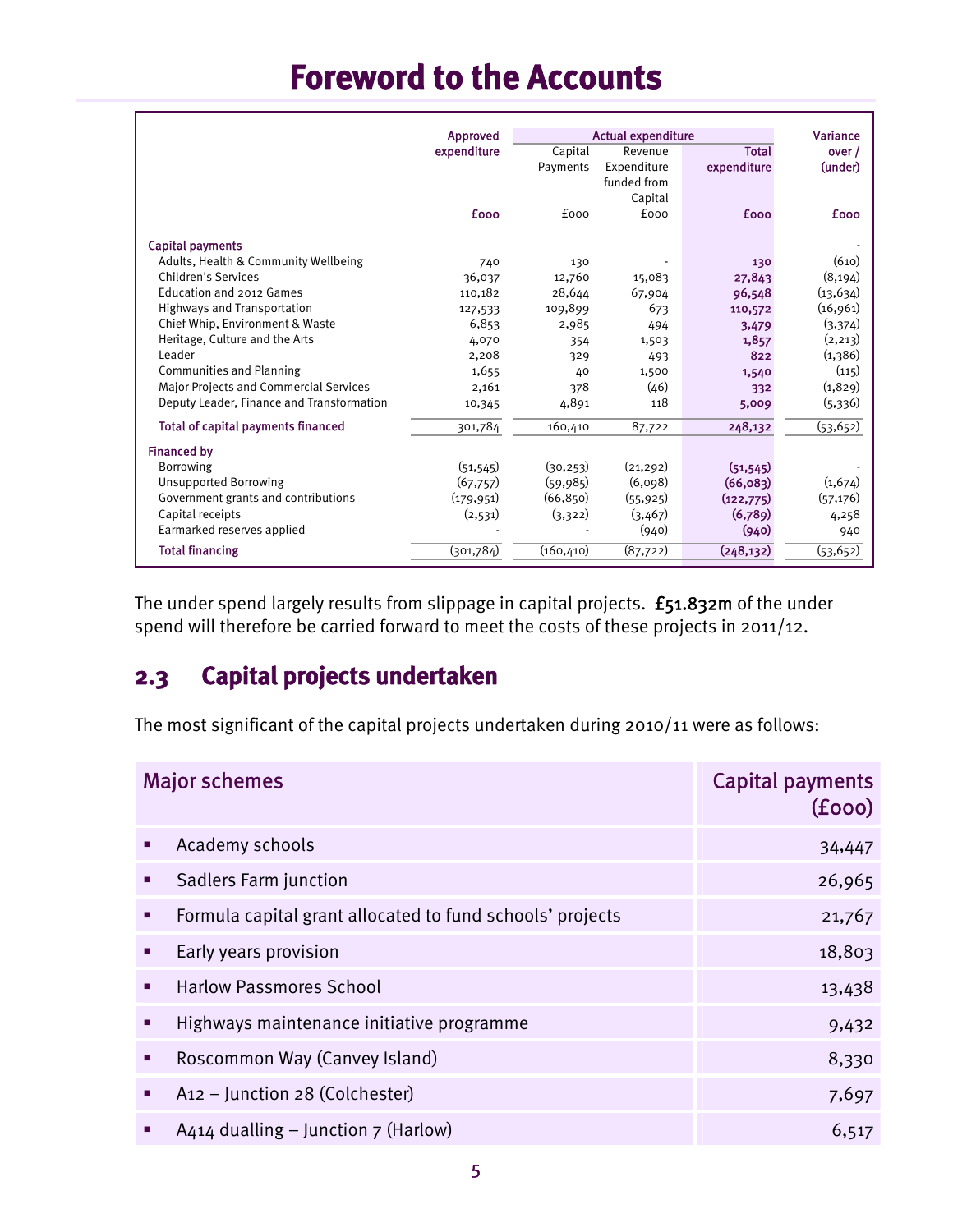# **Foreword to the Accounts**

| <b>Major schemes</b>                             | Capital payments<br>(f000) |
|--------------------------------------------------|----------------------------|
| Basildon Enterprise corridor (A127, A130, A1245) | 6,249                      |

## **2.4 Significant disposals**

The most significant asset disposals during 2010/11 are as follows:

| <b>Significant disposals</b>               | <b>Capital receipts</b><br>(f000) |
|--------------------------------------------|-----------------------------------|
| Former Fryerns School (part disposal)      | 5,505                             |
| Land at Pioneer School (Moat House campus) | 1,927                             |
| Former Laindon School playing field        | 3,985                             |
| <b>Dunmow Infants School</b>               | 2,235                             |
| Other receipts                             | 419                               |

Magaver lee

**Margaret Lee Executive Director for Finance 23 September 2011**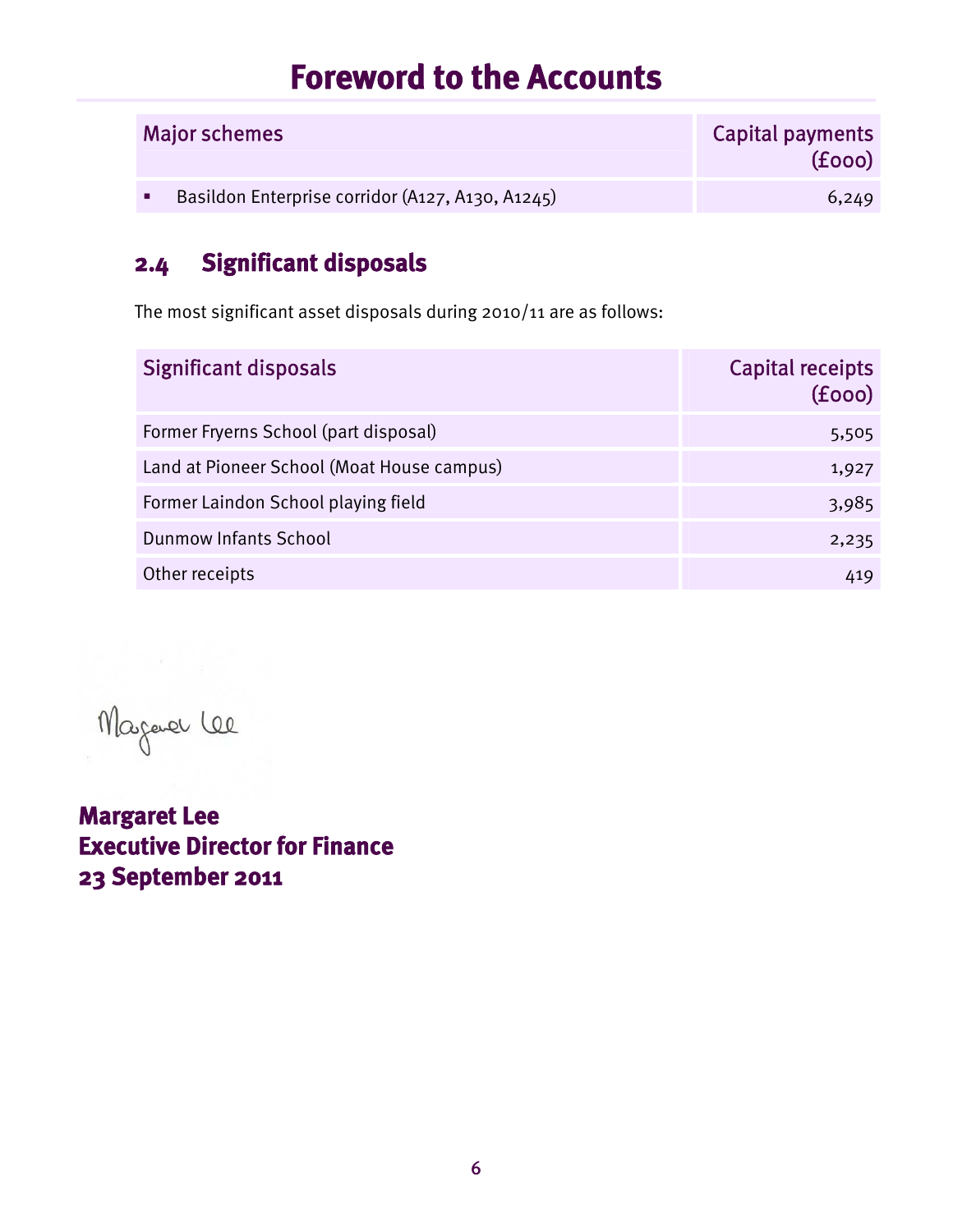#### <span id="page-10-0"></span>**1. Accounting statements**

The following paragraphs provide an introduction to the Statement of Accounts and an overview of the Council's financial performance and position.

The Council's accounting statements for  $2010/11$ , are set out on pages 20 to 25, and comprise:

- Movement in Reserves Statement
- Comprehensive Income and Expenditure Statement
- Balance Sheet
- Cash Flow Statement.

Supplementary information is set out within the notes to the accounts (see pages 26 to 140) to aid interpretation of these financial statements, and to provide further information on the financial performance of the Council during 2010/11.

#### **2. Group Accounts**

The Council owns all of the ordinary shares of the Essex Cares Ltd group which are vested with the Council as a corporate share holder. Essex Cares Ltd is a local authority trading company that provides adult social care services.

In order to provide a full picture of the Council's economic activities and financial position, the accounting statements of the Council and Essex Cares Ltd have been consolidated. The Group Accounts are presented in addition to the Council's 'single entity' financial statements and comprise:

- Group Movement in Reserves Statement
- Group Comprehensive Income and Expenditure Statement;
- **Group Balance Sheet;**
- Group Cash Flow Statement.

These statements, together with explanatory notes and accounting policies, are set out on pages 141 to 151.

#### **3. Pension Fund**

The Essex County Council Pension Fund provides pensions and other benefits to employees of the Council, district, borough and unitary councils and other scheduled and admitted bodies. An annual report and accounts is published for the Fund. However, the accounting statements of the Fund are also included within this Statement of Accounts.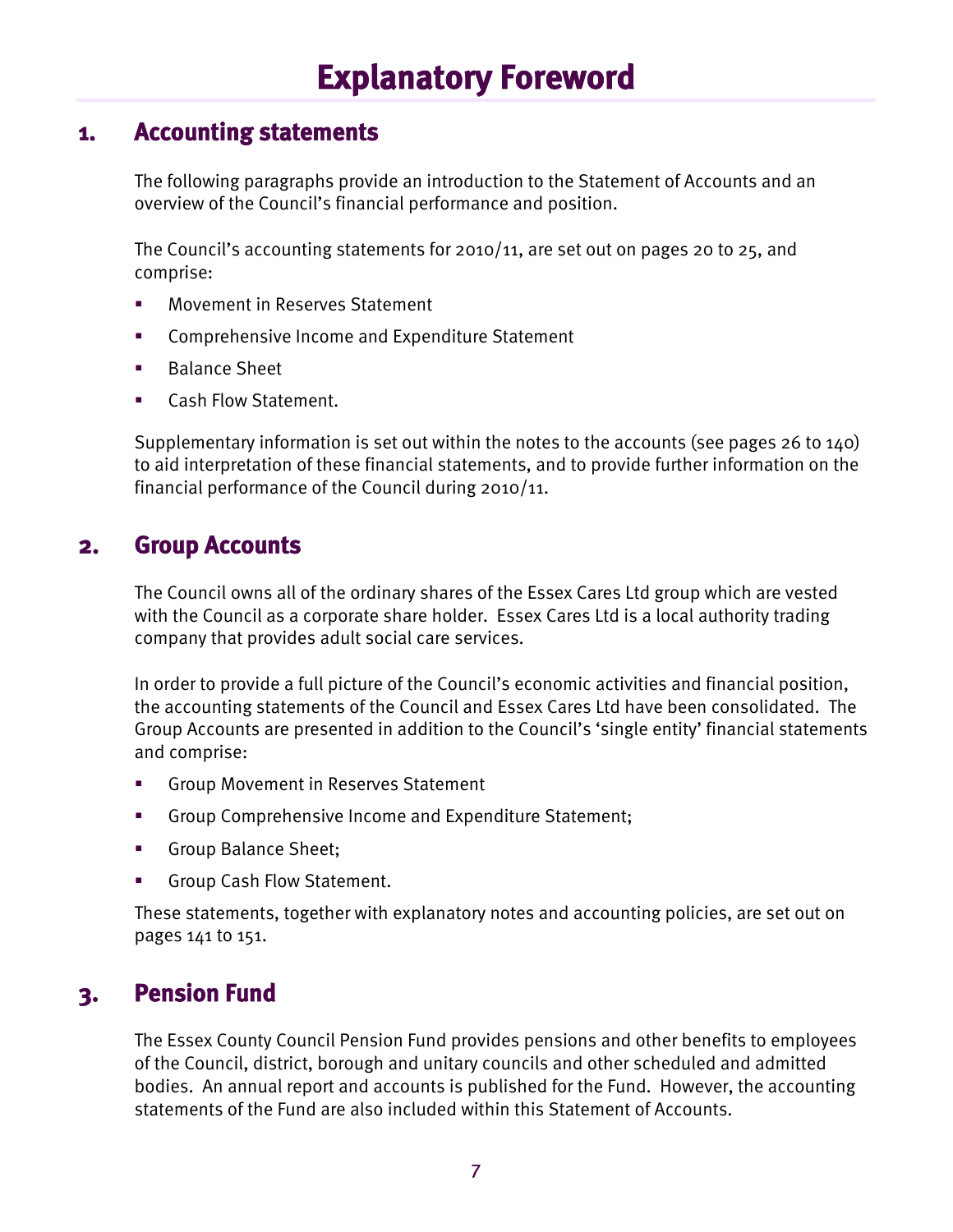They comprise:

Fund Account

This statement summarises the financial transactions of the Pension Fund for the year.

#### **Net Assets Statement**

This statement summarises the net assets relating to the provision of pensions and other benefits payable to former employees of the Council and other admitted bodies.

Further information is provided in the notes to the Pension Fund accounts (see pages 152 to  $178$ ).

## **4. Borrowing**

## **4.1 Long term borrowing**

The Council undertakes long term borrowing, for periods of in excess of one year, in order to finance capital spending. The Council secured  $f_4$ om of new loans during 2010/11; these loans were taken from the Public Works Loan Board (PWLB).

Further details of long term borrowing activities are provided within Note  $24$ , which commences on page 99.

## **4.2 Short term borrowing**

The Council undertook short term borrowing during 2010/11 in accordance with its agreement to temporarily borrow the surplus cash balances of the Essex Probation Board, Essex Cares Ltd and Library Services Slough Ltd and to cover temporary shortfalls of cash arising as a consequence of timing differences between receipts and payments.

Further details of short term borrowing activities are provided within Note  $24$ , which commences on page 99.

## **5. Investments**

The Council's surplus cash balances were invested in accordance with guidance issued by the Government. The primary objectives were:

- **Firstly, to safeguard the principal sums invested;**
- Secondly, to ensure adequate liquidity; and
- Lastly, to consider investment returns or yield.

Surplus cash balances were mainly invested on a short term basis (up to a maximum period of 364 days), until the funds were next required. Funds were invested with the UK Government, other local authorities, money market funds and bodies with high credit ratings.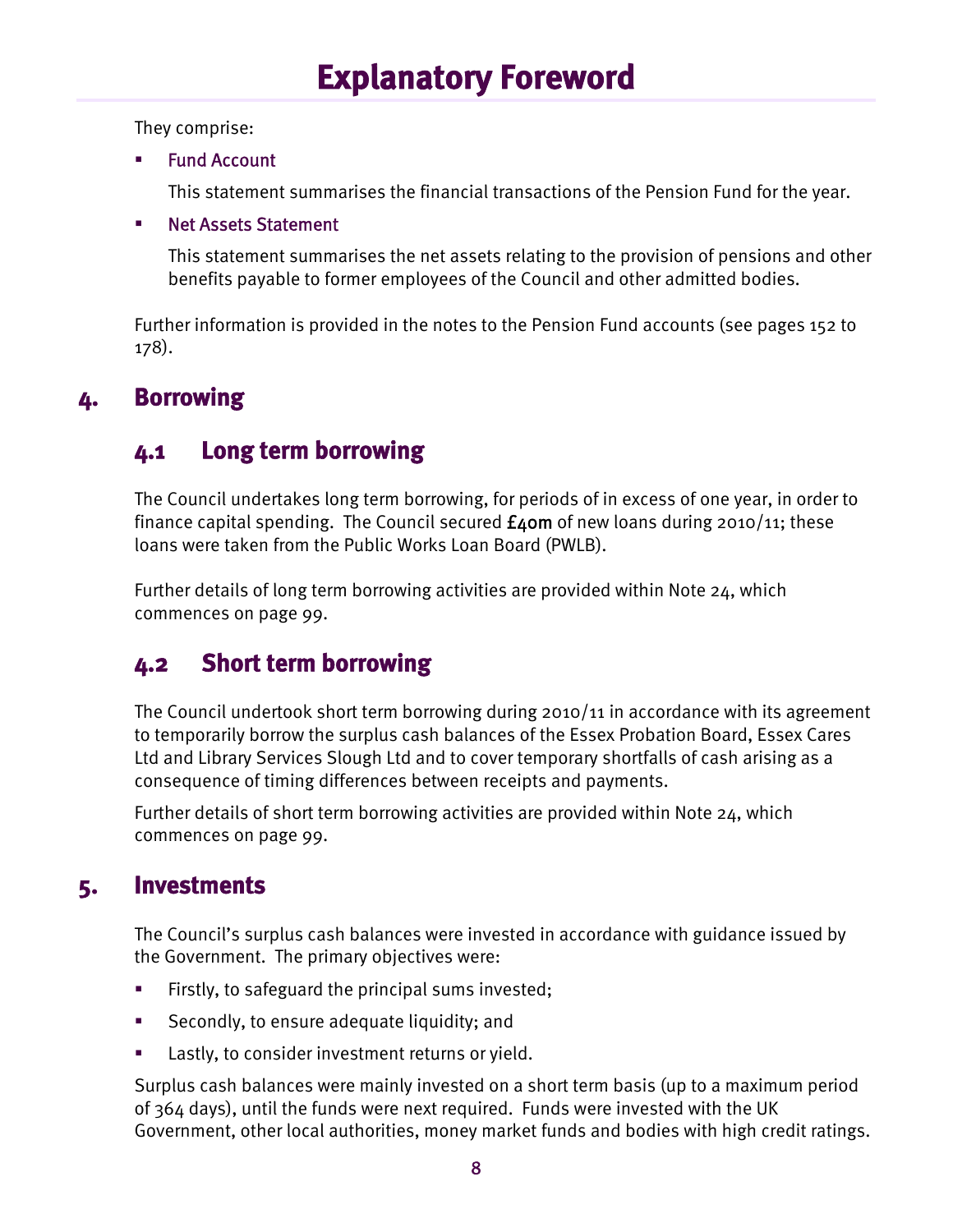# **Explanatory Foreword**

The Council also lent funds to Essex Cares Ltd during 2010/11, as part of its agreement to provide treasury management support to the company. Interest was charged on amounts lent to Essex Cares Ltd, in accordance with the terms of a formal agreement between the two parties.

Further details of investment activities are provided within Note 24, which commences on page 99.

#### **6. Local Government Pension Scheme**

The Council accounts for retirement benefits when it is committed to give them, even if the actual payments will be many years into the future. This means that:

- The financial statements reflect the liabilities arising from the Council's retirement obligations.
- The costs of providing retirement benefits to employees are recognised in the accounting period(s) in which the benefits are earned by employees, and the related finance costs and any other changes in value of assets and liabilities are recognised in the accounting periods in which they arise.
- The financial statements disclose the cost of providing retirement benefits and related gains, losses, assets and liabilities.

As at 1 April 2010, the Council's net pensions' deficit amounted to **£800.806m**. In comparison, the deficit amounts to  $f_{673.278m}$  at 31 March 2011. The reduction in the Council's pension liabilities in 2010/11 largely results from now being required to link future pension increases to the Consumer Prices Index (CPI) rather than to the Retail Prices Index (RPI). Statutory requirements for funding the remaining deficit mean that the financial position of the Council remains healthy.

Note 2.7.3, on page 34, explains the basis on which the Council accounts for retirement benefits, and the change to the pension liability in 2010/11 is analysed in note 33.5 to the accounts, which commences on page 114.

#### **7. Accounting policies**

Accounting policies are the principles, bases, conventions, rules and practices applied by the Council that specify how the financial effects of transactions and other events are reflected in the financial statements through recognising, selecting measurement bases for, and presenting assets, liabilities, gains, losses and changes in reserves.

All of the accounting policies adopted, that are material in the context of the Council's 2010/11 financial statements, are described in the Statement of Accounting Policies, which is set out in Note 2, which commences on page 29.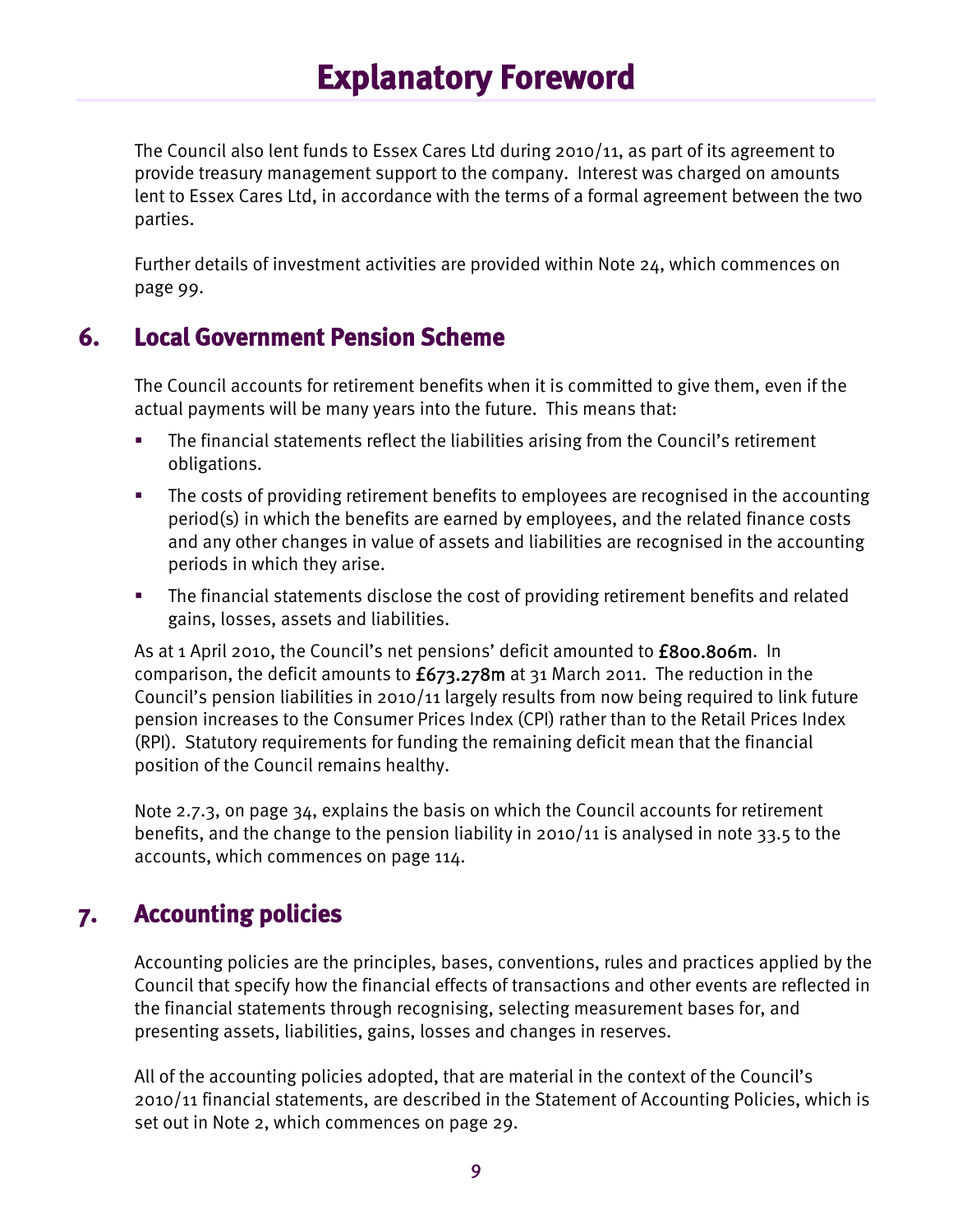In the 2010/11 Statement of Accounts, the Council has adopted a number of changes to its accounting policies as a result of the move from preparing its accounts under UK Generally Accepted Accounting Practice (UK GAAP) to an International Financial Reporting Standards (IFRS) basis. This move was made in accordance with the CIPFA Code of Practice on Local Authority Accounting in the UK. As a result, the 2009/10 comparative figures have been restated in compliance with these new accounting policies.

The accounting policies which are new / have changed under IFRS are:

#### Short term accumulating compensated absences

The Council is now required to accrue for benefits received by employees through their contract of employment, entitlement to which is built up as they provide service to the Council. The most significant such benefit is holiday entitlement earned but not yet taken. Under previous accounting arrangements no accrual was required.

#### **•** Property Plant and Equipment

From 1 April 2010, the Council is required to separately depreciate significant components of items of property, plant and equipment which have a useful economic life that is different to the remainder of the asset.

Where material decreases are identified to the value of items of property, plant and equipment, the impairment loss is written down against the Revaluation Reserve (i.e. up to the amount of any previously accumulated gains) and thereafter to the Comprehensive Income and Expenditure Statement.

#### **EXECUTE:** Investment properties

The Council is required to separately disclose investment properties. In order to qualify as an investment property the asset must be held solely for capital appreciation purposes or for rental income.

#### Assets held for sale

Set specified criteria must be met before an item of property, plant and equipment can be classified as an asset held for sale. Once classified as an asset held for sale, the value of the asset must be reviewed and depreciation is no longer charged on the asset.

#### Government Grants

Government grants and third party contributions are recognised in the Comprehensive Income and Expenditure Statement when the conditions entitling the Council to the income have been satisfied.

Capital grants are then reversed out of the General Fund Balance in the Movement in Reserves Statement and are either transferred to the Capital Adjustment Account or to the Capital Grants Unapplied Account (i.e. depending on whether the grant has been applied to finance capital expenditure). Previously, capital grants and contributions were recognised in the Comprehensive Income and Expenditure Statement over the life of the assets which they were used to fund.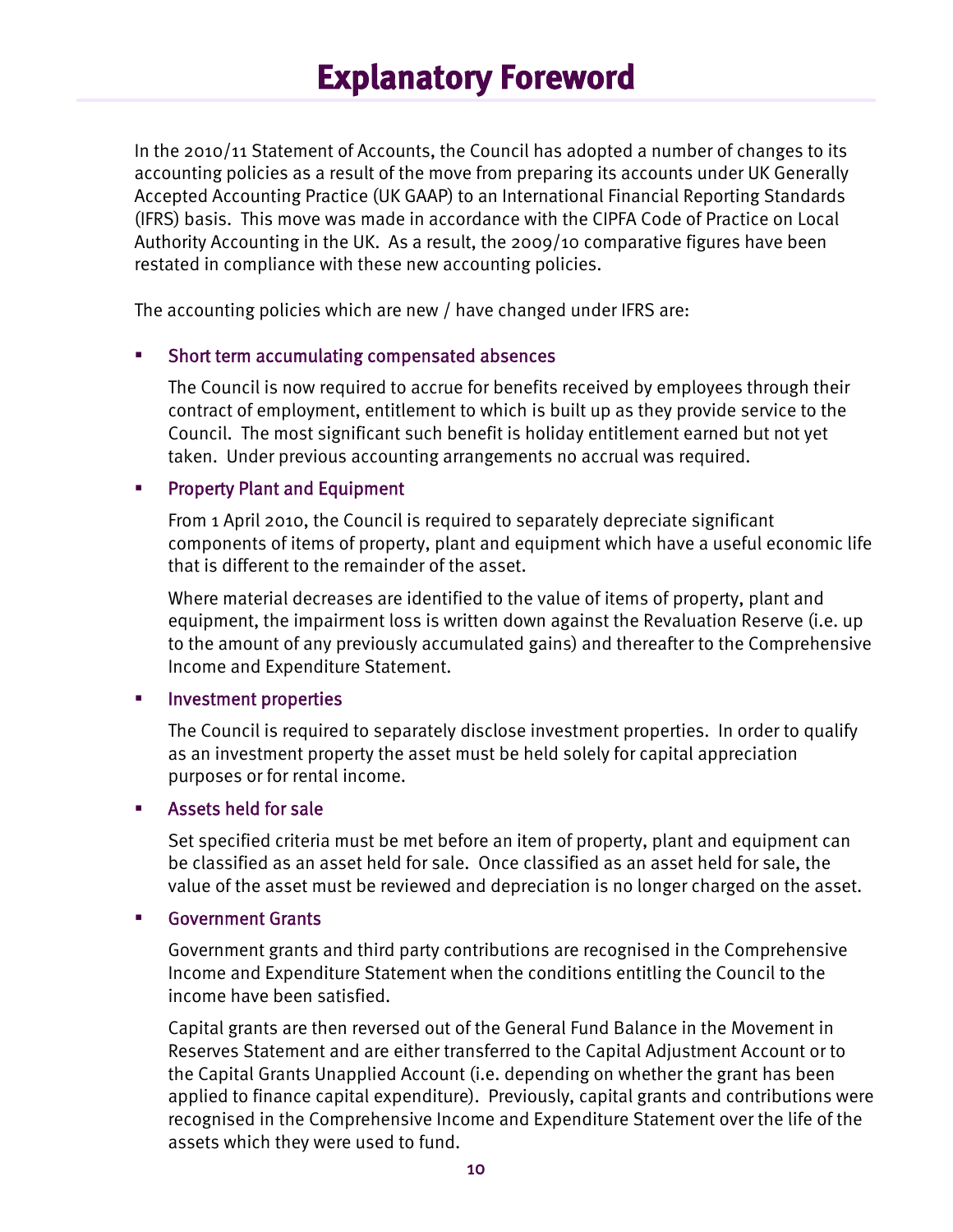# **Explanatory Foreword**

Where a grant or condition has been received, but the conditions are not satisfied, the amount is carried in the Balance Sheet as a 'Receipt in Advance'.

The Council's accounting policies, which are set out in note 2 to the accounts, and note 6 provide further details of these changes, including the reasons for the changes, the impact on the accounts and the detailed effects of the prior period adjustments on the 2009/10 comparative figures.

#### **8. Considerations for 2011/12**

#### **8.1 Revenue investment plans**

The budget requirement for  $201/12$  is estimated at  $£864.245$ m. A like-for-like comparison between the budget requirements for 2010/11 and 2011/12 is a reduction of  $\epsilon_{35m}$  (3.9% reduction). This is the net result of:

- Increases relating to new investment and other pressures  $(f85m)$ , pay and price inflation  $(£24m)$  and a contribution to reserves  $(£8m)$ ; and
- Decreases relating to efficiencies and savings (£98m) and reductions in grant funding  $(f54m)$ .

Further details of the Council's revenue investment plans are published in our 2011/12 Corporate Business Plan, which is published on the Council's web site.

#### **8.2 Capital investment plans**

Overall, the capital programme for  $201/12$  has been set at  $f221.045m$ . It is intended to finance the capital programme from a combination of borrowing  $(f_{43.388m})$ , grants and contributions ( $£171,659m$ ) and capital receipts ( $£5,998m$ ). Each major scheme will be subject to the Council's programme management governance process.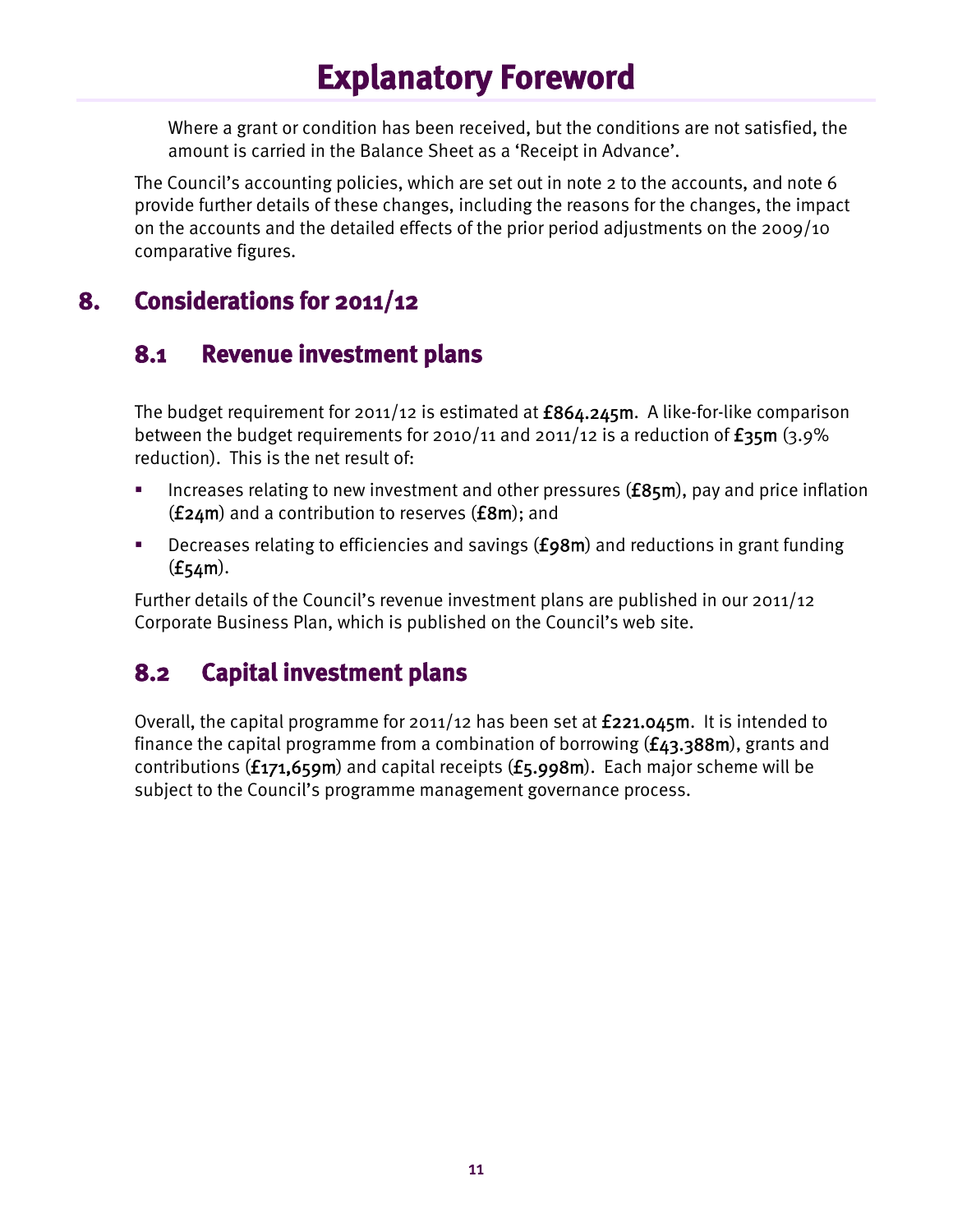# **Explanatory Foreword**

#### **9. Glossary of terms**

A glossary of the terminology used throughout the Statement of Accounts is provided on pages 194 to 199.

Magaver Lee

**Margaret Lee Executive Director for Finance 23 September 2011** 

#### Note:

These financial statements replace the unaudited financial statements certified by the Executive Director for Finance on 30th June 2011.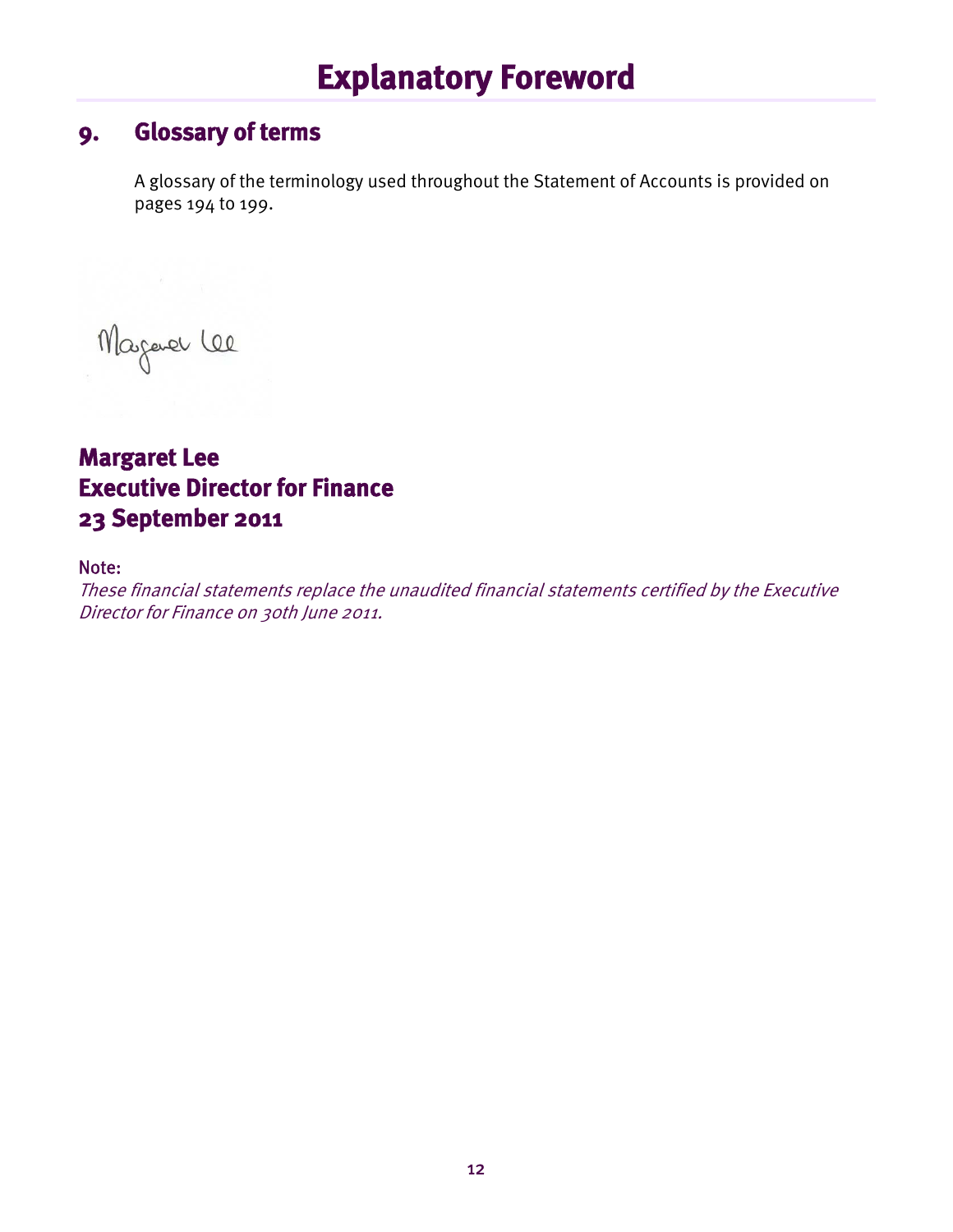#### **1. Council's responsibilities**

The Council is required to:

- Make arrangements for the proper administration of its financial affairs and to secure that one of its officers has responsibility for the administration of those affairs. At Essex County Council, that officer is the Executive Director for Finance.
- Manage its affairs to secure economic, efficient and effective use of resources and safeguard its assets.
- Approve the Statement of Accounts. The Council has delegated this responsibility to the Audit Committee.

#### **2. Executive Director for Finance's responsibilities**

The Executive Director for Finance is responsible for the preparation of the Council's Statement of Accounts in accordance with proper practices as set out within the CIPFA / LASAAC Code of Practice on Local Authority Accounting in the United Kingdom (the 'Code of Practice'). In preparing this Statement of Accounts, the Executive Director for Finance has:

- Selected suitable accounting policies and applied them consistently.
- Made judgements and estimates which were reasonable and prudent.
- **EXECOMPLEE COMPLIED WATER** Complied with the local authority Code.
- Kept proper accounting records that were up to date.
- Taken reasonable steps for the prevention and detection of fraud and other irregularities.

#### **3. Executive Director for Finance's certificate**

I certify that this Statement of Accounts has been prepared in accordance with proper practices, and presents a true and fair view of the financial position of the Council at 31 March 2011 and its expenditure and income for the year then ended.

Magaer lee

## **Margaret Lee, Executive Director for Finance**  42H5**23 September 2011**

#### Note:

These financial statements replace the unaudited financial statements certified by the Executive Director for Finance on 30th June 2011.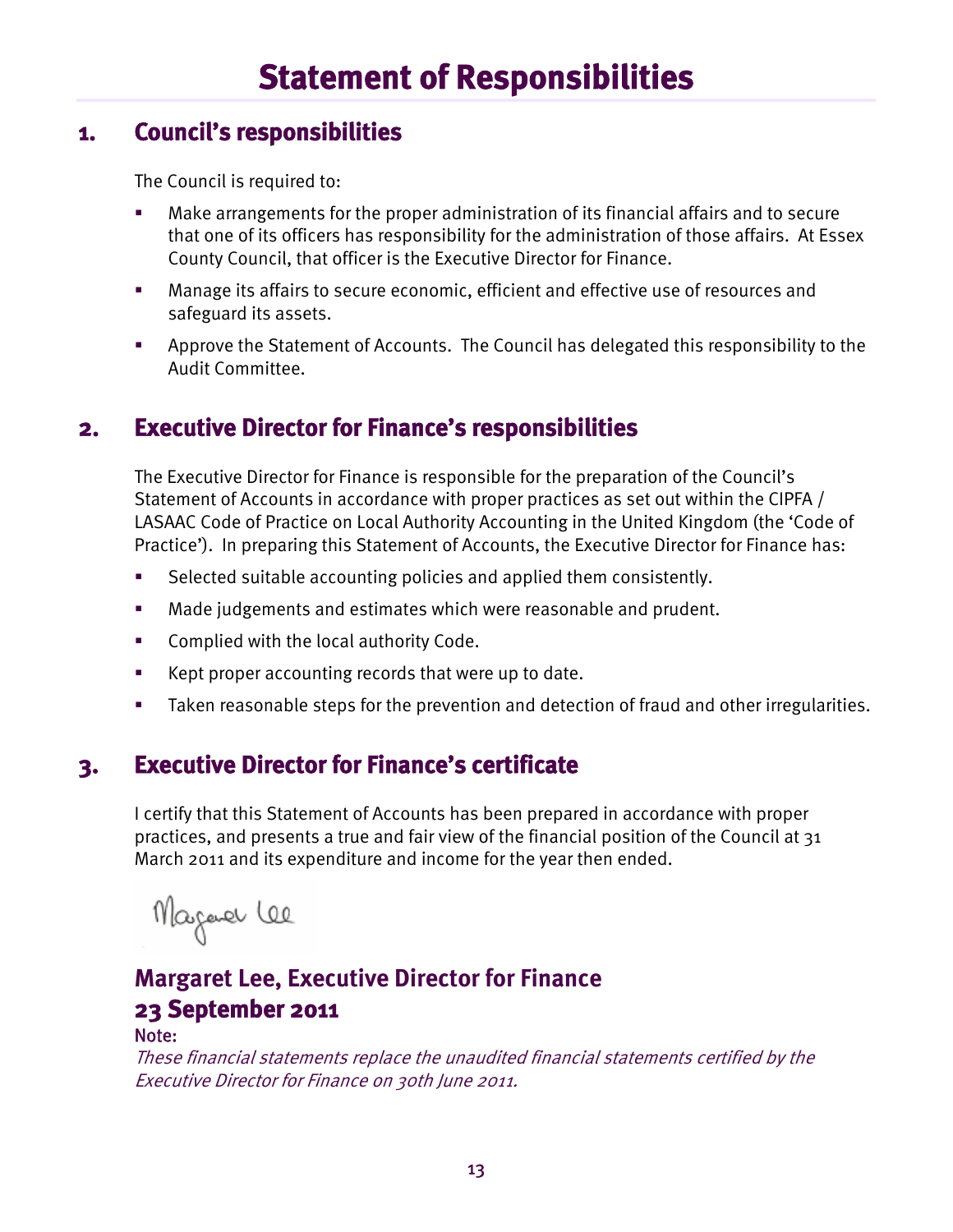## **4. Chairman of the Audit Committee's certificate**

I approve these accounts on behalf of the Audit Committee and confirm that they were considered by the Committee at its meeting on 26 September 2011.

Muhikay

**Cllr Michael Lager Chairman of the Audit Committee 28 September 2011**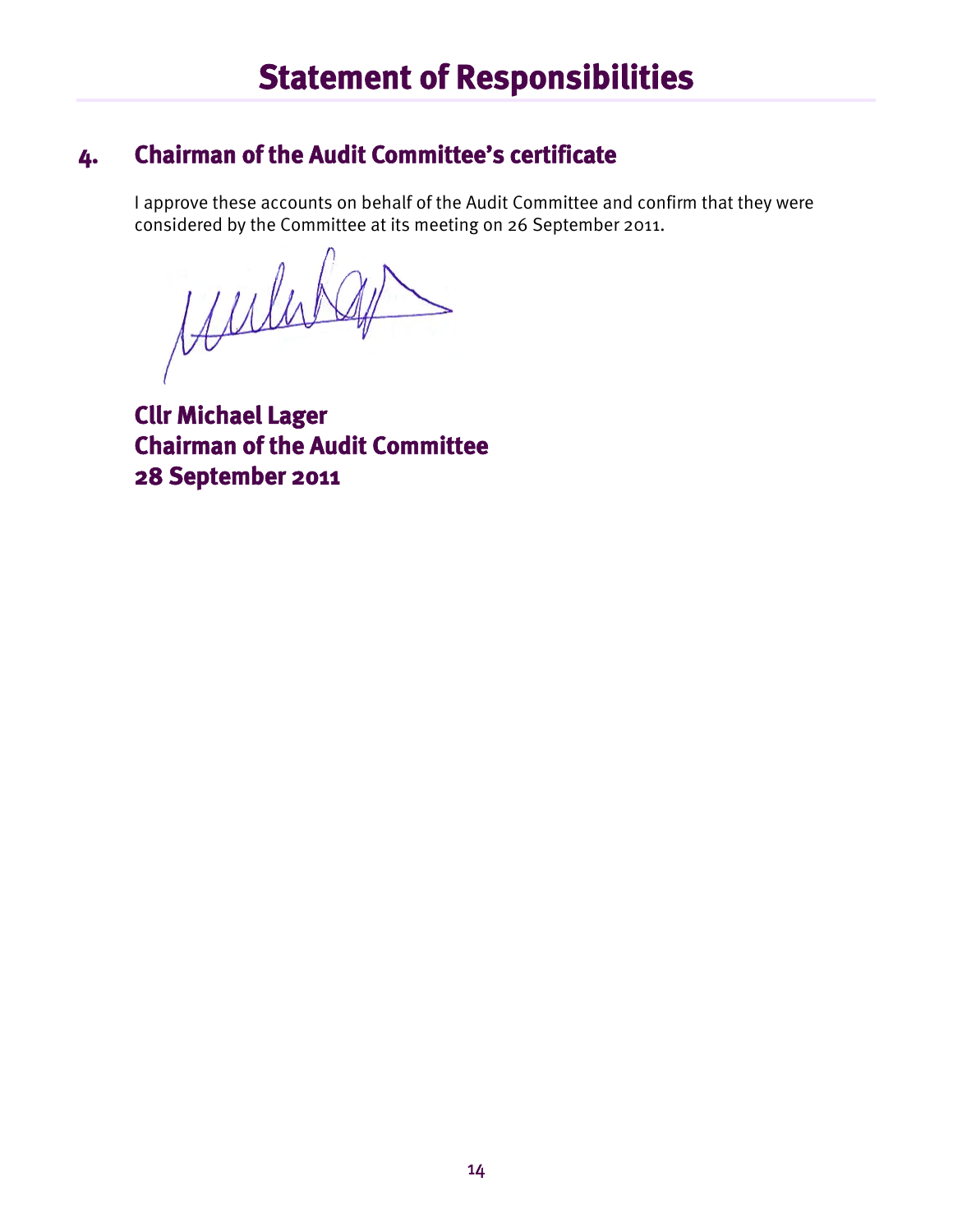## **Independent auditor's report to the Members of Essex County Council**

## **Opinion on the Authority and Group accounting statements**

#### **1. Opinion on the Authority and Group accounting statements**

I have audited the Authority and Group accounting statements of Essex County Council for the year ended 31 March 2011 under the Audit Commission Act 1998. The Authority and Group accounting statements comprise the Authority and Group Movement in Reserves Statement, the Authority and Group Comprehensive Income and Expenditure Statement, the Authority and Group Balance Sheet, the Authority and Group Cash Flow, and the related notes. These accounting statements have been prepared under the accounting policies set out in the Statement of Accounting Policies.

This report is made solely to the members of Essex County Council in accordance with Part II of the Audit Commission Act 1998 and for no other purpose, as set out in paragraph 48 of the Statement of Responsibilities of Auditors and Audited Bodies published by the Audit Commission in March 2010.

#### **2. Respective responsibilities of the Executive Director for Finance and auditor**

As explained more fully in the Statement of the Executive Director for Finance's Responsibilities, the Executive Director for Finance is responsible for the preparation of the Authority and Group's Statement of Accounts in accordance with proper practices as set out in the CIPFA/LASAAC Code of Practice on Local Authority Accounting in the United Kingdom. My responsibility is to audit the accounting statements in accordance with applicable law and International Standards on Auditing (UK and Ireland). Those standards require me to comply with the Auditing Practices Board's Ethical Standards for Auditors.

#### **3. Scope of the audit of the financial statements**

An audit involves obtaining evidence about the amounts and disclosures in the accounting statements sufficient to give reasonable assurance that the accounting statements are free from material misstatement, whether caused by fraud or error. This includes an assessment of: whether the accounting policies are appropriate to the Authority and Group's circumstances and have been consistently applied and adequately disclosed; the reasonableness of significant accounting estimates made by the Authority and Group; and the overall presentation of the accounting statements. I read all the information in the explanatory foreword and the annual report to identify material inconsistencies with the audited financial statements. If I become aware of any apparent material misstatements or inconsistencies I consider the implications for my report.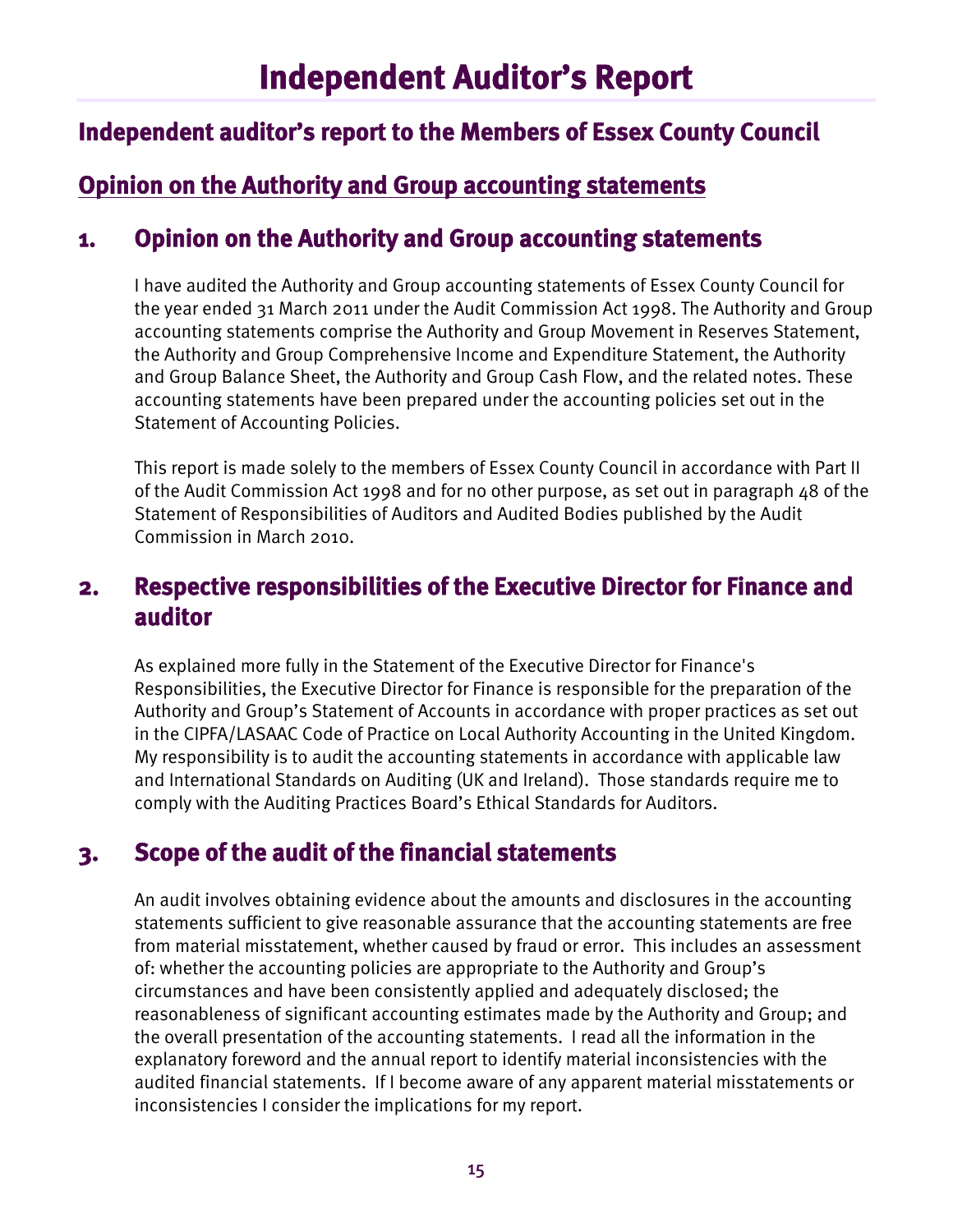#### **4. Opinion on accounting statements**

In my opinion the accounting statements:

- Give a true and fair view of the state of Essex County Council's affairs as at 31 March 2011 and of its income and expenditure for the year then ended;
- Give a true and fair view of the state of the Group's affairs as at 31 March 2011 and of its income and expenditure for the year then ended; and
- Have been properly prepared in accordance with the CIPFA/LASAAC Code of Practice on Local Authority Accounting in the United Kingdom.

## **5. Opinion on other matters**

In my opinion, the information given in the explanatory foreword and the content of the Annual Report for the financial year for which the accounting statements are prepared is consistent with the accounting statements.

#### **6. Matters on which I report by exception**

I have nothing to report in respect of the governance statement on which I report to you if, in my opinion the governance statement does not reflect compliance with 'Delivering Good Governance in Local Government: a Framework' published by CIPFA/SOLACE in June 2007.

#### **Opinion on the pension fund accounting statements**

#### **7. Opinion on the pension fund accounting statements**

I have audited the pension fund accounting statements for the year ended 31 March 2011 under the Audit Commission Act 1998. The pension fund accounting statements comprise the Fund Account, the Net Assets Statement and the related notes. These accounting statements have been prepared under the accounting policies set out in the Statement of Accounting Policies.

This report is made solely to the members of Essex County Council in accordance with Part II of the Audit Commission Act 1998 and for no other purpose, as set out in paragraph 48 of the Statement of Responsibilities of Auditors and Audited Bodies published by the Audit Commission in March 2010.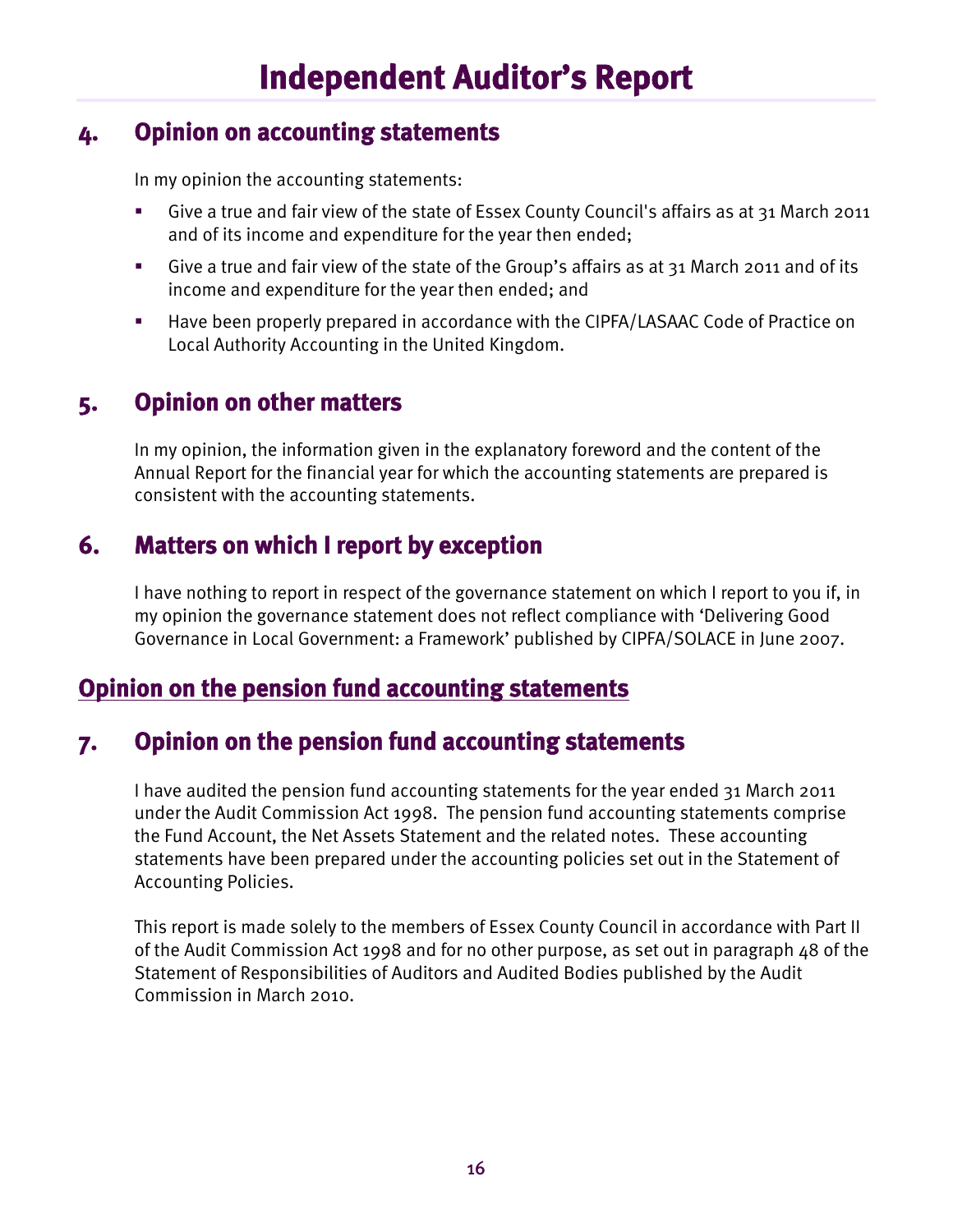#### **8. Respective responsibilities of the Executive Director for Finance and auditor**

As explained more fully in the Statement of the Executive Director for Finance's Responsibilities, the Executive Director for Finance is responsible for the preparation of the pension fund's Statement of Accounts in accordance with proper practices as set out in the CIPFA/LASAAC Code of Practice on Local Authority Accounting in the United Kingdom. My responsibility is to audit the accounting statements in accordance with applicable law and International Standards on Auditing (UK and Ireland). Those standards require me to comply with the Auditing Practices Board's Ethical Standards for Auditors.

#### **9. Scope of the audit of the financial statements**

An audit involves obtaining evidence about the amounts and disclosures in the accounting statements sufficient to give reasonable assurance that the accounting statements are free from material misstatement, whether caused by fraud or error. This includes an assessment of: whether the accounting policies are appropriate to the fund's circumstances and have been consistently applied and adequately disclosed; the reasonableness of significant accounting estimates made by the fund; and the overall presentation of the accounting statements. I read all the information in the explanatory foreword and the annual report to identify material inconsistencies with the audited accounting statements. If I become aware of any apparent material misstatements or inconsistencies I consider the implications for my report.

#### **10. Opinion on accounting statements**

In my opinion the pension fund's accounting statements:

- Give a true and fair view of the financial transactions of the pension fund during the year ended 31 March 2011 and the amount and disposition of the fund's assets and liabilities as at 31 March 2011; and
- Have been properly prepared in accordance with the CIPFA/LASAAC Code of Practice on Local Authority Accounting in the United Kingdom.

#### **11. Opinion on other matters**

In my opinion, the information given in the explanatory foreword and the content of the Annual Report for the financial year for which the accounting statements are prepared is consistent with the accounting statements.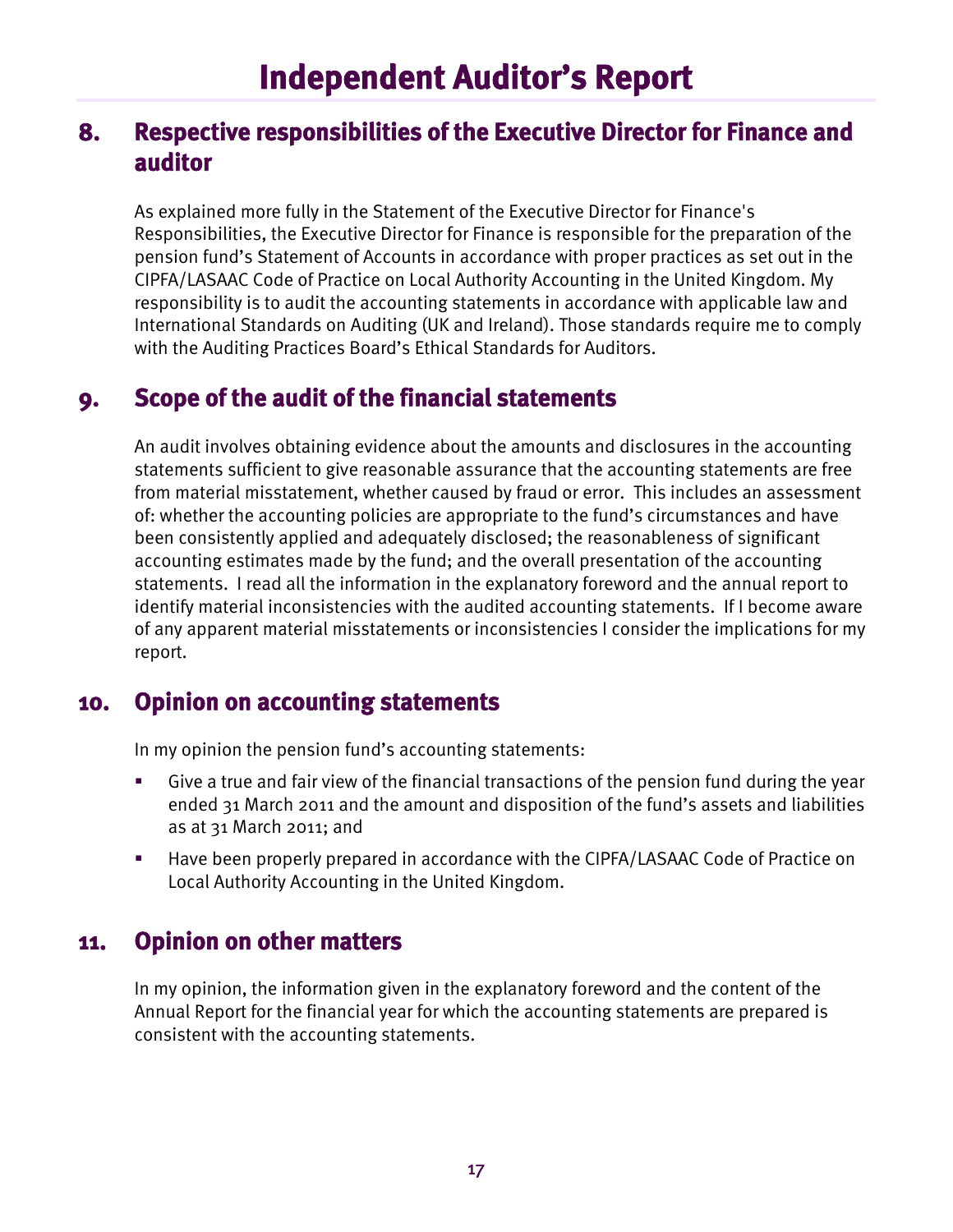# **Independent Auditor's Report**

#### **Conclusion on Authority's arrangements for securing economy, efficiency and effectiveness in the use of resources**

#### **12. Authority's responsibilities**

The Authority is responsible for putting in place proper arrangements to secure economy, efficiency and effectiveness in its use of resources, to ensure proper stewardship and governance, and to review regularly the adequacy and effectiveness of these arrangements.

#### **13. Auditor's responsibilities**

I am required under Section 5 of the Audit Commission Act 1998 to satisfy myself that the Authority has made proper arrangements for securing economy, efficiency and effectiveness in its use of resources. The Code of Audit Practice issued by the Audit Commission requires me to report to you my conclusion relating to proper arrangements, having regard to relevant criteria specified by the Audit Commission.

I report if significant matters have come to my attention which prevent me from concluding that the Authority has put in place proper arrangements for securing economy, efficiency and effectiveness in its use of resources. I am not required to consider, nor have I considered, whether all aspects of the Authority's arrangements for securing economy, efficiency and effectiveness in its use of resources are operating effectively.

#### **14. Basis of conclusion**

I have undertaken my audit in accordance with the Code of Audit Practice, having regard to the guidance on the specified criteria, published by the Audit Commission in October 2010, as to whether the Authority has proper arrangements for:

- Securing financial resilience; and
- Challenging how it secures economy, efficiency and effectiveness.

The Audit Commission has determined these two criteria as those necessary for me to consider under the Code of Audit Practice in satisfying myself whether the Authority put in place proper arrangements for securing economy, efficiency and effectiveness in its use of resources for the year ended 31 March 2011.

I planned my work in accordance with the Code of Audit Practice. Based on my risk assessment, I undertook such work as I considered necessary to form a view on whether, in all significant respects, the Authority had put in place proper arrangements to secure economy, efficiency and effectiveness in its use of resources.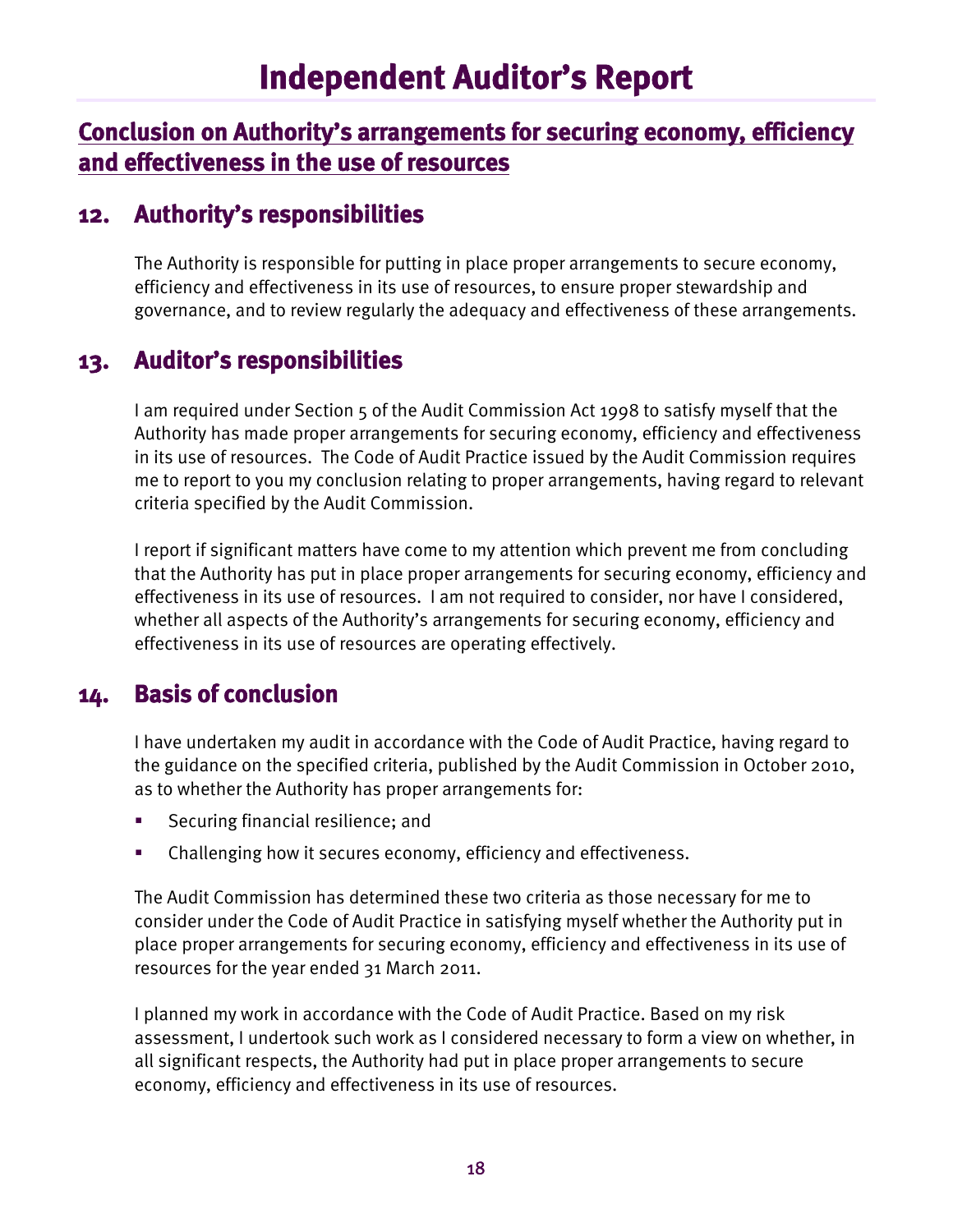# **Independent Auditor's Report**

#### **15. Conclusion**

On the basis of my work, having regard to the guidance on the specified criteria published by the Audit Commission in October 2010, I am satisfied that, in all significant respects, Essex County Council put in place proper arrangements to secure economy, efficiency and effectiveness in its use of resources for the year ending 31 March 2011.

## **Certificate**

I certify that I have completed the audit of the Authority and Group accounts of Essex County Council and Essex Pension Fund in accordance with the requirements of the Audit Commission Act 1998 and the Code of Audit Practice issued by the Audit Commission.

**Rob Murray District Auditor Officer of the Audit Commission 3rd Floor, Eastbrook Shaftesbury Road Cambridge, CB2 8BF 30 September 2011**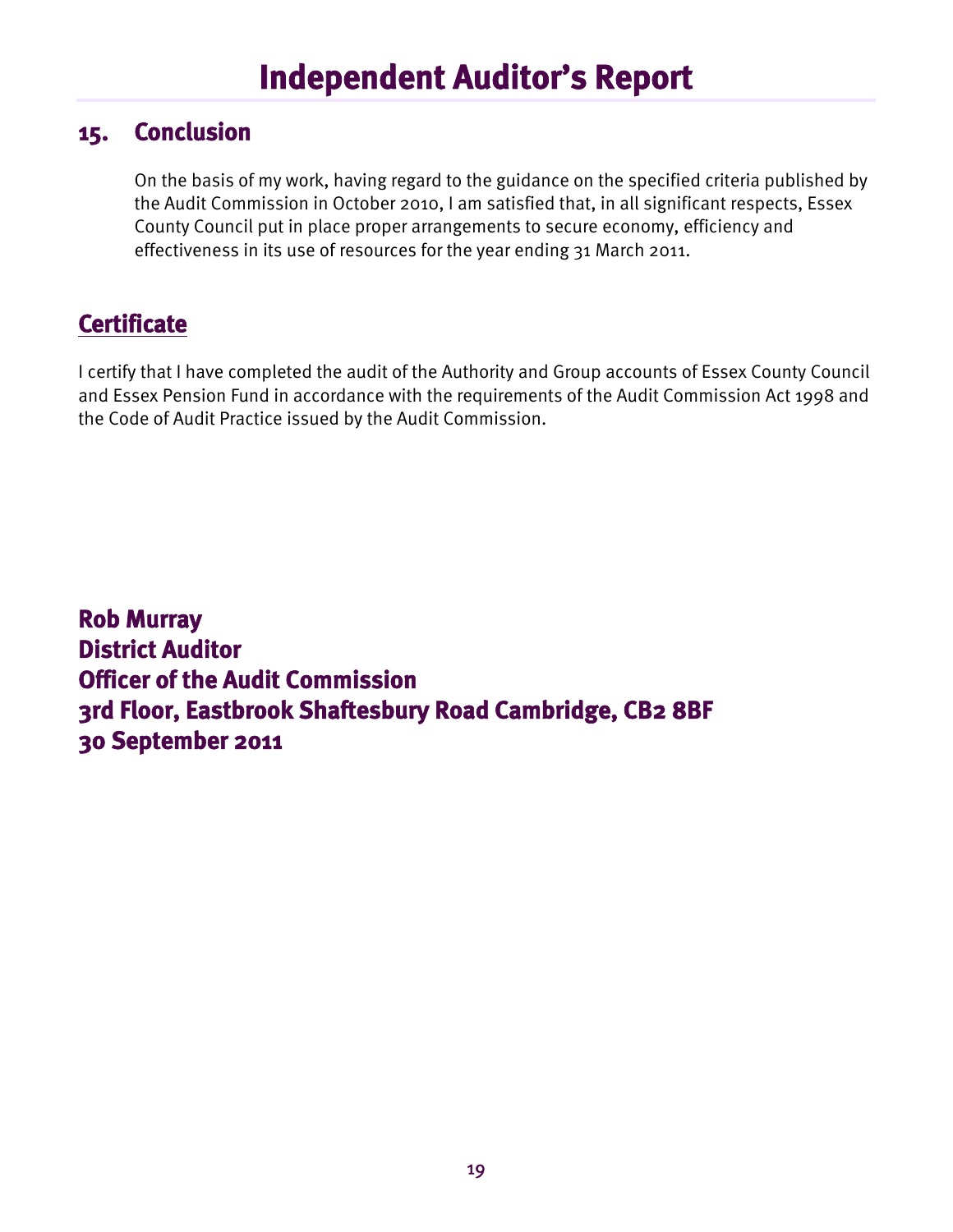## **Introduction**

The Accounting statements comprise:

#### Movement in Reserves Statement

This Statement shows the movement in the year on the different reserves held by the Council, analysed into 'usable reserves' (i.e. those that can be applied to fund expenditure or reduce local taxation) and other reserves.

The 'Surplus or (deficit) on the provision of services' line shows the true economic cost of providing the Council's services, more details of which are shown in the Comprehensive Income and Expenditure Statement. These are different from the statutory amounts required to be charges to the General Fund Balance.

The 'Net increase /decrease before transfers to earmarked reserves' line shows the statutory General Fund Balance before any discretionary transfers to or from earmarked reserves undertaken by the Council.

#### **EXP** Comprehensive Income and Expenditure Statement

This Statement shows the accounting cost in the year of providing services in accordance with generally accepted accounting practices (as defined by International Financial Reporting Standards), rather than the amount to be funded from taxation. Councils raise taxation to cover expenditure in accordance with regulations; this may be different from the accounting cost. The taxation position is shown in the Movement in Reserves Statement.

#### **Balance Sheet**

The Balance Sheet shows the value, as at the Balance Sheet date, of the asset and liabilities recognised by the Council.

The net assets of the Council are matched by the reserves held by the Council. Reserves are reported in two categories:

- Usable reserves those that the Council may use to provide services, subject to the need to maintain a prudent level of reserves and any statutory limitations on their use.
- Unusable reserves those that the Council is not able to use to provide services. These include reserves that hold unrealised gains and losses, where amounts would only become available to provide services if the assets are sold; and reserves that hold timing differences shown in the Movement in Reserves Statement line 'Adjustments between accounting basis and funding basis under regulations'.

#### Cash Flow Statement

The Cash Flow statement shows the changes in cash and cash equivalents of the Council during the reporting period.

The statement shows how the Council generates and uses cash and cash equivalents by classifying cash flows as operating, investing and financing activities. The amount of net cash flows arising from operating activities is a key indicator of the extent to which the operations of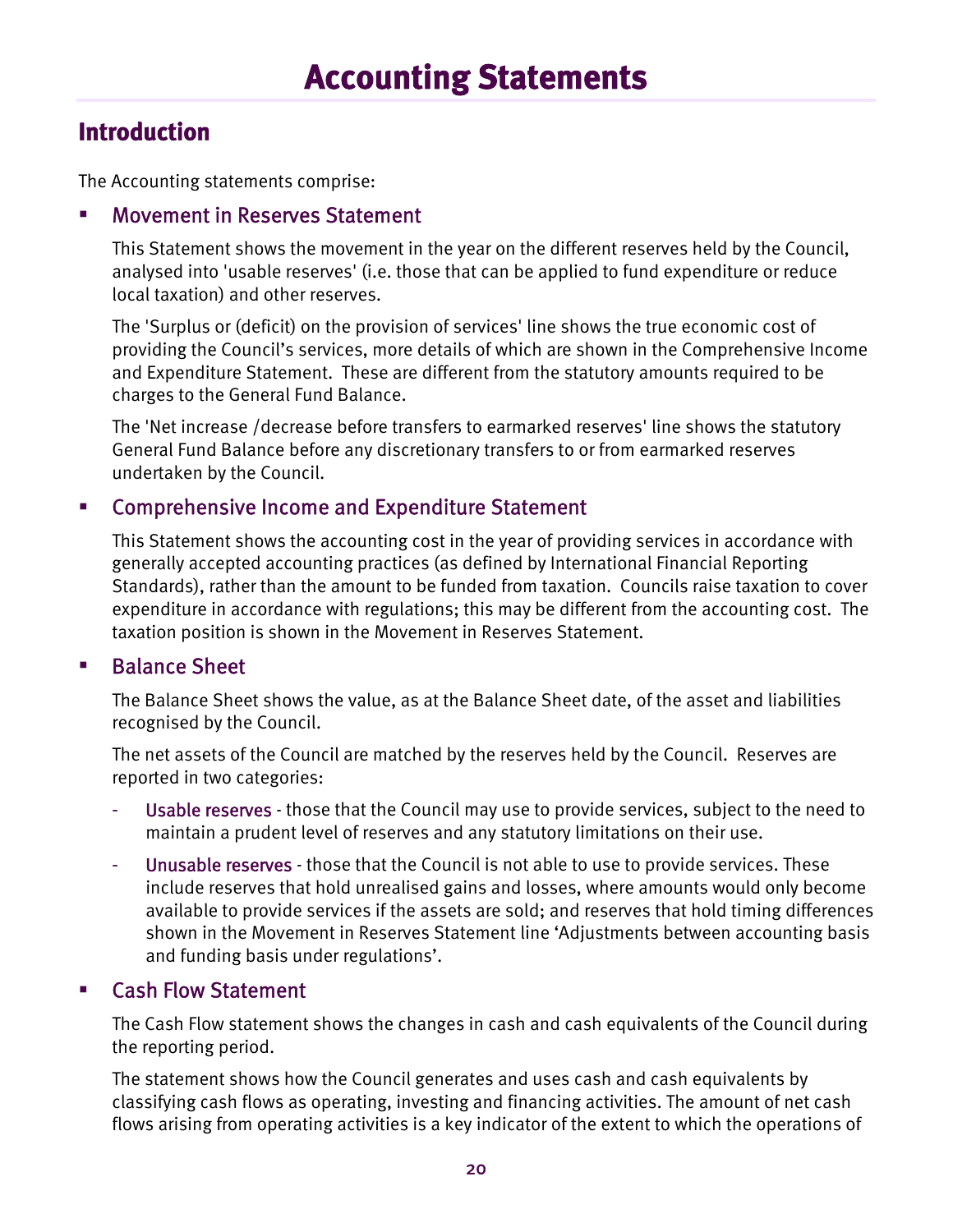# **Accounting Statements**

the Council are funded by way of taxation and grant income or from the recipients of services provided by the Council. Investing activities represent the extent to which cash outflows have been made for resources which are intended to contribute to the Council's future service delivery. Cash flows arising from financing activities are useful in predicting claims on future cash flows by providers of capital (ie borrowing) to the Council.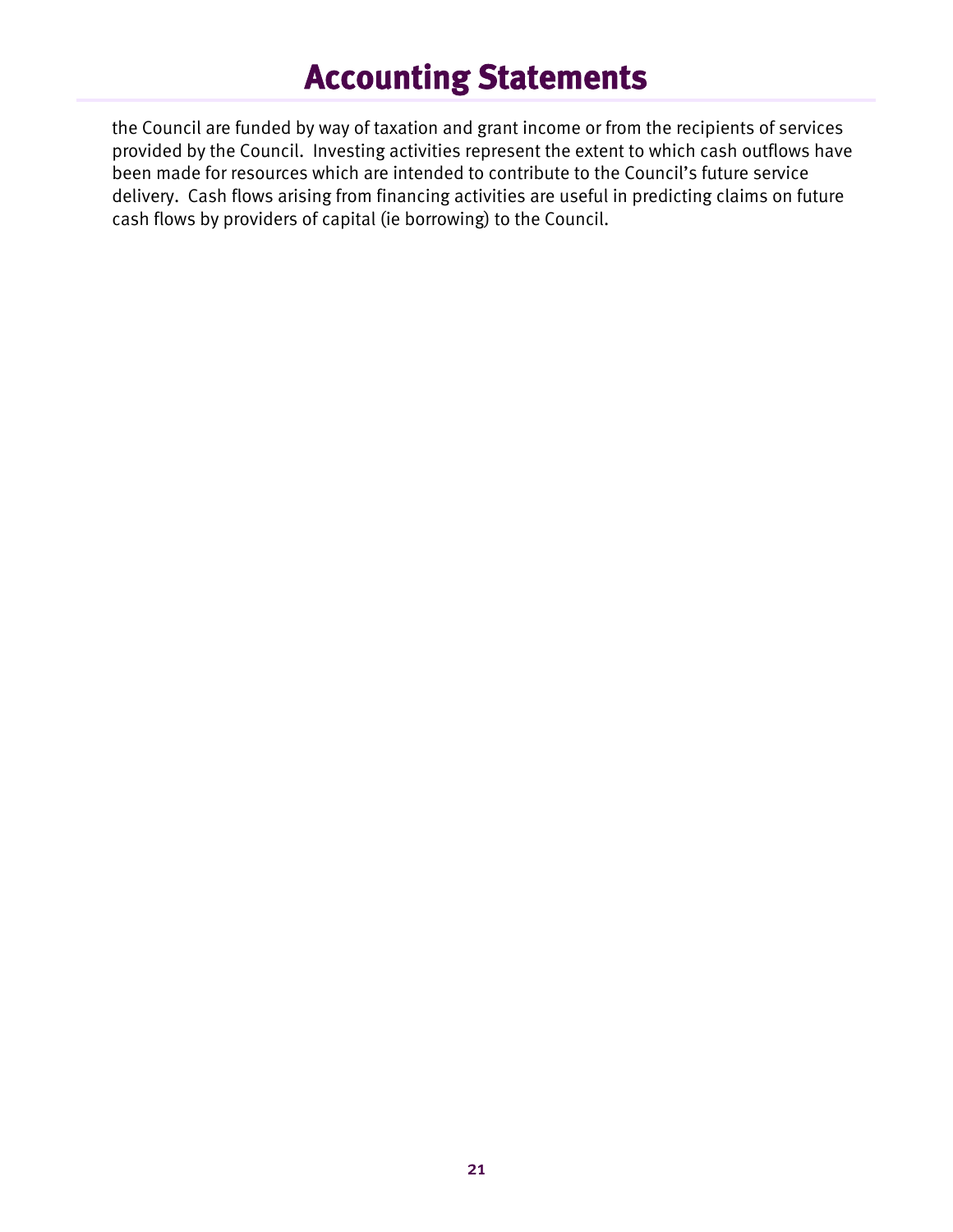## **Movement in Reserves Statement**

**For the year ended 31 March 2011** 

22

|                                                                              | <b>Notes</b>   |                                                | <b>Usable Reserves</b>            |                                                               |                                                                |                                                  | <b>Total</b>                       | <b>Total</b>                      |
|------------------------------------------------------------------------------|----------------|------------------------------------------------|-----------------------------------|---------------------------------------------------------------|----------------------------------------------------------------|--------------------------------------------------|------------------------------------|-----------------------------------|
|                                                                              |                | <b>Earmarked</b><br>General<br><b>Reserves</b> | General<br>Fund<br><b>Balance</b> | <b>Usable</b><br>Capital<br><b>Receipts</b><br><b>Reserve</b> | Capital<br><b>Grants</b><br><b>Unapplied</b><br><b>Account</b> | <b>Total</b><br><b>Usable</b><br><b>Reserves</b> | <b>Unusable</b><br><b>Reserves</b> | <b>Council</b><br><b>Reserves</b> |
|                                                                              |                | <b>fooo</b>                                    | <b>fooo</b>                       | <b>fooo</b>                                                   | <b>fooo</b>                                                    | <b>fooo</b>                                      | <b>fooo</b>                        | <b>fooo</b>                       |
| Balance at 31 March 2009 (restated)                                          |                | (229,747)                                      | (26,460)                          | (14, 254)                                                     | (12, 028)                                                      | (282, 489)                                       | (1,477,513)                        | (1,760,002)                       |
| Movement in Reserves during 2009/10                                          |                |                                                |                                   |                                                               |                                                                |                                                  |                                    |                                   |
| Deficit on Provision of Services<br>Other Comprehensive Expenditure & Income |                |                                                | 241,921                           |                                                               |                                                                | 241,921                                          | 241,399                            | 241,921<br>241,399                |
| <b>Total Comprehensive Expenditure and Income</b>                            |                |                                                | 241,921                           |                                                               |                                                                | 241,921                                          | 241,399                            | 483,320                           |
| Adjustments between accounting basis<br>& funding under regulations          | $\overline{9}$ |                                                | (213, 382)                        | 2,494                                                         | 4,885                                                          | (206,003)                                        | 206,003                            |                                   |
| Net increase/decrease before<br>transfers to earmarked reserves              |                |                                                | 28,539                            | 2,494                                                         | 4,885                                                          | 35,918                                           | 447,402                            | 483,320                           |
| <b>Transfers from Earmarked Reserves</b>                                     |                | 35,150                                         | (35, 150)                         |                                                               |                                                                |                                                  |                                    |                                   |
| (Increase) / decrease in 2009/10                                             |                | 35,150                                         | (6, 611)                          | 2,494                                                         | 4,885                                                          | 35,918                                           | 447,402                            | 483,320                           |
| Balance at 31 March 2010 (restated)                                          |                | (194, 597)                                     | (33,071)                          | (11,760)                                                      | (7, 143)                                                       | (246, 571)                                       | (1,030,111)                        | (1, 276, 682)                     |
| Movement in Reserves during 2010/11                                          |                |                                                |                                   |                                                               |                                                                |                                                  |                                    |                                   |
| Deficit on Provision of Services<br>Other Comprehensive Expenditure & Income |                |                                                | 17,429                            |                                                               |                                                                | 17,429                                           | (36, 816)                          | 17,429<br>(36, 816)               |
| <b>Total Comprehensive Expenditure and Income</b>                            |                |                                                | 17,429                            |                                                               |                                                                | 17,429                                           | (36, 816)                          | (19, 387)                         |
| Adjustments between accounting basis<br>& funding under regulations          | $\overline{9}$ |                                                | (30, 861)                         | (9,206)                                                       | (5, 866)                                                       | (45, 933)                                        | 45,933                             |                                   |
| Net increase/decrease before<br>transfers to earmarked reserves              |                | $\blacksquare$                                 | (13, 432)                         | (9,206)                                                       | (5,866)                                                        | (28, 504)                                        |                                    | (19, 387)                         |
| <b>Transfers to Earmarked Reserves</b>                                       |                |                                                |                                   |                                                               |                                                                |                                                  | 9,117                              |                                   |
|                                                                              |                | (14, 512)                                      | 14,512                            |                                                               |                                                                |                                                  |                                    |                                   |
| (Increase) / decrease in $2010/11$                                           |                | (14, 512)                                      | 1,080                             | (9, 206)                                                      | (5,866)                                                        | (28, 504)                                        | 9,117                              | (19, 387)                         |
| Balance at 31 March 2011                                                     |                | (209, 109)                                     | (31,991)                          | (20, 966)                                                     | (13,009)                                                       | (275, 075)                                       | (1,020,994)                        | (1, 296, 069)                     |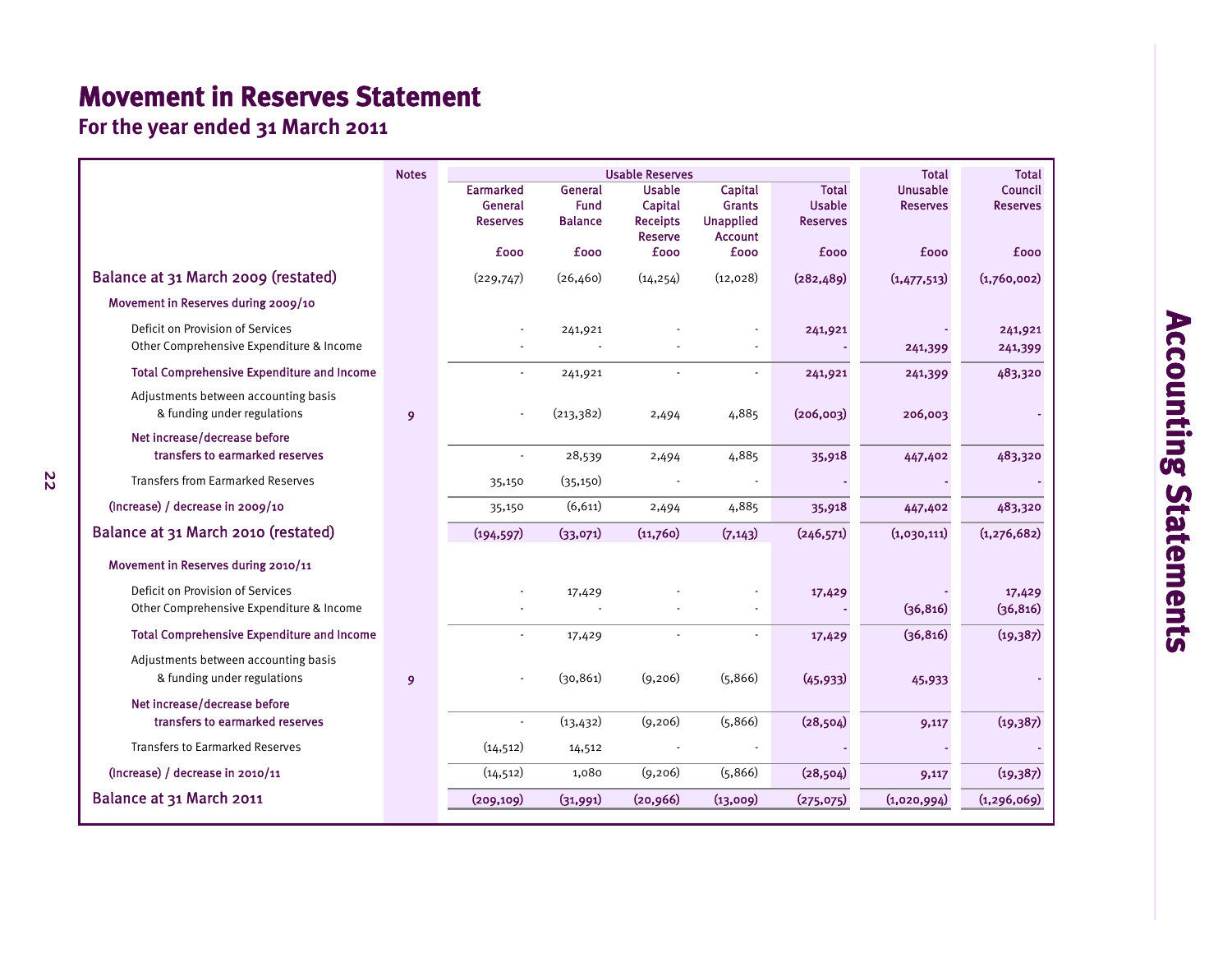## **Comprehensive Income and Expenditure Statement**

**For year ended 31st March 2011** 

| 2009/10 (restated) |               |               |                    | <b>Note</b> |                                                                   |                          |               |               |             |
|--------------------|---------------|---------------|--------------------|-------------|-------------------------------------------------------------------|--------------------------|---------------|---------------|-------------|
| <b>Gross</b>       | Income        | Government    | <b>Net</b>         |             |                                                                   | <b>Gross</b>             | <b>Income</b> | Government    | <b>Net</b>  |
| expenditure        |               | grants        | <b>Expenditure</b> |             |                                                                   | expenditure              |               | grants        | expenditure |
|                    |               |               | <b>Restated</b>    |             |                                                                   |                          |               |               |             |
| <b>£000</b>        | <b>fooo</b>   | <b>£000</b>   | <b>fooo</b>        |             |                                                                   | <b>fooo</b>              | <b>£000</b>   | <b>fooo</b>   | <b>fooo</b> |
|                    |               |               |                    |             |                                                                   |                          |               |               |             |
| 9,292              | (3,466)       |               | 5,826              |             | Central services to the public                                    | 7,849                    | (3,859)       |               | 3,990       |
| 149,263            | (14, 695)     | (5, 612)      | 128,956            |             | Cultural, environmental, regulatory & planning services           | 131,748                  | (11,920)      | (8,306)       | 111,522     |
| 1,575,604          | (170, 191)    | (981,007)     | 424,406            |             | Education and children's services                                 | 1,500,480                | (158, 786)    | (1,048,120)   | 293,574     |
| 146,748            | (38, 821)     | (837)         | 107,090            |             | Highways and transport services                                   | 140,173                  | (35, 411)     | (2,887)       | 101,875     |
| 2,101              | (762)         |               | 1,339              |             | Other housing services                                            | 754                      | (901)         |               | (147)       |
| 531,447            | (125, 824)    | (35, 507)     | 370,116            |             | Adult social care                                                 | 533,001                  | (133, 146)    | (10,080)      | 389,775     |
| 27,017             | (256)         | (1)           | 26,760             |             | Corporate and democratic core                                     | 23,040                   | (437)         | (373)         | 22,230      |
| 6,754              | (319)         | (61)          | 6,374              |             | Non distributed costs                                             | 6,346                    | (300)         | (47)          | 5,999       |
|                    |               |               |                    | 8           | <b>Exceptional items</b>                                          | (119,758)                |               |               | (119,758)   |
|                    |               |               |                    |             |                                                                   |                          |               |               |             |
| 2,448,226          | (354, 334)    | (1,023,025)   | 1,070,867          |             | <b>Cost of services</b>                                           | 2,223,633                | (344,760)     | (1,069,813)   | 809,060     |
|                    |               |               |                    |             |                                                                   |                          |               |               |             |
| 41,778             |               |               | 41,778             | 11          | <b>Other Operating Expenditure</b>                                | 138,488                  |               |               | 138,488     |
|                    |               |               |                    |             |                                                                   |                          |               |               |             |
| 127,341            | (62, 047)     |               | 65,294             | 12          | Financing and Investment Income and Expenditure                   | 138,580                  | (76, 895)     |               | 61,685      |
|                    |               |               |                    |             |                                                                   |                          |               |               |             |
|                    | (756, 503)    | (179, 515)    | (936,018)          | 14          | Taxation and Non-Specific Grant Income                            | $\overline{\phantom{a}}$ | (792, 196)    | (199, 608)    | (991, 804)  |
|                    |               |               |                    |             |                                                                   |                          |               |               |             |
| 2,617,345          | (1, 172, 884) | (1, 202, 540) | 241,921            |             | <b>Deficit on Provision of Services</b>                           | 2,500,701                | (1, 213, 851) | (1, 269, 421) | 17,429      |
|                    |               |               |                    |             |                                                                   |                          |               |               |             |
|                    |               |               | 3,709              | 33.2        | (Surplus) / deficit arising on revaluation of non-current assets  |                          |               |               | (458)       |
|                    |               |               |                    |             |                                                                   |                          |               |               |             |
|                    |               |               | 237,690            | 33.5        | Actuarial (gains) / losses on Pension Fund assets and liabilities |                          |               |               | (36, 358)   |
|                    |               |               |                    |             |                                                                   |                          |               |               |             |
|                    |               |               |                    |             | <b>Other Comprehensive Income and Expenditure</b>                 |                          |               |               | (36, 816)   |
|                    |               |               | 241,399            |             |                                                                   |                          |               |               |             |
|                    |               |               |                    |             | <b>Total Comprehensive Income and Expenditure</b>                 |                          |               |               |             |
|                    |               |               | 483,320            |             |                                                                   |                          |               |               | (19, 387)   |
|                    |               |               |                    |             |                                                                   |                          |               |               |             |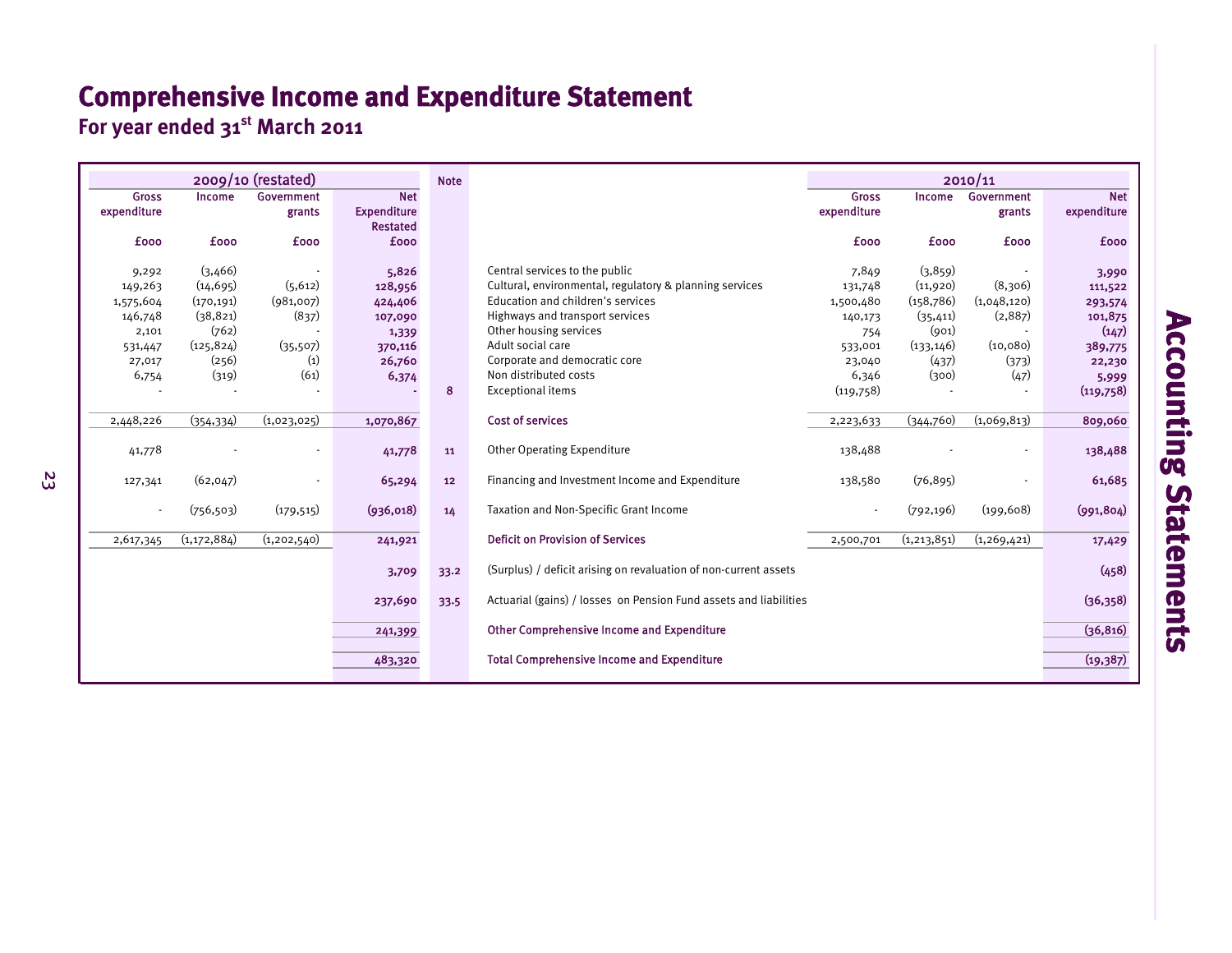## **Balance Sheet as at 31 March 2011**

| 1 April 2009<br><b>Restated</b> | 31 March 2010<br><b>Restated</b> | <b>Note</b> |                                                                        | 31 March 2011      |
|---------------------------------|----------------------------------|-------------|------------------------------------------------------------------------|--------------------|
| £000                            | <b>fooo</b>                      |             |                                                                        | £000               |
|                                 |                                  |             | <b>Property, Plant and Equipment</b>                                   |                    |
|                                 |                                  |             | <b>Operational assets</b>                                              |                    |
| 2,138,673                       | 1,960,841                        |             | Land and buildings                                                     | 1,829,784          |
| 7,421                           | 6,862                            |             | Vehicles, plant and equipment                                          | 8,483              |
| 483,893                         | 549,082                          |             | Infrastructure                                                         | 611,322            |
| 2,257                           | 2,616                            |             | Community assets                                                       | 2,830              |
|                                 |                                  |             | Non operational assets<br>Assets under construction                    |                    |
| 83,866                          | 90,380                           |             | Surplus assets held pending disposal                                   | 109,160            |
| 7,980<br>2,724,090              | 7,046<br>2,616,827               | 18          | <b>Total Property, Plant and Equipment</b>                             | 5,496<br>2,567,075 |
|                                 |                                  |             |                                                                        |                    |
| 4,209                           | 3,810                            | 19          | Investment property<br>Intangible assets                               | 3,920              |
| 713                             | 452                              | 20          | Long term investments                                                  | 1,326              |
| 65,197<br>28,554                | 11,259                           | 24<br>25    | Long term debtors                                                      | 1,042<br>26,095    |
| 2,822,763                       | 27,191<br>2,659,539              |             | Long term assets                                                       | 2,599,458          |
| 48,869                          |                                  |             | Short term investments                                                 |                    |
| 218                             | 162                              | 24          | Inventory                                                              | 21,354<br>201      |
| 120,905                         | 166,690                          | 25          | Short term debtors                                                     | 157,718            |
| 127,458                         | 111,750                          | 26          | Cash and cash equivalents                                              | 85,287             |
| 1,496                           | 4,171                            | 27          | Assets held for sale                                                   | 3,373              |
| 298,946                         | 282,773                          |             | <b>Current Assets</b>                                                  | 267,933            |
| (5,037)                         | (5,068)                          | 24          | Short-term borrowing                                                   | (7, 821)           |
| (234, 608)                      | (280, 052)                       | 28          | Creditors                                                              | (234, 663)         |
| (13,948)                        | (13, 892)                        | 29          | Revenue grant receipts in advance                                      | (24, 795)          |
| (43, 650)                       | (66,777)                         | 29          | Capital grant receipts in advance                                      | (96, 723)          |
| (5, 109)                        | (6, 237)                         | 30          | Provisions (short term)                                                | (10, 892)          |
| (2,481)                         | (2,681)                          |             | Finance Lease obligations (short term)                                 | (2,998)            |
| (304, 833)                      | (374, 707)                       |             | <b>Current liabilities</b>                                             | (377, 892)         |
|                                 | (135)                            | 28          | Long term creditors                                                    | (35)               |
| (22, 411)                       | (26, 849)                        | 30          | Provisions                                                             | (23, 450)          |
| (342,744)                       | (323,718)                        | 24          | Long term borrowing                                                    | (361, 588)         |
|                                 |                                  |             | Other long term liabilities                                            |                    |
| (121, 551)                      | (119,707)                        |             | Finance lease obligations                                              | (117, 117)         |
| (20, 436)                       | (19,708)                         |             | Deferred credits                                                       | (17, 962)          |
| (549, 732)                      | (800, 806)                       |             | Pension liability                                                      | (673, 278)         |
| (1,056,874)                     | (1, 290, 923)                    |             | Long term liabilities                                                  | (1, 193, 430)      |
| 1,760,002                       | 1,276,682                        |             | <b>Net Assets</b>                                                      | 1,296,069          |
|                                 |                                  |             | <b>Usable reserves</b>                                                 |                    |
| (229,747)                       | (194, 597)                       | 10          | Earmarked reserves                                                     | (209, 109)         |
| (26, 460)                       | (33,071)                         |             | <b>General Fund Balance</b>                                            | (31,991)           |
| (14, 254)                       | (11,760)                         |             | Usable capital receipts reserve                                        | (20, 966)          |
| (12,028)                        | (7, 143)                         |             | Capital grants unapplied                                               | (13,009)           |
| (282, 489)                      | (246, 571)                       |             |                                                                        | (275, 075)         |
|                                 |                                  | 33          | <b>Unusable reserves</b>                                               |                    |
| (103, 910)                      | (96, 136)                        |             | <b>Revaluation reserve</b>                                             | (82,400)           |
| (1,933,998)                     | (1,753,300)                      |             | Capital Adjustments Account                                            | (1,630,394)        |
| 3,551                           | 3,382                            |             | Financial Instruments Adjustment Account<br>Pension reserve            | 3,342              |
| 549,732                         | 800,806                          |             |                                                                        | 673,278            |
| (9,721)                         | (7, 221)                         |             | Deferred capital receipts<br><b>Collection Fund Adjustment Account</b> | (6, 221)           |
| (3,370)<br>20,203               | (1,501)<br>23,859                |             | <b>Accumulating Compensated Absences Adjustment Account</b>            | (2, 915)<br>24,316 |
| (1,477,513)                     | (1,030,111)                      |             |                                                                        | (1,020,994)        |
| (1,760,002)                     | (1, 276, 682)                    |             | <b>Total Reserves</b>                                                  | (1, 296, 069)      |
|                                 |                                  |             |                                                                        |                    |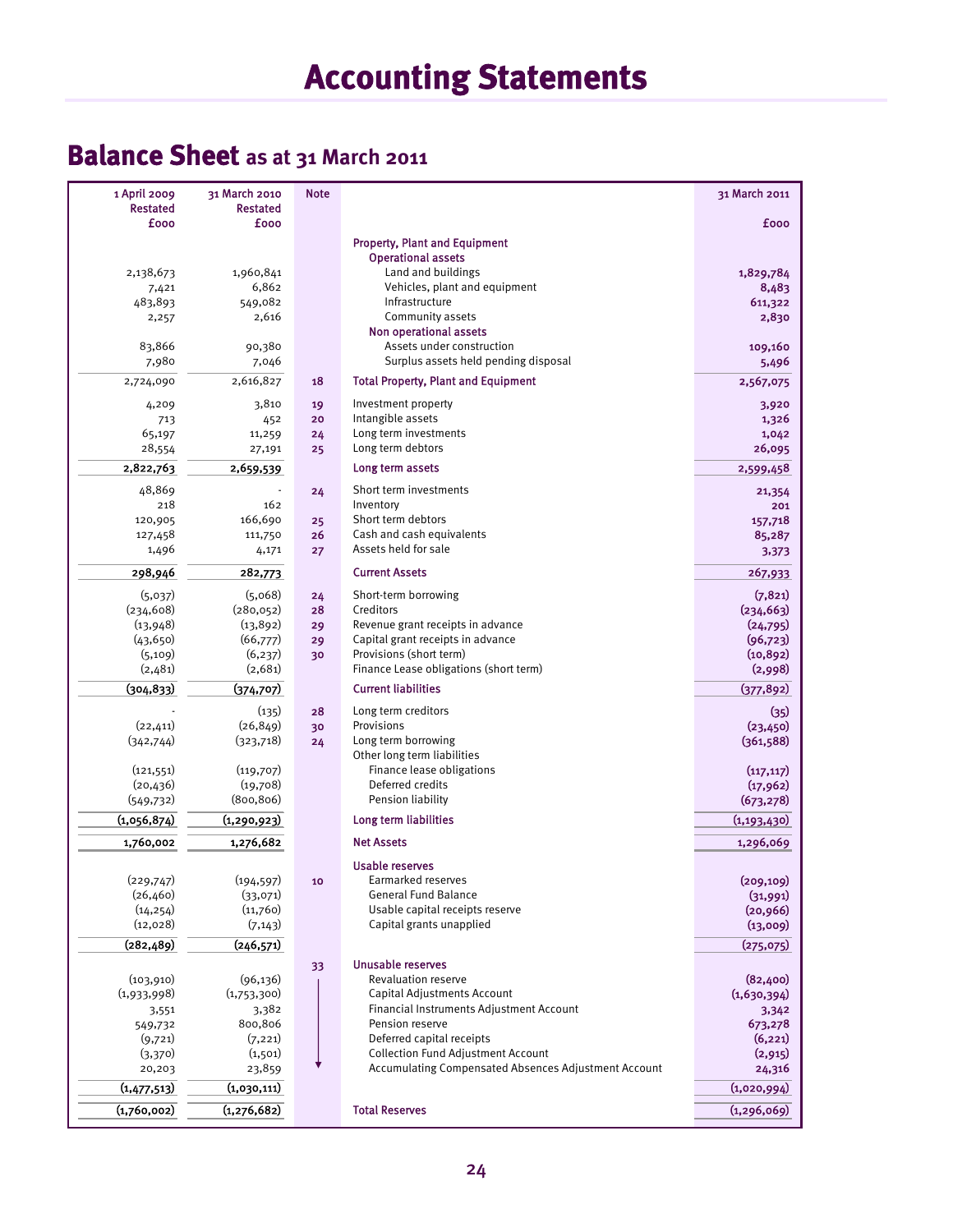## **Cash Flow Statement**

**For year ended 31 March 2011** 

| 2009/10<br><b>fooo</b> | <b>Notes</b> |                                           | 2010/11<br><b>fooo</b> |
|------------------------|--------------|-------------------------------------------|------------------------|
| (20, 723)              | 34           | Operating activities                      | 38,568                 |
| 25,654                 | 35           | Investing activities                      | (103, 381)             |
| (20, 639)              | 36           | Financing activities                      | 38,350                 |
| (15,708)               |              | Net decrease in cash and cash equivalents | (26, 463)              |
| 127,458                |              | Cash and cash equivalents at 1st April    | 111,750                |
| 111,750                |              | Cash and cash equivalents at 31st March   | 85,287                 |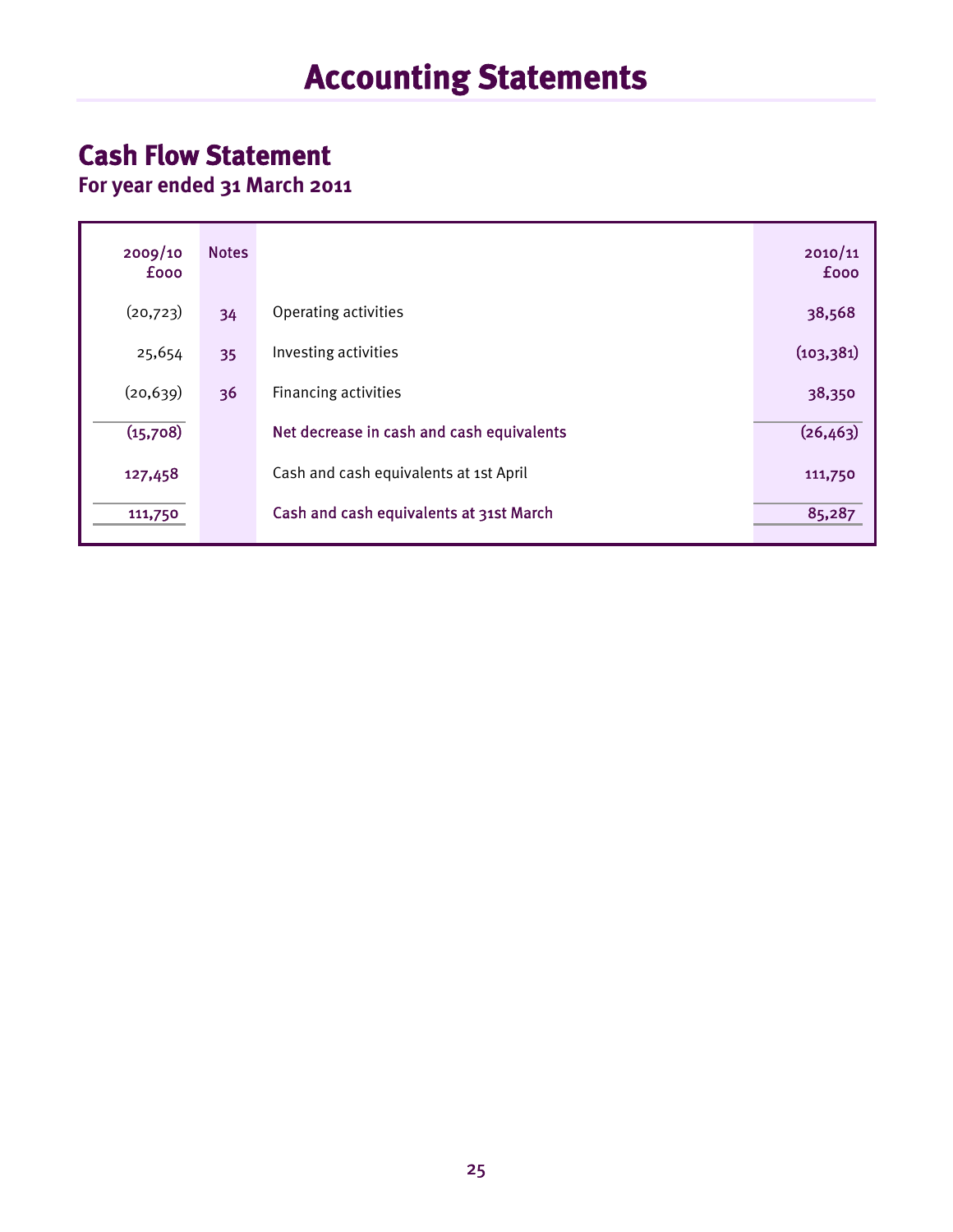#### **1. Introduction**

This section contains notes that are intended to aid interpretation of the financial statements (as set out on pages 22 to 25) and provide further information on the financial performance of the Council during 2010/11. The notes set out within this section are listed below for ease of reference.

| <b>Note</b> |                                                                                        | Page |
|-------------|----------------------------------------------------------------------------------------|------|
| 2.          | <b>Accounting policies</b>                                                             | 29   |
| 3.          | Accounting Standards that have been issued but have not yet<br>been adopted            | 53   |
| 4.          | Critical judgements in applying accounting policies                                    | 53   |
| 5.          | Assumptions made about the future and other major sources<br>of estimation uncertainty | 54   |
| 6.          | <b>Transition to IFRS</b>                                                              | 55   |
| 7.          | <b>Events after the Balance Sheet Date</b>                                             | 65   |
| 8.          | <b>Exceptional items</b>                                                               | 65   |
| 9.          | <b>Adjustments between Accounting Basis and Funding under</b><br><b>Regulations</b>    | 65   |
| 10.         | <b>Earmarked revenue reserves</b>                                                      | 72   |
| 11.         | Other operating expenditure                                                            | 77   |
| 12.         | Financing and investment income and expenditure                                        | 77   |
| 13.         | <b>Trading operations</b>                                                              | 78   |
| 14.         | <b>Taxation and non specific grant income</b>                                          | 80   |
| 15.         | <b>Council Tax income</b>                                                              | 80   |
| 16.         | <b>Grant income</b>                                                                    | 83   |
| 17.         | <b>Dedicated Schools Grant</b>                                                         | 85   |
| 18.         | <b>Property, Plant and Equipment</b>                                                   | 86   |
| 19.         | <b>Investment properties</b>                                                           | 90   |
| 20.         | Intangible assets                                                                      | 91   |
| 21.         | <b>Capital expenditure and financing</b>                                               | 92   |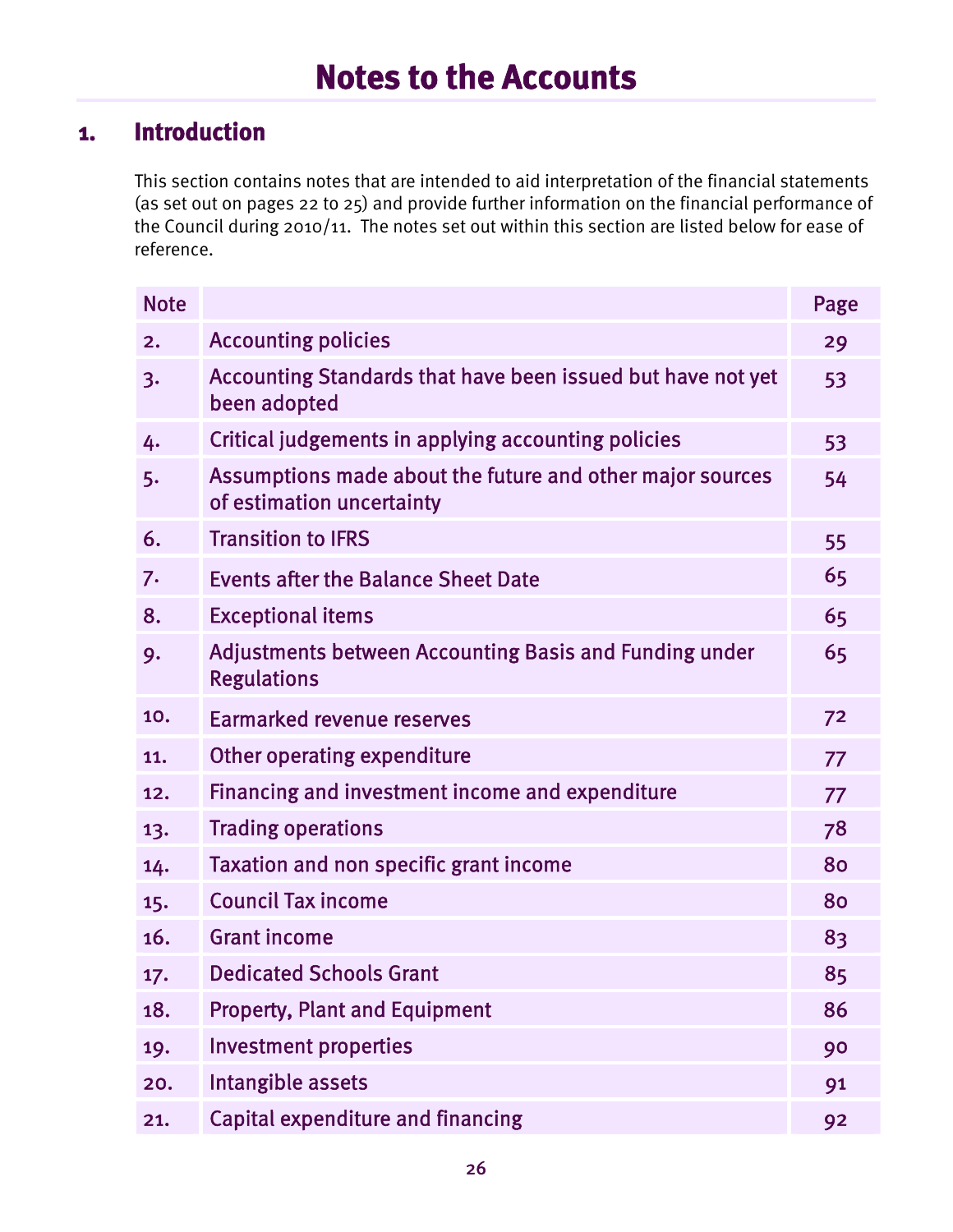| <b>Note</b> |                                                                                | Page |
|-------------|--------------------------------------------------------------------------------|------|
| 22.         | <b>Leases</b>                                                                  | 93   |
| 23.         | <b>Private Finance Initiative and similar contracts</b>                        | 95   |
| 24.         | <b>Financial instruments</b>                                                   | 99   |
| 25.         | <b>Debtors</b>                                                                 | 105  |
| 26.         | <b>Cash and cash equivalents</b>                                               | 106  |
| 27.         | Assets held for sale                                                           | 107  |
| 28.         | <b>Creditors</b>                                                               | 107  |
| 29.         | Grant receipts in advance                                                      | 108  |
| 30.         | <b>Provisions</b>                                                              | 108  |
| 31.         | <b>Contingent liabilities and assets</b>                                       | 110  |
| 32.         | Usable reserves                                                                | 111  |
| 33.         | Unusable reserves                                                              | 111  |
|             | 33.1 Introduction                                                              | 111  |
|             | 33.2 Revaluation Reserve                                                       | 111  |
|             | 33.3 Capital Adjustment Account                                                | 112  |
|             | 33.4 Financial Instruments Adjustment Account                                  | 113  |
|             | 33.5 Pension Reserve                                                           | 114  |
|             | 33.6 Deferred Capital Receipts Reserve                                         | 115  |
|             | 33.7 Collection Fund Adjustment Account                                        | 116  |
|             | 33.8 Accumulated Absences Account                                              | 116  |
| 34.         | <b>Cash Flow - Operating Activities</b>                                        | 117  |
| 35.         | <b>Cash Flow - Investing Activities</b>                                        | 117  |
| 36.         | <b>Cash Flow - Financing Activities</b>                                        | 118  |
| 37.         | Amounts reported for resource allocation decisions                             | 118  |
| 38.         | <b>Termination benefits</b>                                                    | 124  |
| 39.         | <b>Pension Schemes accounted for as Defined Contribution</b><br><b>Schemes</b> | 124  |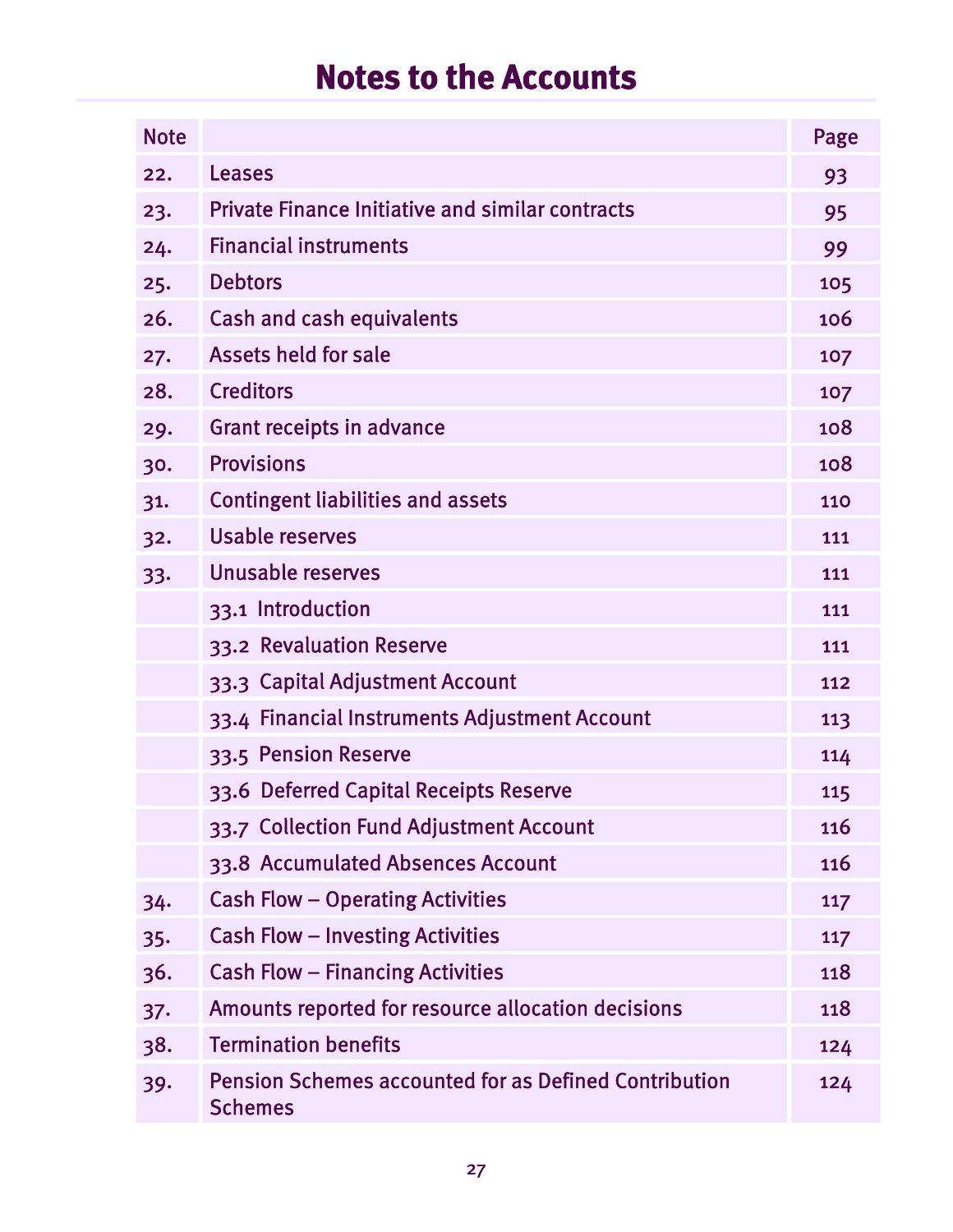| <b>Note</b> |                                        | Page |
|-------------|----------------------------------------|------|
| 40.         | <b>Defined Benefit Pension Schemes</b> | 125  |
| 41.         | <b>Audit costs</b>                     | 131  |
| 42.         | <b>Members' allowances</b>             | 131  |
| 43.         | <b>Officers' remuneration</b>          | 132  |
| 44.         | Senior officers' remuneration          | 133  |
| 45.         | <b>Related parties</b>                 | 134  |
| 46.         | <b>Partnership arrangements</b>        | 137  |
| 47.         | <b>Trust Funds</b>                     | 139  |
| 48.         | <b>Charitable Trust Funds</b>          | 139  |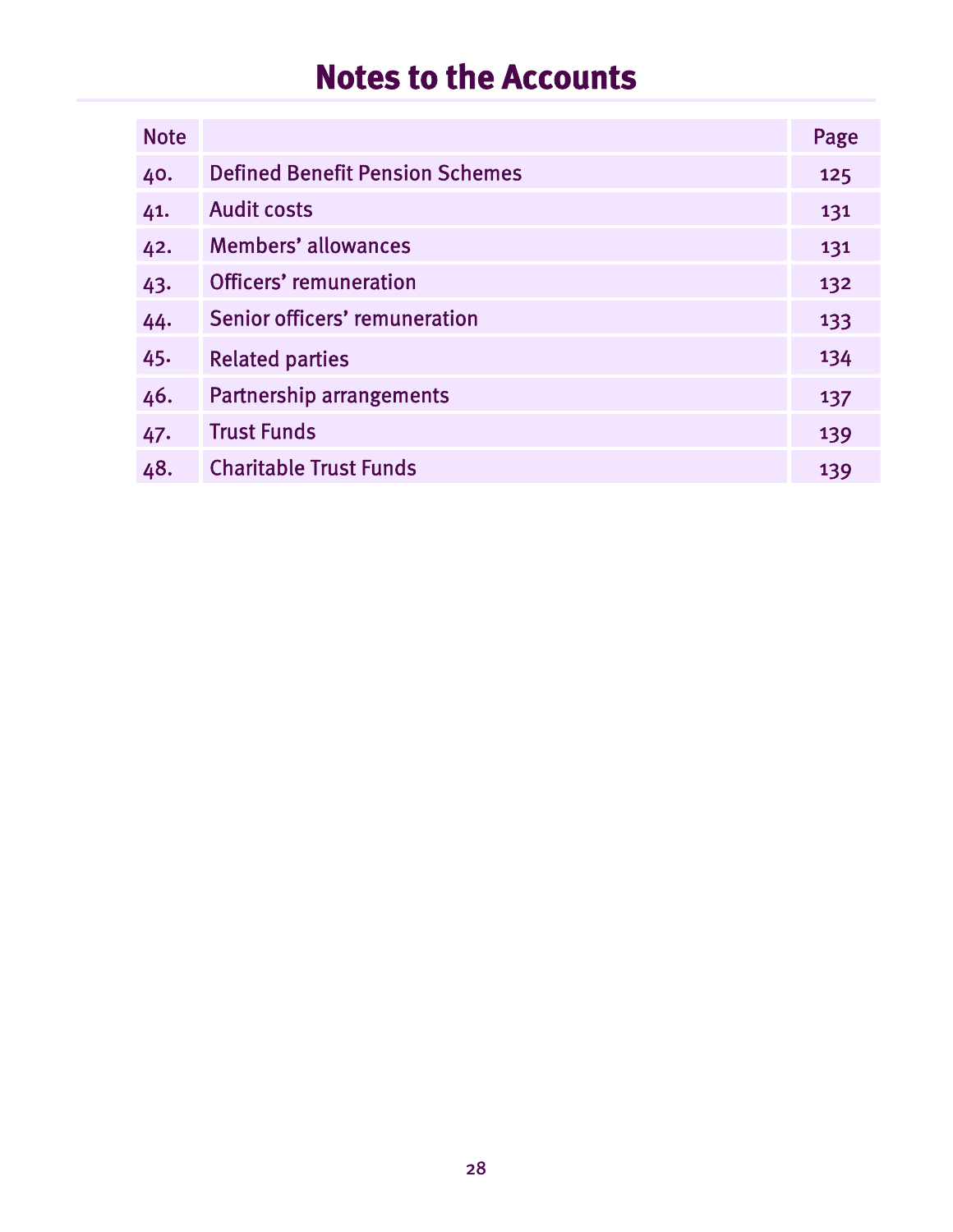#### **2. Accounting policies**

#### **2.1 Introduction**

The Statement of Accounts summarises the Council's transactions for the 2010/11 financial year, and its position as at 31 March 2011. The purpose of the Statement of Accounting Policies is to explain the basis for the recognition, measurement and disclosure of transactions and other events within the Statement of Accounts.

The accounting policies adopted, that are material in the context of the Council's 2010/11 Statement of Accounts, are set out within the following paragraphs.

#### **2.2 General principles**

The Council is required, by the Accounts and Audit Regulations 2011, to prepare an annual Statement of Accounts in accordance with proper accounting practices. These practices primarily comprise the Code of Practice on Local Authority Accounting in the United Kingdom 2010/11 and the Best Value Accounting Code of Practice 2010/11, supported by International Financial Reporting Standards (IFRS) and statutory regulations.

The accounting convention adopted is historical cost, modified by the revaluation of certain categories of non-current assets and financial instruments.

#### **2.3 Accruals of income and expenditure**

The Council accounts for income and expenditure in the year that the effects of the transactions are experienced, not simply when the cash payments are made or received. In particular:

- Sale of goods: revenue is recognised when the Council transfers the significant risks and rewards of ownership to the purchaser, the amount of revenue can be measured reliably and it is probable that economic benefits or service potential associated with the transaction will flow to the Council.
- **Rendering of services:** revenue is recognised when the Council can reliably measure the proportion of the transaction that is complete and it is probable that economic benefits or service potential associated with the transaction will flow to the Council.
- **Receipt of goods and services:** expenditure is recognised when the goods are consumed and the services are received by the Council.
- **Interest:** Amounts payable on borrowings and receivable on investments are accounted for on the basis of the effective interest rate for the relevant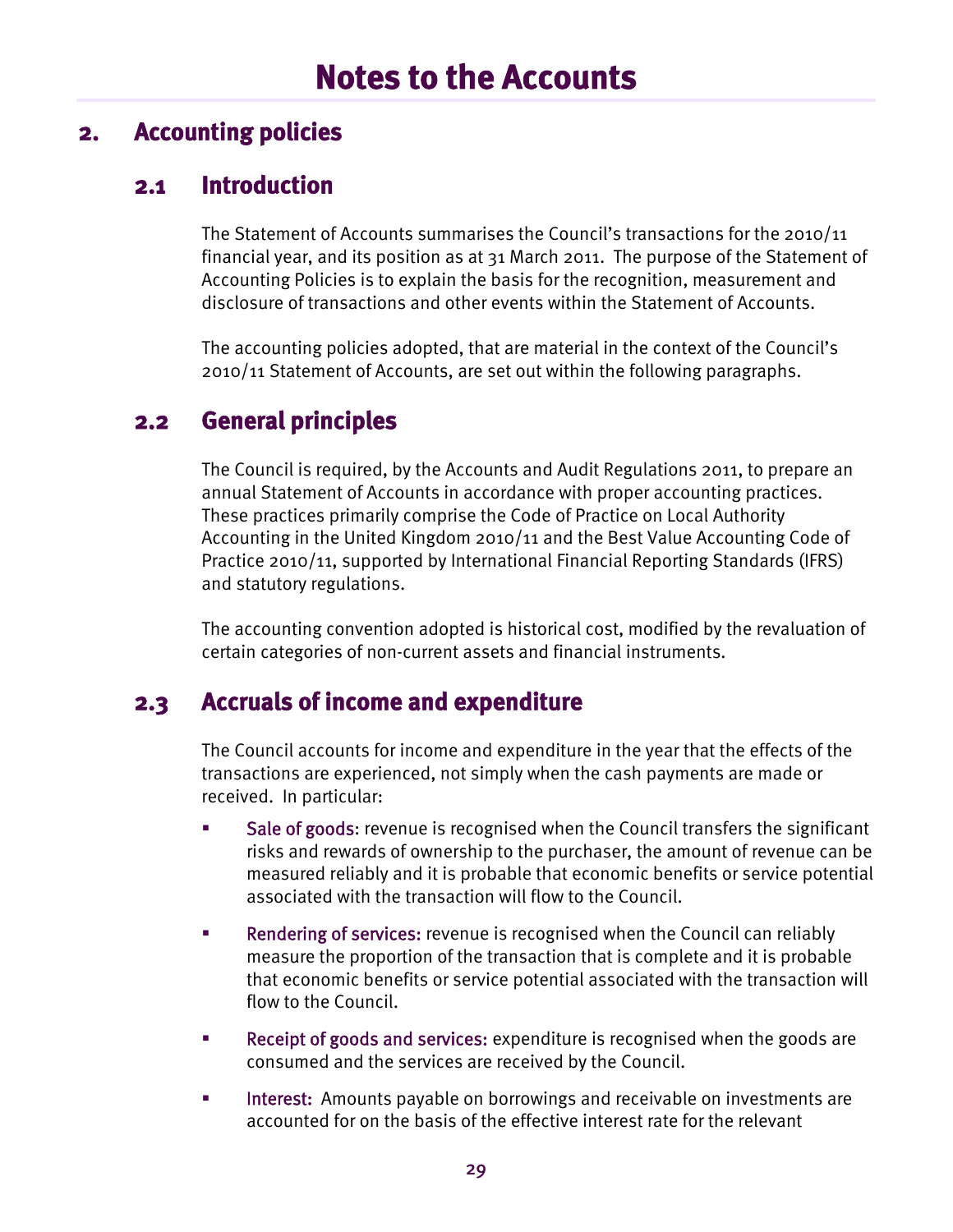financial instrument rather than according to the cash flows fixed or determined by the contract.

- **Debtors and creditors:** where income and expenditure has been recognised, but the cash has not been received or paid, a debtor or creditor for the relevant amount is recognised in the Balance Sheet.
- Doubtful debts: where it is doubtful that debts will be settled, the balance of debtors is reduced and a charge is made to revenue for the income that might not be recoverable.

#### **2.4 Provisions, contingent liabilities and contingent assets**

#### **2.4.1 Provisions**

Provisions are recognised when an event has taken place that gives the Council a legal or constructive obligation, it is probable that the obligation will be settled by the transfer of economic benefits and a reliable estimate can be made of the amount of the obligation.

The Council establishes provisions by charging the appropriate service line in the Comprehensive Income and Expenditure Statement with the best estimate, (taking into account relevant risks and uncertainties), of the likely settlement as at the Balance Sheet date, in the year that the Council first becomes aware of the obligation. When payments are eventually made, they are charged directly to the relevant provision in the Balance Sheet.

The provisions are reviewed annually to ensure that the amounts held on the Balance Sheet represent the best estimates of the expenditure required to settle the obligation. Where a lower settlement is made than anticipated, the excess provision is credited back to the relevant service.

Where some or all of the payment required to settle a provision is expected to be recovered by another party (e.g. from an insurance claim), this is only recognised as income for the relevant services if it is virtually certain that reimbursement will be received if the Council settles the obligation.

#### **2.4.2 Contingent liabilities**

Contingent liabilities are possible obligations that arise from past events whose existence will only be confirmed by the occurrence or non-occurrence of one or more uncertain future events not wholly within the Council's control.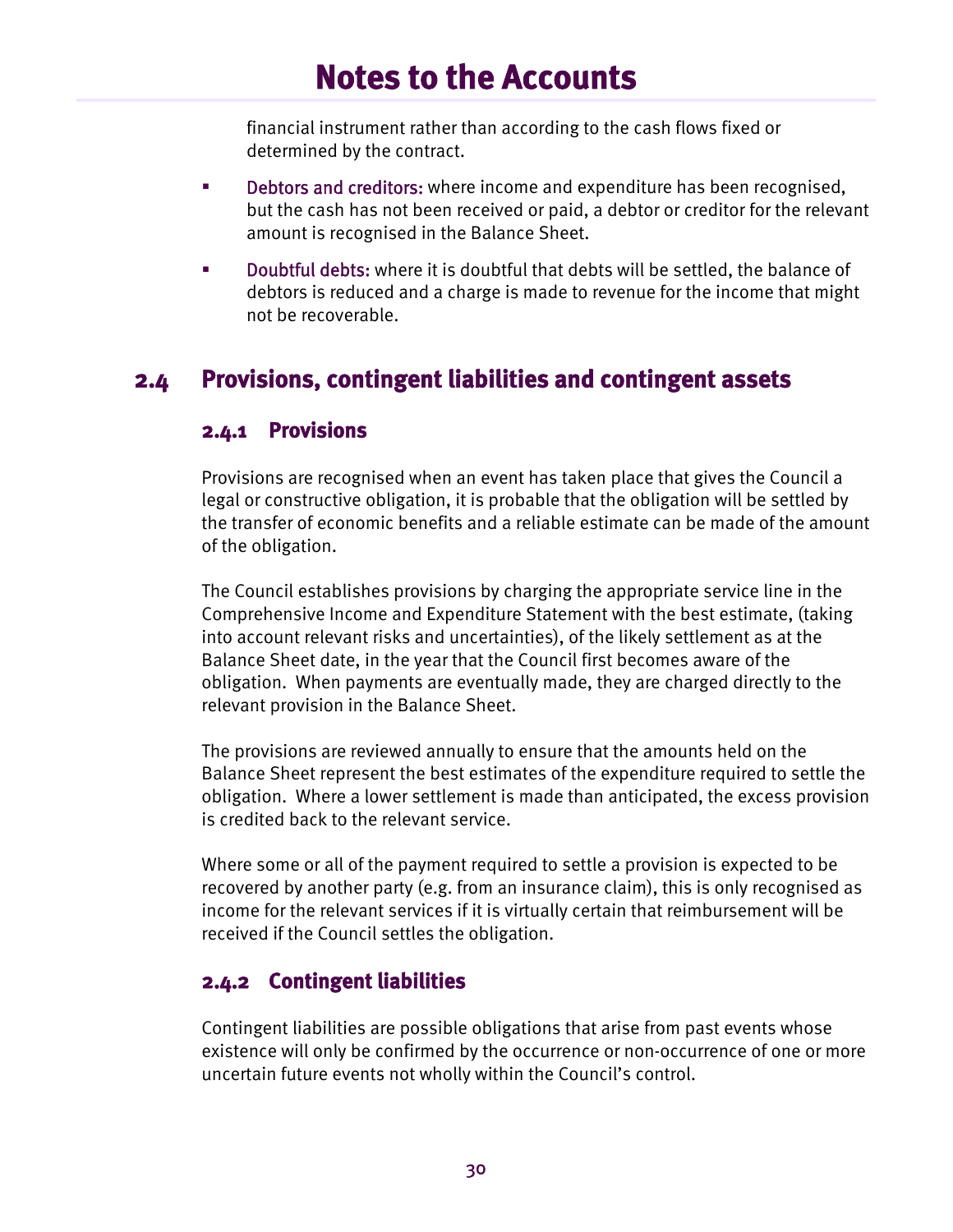Contingent liabilities are not recognised in the financial statements, but are disclosed as a note to the accounts, unless the possibility of an outflow of resources is remote.

Contingent liabilities are assessed continually. If an outflow of resources becomes probable, a provision is recognised.

#### **2.4.3 Contingent assets**

Contingent assets are possible assets that arise from past events, whose existence will be confirmed only by the occurrence or non occurrence of one or more uncertain events not wholly within the Council's control.

Contingent assets are not recognised in the financial statements but are disclosed as a note to the accounts where an inflow of economic benefits or service potential is probable and can be reliably measured.

Contingent assets are assessed continually. If it becomes virtually certain that an inflow of economic benefits or service potential will arise, and the asset's value can be reliably measured, a debtor and the related revenue are recognised in the financial statements.

#### **2.5 Earmarked revenue reserves**

The Council sets aside specific amounts as reserves for future contingency or policy purposes. Reserves are established by appropriating amounts out of the General Fund Balance in the Movement in Reserves Statement.

When expenditure is incurred that is to be financed from a reserve, it is charged to the appropriate service revenue account in that year, to score against the Surplus / Deficit on the Provision of Services in the Comprehensive Income and Expenditure Statement. An amount is then appropriated in the Movement in Reserves Statement, from the Reserve into the General Fund Balance, so that there is no net charge against Council Tax for the expenditure.

#### **2.6 Government grants and contributions**

Government grants and third party contributions and donations are recognised as due and credited as income in the Comprehensive Income and Expenditure Statement, when there is reasonable assurance that:

- There are no conditions attached to them or that the Council has complied with the conditions attached to them; and
- **The grants and contributions will be received.**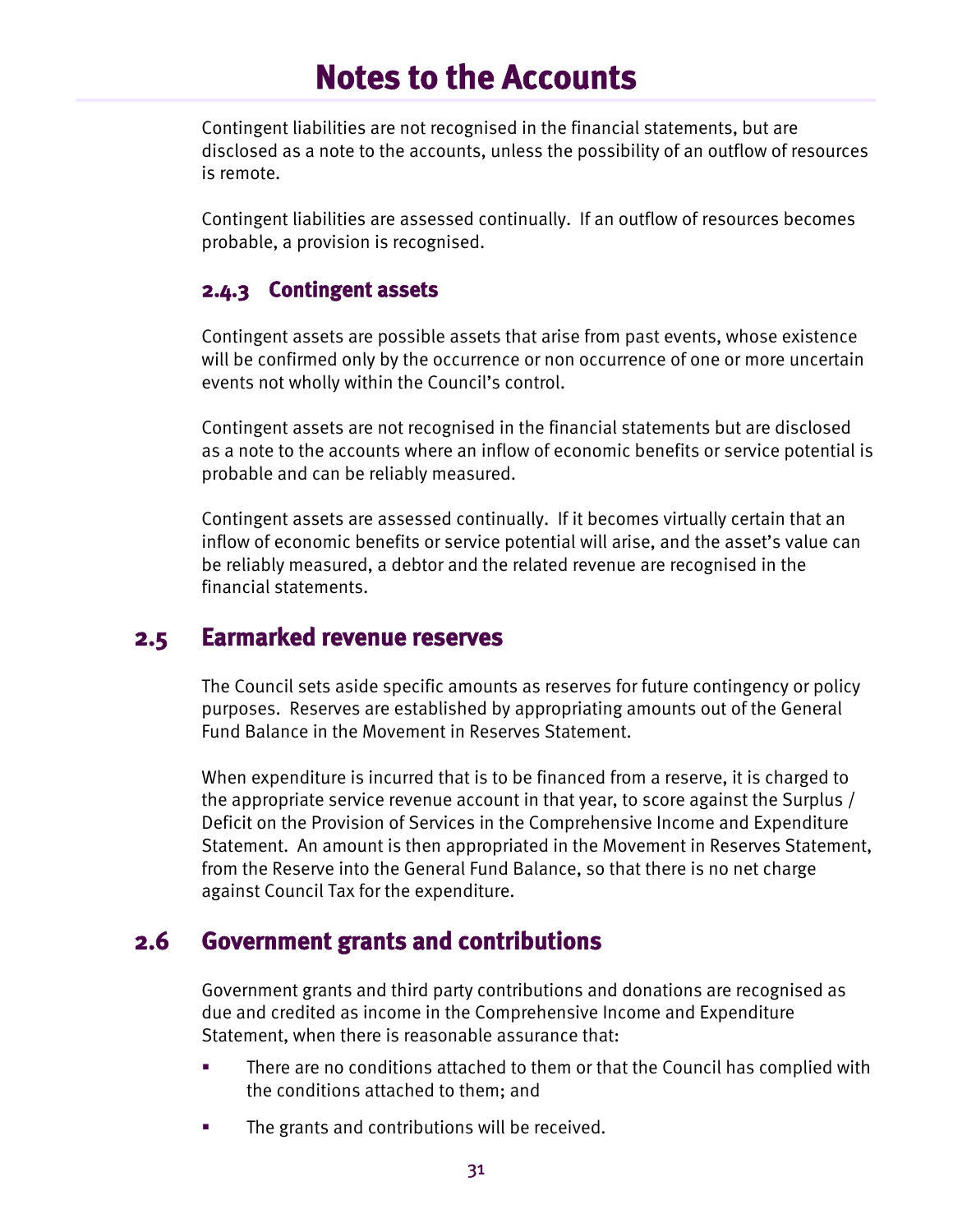A condition exists when the grant must be returned to the grantor if not used as set out in the terms of the grant.

Where a grant or contribution has been received, but the conditions are not satisfied, the amount will be carried in the Balance Sheet as a receipt in advance.

Once the conditions are satisfied, the grants or contributions are credited to the Comprehensive Income and Expenditure Statement as follows:

| Nature of grant                                 | <b>Accounting treatment</b>                                                                                                                                                                                                                                                                                                                                                                                                                                                                                                                                                                                                                                                                                                                                                                                                                                                                                                                                                                                                    |
|-------------------------------------------------|--------------------------------------------------------------------------------------------------------------------------------------------------------------------------------------------------------------------------------------------------------------------------------------------------------------------------------------------------------------------------------------------------------------------------------------------------------------------------------------------------------------------------------------------------------------------------------------------------------------------------------------------------------------------------------------------------------------------------------------------------------------------------------------------------------------------------------------------------------------------------------------------------------------------------------------------------------------------------------------------------------------------------------|
| Specific revenue<br>grants and<br>contributions | Grants are credited to the relevant service line in the<br>Comprehensive Income and Expenditure Statement when<br>the conditions attached to the grants or contributions have<br>been satisfied.                                                                                                                                                                                                                                                                                                                                                                                                                                                                                                                                                                                                                                                                                                                                                                                                                               |
| Specific capital<br>grants and<br>contributions | Grants / contributions are credited to Taxation and Non-<br>specific grant income in the Comprehensive Income and<br>Expenditure Statement when the conditions attached to<br>the grants or contributions have been satisfied.<br>The grant / contribution is then reversed out of the General<br>Fund Balance in the Movement in Reserves Statement and<br>is either transferred to the:<br>Capital Adjustment Account if the grant eligible<br>expenditure has been incurred (i.e. to reflect the<br>application of capital resources to finance the<br>expenditure); or<br>Capital Grants Unapplied Account (i.e. to reflect its<br>п<br>status as a capital resource available to finance<br>expenditure). When, at a future date, the expenditure<br>to be financed from the grant or contribution is<br>incurred, the grant or contribution is transferred from<br>the Capital Grants Unapplied Account to the Capital<br>Adjustment Account, reflecting the application of<br>capital resources to finance expenditure. |
| Non ring-fenced<br>grants                       | Grants are credited to Taxation and Non-specific grant<br>income in the Comprehensive Income and Expenditure<br>Statement when due.<br>Where non ring-fenced grants are awarded to finance<br>capital expenditure, the grant is reversed out the General<br>Fund Balance in the Movement in Reserves Statement and<br>is transferred to the Capital Adjustment Account.                                                                                                                                                                                                                                                                                                                                                                                                                                                                                                                                                                                                                                                        |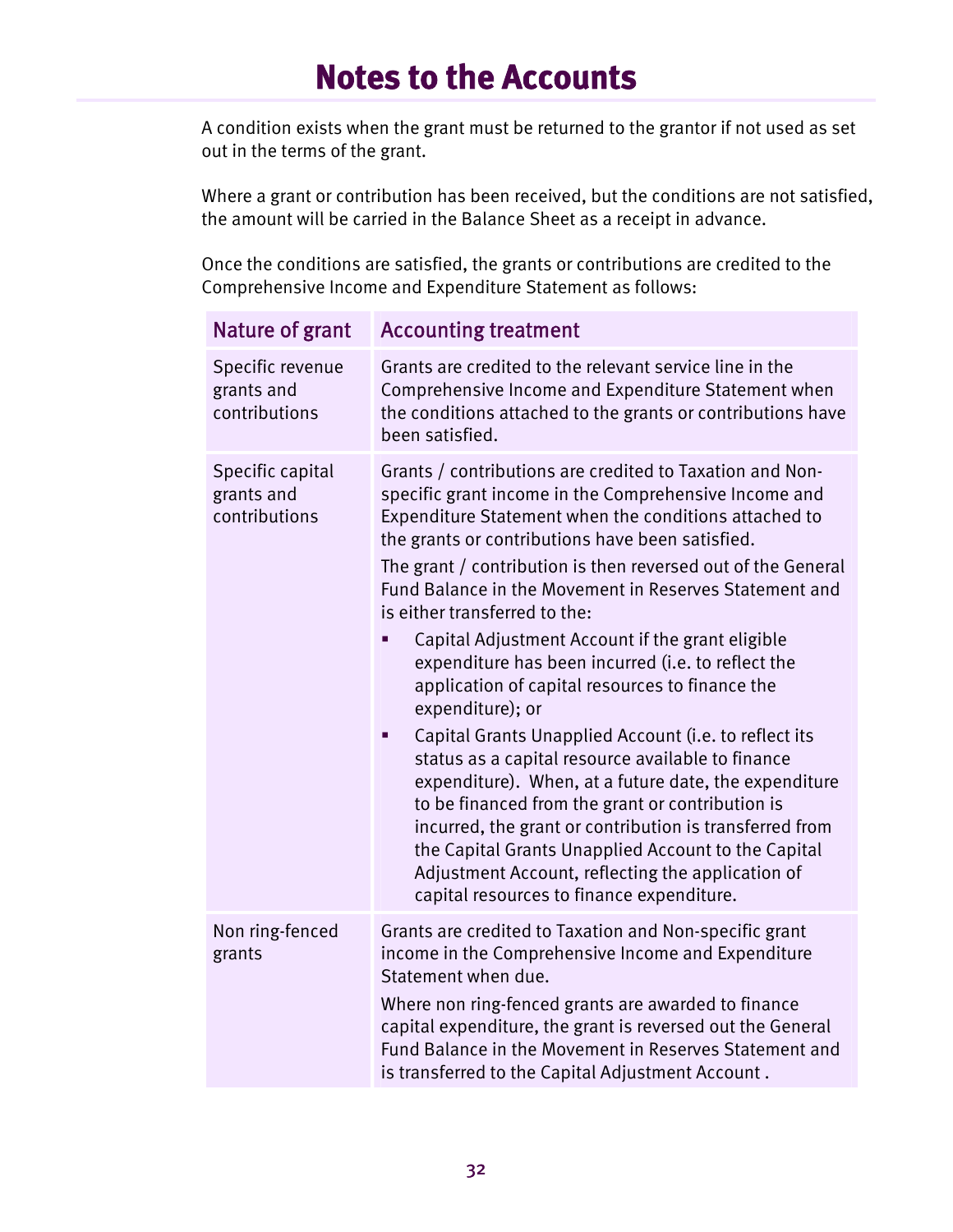Where revenue grants and contributions are credited to the Comprehensive Income and Expenditure Statement but associated expenditure has not yet been incurred, the grant will be set aside, by an appropriation in the Movement in Reserve Statement from the General Fund to an Earmarked Revenue Reserve (i.e. in accordance with Accounting Policy 2.5). This reserve will be drawn upon in subsequent years, to be matched with the related expenditure.

#### **2.6.1 Area Based Grant**

Area based grant (ABG) is a general grant allocated by central government directly to the Council as additional revenue funding. ABG is non-ringfenced and is credited to Taxation and Non-Specific Grant Income in the Comprehensive Income and Expenditure Statement.

## **2.7 Employee benefits**

#### **2.7.1 Benefits payable during employment**

Short-term employee benefits (i.e. those that fall due wholly within 12 months of the year-end) include:

- Salaries and wages;
- Short term compensated absences (including paid annual leave and paid sick pay);
- **Performance related bonus payments; and**
- Non monetary benefits (e.g. cars).

Short-term employee benefits are recognised as an expense in the year in which empl0yees render service to the Council. This means that:

| Short term employee benefits                                                                    | When recognised                                                                                                                                                     |
|-------------------------------------------------------------------------------------------------|---------------------------------------------------------------------------------------------------------------------------------------------------------------------|
| Accumulating absences (e.g. annual<br>leave and flexi-time)                                     | Recognised when employees render<br>services that increase their entitlement to<br>future compensated absences.                                                     |
| Non accumulating absences (e.g.<br>sick leave, maternity / paternity leave<br>and jury service) | Recognised when the absence occurs.                                                                                                                                 |
| Performance related bonus payments                                                              | Recognised when the Council has a<br>constructive obligation to make such<br>payments as a result of past events, and<br>the obligations can be estimated reliably. |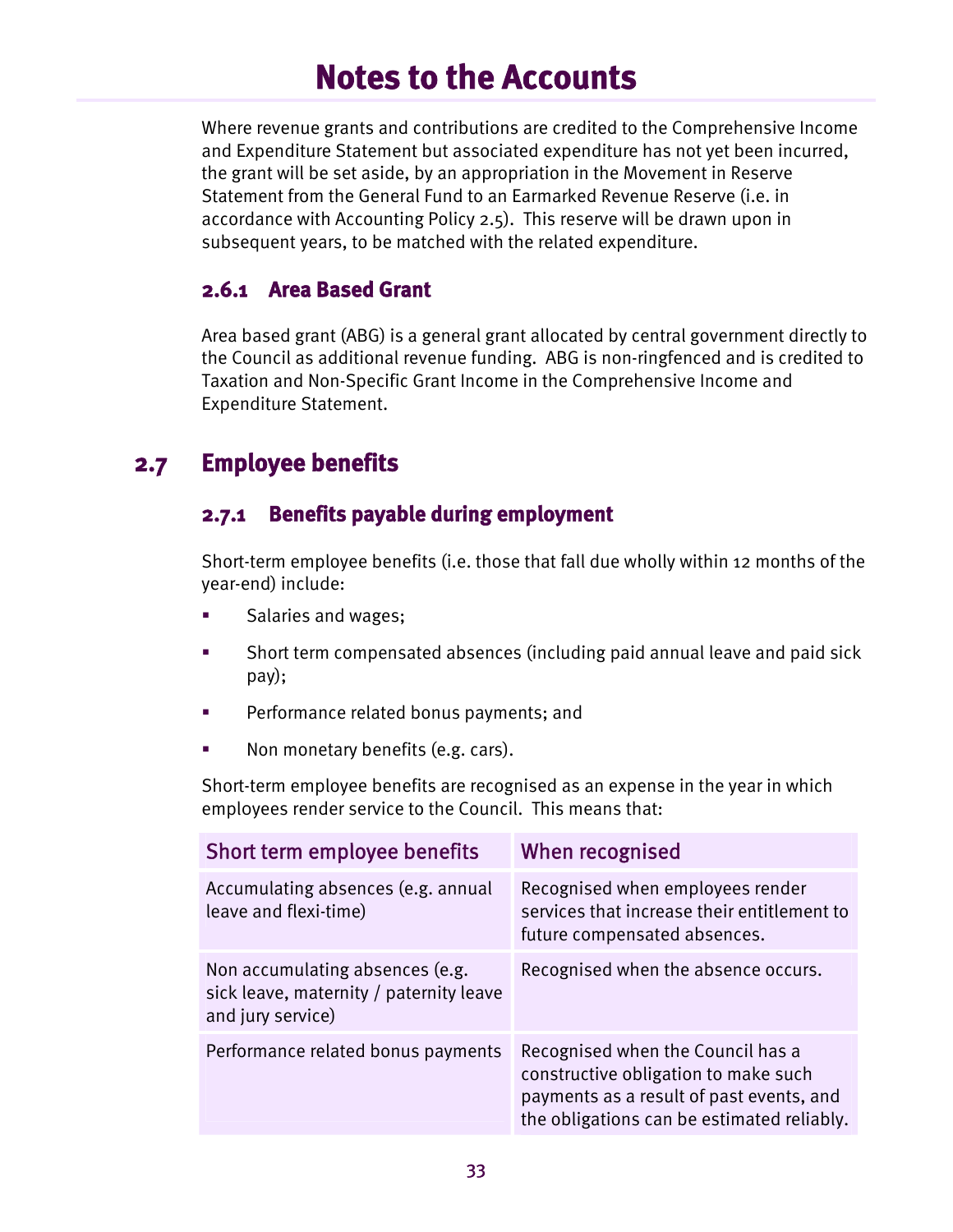| Short term employee benefits      | When recognised                                                             |
|-----------------------------------|-----------------------------------------------------------------------------|
| Non monetary benefits (e.g. cars) | Recognised according to the same<br>principals as benefits payable in cash. |

An accrual is made against services in the Surplus or Deficit on the Provision of Services for the cost of holiday entitlements and other forms of leave earned by employees but not taken before the year end and which employees can carry forward into the next financial year. The accrual is made at the remuneration rates applicable in the following financial year. Any accrual made is required under statute to be reversed out of the General Fund Balance by a credit to the Accumulating Compensated Absences Adjustment Account in the Movement in Reserves Statement.

### **2.7.2 Termination benefits**

Termination benefits are amounts payable as a result of:

- A decision by the Council to terminate an officer's employment before the normal retirement date; or
- An officer's decision to accept voluntary redundancy.

As termination benefits do not provide the Council with future economic benefits, they are charged on an accruals basis to the Comprehensive Income and Expenditure Statement immediately. That is, when the Council is demonstrably committed to either terminating the employment of an officer, or group of officers, or making an offer to encourage voluntary redundancy.

Where termination benefits involve an enhancement of pensions (usually in the form of added years), the amount recognised in the Surplus or Deficit on the Provision of Services, (which is calculated in accordance with accounting standards), is replaced, by an appropriation in the Movement in Reserves Statement to / from the Pensions Reserve, with the cash paid to the pension fund and pensioners. This adjustment is required by Regulation, to ensure that it is the amount payable by the Council to the Pension Fund or pensioner in the year that is charged to the General Fund.

### **2.7.3 Post employment (retirement) benefits**

Employees of the Council are members of two separate pension schemes:

- The Teachers' Pension Scheme, administered by the Department for Education.
- The Local Government Pension Scheme (LGPS), administered by the Council.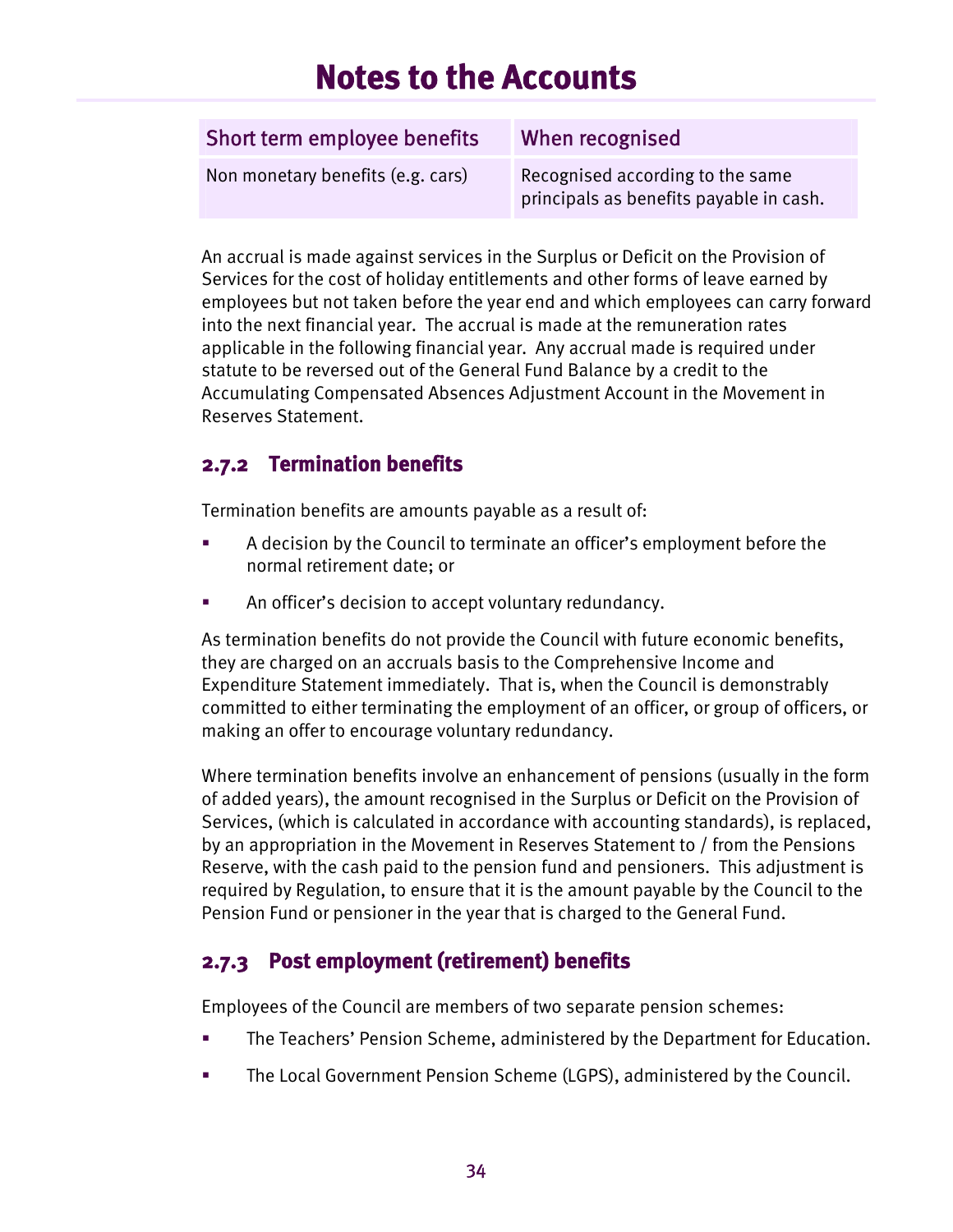Both schemes provided defined benefits to members (retirement lump sums and pensions based on age, years of service and remuneration), earned as employees worked for the Council.

The arrangements for the Teachers' scheme mean that liabilities for these benefits cannot be identified specifically to the Council. The scheme is therefore accounted for as if it were a defined contributions scheme – no liability for future payments of benefits is recognised in the Balance Sheet and the Education and Children's Service line in the Comprehensive Income and Expenditure Statement is charged with the employer's contributions payable to Teachers' pensions in the year.

The Local Government Pension Scheme (LGPS) is accounted for as a defined benefits scheme. Hence:

- The liabilities of the LGPS attributable to the Council are included in the Balance Sheet on an actuarial basis, using the projected unit method. The projected unit method assesses the future payments that will be made in relation to retirement benefits earned to date by employees, based on assumptions about mortality rates, employee turnover rates, and projections of earnings for current employees.
- Liabilities are discounted to their value at current prices, using a discount rate of 5.5% (2009/10: 5.6%). This discount rate is based upon the indicative rate of return on a high quality corporate bond of equivalent currency and term to the scheme's liabilities.
- The assets of the LGPS attributable to the Council are included in the Balance Sheet at their fair value:
	- Quoted securities current bid price
	- Unquoted securities professional estimate of fair value
	- Unitised securities current bid price
	- Property Market value
- **The changes in the net pensions liability is analysed into the following** components:
	- Current service cost the increase in liabilities as a result of service earned during the year is charged to the Comprehensive Income and Expenditure Statement (i.e. to the services for which the employees worked).
	- Past service cost the increase in liabilities arising from a current year decision, whose effect relates to years of service earned in earlier years, is debited to the Surplus/Deficit on the Provision of Services in the Comprehensive Income and Expenditure Statement as part of Non Distributed Costs.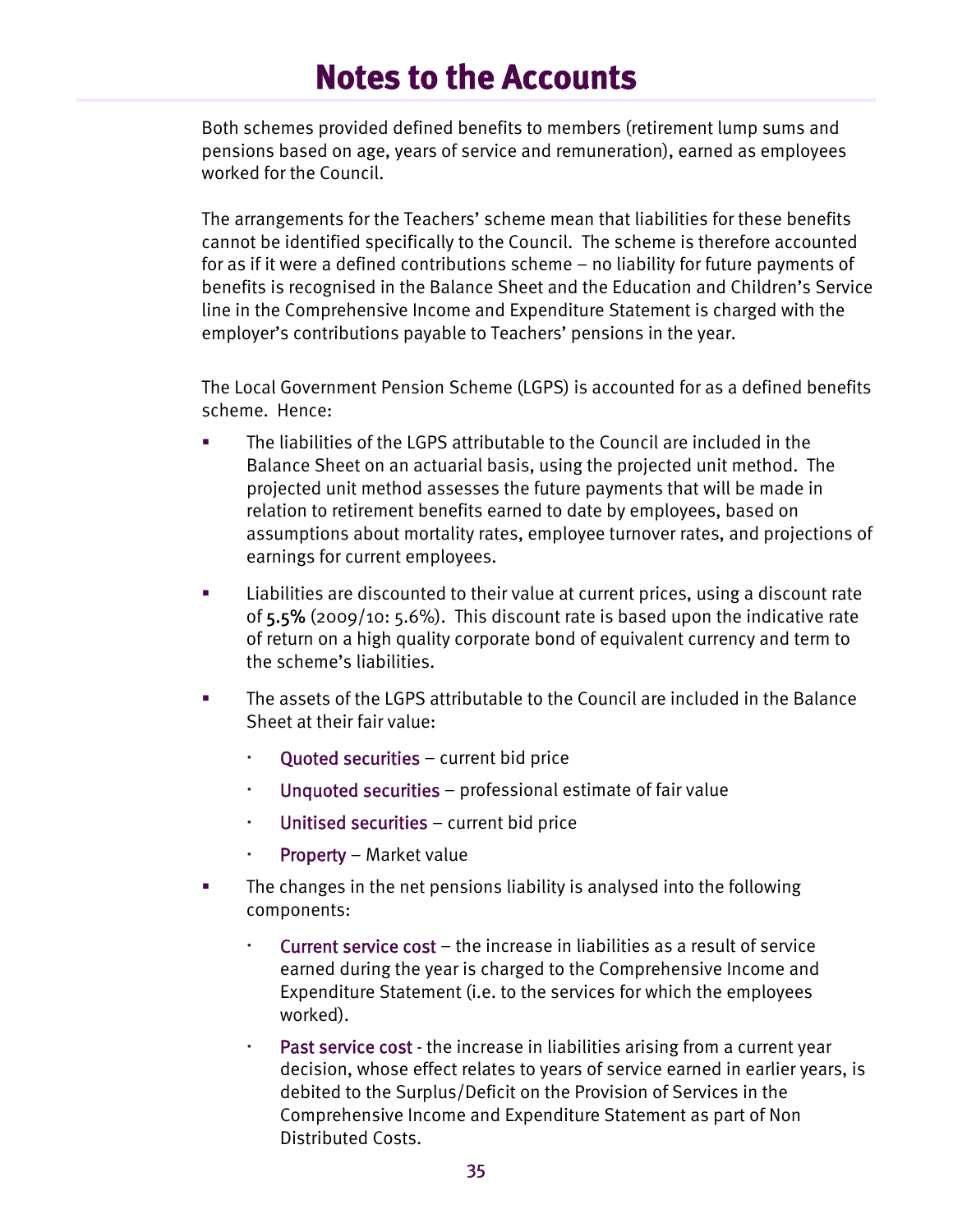- Gains/losses on settlements and curtailments the results of actions to relieve the Council of liabilities or events that reduce the expected future service or accrual of benefits of employees are debited or credited to the Surplus/Deficit on the Provision of Services line in the Comprehensive Income and Expenditure Statement as part of Non Distributed Costs.
- Interest cost the expected increase in the present value of liabilities during the year, as they move one year closer to being paid, is debited to the Financing and Investment Income and Expenditure line in the Comprehensive Income and Expenditure Statement.
- Expected return on assets the annual investment return on the LGPS's assets attributable to the Council is based on an average of the expected long term return, and is credited to the Financing and Investment Income and Expenditure line in the Comprehensive Income and Expenditure Statement.
- Actuarial gains and losses changes in the net pensions liability that arise because events have not coincided with assumptions made at the last actuarial valuation, or because the actuaries have updated their assumptions, are recognised as Other Comprehensive Income and Expenditure.
- Contributions paid to the LGPS cash paid as employer's contributions to the Pension Fund; these are not accounted for as an expense within the Comprehensive Income and Expenditure Statement.
- The amount chargeable to the General Fund for providing pensions for employees is the amount payable for the year to the LGPS, as determined in accordance with the statutory requirements governing the Scheme. Where this amount does not match the net amount charged to the Surplus or Deficit on the Provision of Services, the difference is taken to the Pensions Reserve. This is achieved by an appropriation in the Movement in Reserves Statement from the General Fund Balance to the Pensions Reserve (or vice versa) to remove the notional entries referred to above, and replace them with the amount payable to the Fund for the year. As a consequence of these entries, a negative balance arises on the Pension Reserve. This balance represents the beneficial impact on the General Fund Balance of being required to account for retirement benefits on the basis of cash flows rather than as benefits are earned by employees.

#### **2.7.4 Discretionary benefits**

The Council has restricted powers to make discretionary awards of retirement benefits in the event of early retirements. Any liabilities estimated to arise as a result of an award to any member of staff (including teachers) are accrued in the year of the decision to make the award and accounted for using the same policies as are applied to the Local Government Pension Scheme.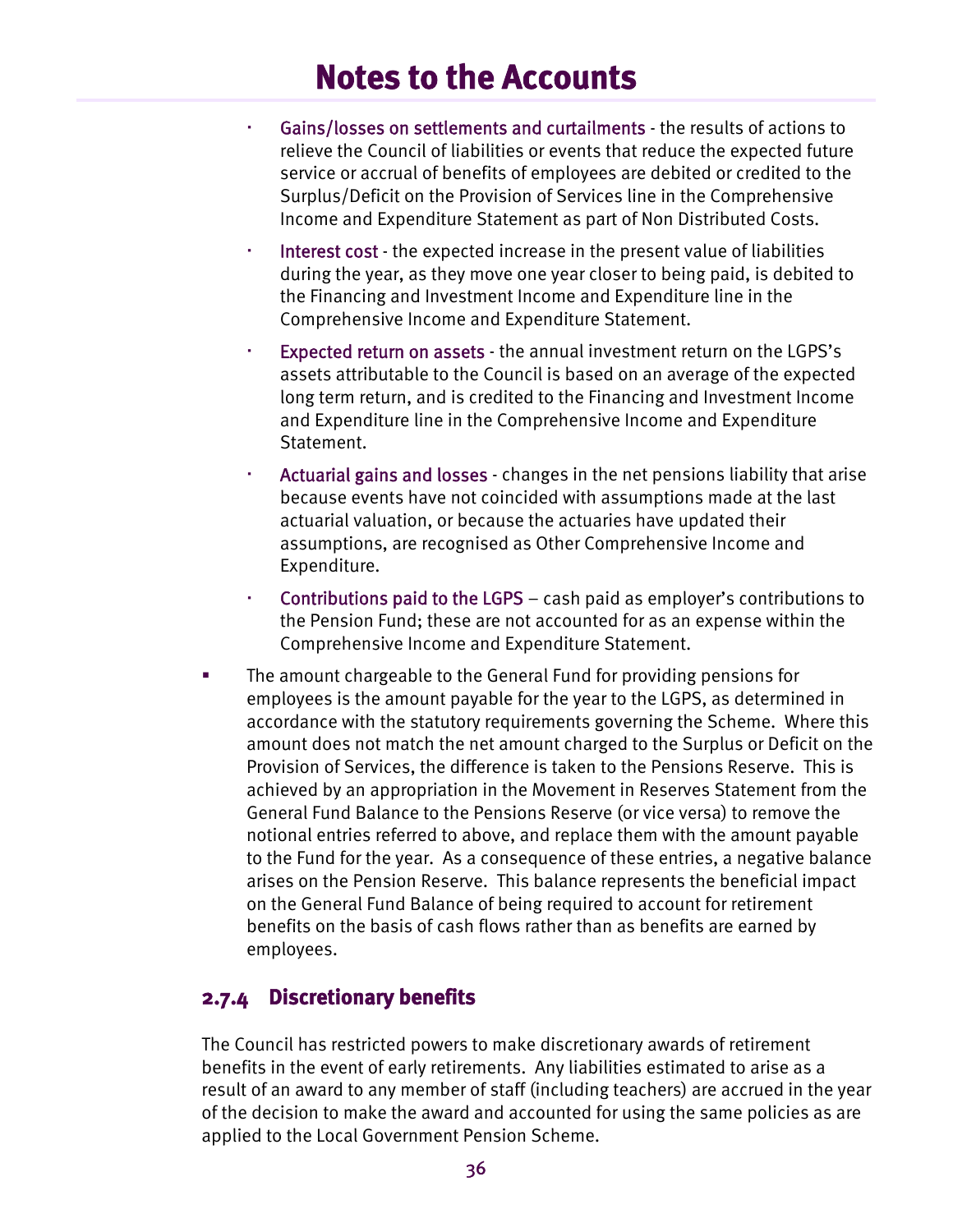### **2.8 Value added tax**

Income and expenditure excludes any amounts related to VAT, as all VAT collected is payable to HM Revenue and Customs and all VAT paid is recoverable from them.

### **2.9 Overheads and support services**

The costs of overheads and support services are recharged to those that benefit from the supply or service, in accordance with the costing principles of the CIPFA Best Value Accounting Code of Practice 2010/11 (BVACOP). The full cost of overhead and support services are shared between services on agreed basis of allocation, with the exception of:

- Corporate and democratic core costs, which relate to the Council's status as a multi-functional, democratic organisation.
- Non distributed costs, which represent the costs of discretionary benefits awarded to employees retiring early and any depreciation and impairment losses chargeable on assets held for sale.

These two cost categories are accounted for as separate headings in the Comprehensive Income and Expenditure Statement, as part of Net Expenditure on Continuing Services.

## **2.10 Property, plant and equipment**

#### **2.10.1 Asset categories**

Assets that have physical substance and are held for use in the production or supply of goods and services, for rental to others or for administration purposes and that are expected to be used during more than one financial year are classified as Property, Plant and Equipment. Property, Plant and Equipment includes:

#### **Operational**

- Land and buildings
- Vehicles, plant and equipment (including IT hardware)
- **Infrastructure** (*roads and highways*)
- **Community assets (including parks and historic buildings)**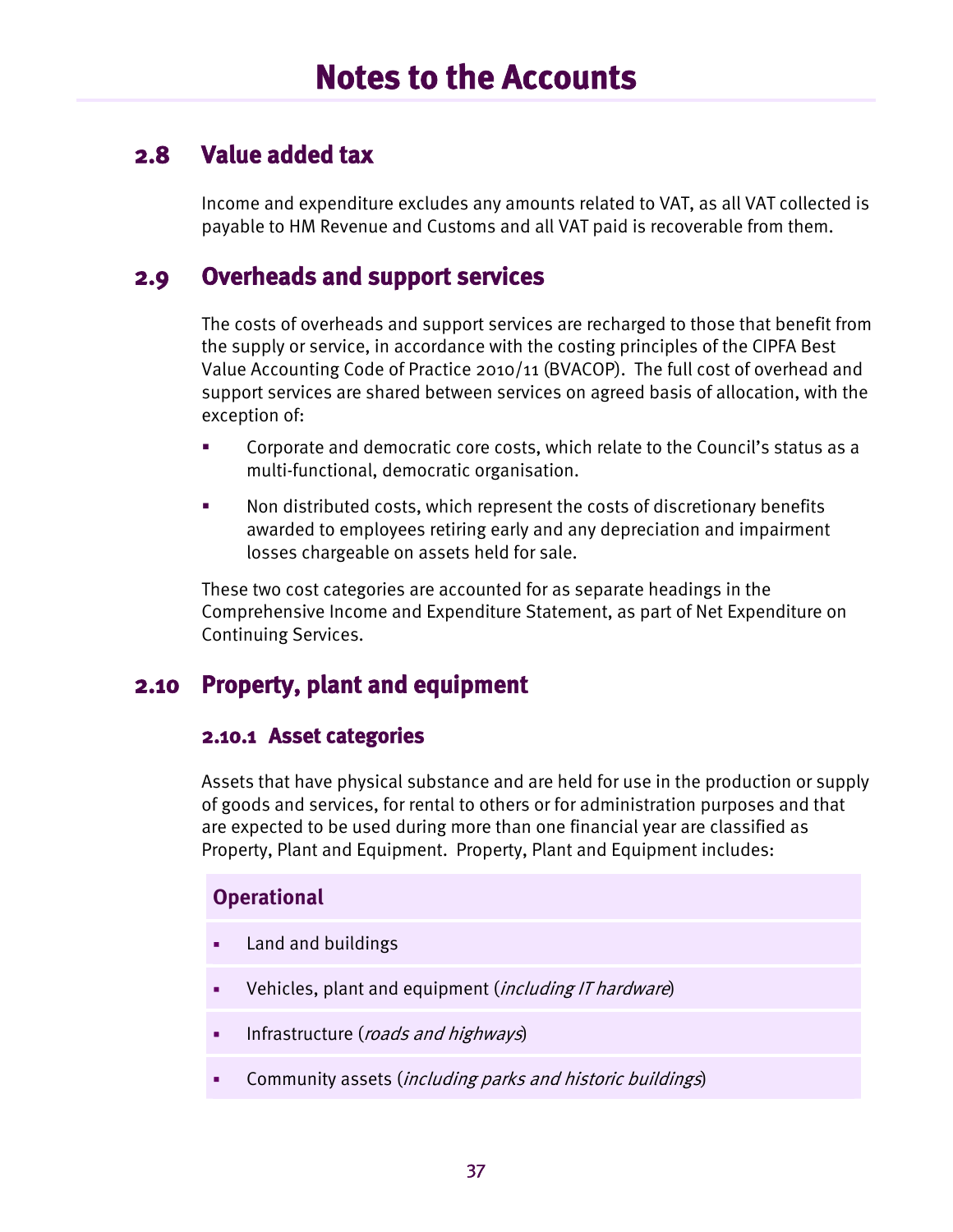#### **Non operational**

- Assets under construction
- Surplus assets held pending disposal

#### **2.10.2 Recognition of Property, Plant and Equipment**

Expenditure on the acquisition, creation or enhancement of Property, Plant and Equipment is capitalised on an accruals basis in the accounts, provided that it is probable that the future economic benefits or service potential associated with the item will flow to the Council and the cost of the item can be measured reliably.

Expenditure that maintains, but does not add to an asset's potential to deliver future economic benefits or service potential (i.e. repairs and maintenance) is charged as an expense when it is incurred.

The Council operates de-minimis limits below which items will be charged to revenue rather than to capital on the grounds of materiality. The limits are as follows:

| Category                | De-minimis limit |
|-------------------------|------------------|
| General                 | £10,000          |
| Trading activities      | £6,000           |
| Schools projects        | f2,000           |
| Land                    | <b>Nil</b>       |
| Highways infrastructure | <b>Nil</b>       |

Expenditure on furniture and fittings is not capitalised.

#### **2.10.3 Measurement**

Items of Property, Plant and Equipment are initially measured at cost, comprising:

- **the purchase price;**
- any costs attributable to bringing the asset to the location and condition necessary for it to be capable of operating in the manner intended; and
- the initial estimate of the costs of dismantling and removing the item and restoring the site on which it is located.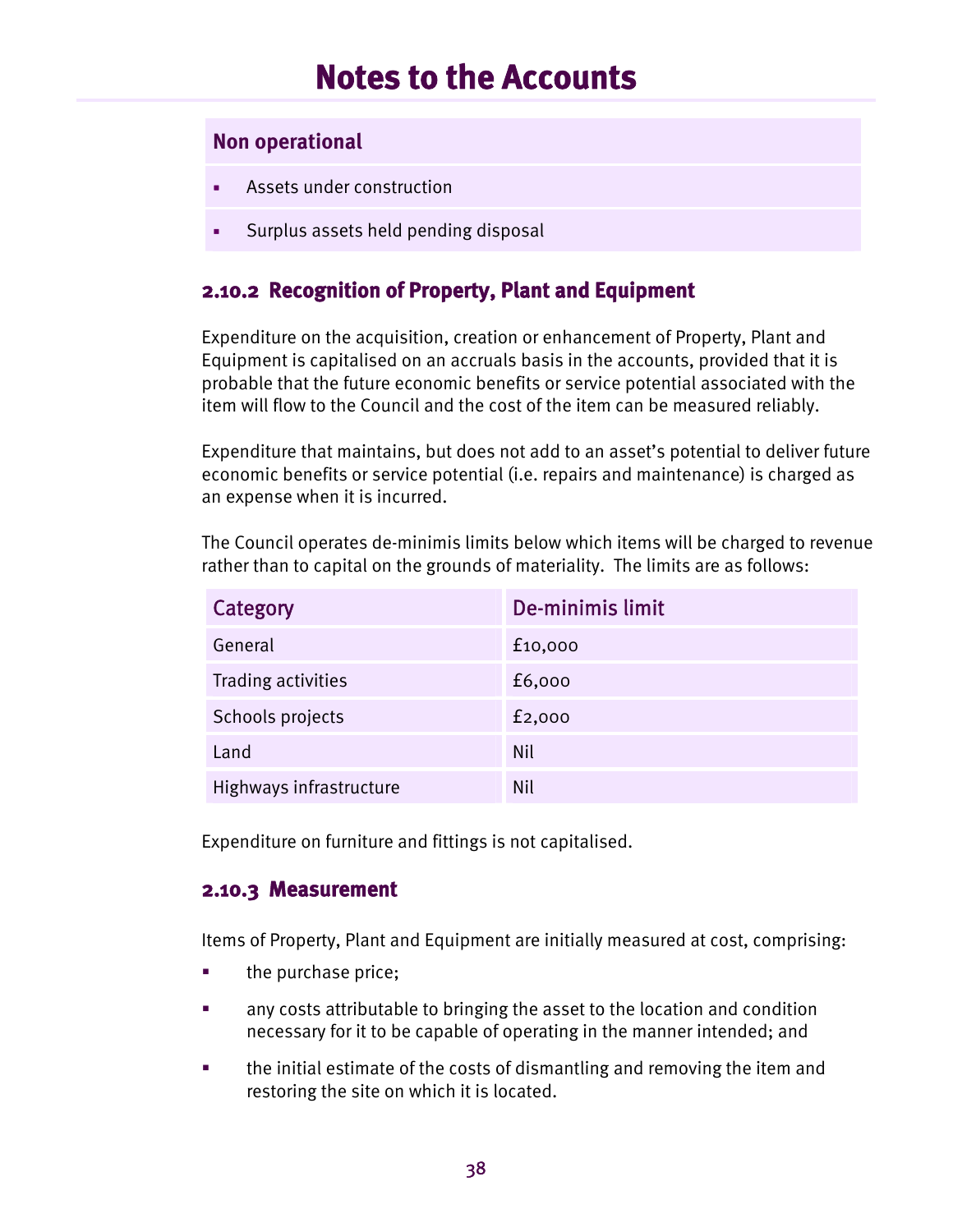Borrowing costs incurred whilst items of Property, Plant and Equipment are under construction are not capitalised.

Assets are then carried in the Balance Sheet, using one of the following measurement bases:

| <b>Asset category</b>                                               |        | <b>Measurement basis</b>                                                                                                                                                                                                        |
|---------------------------------------------------------------------|--------|---------------------------------------------------------------------------------------------------------------------------------------------------------------------------------------------------------------------------------|
| Land and buildings                                                  | Ξ<br>п | Fair value (this being the amount that would be paid<br>for the asset in its existing use); or<br>Depreciated replacement cost, if there is no market<br>based evidence of fair value due to specialist nature<br>of the asset. |
| Vehicles and<br>equipment                                           | ш      | Depreciated historical cost.                                                                                                                                                                                                    |
| Infrastructure assets                                               | Е      | Depreciated historical cost.                                                                                                                                                                                                    |
| Community assets                                                    | п      | Depreciated historical cost.                                                                                                                                                                                                    |
| Assets under<br>Construction                                        | п      | Depreciated historical cost.                                                                                                                                                                                                    |
| Surplus assets<br>(i.e. assets not in use but<br>not held for sale) | п      | Fair value based on existing use value.                                                                                                                                                                                         |

Assets included in the Balance Sheet at fair value are re-valued once every five years, as a minimum, to ensure that their carrying value is not materially different from their fair value at the year end.

Increases in valuations are matched by credits to the Revaluation Reserve to recognise the unrealised gains.

Where decreases in value are identified, the revaluation loss is accounted for by writing the carrying amount of the asset down against:

- Any accumulated revaluation gains for the asset in the Revaluation Reserve (i.e. up to the amount of the accumulated gains); or
- The Comprehensive Income and Expenditure Statement (i.e. to the relevant service line), where there is no or insufficient balance in the Revaluation Reserve for the asset.

The Revaluation Reserve contains revaluation gains recognised since 1 April 2007 only. Gains arising prior to that have been consolidated into the Capital Adjustment Account.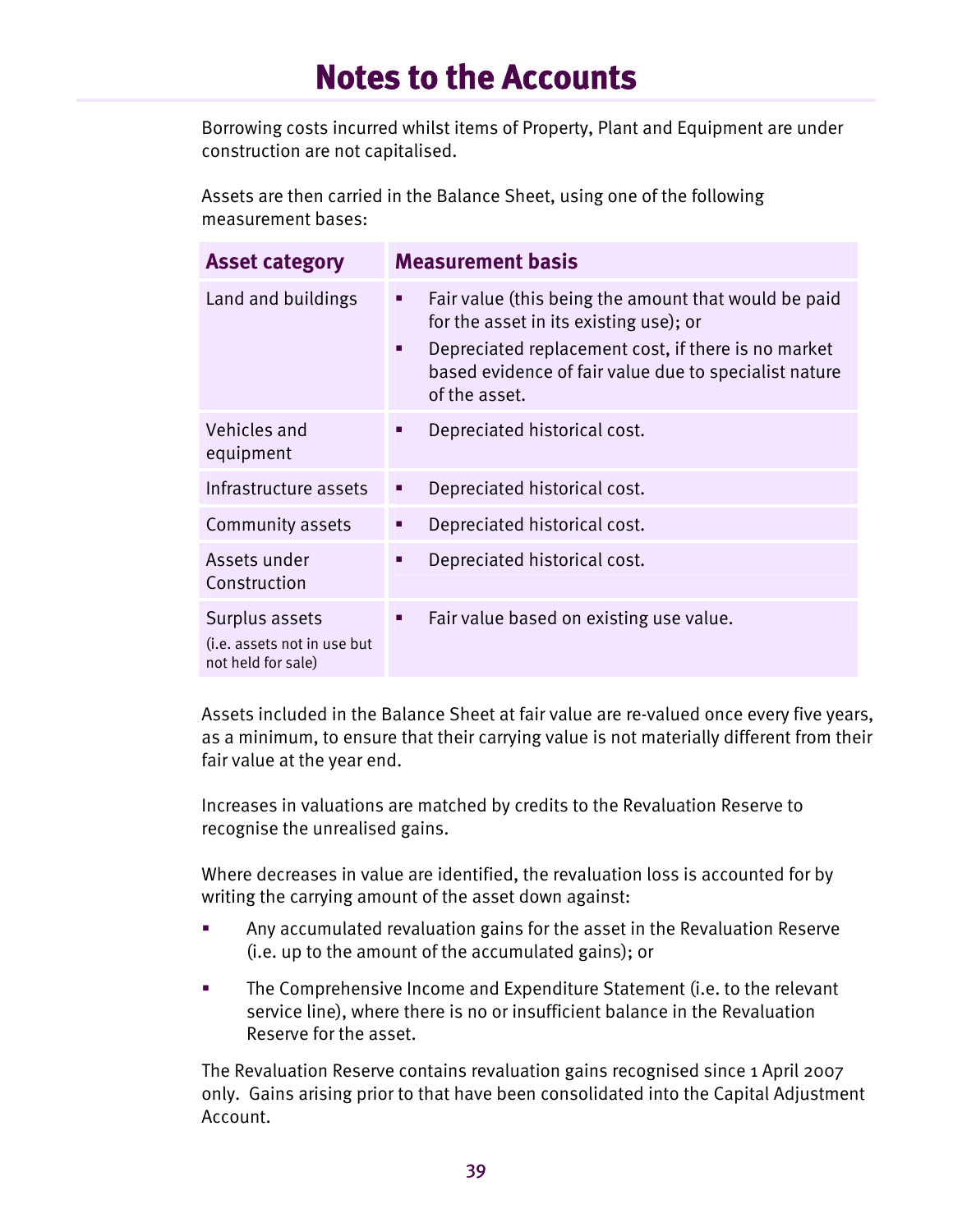#### **2.10.4 Impairment**

Assets are assessed at each year end to determine whether there is any indication that they may be impaired. Where the recoverable amount is estimated to be materially less than the carrying amount of the asset, an impairment loss is recognised for the shortfall.

Where material decreases in value are identified, the impairment loss is accounted for by writing the carrying amount of the asset down against:

- Any accumulated revaluation gains for the asset in the Revaluation Reserve (i.e. up to the amount of the accumulated gains); or
- The relevant service line in the Comprehensive Income and Expenditure Statement, where there is no or insufficient balance in the Revaluation Reserve for the asset.

Where an impairment loss is reversed subsequently, the reversal is credited to the relevant service line in the Comprehensive Income and Expenditure Statement, up to the amount of the original loss, adjusted for depreciation that would have been charged if the loss had not been recognised.

#### **2.10.5 Disposals**

When it becomes probable that the carrying amount of an asset will be recovered principally through a sale transaction, rather than through its continuing use, the asset is re-valued immediately and is classified as an Asset Held for Sale. Assets that are to be abandoned or scrapped are not classified as held for sale.

Assets held for sale are carried at the lower of the re-valued amount and fair value less costs to sell. Where there is a subsequent decrease to fair value less costs to sell, the loss is posted to the Other Operating Expenditure line in the Comprehensive Income and Expenditure Statement. Gains in fair value are only recognised up to the amount of any previously recognised losses within the Comprehensive Income and Expenditure Statement. Depreciation is not charged on assets held for sale.

Once the asset is disposed of:

- The carrying amount of the asset (whether Property, Plant and Equipment or Assets Held for Sale) is written off to the Other Operating Expenditure line in the Comprehensive Income and Expenditure Statement as part of the gain or loss on disposal.
- **EXECUTE:** Receipts from disposals (if any) are credited to the Other Operating Expenditure line in the Comprehensive Income and Expenditure Statement as part of the gain or loss on disposal.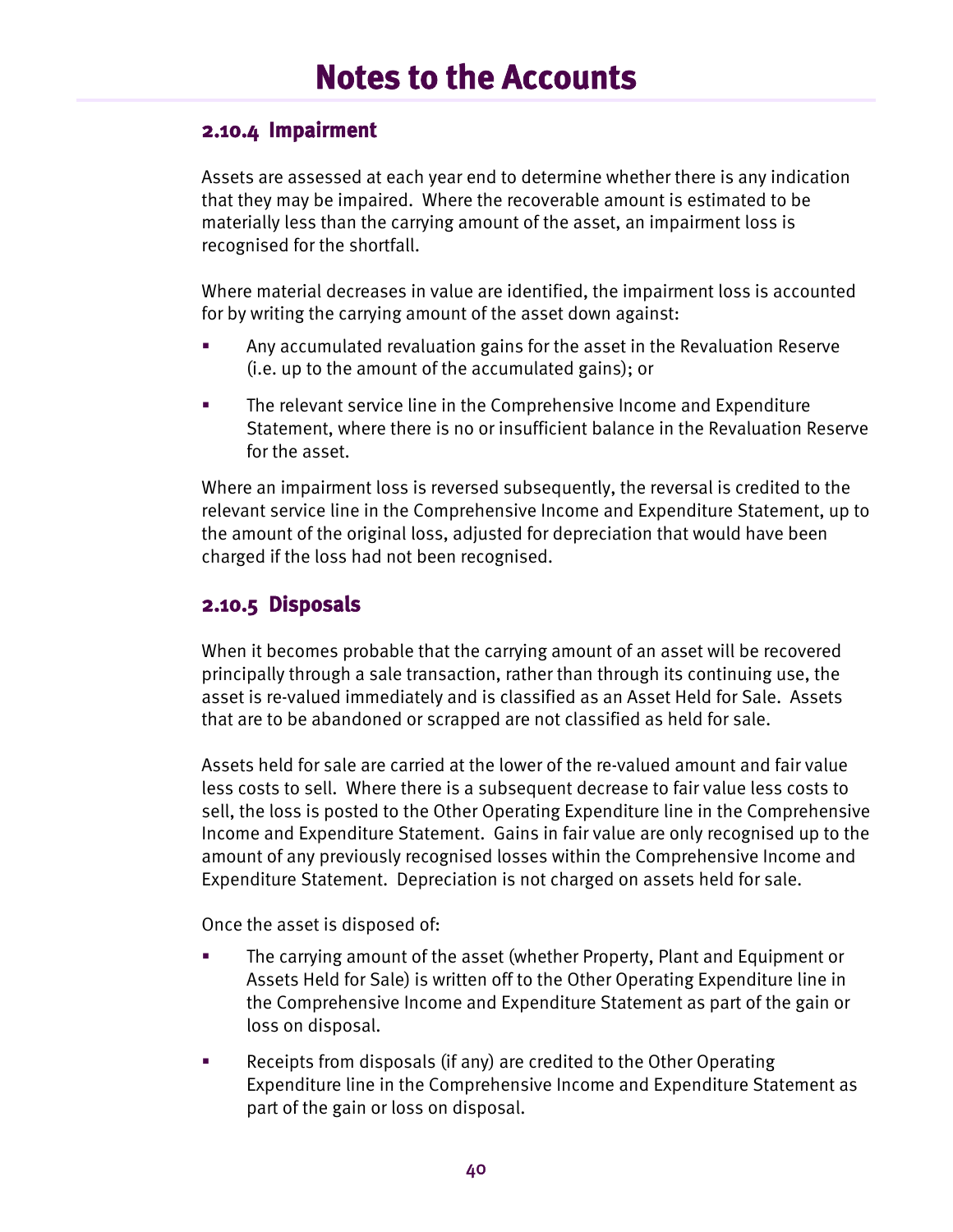Any revaluation gains accumulated for the asset in the Revaluation Reserve are transferred to the Capital Adjustment Account.

In relation to land, all amounts received for disposal are categorised as capital receipts. For all other Property, Plant and Equipment, amounts received for disposal in excess of £10,000 are categorised as capital receipts. These receipts are therefore appropriated to the Capital Receipts Reserve from the General Fund Balance in the Movement in Reserves Statement, and can then only be applied for new capital investment or to reduce the Council's underlying need to borrow.

The written off value of asset disposals is not a charge against Council Tax, as the cost of property, plant and equipment is fully provided for under separate arrangements for capital financing. Amounts are appropriated from the General Fund Balance to the Capital Adjustment Account in the Movement in Reserves Statement.

#### **2.10.6 Significant components**

From 1 April 2010, where a significant component of an asset is replaced or restored and the expenditure extends the previously assessed standard of performance of the asset, the carrying amount of the old component is deducted from the carrying value of the asset to avoid double counting. If the carrying amount of the replaced component cannot be identified, the cost of the new component is used as an indication of the cost of the replaced component at the time it was acquired or constructed.

#### **2.10.7 Depreciation**

Depreciation is provided for on all Property, Plant and Equipment assets, with the exception of assets without a determinable finite useful life and assets that are not yet available for use, by the allocation of their depreciable amounts over their useful lives.

| <b>Asset category</b> | <b>Depreciation bases</b>                                                                                                                                                                                                                                                                                            |
|-----------------------|----------------------------------------------------------------------------------------------------------------------------------------------------------------------------------------------------------------------------------------------------------------------------------------------------------------------|
| Land and buildings    | Buildings are depreciated, on a straight line basis,<br>over a period commensurate with the useful<br>economic life (UEL) of each asset. Land is not<br>depreciated.                                                                                                                                                 |
|                       | Each part of our buildings with a cost that is<br>significant in relation to the total cost of the item is<br>depreciated separately over its UEL. This means that<br>the following components are depreciated<br>separately: the building's structure, its roof, the plant<br>and machinery and the external works. |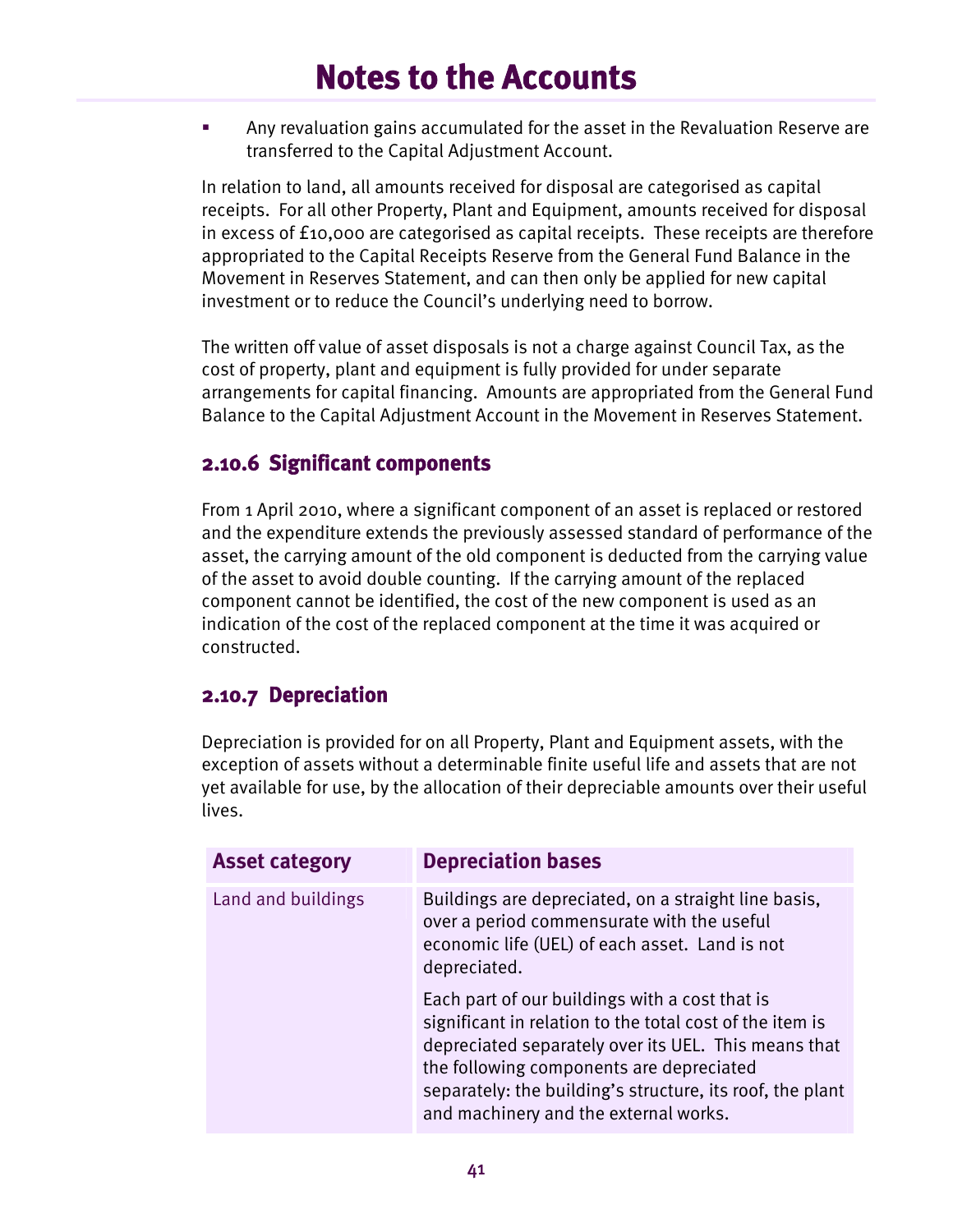| <b>Asset category</b>             | <b>Depreciation bases</b>                                                                                                                                                                                                                        |
|-----------------------------------|--------------------------------------------------------------------------------------------------------------------------------------------------------------------------------------------------------------------------------------------------|
|                                   | The UEL's for each of these significant components is<br>re-assessed every time the assets are re-valued over<br>the Council's five year rolling re-valuation<br>programme; the UEL's for each of the significant<br>components will not exceed: |
|                                   | Structure - 100 years;                                                                                                                                                                                                                           |
|                                   | Roof $-$ 80 years;                                                                                                                                                                                                                               |
|                                   | Plant and machinery $-$ 30 years;                                                                                                                                                                                                                |
|                                   | External works $-$ 20 years.                                                                                                                                                                                                                     |
| Community assets                  | Depreciated over 60 years, on a straight-line basis.                                                                                                                                                                                             |
| Vehicles and equipment            | Depreciated on a straight-line, over an expected<br>lifetime ranging between 5 and 20 years.                                                                                                                                                     |
| Roads and other<br>infrastructure | Depreciation on additions to assets since 2008/09 is<br>provided on a straight-line basis over the following<br>useful economic lives:                                                                                                           |
|                                   | Roads and highway lighting $-$ 40 years;<br>٠                                                                                                                                                                                                    |
|                                   | Structures (eg: bridges) - 120 years;<br>٠                                                                                                                                                                                                       |
|                                   | Off-highways drainage $-$ 100 years; and<br>٠                                                                                                                                                                                                    |
|                                   | Other infrastructure – between 15 and 20 years.<br>٠                                                                                                                                                                                             |
|                                   | Additions to assets prior to 2008/09 are depreciated<br>over 30 - 35 years.                                                                                                                                                                      |
| Assets under<br>construction      | Assets are re-categorised upon completion, from<br>which point depreciation will be charged in<br>accordance with the policies set out above.                                                                                                    |

Depreciation charges commence the year after assets become operational.

Revaluation gains are also depreciated, with the amount equal to the difference between current value depreciation charged on assets and the depreciation that would have been chargeable based on their historical cost being transferred each year from the Revaluation Reserve to the Capital Adjustment Account.

## **2.11 Foundation, voluntary aided and academy schools**

In accordance with the Council's interpretation of the accounting guidance set out within LAAP bulletin 46 issued by CIPFA, property, plant and equipment assets and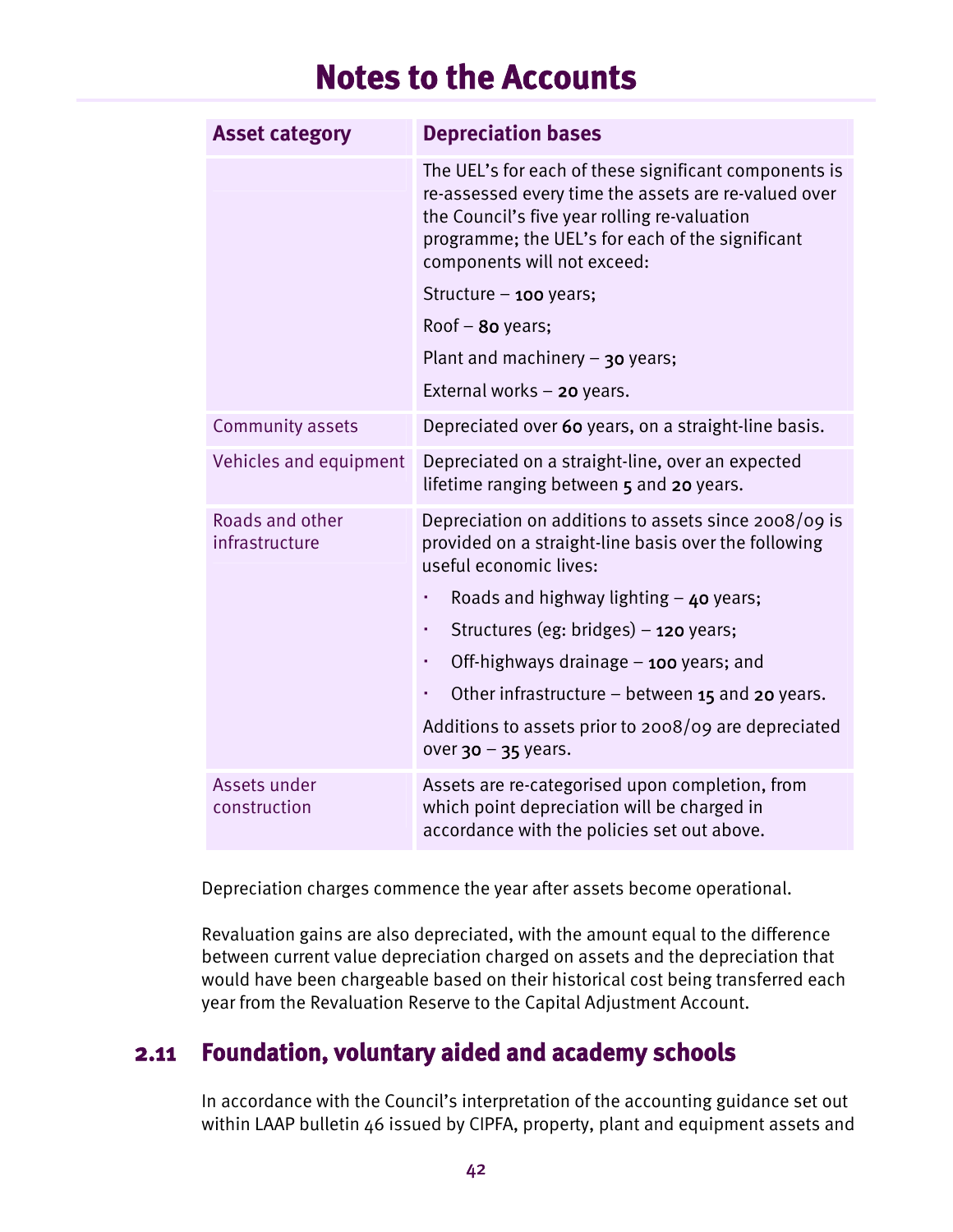long term liabilities remain vested in the governing bodies of individual foundation, voluntary aided and academy schools. Therefore, values and amounts have not been incorporated into the Council's Balance Sheet.

#### **2.12 Investment properties**

Investment properties are those held solely to earn income from rentals and/or for capital appreciation purposes. This definition is not met if the property is:

- **Used in any capacity to facilitate the delivery of services;**
- Used for the production of goods; or
- 'Held for sale'.

Investment properties are initially measured at cost and subsequently at fair value, based on the amount at which the asset could be exchanged between knowledgeable parties at arms length. Investment properties are not depreciated but are re-valued annually according to market conditions at the year end.

Gains and losses arising on the revaluation and/or disposal of investment properties are posted to the Financing and Investment Income and Expenditure line in the Comprehensive Income and Expenditure Statement. In accordance with statutory regulations, these gains and losses are then reversed out of the General Fund Balance in the Movement in Reserves Statement, and are posted to the Capital Adjustment Account and, in respect of asset disposals where the sales proceeds are greater than £10,000, to the Capital Receipts Reserve.

Rentals received in relation to investment properties are credited to the Financing and Investment income line and result in a gain for the General Fund.

### **2.13 Intangible assets**

Expenditure on non-monetary assets that do not have physical substance, but are controlled by the Council as a result of past events, is capitalised when it is expected that future economic benefits or service potential will flow from the intangible asset to the Council. Examples include software licences.

Development costs that are directly attributable to the design and testing of internally generated software products are recognised as an intangible asset when the following criteria are met:

- The project is technically feasible and it is intended to complete it; and
- The Council will be able to generate future economic benefits or deliver service potential by being able to sell or use the asset.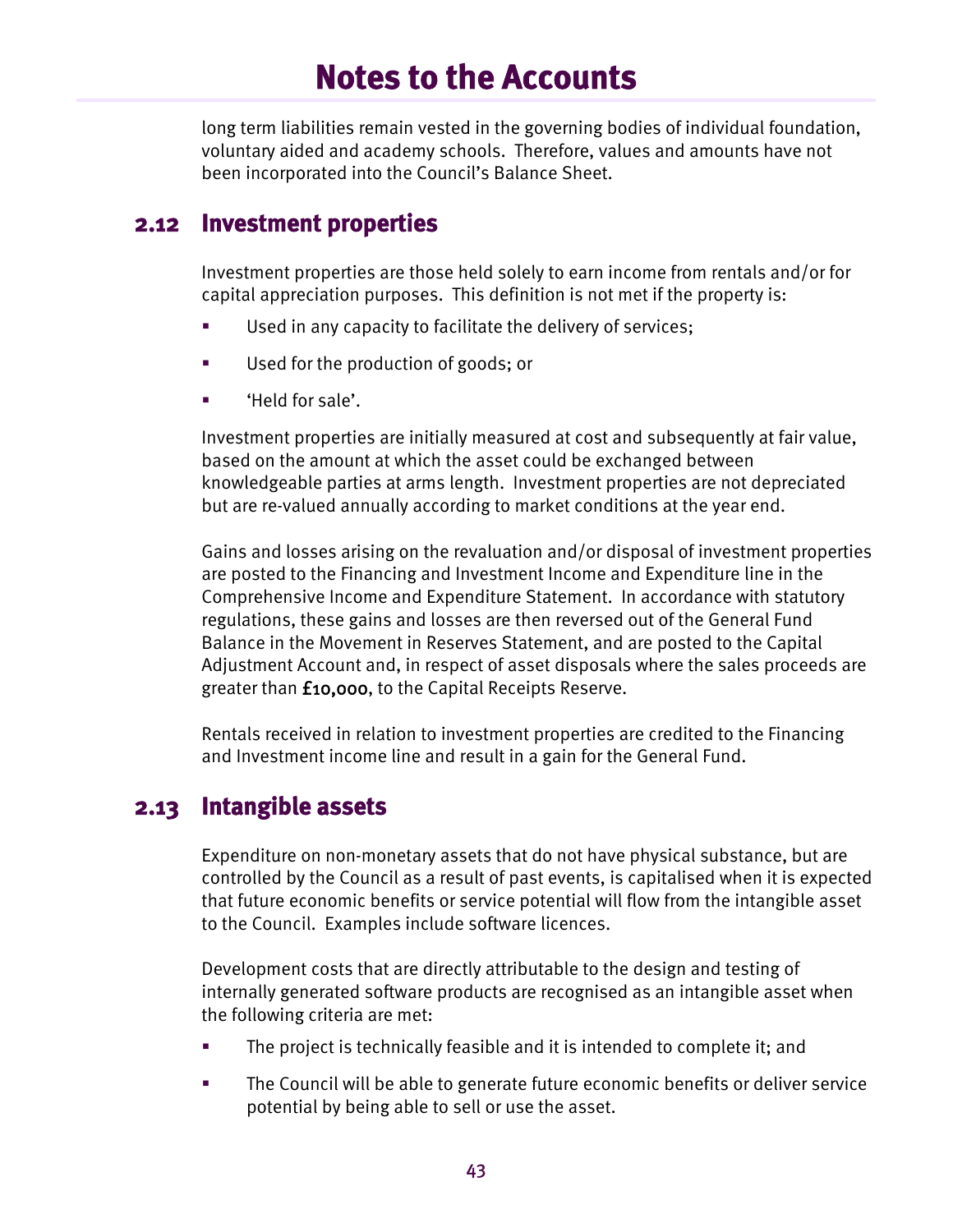Expenditure on the development of websites is not capitalised if the website is solely or primarily intended to promote or advertise the Council's goods or services.

Intangible assets are initially measured at cost. Subsequently, they are only revalued where the fair value of the assets held by the Council can be determined by reference to an active market. In practice, no intangible asset held by the Council meets this criterion and they are therefore carried at amortised cost.

The depreciable amount of an intangible asset is amortised over its useful life to the relevant service line in the Comprehensive Income and Expenditure Statement. Impairment losses are also posted to the relevant service line in the Comprehensive Income and Expenditure Statement. Any gain or loss arising on the disposal or abandonment of an intangible asset is posted to the Other Operating Expenditure line in the Comprehensive Income and Expenditure Statement.

Where expenditure on intangible assets qualifies as capital expenditure for statutory purposes, the amortisation, impairment losses and disposal gains and losses charged to the Comprehensive Income and Expenditure Statement Account are reversed out of the General Fund Balance in the Movement in Reserves Statement and are posted to the Capital Adjustment Account and, for any sale proceeds greater than £10,000, to the Capital Receipts Reserve.

### **2.14 Charges to revenue for non current assets**

All services (including support services and trading activities) are debited with the following amounts to record the cost of holding non-current assets during the year:

- **Depreciation attributable to the assets held or occupied;**
- Revaluation and impairment losses on the assets held or occupied (i.e. where there are no accumulated gains in the Revaluation Reserve against which the losses can be applied); and
- Amortisation of intangible assets attributable to the service.

The Council is not required to raise Council Tax to cover depreciation, revaluation and impairment losses or amortisations. However, it is required to make a prudent annual provision to contribute towards the reduction in its overall borrowing requirement; the annual revenue provision is determined in compliance with statutory guidance.

Depreciation, revaluation and impairment losses and amortisations are therefore replaced by a revenue provision in the General Fund Balance, by way of an adjusting transaction with the Capital Adjustment Account in the Movement on Reserves Statement for the difference between the two.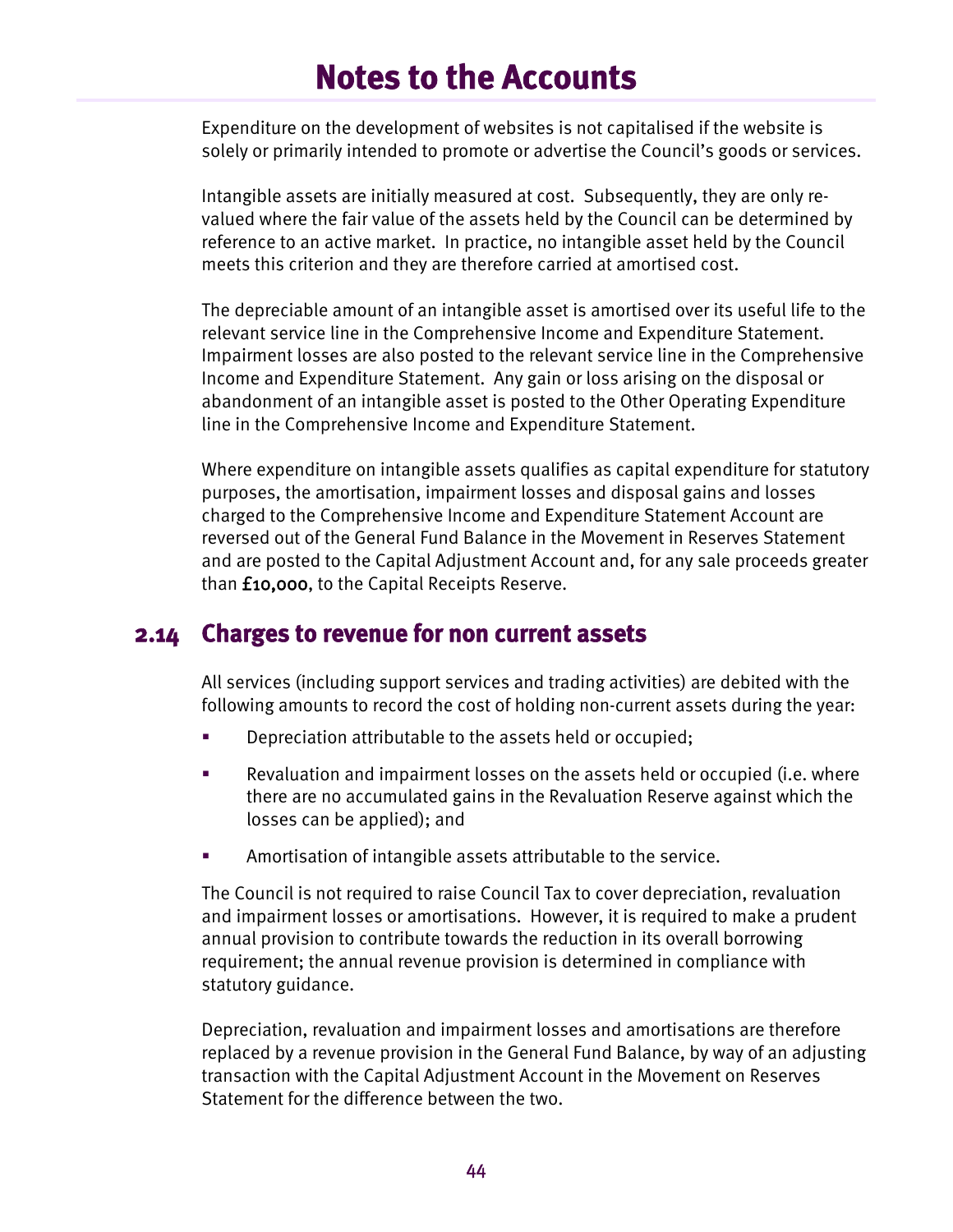### **2.15 Revenue expenditure funded from capital under statute**

Expenditure incurred during the year that may be capitalised under statutory provisions but does not result in the creation of a non current asset is charged as expenditure to the relevant service in the Comprehensive Income and Expenditure Statement in the year.

Where the Council has determined to meet the cost of this expenditure from existing capital resources, or by borrowing, a transfer is made in the Movement in Reserves Statement to the Capital Adjustment Account to mitigate the impact on the General Fund Balance.

### **2.16 Private Finance Initiative and Public Private Partnership schemes**

#### **2.16.1 Schemes**

Private Finance Initiative (PFI) and Public Private Partnership (PPP) schemes involve operators designing, building, financing, and ultimately operating properties or roads on behalf of the Council.

| <b>Scheme</b>                   | <b>Scheme Type</b> | <b>Year of commencement</b> |
|---------------------------------|--------------------|-----------------------------|
| A130 road scheme                | <b>PFI</b>         | 1999/2000                   |
| Debden Park School              | <b>PFI</b>         | 1999/2000                   |
| <b>Tendring Primary Schools</b> | <b>PPP</b>         | 2001/2002                   |
| <b>Clacton Primary Schools</b>  | <b>PFI</b>         | 2003/2004                   |

The Council has entered into the following PFI and PPP contracts to date:

Where the Council is deemed to control the services that are provided under these schemes, and where ownership of the property, plant and equipment passes to the Council at the end of the contracts for no additional charges, the Council carries the assets used under the contracts on its own Balance Sheet as part of Property, Plant and Equipment.

PFI assets are recognised as Property, Plant and Equipment assets when they come into use. The assets are measured at fair value, which is kept up to date in accordance with the Council's approach for each relevant class of asset. A PFI liability is recognised at the same time as the PFI assets are recognised. It is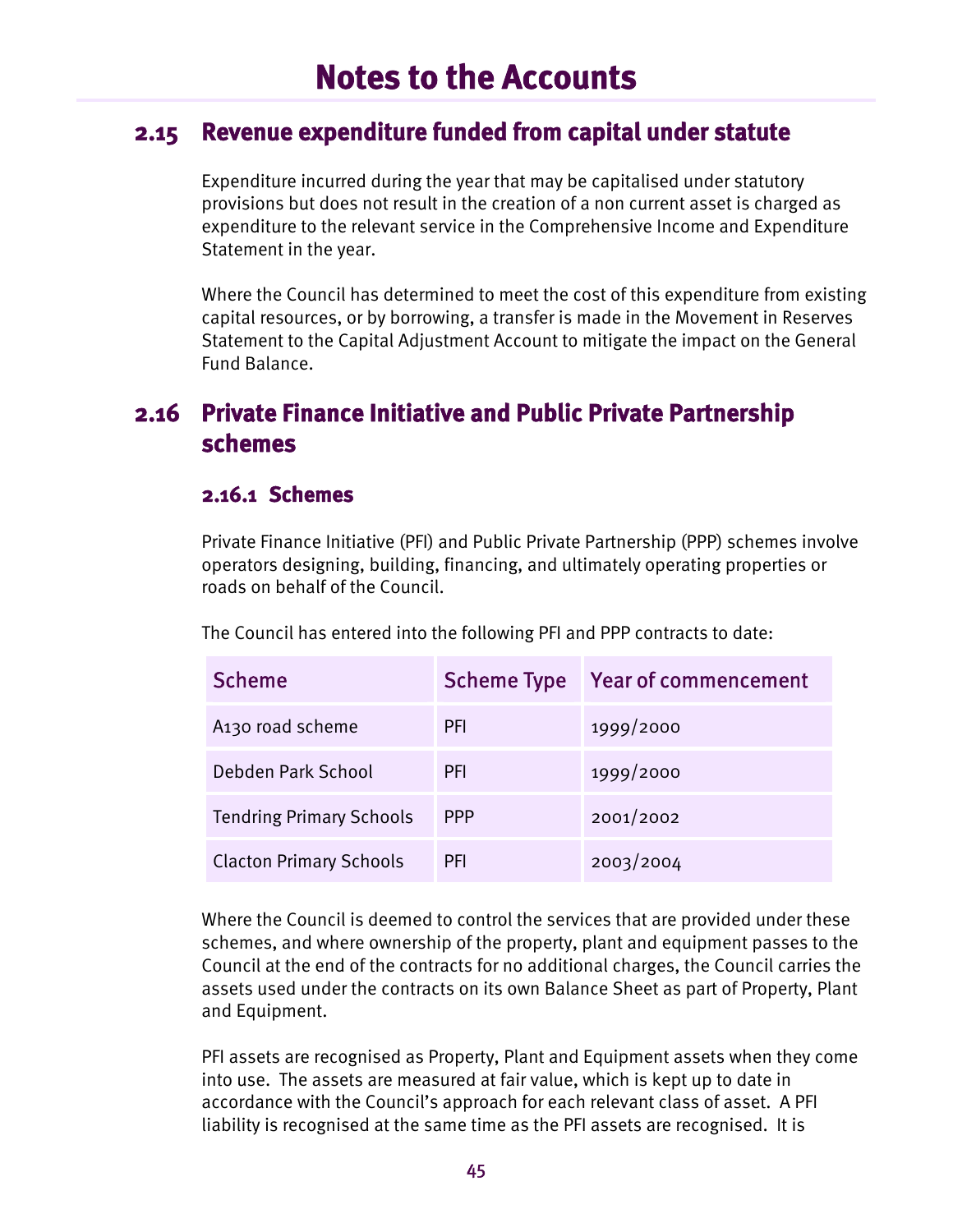measured initially at the same amount as the fair value of the PFI assets and is subsequently accounted for as a finance lease liability in accordance with accounting policy note 2.17.

Dowry payments, made to the PFI contractors to secure future reduced annual payments over the life of the contracts, are accounted for as pre-payments for services receivable. These pre-payments are treated as an initial payment towards the finance lease liability and are set against the carrying value of the liability.

### **2.16.2 Payments for services provided**

The annual unitary payment to PFI and PPP operators is separated into the following component parts, using appropriate estimation techniques where necessary:

| <b>Element of charge</b>     | <b>Explanation</b>                                                                                                                                                     | <b>Accounting treatment</b>                                                                                                               |
|------------------------------|------------------------------------------------------------------------------------------------------------------------------------------------------------------------|-------------------------------------------------------------------------------------------------------------------------------------------|
| Services received            | Services that the operator<br>must provide with the<br>property, plant and<br>equipment.                                                                               | Debited to relevant service<br>in the Comprehensive<br>Income and Expenditure<br>Statement                                                |
| Deferred income              | Benefits that the Council is<br>deemed to receive through<br>its control of the services<br>to be provided through the<br>use of the property, plant<br>and equipment. | Credited to the relevant<br>service in the<br>Comprehensive Income<br>and Expenditure<br>Statement.                                       |
| Finance cost                 | Interest charge on<br>outstanding Balance Sheet<br>liability.                                                                                                          | Debited to the Financing<br>and Investment Income<br>and Expenditure line in the<br>Comprehensive Income<br>and Expenditure<br>Statement. |
| Contingent rent              | Increases in the amount to<br>be paid for the property<br>arising during the contract.                                                                                 | Debited to the Financing<br>and Investment Income<br>and Expenditure line in the<br>Comprehensive Income<br>and Expenditure<br>Statement. |
| Payment towards<br>liability | Obligation to pay the<br>operator the value of the<br>fair value of property, plant<br>and equipment.                                                                  | Applied to write down the<br><b>Balance Sheet liability</b><br>towards the PFI operator.                                                  |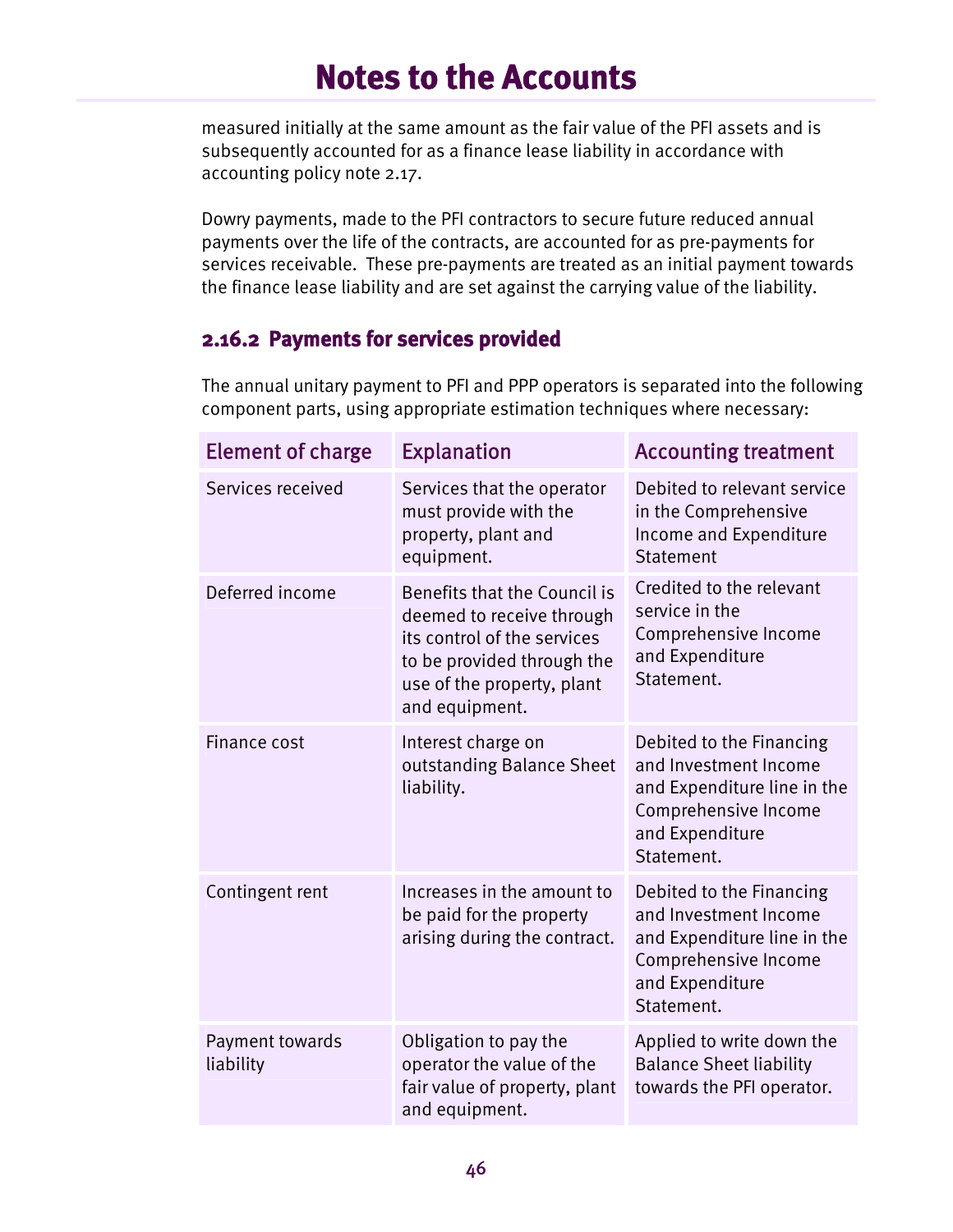| <b>Element of charge</b> | <b>Explanation</b>                                                         | <b>Accounting treatment</b>                                                                                                                                                            |
|--------------------------|----------------------------------------------------------------------------|----------------------------------------------------------------------------------------------------------------------------------------------------------------------------------------|
| Lifecycle replacement    | Comprise the replacement<br>of components of an asset<br>as they wear out. | Posted to the Balance<br>Sheet as a pre-payment<br>and then recognised as an<br>addition to Property, Plant<br>and Equipment when the<br>relevant works are<br>eventually carried out. |

#### **2.16.3 Government grants**

The Government provides grants to the Council in support of the PFI schemes. These grants are credited to Taxation and Non-Specific Grant Income in the Comprehensive Income and Expenditure Statement, to partially offset the payments the Council makes under the contracts.

The annual PFI grants receivable during the early years of the contracts are in excess of the amounts that will be received in later years. In order to equalise the impact of these grants upon the Comprehensive Income and Expenditure Statement over the life of the contracts, the Council currently sets aside a proportion of these grants, by an appropriation in the Movement in Reserves Statement from the General Fund to earmarked revenue reserves. These earmarked reserves will be drawn upon to compensate for the diminishing revenue grants during the later years of the contracts.

### **2.17 Leases**

#### **2.17.1 General**

The Council accounts for leases as finance leases where the terms of the lease transfer substantially all the risks and rewards incidental to ownership of the property, plant or equipment from the lessor to the lessee. All other leases are classified as operating leases.

Where a lease covers both land and buildings, the land and buildings elements are considered separately for classification.

Arrangements that do not have the legal status of a lease but convey a right to use an asset in return for payment are accounted for under this policy where fulfilment of the arrangement is dependent on the use of specific assets.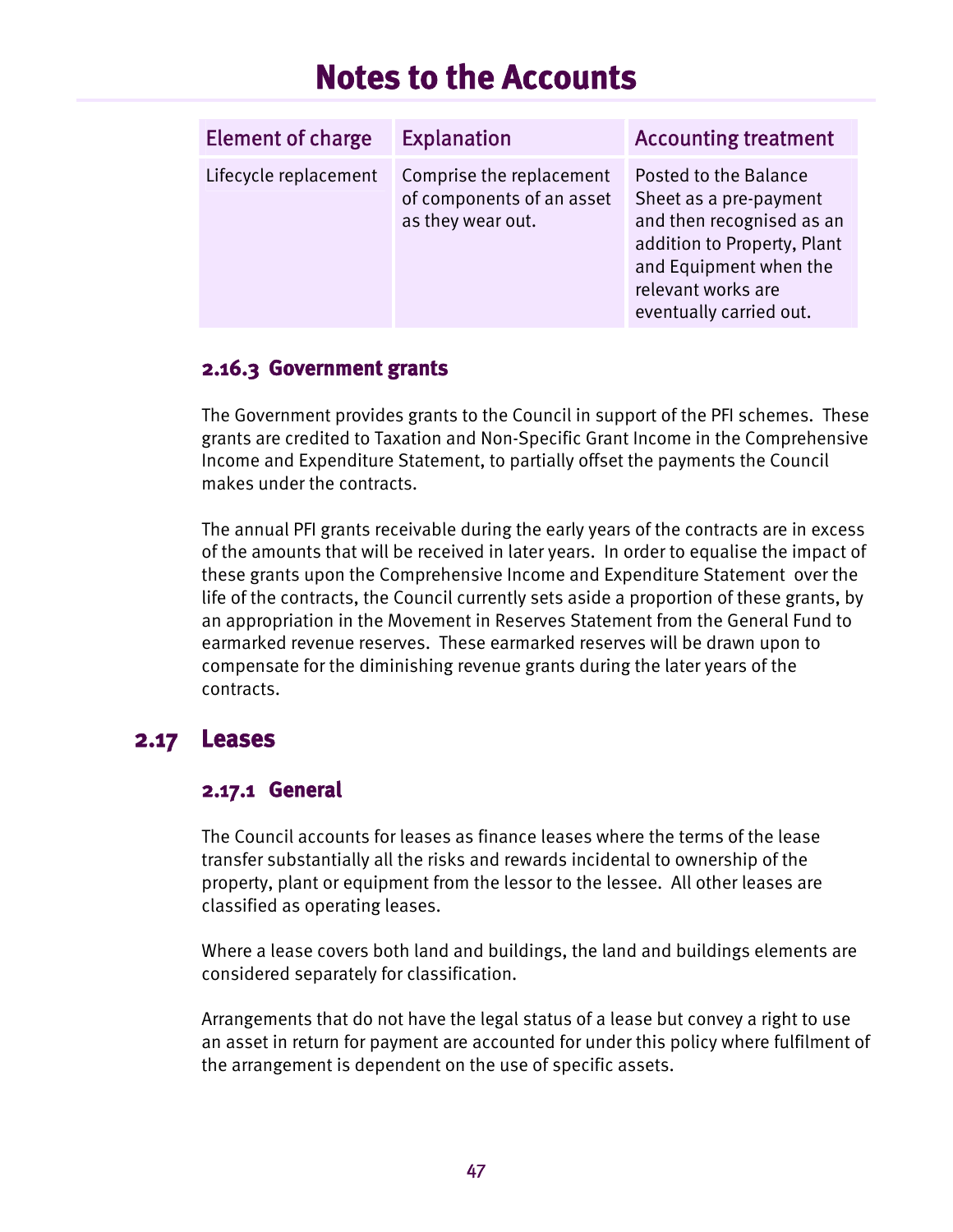#### **2.17.2 Authority as lessee – Finance leases**

Property, plant and equipment held under finance leases is recognised on the Balance Sheet at the commencement of the lease at its fair value measured at the lease's inception (or the present value of the minimum lease payments if lower). The asset recognised is matched by a liability for the obligation to pay the lessor. Premiums paid on entry into a lease are applied to writing down the lease liability.

Rentals payable are apportioned between:

- A charge for the acquisition of the interest in the property, plant or equipment which is applied to write down the lease liability.
- A finance charge (debited to Financing and Investment Income and Expenditure line in the Comprehensive Income and Expenditure Statement).

Property, Plant and Equipment recognised under finance leases are accounted for using the policies applied generally to Property, Plant and Equipment (see Accounting Policy note 2.10), subject to depreciation being charged over the lease term if this is shorter than the asset's estimated useful life (where ownership of the lease does not transfer to the Council at the end of the lease).

The Council is not required to raise council tax to cover depreciation or revaluation and impairment losses arising on leased assets. Instead, a prudent annual provision is made from revenue towards the deemed capital investment, which is determined in accordance with statutory requirements. Depreciation and revaluation and impairment losses are therefore replaced by this revenue provision in the General Fund Balance, by way of an adjusting transaction within the Capital Adjustment Account in the Movement in Reserves Statement for the difference between the two.

#### **2.17.3 Authority as Lessee - Operating leases**

Leases that do not meet the definition of finance leases are accounted for as an expense of the service(s) benefiting from the use of the leased property, plant or equipment. Rentals payable are charged to the relevant service revenue account in the Comprehensive Income and Expenditure Statement on a straight line basis over the term of the lease, generally meaning that rentals are charged when they become payable.

#### **2.17.4 Authority as lessor – Finance leases**

Where the Council grants a finance lease over a property or an item of plant or equipment, the relevant asset is written out of the Balance Sheet as a disposal. At commencement of the lease, the carrying amount is written off to the Other Operating Expenditure line in the Comprehensive Income and Expenditure Statement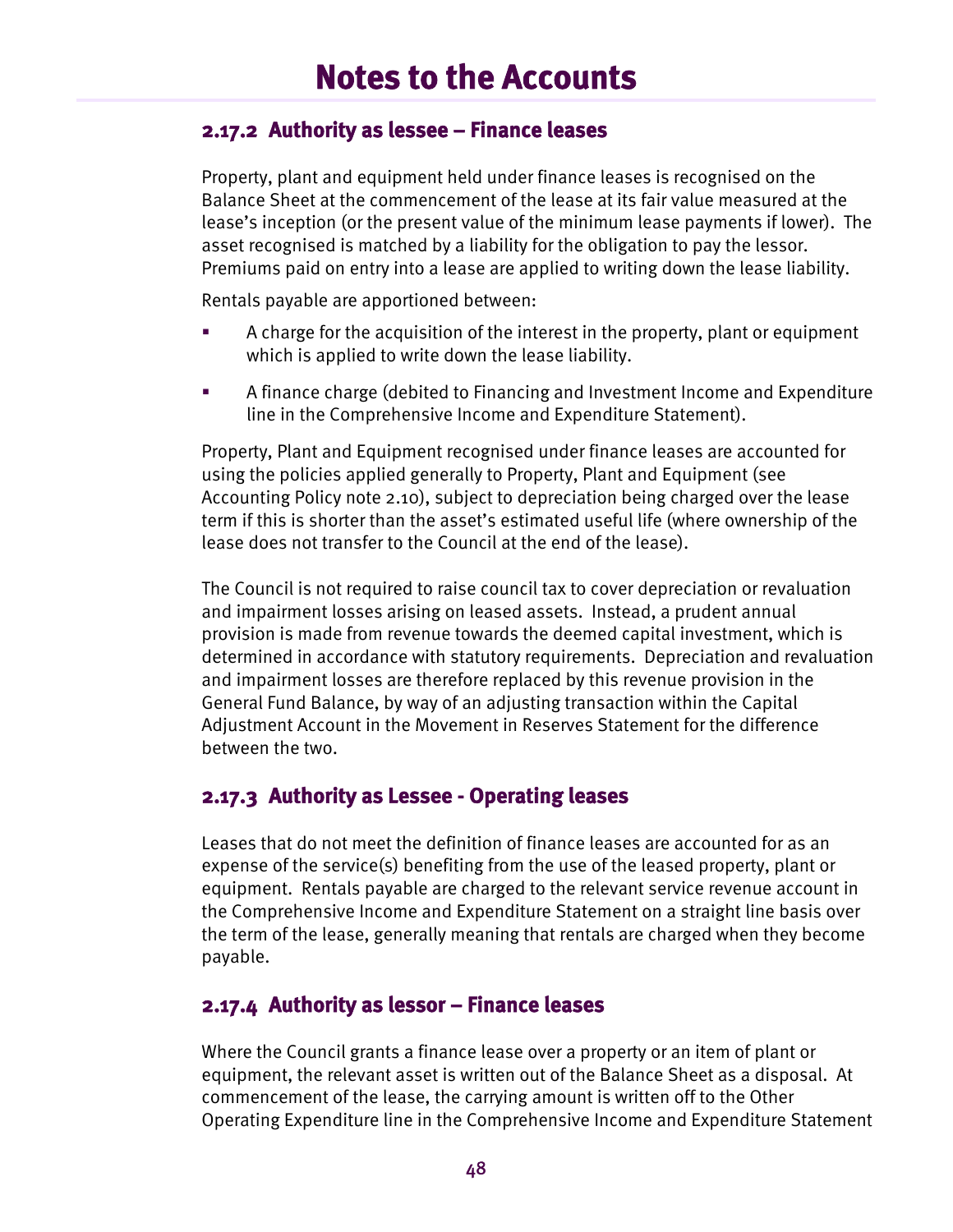as part of the gain or loss on disposal. A gain, representing the Council's net investment in the lease, is credited to the same line in the Comprehensive Income and Expenditure Statement also as part of the gain or loss on disposal (i.e. netted off against the carrying value of the asset at the time of disposal), matched by a lease asset (long term debtor) in the Balance Sheet.

Rentals receivable are apportioned between:

- A charge for the acquisition of the interest in the asset (applied to write down the lease debtor).
- Finance income (credited to Financing and Investment Income and Expenditure line in the Comprehensive Income and Expenditure Statement).

The gain credited to the Comprehensive Income and Expenditure Statement on disposal is not permitted by statute to increase the General Fund Balance and will be required to be treated as a capital receipt. Where a premium has been received, this is posted out of the General Fund Balance to the Capital Receipts Reserve in the Movement in Reserves Statement. Where the amount due in relation to the leased asset is to be settled by the payment of rentals in future financial years, this is posted out of the General Fund Balance to the Deferred Capital Receipts Reserve in the Movement in Reserves Statement. When the future rentals are received, the element for the capital receipt for the disposal of the asset is used to write down the lease asset (long term debtor). At this point, the deferred capital receipts are transferred to the Capital Receipts Reserve.

The written off value of disposals is not a charge against council tax, as the cost of the property, plant and equipment is fully provided for under separate arrangements for capital financing. Amounts are appropriated to the Capital Adjustment Account from the General Fund Balance in the Movement in Reserves Statement.

#### **2.17.5 Authority as lessor - Operating leases**

Where the Council grants an operating lease over a property or an item of plant or equipment, the asset is retained in the Balance Sheet. Rental income is credited to the Other Operating Expenditure line in the Comprehensive Income and Expenditure Statement. Credits are made on a straight line basis over the life of the lease, even if it does not match the pattern of payments. Initial direct costs incurred in negotiating and arranging the lease are added to the carrying amount of the relevant asset and charged as an expense over the lease term on the same basis as rental income.

### **2.18 Interests in companies and other entities**

The Council is required to produce Group Accounts alongside its own financial statements where it has material interests in subsidiaries, associates and/or joint ventures. The Council has involvement with a number of companies, and has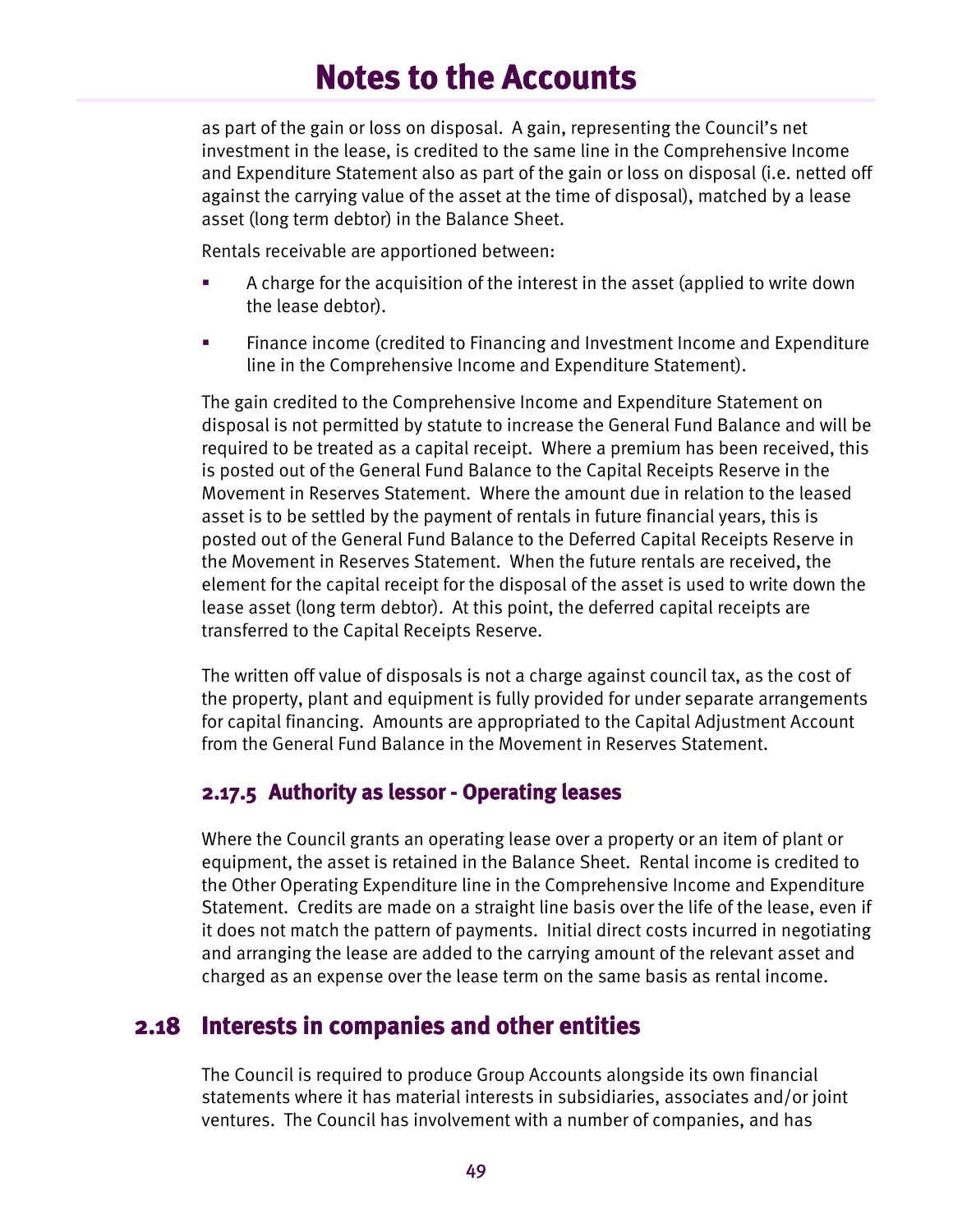concluded that the requirement to produce Group Accounts applies in relation to its interest in Essex Cares Ltd. In the Council's single-entity accounts, the interests in companies and other entities are recorded as financial assets at cost.

## **2.19 Jointly controlled operations**

Jointly controlled operations are activities undertaken by the Council in conjunction with other venturers that involve the use of the assets and resources of the venturers rather than the establishment of a separate entity. The Council:

- Recognises on its Balance Sheet the assets that it controls and the liabilities that it incurs; and
- **Debits and credits the Comprehensive Income and Expenditure Statement with** the expenditure and income it incurs and the share of income it earns from the operations.

### **2.20 Inventories**

Inventories are included in the Balance Sheet at the lower of cost and net realisable value. The cost of inventories is assigned using the 'first in - first out' (FIFO) costing formula.

### **2.21 Cash and cash equivalents**

Cash is represented by cash in hand and deposits with financial institutions repayable without penalty or notice of not more than 24 hours. Cash equivalents are investments that mature in three months or less from the date of acquisition and that are readily convertible to known amounts of cash with insignificant risk of change in value.

## **2.22 Financial instruments**

#### **2.22.1 Financial liabilities**

Financial liabilities are recognised on the Balance Sheet when the Council becomes a party to the contractual provisions of the financial instrument. Financial liabilities are initially measured at fair value and are carried at their amortised cost.

Interest is charged to the Financing and Investment Income and Expenditure line in the Comprehensive Income and Expenditure Statement, based on the carrying amount of the liabilities, multiplied by the effective rate of interest for the instruments. The effective interest rate is the rate that exactly discounts estimated future cash payments over the life of the instrument to the amount at which it was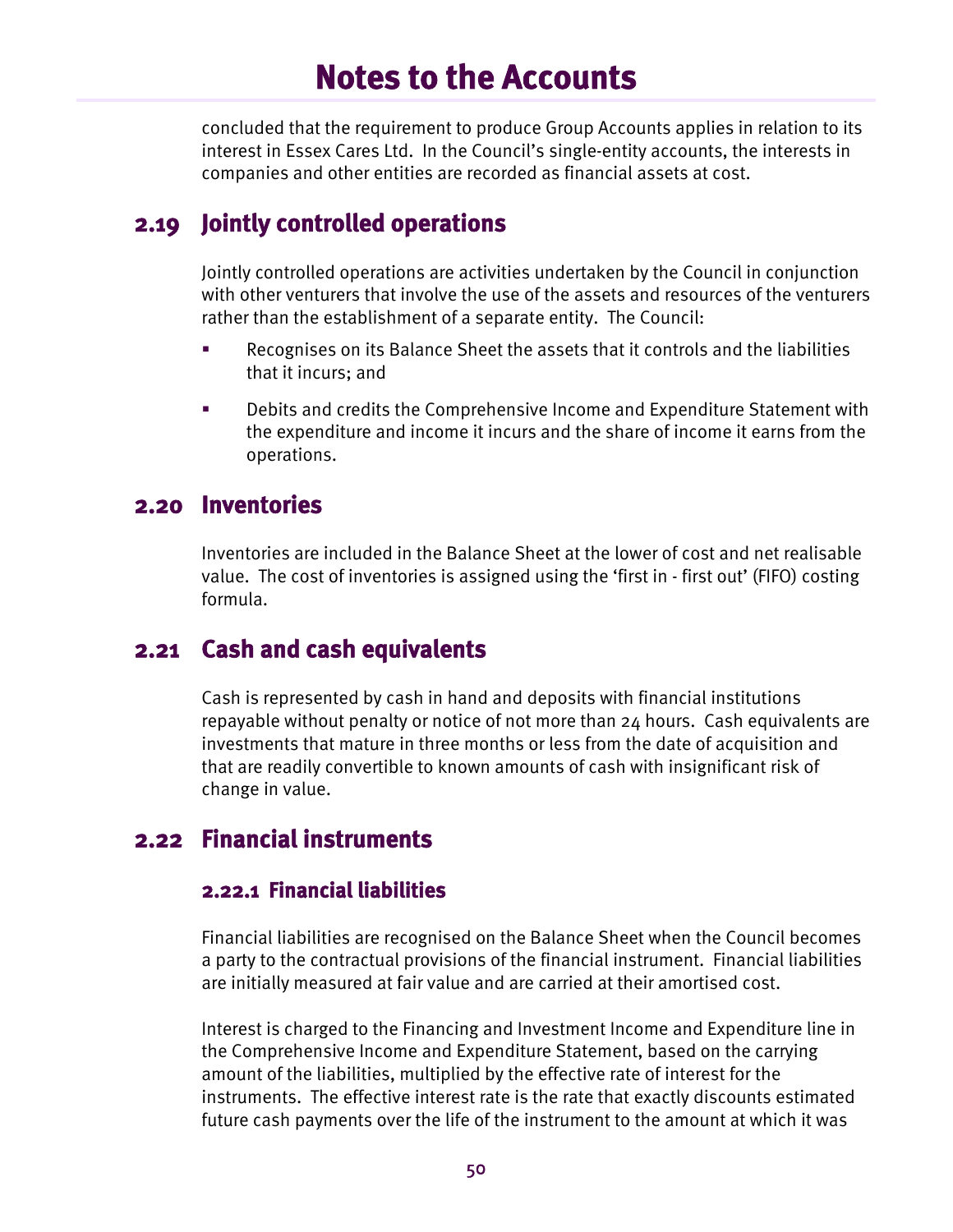originally recognised. For most of the borrowing undertaken by the Council, this means that:

- The amount included in the Balance Sheet is the outstanding principal repayable, plus accrued interest; and
- **Interest charged to the Comprehensive Income and Expenditure Statement is** the amount payable for the year according to the loan agreement.

Gains and losses on the repurchase or early settlement of borrowing are credited and debited to the Financing and Investment Income and Expenditure line in the Comprehensive Income and Expenditure Statement in the year of repurchase / settlement. However, where the repurchase has taken place as part of a restructuring of the loan portfolio that involves the modification or exchange of existing instruments, the premium or discount is deducted from or added to the amortised cost of the new or modified loan and the write down to the Comprehensive Income and Expenditure Statement is spread over the life of the loan by an adjustment to the effective interest rate.

Where premiums and discounts have been charged to the Comprehensive Income and Expenditure Statement, regulations allow the impact on the General Fund Balance to be spread over future years. The gains / losses are spread over the term that was remaining on the loan against which the premium was payable or discount receivable when it was repaid. The reconciliation of amounts charged to the Comprehensive Income and Expenditure Statement to the net charge required against the General Fund Balance is managed by a transfer to or from the Financial Instruments Adjustment Account in the Movement in Reserves Statement.

Financial liabilities are de-recognised when the obligation is discharged, cancelled or expires.

#### **2.22.2 Financial assets**

The Council's financial assets (loans and receivables) have fixed or determinable payments but are not quoted in an active market. They are recognised on the Balance Sheet when the Council becomes a party to the contractual provisions of the financial instrument and are initially measured at fair value. They are then measured at their amortised cost.

Interest receivable is credited to the Financing and Investment Income and Expenditure line in the Comprehensive Income and Expenditure Statement, based on the carrying amount of the assets, multiplied by the effective rate of interest for the instruments. For most of the loans that the Council has made, this means that:

 The amount included in the Balance Sheet is the outstanding principal receivable, plus accrued interest; and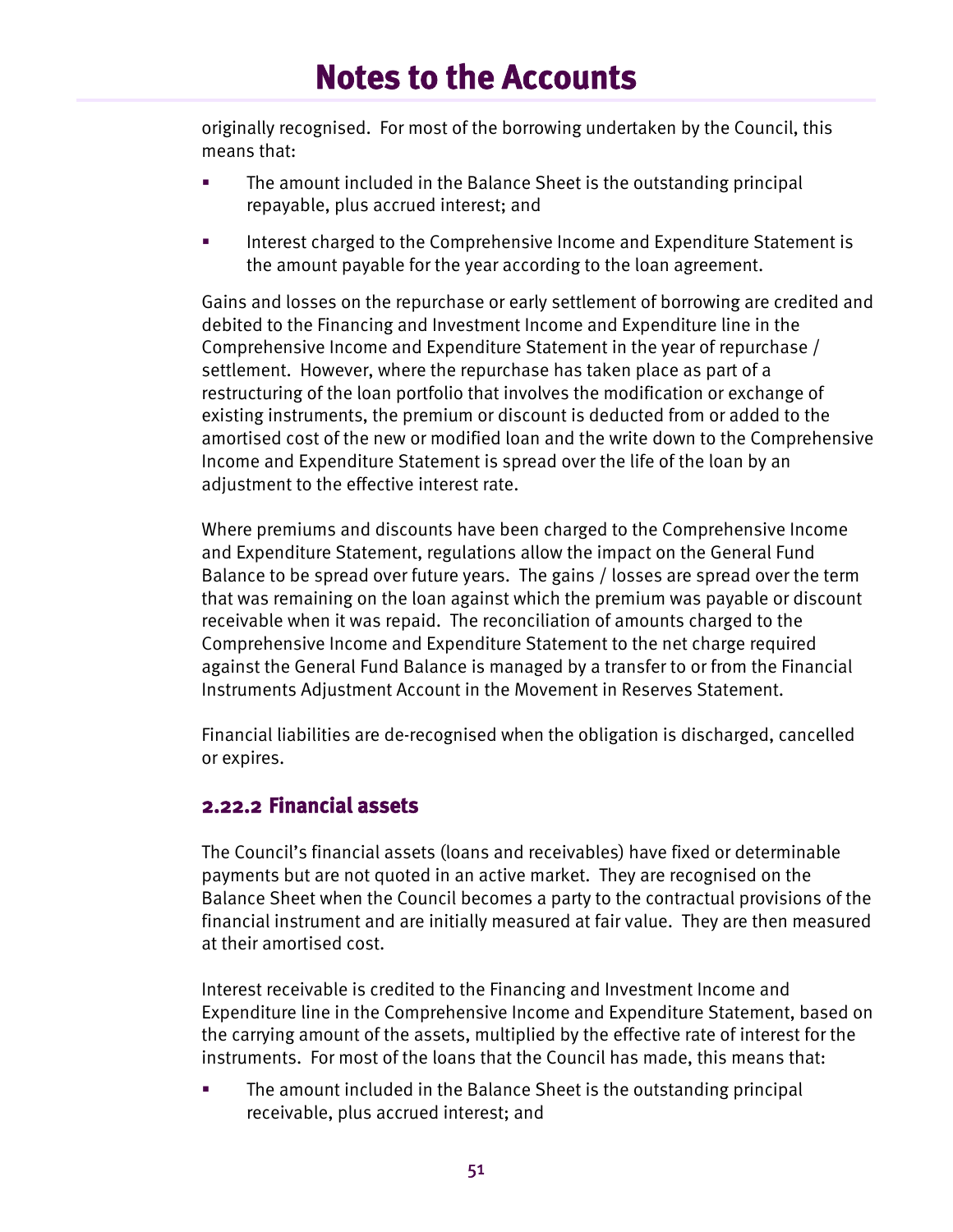**Interest credited to the Comprehensive Income and Expenditure Statement is** the amount receivable for the year according to the loan agreement.

Any gains and losses that arise on the de-recognition of an asset are credited/debited to the Financing and Investment Income and Expenditure line in the Comprehensive Income and Expenditure Statement.

### **2.23 Exceptional items**

When items of income and expense are material, their nature and amount is disclosed separately, either on the face of the Comprehensive Income and Expenditure Statement or in the notes to the Accounts, depending on how significant the items are to an understanding of the Council's financial performance.

### **2.24 Events after the Balance Sheet date**

Events after the reporting period are those events, both favourable and unfavourable, that occur between the end of the reporting period and the date when the Statement of Accounts is authorised for issue. There are two types of event:

- Those that provide evidence of conditions that existed at the end of the reporting period – the Statement of Accounts is adjusted to reflect such events.
- **Those that are indicative of conditions that arose after the reporting period** the Statement of Accounts is not adjusted to reflect such events, but where a category of events would have a material effect, disclosure is made in the notes of the nature of the events and their estimated financial effect.

Events taking place after the date of authorisation for issue are not reflected in the Statement of Accounts.

## **2.25 Prior period adjustments, changes in accounting policies and estimates and errors**

Prior period adjustments may arise as a result of a change in accounting policy or to correct a material error. Changes in accounting estimates are accounted for prospectively (i.e. in the current and future years affected by the change).

Changes in accounting policies are only made when required by proper accounting practices or where the change provides more reliable or relevant information about the effect of transactions, other events and conditions on the Council's financial position or financial performance. Where a change is made, it is applied retrospectively (unless otherwise stated) by adjusting the opening balances and comparative amounts for the prior period (i.e. as if the new policy had always been applied).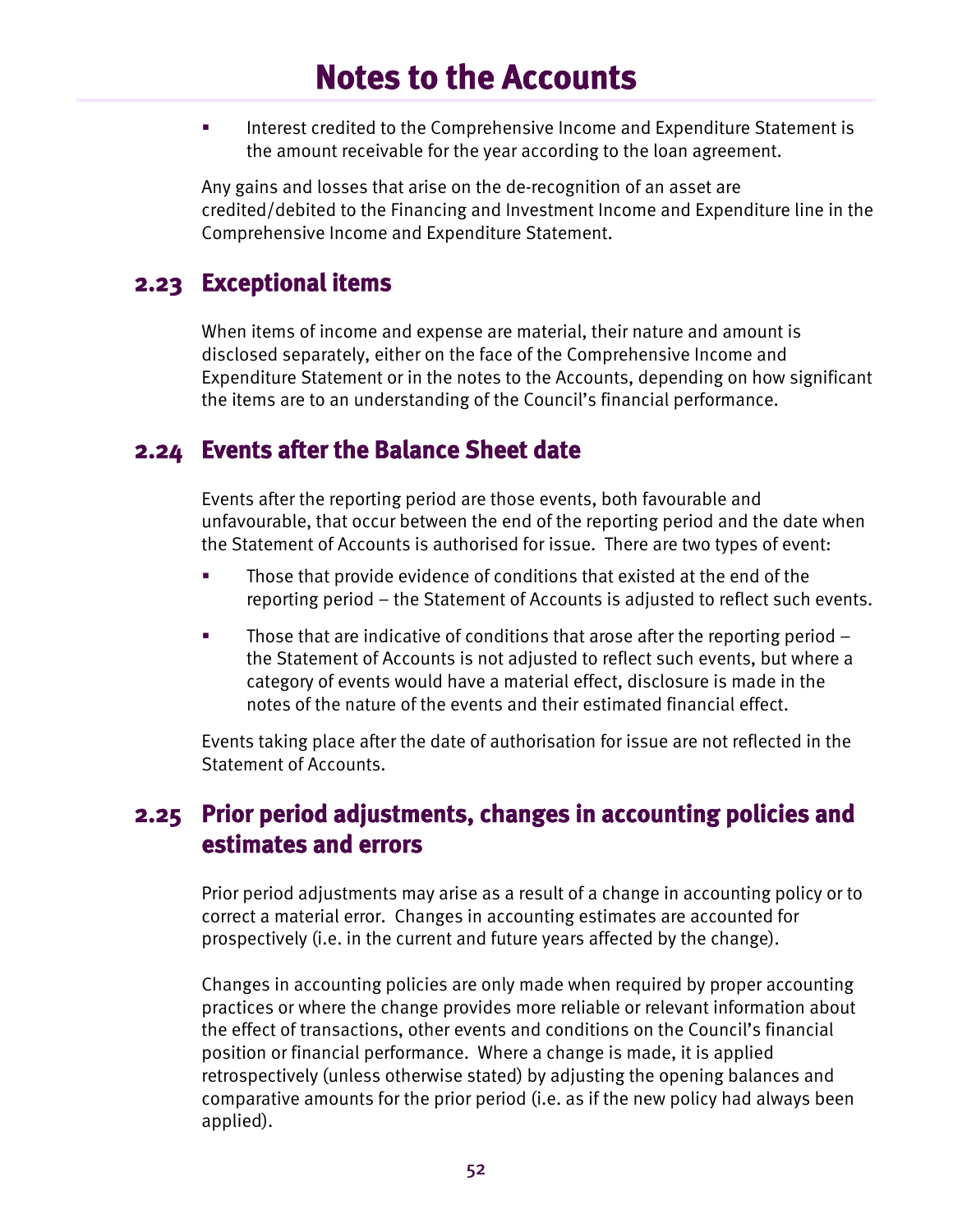Material errors discovered in prior periods are corrected retrospectively by amending opening balances and comparative amounts for the prior period.

### **3. Accounting Standards that have been issued but have not yet been adopted**

The Council will be required next year to recognise heritage assets as a separate class of asset in the Statement of Accounts 2011/12 in accordance with Financial Reporting Standard (FRS) 30 'Heritage Assets'.

Currently, the Council holds community assets within its Balance Sheet, totalling £2.6m, which may fall to be heritage assets. However, the Council is currently considering the requirements of the FRS and has yet to adopt an accounting policy on heritage assets. A detailed exercise to reclassify relevant assets as heritage assets will be undertaken in 2011/12. It is not anticipated that the adoption of this new FRS will have a material impact on the Council's accounts.

## **4. Critical judgements in applying accounting policies**

In applying the accounting policies set out within Note 2, the Council has had to make certain judgements about complex transactions or those involving uncertainty about future events. The critical judgements made in the Statement of Accounts are:

- There is a high degree of uncertainty about future levels of funding for local government. However, the Council has determined that this uncertainty is not yet sufficient to provide any indication that assets of the Council might be impaired due to the need to reduce service provision.
- The Council is deemed to control the services provided under the Private Finance Initiative (PFI) / Public Private Partnership (PPP) agreements for the A130 road and for the provision of schooling in Debden and Clacton Secondary Schools and in Tendring primary schools. It is assumed that the Council controls the residual values of these schools and their facilities at the end of the agreements. The accounting policies for PFI/PPP schemes and similar contracts have been applied to these arrangements (as per note  $2.16$ .
- The Council runs and employs staff at 67 voluntary controlled schools in Essex. Whilst these schools are owned by charitable trusts, it has been determined that, due to the Council's significant involvement in running these schools, the Council controls the school property and, as a result, has recognised these assets within Property, Plant and Equipment in the Council's Balance Sheet.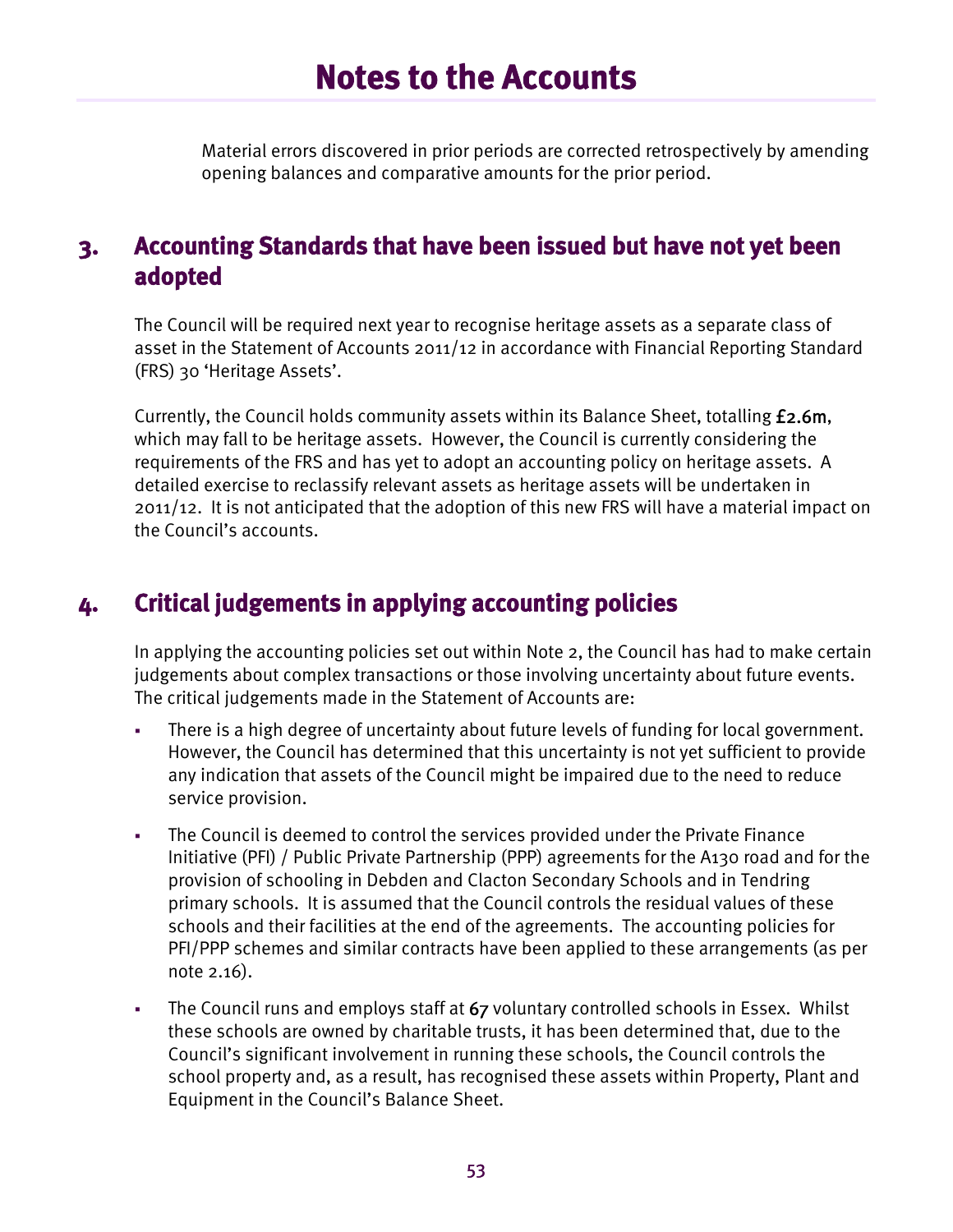## **5. Assumptions made about the future and other major sources of estimation uncertainty**

The Statement of Accounts contains estimated figures that are based on assumptions made by the Council about the future or that are otherwise uncertain. Estimates are made taking into account historical experience, current trends and other relevant factors. However, because balances cannot be determined with certainty, actual results could be materially different from the assumptions and estimates.

The items in the Balance Sheet at 31 March 2011 for which there is a significant risk of material adjustment in the forthcoming financial year are as follows:

| Item                                | <b>Uncertainties</b>                                                                                                                                                                                                                                                                                                                                                                                                                                                                             | <b>Effect if actual results differ</b><br>from assumptions                                                                                    |
|-------------------------------------|--------------------------------------------------------------------------------------------------------------------------------------------------------------------------------------------------------------------------------------------------------------------------------------------------------------------------------------------------------------------------------------------------------------------------------------------------------------------------------------------------|-----------------------------------------------------------------------------------------------------------------------------------------------|
| Property,<br>plant and<br>equipment | Assets are depreciated over useful<br>lives that are dependent on<br>assumptions about the level of<br>repairs and maintenance that will be<br>incurred for each asset. The current<br>economic climate makes it uncertain<br>that the Council will be able to<br>sustain its current spending on<br>repairs and maintenance, bringing<br>into doubt the useful lives assigned<br>to assets.                                                                                                     | If the useful life of assets is reduced,<br>depreciation will increase and the<br>carrying value of assets will<br>decrease.                  |
| Provisions                          | The estimate of the provision made<br>for insurance claims depends on a<br>number of complex actuarial<br>assumptions and judgements which<br>are used to forecast losses under<br>claims. These include:<br>The loss development factors to<br>п<br>predict ultimate losses;<br>The dates of historical claims<br>п<br>data provided;<br>The basis on which historical<br>п<br>years have been re-valued for<br>inflation; and<br>That the profile of the body of<br>п<br>claims is consistent. | At 31 March 2011, the insurance<br>provision amounted to £28.189m.<br>Further details are provided in Note<br>30 which commences on page 108. |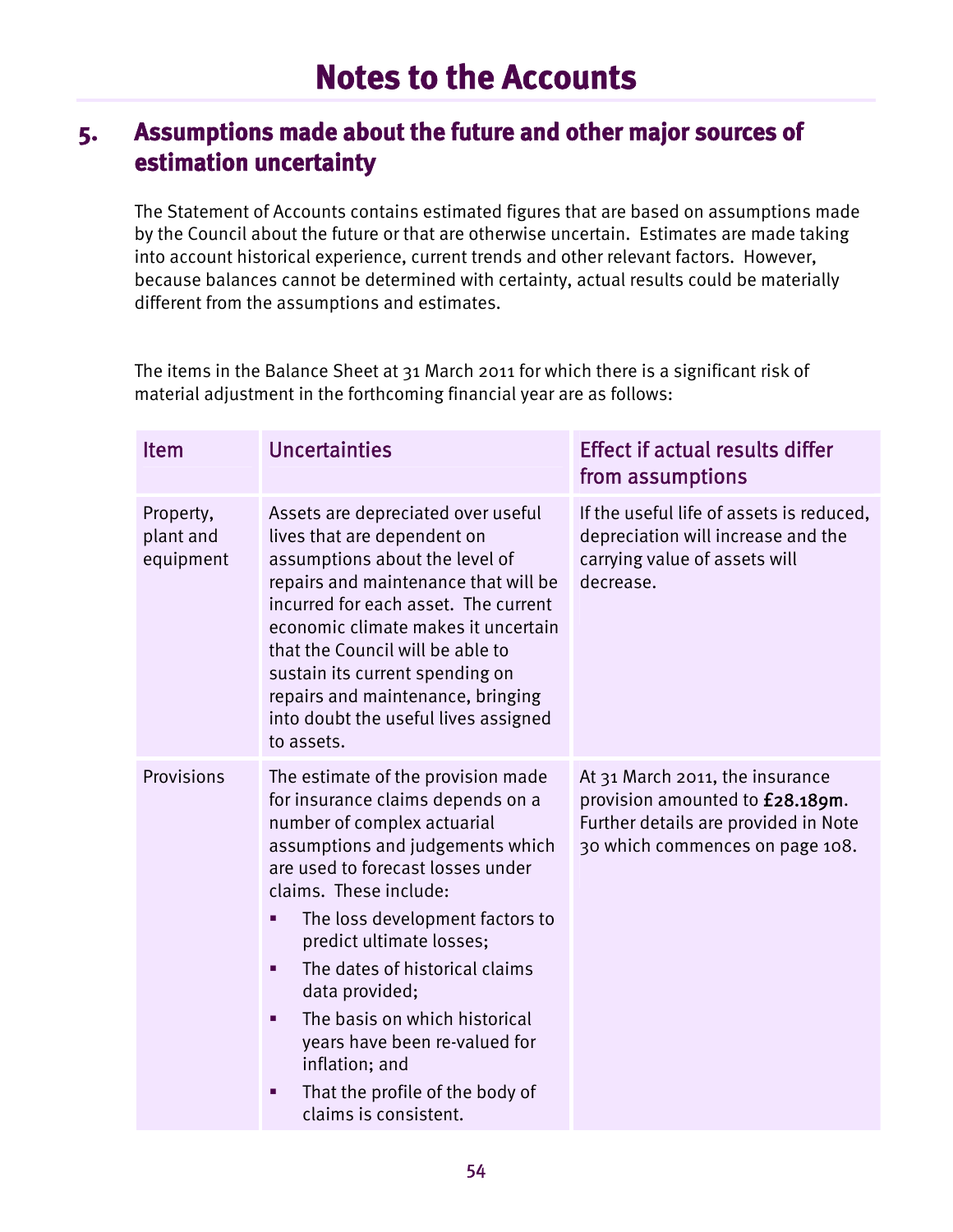| Item                      | <b>Uncertainties</b>                                                                                                                                                                                                                                                                                                                                                                                                                        | <b>Effect if actual results differ</b><br>from assumptions                                                                                                                                                     |
|---------------------------|---------------------------------------------------------------------------------------------------------------------------------------------------------------------------------------------------------------------------------------------------------------------------------------------------------------------------------------------------------------------------------------------------------------------------------------------|----------------------------------------------------------------------------------------------------------------------------------------------------------------------------------------------------------------|
| Provisions<br>(continued) | A firm of consulting actuaries is<br>engaged to provide the Council with<br>expert advice about the assumptions<br>to be applied.<br>In addition, it is not certain that all<br>valid claims have been received by<br>the Council.                                                                                                                                                                                                          |                                                                                                                                                                                                                |
| Pensions<br>liability     | Estimation of the net pension<br>liability to pay pensions depends on<br>a number of complex actuarial<br>assumptions / judgements relating<br>to:<br>the discount rate used;<br>п<br>salary increases;<br>changes in retirement ages;<br>п<br>mortality rates; and<br>п<br>expected return on assets.<br>A firm of consulting actuaries is<br>engaged to provide the Council with<br>expert advice about the assumptions<br>to be applied. | The effect on net pensions liability of<br>changes in individual assumptions<br>can be significant. For example, a<br>0.1% increase in the discount rate<br>would decrease the pension liability<br>by £31.8m. |
| <b>Arrears</b>            | At 31 March 2011, sundry debtors<br>amounted to £52.1m. A review of<br>significant balances suggested that<br>an impairment for doubtful debts of<br>20% (£10.5m) was appropriate. It is<br>not certain that such an allowance<br>will be sufficient.                                                                                                                                                                                       | If collection rates deteriorate by 1%,<br>an additional £525,000 would need<br>to be set aside as an allowance for<br>doubtful debts.                                                                          |

This list does not include assets and liabilities that are carried at fair value based on a recently observed market price.

## **6. Transition to IFRS**

## **6.1 Context**

The Statement of Accounts for 2010/11 is the first to be prepared in compliance with International Financial Reporting Standards (IFRS), as defined by the CIPFA Code of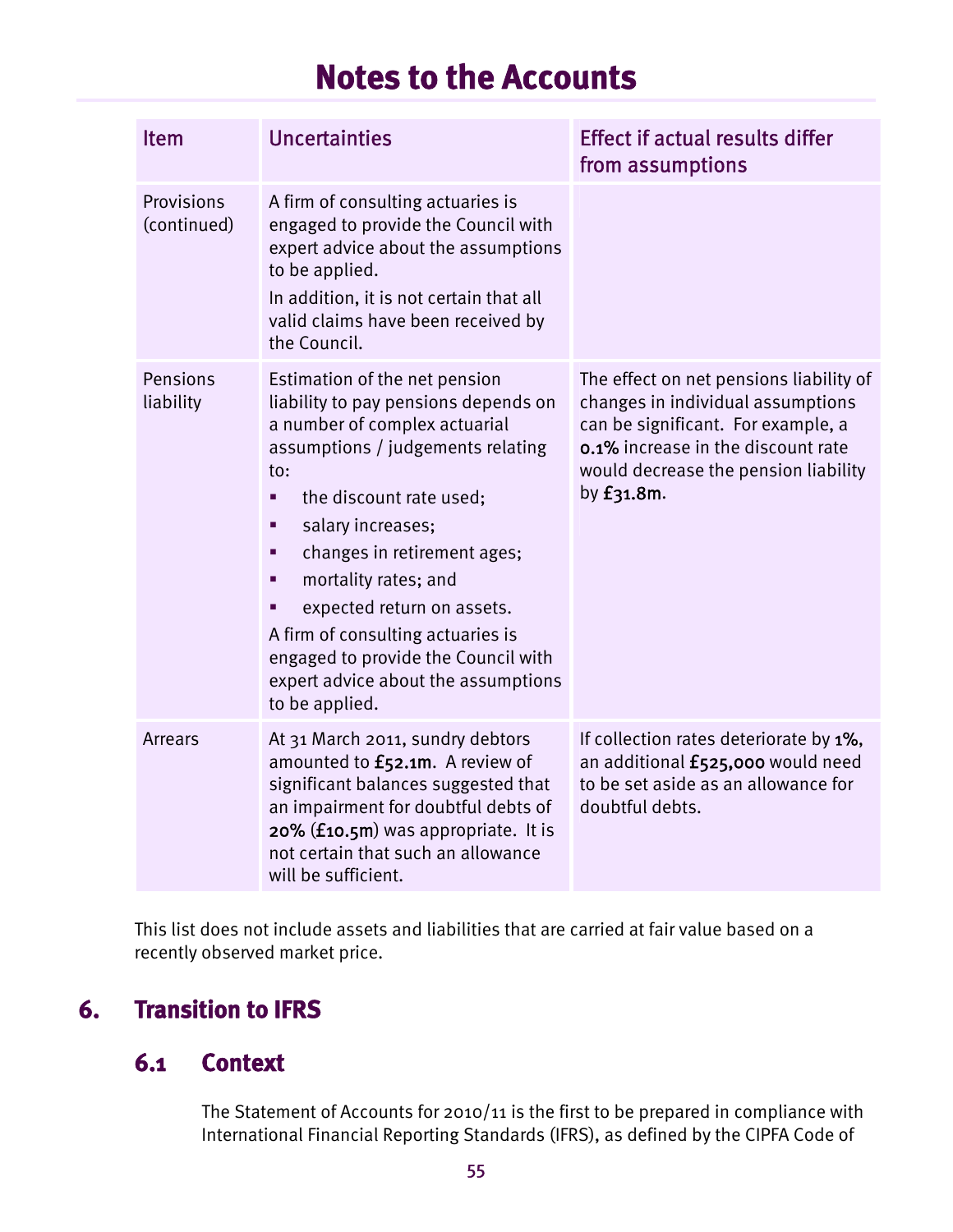Practice on Local Authority Accounting in the United Kingdom 2010/11 (the IFRS Code).

Adoption of IFRS has resulted in the restatement of various balances and transactions which mean that some amounts presented in the Statement of Accounts are different from the equivalent figures presented in the Statement of Accounts for 2009/10. These differences arise in relation to:

- Short term accumulating compensated absences
- Property, plant and equipment component accounting and impairment losses
- **Investment properties**
- **Assets held for sale**
- **Government grants**
- **Leases**
- Lease and lease type arrangements

Further details are provided in the following paragraphs.

### **6.2 Short term accumulating compensated absences**

The Council is now required to accrue for benefits received by employees through their contract of employment, entitlement to which is built up as they provide service to the Council. The most significant such benefit is holiday earned but not yet taken. Under previous accounting arrangements no accrual was required.

The accrual for the year is a charge to Cost of Services within the Comprehensive Income and Expenditure Statement. It impacts negatively on the Total Comprehensive Income and Expenditure for the year transferred to the General Fund.

However, the Council is only required to fund the benefits when they are used and not when earned by the employees. As a result, a new reserve - the Accumulating Compensated Absences Adjustment Account - has been created in the Balance Sheet to neutralise the impact of the accrual on the General Fund. Transfers between the General Fund and the Accumulating Compensated Absences Adjustment Account are made via the Movement in Reserves Statement.

## **6.3 Property, plant and equipment**

From 1 April 2010, the Council is required to apply component accounting. This requires that each part of an item of Property Plant and Equipment with a cost that is significant in relation to the total cost of the item shall be depreciated separately.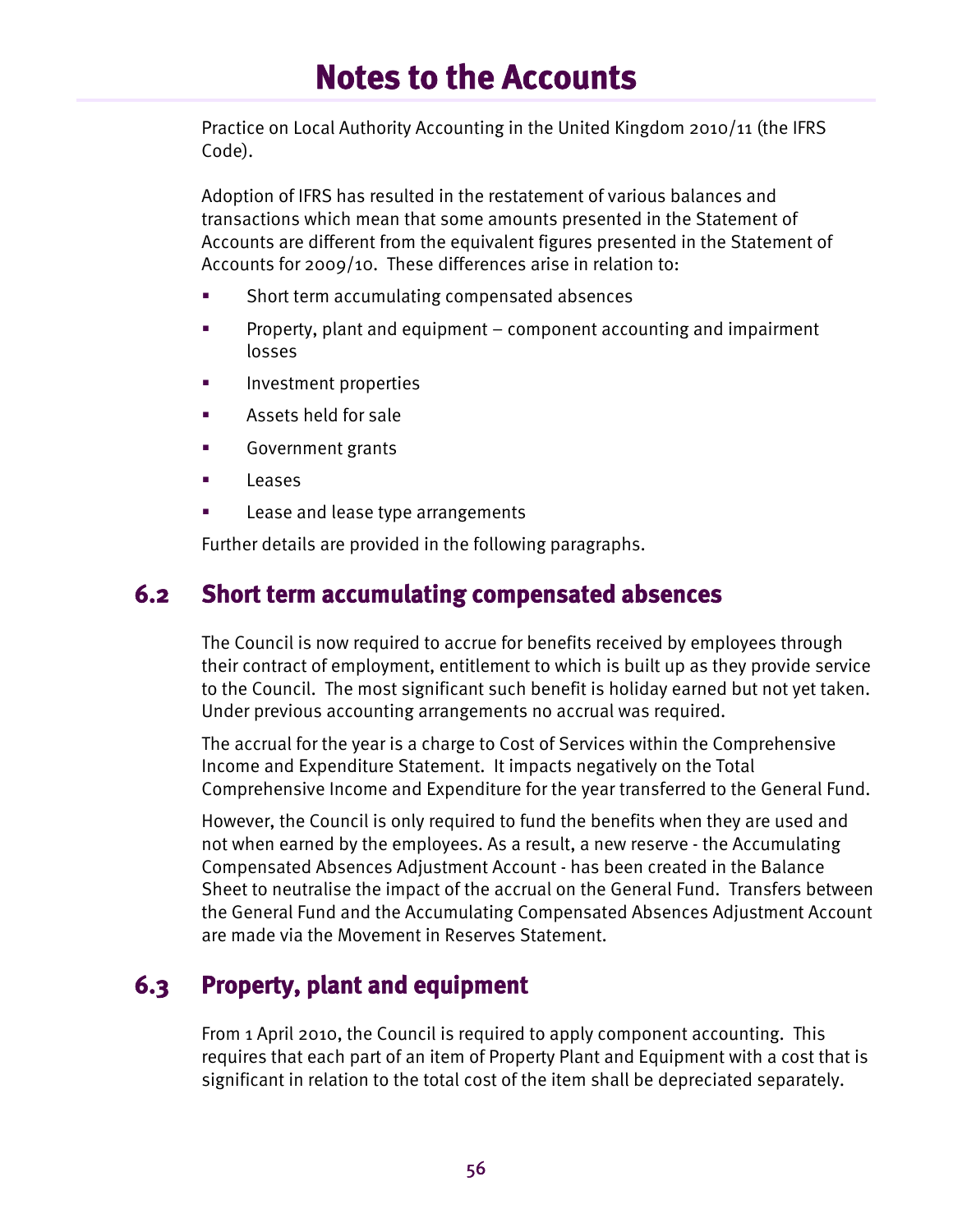This is satisfied by separately accounting for only those significant components that have different useful lives and/or depreciation methods to the remainder of the asset. The policy determines which components will be recognised and depreciated separately with regards to the concept of materiality, the levels of which were determined after extensive analysis of the Council's primary schools (a sample of), as they constitute by far the largest element of the Council's property portfolio.

The Council established the following significant components:

- Roof
- Structure (host)
- **Windows/Doors**
- **Plant & Machinery**
- $\blacksquare$  External Works
- **Land.**

In addition to depreciating significant commitments separately, the Council is also required to recognise impairment losses where the recoverable amount is estimated to be materially less that the carrying amount of the asset. Impairment losses are accounted for by writing down the carrying amount to the Revaluation Reserve (i.e. up to the amount of any previously accumulated gains) and thereafter to the Comprehensive Income and Expenditure Statement. Previously, impairment losses were only charged to the Revaluation Reserve if resulting from a general fall in prices or where the reason for the impairment could not be determined.

### **6.4 Investment Properties**

The Council is now required to separately disclose investment properties. No separate disclosure of these properties was required under previous accounting practice.

In order to qualify as an investment property the asset must be held solely for capital appreciation purposes or for rental income rather than for:

- Use in the production or supply of goods or services or for administrative purposes; or
- **Sale in the ordinary course of business.**

Investment property assets are required to be held at initially at cost and subsequently at fair value. No depreciation is charged on investment properties.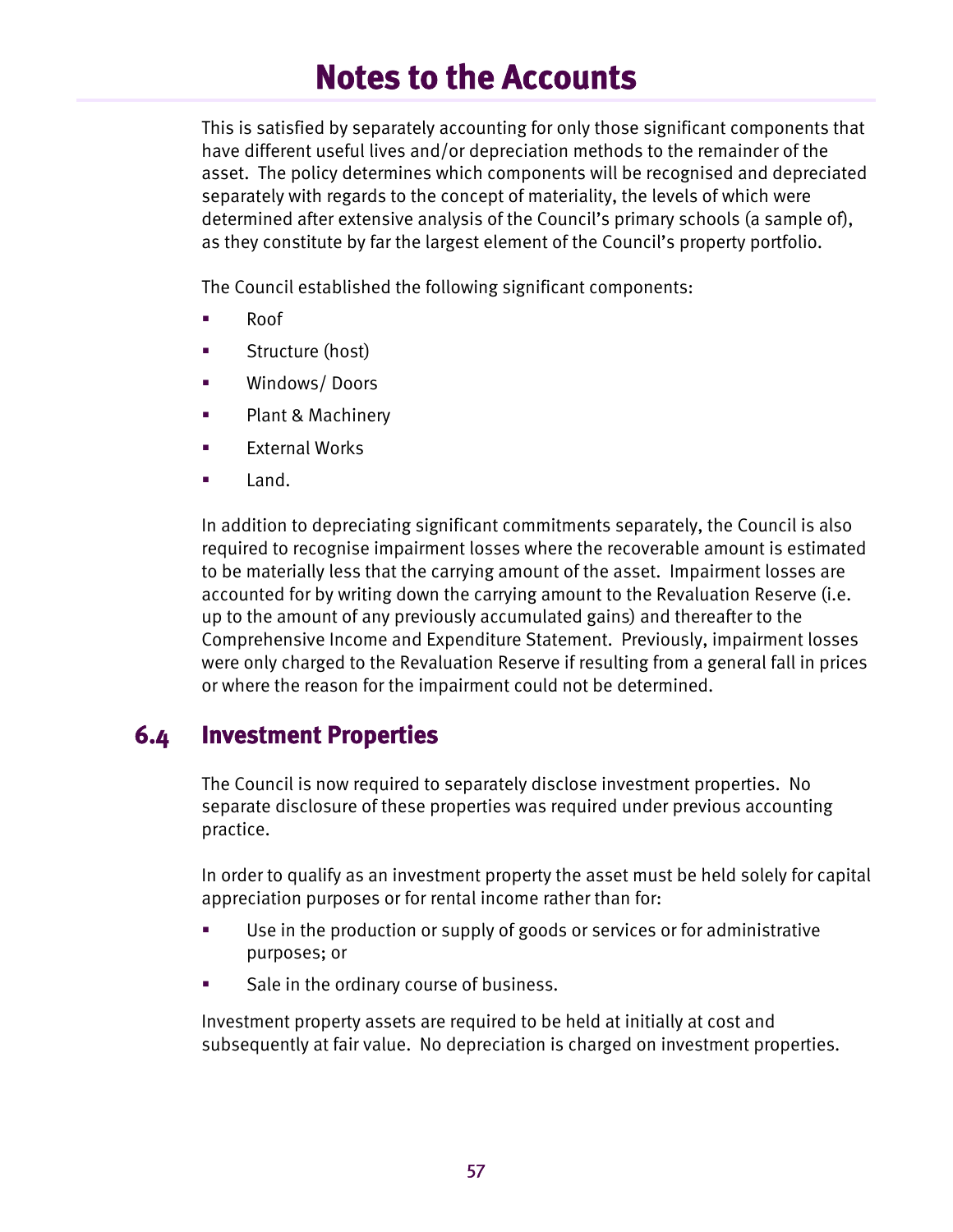This change has had the following impact on the accounts:

- Some assets have reclassified  $-$  i.e. been transferred from Land and Building and Community Assets (within Property, Plant and Equipment) to Investment Properties on the Balance Sheet; and
- **EXECT** Depreciation previously charged which relates to investment properties has been eliminated from expenditure in the cost of services within the Comprehensive Income and Expenditure Statement.

## **6.5 Assets held for sale**

The Council is now required to classify property, plant and equipment assets as 'assets held for sale' once it becomes probable that the carrying amount of the asset will be recovered principally through a sale transaction. Upon classification as 'held for sale', the assets are re-valued, reclassified on the Balance Sheet and their carrying amount is adjusted to the lower of their re-valued carrying amount or fair value less costs to sell. Depreciation charges also cease to be made.

Under previous accounting treatment, no criteria were set within the accounting standards for recognising 'Assets Held for Sale'. Instead, the Council recognised 'surplus assets held pending disposal', which were classified as such based on the Council's processes and procedures. 'Surplus assets held pending disposal' were assets which were identified as immediately available for sale or disposal and the availability for sale or disposal had been approved by the Council. Although separately classified on the Balance Sheet, these assets were valued at net realisable value and depreciation continued to be charged.

The changes have had the following impact:

- Surplus assets held pending disposal at 31 March 2009 have been reclassified into either Property Plant and Equipment, Surplus assets or Assets Held for Sale in the 1 April 2009 Balance Sheet;
- Depreciation previously charged which relate to Assets Held for Sale has been eliminated from expenditure in the cost of services within the Comprehensive Income and Expenditure Statement;
- **The change in measurement basis for assets held for sale has increased the** charges in the Comprehensive Income and Expenditure Statement.

## **6.6 Government Grants**

Under IFRS, recognising government grants and capital contributions as income is focussed on whether conditions attached to the grants (if any) have been met. This applies to both revenue grants and capital grants and contributions, although the biggest impact on the accounts is on capital.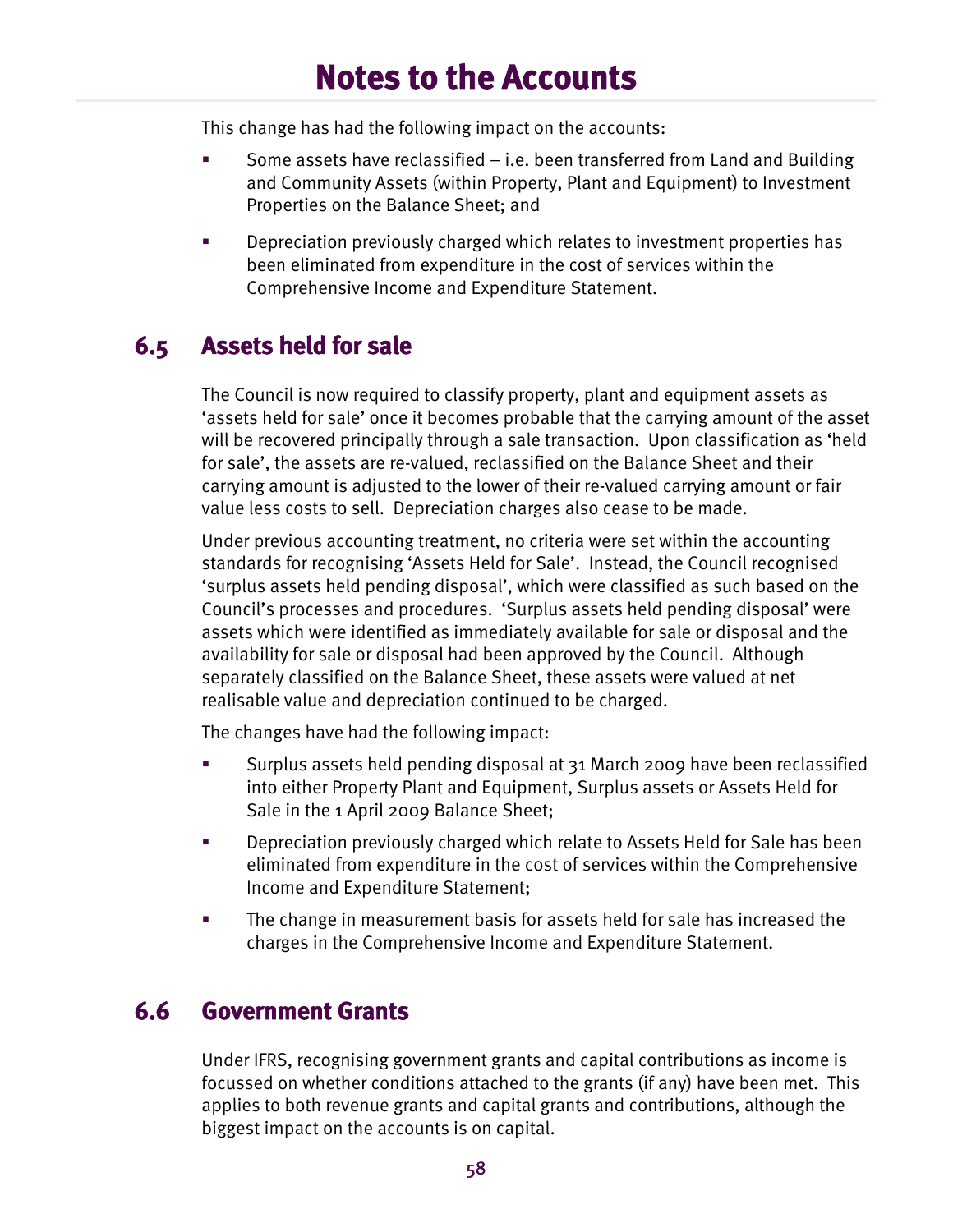#### Capital grants and contributions

Capital grants and contributions are now required to be recognised as income within the Comprehensive Income and Expenditure Statement when they become receivable, provided any conditions attached to the grant/contribution have been satisfied. Where conditions have not been satisfied the grant/contribution is held within Capital Receipts in Advance on the Balance Sheet until such time as the conditions are satisfied.

Where the grant/contribution receivable has been used to finance capital expenditure, the income is transferred from the General Fund to the Capital Adjustment Account.

However, where the grant/contribution has not been used to finance capital expenditure, the income is transferred to the Capital Grants Unapplied Account for future use in financing capital expenditure.

Under previous accounting treatment, capital grants and contributions were held within the Government Grants Deferred Account on the Balance Sheet and recognised over the life of the assets which they were used to fund. As a result, portions of the grant/contributions were credited annually to income. A transfer was made to the Capital Adjustment Account, equal to the income credited, reflecting the financing of the capital expenditure already incurred.

The impact of these changes on the accounts has resulted in:

- The balance on the Government Grants Deferred Account being transferred to the Capital Adjustment Account in the opening 1 April 2009 Balance Sheet;
- **The elimination of income, recognised under previous accounting treatment,** from the Comprehensive Income and Expenditure Statement;
- The creation of a new liability on the Balance Sheet for capital grants / contributions receipts in advance; and
- A new reserve being created in the Balance Sheet the Capital Grants Unapplied Account - for capital grants / contributions recognised as income but not yet used to finance capital expenditure.

#### Revenue Grants

Under previous accounting treatment, the Council matched revenue grant income to expenditure incurred on the grant. Any grant / part-grant not matched against expenditure at the year end was held on the Balance Sheet as deferred grants within the creditors balance.

Under IFRS, as with capital grants and contributions, revenue grants should be recognised in full as income when the conditions on the grant have been met. Where conditions have not been met, the full grant should be recognised as revenue grants receipt in advance on the Balance Sheet. Where the grant has not been used to finance expenditure, it is transferred to earmarked reserves for use in future years.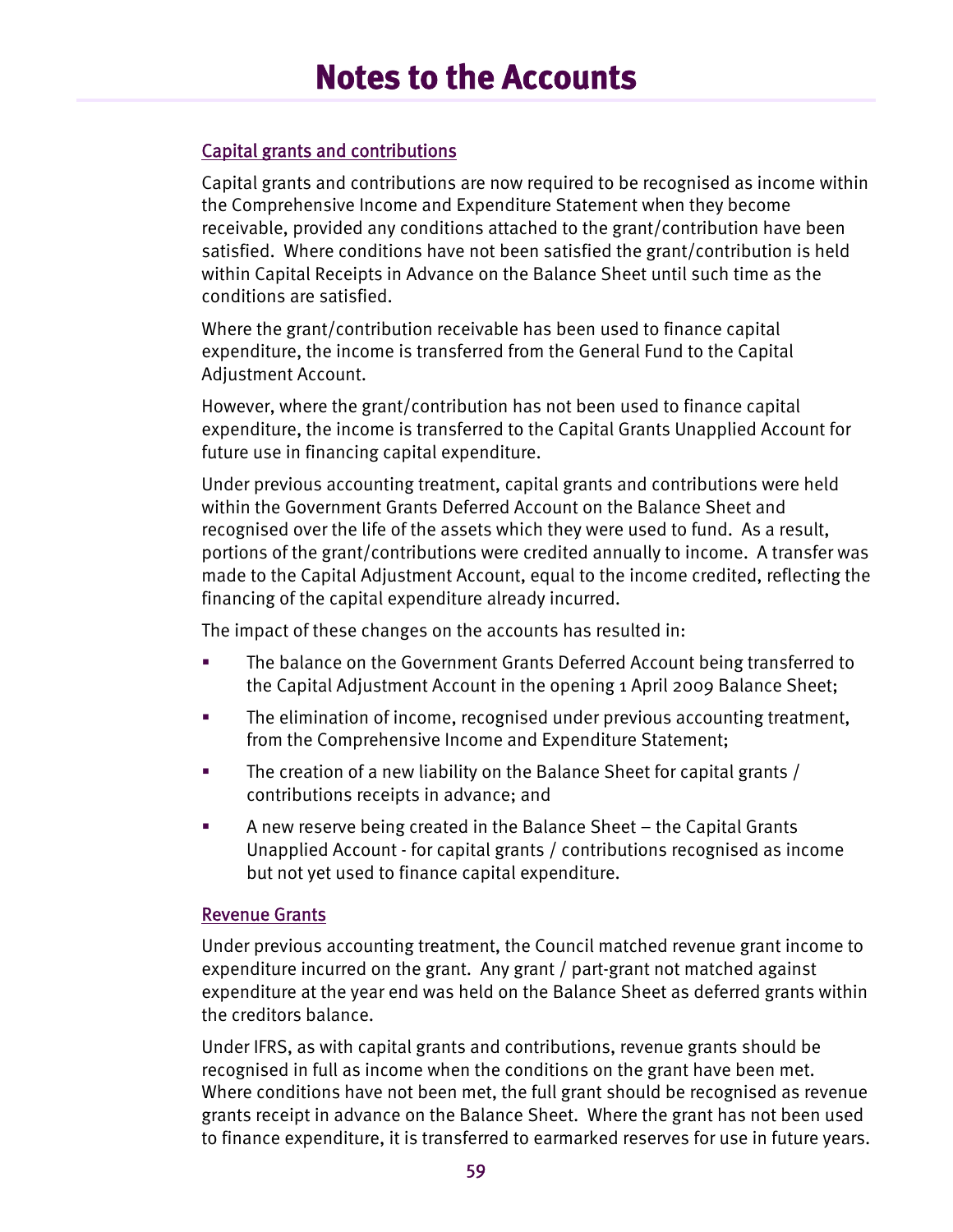The impact of these changes on the accounts has resulted in:

- The creation of a new liability on the Balance Sheet for revenue grants receipts in advance; and
- New earmarked reserves being created in the Balance Sheet for revenue grants recognised as income but not yet used to finance expenditure.

## **6.7 Leases**

Under the IFRS Code, leases of property are accounted for as separate leases of land and buildings. Previously, each property lease would have been accounted for as a single lease. The change in accounting treatment can result in the land or buildings element of the lease being accounted for as an operating lease where it was previously treated as a finance lease; or as a finance lease where it was previously treated as an operating lease.

The Government has issued regulations and statutory guidance in relation to accounting for leases. Under these arrangements, the annual charge to the General Fund (where the Council is the lessee) will be unchanged. Where the Council is the lessor, the regulations allow the Council to continue to treat the income from existing leases in the same way as it accounted for the income prior to the introduction of the IFRS Code.

The Council has two property leases where the accounting treatment has changed following the introduction of the Code.

As a consequence of classifying the buildings element of these leases as a finance lease, the financial statements have been amended as follows:

- The Council has recognised an asset (the buildings) and a finance liability;
- **The operating lease charges within the Net Cost of Services have been reduced** by the amount that relates to the buildings element of the lease payments;
- **Depreciation charges have been included within the Net Cost of Services;**
- The depreciation charge has been transferred from the General Fund to the Capital Adjustment Account. This transfer has been reflected in the Balance Sheets as at 1 April 2009 and 31 March 2010, and the adjustments that relate to 2009/10 are reported in the Movement in Reserves Statement for the year;
- **The interest element of the lease payment in respect of the buildings element** is charged to the Financing and Investment Income line in the Surplus or Deficit on the Provision of Services.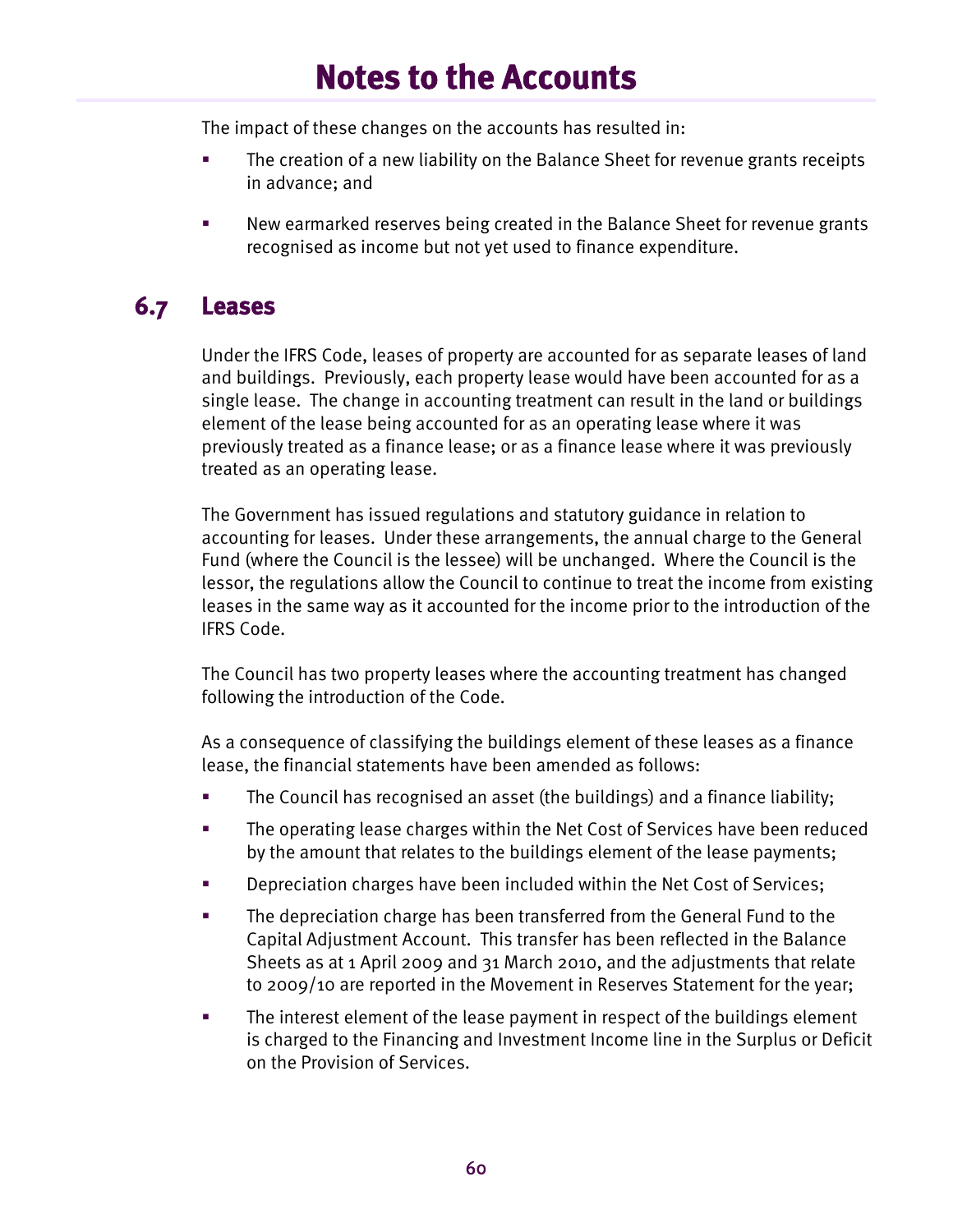### **6.8 Lease and lease type arrangements**

The Council is now required to account for arrangements containing a lease but where a formal lease agreement may not be in place. This includes informal arrangements in place over use of assets as well as contract for services which may contain leased assets within them.

## **6.9 Restatement of Financial Statements**

The impact of the changes outlined in the previous paragraphs on the 2009/10 Comprehensive Income and Expenditure Statement and the 1 April 2009 and 31 March 2010 Balance Sheets are shown on the following pages.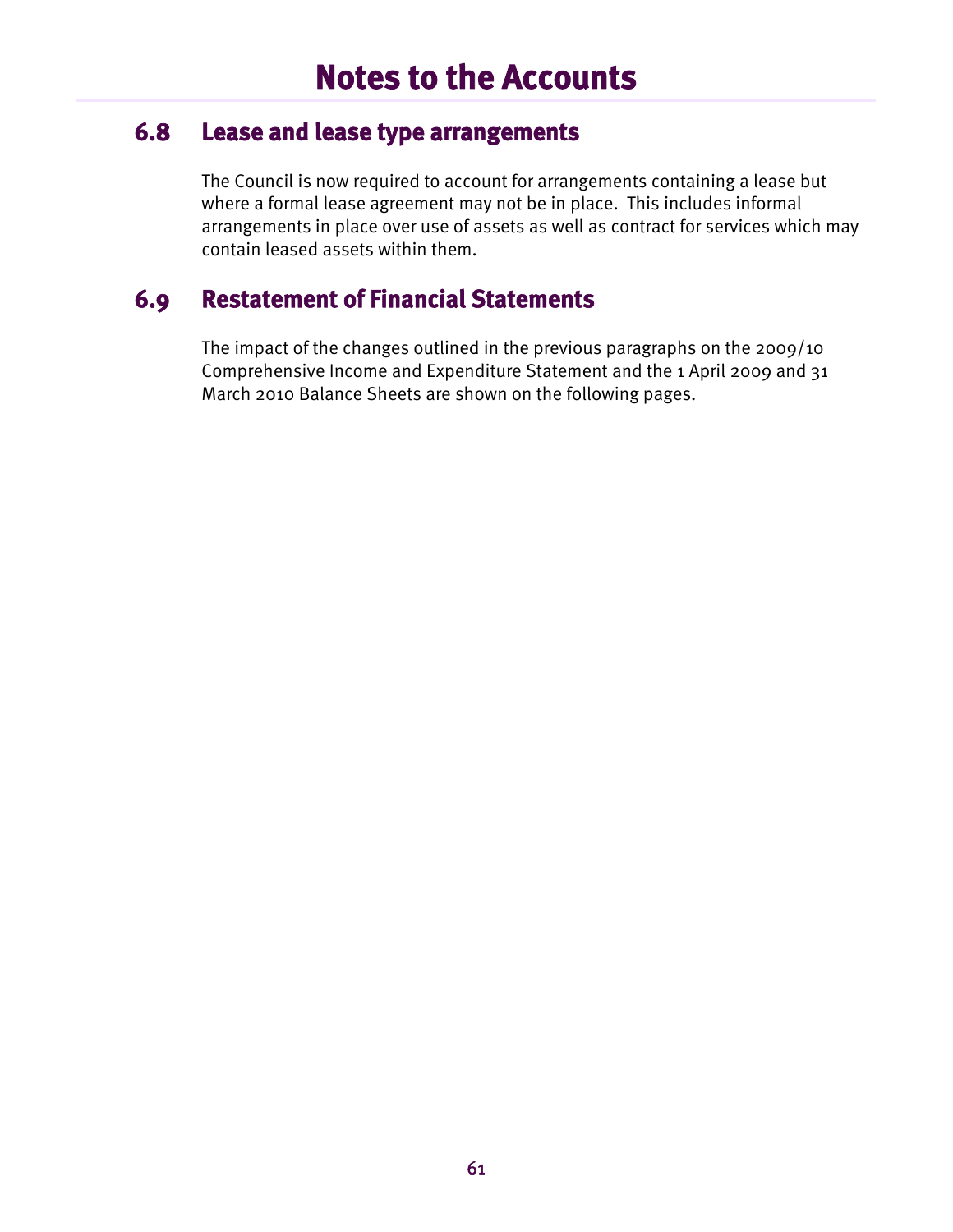## Restatement of the Comprehensive Income and Expenditure Statement

|                                            | 2009/10          |                                |                          | <b>Adjustments made</b>  |               |                   | 2009/10         |
|--------------------------------------------|------------------|--------------------------------|--------------------------|--------------------------|---------------|-------------------|-----------------|
|                                            | <b>Statement</b> | S/Term                         | <b>Adj to SORP</b>       | <b>Leases</b>            | Government    | <b>Impairment</b> | <b>Restated</b> |
|                                            | of Accounts      | <b>Accumulating</b>            | <b>Asset Values</b>      |                          | <b>Grants</b> | & revaluation     |                 |
|                                            |                  | Compensated<br><b>Absences</b> |                          |                          |               | <b>PPE</b>        |                 |
|                                            | <b>fooo</b>      | <b>fooo</b>                    | <b>fooo</b>              | <b>fooo</b>              | <b>fooo</b>   | <b>£000</b>       | <b>fooo</b>     |
|                                            |                  |                                |                          |                          |               |                   |                 |
| Central services to the public             | 5,826            |                                |                          |                          |               |                   | 5,826           |
| Cultural, environmental,                   |                  |                                |                          |                          |               |                   |                 |
| regulatory & planning services             | 128,956          |                                |                          |                          |               |                   | 128,956         |
| Education and children's services          | 433,859          | 3,656                          |                          |                          | 2,682         | (15,791)          | 424,406         |
| Highways and transport services            | 107,090          |                                |                          | ٠                        |               |                   | 107,090         |
| Other housing services                     | 1,339            |                                |                          |                          |               |                   | 1,339           |
| Adult social care                          | 370,116          |                                | $\overline{\phantom{a}}$ | $\sim$                   |               |                   | 370,116         |
| Corporate and democratic core              | 26,760           |                                |                          | $\sim$                   |               |                   | 26,760          |
| Non distributed costs                      | 6,606            |                                | (232)                    |                          |               |                   | 6,374           |
| <b>Cost of services</b>                    | 1,080,552        | 3,656                          | (232)                    | ٠                        | 2,682         | (15,791)          | 1,070,867       |
| <b>Other Operating Expenditure</b>         | 41,778           | $\blacksquare$                 | ٠.                       | $\overline{\phantom{a}}$ |               |                   | 41,778          |
| Financing & Investment Inc and Exp         | 64,932           |                                | 362                      | ٠                        |               |                   | 65,294          |
| Taxation and Non-Specific Grant Income     | (881,754)        |                                |                          | $\sim$                   | (54, 264)     |                   | (936,018)       |
| (Surplus)/Deficit on Provision of Services | 305,508          | 3,656                          | 130                      | $\sim$                   | (51, 582)     | (15,791)          | 241,921         |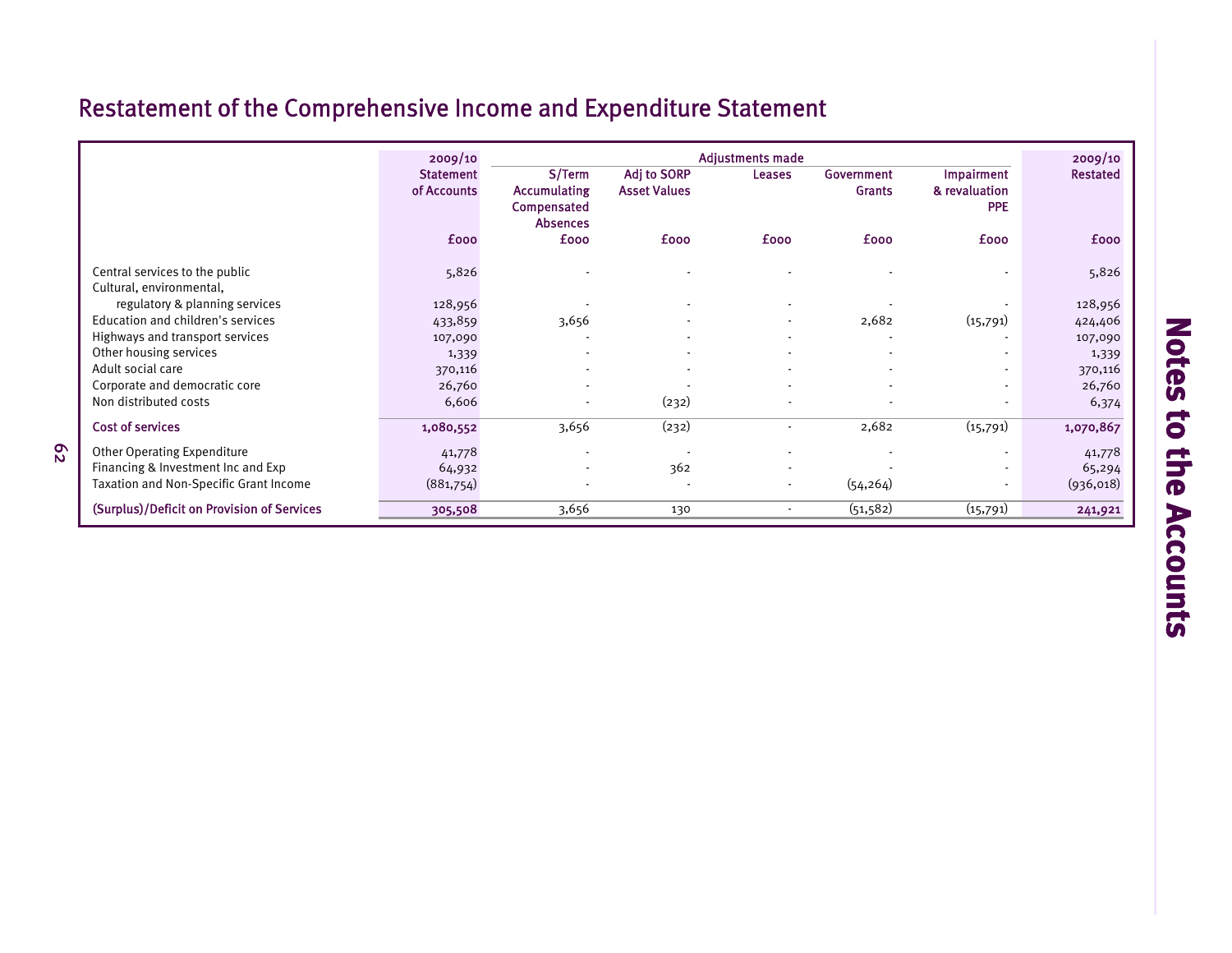## Restatement of the 1 April 2009 Balance Sheet

|                                                                   | 1 April 2009                                   | <b>Prior period adjustments</b>                           |                                                              |                                 |                             |                              |                                |                                           | 1 April 2009                          |                           |
|-------------------------------------------------------------------|------------------------------------------------|-----------------------------------------------------------|--------------------------------------------------------------|---------------------------------|-----------------------------|------------------------------|--------------------------------|-------------------------------------------|---------------------------------------|---------------------------|
|                                                                   | Per 2009/10<br><b>Statement</b><br>of Accounts | <b>Employee</b><br><b>Benefit</b><br>(IAS <sub>19</sub> ) | <b>Split</b><br><b>Provisions</b><br>current/<br>non current | Investment<br><b>Properties</b> | Government<br><b>Grants</b> | Cash and cash<br>equivalents | <b>Assets held</b><br>for sale | <b>Voluntary</b><br>controlled<br>schools | Impairment /<br>revaluation<br>of PPE | <b>Restated</b>           |
|                                                                   | <b>fooo</b>                                    | £000                                                      | <b>fooo</b>                                                  | £000                            | <b>fooo</b>                 | <b>fooo</b>                  | <b>£000</b>                    | £000                                      | <b>fooo</b>                           | <b>fooo</b>               |
| <b>Property, Plant and Equipment</b>                              | 2,573,893                                      |                                                           |                                                              | (4, 209)                        |                             |                              | (1,496)                        | 155,902                                   | $\overline{\phantom{a}}$              | 2,724,090                 |
| Investment property                                               |                                                |                                                           |                                                              | 4,209                           |                             |                              |                                |                                           |                                       | 4,209                     |
| Intangible assets                                                 | 713                                            |                                                           |                                                              |                                 |                             |                              |                                |                                           |                                       | 713                       |
| Long term investments                                             | 65,197                                         |                                                           |                                                              |                                 |                             |                              |                                |                                           |                                       | 65,197                    |
| Long term debtors                                                 | 28,554                                         |                                                           |                                                              |                                 |                             |                              |                                |                                           |                                       | 28,554                    |
| Long term assets                                                  | 2,668,357                                      | $\sim$                                                    | $\sim$                                                       | $\sim$                          | $\sim$                      | $\mathbf{r}$                 | (1,496)                        | 155,902                                   | $\overline{\phantom{a}}$              | 2,822,763                 |
| Short term investments                                            | 152,677                                        |                                                           |                                                              |                                 |                             | (103, 808)                   |                                |                                           |                                       | 48,869                    |
| Stocks and work in progress                                       | 218                                            |                                                           |                                                              |                                 |                             |                              |                                |                                           |                                       | 218                       |
| Short term debtors                                                | 120,905                                        |                                                           |                                                              |                                 |                             |                              |                                |                                           |                                       | 120,905                   |
| Cash and cash equivalents                                         | 23,650                                         |                                                           |                                                              |                                 |                             | 103,808                      |                                |                                           |                                       | 127,458                   |
| Assets held for sale                                              |                                                |                                                           |                                                              |                                 |                             |                              | 1,496                          |                                           |                                       | 1,496                     |
| <b>Current Assets</b>                                             | 297,450                                        | $\sim$                                                    | $\sim$                                                       | $\sim$                          | $\overline{a}$              | $\overline{a}$               | 1,496                          | $\sim$                                    |                                       | 298,946                   |
| Short-term borrowing                                              | (5,037)                                        |                                                           |                                                              |                                 |                             |                              |                                |                                           |                                       | (5,037)                   |
| Creditors                                                         | (291,314)                                      | (20, 203)                                                 |                                                              |                                 | 76,909                      |                              |                                |                                           |                                       | (234, 608)                |
| Revenue grant receipts in advance                                 |                                                |                                                           |                                                              |                                 | (13, 948)                   |                              |                                |                                           |                                       | (13,948)                  |
| Capital grant receipts in advance                                 |                                                |                                                           |                                                              |                                 | (43, 650)                   |                              |                                |                                           |                                       | (43, 650)                 |
| Provisions (short term)<br>Finance Lease obligations (short term) | (2,481)                                        |                                                           | (5, 109)                                                     |                                 |                             |                              |                                |                                           |                                       | (5, 109)<br>(2,481)       |
|                                                                   |                                                |                                                           |                                                              |                                 |                             |                              |                                |                                           |                                       |                           |
| <b>Current liabilities</b>                                        | (298, 832)                                     | (20, 203)                                                 | (5, 109)                                                     | $\sim$                          | 19,311                      | $\mathcal{L}_{\mathcal{A}}$  | $\overline{\phantom{a}}$       | $\overline{\phantom{a}}$                  | $\overline{\phantom{a}}$              | (304, 833)                |
| Long term creditors                                               |                                                |                                                           |                                                              |                                 |                             |                              |                                |                                           |                                       |                           |
| Provisions                                                        | (27, 520)                                      |                                                           | 5,109                                                        |                                 |                             |                              |                                |                                           |                                       | (22, 411)                 |
| Long term borrowing                                               | (342,744)                                      |                                                           |                                                              |                                 |                             |                              |                                |                                           |                                       | (342,744)                 |
| Other long term liabilities<br>Finance lease obligations          | (121, 551)                                     |                                                           |                                                              |                                 |                             |                              |                                |                                           |                                       | (121, 551)                |
| Deferred credits                                                  | (20, 436)                                      |                                                           |                                                              |                                 |                             |                              |                                |                                           |                                       | (20, 436)                 |
| Deferred grants and contributions                                 | (255, 123)                                     |                                                           |                                                              |                                 | 255,123                     |                              |                                |                                           |                                       |                           |
| Pension liability                                                 | (549, 732)                                     |                                                           |                                                              | $\overline{\phantom{a}}$        |                             |                              |                                |                                           | $\overline{\phantom{a}}$              | (549, 732)                |
| Long term liabilities                                             | (1,317,106)                                    | $\sim$                                                    | 5,109                                                        | $\sim$                          | 255,123                     | $\blacksquare$               | $\overline{\phantom{a}}$       | $\sim$                                    | $\overline{\phantom{a}}$              | (1,056,874)               |
| <b>Net Assets</b>                                                 | 1,349,869                                      | (20, 203)                                                 | $\overline{\phantom{a}}$                                     | $\sim$                          | 274,434                     | $\blacksquare$               | $\overline{\phantom{a}}$       | 155,902                                   | $\overline{\phantom{a}}$              | 1,760,002                 |
|                                                                   |                                                |                                                           |                                                              |                                 |                             |                              |                                |                                           |                                       |                           |
| <b>Usable reserves</b><br>Earmarked reserves                      |                                                |                                                           |                                                              |                                 |                             |                              |                                |                                           |                                       |                           |
| General Fund Balance                                              | (222, 418)<br>(26, 460)                        |                                                           |                                                              |                                 | (7, 329)                    |                              |                                |                                           |                                       | (229,747)<br>(26, 460)    |
| Usable capital receipts reserve                                   | (14, 254)                                      |                                                           |                                                              |                                 |                             |                              |                                |                                           | $\overline{\phantom{a}}$              | (14, 254)                 |
| Capital grants unapplied                                          |                                                |                                                           |                                                              |                                 | (12,028)                    |                              |                                |                                           |                                       | (12, 028)                 |
|                                                                   | (263, 132)                                     | $\overline{\phantom{a}}$                                  | $\overline{\phantom{a}}$                                     | $\overline{\phantom{a}}$        | (19, 357)                   | $\overline{\phantom{a}}$     | $\overline{\phantom{a}}$       |                                           | $\overline{\phantom{a}}$              | (282, 489)                |
|                                                                   |                                                |                                                           |                                                              |                                 |                             |                              |                                |                                           |                                       |                           |
| <b>Unusable reserves</b><br>Revaluation reserve                   | (106, 924)                                     |                                                           |                                                              | 1,098                           |                             |                              |                                |                                           |                                       |                           |
| Capital Adjustments Account                                       | (1,520,005)                                    |                                                           |                                                              | (1,098)                         | (255, 077)                  |                              |                                | (155, 902)                                | 1,916<br>(1, 916)                     | (103, 910)<br>(1,933,998) |
| Accumulating Compensated Absences Adj a/c                         |                                                | 20,203                                                    |                                                              |                                 |                             |                              |                                |                                           |                                       | 20,203                    |
| Other unusable reserves                                           | 540,192                                        |                                                           |                                                              |                                 |                             |                              | J.                             |                                           |                                       | 540,192                   |
|                                                                   | (1,086,737)                                    | 20,203                                                    | $\overline{\phantom{a}}$                                     | $\cdot$                         | (255, 077)                  | ÷                            | $\mathbf{r}$                   | (155, 902)                                |                                       | (1,477,513)               |
|                                                                   |                                                |                                                           | $\sim$                                                       | $\sim$                          |                             | $\overline{\phantom{a}}$     | $\blacksquare$                 |                                           | $\overline{\phantom{a}}$              |                           |
| <b>Total equity</b>                                               | (1,349,869)                                    | 20,203                                                    |                                                              |                                 | (274, 434)                  |                              |                                | (155, 902)                                |                                       | (1,760,002)               |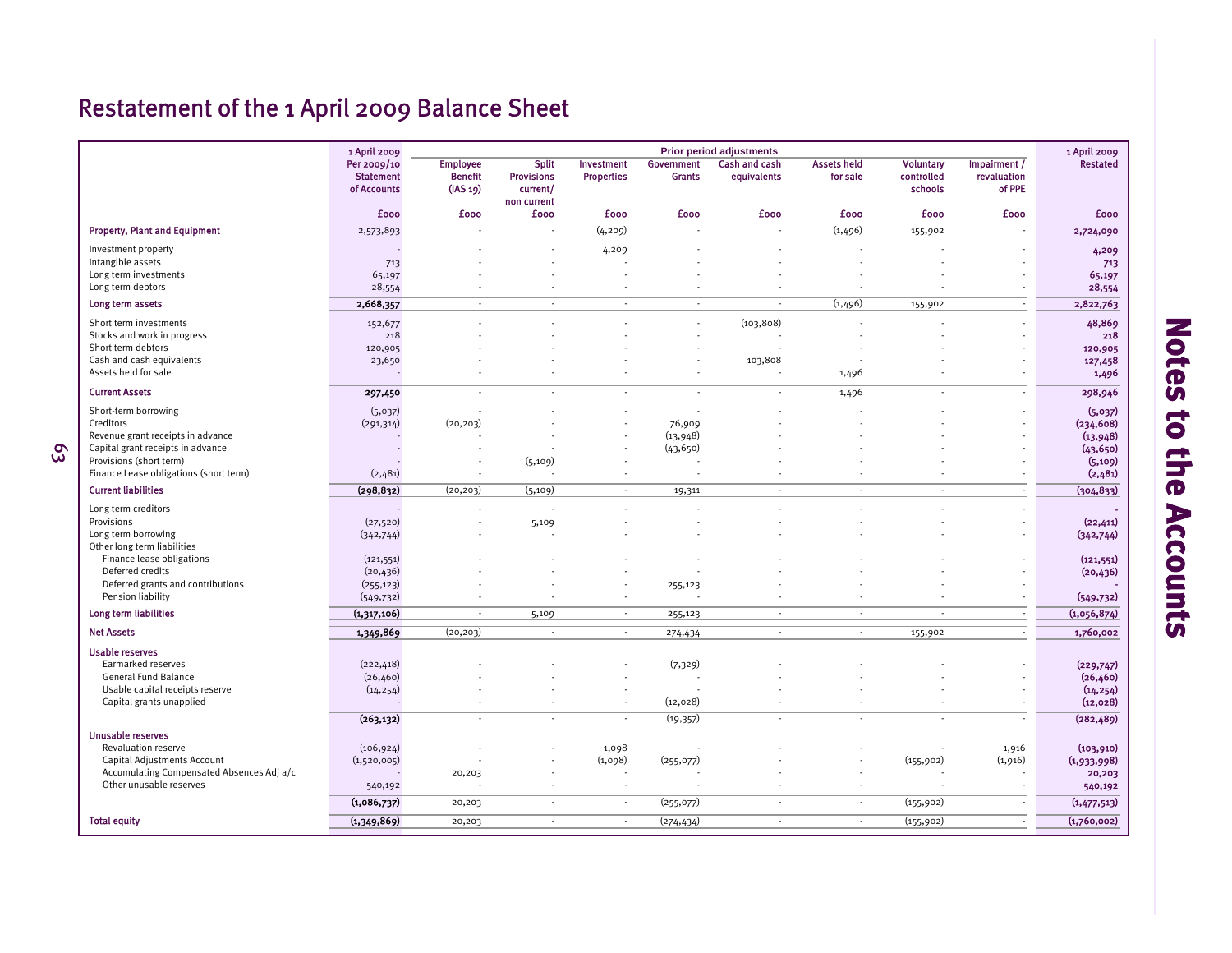## Restatement of the 31 March 2010 Balance Sheet

|                                                                   | 31 March 2010                                  | <b>Prior period adjustments</b>                           |                                                              |                                 |                             |                              |                                |                                    | 31 March 2010                         |                      |
|-------------------------------------------------------------------|------------------------------------------------|-----------------------------------------------------------|--------------------------------------------------------------|---------------------------------|-----------------------------|------------------------------|--------------------------------|------------------------------------|---------------------------------------|----------------------|
|                                                                   | Per 2009/10<br><b>Statement</b><br>of Accounts | <b>Employee</b><br><b>Benefit</b><br>(IAS <sub>19</sub> ) | <b>Split</b><br><b>Provisions</b><br>current/<br>non current | Investment<br><b>Properties</b> | Government<br><b>Grants</b> | Cash and cash<br>equivalents | <b>Assets held</b><br>for sale | Voluntary<br>controlled<br>schools | Impairment /<br>revaluation<br>of PPE | <b>Restated</b>      |
|                                                                   | <b>£000</b>                                    | £000                                                      | <b>fooo</b>                                                  | £000                            | <b>fooo</b>                 | <b>fooo</b>                  | £000                           | <b>£000</b>                        | £000                                  | <b>fooo</b>          |
| <b>Total Property, Plant and Equipment</b>                        | 2,468,864                                      |                                                           |                                                              | (3,768)                         |                             |                              | (4, 171)                       | 155,902                            |                                       | 2,616,827            |
| Investment property                                               |                                                |                                                           |                                                              | 3,810                           |                             |                              |                                |                                    |                                       | 3,810                |
| Intangible assets                                                 | 452                                            |                                                           |                                                              |                                 |                             |                              |                                |                                    | ÷,                                    | 452                  |
| Long term investments                                             | 11,259                                         |                                                           |                                                              |                                 |                             |                              |                                |                                    |                                       | 11,259               |
| Long term debtors                                                 | 27,191                                         | $\overline{\phantom{a}}$                                  |                                                              |                                 |                             |                              |                                |                                    |                                       | 27,191               |
| Long term assets                                                  | 2,507,766                                      |                                                           | $\overline{\phantom{a}}$                                     | 42                              | $\overline{\phantom{a}}$    | $\overline{\phantom{a}}$     | (4, 171)                       | 155,902                            | ٠.                                    | 2,659,539            |
| Short term investments                                            | 92,034                                         |                                                           |                                                              |                                 |                             | (92,034)                     |                                |                                    |                                       |                      |
| Stocks and work in progress<br>Short term debtors                 | 162<br>166,690                                 |                                                           |                                                              |                                 |                             |                              |                                |                                    |                                       | 162<br>166,690       |
| Cash and cash equivalents                                         | 19,716                                         |                                                           |                                                              |                                 |                             | 92,034                       |                                |                                    |                                       | 111,750              |
| Assets held for sale                                              |                                                |                                                           |                                                              |                                 |                             |                              | 4,171                          |                                    |                                       | 4,171                |
| <b>Current Assets</b>                                             | 278,602                                        | $\overline{a}$                                            | $\overline{\phantom{a}}$                                     | $\overline{a}$                  | $\overline{\phantom{a}}$    | $\overline{\phantom{a}}$     | 4,171                          | $\overline{a}$                     |                                       | 282,773              |
| Short-term borrowing                                              | (5,068)                                        |                                                           |                                                              |                                 |                             |                              |                                |                                    | ÷,                                    | (5,068)              |
| Creditors                                                         | (349,095)                                      | (23, 859)                                                 |                                                              |                                 | 92,902                      |                              |                                |                                    |                                       | (280, 052)           |
| Revenue grant receipts in advance                                 |                                                |                                                           |                                                              |                                 | (13, 892)                   |                              |                                |                                    |                                       | (13, 892)            |
| Capital grant receipts in advance                                 |                                                |                                                           |                                                              |                                 | (66,777)                    |                              |                                |                                    | ÷,                                    | (66,777)             |
| Provisions (short term)<br>Finance Lease obligations (short term) | (2,681)                                        |                                                           | (6, 237)                                                     |                                 |                             |                              |                                |                                    |                                       | (6, 237)<br>(2,681)  |
|                                                                   |                                                |                                                           |                                                              |                                 |                             |                              |                                |                                    |                                       |                      |
| <b>Current liabilities</b>                                        | (356, 844)                                     | (23, 859)                                                 | (6, 237)                                                     | $\sim$                          | 12,233                      | $\overline{\phantom{a}}$     | $\mathcal{L}_{\mathcal{A}}$    | $\mathcal{L}_{\mathcal{A}}$        | $\overline{\phantom{a}}$              | (374, 707)           |
| Long term creditors                                               | (135)                                          |                                                           |                                                              |                                 |                             |                              |                                |                                    |                                       | (135)                |
| Provisions                                                        | (33,086)                                       | $\overline{\phantom{a}}$                                  | 6,237                                                        |                                 |                             |                              |                                |                                    | $\overline{a}$                        | (26, 849)            |
| Long term borrowing<br>Other long term liabilities                | (323,718)                                      |                                                           |                                                              |                                 |                             |                              |                                |                                    |                                       | (323,718)            |
| Finance lease obligations                                         | (119, 707)                                     |                                                           |                                                              |                                 |                             |                              |                                |                                    |                                       | (119, 707)           |
| Deferred credits                                                  | (19,708)                                       |                                                           |                                                              |                                 |                             |                              |                                |                                    |                                       | (19,708)             |
| Deferred grants and contributions                                 | (313,782)                                      |                                                           |                                                              |                                 | 313,782                     |                              |                                |                                    |                                       |                      |
| Pension liability                                                 | (800, 806)                                     |                                                           |                                                              |                                 |                             |                              |                                |                                    | $\overline{\phantom{a}}$              | (800, 806)           |
| Long term liabilities                                             | (1,610,942)                                    | $\overline{\phantom{a}}$                                  | 6,237                                                        | $\overline{\phantom{a}}$        | 313,782                     | $\overline{\phantom{a}}$     | $\sim$                         | ÷,                                 | ٠.                                    | (1, 290, 923)        |
| <b>Net Assets</b>                                                 | 818,582                                        | (23, 859)                                                 | $\overline{\phantom{a}}$                                     | 42                              | 326,015                     | $\sim$                       | $\sim$                         | 155,902                            |                                       | 1,276,682            |
| <b>Usable reserves</b>                                            |                                                |                                                           |                                                              |                                 |                             |                              |                                |                                    |                                       |                      |
| Earmarked reserves                                                | (189, 478)                                     |                                                           |                                                              |                                 | (5, 119)                    |                              |                                |                                    |                                       | (194, 597)           |
| General Fund Balance<br>Usable capital receipts reserve           | (33,071)<br>(11,760)                           |                                                           |                                                              |                                 |                             |                              |                                |                                    |                                       | (33,071)<br>(11,760) |
| Capital grants unapplied                                          |                                                |                                                           |                                                              | $\overline{\phantom{a}}$        | (7, 143)                    |                              |                                |                                    |                                       | (7, 143)             |
|                                                                   | (234,309)                                      | $\blacksquare$                                            | $\overline{\phantom{a}}$                                     | $\overline{\phantom{a}}$        | (12, 262)                   | $\overline{\phantom{a}}$     | $\blacksquare$                 | $\overline{\phantom{a}}$           | $\overline{\phantom{a}}$              | (246, 571)           |
|                                                                   |                                                |                                                           |                                                              |                                 |                             |                              |                                |                                    |                                       |                      |
| <b>Unusable reserves</b><br>Revaluation reserve                   | (114,769)                                      |                                                           |                                                              | 926                             |                             |                              |                                |                                    | 17,707                                | (96, 136)            |
| Capital Adjustments Account                                       | (1, 264, 970)                                  |                                                           |                                                              | (968)                           | (313,753)                   |                              |                                | (155, 902)                         | (17, 707)                             | (1,753,300)          |
| Accumulating Compensated Absences Adj a/c                         |                                                | 23,859                                                    |                                                              |                                 |                             |                              |                                |                                    |                                       | 23,859               |
| Other unusable reserves                                           | 795,466                                        |                                                           |                                                              |                                 |                             |                              | $\overline{\phantom{a}}$       |                                    |                                       | 795,466              |
|                                                                   | (584, 273)                                     | 23,859                                                    | $\overline{\phantom{a}}$                                     | (42)                            | (313,753)                   | $\overline{\phantom{a}}$     | $\sim$                         | (155, 902)                         | $\overline{a}$                        | (1,030,111)          |
| <b>Total equity</b>                                               | (818,582)                                      | 23,859                                                    | $\blacksquare$                                               | (42)                            | (326, 015)                  | $\overline{\phantom{a}}$     | $\sim$                         | (155, 902)                         | ÷                                     | (1, 276, 682)        |
|                                                                   |                                                |                                                           |                                                              |                                 |                             |                              |                                |                                    |                                       |                      |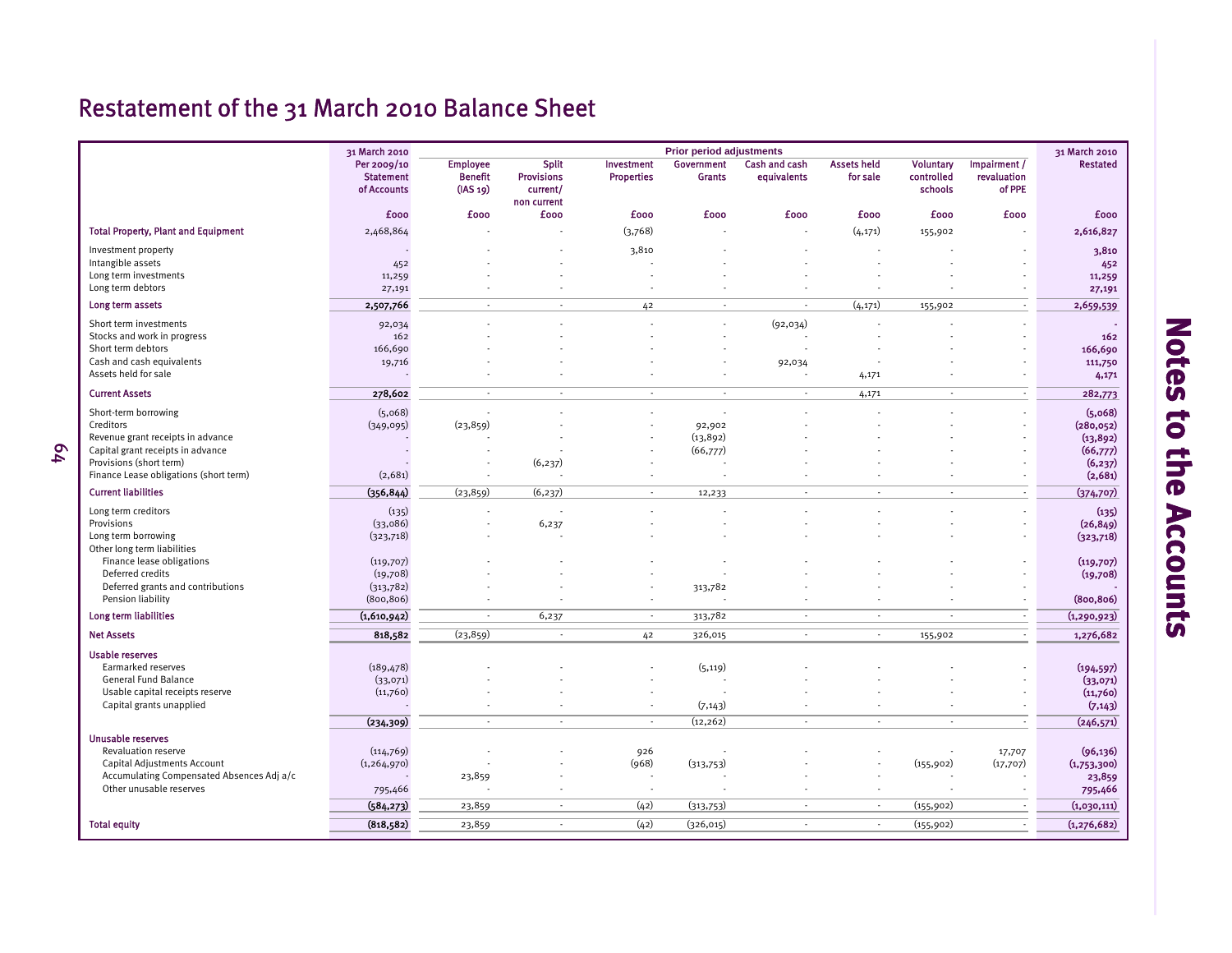### **7. Events after the Balance Sheet Date**

The Statement of Accounts was authorised for issue by the Executive Director for Finance on 23rd September 2011. Events taking place after this date are not reflected in the financial statements or notes. Where events taking place before this date provided information about conditions existing at 31st March 2011, the figures in the financial statements and notes have been adjusted in all material respects to reflect the impact of this information.

Since 31st March 2011, ten community schools have become academy schools. Academy schools are independent of the Council, which means that the Council will cease to be the maintaining authority from the date of transfer. The Council will continue to own the school land and buildings, but will grant a finance lease to the academies that will allow them to occupy the sites. The effect of this arrangement is that the buildings will no longer be included in the Council's Balance Sheet. The net book value of these buildings at 31st March 2011 was £57m.

### **8. Exceptional items**

During 2010/11, it was announced that future pension increases under the Local Government Pension Scheme were to be linked to the Consumer Prices Index (CPI) rather than the Retail Prices Index (RPI). This has given rise to a past service gain of **£119.758m** which has been recognised in the Comprehensive Income and Expenditure Statement. The past service gain has then been transferred from the General Fund Balance and into the Pension Reserve, to reflect a reduction in the year end liabilities.

## **9. Adjustments between Accounting Basis and Funding under Regulations**

This note details the adjustments that are made to the total comprehensive income and expenditure recognised by the Council in the year in accordance with proper accounting practice to the resources that are specified by statutory provisions as being available to the Council to meet future capital and revenue expenditure.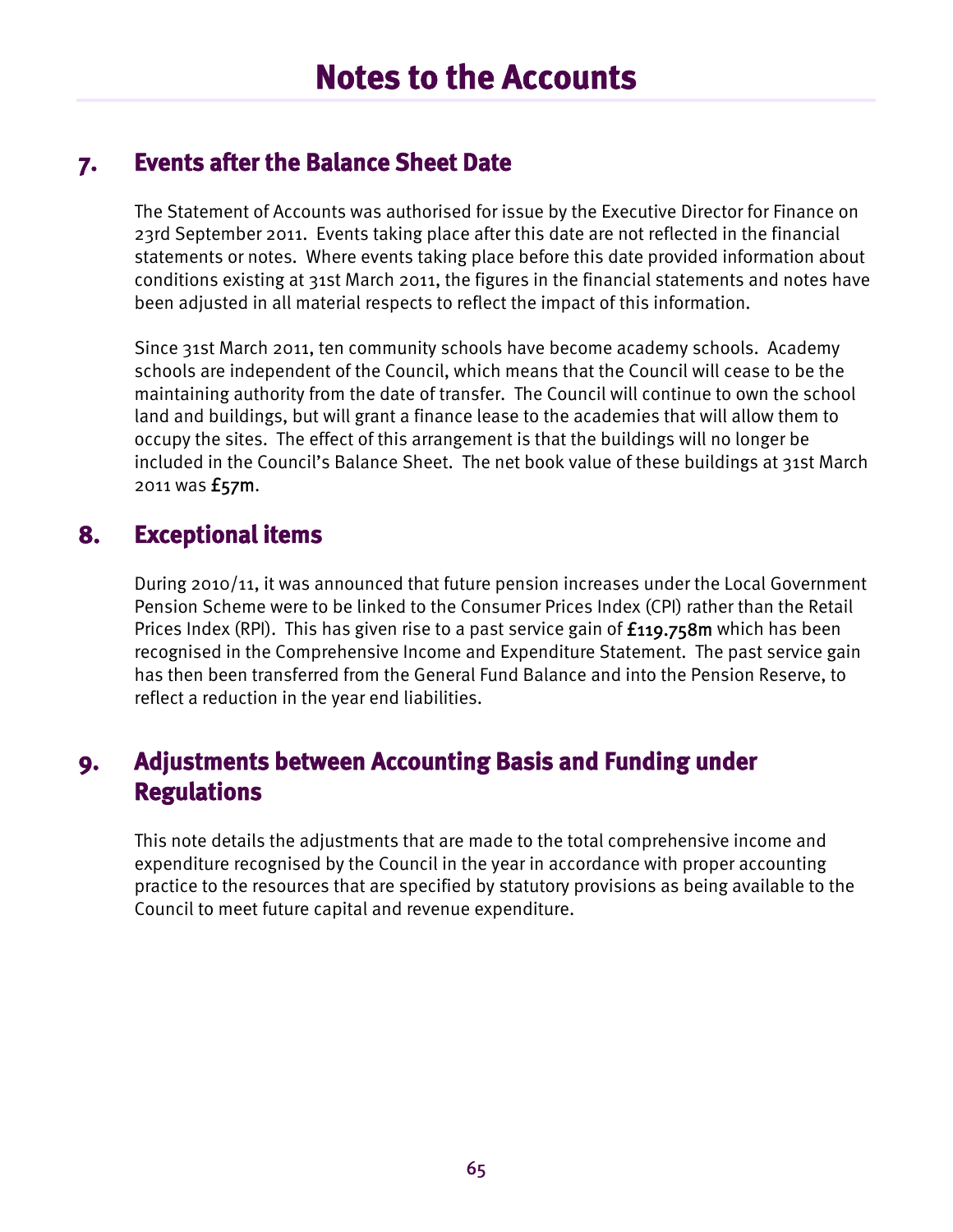#### example and the Movement of the Movement of the Movement of the Movement of the Movement of the Movement of Total Total Total Total Total Total Total Total Total Total Total Total Total Total Total Total Total Total Total Earmarked General Usable Capital Total Unusable Council General Fund Capital Grants Usable Reserves Reserves Reserves Balance Receipts Unapplied Reserves Reserve Account£000 £000 £000 £000 £000 £000 £000Adjustments involving the Capital Adjustment Account (CAA) 33.3 Reversal of items debited or credited to theComprehensive Income and Expenditure Statement Depreciation and impairment of non current assets  $(226,449)$   $(226,449)$   $(226,449)$   $(226,449)$ Revaluation losses on property, plant and equipment and revealing the state of the state of the state of the state of the state of the state of the state of the state of the state of the state of the state of the state of Movement in market value of investment properties and the state of the state of the state of the state of the state of the state of the state of the state of the state of the state of the state of the state of the state of Amortisation of intangible assets 403 Capital grants and contributions applied and the contributions applied and the 135,876 (135,876) - 135,876 (135,876) Donated assets ---- -- - Revenue expenditure funded from capital under statute and the control of the control of the control of the control of the control of the control of the control of the control of the control of the control of the control of Value of assets disposed of during the year - (39,046) - (39,046) - (39,046) 39,046 - (39,046) 39,046 Insertion of items not debited or credited to the Comprehensive Income and expenditure Statement Statutory provision for the financing of capital investment and the control of the capital investment and the control of the control of the control of the control of the control of the control of the control of the control Capital expenditure charged against the General Fund - - - - -- - Adjustments involving the CAA  $(194,923)$   $(194,923)$   $(194,923)$   $(194,923)$   $(194,923)$ Adjustments involving the Capital Grants Unapplied Account Grants applied to financing (transferred to the CAA) - - - - -- - Grants and contributions unapplied and the state of the state of the state of the state of the state of the state of the state of the state of the state of the state of the state of the state of the state of the state of t Adjustments involving the Cap Grants Unapplied A/C and the Cap Grants Unapplied A/C and the Cap Grants Unapplied A/C and the Cap Grants Unapplied A/C and the Cap Grants Unapplied A/C and the Cap Grants Unapplied A/C and th Usable Reserves

## Adjustments between accounting basis and funding under Regulations – 2009/10 (part one)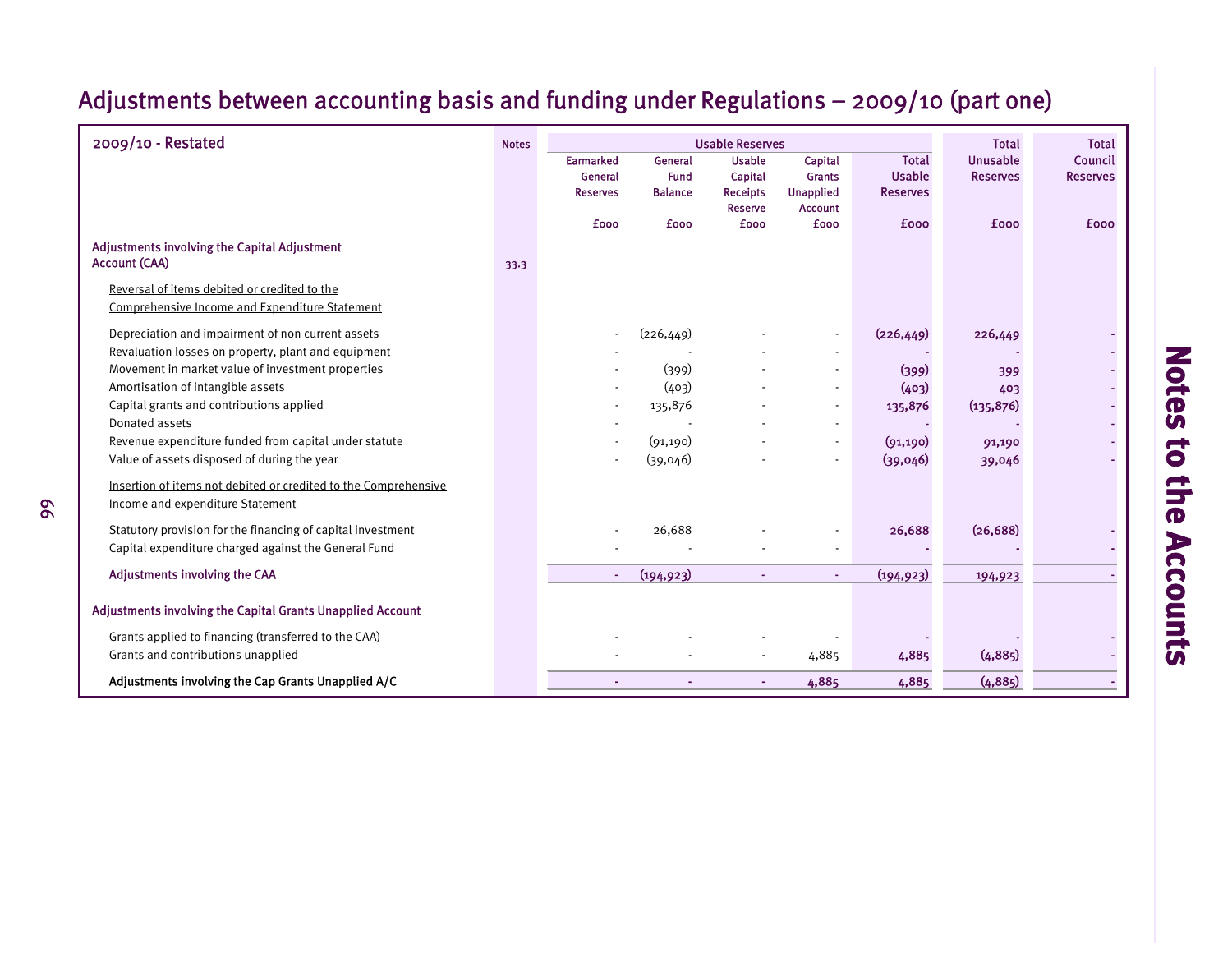## Adjustments between accounting basis and funding under Regulations – 2009/10 (part two)

| 2009/10                                                    |      | <b>Usable Reserves</b> | <b>Total</b>           | <b>Total</b>               |                          |                               |                                    |                                     |
|------------------------------------------------------------|------|------------------------|------------------------|----------------------------|--------------------------|-------------------------------|------------------------------------|-------------------------------------|
|                                                            |      | Earmarked<br>General   | General<br><b>Fund</b> | <b>Usable</b>              | Capital<br><b>Grants</b> | <b>Total</b><br><b>Usable</b> | <b>Unusable</b><br><b>Reserves</b> | <b>Authority</b><br><b>Reserves</b> |
|                                                            |      | <b>Reserves</b>        | <b>Balance</b>         | Capital<br><b>Receipts</b> | <b>Unapplied</b>         | <b>Reserves</b>               |                                    |                                     |
|                                                            |      |                        |                        | Reserve                    | <b>Account</b>           |                               |                                    |                                     |
|                                                            |      | <b>fooo</b>            | <b>fooo</b>            | <b>£000</b>                | <b>fooo</b>              | <b>fooo</b>                   | <b>£000</b>                        | <b>fooo</b>                         |
| <b>Adjustments involving the Capital Receipts Reserve</b>  |      |                        |                        |                            |                          |                               |                                    |                                     |
| Sale proceeds (part of gain/loss on disposal)              |      |                        | 281                    | (281)                      |                          |                               |                                    |                                     |
| Transfer from Deferred Capital Receipts Reserve            |      |                        |                        | (2,500)                    |                          | (2,500)                       | 2,500                              |                                     |
| Use of reserve to finance new capital expenditure          |      |                        |                        | 5,275                      |                          | 5,275                         | (5, 275)                           |                                     |
| Adjustments involving the Capital Receipts Reserve         |      | ٠                      | 281                    | 2,494                      |                          | 2,775                         | (2,775)                            |                                     |
| Adjustments involving the Financial Instruments            |      |                        |                        |                            |                          |                               |                                    |                                     |
| <b>Adjustment Account (FIAA)</b>                           | 33.4 |                        |                        |                            |                          |                               |                                    |                                     |
| Amount by which finance costs charged to the Comprehensive |      |                        |                        |                            |                          |                               |                                    |                                     |
| Income and Expenditure Statement differ from costs         |      |                        |                        |                            |                          |                               |                                    |                                     |
| chargeable in accordance with statutory requirements       |      |                        | 169                    |                            |                          | 169                           | (169)                              |                                     |
| Adjustments involving the FIAA                             |      | ٠                      | 169                    |                            |                          | 169                           | (169)                              |                                     |
| <b>Adjustments involving the Pensions Reserve</b>          | 33.5 |                        |                        |                            |                          |                               |                                    |                                     |
| Reversal of items debited/credited to the CIES             |      |                        | (83, 117)              |                            |                          | (83, 117)                     | 83,117                             |                                     |
| Employers' pension contributions payable in the year       |      |                        | 69,733                 |                            |                          | 69,733                        | (69,733)                           |                                     |
| Adjustments involving the Pensions Reserve                 |      | ٠                      | (13,384)               |                            | ×.                       | (13,384)                      | 13,384                             |                                     |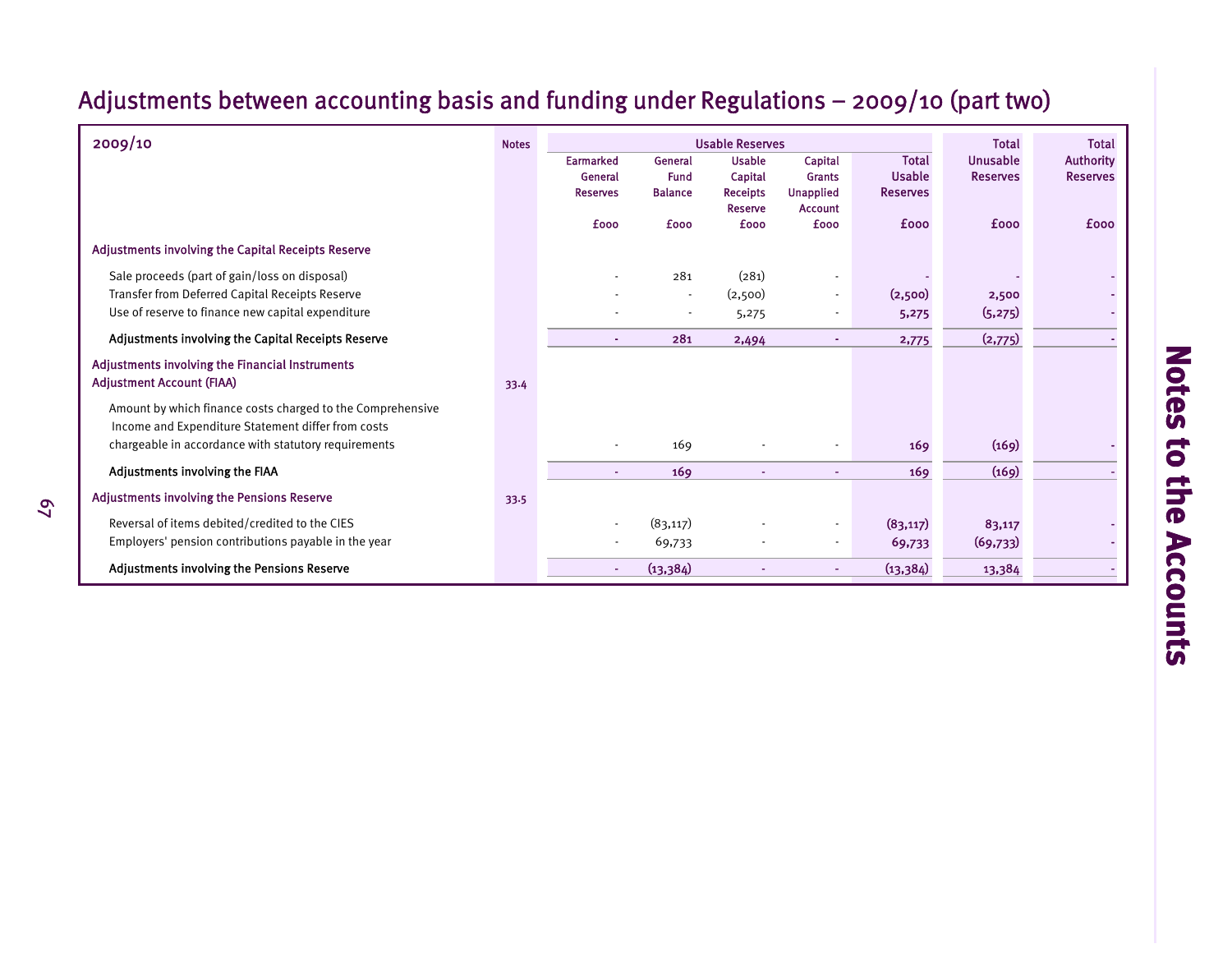## Adjustments between accounting basis and funding under Regulations – 2009/10 (part three)

| 2009/10                                                | <b>Notes</b> | <b>Usable Reserves</b> |                |                 |                  |                 |                 | <b>Total</b>     |
|--------------------------------------------------------|--------------|------------------------|----------------|-----------------|------------------|-----------------|-----------------|------------------|
|                                                        |              | <b>Earmarked</b>       | General        | <b>Usable</b>   | Capital          | <b>Total</b>    | <b>Unusable</b> | <b>Authority</b> |
|                                                        |              | General                | Fund           | Capital         | <b>Grants</b>    | <b>Usable</b>   | <b>Reserves</b> | <b>Reserves</b>  |
|                                                        |              | <b>Reserves</b>        | <b>Balance</b> | <b>Receipts</b> | <b>Unapplied</b> | <b>Reserves</b> |                 |                  |
|                                                        |              |                        |                | <b>Reserve</b>  | <b>Account</b>   |                 |                 |                  |
|                                                        |              | <b>fooo</b>            | <b>fooo</b>    | <b>£000</b>     | <b>fooo</b>      | <b>fooo</b>     | <b>fooo</b>     | <b>fooo</b>      |
| Adjustments involving the Collection Fund              |              |                        |                |                 |                  |                 |                 |                  |
| <b>Adjustment Account</b>                              | 33.7         |                        |                |                 |                  |                 |                 |                  |
| Amount by which council tax income credited to the     |              |                        |                |                 |                  |                 |                 |                  |
| Comprehensive Income and Expenditure Statement differs |              |                        |                |                 |                  |                 |                 |                  |
| from council tax income calculated in accordance with  |              |                        |                |                 |                  |                 |                 |                  |
| statutory requirements                                 |              |                        | (1, 869)       |                 |                  | (1, 869)        | 1,869           |                  |
|                                                        |              |                        |                |                 |                  |                 |                 |                  |
| Adjustments involving the Collection Fund Adj Account  |              | ٠                      | (1,869)        | ٠               |                  | (1,869)         | 1,869           |                  |
| <b>Adjustments involving the Accumulated Absences</b>  |              |                        |                |                 |                  |                 |                 |                  |
| <b>Account</b>                                         | 33.8         |                        |                |                 |                  |                 |                 |                  |
|                                                        |              |                        |                |                 |                  |                 |                 |                  |
| Amount by which officer remuneration charged to the    |              |                        |                |                 |                  |                 |                 |                  |
| Comprehensive Income and Expenditure Statement differs |              |                        |                |                 |                  |                 |                 |                  |
| from remuneration chargeable in accordance with        |              |                        |                |                 |                  |                 |                 |                  |
| statutory requirements                                 |              |                        | (3,656)        |                 |                  | (3,656)         | 3,656           |                  |
| Adjustments involving the Accumulated Absences Account |              | ÷                      | (3,656)        | ٠               | $\sim$           | (3,656)         | 3,656           |                  |
|                                                        |              |                        |                |                 |                  |                 |                 |                  |
| <b>Total adjustments</b>                               |              | ÷.                     | (213, 382)     | 2,494           | 4,885            | (206,003)       | 206,003         |                  |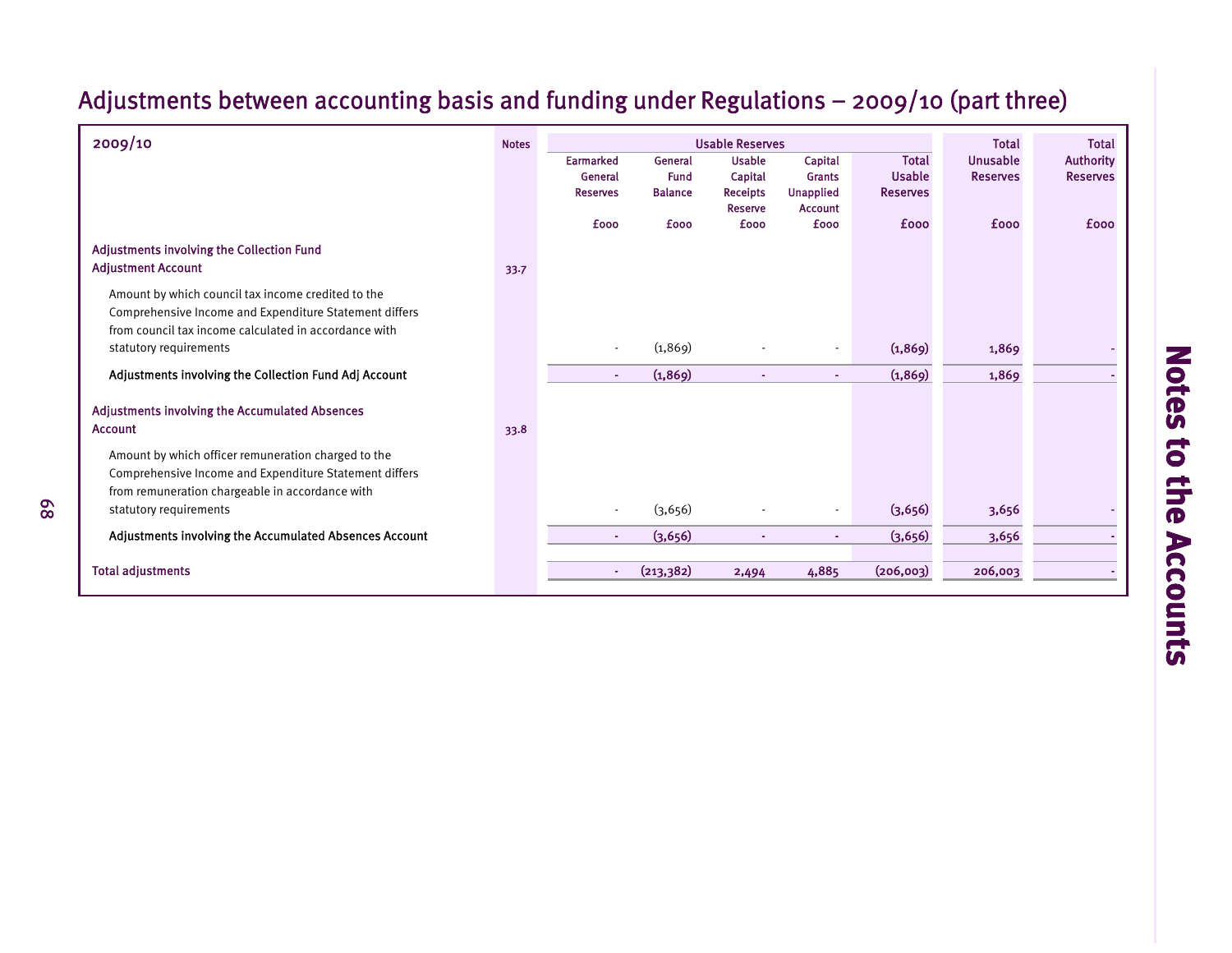#### 2010/11 Notes Total Total Earmarked General Usable Capital Total Unusable Authority General Fund Capital Grants Usable Reserves Reserves Reserves Balance Receipts Unapplied Reserves Reserve Account£000 £000 £000 £000 £000 £000 £000Adjustments involving the Capital Adjustment Account (CAA) 33.3 Reversal of items debited or credited to theComprehensive Income and Expenditure Statement Depreciation and impairment of non current assets  $(61,243)$   $(61,243)$   $(61,243)$   $(61,243)$ Revaluation losses on property, plant and equipment Movement in market value of investment properties and the control of the control of the control of the control of the control of the control of the control of the control of the control of the control of the control of the Amortisation of intangible assets 602 and the control of the control of the control of the control of the control of the control of the control of the control of the control of the control of the control of the control of Capital grants and contributions applied and the state of 122,127 (122,127 (122,127 (122,127) Donated assets ---- -- - Revenue expenditure funded from capital under statute and the statute of the capital and the capital and the capital and the capital and the capital and the capital and the capital and the capital and the capital and the c Value of assets disposed of during the year - (150,274) - (150,274) 150,274 - (150,274) 150,274 Insertion of items not debited or credited to the Comprehensive Income and expenditure Statement Statutory provision for the financing of capital investment and the statutory of the statutory provision for the financing of capital investment and the statutory of the statutory provision for the financing of capital inv Capital expenditure charged against the General Fund - 1990 - 940 - 940 - 940 - 940 - 940 (940) Adjustments involving the CAA - and - (144,537) - - (144,537) - - - - (144,537) - - - (144,537) - 144,537 Adjustments involving the Capital Grants Unapplied Account Grants applied to financing (transferred to the CAA)  $(647)$  - 647 647 647 (647) - 647 647 (647) Grants and contributions unapplied and contributions unapplied and contributions unapplied and contributions of  $(6,513)$ Adjustments involving the Cap Grants Unapplied A/C  $(647)$  - 6,513 -  $(5,866)$  - 647  $(647)$ Usable Reserves

## Adjustments between accounting basis and funding under Regulations – 2010/11 (part one)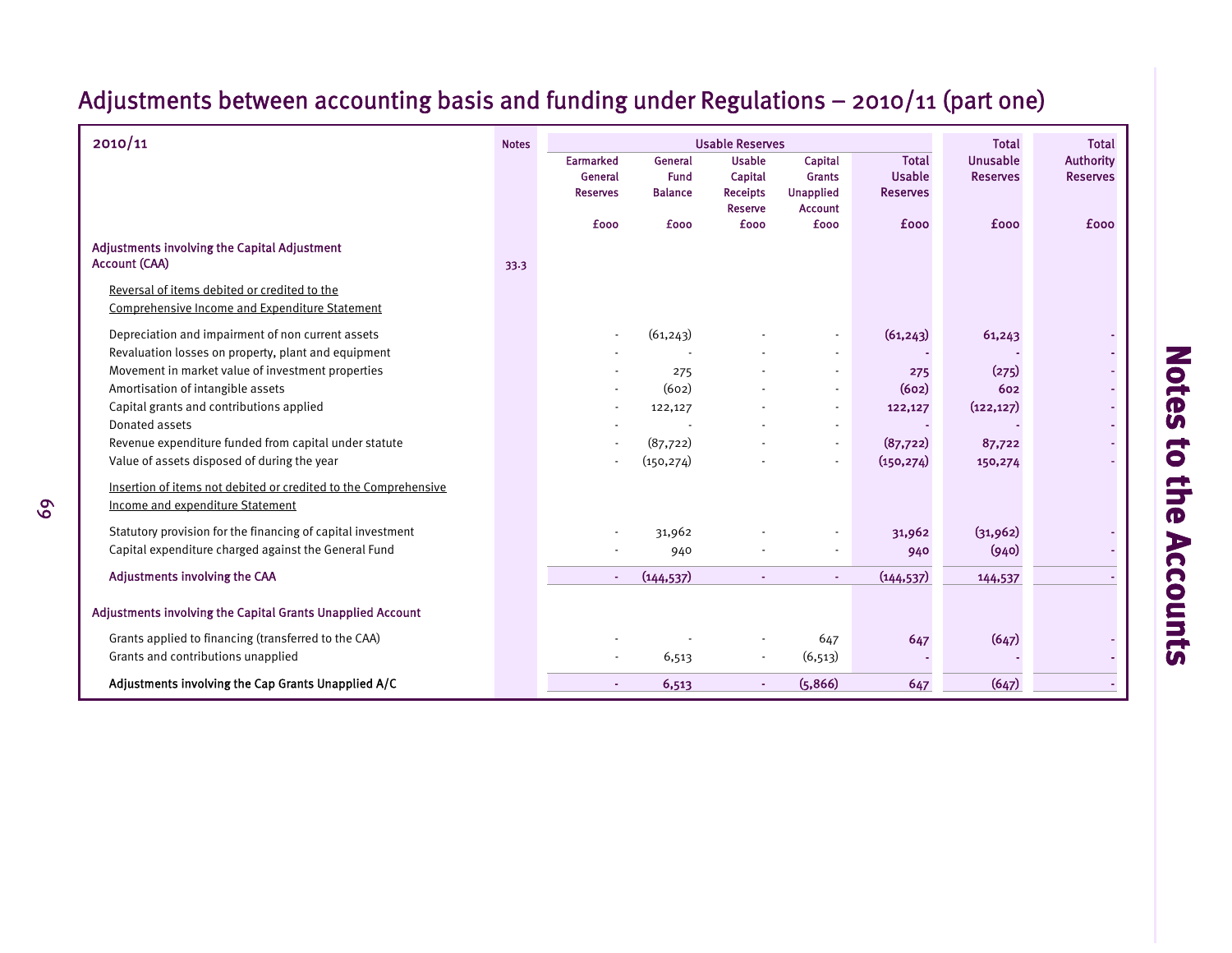## Adjustments between accounting basis and funding under Regulations – 2010/11 (part two)

| 2010/11                                                                                                          | <b>Notes</b> |                            |                               | <b>Usable Reserves</b>     |                                   |                                  | <b>Total</b>    | <b>Total</b>     |
|------------------------------------------------------------------------------------------------------------------|--------------|----------------------------|-------------------------------|----------------------------|-----------------------------------|----------------------------------|-----------------|------------------|
|                                                                                                                  |              | Earmarked                  | General                       | <b>Usable</b>              | Capital                           | <b>Total</b>                     | Unusable        | <b>Authority</b> |
|                                                                                                                  |              | General<br><b>Reserves</b> | <b>Fund</b><br><b>Balance</b> | Capital<br><b>Receipts</b> | <b>Grants</b><br><b>Unapplied</b> | <b>Usable</b><br><b>Reserves</b> | <b>Reserves</b> | <b>Reserves</b>  |
|                                                                                                                  |              |                            |                               | Reserve                    | <b>Account</b>                    |                                  |                 |                  |
|                                                                                                                  |              | <b>fooo</b>                | <b>fooo</b>                   | <b>£000</b>                | <b>fooo</b>                       | <b>fooo</b>                      | <b>fooo</b>     | <b>fooo</b>      |
| Adjustments involving the Capital Receipts Reserve                                                               |              |                            |                               |                            |                                   |                                  |                 |                  |
| Sale proceeds (part of gain/loss on disposal)                                                                    |              |                            | 14,996                        | (14,996)                   |                                   |                                  |                 |                  |
| Transfer from Deferred Capital Receipts Reserve                                                                  |              |                            |                               | (1,000)                    | ٠                                 | (1,000)                          | 1,000           |                  |
| Use of reserve to finance new capital expenditure                                                                |              |                            |                               | 6,790                      | $\overline{\phantom{a}}$          | 6,790                            | (6,790)         |                  |
| Adjustments involving the Capital Receipts Reserve                                                               |              | $\sim$                     | 14,996                        | (9, 206)                   | ÷.                                | 5,790                            | (5,790)         |                  |
| Adjustments involving the Financial Instruments<br><b>Adjustment Account (FIAA)</b>                              | 33.4         |                            |                               |                            |                                   |                                  |                 |                  |
| Amount by which finance costs charged to the Comprehensive<br>Income and Expenditure Statement differ from costs |              |                            |                               |                            |                                   |                                  |                 |                  |
| chargeable in accordance with statutory requirements                                                             |              |                            | 40                            |                            |                                   | 40                               | (40)            |                  |
| Adjustments involving the FIAA                                                                                   |              | ٠                          | 40                            | ٠                          | ٠                                 | 40                               | (40)            |                  |
| <b>Adjustments involving the Pensions Reserve</b>                                                                | 33.5         |                            |                               |                            |                                   |                                  |                 |                  |
| Reversal of items debited/credited to the CIES                                                                   |              |                            | 20,205                        |                            | ٠                                 | 20,205                           | (20, 205)       |                  |
| Employers' pension contributions payable in the year                                                             |              | $\blacksquare$             | 70,965                        |                            | ٠                                 | 70,965                           | (70, 965)       | $\sim$           |
| <b>Adjustments involving the Pensions Reserve</b>                                                                |              | ٠                          | 91,170                        | ٠                          | ٠                                 | 91,170                           | (91, 170)       |                  |

70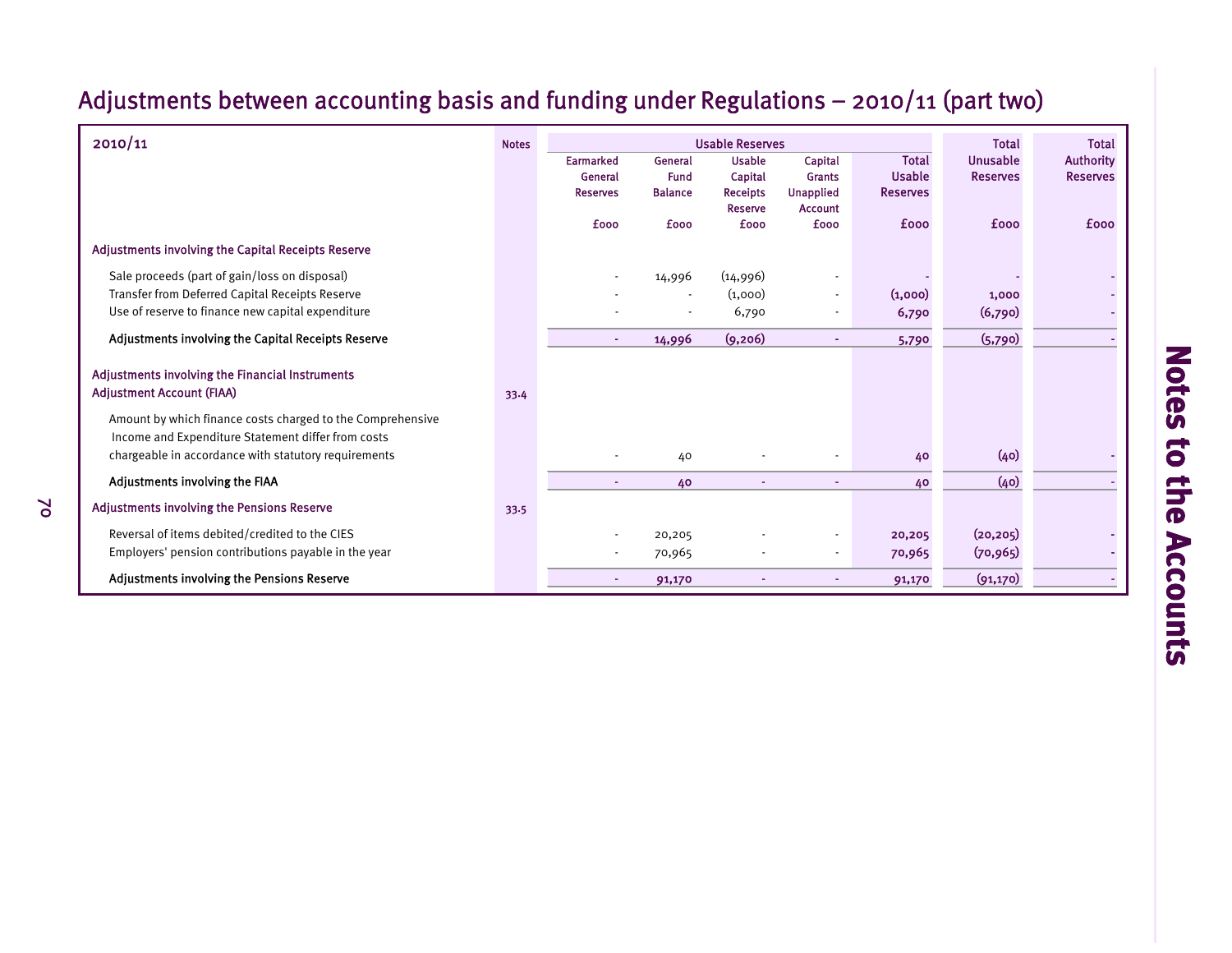# Adjustments between accounting basis and funding under Regulations – 2010/11 (part three)

| 2010/11                                                | <b>Notes</b> |                  |                | <b>Usable Reserves</b> |                  |                 | <b>Total</b>    | <b>Total</b>    |
|--------------------------------------------------------|--------------|------------------|----------------|------------------------|------------------|-----------------|-----------------|-----------------|
|                                                        |              | <b>Earmarked</b> | General        | <b>Usable</b>          | Capital          | <b>Total</b>    | <b>Unusable</b> | Council         |
|                                                        |              | General          | <b>Fund</b>    | Capital                | <b>Grants</b>    | <b>Usable</b>   | <b>Reserves</b> | <b>Reserves</b> |
|                                                        |              | <b>Reserves</b>  | <b>Balance</b> | <b>Receipts</b>        | <b>Unapplied</b> | <b>Reserves</b> |                 |                 |
|                                                        |              |                  |                | Reserve                | <b>Account</b>   |                 |                 |                 |
|                                                        |              | <b>fooo</b>      | <b>fooo</b>    | <b>fooo</b>            | <b>fooo</b>      | <b>fooo</b>     | <b>fooo</b>     | <b>fooo</b>     |
| <b>Adjustments involving the Collection Fund</b>       |              |                  |                |                        |                  |                 |                 |                 |
| <b>Adjustment Account</b>                              | 33.7         |                  |                |                        |                  |                 |                 |                 |
| Amount by which council tax income credited to the     |              |                  |                |                        |                  |                 |                 |                 |
| Comprehensive Income and Expenditure Statement differs |              |                  |                |                        |                  |                 |                 |                 |
| from council tax income calculated in accordance with  |              |                  |                |                        |                  |                 |                 |                 |
|                                                        |              |                  |                |                        |                  |                 |                 |                 |
| statutory requirements                                 |              |                  | 1,414          |                        |                  | 1,414           | (1,414)         |                 |
| Adjustments involving the Collection Fund Adj Account  |              | $\,$             | 1,414          | $\sim$                 |                  | 1,414           | (1,414)         |                 |
|                                                        |              |                  |                |                        |                  |                 |                 |                 |
| <b>Adjustments involving the Accumulated Absences</b>  |              |                  |                |                        |                  |                 |                 |                 |
| <b>Account</b>                                         | 33.8         |                  |                |                        |                  |                 |                 |                 |
| Amount by which officer remuneration charged to the    |              |                  |                |                        |                  |                 |                 |                 |
| Comprehensive Income and Expenditure Statement differs |              |                  |                |                        |                  |                 |                 |                 |
| from remuneration chargeable in accordance with        |              |                  |                |                        |                  |                 |                 |                 |
|                                                        |              |                  |                |                        |                  |                 |                 |                 |
| statutory requirements                                 |              |                  | (457)          |                        |                  | (457)           | 457             |                 |
| Adjustments involving the Accumulated Absences Account |              | ٠                | (457)          |                        |                  | (457)           | 457             |                 |
|                                                        |              |                  |                |                        |                  |                 |                 |                 |
| <b>Total adjustments</b>                               |              | $\bullet$        | (30, 861)      | (9, 206)               | (5,866)          | (45, 933)       | 45,933          |                 |

71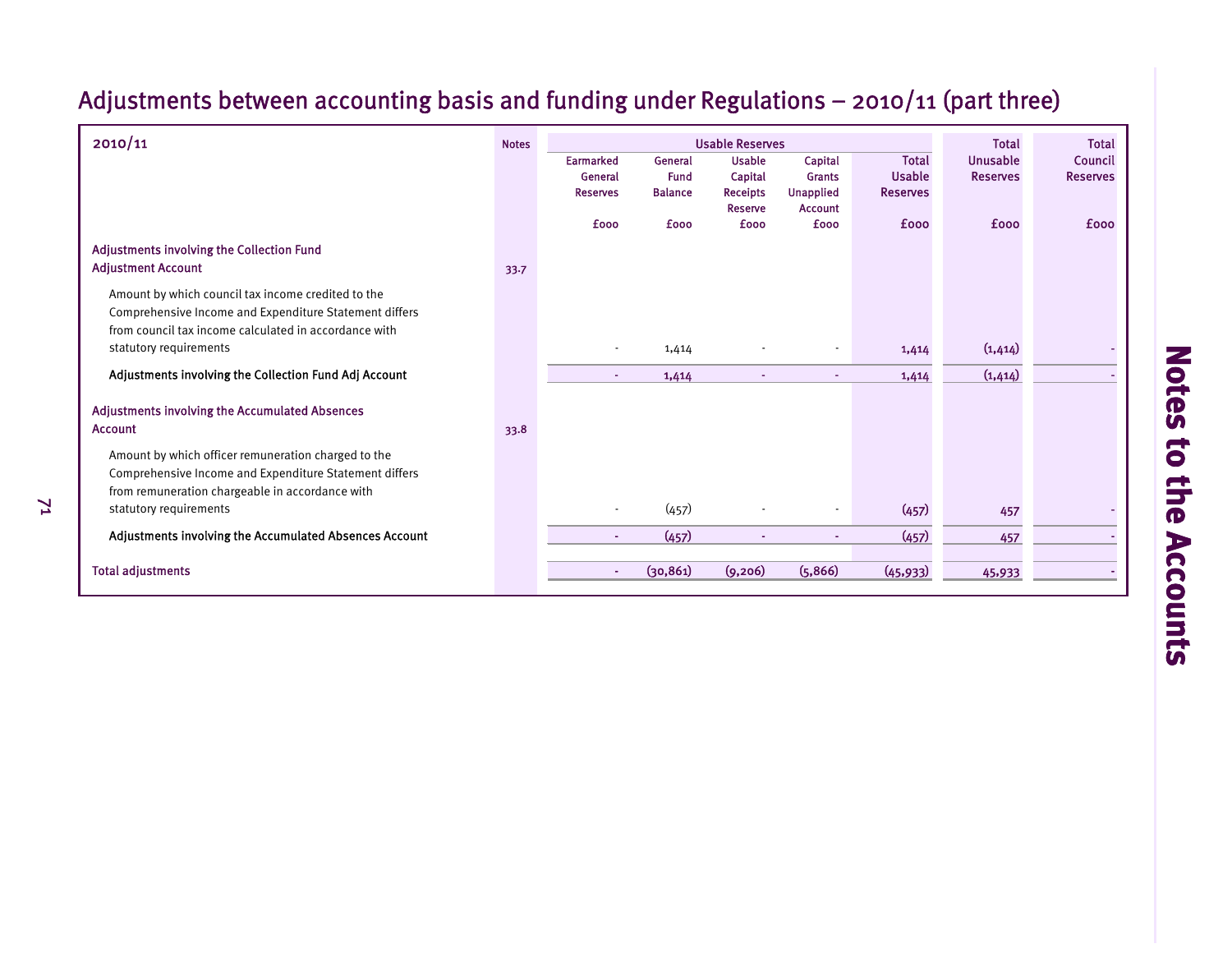#### **10. Earmarked revenue reserves**

The Council maintains a number of earmarked revenue reserves, which are amounts that have been set aside for specific policy purposes, as follows:

| <b>Reserves</b>                       | <b>Purpose and usage</b>                                                                                                                                                                                                                                                                    | <b>Timescale for</b><br>usage                                                                                |
|---------------------------------------|---------------------------------------------------------------------------------------------------------------------------------------------------------------------------------------------------------------------------------------------------------------------------------------------|--------------------------------------------------------------------------------------------------------------|
| <b>Schools</b>                        | Schools are permitted to retain unspent resources<br>(whether planned or unplanned), which are held in<br>the Schools Reserves. The statutory authority to<br>commit such resources rests with school governors.                                                                            | No time constraints<br>have been placed<br>upon the usage of<br>this reserve.                                |
| <b>Future capital</b><br>funding      | Comprises revenue contributions to be used to<br>supplement the resources available to finance future<br>capital expenditure.                                                                                                                                                               | No time constraints<br>have been placed<br>upon the usage of<br>this reserve.                                |
| <b>PFI reserves</b>                   | Equalise the timing differences between expenditure<br>and government grant over the life of the PFI<br>contracts.                                                                                                                                                                          | To be utilised over<br>the life of the PFI<br>contracts.                                                     |
| <b>Waste reserve</b>                  | To smooth the effects of future increases in the costs<br>of waste disposal.                                                                                                                                                                                                                | It is anticipated that<br>this reserve will be<br>utilised by $2040/41$ .                                    |
| <b>Grant equalisation</b><br>reserve  | Equalise the timing differences between the<br>recognition of grant income in the Comprehensive<br>Income and Expenditure Statement (in accordance<br>with Accounting Policy 2.6) and incurring the grant<br>eligible expenditure.                                                          | There are no time<br>constraints placed<br>upon the usage of<br>this reserve.                                |
| <b>Essex pledges</b>                  | Used to help meet the costs of achieving the annual<br>pledges for delivery of the priorities outlined in our<br>'EssexWorks' vision.                                                                                                                                                       | Reserve now fully<br>utilised.                                                                               |
| <b>Carry forwards</b>                 | This reserve consists of unspent revenue budgets<br>that Services have indicated they wish to utilise in a<br>subsequent financial year, to meet existing<br>commitments or to fund new initiatives. Funds are<br>allocated from this reserve on the basis of business<br>case submissions. | Amounts<br>appropriated into<br>this reserve are<br>usually utilised in the<br>subsequent financial<br>year. |
| <b>Service</b><br><b>improvements</b> | Used to initially meet the costs of restructuring where<br>these cannot be met by the relevant services in-year,<br>and to hold savings that will be used to re-invest in<br>corporate priorities, as well as 'pump prime' proven<br>efficiency projects.                                   | There are no time<br>constraints placed<br>upon the usage of<br>this reserve.                                |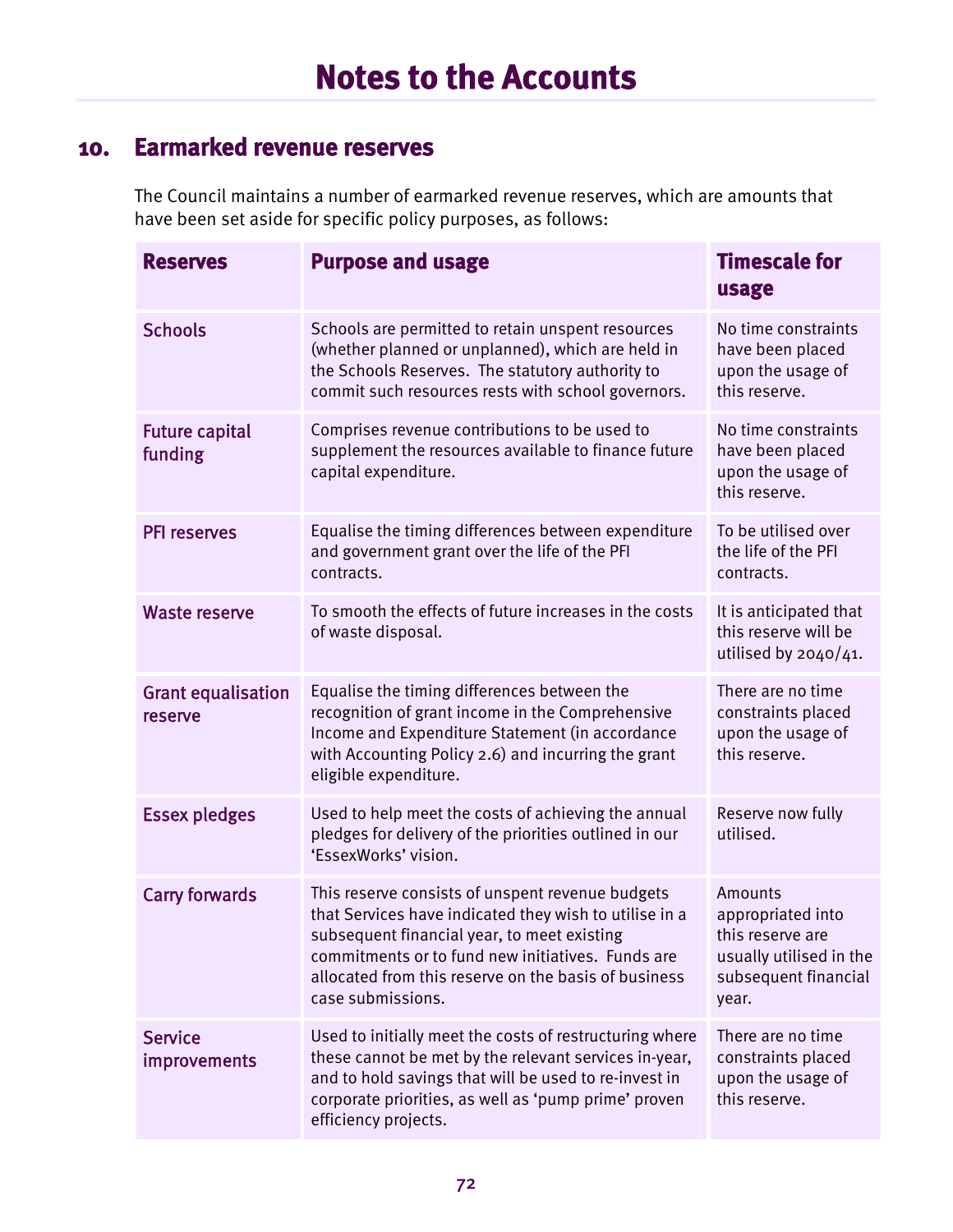| <b>Reserves</b>                         | <b>Purpose and usage</b>                                                                                                                                                                 | <b>Timescale for</b><br>usage                                                 |
|-----------------------------------------|------------------------------------------------------------------------------------------------------------------------------------------------------------------------------------------|-------------------------------------------------------------------------------|
| <b>ExDRA reserve</b>                    | To meet costs associated with the Council's former<br>partnership with the Essex Development and<br>Regeneration Agency (ExDRA).                                                         | It is anticipated that<br>this reserve will be<br>utilised in 2011/12.        |
| <b>Trading activities</b>               | Surpluses generated by trading activities, to be<br>applied by these activities in subsequent years.                                                                                     | No time constraints<br>have been placed<br>upon the usage of<br>this reserve. |
| <b>IMT</b> development                  | Provides for future costs of developing the Council's<br>information technology strategy.                                                                                                | No time constraints<br>have been placed<br>upon the usage of<br>this reserve. |
| <b>LAA</b> performance<br>reward        | This reserve represents the setting aside of Local<br>Area Agreement performance reward grant to support<br>projects over the medium term.                                               | No time constraints<br>have been placed<br>upon the usage of<br>this reserve. |
| <b>Developing</b><br>partnerships       | Used to develop effective partnership working in<br>order to spend more on key services.                                                                                                 | Reserve will be fully<br>utilised in $2011/12$                                |
| <b>Carbon reduction</b>                 | Used to finance measures aimed at reducing the<br>Council's carbon footprint.                                                                                                            | No time constraints<br>have been placed<br>upon the usage of<br>this reserve. |
| <b>Essex Transport</b>                  | The revenue reserves of the former Essex Transport<br>trading activity which have been set aside to meet<br>costs arising subsequent to the outsourcing of the<br>service in $2009/10$ . | No time constraints<br>have been placed<br>upon the usage of<br>this reserve. |
| <b>Partnerships</b>                     | To retain unspent contributions from partners and<br>apply them in subsequent years.                                                                                                     | Usage of these<br>reserves is<br>determined by the<br>partnerships.           |
| <b>Health and safety</b>                | Used to meet the costs of undertaking asbestos,<br>legionella and disability discrimination act surveys.                                                                                 | No time constraints<br>have been placed<br>upon the usage of<br>this reserve. |
| <b>Capital receipts</b><br>pump priming | Used to meet costs associated with bringing<br>properties into readiness for disposal.                                                                                                   | There are no time<br>constraints placed<br>upon the usage of<br>this reserve. |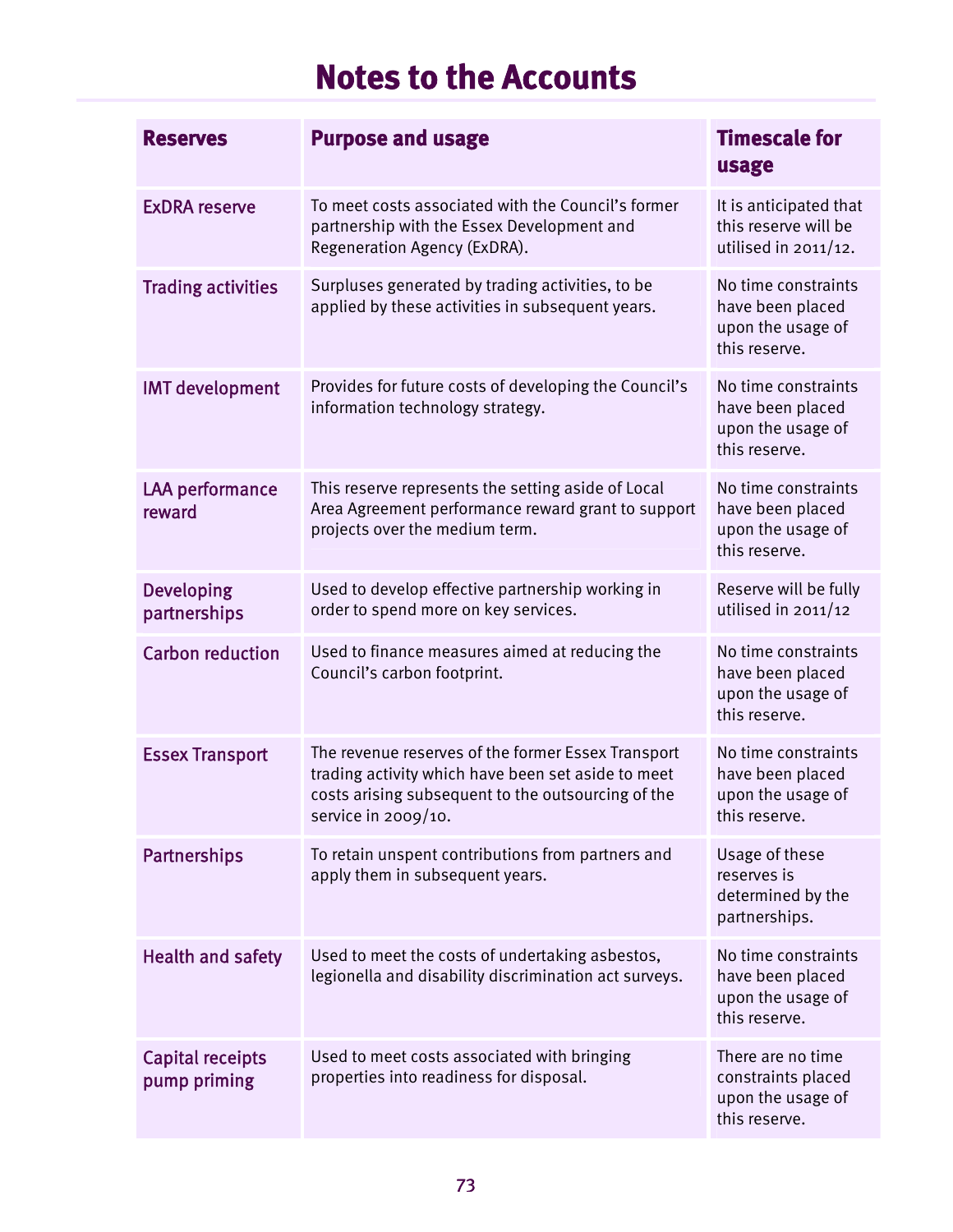| <b>Reserves</b>          | <b>Purpose and usage</b>                                                                                                                                    | <b>Timescale for</b><br>usage                                                                                                    |
|--------------------------|-------------------------------------------------------------------------------------------------------------------------------------------------------------|----------------------------------------------------------------------------------------------------------------------------------|
| Life raft pledges        | Used to support Essex attractions during the<br>economic downturn.                                                                                          | Reserve will be<br>utilised fully in<br>2011/12.                                                                                 |
| Quadrennial<br>elections | Reserve established to meet costs associated with<br>the Council's quadrennial elections.                                                                   | There are no time<br>constraints placed<br>upon the usage of<br>this reserve.                                                    |
| <b>Insurance</b>         | Provides for future potential and contingent liabilities<br>for insurance claims.                                                                           | There are no time<br>constraints placed<br>upon the usage of<br>this reserve.                                                    |
| <b>Tendring PPP</b>      | To meet costs associated with the Tendring PPP<br>contract.                                                                                                 | It is anticipated that<br>this reserve will be<br>utilised over the<br>remaining life of the<br><b>Tendring PPP</b><br>contract. |
| Severe weather           | To mitigate the impact on the Roads and Footways<br>revenue budget of severe weather.                                                                       | There are no time<br>constraints placed<br>upon the usage of<br>this reserve.                                                    |
| <b>Essex Art Fund</b>    | Used to purchase and commission art by Essex<br>artists.                                                                                                    | Reserve will be fully<br>utilised in $2011/12$                                                                                   |
| <b>Newton bequest</b>    | Funds bequeathed to the Council for use by the Essex<br>Records Office.                                                                                     | There are no time<br>constraints placed<br>upon the usage of<br>this reserve.                                                    |
| Children's reserve       | To help meet the costs of children in the care of the<br>Council.                                                                                           | This reserve has<br>been fully utilised.                                                                                         |
| <b>Debt financing</b>    | To meet costs arising from the refinancing and<br>management of the Council's debt portfolio.                                                               | This reserve has<br>been fully utilised.                                                                                         |
| <b>Pension deficit</b>   | Used to mitigate the impact of increases in<br>employers' pension contributions arising as a<br>consequence of actuarial valuations of the Pension<br>Fund. | This reserve has<br>been fully utilised.                                                                                         |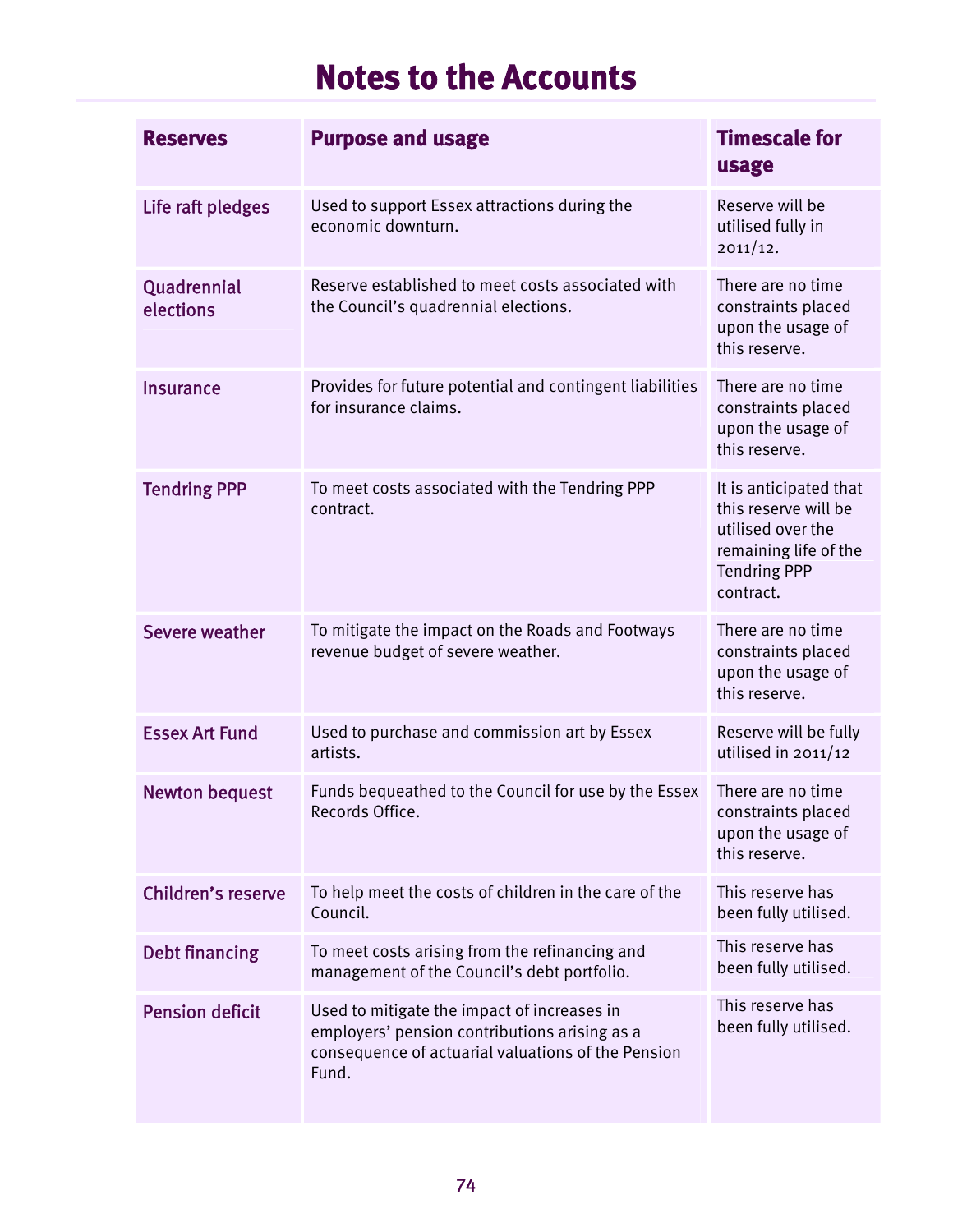| <b>Reserves</b>                   | <b>Purpose and usage</b>                                                                                                                             | <b>Timescale for</b><br>usage                                                  |
|-----------------------------------|------------------------------------------------------------------------------------------------------------------------------------------------------|--------------------------------------------------------------------------------|
| <b>Highways energy</b><br>reserve | Reserve intended to help mitigate the impact on the<br>street lighting budget of future increases in energy<br>prices                                | There are no time<br>constraints placed<br>upon the usage of<br>this reserve.  |
| <b>Procurement</b>                | To provide funding for the development of a joint<br>working arrangement with Chelmsford Borough<br>Council.                                         | There are no time<br>constraints placed<br>upon the usage of<br>this reserve.  |
| <b>Building</b><br>maintenance    | To support the delivery of the annual maintenance<br>programme.                                                                                      | There are no time.<br>constraints placed<br>upon the usage of<br>this reserve. |
| Section 75 reserve                | Used to manage the redistribution of the Adults,<br>Health and Community Wellbeing portfolio's Section<br>75 partnership funds.                      | There are no time<br>constraints placed<br>upon the usage of<br>this reserve.  |
| <b>Transformation</b>             | Used to meet costs associated with project<br>management and change management aspects of<br>the Council's ambitious programme of<br>transformation. | Reserve now fully<br>utilised.                                                 |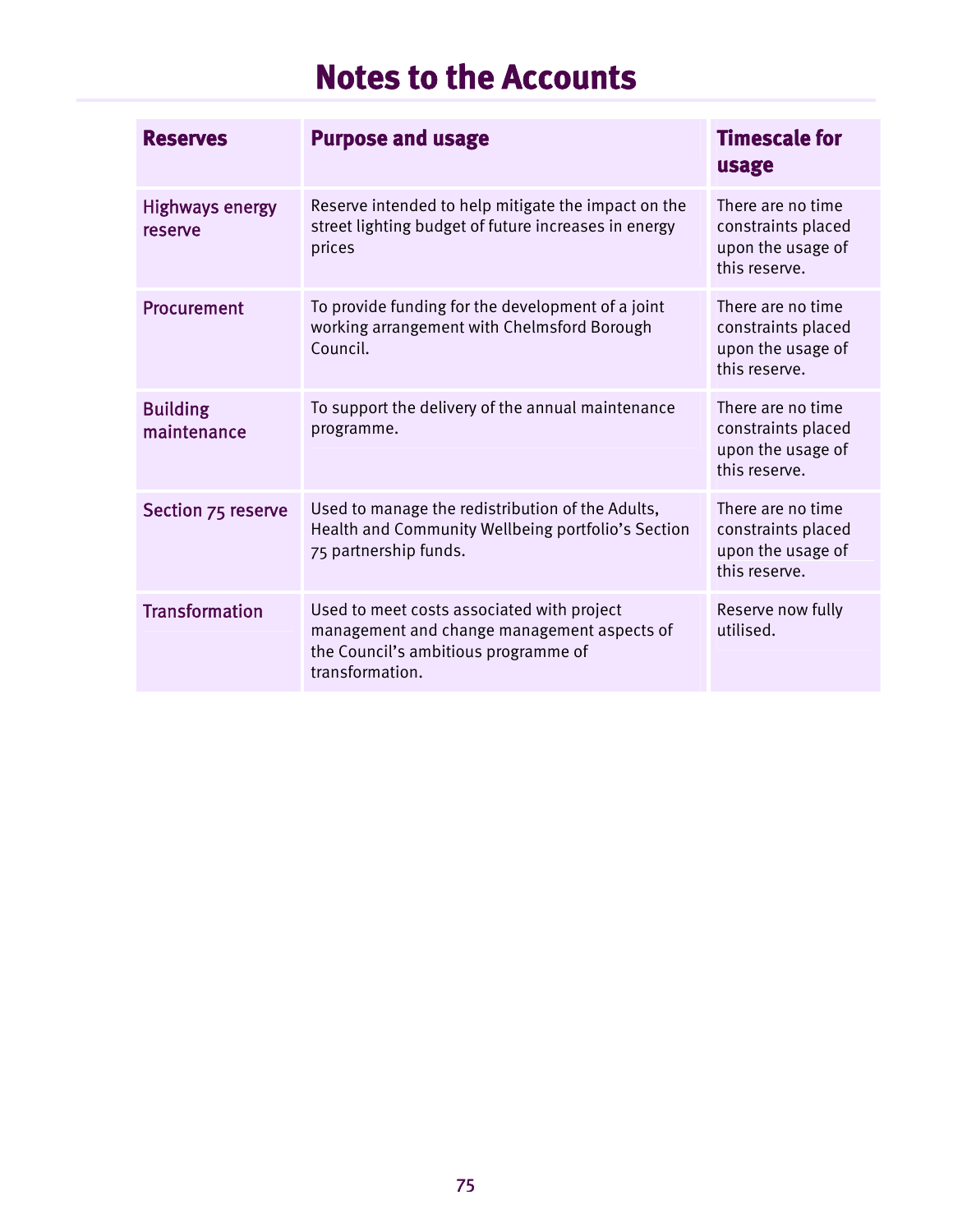A summary of the balances on the Earmarked Reserves is set out in the following table.

|                                    | <b>Balance</b>           | 2009/10 movements    |                          |             | <b>Balance</b><br>2010/11 movements |                                            |                  |  |
|------------------------------------|--------------------------|----------------------|--------------------------|-------------|-------------------------------------|--------------------------------------------|------------------|--|
|                                    | 1 April                  | <b>Contributions</b> | <b>Withdrawals</b>       | 31 March    |                                     | <b>Contributions</b><br><b>Withdrawals</b> |                  |  |
|                                    | 2009                     |                      |                          | 2010        |                                     |                                            | 31 March<br>2011 |  |
|                                    |                          |                      |                          |             |                                     |                                            |                  |  |
|                                    |                          |                      |                          |             |                                     |                                            |                  |  |
|                                    |                          |                      |                          |             |                                     |                                            |                  |  |
|                                    | <b>fooo</b>              | <b>fooo</b>          | <b>fooo</b>              | <b>fooo</b> | <b>fooo</b>                         | <b>fooo</b>                                | £000             |  |
|                                    |                          |                      |                          |             |                                     |                                            |                  |  |
| <b>Schools</b>                     | (55, 377)                | (8,076)              | 15,292                   | (48, 161)   | (9, 975)                            | 10,756                                     | (47,380)         |  |
|                                    |                          |                      |                          |             |                                     |                                            |                  |  |
| <b>Future capital funding</b>      |                          |                      |                          |             |                                     |                                            |                  |  |
| General<br>Bellhouse landfill site | (6, 370)                 | 2,853                |                          | (3, 517)    | (212)                               | 940                                        | (2,789)          |  |
|                                    | (61)                     |                      |                          | (61)        |                                     |                                            | (61)             |  |
| Historic buildings                 | (120)                    |                      |                          | (120)       |                                     |                                            | (120)            |  |
|                                    | (6, 551)                 | 2,853                |                          | (3,698)     | (212)                               | 940                                        | (2,970)          |  |
|                                    |                          |                      |                          |             |                                     |                                            |                  |  |
| <b>Equalisation reserves</b>       |                          |                      |                          |             |                                     |                                            |                  |  |
| PFI equalisation reserves          |                          |                      |                          |             |                                     |                                            |                  |  |
| A <sub>130</sub> PFI               | (49, 532)                | (2,331)              |                          | (51, 863)   | (5,474)                             |                                            | (57, 337)        |  |
| Debden PFI                         | (5, 339)                 | (194)                |                          | (5, 533)    | (287)                               | 666                                        | (5, 154)         |  |
| Clacton secondary schools          | (4,590)                  | (95)                 | $\blacksquare$           | (4, 685)    | (428)                               | 226                                        | (4,887)          |  |
| Grants equalisation                | (7, 329)                 |                      | 2,209                    | (5, 120)    | (7,960)                             | 4,879                                      | (8, 201)         |  |
| <b>Waste Reserve</b>               | (23, 138)                | (19, 269)            | 6,979                    | (35, 428)   | (24, 310)                           | 17,247                                     | (42, 491)        |  |
|                                    | (89, 928)                | (21, 889)            | 9,188                    | (102, 629)  | (38, 459)                           | 23,018                                     | (118,070)        |  |
|                                    |                          |                      |                          |             |                                     |                                            |                  |  |
| <b>Other reserves</b>              |                          |                      |                          |             |                                     |                                            |                  |  |
| Carry forwards                     | (8, 223)                 | (6,044)              | 8,223                    | (6, 044)    | (10, 541)                           | 2,784                                      | (13, 801)        |  |
| <b>LAA Performance Reward</b>      |                          | (12,962)             | 11,089                   | (1, 873)    | (2,368)                             |                                            | (4, 241)         |  |
| <b>ExDRA</b>                       | (3,344)                  | (1,000)              | 123                      | (4, 221)    | (39)                                | 1,325                                      | (2,935)          |  |
| Insurance                          | (4, 514)                 |                      | 4,047                    | (467)       | (2, 280)                            | 131                                        | (2,616)          |  |
| Partnerships                       | (1, 364)                 | (82)                 | 230                      | (1,216)     | (610)                               |                                            | (1, 826)         |  |
| Personal Care reserve              |                          |                      | $\overline{\phantom{a}}$ |             | (1,800)                             | $\overline{a}$                             | (1,800)          |  |
| Trading activities                 | (2, 564)                 | (403)                | 82                       | (2,885)     | (56)                                | 1,205                                      | (1,736)          |  |
| Carbon reduction                   | (1,521)                  | (57)                 | 42                       | (1,536)     |                                     |                                            | (1, 536)         |  |
| Developing partnerships            | (1,500)                  |                      | $\overline{\phantom{a}}$ | (1,500)     |                                     | $\blacksquare$                             | (1,500)          |  |
| <b>Essex Transport</b>             | (1,482)                  |                      | 84                       | (1, 398)    |                                     | 77                                         | (1, 321)         |  |
| Health and safety                  | (3,005)                  | (207)                | 2,125                    | (1,087)     |                                     | $\overline{\phantom{a}}$                   | (1,087)          |  |
| Capital receipts pump priming      | (1, 357)                 | (8)                  | 499                      | (866)       | (214)                               | 116                                        | (964)            |  |
| Service improvements               | (22, 365)                | (3,384)              | 20,585                   | (5, 164)    | (412)                               | 4,699                                      | (877)            |  |
| Life Raft pledges                  |                          | (1,000)              | 272                      | (728)       |                                     |                                            | (728)            |  |
| <b>Building maintenance</b>        |                          |                      | $\overline{\phantom{a}}$ |             | (713)                               | $\overline{\phantom{a}}$                   | (713)            |  |
| Section 75                         |                          |                      |                          |             | (674)                               |                                            | (674)            |  |
| Quadrenniel elections              | (1,480)                  |                      | 886                      | (594)       |                                     | 23                                         | (571)            |  |
| <b>Street lighting</b>             |                          |                      |                          |             | (476)                               |                                            | (476)            |  |
| <b>Tendring PPP</b>                | (430)                    |                      | $\mathbf 1$              | (429)       |                                     | $\overline{7}$                             | (422)            |  |
| Severe weather                     |                          | (252)                |                          | (252)       |                                     |                                            | (252)            |  |
| <b>Essex Art Fund</b>              | (233)                    | (25)                 |                          | (258)       |                                     |                                            | (258)            |  |
| IMT development                    | (6,488)                  | (1,735)              | 6,276                    | (1, 947)    |                                     | 1,735                                      | (212)            |  |
| Newton bequest                     |                          | (118)                |                          | (118)       | (1)                                 |                                            | (119)            |  |
| Procurement                        | $\overline{\phantom{a}}$ |                      | $\blacksquare$           |             | (24)                                |                                            | (24)             |  |
| Essex pledges                      | (9,021)                  | (5,705)              | 7,200                    | (7, 526)    |                                     | 7,526                                      |                  |  |
| Children's reserve                 |                          | (2,000)              | 2,000                    |             | (4,400)                             | 4,400                                      |                  |  |
| Debt financing                     | (5,600)                  |                      | 5,600                    |             |                                     |                                            |                  |  |
| Pension deficit                    | (2,627)                  |                      | 2,627                    |             |                                     |                                            |                  |  |
| Transformation                     | (773)                    | (2, 273)             | 3,046                    |             |                                     |                                            |                  |  |
|                                    |                          |                      |                          |             |                                     |                                            |                  |  |
|                                    | (77, 891)                | (37, 255)            | 75,037                   | (40, 109)   | (24, 608)                           | 24,028                                     | (40, 689)        |  |
|                                    |                          |                      |                          |             |                                     |                                            |                  |  |
| <b>Total</b>                       | (229, 747)               | (64, 367)            | 99,517                   | (194, 597)  | (73, 254)                           | 58,742                                     | (209, 109)       |  |
|                                    |                          |                      |                          |             |                                     |                                            |                  |  |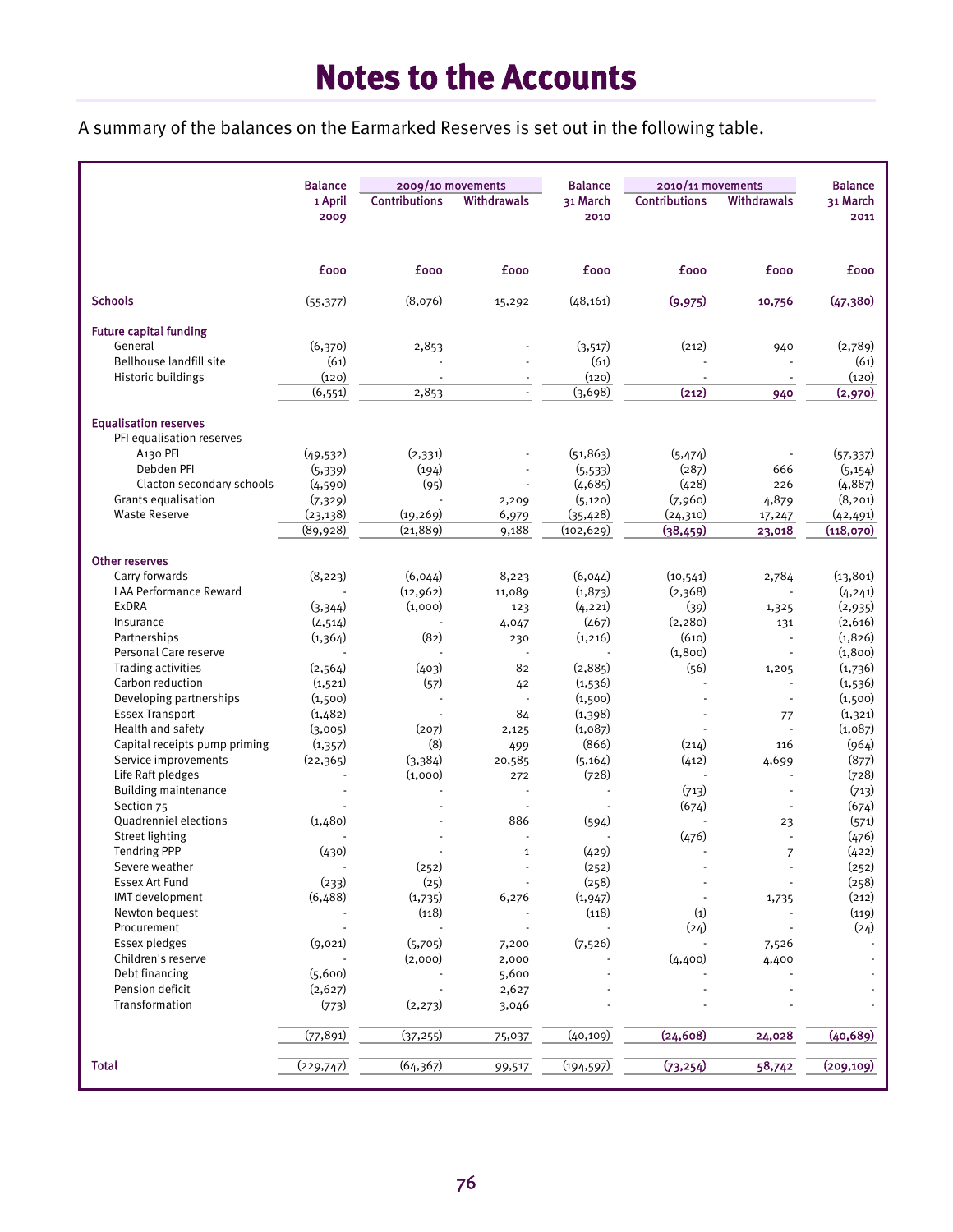#### **11. Other operating expenditure**

Other operating expenditure comprises precepts and levies payable by the Council and gains and losses arising on the disposal of non current assets.

| 2009/10<br><b>fooo</b> |                                                      | 2010/11<br><b>fooo</b> |
|------------------------|------------------------------------------------------|------------------------|
|                        | <b>Precepts and levies</b>                           |                        |
| 1,618                  | Lee Valley Regional Park                             | 1,613                  |
| 1,114                  | <b>Environment Agency</b>                            | 1,300                  |
| 230                    | Kent and Essex Sea Fisheries Committee               | 239                    |
| 4                      | <b>Financial Reporting Council</b>                   |                        |
| 2,966                  |                                                      | 3,152                  |
|                        | (Gains)/losses on the disposal of non current assets |                        |
| (281)                  | Disposal proceeds                                    | (14,996)               |
| 39,046                 | Carrying value of assets disposed of during the year | 150,274                |
| 47                     | Disposal costs                                       | 58                     |
| 38,812                 |                                                      | 135,336                |
| 41,778                 | <b>Total Other Operating Expenditure</b>             | 138,488                |

The gain or loss on disposal of property, plant and equipment is the amount by which the disposal proceeds (net of disposal costs) are more (gain) or less (loss) than the carrying amount of the assets. The disposal costs are the only items that are actually charged against the General Fund Balance in the year.

The carrying value of assets disposed of during the year incorporates the effect of removing community schools from the Council's Balance Sheet that have obtained foundation, voluntary aided, voluntary controlled or academy status during the financial year.

#### **12. Financing and investment income and expenditure**

Financing and investment income and expenditure comprises interest payable and similar charges, pensions interest cost and expected return on pension assets, interest and other investment income and expenditure, changes in the fair values of investment properties and the net deficit or surplus achieved by the Council's trading activities.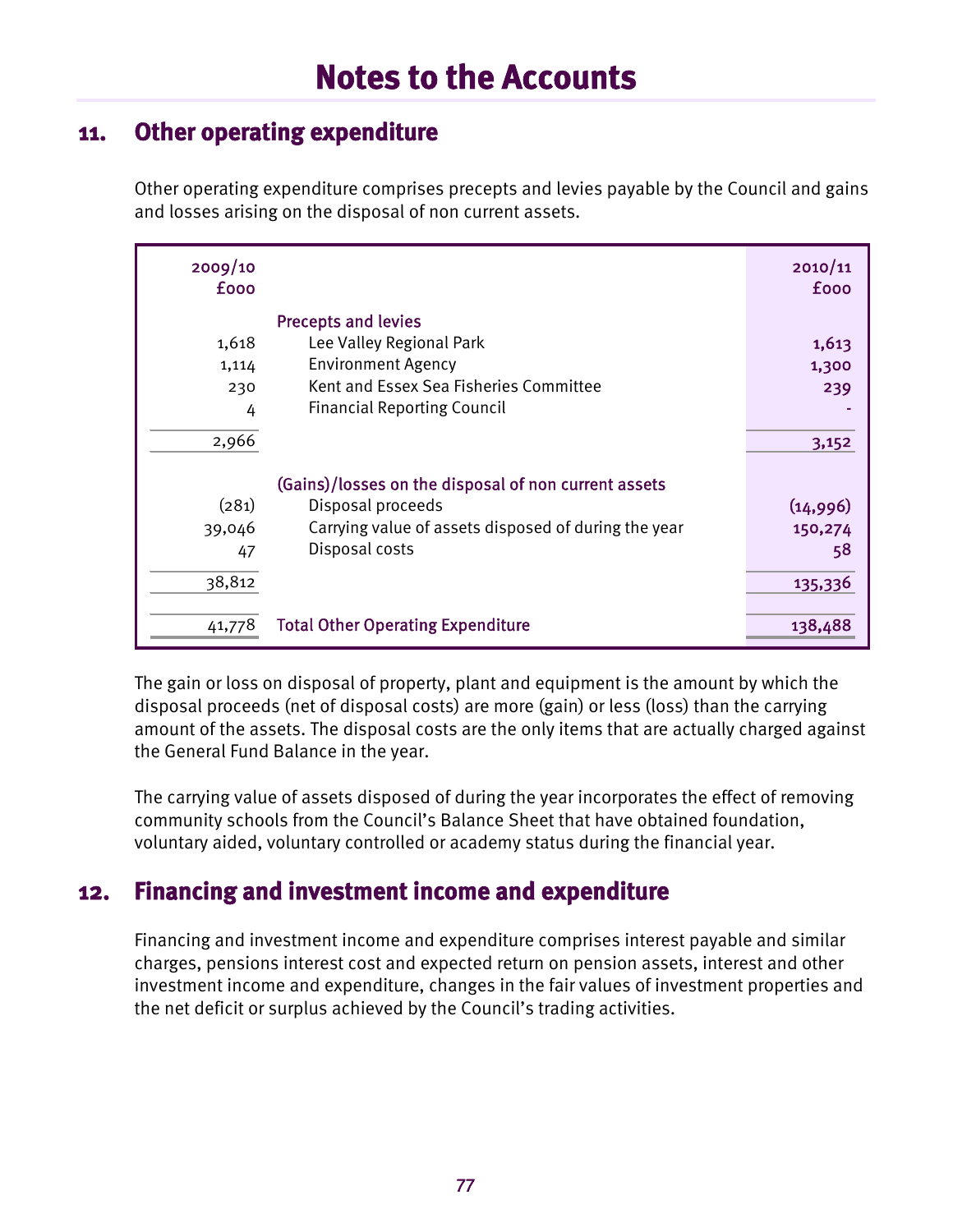| 2009/10<br><b>Restated</b> |                                                                     | 2010/11     |
|----------------------------|---------------------------------------------------------------------|-------------|
| <b>fooo</b>                |                                                                     | <b>fooo</b> |
| 25,684                     | Interest payable and similar charges<br>External interest payable   | 28,473      |
|                            | Premiums & discounts on early repayment of debt<br>Premiums arising |             |
| (127)                      | Discounts arising                                                   |             |
| (128)                      | Loan charges grant                                                  | (126)       |
|                            | Contributions by other local authorities towards                    |             |
| (766)                      | the repayment of debt                                               | (744)       |
| 24,663                     |                                                                     | 27,603      |
|                            | Interest and investment income                                      |             |
| (4,960)                    | External interest received                                          | (2,536)     |
| 263                        | Amounts allocated to sums held on deposit                           | 293         |
| (4, 697)                   |                                                                     | (2, 243)    |
|                            | Pensions interest cost and expected return on                       |             |
|                            | pension assets                                                      |             |
| 103,205                    | Pensions interest                                                   | 112,180     |
| (57, 313)                  | Expected return on pension assets                                   | (74, 611)   |
| 45,892                     |                                                                     | 37,569      |
|                            | <b>Investment properties</b>                                        |             |
| 399                        | Movement in the market value of properties                          | (275)       |
| (37)                       | Rental income                                                       | (41)        |
|                            | Repair and maintenance                                              |             |
| 362                        |                                                                     | (316)       |
| (926)                      | Net deficit/(surplus) on trading activities                         | (928)       |
| 65,294                     | Financing and Investment income & expenditure                       | 61,685      |

#### **13. Trading operations**

The Council has a number of trading activities that are required to operate in a commercial manner and balance their budget by generating income from other parts of the Council and other organisations. The net surplus or deficit on these trading activities is brought into account when determining the net operating expenditure of the Council.

#### **Trading activity Purpose**

School improvement and advisory service Delivers advisory and inspection, governor, music and library services to schools.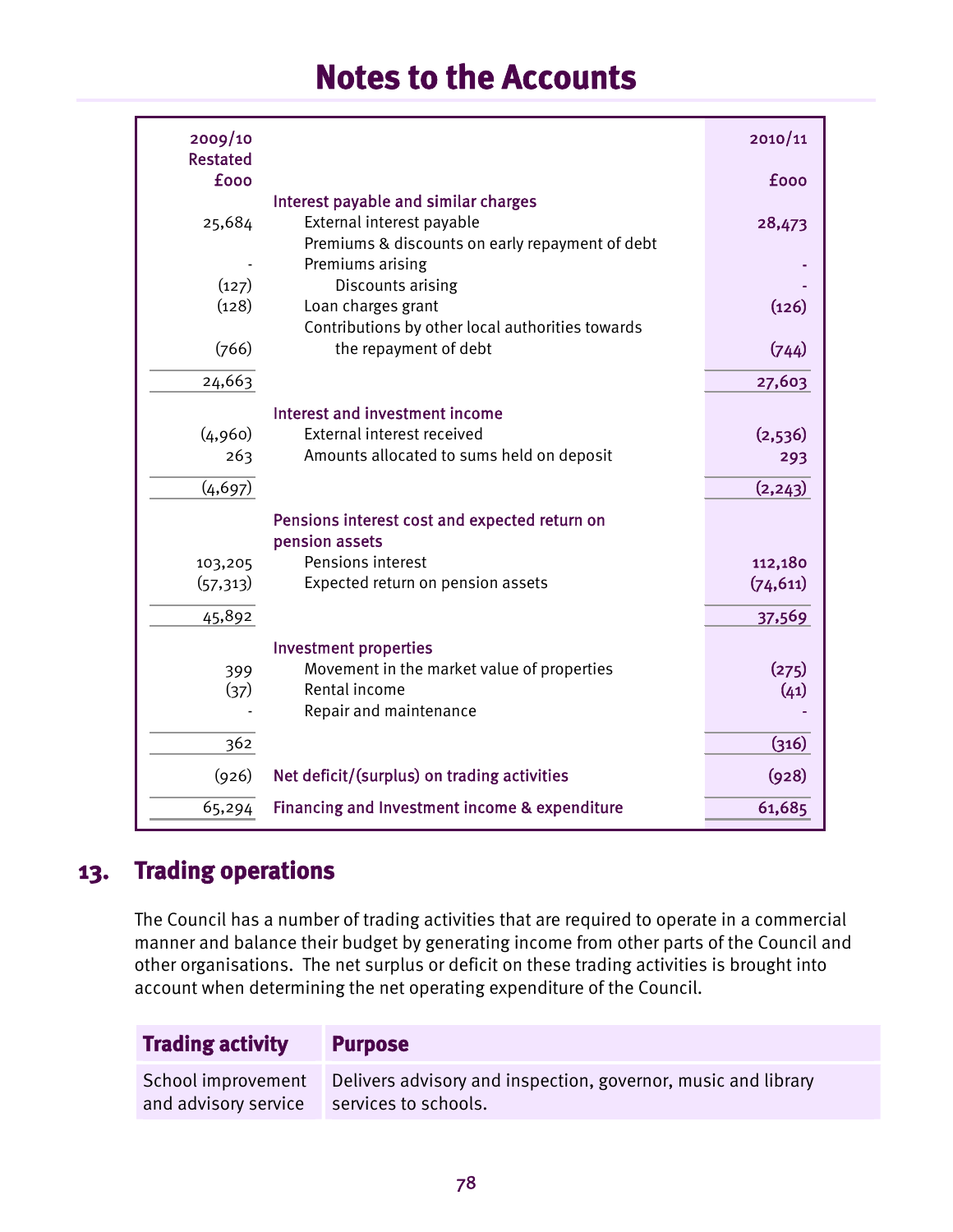| <b>Trading activity</b>                       | <b>Purpose</b>                                                                                                                                                                                                                                                                                                                                                          |
|-----------------------------------------------|-------------------------------------------------------------------------------------------------------------------------------------------------------------------------------------------------------------------------------------------------------------------------------------------------------------------------------------------------------------------------|
| School support<br>(finance)                   | Delivers financial management support to schools.                                                                                                                                                                                                                                                                                                                       |
| School staffing<br>insurance scheme           | A self insurance scheme for schools, supporting sickness and<br>relocation expenses.                                                                                                                                                                                                                                                                                    |
| <b>Essex Equipment</b><br>Service             | Provision of the procurement, warehousing, distribution, collection<br>and refurbishment of equipment to disabled people and patients of<br>social care services, partner NHS trusts and local councils.<br>The Essex Equipment Service ceased operating as a trading activity<br>at the end of June 2009, when activities transferred to the Essex<br>Cares Ltd group. |
| <b>Smarte East</b>                            | Procures framework arrangements for construction projects.                                                                                                                                                                                                                                                                                                              |
| <b>Information Services</b><br>infrastructure | Monitors the decommissioning and refresh of IT equipment within<br>the County Council.                                                                                                                                                                                                                                                                                  |

The following table provides a summary of the financial results of these trading activities in 2010/11.

|                                     | <b>Balance</b> |           |         | <b>Movements</b> |             |                          | <b>Balance</b>    |
|-------------------------------------|----------------|-----------|---------|------------------|-------------|--------------------------|-------------------|
|                                     | at 1 April     | Income    | Expend- | Financing        | <b>Net</b>  | Approp-                  | at 31 March       |
|                                     |                |           | iture   | items            | (Surplus)   | riations                 |                   |
|                                     |                | fooo      | fooo    | fooo             | / deficit   | fooo                     |                   |
|                                     | <b>fooo</b>    |           |         |                  | <b>fooo</b> |                          | <b>fooo</b>       |
| 2009/10                             |                |           |         |                  |             |                          |                   |
| School improvement                  |                |           |         |                  |             |                          |                   |
| and advisory service                | (332)          | (9,835)   | 8,897   |                  | (938)       | 938                      | (332)             |
| <b>School Support (Finance)</b>     | (449)          | (1,549)   | 1,444   | ٠                | (105)       | 105                      | (449)             |
| School staffing insurance scheme    | (1,023)        | (4,527)   | 4,128   | ٠                | (399)       | ÷,                       | (1, 422)          |
| Essex equipment service             | (756)          | (4, 233)  | 4,275   |                  | 42          | 41                       | (673)             |
| <b>Smarte East</b>                  | $\overline{4}$ | (221)     | 216     |                  | $(5)$       | ÷                        | $\left( 9\right)$ |
| Information Services infrastructure |                | (70)      | 549     |                  | 479         | (479)                    |                   |
|                                     | (2, 564)       | (20, 435) | 19,509  | $\sim$           | (926)       | 605                      | (2,885)           |
| 2010/11                             |                |           |         |                  |             |                          |                   |
| School improvement                  |                |           |         |                  |             |                          |                   |
| and advisory service                | (332)          | (9,762)   | 8,887   | ٠                | (875)       | 958                      | (249)             |
| <b>School Support (Finance)</b>     | (449)          | (1,560)   | 1,518   | ٠                | (42)        | 491                      |                   |
| School staffing insurance scheme    | (1,422)        | (4, 498)  | 4,476   |                  | (22)        | $\overline{\phantom{a}}$ | (1,444)           |
| Essex equipment service             | (673)          | $\sim$    | ÷.      | $\mathbf{r}$     |             | 673                      |                   |
| <b>Smarte East</b>                  | (9)            | (178)     | 144     |                  | (34)        | ÷,                       | (43)              |
| Information Services infrastructure |                | (528)     | 573     |                  | 45          | (45)                     |                   |
|                                     | (2,885)        | (16, 526) | 15,598  | $\mathbf{r}$     | (928)       | 2,077                    | (1,736)           |
|                                     |                |           |         |                  |             |                          |                   |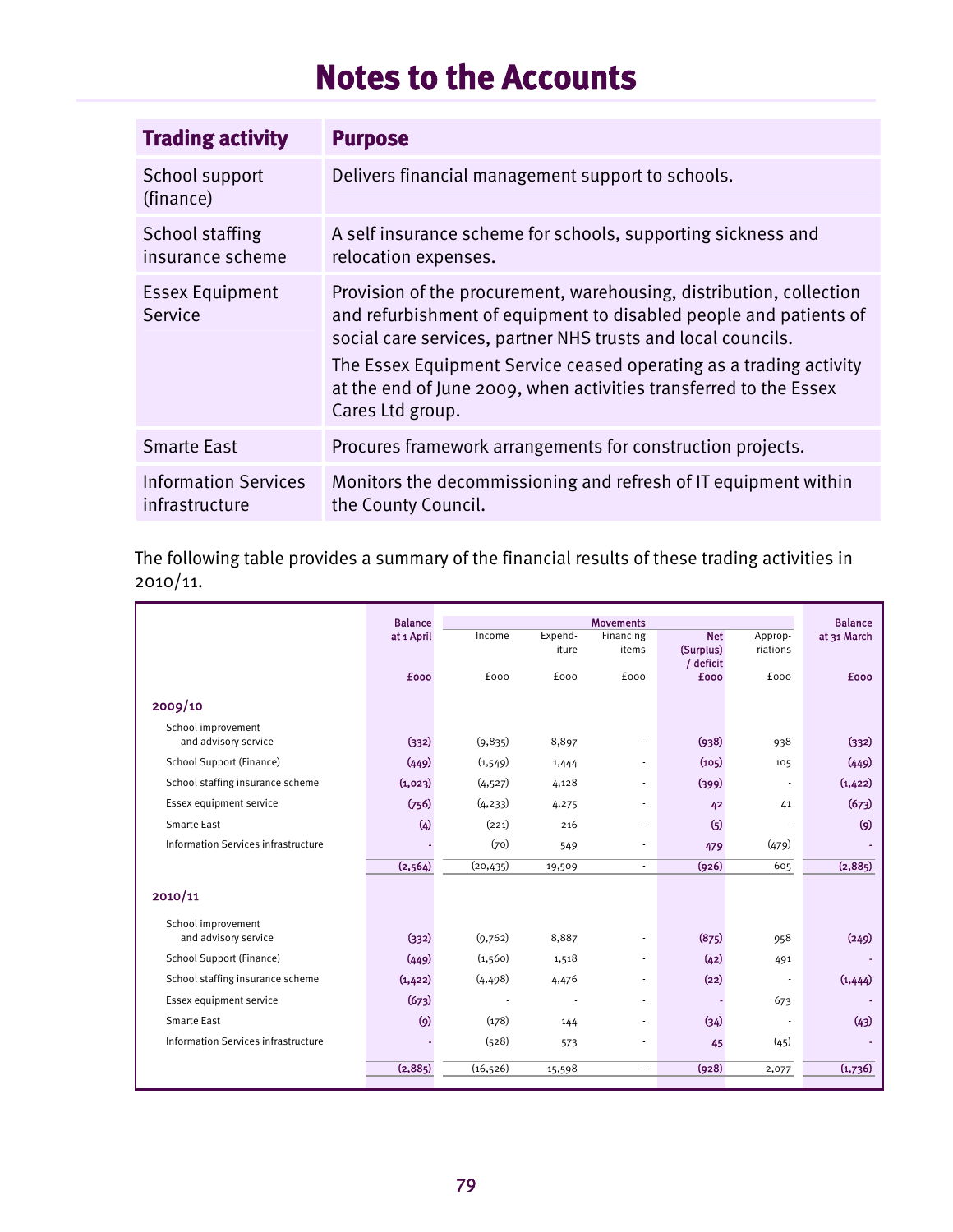### **14. Taxation and non specific grant income**

This comprises council tax income, national non domestic rates distribution, non-ringfenced government grants and all capital grants and contributions.

| 2009/10<br><b>fooo</b>                 | <b>Taxation</b>                                                      | 2010/11<br><b>fooo</b>                 |
|----------------------------------------|----------------------------------------------------------------------|----------------------------------------|
| (562, 408)<br>(194, 095)<br>(756, 503) | Council tax income<br>Non domestic rates                             | (576, 773)<br>(215, 423)<br>(792, 196) |
|                                        | Non specific grant income                                            |                                        |
| (118, 877)<br>(60, 638)<br>(179, 515)  | Non ringfenced government grants<br>Capital grants and contributions | (125, 693)<br>(73, 915)<br>(199, 608)  |
| (936,018)                              | <b>Taxation and non specific grant income</b>                        | (991, 804)                             |

### **15. Council Tax income**

### **15.1 Demands on the Collection Fund**

District councils are responsible for the billing and collection of the Council Tax (i.e. they are the billing authorities). They calculate the amount to be raised from Council Tax after taking account of their own needs, those of the County Council, Police Authority and Fire Authority and those of any parish councils.

Billing authorities are required to maintain a separate fund for the collection and distribution of amounts due in respect of Council Tax (i.e. the Collection Fund). Regulations determine that the income released from this Fund each year will be the total of the each authority's precept/demand for the year, plus their share of the estimated surplus or deficit for the previous financial year.

Council Tax income included in the Comprehensive Income and Expenditure Statement is the total of the:

- Precept on the Collection Fund; and
- The Council's share of the actual surplus / deficit on the Collection Fund at the end of the current year, adjusted for the Council's share of the surplus / deficit on the Fund at the preceding year end that has not been distributed or recovered in the current year.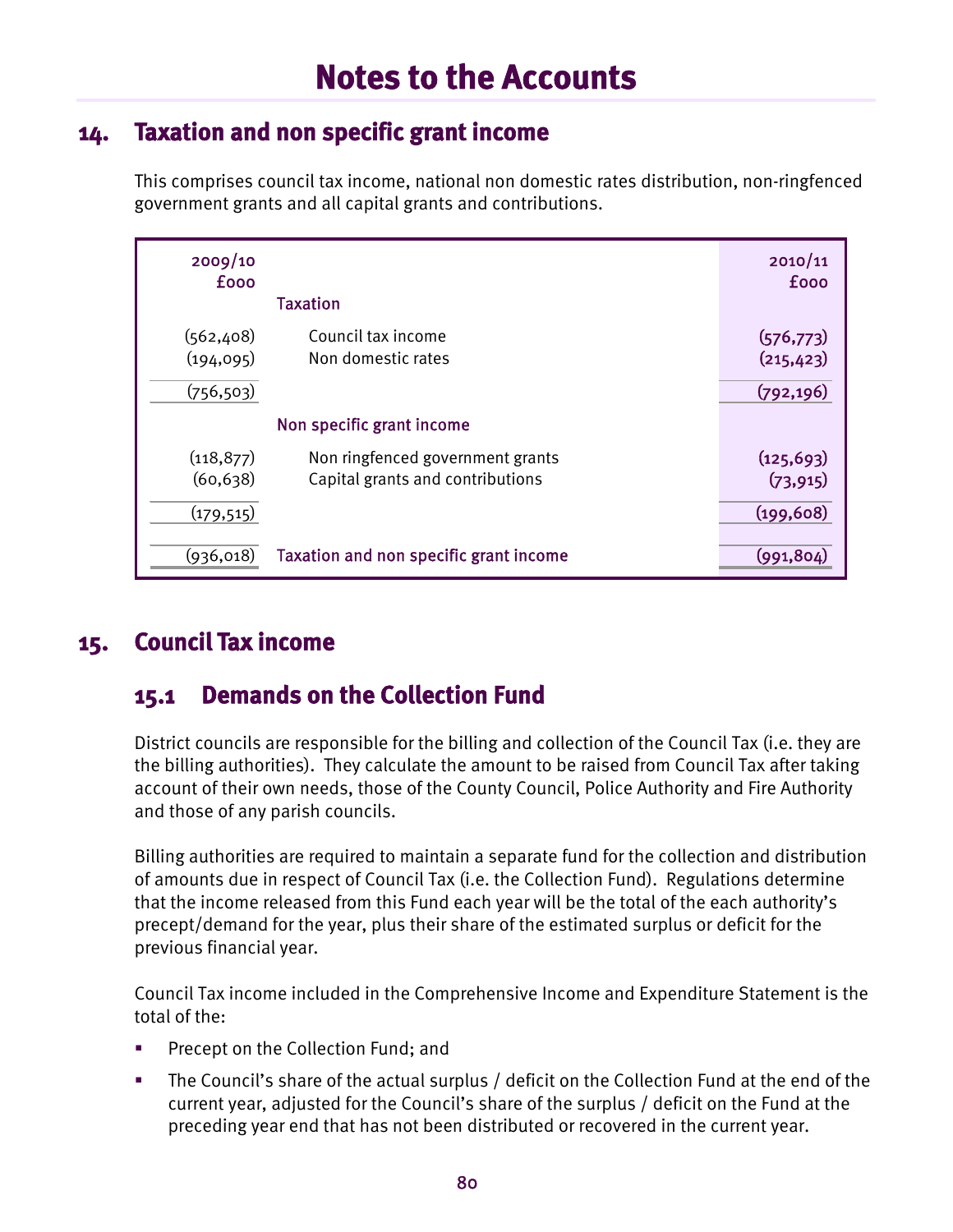The difference between the income included in the Comprehensive Income and Expenditure Statement and the amount required by Regulation to be credited to the General Fund is included as a reconciling item in the Movement in Reserves Statement, and taken to the Collection Fund Adjustment Account. The purpose of this reconciling adjustment is to mitigate the impact upon the General Fund Balance. The following transactions have been made in the Comprehensive Income and Expenditure Statement and the Movement in Reserves Statement during the year:

| 2009/10     |                                                                                                           | 2010/11     |             |
|-------------|-----------------------------------------------------------------------------------------------------------|-------------|-------------|
| <b>fooo</b> |                                                                                                           | <b>fooo</b> | <b>fooo</b> |
|             | <b>Comprehensive Income and Expenditure Statement</b>                                                     |             |             |
|             | Financing                                                                                                 |             |             |
| (561, 419)  | Council Tax precept                                                                                       | (574, 956)  |             |
| (2,858)     | Collection Fund surpluses receivable                                                                      | (403)       |             |
| (564, 277)  | Amount received in year                                                                                   |             | (575, 359)  |
| 1,869       | Movement in the Council's share of the Collection Funds                                                   |             | (1,414)     |
|             | <b>Amount credited to the Comprehensive</b>                                                               |             |             |
| (562, 408)  | <b>Income and Expenditure Statement</b>                                                                   |             | (576, 773)  |
|             | <b>Movement in Reserves Statement</b>                                                                     |             |             |
|             | Reconciling transaction with the Collection Fund Adjustment                                               |             |             |
| (1,869)     | Account                                                                                                   |             | 1,414       |
| (564, 277)  | Actual amount credited to the General Fund in the year:<br>Amount payable to the Council under Regulation |             | (575.35     |

### **15.2 Balance Sheet**

Under the legislative framework for the Collection Fund, billing authorities and major preceptors share proportionately the risks and rewards that the amount of Council Tax collected could be more or less than predicted. For this reason, the County Council's Balance Sheet includes:

- An attributable share of debtors for Council Tax arrears (net of any impairment allowance for doubtful debts);
- An attributable share of creditors for overpaid Council Tax;
- A debtor for the billing authorities for cash collected from council taxpayers but not paid across, or a creditor for the cash paid in advance of receipt from council taxpayers.

In addition, the Council's Balance Sheet includes a Collection Fund Adjustment Account, which records the difference between the income included in the Comprehensive Income and Expenditure Statement and the amount required by Regulation to be credited to the General Fund.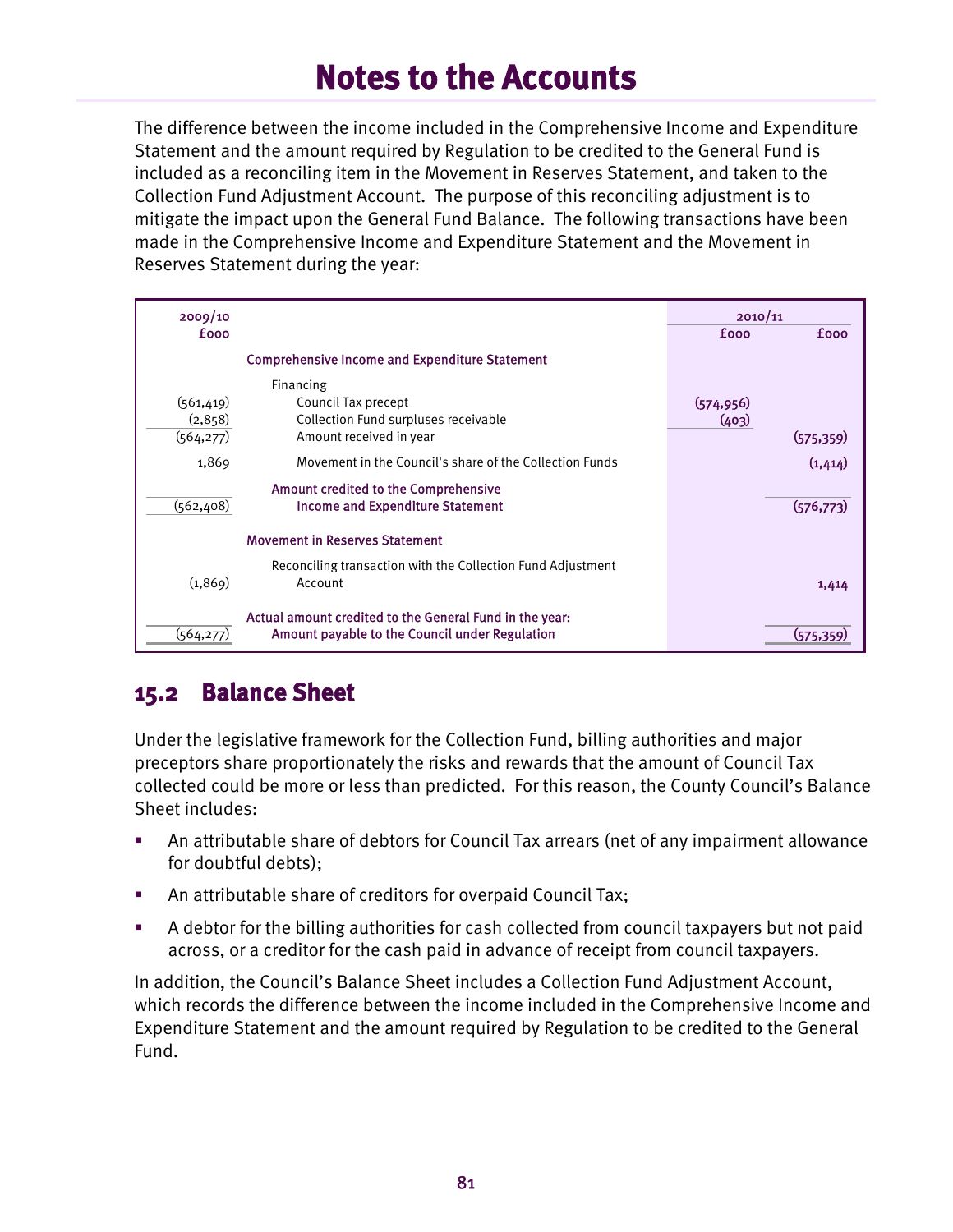The balances included within the Council's Balance Sheet are summarised as follows:

| 2008/09     | 2009/10     |                                           | 2010/11     |             |
|-------------|-------------|-------------------------------------------|-------------|-------------|
| <b>fooo</b> | <b>fooo</b> |                                           | <b>fooo</b> | <b>fooo</b> |
|             |             | <b>Current assets</b>                     |             |             |
|             |             | <b>Debtors</b>                            |             |             |
| 23,732      | 25,450      | Council tax arrears                       | 26,345      |             |
| (8,550)     | (9, 814)    | Impairment for doubtful debts             | (10, 666)   |             |
| 15,182      | 15,636      |                                           |             | 15,679      |
| 3,366       | 2,885       | <b>Billing authorities</b>                |             | 3,675       |
| 18,548      | 18,521      | <b>Total assets</b>                       |             | 19,354      |
|             |             | <b>Current liabilities</b>                |             |             |
|             |             | <b>Creditors</b>                          |             |             |
| (7, 866)    | (7,898)     | Council tax overpayments and pre-payments | (7,741)     |             |
| (7,312)     | (9, 122)    | <b>Billing authorities</b>                | (8,698)     |             |
| (15, 178)   | (17, 020)   | <b>Total current liabilities</b>          |             | (16, 439)   |
| 3,370       | 1,501       | <b>Total assets less liabilities</b>      |             | 2,915       |
|             |             | Financed by:                              |             |             |
| (3,370)     | (1,501)     | <b>Collection Fund Adjustment Account</b> |             | (2, 915)    |
| (3,370)     | (1, 501)    | <b>Total reserves</b>                     |             | (2, 915)    |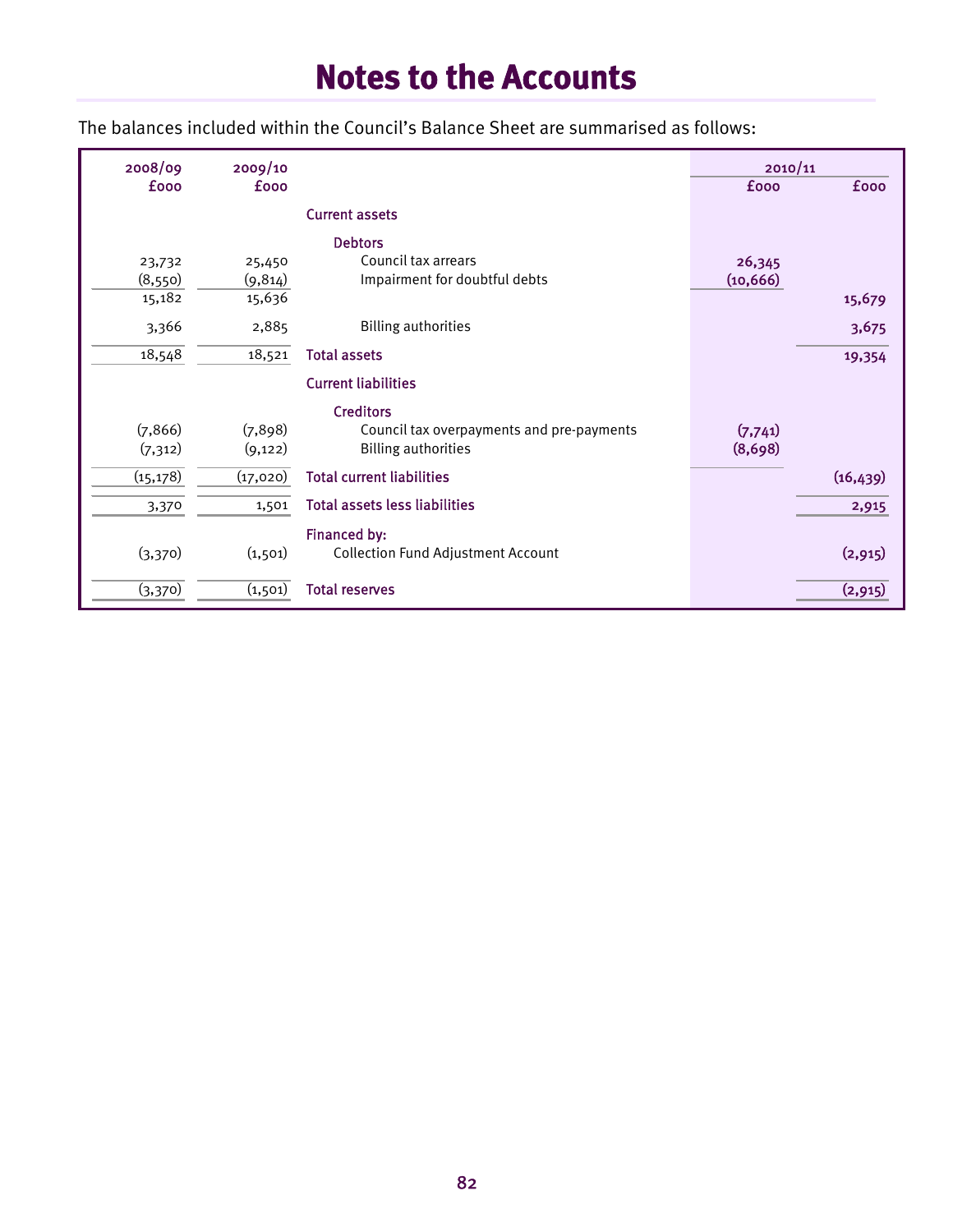### **16. Grant income**

### **16.1 Amounts credited to Taxation and Non Specific Grant income**

The following non specific revenue grants, and capital grants and contributions, have been credited to Taxation and Non Specific Grant income:

| 2009/10<br><b>fooo</b>                                      |                                                                                                                                                                                                                                                                                                                                                                                                            | 2010/11<br><b>fooo</b>                               |
|-------------------------------------------------------------|------------------------------------------------------------------------------------------------------------------------------------------------------------------------------------------------------------------------------------------------------------------------------------------------------------------------------------------------------------------------------------------------------------|------------------------------------------------------|
|                                                             | Non ringfenced grants                                                                                                                                                                                                                                                                                                                                                                                      |                                                      |
| 44,800<br>54,155<br>635<br>5,274<br>14,013<br>118,877       | <b>Revenue Support Grant</b><br>Area Based Grant<br>Local Authority Business Growth Incentive Grant<br>Local Area Agreement - Performance Reward Grant<br>Private Finance Initiative Grant                                                                                                                                                                                                                 | 31,281<br>75,393<br>2,466<br>16,553<br>125,693       |
|                                                             | <b>Capital grants and contributions</b>                                                                                                                                                                                                                                                                                                                                                                    |                                                      |
| 4,593<br>9,204<br>4,295<br>3,470<br>3,580<br>4,879<br>4,353 | <b>Department of Transport grants</b><br>Sadlers Farm junction<br><b>Basildon Enterprise Corridor</b><br>Colchester Junction<br>Harlow A414 dualling<br><b>Harlow First Avenue</b><br>Integrated transport<br>A <sub>13</sub><br>Other<br>Homes and Communities Agency - Infrastructure grants<br><b>Communities and Local Government</b><br>Local area agreement performance reward grant<br>Other grants | 26,429<br>5,000<br>1,089<br>24,033<br>1,057<br>1,793 |
|                                                             | Department of Health grants                                                                                                                                                                                                                                                                                                                                                                                | 1,099                                                |
| 23,233<br>937                                               | <b>Department of Education</b><br><b>Standards Fund</b><br>Surestart<br>Other                                                                                                                                                                                                                                                                                                                              | 6,785<br>102                                         |
| 2,094                                                       | Other grants and contributions                                                                                                                                                                                                                                                                                                                                                                             | 6,528                                                |
| 60,638                                                      |                                                                                                                                                                                                                                                                                                                                                                                                            | 73,915                                               |
| 179,515                                                     |                                                                                                                                                                                                                                                                                                                                                                                                            | 199,608                                              |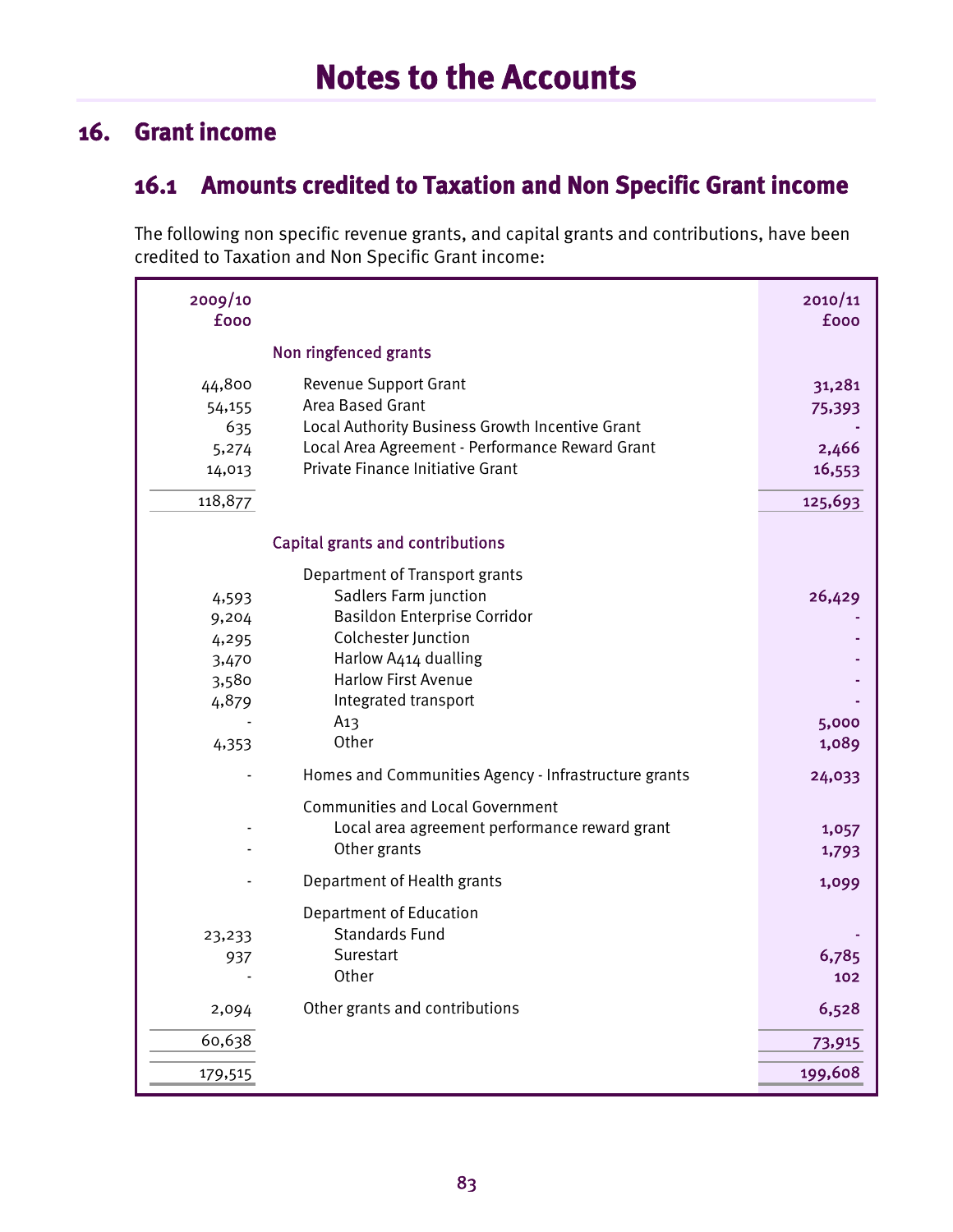### **16.2 Amounts credited to Services**

An analysis of the specific revenue grants, and capital grants applied to revenue expenditure financed from capital under statute, which have been credited to gross income within Cost of Services is as follows:

| 2009/10                  |                  |                                                         | 2010/11     |                 |
|--------------------------|------------------|---------------------------------------------------------|-------------|-----------------|
| Capital                  | <b>Specific</b>  |                                                         | Capital     | <b>Specific</b> |
| grants                   | revenue          |                                                         | grants      | revenue         |
|                          | grants           |                                                         |             | grants          |
| £000                     | <b>fooo</b>      |                                                         | <b>fooo</b> | <b>fooo</b>     |
|                          |                  | <b>Department of Education</b>                          |             |                 |
|                          | 764,467          | <b>Dedicated Schools Grant</b>                          |             | 781,287         |
| 60,458                   | 115,105          | <b>Standards Fund Grant</b>                             | 37,140      | 120,299         |
| 1,759                    | 28,536           | Early years and childcare grant                         | 13,544      | 38,210          |
| 10                       | 146              | Aiming Higher grant                                     | 586         | 896             |
|                          | 717              | Youth Opportunities Fund                                |             | 745             |
|                          | 641              | Golden Hellos grant                                     |             | 518             |
| 1,176                    | 1,432            | Other Department of Education grants                    | 936         | 1,909           |
| 63,403                   | 911,044          |                                                         | 52,206      | 943,864         |
|                          |                  | <b>Department of Health</b>                             |             |                 |
|                          | 4,710            | <b>Social Care Reform</b>                               |             | 6,235           |
|                          | 1,431            | Learning disabilities campus closure                    |             | 2,353           |
|                          | 440              | Think Family Grant                                      |             | 744             |
| 3,772                    | 575              | Other Department of Health grants                       | 1,119       | 885             |
| 3,772                    | 7,156            |                                                         | 1,119       | 10,217          |
|                          |                  | <b>Training and Development Agency</b>                  |             |                 |
|                          | 1,851            | Graduate teacher programme                              |             | 2,684           |
|                          | 286              | Workforce development                                   |             | 674             |
|                          | 1,040            | Other Training and Development Agency grants            |             | 591             |
|                          | 3,177            |                                                         |             | 3,949           |
|                          |                  | East of England Development Agency (EEDA)               |             |                 |
|                          | 4,001            | Beyond 2010                                             |             |                 |
|                          | 1,214            | Partnership grant                                       |             | 4,504<br>1,358  |
| 1,533                    |                  | Other EEDA grants                                       |             | 304             |
| 1,533                    | 5,215            |                                                         |             | 6,166           |
|                          |                  | <b>Learning and Skills Council</b>                      |             |                 |
|                          |                  | Sixth Forms funding                                     |             | 87,981          |
|                          | 54,093<br>10,366 | Adult and Community Learning                            |             | 10,036          |
|                          |                  | Apprenticeships                                         |             | 1,000           |
|                          | 507              | Other Learning and Skills Council grants                |             | 401             |
|                          | 64,966           |                                                         |             | 99,418          |
|                          |                  | <b>Grants from other bodies</b>                         |             |                 |
|                          |                  |                                                         |             |                 |
| 17                       | 195              | <b>Department of Transport</b>                          | 357         | 2,211           |
| $\overline{\phantom{a}}$ | 1,160            | UK Border Agency: Asylum Seekers grant                  |             | 1,549           |
|                          |                  | <b>Sport England</b>                                    |             | 880             |
| 5,274                    | 29,631<br>481    | Department of Communities and Local Government<br>Other | 1,208       | 583             |
| 1,237                    |                  |                                                         | 443         | 976             |
| 6,528                    | 31,467           |                                                         | 2,008       | 6,199           |
| 75,236                   | 1,023,025        |                                                         | 55,333      | 1,069,813       |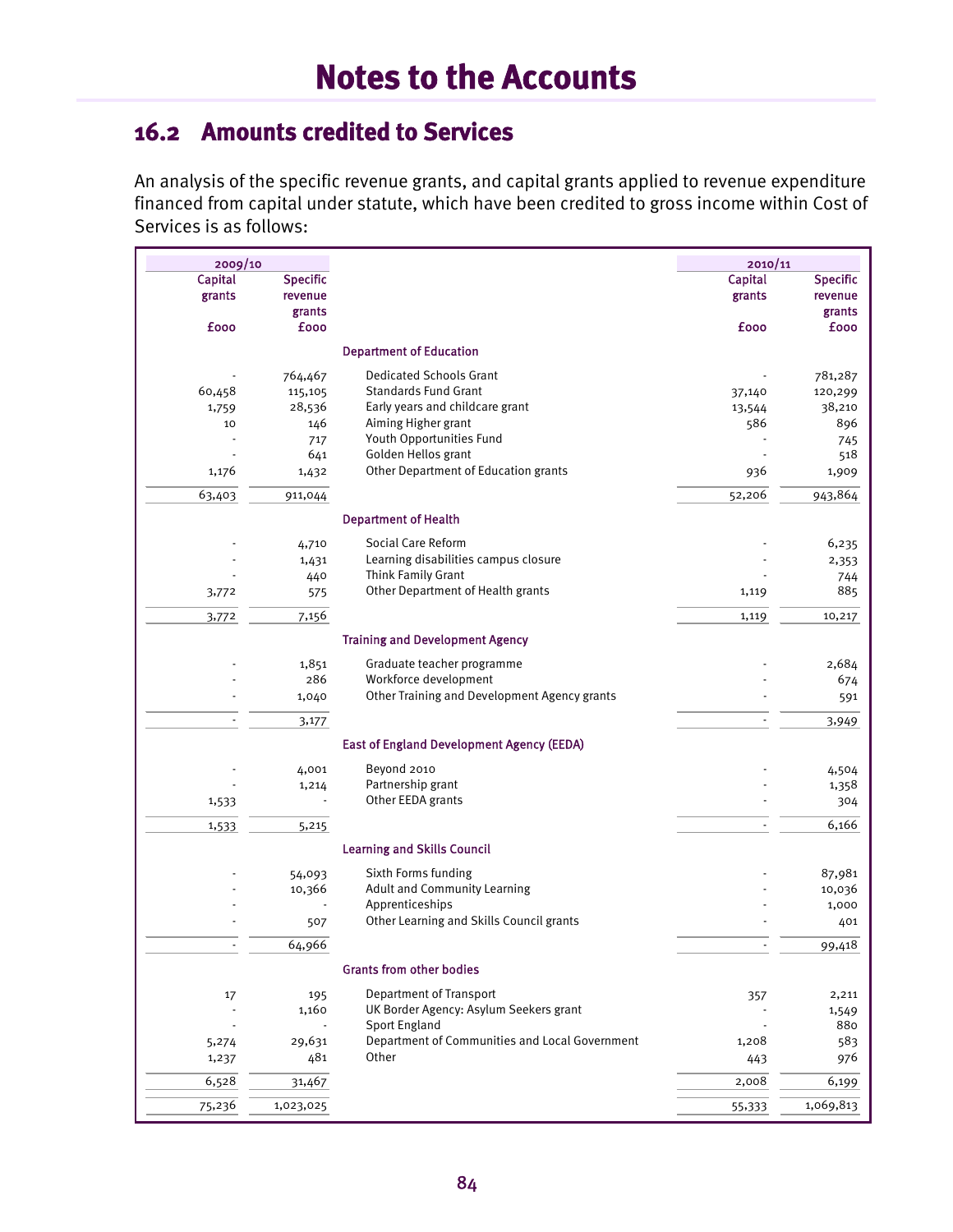#### **17. Dedicated Schools Grant**

The Council's expenditure on schools is funded primarily by a grant awarded by the Department for Education, the Dedicated Schools Grant (DSG).

DSG is ring-fenced and can only be applied to meet expenditure properly included in the Schools Budget, as defined in the School Finance (England) Regulations 2008.

The Schools Budget includes elements for a range of educational services provided on an authority-wide basis and for the Individual Schools Budget (ISB), which is divided into a budget share for each maintained school.

Details of the deployment of DSG receivable for 2010/11 are provided in the following table.

| 2009/10      | <b>Notes</b>            |                                                                                    | 2010/11      | Deployment in 2010/11 |                                 |
|--------------|-------------------------|------------------------------------------------------------------------------------|--------------|-----------------------|---------------------------------|
|              |                         |                                                                                    | <b>Total</b> | Central               | Individual                      |
|              |                         |                                                                                    |              | <b>Expenditure</b>    | <b>Schools</b><br><b>Budget</b> |
| <b>fooo</b>  |                         |                                                                                    | <b>fooo</b>  | <b>fooo</b>           | <b>fooo</b>                     |
| (762,095)    | (i)                     | Final DSG for the year                                                             | (781, 164)   |                       |                                 |
|              | (i)                     | Adjustment for the 'fast track' transfer of schools                                |              |                       |                                 |
| (1,444)<br>٠ | (iii)<br>(iv)           | Brought forward from previous year<br>Carry forward to next year agreed in advance | 928          |                       |                                 |
| (763, 539)   | $\left(\text{V}\right)$ | Agreed budgeted distribution                                                       | (780, 236)   | (81,595)              | (698, 641)                      |
| 769,670      | (v <sub>i</sub> )       | Actual central expenditure / ISB deployed                                          | 784,626      | 85,985                | 698,641                         |
| (5, 203)     | (vii)                   | Council's contribution for year                                                    | (3,340)      | (3,340)               |                                 |
| 928          | (viii)                  | Carry forward to next year                                                         | 1,050        | 1,050                 |                                 |

Notes:

- (i) The Final DSG for 2010/11 was issued by the Department for Education in March 2011.
- (ii) The amount brought forward from the previous year has been agreed with the Department for Education.
- (iii) No amounts were agreed in advance to be carried forward into next year.
- (iv) Budgeted distribution agreed by the Schools Forum.
- (v) Actual amount of central expenditure and the amount of ISB actually distributed to schools.
- (vi) Any contribution from the Council which had the effect of substituting DSG in the funding of the schools budget.
- (vii) For central expenditure, the carry forward into next year is the difference between the budgeted distribution of DSG and actual expenditure, plus the contribution by the Council.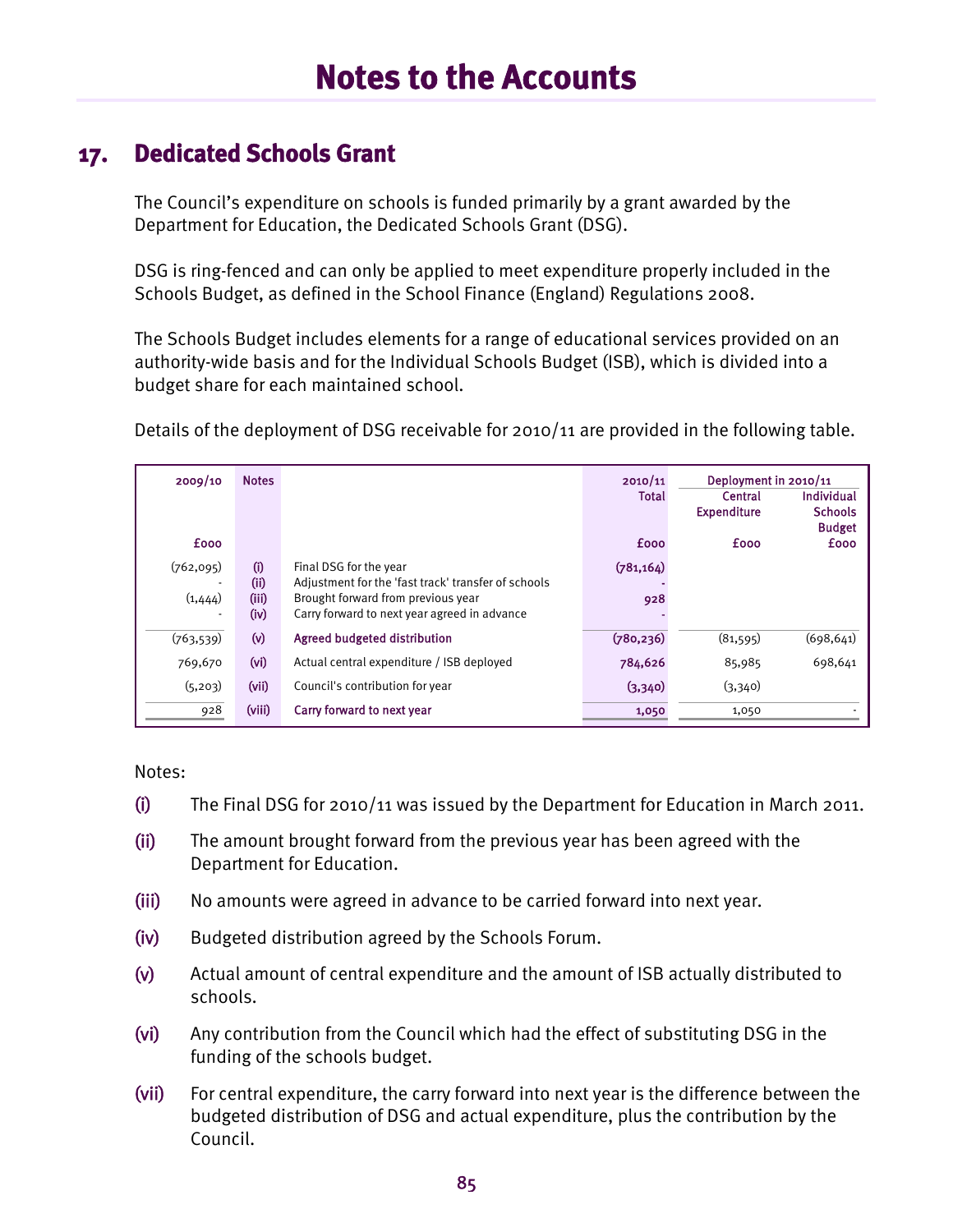(viii) For the ISB, the carry forward is the difference between the budget and amount actually deployed to schools, plus the contribution by the Council.

An over or under deployment of ISB can arise from transfers from central expenditure during the year (e.g. for contingencies or for adjustments to schools' budget shares during the year, such as for named SEN pupils or excluded pupils). Thus, the total carry forward is the carry forward on central expenditure plus the carry forward on the ISB, plus or minus any carry forward to 2011/12 already agreed.

### **18. Property, Plant and Equipment**

#### **18.1 Movement in balances**

The tables on the following pages summarise the net movements in property, plant and equipment from 1 April 2009 through to 31 March 2011.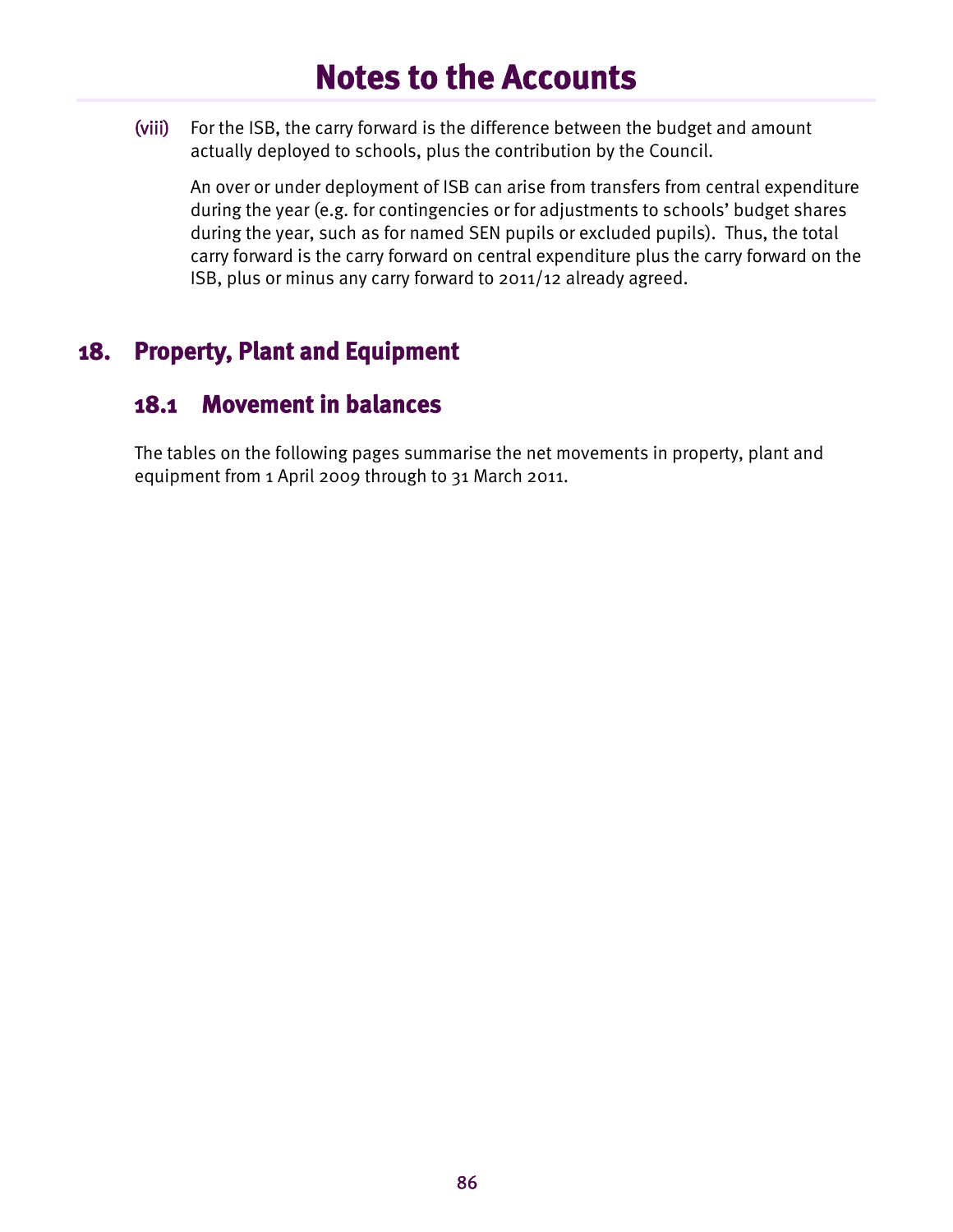## Property, Plant and Equipment –2009/10 movement in balances

|                                                                      | <b>Operational Assets</b> |                          |                     |                                   |                          | <b>Non-Operational Assets</b>   |              |                          |
|----------------------------------------------------------------------|---------------------------|--------------------------|---------------------|-----------------------------------|--------------------------|---------------------------------|--------------|--------------------------|
|                                                                      | Land<br>and               | <b>Vehicles</b><br>and   | Infra-<br>structure | <b>Community</b><br><b>Assets</b> | <b>Assets</b><br>under   | <b>Surplus</b><br><b>Assets</b> | <b>Total</b> | PFI/PPP<br><b>Assets</b> |
|                                                                      | <b>buildings</b>          | equipment                | <b>Assets</b>       |                                   | construction             |                                 |              | included in<br>in PPE    |
|                                                                      | <b>fooo</b>               | <b>fooo</b>              | <b>fooo</b>         | <b>fooo</b>                       | <b>fooo</b>              | <b>fooo</b>                     | <b>£000</b>  | <b>fooo</b>              |
| <b>Gross Book Value</b>                                              |                           |                          |                     |                                   |                          |                                 |              |                          |
| As at 1 April 2009                                                   | 2,165,234                 | 13,865                   | 610,372             | 2,282                             | 83,866                   | 8,044                           | 2,883,663    | 104,477                  |
| <b>Additions</b>                                                     | 7,765                     | 1,430                    | 421                 |                                   | 154,301                  |                                 | 163,917      |                          |
| Revaluations                                                         |                           |                          |                     |                                   |                          |                                 |              |                          |
| Inc/(dec) recognised in Revaluation Reserve                          | (14,001)                  |                          |                     | 232                               |                          | 5,731                           | (8,038)      | 12,210                   |
| Inc/(dec) recognised in Surplus/Deficit on the provision of services | (192,776)                 |                          | $\sim$              | (435)                             | $\overline{\phantom{a}}$ | (1,935)                         | (195, 146)   |                          |
| <b>Disposals</b>                                                     | (41, 696)                 | (133)                    |                     |                                   | ٠                        | (1, 393)                        | (43, 222)    |                          |
| Reclassification of assets to / from other categories                |                           |                          |                     |                                   |                          | (2, 675)                        | (2, 675)     |                          |
| Transfers to / from assets under construction                        | 62,363                    | $\overline{\phantom{a}}$ | 84,759              | 564                               | (147, 787)               | 76                              | (25)         |                          |
| As at 31 March 2010                                                  | 1,986,889                 | 15,162                   | 695,552             | 2,643                             | 90,380                   | 7,848                           | 2,798,474    | 116,687                  |
| <b>Depreciation</b>                                                  |                           |                          |                     |                                   |                          |                                 |              |                          |
| As at 1 April 2009                                                   | (26, 561)                 | (6,444)                  | (126, 479)          | (25)                              |                          | (64)                            | (159, 573)   | (16, 417)                |
| Revaluations and restatements                                        | 5,281                     |                          |                     |                                   | ٠                        | 21                              | 5,302        | 1,689                    |
| Depreciation on impairments                                          | 20,668                    |                          |                     | 12                                | ٠                        | 14                              | 20,694       |                          |
| Depreciation for the year                                            | (29,071)                  | (1,987)                  | (19, 991)           | (14)                              | ٠                        | (934)                           | (51, 997)    | (1,852)                  |
| Depreciation on assets sold                                          | 3,635                     | 131                      |                     | $\sim$                            | $\overline{\phantom{a}}$ | 161                             | 3,927        |                          |
| As at 31 March 2010                                                  | (26, 048)                 | (8,300)                  | (146, 470)          | (27)                              | ÷                        | (802)                           | (181, 647)   | (16, 580)                |
| Net book value at 31 March 2009                                      | 2,138,673                 | 7,421                    | 483,893             | 2,257                             | 83,866                   | 7,980                           | 2,724,090    | 88,060                   |
| Net book value at 31 March 2010                                      | 1,960,841                 | 6,862                    | 549,082             | 2,616                             | 90,380                   | 7,046                           | 2,616,827    | 100,107                  |
|                                                                      |                           |                          |                     |                                   |                          |                                 |              |                          |

**Notes to the Accounts**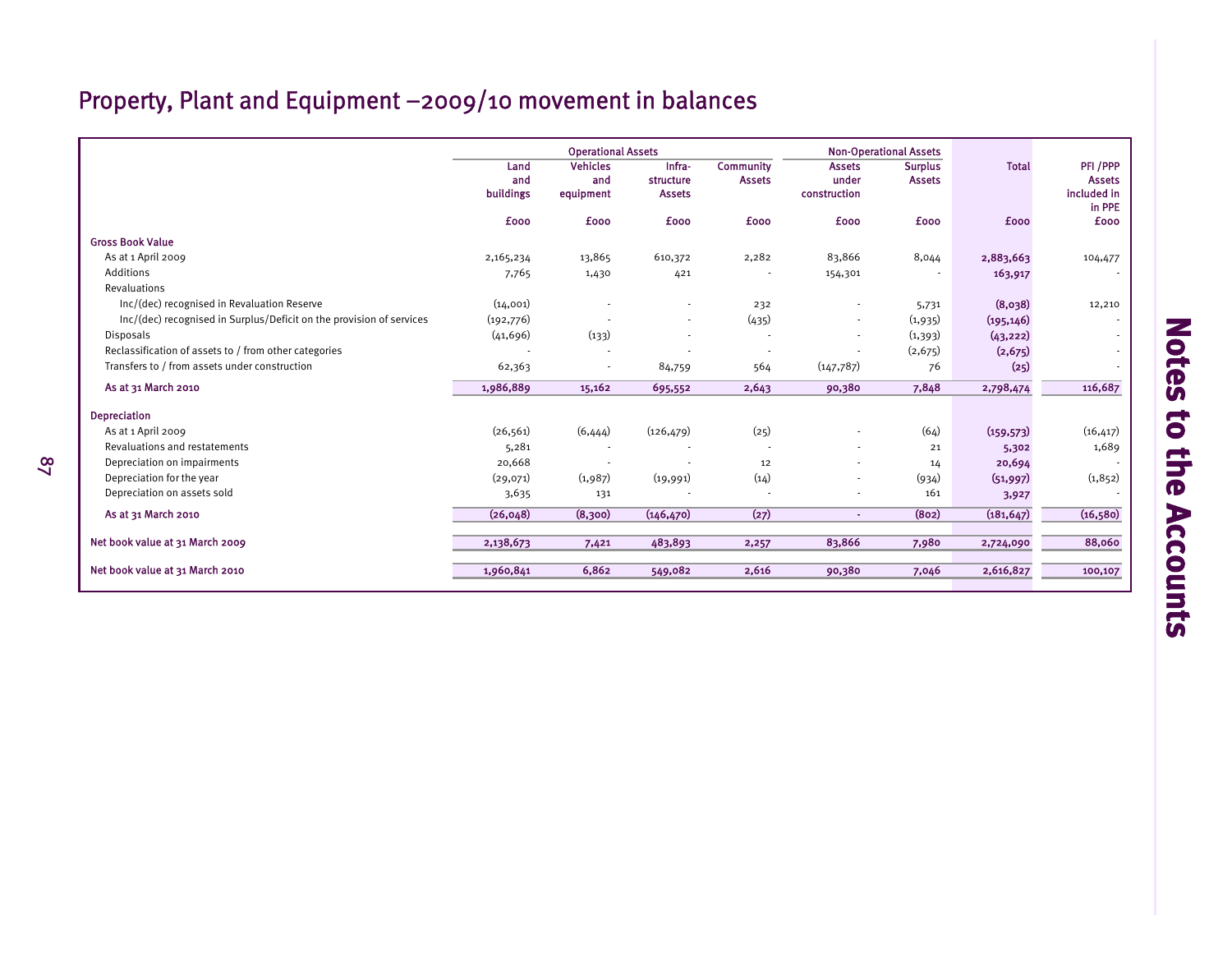## Property, Plant and Equipment –2010/11 movement in balances

|                                                                      | <b>Operational Assets</b> |                                     |                                      |                                   |                                        | <b>Non-Operational Assets</b>   |              |                                           |
|----------------------------------------------------------------------|---------------------------|-------------------------------------|--------------------------------------|-----------------------------------|----------------------------------------|---------------------------------|--------------|-------------------------------------------|
|                                                                      | Land<br>and<br>buildings  | <b>Vehicles</b><br>and<br>equipment | Infra-<br>structure<br><b>Assets</b> | <b>Community</b><br><b>Assets</b> | <b>Assets</b><br>under<br>construction | <b>Surplus</b><br><b>Assets</b> | <b>Total</b> | PFI / PPP<br><b>Assets</b><br>included in |
|                                                                      |                           |                                     |                                      |                                   |                                        |                                 |              | in PPE                                    |
|                                                                      | <b>fooo</b>               | <b>fooo</b>                         | <b>fooo</b>                          | £000                              | <b>fooo</b>                            | <b>fooo</b>                     | <b>fooo</b>  | <b>fooo</b>                               |
| <b>Gross Book Value</b>                                              |                           |                                     |                                      |                                   |                                        |                                 |              |                                           |
| As at 1 April 2010                                                   | 1,986,889                 | 15,162                              | 695,552                              | 2,643                             | 90,380                                 | 7,848                           | 2,798,474    | 116,687                                   |
| Additions                                                            | 1,127                     | 1,704                               | 158                                  | 100                               | 157,259                                |                                 | 160,348      | 234                                       |
| Revaluations / impairments                                           |                           |                                     |                                      |                                   |                                        |                                 |              |                                           |
| Inc/(dec) recognised in Revaluation Reserve                          | (5,807)                   |                                     |                                      |                                   |                                        | 132                             | (5, 675)     |                                           |
| Inc/(dec) recognised in Surplus/Deficit on the provision of services | 1,458                     |                                     |                                      |                                   | $\frac{1}{2}$                          | (196)                           | 1,262        |                                           |
| <b>Disposals</b>                                                     | (154, 286)                |                                     |                                      |                                   |                                        |                                 | (154, 286)   |                                           |
| Reclassification of assets to / from other categories                | (182)                     |                                     |                                      | (6)                               |                                        | (1,728)                         | (1, 916)     |                                           |
| Transfers to / from assets under construction                        | 51,733                    | 3,039                               | 82,232                               | 146                               | (138, 479)                             |                                 | (1, 329)     |                                           |
| As at 31 March 2011                                                  | 1,880,932                 | 19,905                              | 777,942                              | 2,883                             | 109,160                                | 6,056                           | 2,796,878    | 116,921                                   |
| <b>Depreciation</b>                                                  |                           |                                     |                                      |                                   |                                        |                                 |              |                                           |
| As at 1 April 2010                                                   | (26, 048)                 | (8,300)                             | (146, 470)                           | (27)                              |                                        | (802)                           | (181, 647)   | (16, 580)                                 |
| <b>Revaluations and restatements</b>                                 | 5,859                     |                                     |                                      |                                   |                                        | 274                             | 6,133        |                                           |
| Depreciation on impairments                                          | (2,206)                   |                                     |                                      |                                   |                                        |                                 | (2, 206)     |                                           |
| Depreciation for the year                                            | (36, 809)                 | (3, 122)                            | (20, 150)                            | (26)                              |                                        | (32)                            | (60, 139)    | (2,418)                                   |
| Depreciation on assets sold                                          | 8,056                     |                                     |                                      |                                   |                                        |                                 | 8,056        |                                           |
| As at 31 March 2011                                                  | (51, 148)                 | (11, 422)                           | (166, 620)                           | (53)                              | ÷.                                     | (560)                           | (229, 803)   | (18,998)                                  |
| Net book value at 31 March 2010                                      | 1,960,841                 | 6,862                               | 549,082                              | 2,616                             | 90,380                                 | 7,046                           | 2,616,827    | 100,107                                   |
| Net book value at 31 March 2011                                      | 1,829,784                 | 8,483                               | 611,322                              | 2,830                             | 109,160                                | 5,496                           | 2,567,075    | 97,923                                    |
|                                                                      |                           |                                     |                                      |                                   |                                        |                                 |              |                                           |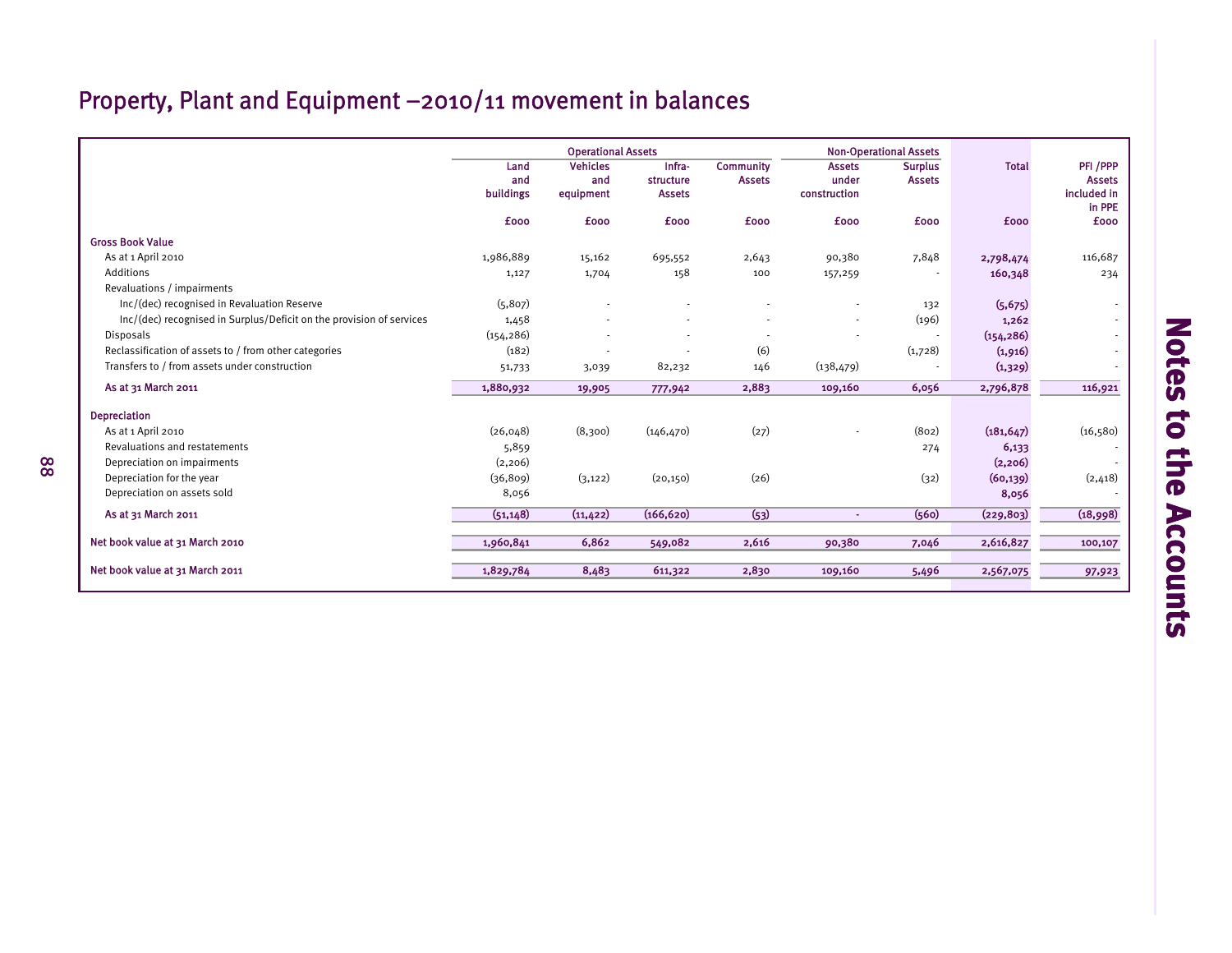#### **18.2 Depreciation**

The useful lives and depreciation rates that have been used within the calculation of depreciation on Property Plant and Equipment are detailed within Note 2.10.7, which commences on page 41.

### **18.3 Capital commitments**

At 31st March 2011, the Council has entered into a number of contracts for the construction or enhancement of property, plant and equipment in 2011/12. The commitments are summarised as follows:

| 2010<br>£000            |                                                                           | 2011<br><b>fooo</b>     |
|-------------------------|---------------------------------------------------------------------------|-------------------------|
| 99,110<br>13,412<br>284 | <b>Highways and Transportation</b><br><b>Education (schools)</b><br>Other | 40,676<br>17,584<br>284 |
| 112,806                 |                                                                           | 58,544                  |

#### **18.4 Revaluations**

The Council ensures that all property, plant and equipment required to be measured at fair value is re-valued, under a rolling five year programme, by the Council's property advisor Lambert Smith Hampton. All valuations are undertaken in accordance with the methodologies and bases for estimation set out in the professional standards of the Royal Institute of Chartered Surveyors (RICS).

Valuations of vehicles, plant and equipment are based on current prices where there is an active second hand market or latest list prices adjusted for the condition of the asset.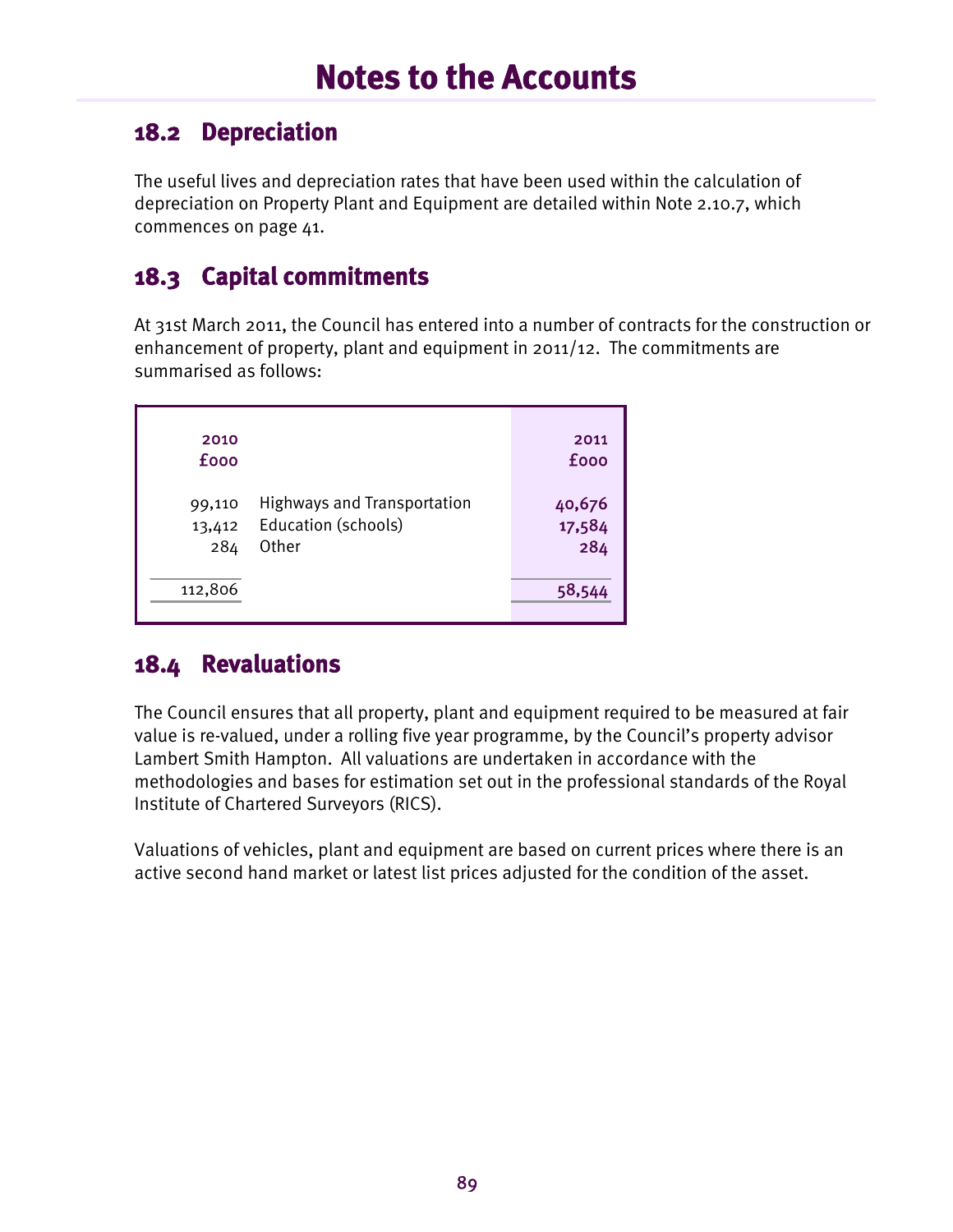The timing and amounts of the valuations of each class of asset are summarised in the following table:

|                               | <b>Held at</b>              | Year of valuation for assets valued at 'current value' |             |             |             |                          |                |                               |
|-------------------------------|-----------------------------|--------------------------------------------------------|-------------|-------------|-------------|--------------------------|----------------|-------------------------------|
|                               | historical<br>cost<br>value | 2006/07                                                | 2007/08     | 2008/09     | 2009/10     | 2010/11                  | <b>Total</b>   | <b>Gross</b><br>book<br>value |
|                               | <b>fooo</b>                 | <b>fooo</b>                                            | <b>fooo</b> | <b>fooo</b> | <b>fooo</b> | <b>fooo</b>              | <b>fooo</b>    | <b>fooo</b>                   |
| <b>Operational Assets</b>     |                             |                                                        |             |             |             |                          |                |                               |
| Intangible Assets             | 3,361                       |                                                        |             |             |             | ٠                        |                | 3,361                         |
| Land and buildings            | ٠                           | 434,112                                                | 299,460     | 613,626     | 144,270     | 421,731                  | 1,913,199      | 1,913,199                     |
| Vehicles, plant & equipment   | 19,905                      |                                                        |             |             |             | ٠                        | $\sim$         | 19,905                        |
| Infrastructure                | 777,942                     |                                                        |             |             |             | ٠                        | $\blacksquare$ | 777,942                       |
| <b>Community Assets</b>       | 2,782                       |                                                        |             |             |             |                          |                | 2,782                         |
| <b>Non-Operational Assets</b> |                             |                                                        |             |             |             |                          |                |                               |
| <b>Investment Assets</b>      |                             |                                                        |             |             | $\sim$      | 3,810                    | 3,810          | 3,810                         |
| Assets held for sale          |                             |                                                        |             |             | ٠           | 2,264                    | 2,264          | 2,264                         |
| Surplus Assets                | ٠                           | ٠                                                      |             |             | ٠           | 1,681                    | 1,681          | 1,681                         |
| Assets under construction     | 109,162                     |                                                        |             |             |             | $\overline{\phantom{a}}$ |                | 109,162                       |
| <b>Gross book value</b>       | 913,152                     | 434,112                                                | 299,460     | 613,626     | 144,270     | 429,486                  | 1,920,954      | 2,834,106                     |

#### **19. Investment properties**

The following items of income and expense have been accounted for in the Financing and Investment Income and Expenditure line in the Comprehensive Income and Expenditure Statement:

| 2010<br><b>fooo</b>    |                                                                                                         | 2011<br><b>fooo</b> |
|------------------------|---------------------------------------------------------------------------------------------------------|---------------------|
| (37)<br>$\blacksquare$ | Rental income from investment property<br>Direct operating expenses arising from<br>investment property | (41)                |
| (ว7)                   | Net (gain)/loss                                                                                         |                     |

There are no restrictions on the Council's ability to realise the value inherent in its investment property or on the Council's right to the remittance of income and the proceeds of disposal. The Council has no contractual obligations to purchase, construct or develop investment property or repairs or maintenance or enhancement.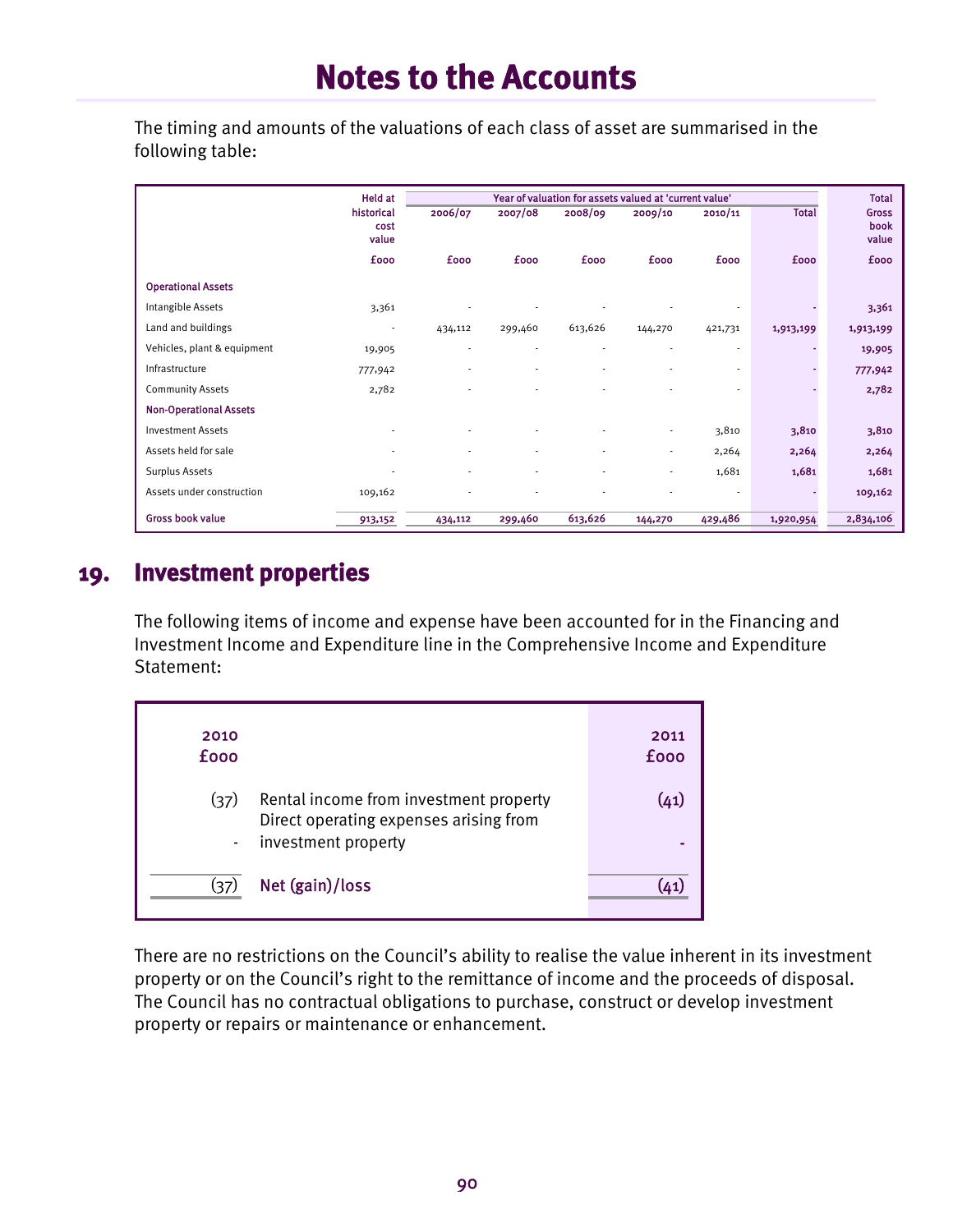The following table summarises the movement in the fair value of investment properties over the year:

| 2009/10<br><b>fooo</b> |                                                | 2010/11<br><b>fooo</b> |
|------------------------|------------------------------------------------|------------------------|
| 4,209                  | Balance as at 1 April                          | 3,810                  |
| $\blacksquare$         | Additions                                      |                        |
| $\blacksquare$         | <b>Disposals</b>                               | (165)                  |
| (399)                  | Net gains/(losses) from fair value adjustments | 275                    |
|                        | <b>Transfers</b>                               |                        |
| $\blacksquare$         | Other charges                                  | ۰                      |
| 3,810                  | Balance as at 31 March                         | 3,920                  |

#### **20. Intangible assets**

The Council accounts for its software as intangible assets, to the extent that the software is not an integral part of a particular IT scheme and accounted for as part of the hardware items of property, plant and equipment. The intangible assets include both purchased licences and internally generated software.

All software is given a finite useful life of 5 years, based on assessments of the period that the software is expected to be of use to the Council.

The carrying amount of intangible assets is amortised on a straight line basis. The amortisation charged to revenue for the year is charged to the Cost of Services within the Comprehensive Income and Expenditure Statement and then absorbed as an overhead across all the service headings in the Cost of Services.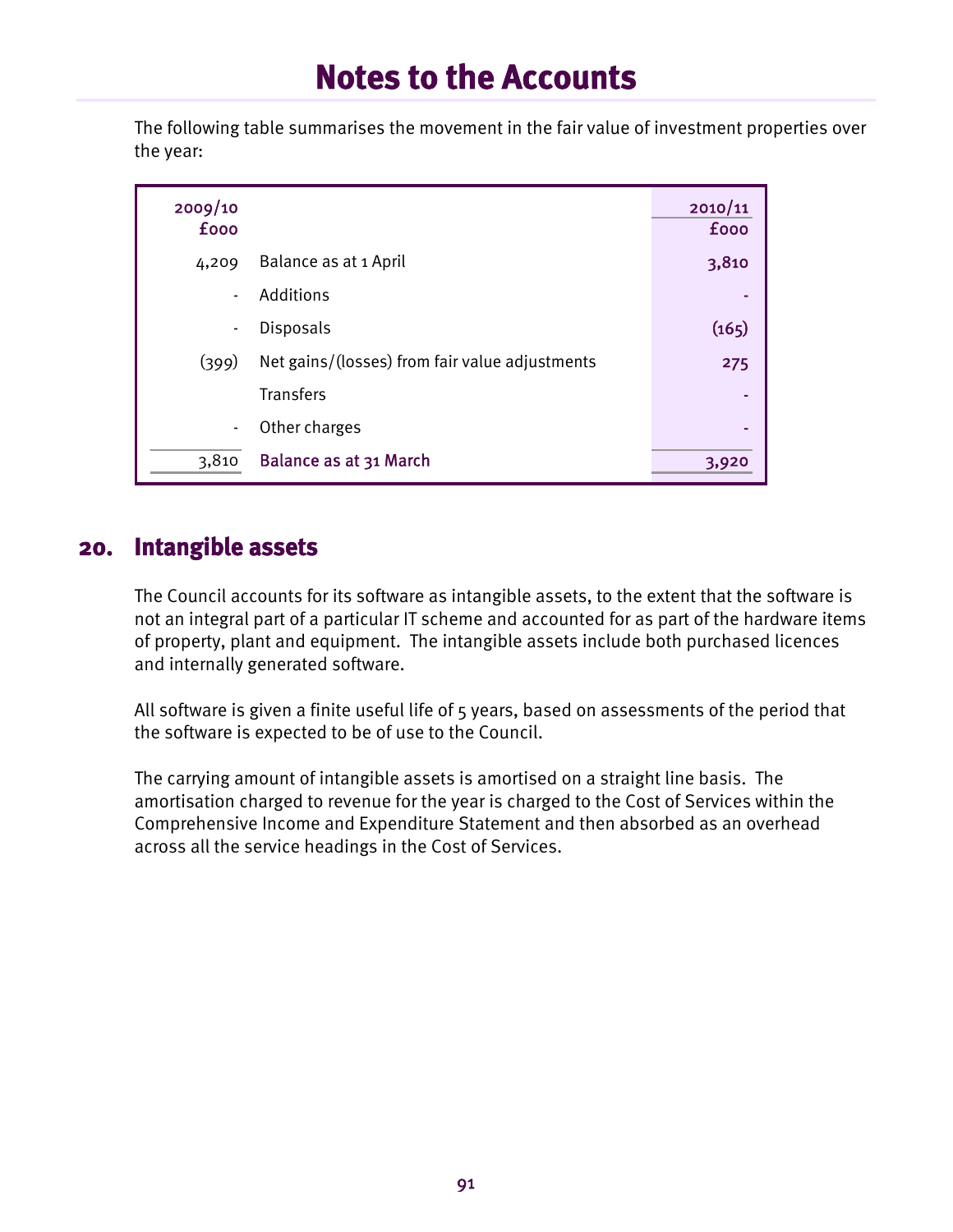| 2009/10<br><b>fooo</b> |                                   | 2010/11<br><b>fooo</b> |
|------------------------|-----------------------------------|------------------------|
| 1,744                  | Gross book value as at 1 April    | 1,886                  |
| 117                    | Additions                         | 1,476                  |
| 25                     | Other movements (e.g. transfers)  |                        |
| 1,886                  | Gross book value as at 31 March   | 3,362                  |
|                        |                                   |                        |
| (1,031)                | <b>Amortisation as at 1 April</b> | (1,434)                |
| (403)                  | Amortisation for the year         | (602)                  |
| (1,434)                | Amortisation as at 31 March       | (2,036)                |
|                        |                                   |                        |
| 713                    | Net book value as at 1 April      | 452                    |
| 452                    | Net book value as at 31 March     | 1,326                  |

The movement on intangible assets during the year is analysed as follows:

### **21. Capital expenditure and financing**

The following table provides an analysis that shows the way in which capital expenditure (which is recognised in the Balance Sheet) and revenue expenditure funded from capital under statute (which forms part of the deficit on the Provision of Services within the Comprehensive Income and Expenditure Statement) was financed.

| 2009/10                |                                                      | <b>Sources of finance</b> | 2010/11                            |                        |                                                  |              |
|------------------------|------------------------------------------------------|---------------------------|------------------------------------|------------------------|--------------------------------------------------|--------------|
| Capital<br>expenditure | Revenue<br>expenditure<br>funded from<br>capital     | <b>Total</b>              |                                    | Capital<br>expenditure | Revenue<br>expenditure<br>funded from<br>capital | <b>Total</b> |
| <b>fooo</b>            | <b>fooo</b>                                          | <b>fooo</b>               |                                    | <b>fooo</b>            | <b>fooo</b>                                      | <b>fooo</b>  |
| 55,632                 | 7,197                                                | 62,829                    | Borrowing                          | 30,253                 | 21,292                                           | 51,545       |
| 43,151                 | 3,481                                                | 46,632                    | <b>Unsupported Borrowing</b>       | 59,985                 | 6,098                                            | 66,083       |
| 65,524                 | 75,237                                               | 140,761                   | Government grants & contributions  | 66,850                 | 55,925                                           | 122,775      |
|                        | 5,275<br>$\overline{\phantom{a}}$                    | 5,275                     | Capital receipts                   | 3,322                  | 3,467                                            | 6,789        |
|                        | $\overline{\phantom{a}}$<br>$\overline{\phantom{0}}$ |                           | Earmarked revenue reserves applied |                        | 940                                              | 940          |
| 164,307                | 91,190                                               | 255,497                   | <b>Total</b>                       | 160,410                | 87,722                                           | 248,132      |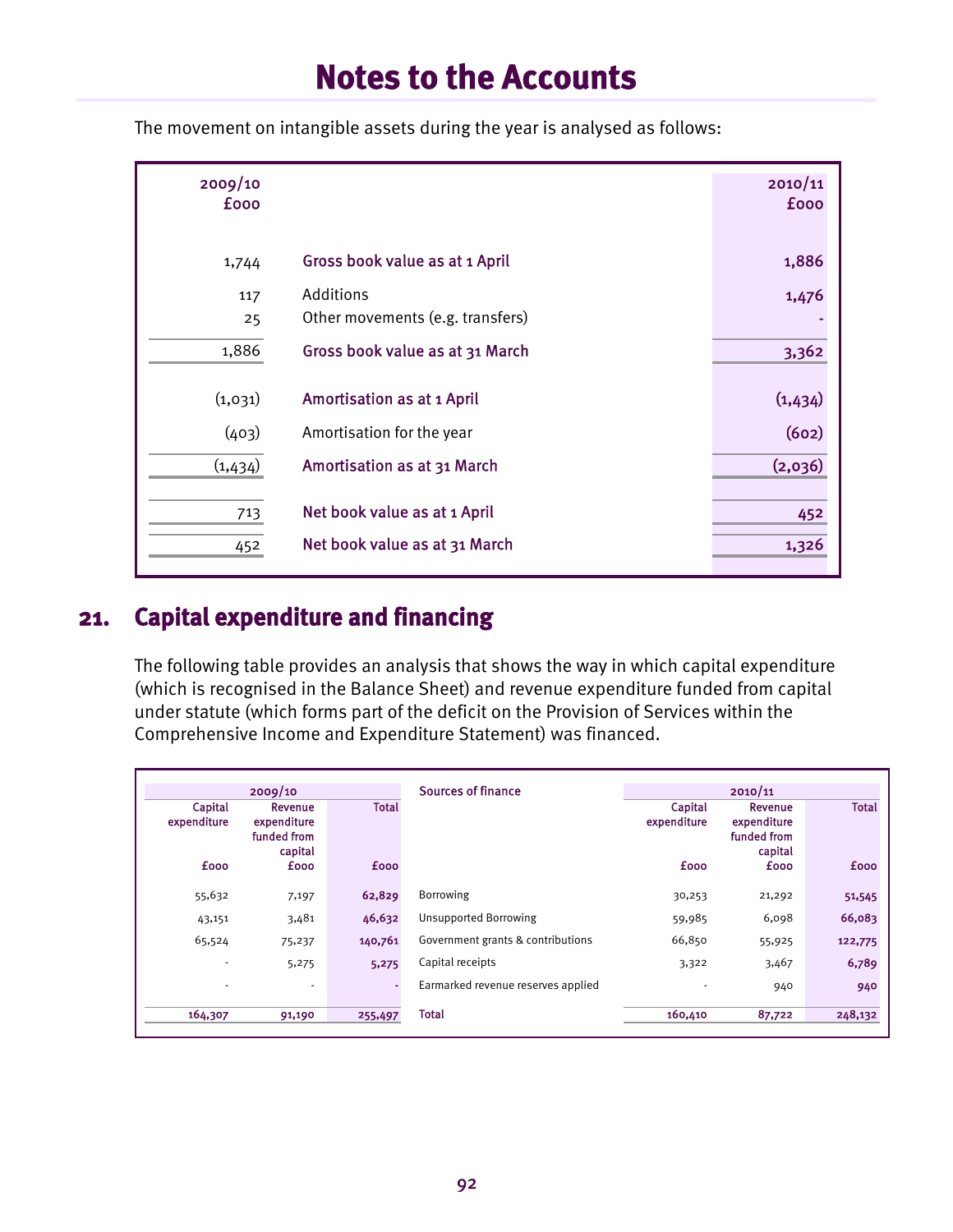#### **22. Leases**

#### **22.1 Council as Lessee**

The Council has acquired the use of property, plant and equipment under operating and finance lease arrangements, including PFI/PPP arrangements. Further details are provided in the following paragraphs.

#### Finance leases

The property, plant and equipment acquired under finance leases are carried in the Balance Sheet at the following net amounts:

| 31 March<br>2010<br><b>fooo</b> |                                                                  | 31 March<br>2011<br><b>fooo</b> |
|---------------------------------|------------------------------------------------------------------|---------------------------------|
| 1,386<br>737                    | <b>Other Land and Buildings</b><br><b>Vehicles and Equipment</b> | 2,120<br>446                    |
| 2,123                           | Total                                                            | 2,566                           |

The Council is committed to making minimum payments under these leases comprising settlement of the long term liability for the interest in property acquired by the Council and finance costs that will be payable by the Council in future years while the liability remains outstanding. The minimum lease payments are made up of the following amounts:

| 31 March<br>2010<br><b>fooo</b> |                                                                       | 31 March<br>2011<br><b>fooo</b> |
|---------------------------------|-----------------------------------------------------------------------|---------------------------------|
| 813<br>127                      | Net present value of minimum lease payments<br>Current<br>Non Current | 783<br>803                      |
| (37)                            | Finance costs payable in future years                                 | (366)                           |
| 903                             | Minimum lease payments                                                | 1,220                           |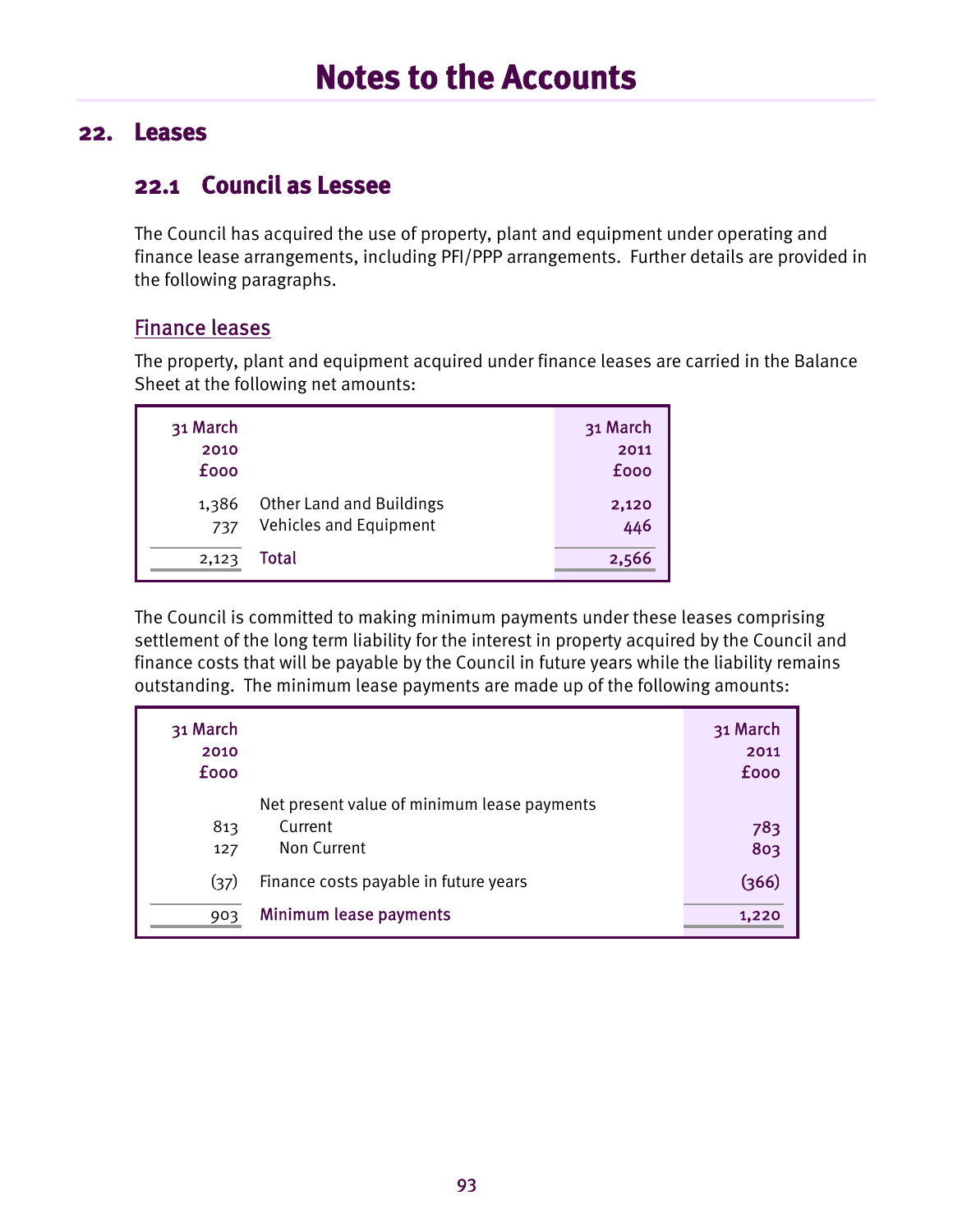|                                                      | Minimum lease payments |             |             | <b>Finance lease liabilities</b> |  |  |
|------------------------------------------------------|------------------------|-------------|-------------|----------------------------------|--|--|
|                                                      | 31 March               | 31 March    | 31 March    | 31 March                         |  |  |
|                                                      | 2010                   | 2011        | 2010        | 2011                             |  |  |
|                                                      | <b>fooo</b>            | <b>fooo</b> | <b>fooo</b> | <b>fooo</b>                      |  |  |
| Not later than one year                              | 62                     | 287         | 19          | 224                              |  |  |
| Later than one year and<br>not later than five years | 102                    | 224         | 18          | 142                              |  |  |
| Later than five years                                | 739                    | 709         |             |                                  |  |  |
| <b>Total</b>                                         | 903                    | 1,220       | 37          | 366                              |  |  |

The minimum lease payments will be payable over the following periods:

The minimum lease payments do not include rents that are contingent on events taking place after the lease was entered into, such as adjustments following rent reviews.

#### Operating leases

The Council has acquired the use of property, plant and equipment by entering into operating leases. The future minimum lease payments due under non-cancellable leases in future years are:

|                 | 31 March 2010 |              |                            |                 | 31 March 2011 |              |
|-----------------|---------------|--------------|----------------------------|-----------------|---------------|--------------|
| <b>Property</b> | <b>Other</b>  | <b>Total</b> |                            | <b>Property</b> | <b>Other</b>  | <b>Total</b> |
| <b>fooo</b>     | <b>fooo</b>   | <b>fooo</b>  |                            | <b>fooo</b>     | <b>fooo</b>   | <b>fooo</b>  |
|                 |               |              |                            |                 |               |              |
|                 |               |              |                            |                 |               |              |
| 2,638           | 3,143         | 5,781        | One year                   | 2,564           | 5,564         | 8,128        |
| 8,654           | 5,091         | 13,745       | Two to five years          | 7,637           | 7,509         | 15,146       |
| 12,416          | 338           | 12,754       | Over five years            | 11,060          | 463           | 11,523       |
|                 |               |              |                            |                 |               |              |
| 23,708          | 8,572         | 32,280       | <b>Total lease rentals</b> | 21,261          | 13,536        | 34,797       |
|                 |               |              |                            |                 |               |              |

#### **22.2 Council as Lessor**

The Council leases out property under operating leases for the following purposes:

- For the provision of community services, such as sports facilities, tourism services and community centres;
- For economic development purposes to provide suitable affordable accommodation for local business.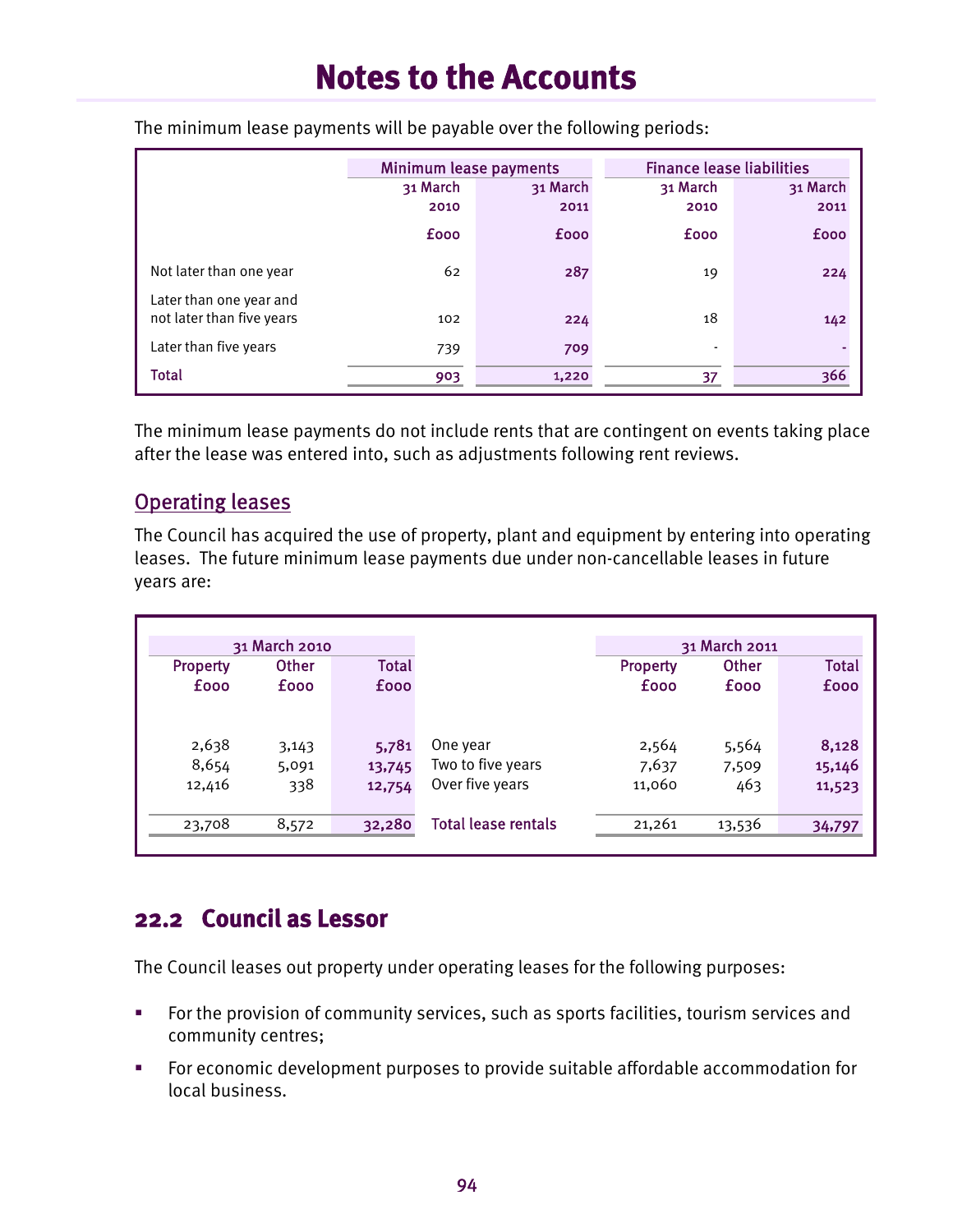The future minimum lease payments receivable under non-cancellable leases in future years are:

| 31 March<br>2010<br><b>fooo</b> |                                                   | 31 March<br>2011<br><b>fooo</b> |
|---------------------------------|---------------------------------------------------|---------------------------------|
| 128                             | Not later than one year                           | 200                             |
| 177                             | Later than one year and not later than five years | 474                             |
| 303                             | later than five years                             | 419                             |
| 608                             | Total                                             | 1.093                           |

The minimum lease payments receivable do not include rents that are contingent rents on events taking place after the lease was entered into, such as adjustments following rent reviews.

### **23. Private Finance Initiative and similar contracts**

#### **23.1 Nature and significant terms of PFI arrangements**

The Council has entered into several Private Finance Initiative (PFI) and Public Private Partnership (PPP) schemes, as detailed within accounting policy note 2.16, which commences on page 45. The nature and significant terms of these arrangements are as follows:

| <b>Scheme</b>           | <b>Nature and significant terms</b>                                                                                                                                                                                                                                                                                 |
|-------------------------|---------------------------------------------------------------------------------------------------------------------------------------------------------------------------------------------------------------------------------------------------------------------------------------------------------------------|
| A <sub>130</sub> Bypass | This contract was entered into in October 1999 for the design,<br>construction and maintenance of the A130 Bypass and associated off-<br>site facilities.                                                                                                                                                           |
|                         | Construction was completed in two phases; the Northern section was<br>completed in 2002 and the Southern section in 2003. No payments<br>were made until the road was constructed. Construction costs were<br>estimated at <b>£86m</b> (including construction and land costs, but<br>excluding maintenance costs). |
|                         | Payments are made to the Contractor for the provision of the road<br>surface, and are based upon the availability and usage of the road.<br>Deductions can be made if the road is closed or traffic flow is affected<br>by road works.                                                                              |
|                         | The road will be passed to Council in a repaired/neutral state at the<br>end of the arrangements in 2030.                                                                                                                                                                                                           |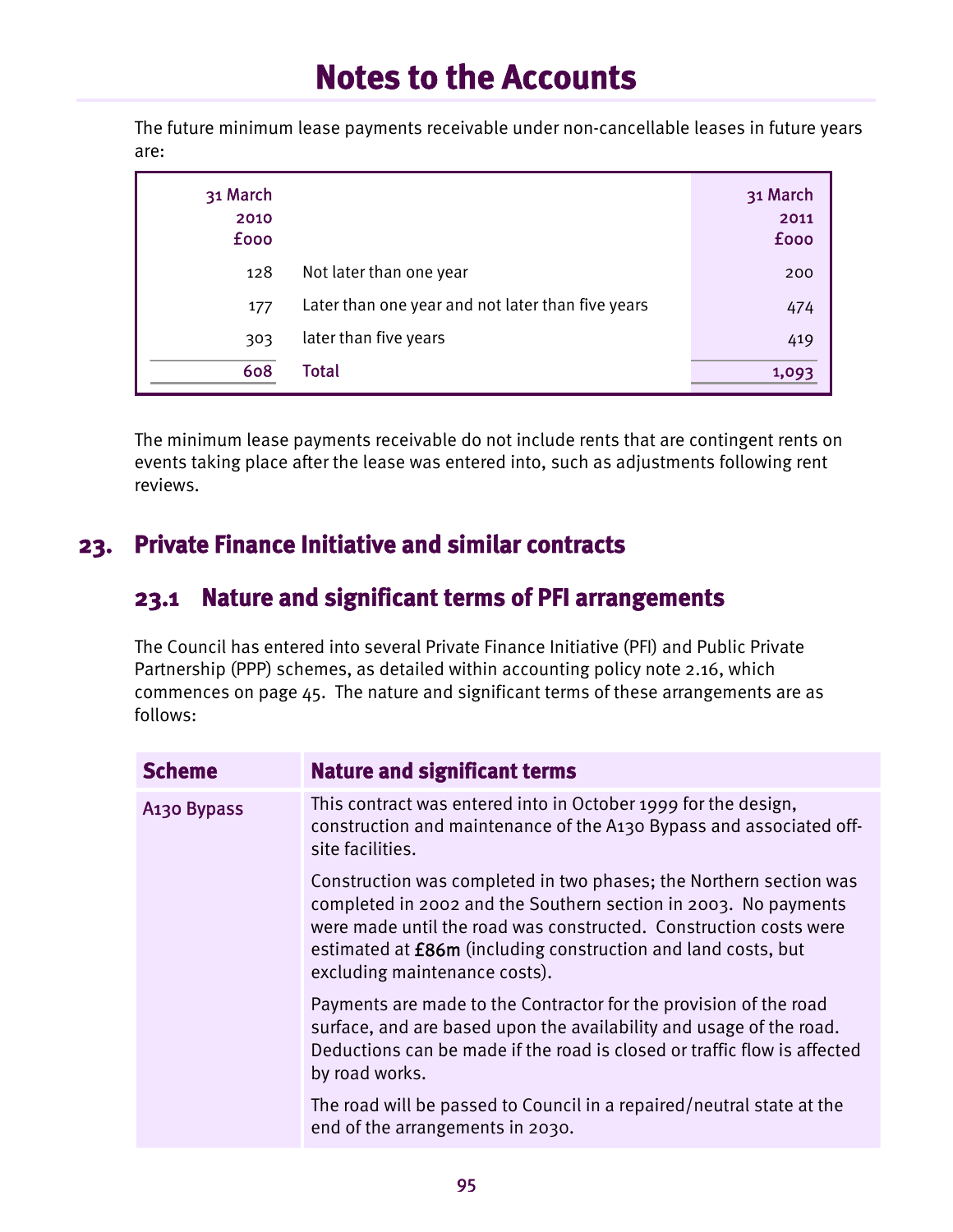| <b>Scheme</b>                              | <b>Nature and significant terms</b>                                                                                                                                                                                                                                                     |  |  |  |  |  |
|--------------------------------------------|-----------------------------------------------------------------------------------------------------------------------------------------------------------------------------------------------------------------------------------------------------------------------------------------|--|--|--|--|--|
| <b>Debden Park</b><br><b>Schools</b>       | Under this arrangement, the Operator was firstly responsible for<br>construction of the school and subsequently for the running of the<br>School. Initial construction costs were in the region of £15m.                                                                                |  |  |  |  |  |
|                                            | The operator is operating and maintaining the school facilities for a<br>contract term of 25 years (i.e. until 2026).                                                                                                                                                                   |  |  |  |  |  |
|                                            | The amounts paid to the Operator vary according to inflation, the<br>proportion of time that the facilities are made available to the Council<br>and according to the achievement of performance goals.                                                                                 |  |  |  |  |  |
|                                            | The Operator refinanced its debt in December 2001.                                                                                                                                                                                                                                      |  |  |  |  |  |
| <b>Clacton Secondary</b><br><b>Schools</b> | This PFI contract was entered into in 2003/04 for the construction of a<br>new secondary school and the expansion and refurbishment of a<br>further two secondary schools, all within the Clacton area. Total<br>construction costs were in the region of £34m.                         |  |  |  |  |  |
|                                            | The contract also provides for a full facilities management service for<br>all sites for the contract term of 30 years (i.e. from 2005 until 2035).                                                                                                                                     |  |  |  |  |  |
|                                            | In return for these services, the Operator is paid an annual unitary<br>charge, whose amounts vary according to inflation, the proportion of<br>the time that the facilities are made available to the Council, and the<br>extent to which the Operator meets agreed performance goals. |  |  |  |  |  |
| <b>Tendring Primary</b><br><b>Schools</b>  | This contract was entered into in October 2001 for the provision and<br>refurbishment of 12 primary schools within the Tendring area. Total<br>construction costs were in the region of £15m.                                                                                           |  |  |  |  |  |
|                                            | The Operator is operating and maintaining the school facilities for the<br>contract term of 32 years (i.e. until 2033).                                                                                                                                                                 |  |  |  |  |  |
|                                            | The unitary charges paid to the Operator each year vary accounting to<br>inflation, the proportion of the required time that the facilities are<br>available to the Council and the extent to which performance goals are<br>met.                                                       |  |  |  |  |  |
|                                            | The operator re-financed its debt with an effective date of 31st March<br>2008.                                                                                                                                                                                                         |  |  |  |  |  |

In addition to the schemes referred to above, the Council has entered into a PFI contract for the provision of three schools (Castleview School, Columbus New Model Special School and Cornelius Vermuyden School and Arts College) under one project agreement with one unitary payment; the contract includes buildings and grounds maintenance, security, caretaking and cleaning.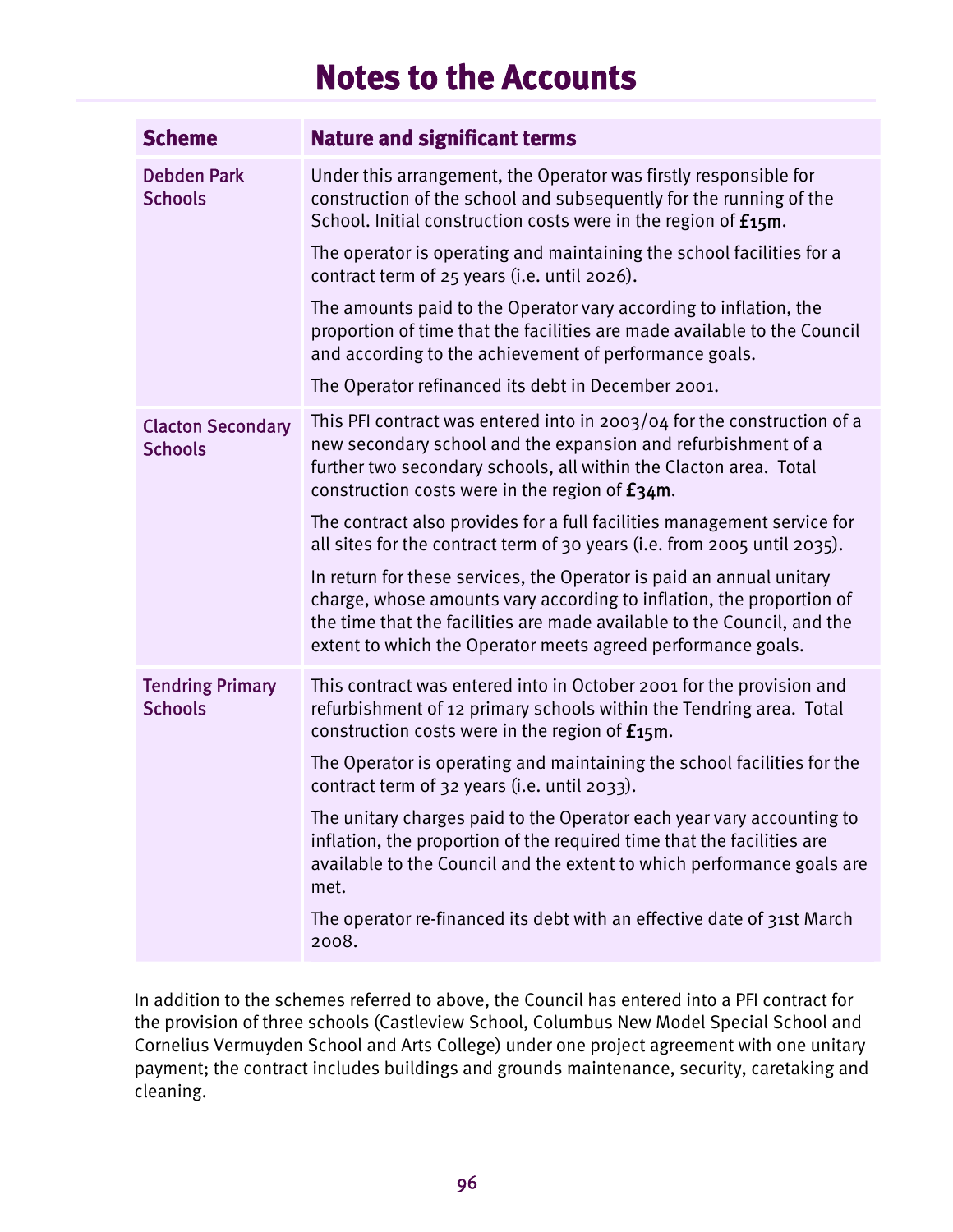The operational term for the PFI contract is 25 years (excluding a phased construction period of 23 months). The handover is planned in several stages (to be completed by January 2012), with an element of post completion works. Upon expiry of the contract, it is intended that any property interests will revert back to the Council for nil consideration.

The Council's obligations to pay for the fair value of property, plant and equipment under this project agreement are estimated at  $f_74.3m$ . Unitary payments, which include payment for services provided, financing charges and payment towards this liability, will be in the region of £9.8m per annum.

### **23.2 Value of liabilities resulting from PFI**

The value of liabilities from these schemes at each Balance Sheet date, and an analysis of the movements in those values are as follows:

| <b>PFI liabilities</b>               | A <sub>130</sub><br>road<br><b>fooo</b> | <b>Debden</b><br>Park<br>school<br><b>fooo</b> | Clacton<br>secondary<br>schools<br><b>fooo</b> | <b>Tendring</b><br>primary<br>schools<br><b>fooo</b> | <b>Total</b><br><b>fooo</b> |
|--------------------------------------|-----------------------------------------|------------------------------------------------|------------------------------------------------|------------------------------------------------------|-----------------------------|
| Liabilities as at 1 April 2009       | (79, 124)                               | (11, 137)                                      | (22,788)                                       | (10, 844)                                            | (123, 893)                  |
| Liabilities repaid                   | 1,200                                   | 377                                            | 771                                            | 134                                                  | 2,482                       |
| Fair value of assets coming into use |                                         |                                                |                                                |                                                      |                             |
| Liabilities as at 31 March 2010      | (77, 924)                               | (10,760)                                       | (22, 017)                                      | (10,710)                                             | (121, 411)                  |
| Liabilities repaid                   | 1,305                                   | 372                                            | 762                                            | 178                                                  | 2,617                       |
| Fair value of assets coming into use |                                         |                                                |                                                |                                                      |                             |
| Liabilities as at 31 March 2011      | (76, 619)                               | (10, 388)                                      | (21, 255)                                      | (10, 532)                                            | (118,794)                   |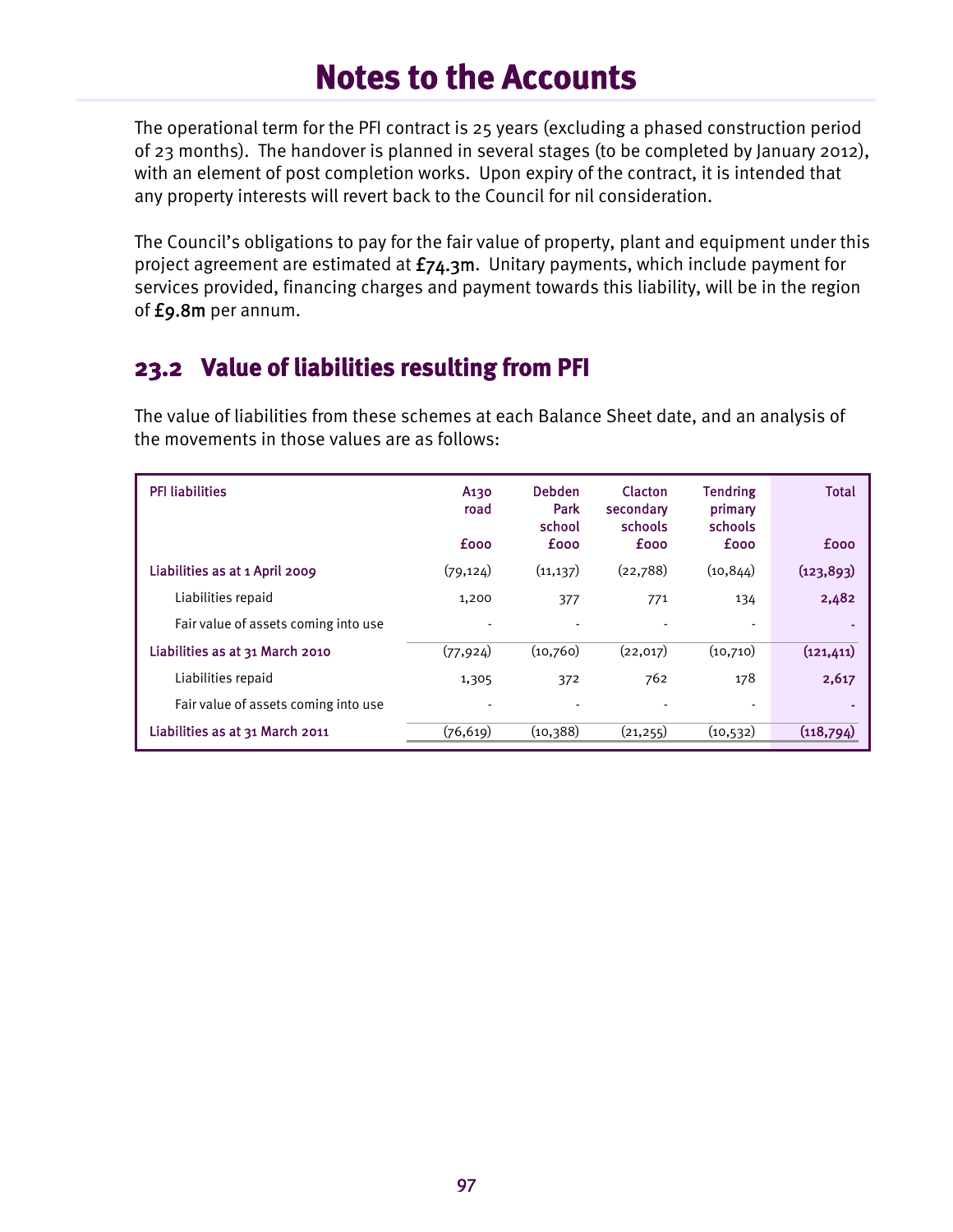### **23.3 Details of payments to be made under PFI contracts**

The following table provides the best estimate of payments in future periods on each scheme, on the assumption that the contractors provide a reliable service.

| Within   | $1 - 5$                                                                                    | $6 - 10$                                                                                                | $11 - 15$                                                                                                  | $16 - 20$                                                                                        | $21 - 25$                                                                                 | $26 - 30$                                                    | <b>Total</b>                                                                                                                                   |
|----------|--------------------------------------------------------------------------------------------|---------------------------------------------------------------------------------------------------------|------------------------------------------------------------------------------------------------------------|--------------------------------------------------------------------------------------------------|-------------------------------------------------------------------------------------------|--------------------------------------------------------------|------------------------------------------------------------------------------------------------------------------------------------------------|
| one year | years                                                                                      | years                                                                                                   | vears                                                                                                      | years                                                                                            | years                                                                                     | vears                                                        |                                                                                                                                                |
|          |                                                                                            |                                                                                                         |                                                                                                            |                                                                                                  |                                                                                           |                                                              |                                                                                                                                                |
| fooo     | fooo                                                                                       | fooo                                                                                                    | fooo                                                                                                       | fooo                                                                                             | fooo                                                                                      | fooo                                                         | <b>fooo</b>                                                                                                                                    |
|          |                                                                                            |                                                                                                         |                                                                                                            |                                                                                                  |                                                                                           |                                                              |                                                                                                                                                |
| 1,121    | 4,770                                                                                      | 6,665                                                                                                   | 7,541                                                                                                      | 6,740                                                                                            |                                                                                           | $\overline{\phantom{0}}$                                     | 26,837                                                                                                                                         |
| 9,325    | 39,378                                                                                     | 49,542                                                                                                  | 50,554                                                                                                     | 8,180                                                                                            |                                                                                           |                                                              | 156,979                                                                                                                                        |
| 1,495    | 10,191                                                                                     | 16,894                                                                                                  | 42,013                                                                                                     | 6,025                                                                                            |                                                                                           | $\overline{\phantom{0}}$                                     | 76,618                                                                                                                                         |
|          |                                                                                            | 3,934                                                                                                   | 2,124                                                                                                      | 6,903                                                                                            |                                                                                           | $\overline{\phantom{0}}$                                     | 12,961                                                                                                                                         |
| 11,941   | 54,339                                                                                     | 77,035                                                                                                  | 102,232                                                                                                    | 27,848                                                                                           | $\blacksquare$                                                                            | $\overline{\phantom{a}}$                                     | 273,395                                                                                                                                        |
|          |                                                                                            |                                                                                                         |                                                                                                            |                                                                                                  |                                                                                           |                                                              |                                                                                                                                                |
|          |                                                                                            |                                                                                                         |                                                                                                            |                                                                                                  |                                                                                           |                                                              |                                                                                                                                                |
|          |                                                                                            |                                                                                                         |                                                                                                            |                                                                                                  |                                                                                           |                                                              | 9,934<br>18,260                                                                                                                                |
|          |                                                                                            |                                                                                                         |                                                                                                            |                                                                                                  |                                                                                           |                                                              | 10,389                                                                                                                                         |
|          |                                                                                            |                                                                                                         |                                                                                                            |                                                                                                  |                                                                                           |                                                              | 5,912                                                                                                                                          |
|          |                                                                                            |                                                                                                         |                                                                                                            |                                                                                                  |                                                                                           |                                                              |                                                                                                                                                |
| 2,398    | 10,208                                                                                     | 14,262                                                                                                  | 16,137                                                                                                     | 1,490                                                                                            | $\overline{a}$                                                                            | $\overline{\phantom{a}}$                                     | 44,495                                                                                                                                         |
|          |                                                                                            |                                                                                                         |                                                                                                            |                                                                                                  |                                                                                           |                                                              |                                                                                                                                                |
|          |                                                                                            |                                                                                                         |                                                                                                            |                                                                                                  | 18,162                                                                                    |                                                              | 75,129                                                                                                                                         |
|          |                                                                                            |                                                                                                         |                                                                                                            |                                                                                                  |                                                                                           |                                                              | 27,510                                                                                                                                         |
|          |                                                                                            |                                                                                                         |                                                                                                            |                                                                                                  |                                                                                           |                                                              | 21,255                                                                                                                                         |
| 562      | 2,625                                                                                      | 5,649                                                                                                   | 5,984                                                                                                      | 5,527                                                                                            | 985                                                                                       | $\overline{\phantom{a}}$                                     | 21,332                                                                                                                                         |
| 5,538    | 22,423                                                                                     | 28,686                                                                                                  | 29,715                                                                                                     | 30,886                                                                                           | 27,978                                                                                    | $\overline{\phantom{a}}$                                     | 145,226                                                                                                                                        |
|          |                                                                                            |                                                                                                         |                                                                                                            |                                                                                                  |                                                                                           |                                                              |                                                                                                                                                |
|          |                                                                                            |                                                                                                         |                                                                                                            |                                                                                                  |                                                                                           |                                                              | 20,558                                                                                                                                         |
|          |                                                                                            |                                                                                                         |                                                                                                            |                                                                                                  |                                                                                           |                                                              | 41,395                                                                                                                                         |
|          |                                                                                            |                                                                                                         |                                                                                                            |                                                                                                  |                                                                                           |                                                              | 10,538                                                                                                                                         |
|          |                                                                                            |                                                                                                         |                                                                                                            |                                                                                                  |                                                                                           | ۰                                                            | 11,689                                                                                                                                         |
|          |                                                                                            |                                                                                                         |                                                                                                            |                                                                                                  |                                                                                           |                                                              |                                                                                                                                                |
|          |                                                                                            |                                                                                                         | 19,021                                                                                                     | 21,520                                                                                           |                                                                                           | $\overline{\phantom{a}}$                                     | 84,180                                                                                                                                         |
|          |                                                                                            |                                                                                                         |                                                                                                            |                                                                                                  |                                                                                           |                                                              |                                                                                                                                                |
|          | 535<br>1,203<br>375<br>285<br>2,099<br>1,992<br>885<br>690<br>1,684<br>244<br>209<br>2,827 | 2,279<br>4,848<br>1,834<br>1,247<br>9,064<br>7,234<br>3,500<br>2,939<br>6,833<br>491<br>1,775<br>12,038 | 3,184<br>6,088<br>3,211<br>1,779<br>13,000<br>6,979<br>3,058<br>4,106<br>9,187<br>1,075<br>2,444<br>16,812 | 3,603<br>5,653<br>4,482<br>2,399<br>15,153<br>5,506<br>3,072<br>4,646<br>9,602<br>1,743<br>3,030 | 333<br>468<br>487<br>202<br>17,651<br>4,042<br>3,666<br>5,256<br>10,075<br>4,239<br>1,950 | 1,757<br>7,074<br>2,921<br>4,014<br>2,746<br>2,281<br>11,962 | Estimated timing of payments to PFI/PPP operators<br>٠<br>$\overline{\phantom{a}}$<br>$\overline{\phantom{a}}$<br>$\qquad \qquad \blacksquare$ |

Under existing legislation, the Council expects to continue to receive additional government grant that will broadly cover the capital elements of the payments to contractors.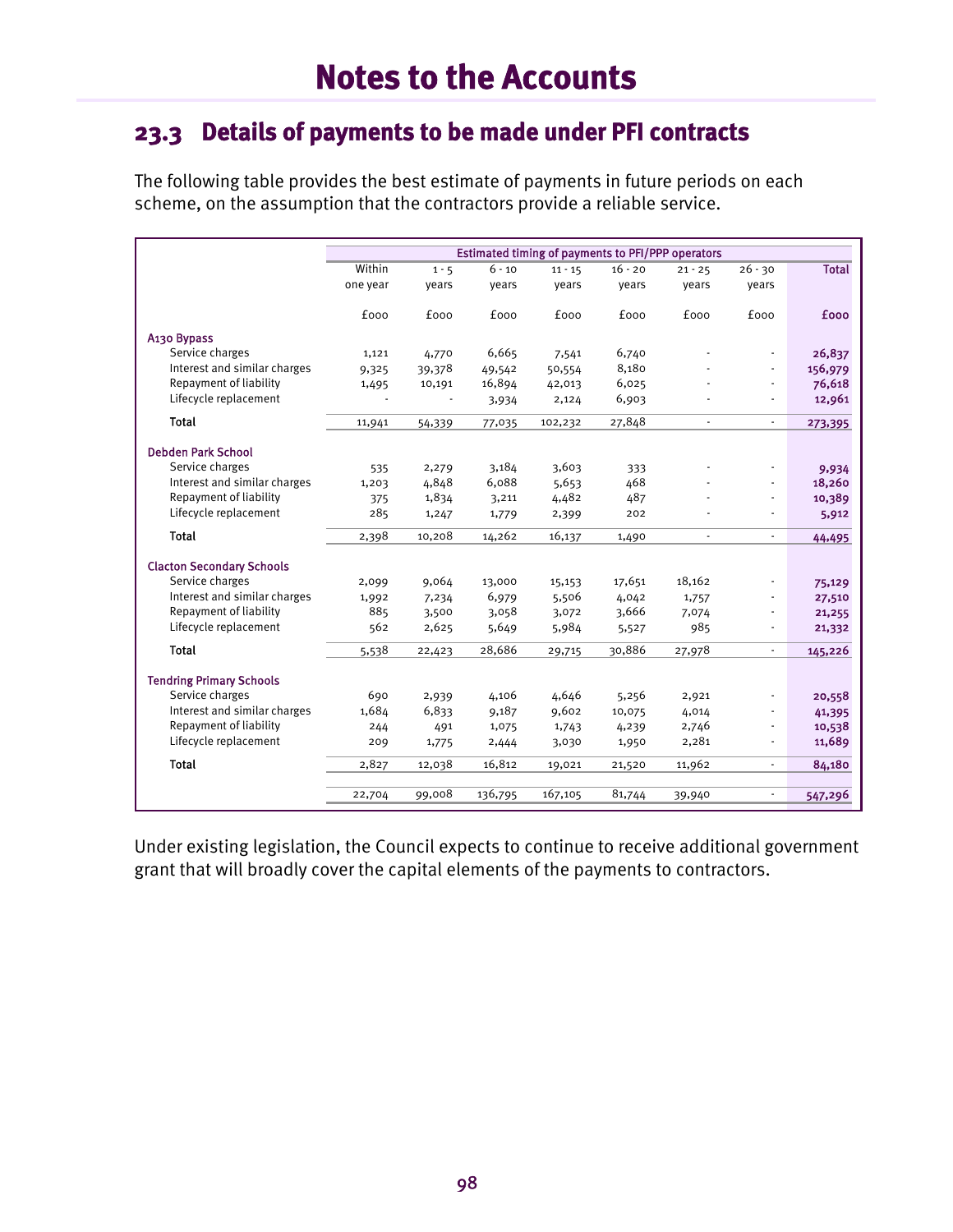### **24. Financial instruments**

### **24.1 Categories of Financial Instruments**

The following categories of financial instrument are carried in the Balance Sheet:

| 31 March 2009 |                | 31 March 2010 |                |                                                | 31 March 2011 |                |
|---------------|----------------|---------------|----------------|------------------------------------------------|---------------|----------------|
| Long          | <b>Current</b> | Long          | <b>Current</b> |                                                | Long          | <b>Current</b> |
| term          |                | term          |                |                                                | term          |                |
| <b>fooo</b>   | <b>fooo</b>    | <b>fooo</b>   | <b>fooo</b>    |                                                | <b>fooo</b>   | <b>fooo</b>    |
|               |                |               |                |                                                |               |                |
|               |                |               |                | Financial assets - Loans and receivables       |               |                |
| 65,197        | 48,869         | 11,259        | ٠              | Investments                                    | 1,042         | 21,354         |
|               | 127,458        |               | 111,750        | Cash                                           |               | 85,287         |
| 28,554        | 89,414         | 27,191        | 107,105        | Debtors (contractual)                          | 26,095        | 95,217         |
| 93,751        | 265,741        | 38,450        | 218,855        | Total                                          | 27,137        | 201,858        |
|               |                |               |                | <b>Financial liabilities at amortised cost</b> |               |                |
|               | (206, 432)     | (135)         | (243, 374)     | Creditors                                      | (35)          | (216,000)      |
| (342,744)     | (5,037)        | (323,718)     | (5,068)        | <b>Borrowing</b>                               | (361,588)     | (7, 821)       |
| (121, 551)    | (2,481)        | (119, 707)    | (2,681)        | PFI / Finance lease liabilities                | (117, 117)    | (2,998)        |
| (464, 295)    | (213,950)      | (443,560)     | (251, 123)     | Total                                          | (478, 740)    | (226, 819)     |

#### **24.2 Income, expense, gains and losses**

The following table provides an analysis of the items included within the Comprehensive Income and Expenditure Statement in relation to income, expense and gains and losses on financial instruments:

|                                        | 2009/10                                             |                  |                                                          |                                 | 2010/11                                                                          |              |
|----------------------------------------|-----------------------------------------------------|------------------|----------------------------------------------------------|---------------------------------|----------------------------------------------------------------------------------|--------------|
| <b>Loans and</b><br><b>receivables</b> | <b>Financial</b><br><b>liabilities</b>              | <b>Total</b>     |                                                          | <b>Loans and</b><br>receivables | <b>Financial</b><br><b>liabilities</b>                                           | <b>Total</b> |
| <b>fooo</b>                            | <b>fooo</b>                                         | <b>fooo</b>      |                                                          | <b>fooo</b>                     | <b>fooo</b>                                                                      | <b>fooo</b>  |
| $\overline{\phantom{a}}$               | 24,768                                              | 24,768           | Interest expense                                         | $\overline{\phantom{a}}$        | 27,572                                                                           | 27,572       |
| $\overline{\phantom{a}}$               |                                                     |                  | Loss on de-recognition                                   | $\overline{\phantom{0}}$        |                                                                                  |              |
| $\overline{\phantom{a}}$               | 22                                                  | 22               | Fee expense                                              | $\blacksquare$                  | 31                                                                               | 31           |
|                                        | 24,790                                              | 24,790           | <b>Expenses</b>                                          | ٠                               | 27,603                                                                           | 27,603       |
| (4,960)<br>$\overline{\phantom{a}}$    | $\blacksquare$<br>(127)<br>$\overline{\phantom{a}}$ | (4,960)<br>(127) | Interest income<br>Gains on de-recognition<br>Fee income | (2,536)                         | $\overline{\phantom{a}}$<br>$\overline{\phantom{a}}$<br>$\overline{\phantom{a}}$ | (2,536)      |
| (4,960)                                | (127)                                               | (5,087)          | Income                                                   | (2,536)                         | ٠                                                                                | (2,536)      |
|                                        |                                                     |                  |                                                          |                                 |                                                                                  |              |
| (4,960)                                | 24,663                                              | 19,703           | Net gain/(loss) for the year                             | (2,536)                         | 27,603                                                                           | 25,067       |

### **24.3 Fair values of assets and liabilities**

Financial liabilities and financial assets represented by loans and receivables are carried in the Balance Sheet at amortised cost. Their fair values can be assessed by calculating the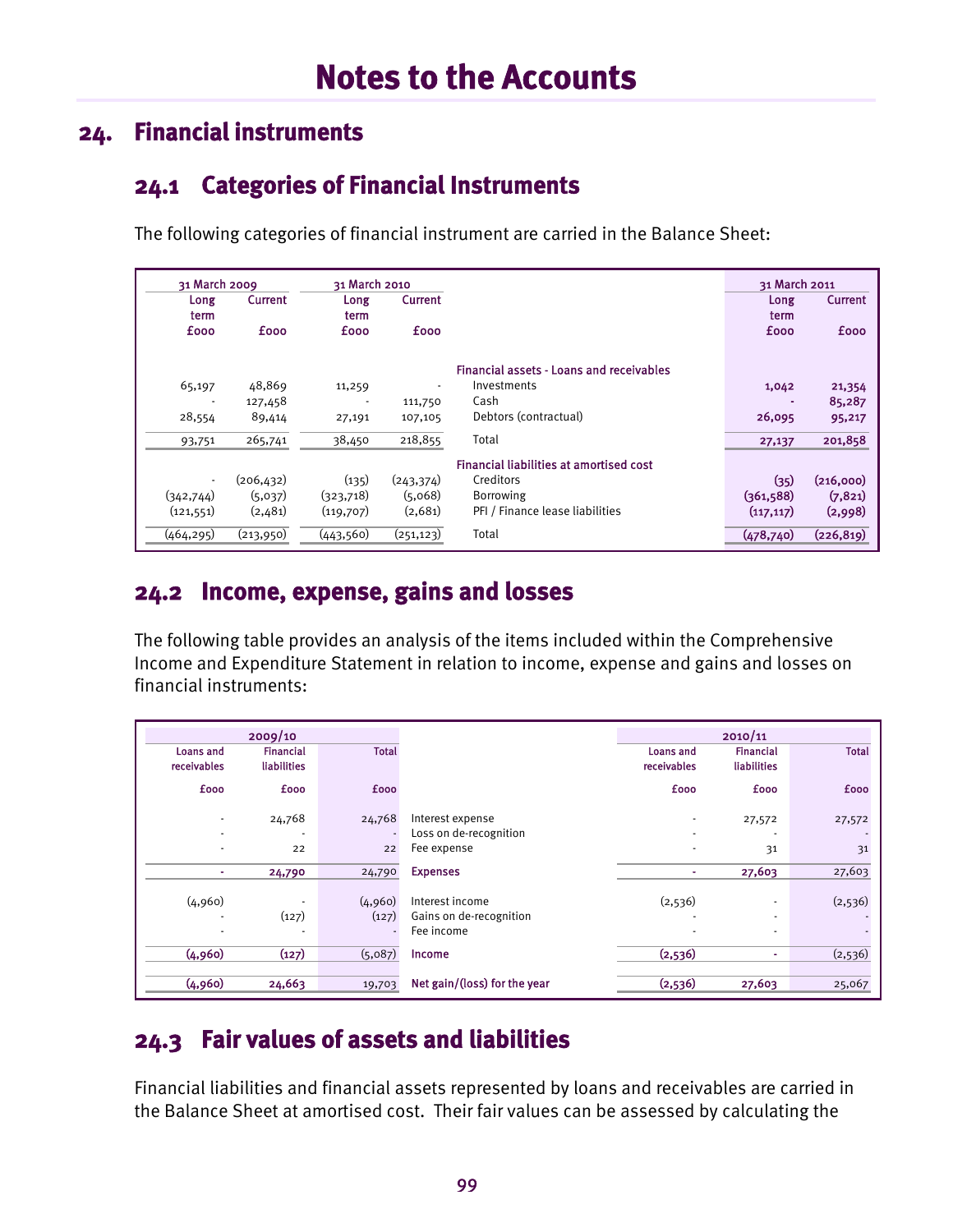present value of the cash flows that will take place over the remaining term of the instruments using the following assumptions:

- The fair value of borrowing from the PWLB has been determined with reference to the 'premature repayment' set of PWLB rates in force at 31 March 2011. This demonstrates how much it would cost the Council to buy itself out of an unfavourable position or how much it could generate from liquidating a favourable position.
- Where an instrument will mature in the next 12 months, the carrying amount is assumed to approximate to fair value.
- The fair value of trade and other receivables is taken to be the invoiced or billed amount.

In some cases, there is no difference between the carrying value and fair value of financial instruments. The following table provides an analysis of those financial instruments where the carrying value and fair value differ:

| 31 March 2010 |             |                  | 31 March 2011 |             |
|---------------|-------------|------------------|---------------|-------------|
| Carrying      | Fair        |                  | Carrying      | Fair        |
| amount        | Value       |                  | amount        | Value       |
| <b>fooo</b>   | <b>fooo</b> |                  | <b>fooo</b>   | <b>fooo</b> |
| (328,786)     | (328, 345)  | <b>Borrowing</b> | (369,409)     | (389, 290)  |
| 11,259        | 12,405      | Investments      | ۰             |             |

The fair value of borrowings varies from the carrying amount because the Council's portfolio of loans includes a number of fixed rate loans where the interest rate payable is either higher or lower than the rates available for similar loans at the balance sheet date.

The fair value of investments was higher than the carrying amount in 2009/10 because the Council's portfolio of investments included some long term fixed rate loans where the interest rate receivable was higher than the rates available for similar loans at the balance sheet date. This commitment to pay interest above current market rates demonstrated the financial consequences of the Council continuing to hold the investments. Conversely it increases the amount that the Council would receive if it agreed to early repayment of the deposits. There were no investments held with maturities beyond 12 months at 31st March 2011.

#### **24.4 Nature and extent of risks arising from financial instruments**

The Council's activities expose it to a variety of financial risks:

 Credit risk – the possibility that other parties might fail to pay amounts due to the Council.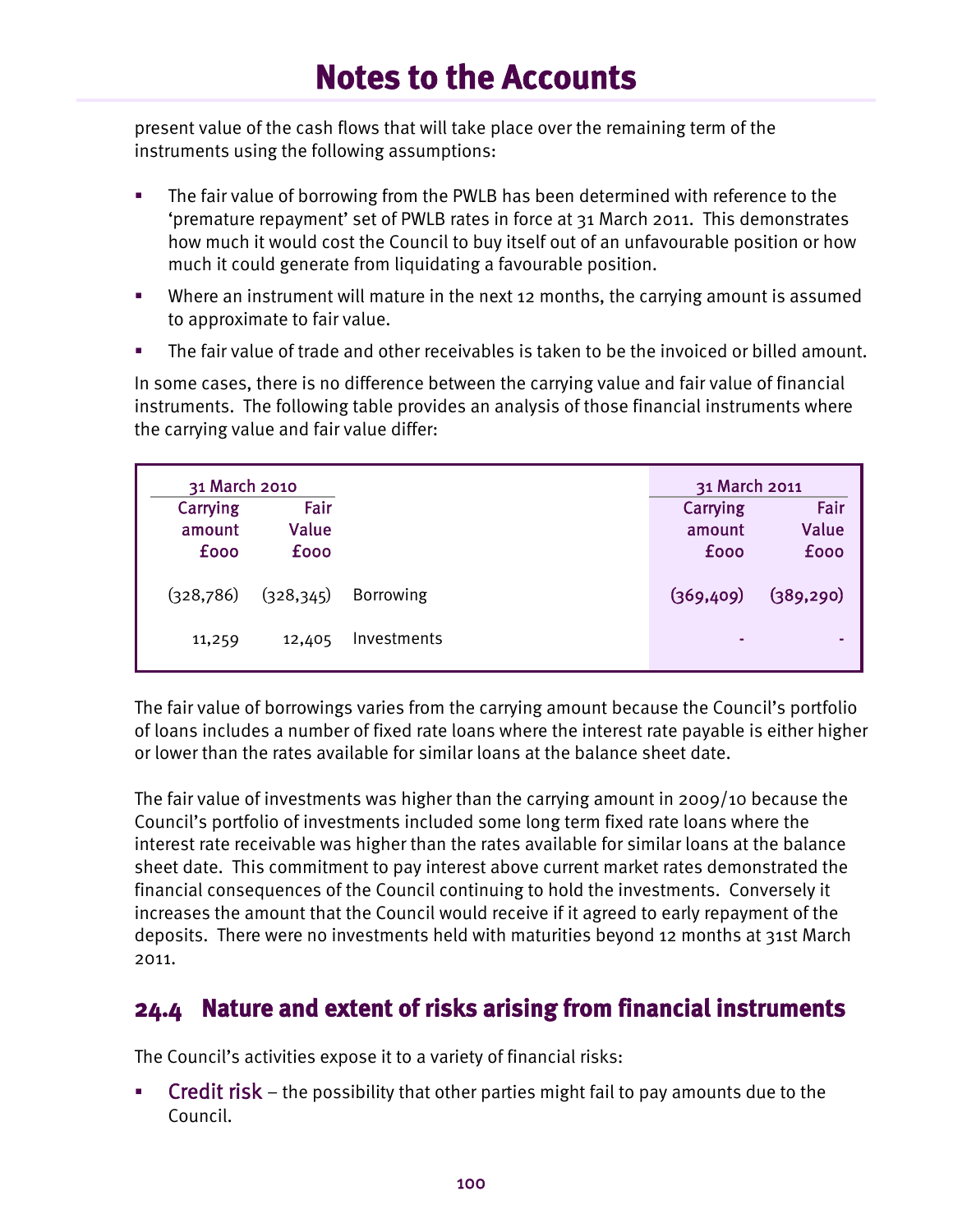- **Liquidity risk** the possibility that the Council might not have funds available to meet its commitments to make payments.
- Market risk the possibility that financial loss might arise for the Council as a result of changes in such measures as interest rates and stock market movements.

The Council's overall treasury risk management framework focuses on the unpredictability of financial markets and arrangements for minimising these risks. An annual treasury management strategy is produced in compliance with statutory regulations and the CIPFA Treasury Management Code of Practice (ie. the CIPFA Treasury Management in the Public Services Code of Practice and Cross Sectoral guidance notes).

Overall, these procedures require the Council to manage risks in the following ways:

- By approving annually limits on the overall level of borrowing, exposure to fixed and variable interest rates, maturity structure of debt and amount that can be invested beyond one year.
- By approving an annual investment strategy that establishes criteria for both investing and selecting counterparties in compliance with government guidance.

Risk management is carried out by a central treasury team, under policies approved by the Council in the annual treasury management strategy. In addition, the Council provides written principles for overall risk management, as well as written policies covering specific areas such as interest rate risk, credit risk and the investment of surplus cash.

#### Credit Risk

Credit risk arises from deposits with banks and financial institutions, as well as from credit exposures associated with the Authority's customers.

The Council aims to minimise the credit risks associated with depositing funds with banks and financial institutions by only placing funds with those counterparties that have credit ratings equivalent to, or better than, the credit rating criteria set out within the Council's annual investment strategy.

Counterparties are only considered for inclusion on the Council's lending list if they have all of the following credit ratings:

- **Short term rating** provides an indication of the capacity of the financial institution to meet its financial commitments in the short term.
- **Long term rating** provides an indication of the capacity of the financial institution to meet its financial commitments over the longer term.
- **Individual / financial strength rating** provides a measure of the likelihood that a bank will require financial assistance from third parties such as its owners, its industry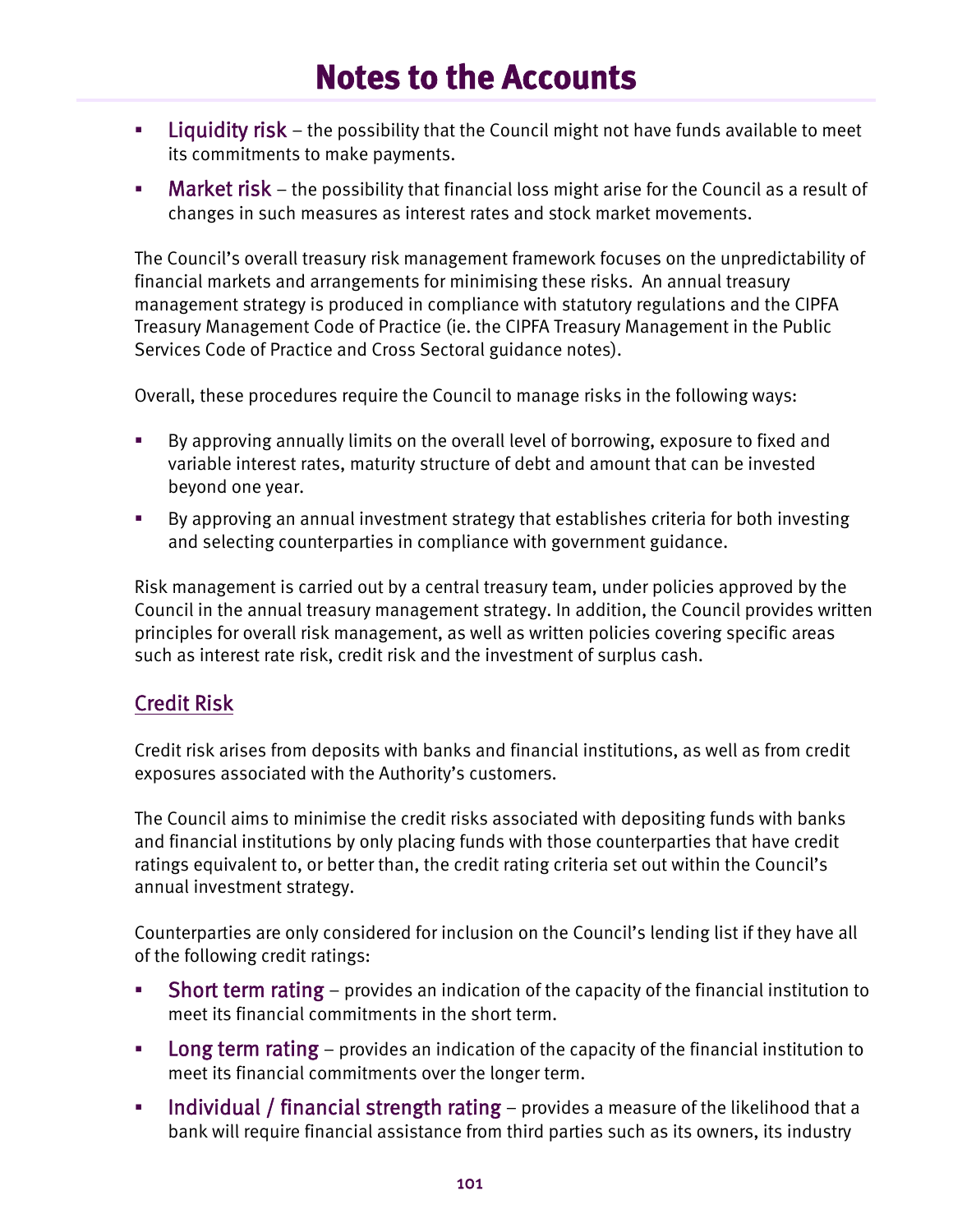group or official institutions. It also considers how a bank would be viewed if it were entirely independent and could not rely upon external support.

 Support rating – provides an assessment of a potential supporter's (either a sovereign state or an institutional owner) propensity to support the bank or of its ability to support it.

Institutions that satisfy the Council's minimum criteria across each of these categories may be included on the Council's lending list. However, the short and long term ratings are further applied to determine the maximum amount that can be invested with individual counterparties and the maximum period of those investments. This approach ensures that the Council applies a consistent approach to the amount, and period, of investments with institutions exposed to similar risks.

Application of the credit rating criteria set out within the Annual Investment Strategy means that investment limits of  $f$ 60m,  $f$ 50m or  $f$ 35m may be applied. Surplus cash balances are usually invested on a short term basis (ie: for periods of up to 364 days) until the funds are next required. Funds invested on this basis are either placed 'on-call' or in short term 'fixed' period deposits. Because of the short term nature of these investments, it is possible for the Council to respond to changes in credit risks reasonably quickly.

The Council may invest its underlying cash balances on a longer term basis (ie: for periods beyond 364 days). Because it is not possible to respond to changes in credit risk as quickly, a limit is set within the annual treasury management strategy, upon the total amount that can be invested for periods beyond  $364$  days. For 2010/11, this limit was  $\pounds$ 50m (2009/10: £60m).

No credit limits were exceeded during 2010/11 and the Council does not expect any losses from non performance by any of its counterparties in relation to deposits.

The following analysis summarises the Council's potential maximum exposure to credit risk, based on experience of default and uncollectability over the last five years, adjusted to reflect current market conditions:

|                                                         | Amount at<br>31 March 2011 | <b>Historical</b><br>experience<br>of default | <b>Historical</b><br>experience<br>adjusted for<br>market conditions<br>at 31 March 2011 | <b>Estimated</b><br>maximum<br>exposure to<br>default and<br>uncollectability |
|---------------------------------------------------------|----------------------------|-----------------------------------------------|------------------------------------------------------------------------------------------|-------------------------------------------------------------------------------|
|                                                         | <b>fooo</b>                | %                                             | %                                                                                        | <b>fooo</b>                                                                   |
| Deposits with banks and other financial<br>institutions |                            |                                               |                                                                                          |                                                                               |
| AAA rated                                               | 10,000                     | $0.000\%$                                     | $0.00\%$                                                                                 |                                                                               |
| AA rated                                                | 24,700                     | 0.030%                                        | 0.03%                                                                                    |                                                                               |
| A rated                                                 | 44,700                     | 0.080%                                        | $0.08\%$                                                                                 | 36                                                                            |
|                                                         | 79,400                     |                                               |                                                                                          | 43                                                                            |
| Debtors (contractual)                                   | 121,312                    | 9.671%                                        | 9.67%                                                                                    | 11,732                                                                        |
| Potential maximum exposure to credit risk               | 200,712                    |                                               |                                                                                          | 11,775                                                                        |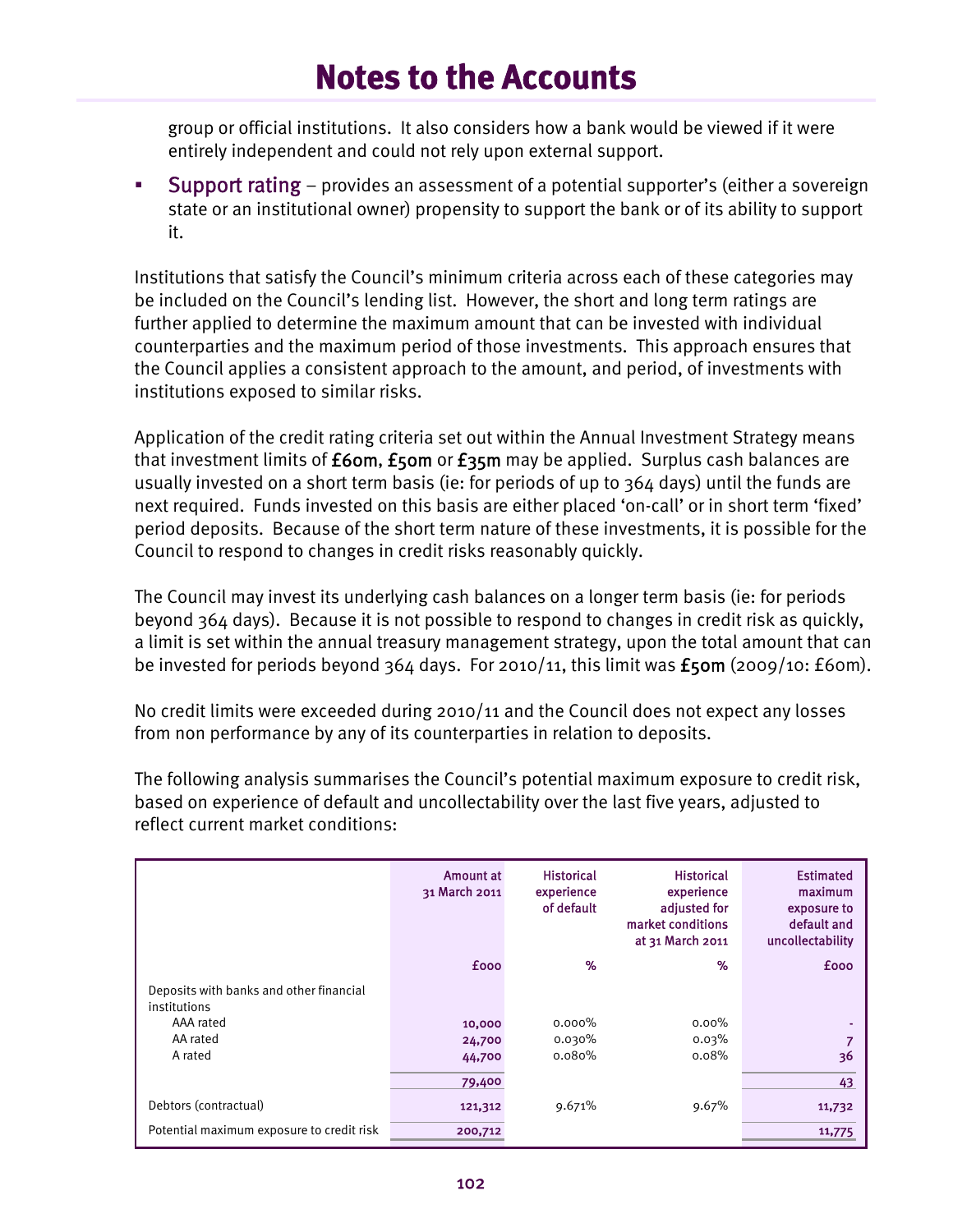Of the total amount of debtors at 31 March 2011, the following amounts (analysed by age) are past their due date for payment:

| 2009/10<br><b>fooo</b>            |                                                                                               | 2010/11<br><b>fooo</b>            |
|-----------------------------------|-----------------------------------------------------------------------------------------------|-----------------------------------|
| 7,251<br>2,754<br>5,359<br>11,294 | Less than three months<br>Three to six months<br>Six months to one year<br>More than one year | 5,922<br>2,966<br>7,792<br>13,257 |
| 26,658                            | Total                                                                                         | 29,937                            |

#### Liquidity risk

As the Council has ready access to borrowings from the Public Works Loans Board, there are no significant risks that it will be unable to raise finance to meet its commitments under financial instruments. Instead, the risk is that the Council will be bound to replenish a significant proportion of its borrowings at a time of unfavourable interest rates. The strategy is to ensure a relatively even debt maturity profile through a combination of careful planning of new loans taken out and (where it is economic to do so) making early repayments.

The maturity analysis of financial liabilities is as follows:

| 2009/10     | <b>Repayment period</b>     | 2010/11     |        |                |       |              |
|-------------|-----------------------------|-------------|--------|----------------|-------|--------------|
|             |                             | <b>PWLB</b> | Money  | Castle         | Other | <b>Total</b> |
|             |                             |             | Market | Point DC       |       |              |
| <b>fooo</b> |                             | fooo        | fooo   | <b>fooo</b>    | fooo  | <b>fooo</b>  |
|             |                             |             |        |                |       |              |
| 5,068       | Less than one year          | 4,388       | 922    | 6              | 2,505 | 7,821        |
| 5,068       | <b>Short term borrowing</b> | 4,388       |        | 6              |       | 7,821        |
|             |                             |             | 922    |                | 2,505 |              |
| 9           | Between 1 and 2 years       | 1,118       |        | 4              |       | 1,122        |
| 5,004       | Between 2 - 5 years         | 8,635       |        | $\overline{2}$ |       | 8,637        |
|             |                             |             |        |                |       |              |
| 3           | Between $5 - 10$ years      | 22,117      |        | $\overline{2}$ |       | 22,119       |
| 15,003      | Between 10 - 25 years       | 26,024      |        | $\overline{2}$ |       | 26,026       |
| 47,688      | Between 25 - 40 years       | 47,688      |        | $\blacksquare$ |       | 47,688       |
| 179,011     | Between 40 - 50 years       | 178,996     |        | $\blacksquare$ |       | 178,996      |
| 77,000      | Over 50 years               |             | 77,000 |                |       | 77,000       |
| 323,718     | Long term borrowing         | 284,578     | 77,000 | 10             |       | 361,588      |
|             |                             |             |        |                |       |              |
| 328,786     | <b>Total borrowing</b>      | 288,966     | 77,922 | 16             | 2,505 | 369,409      |
|             |                             |             |        |                |       |              |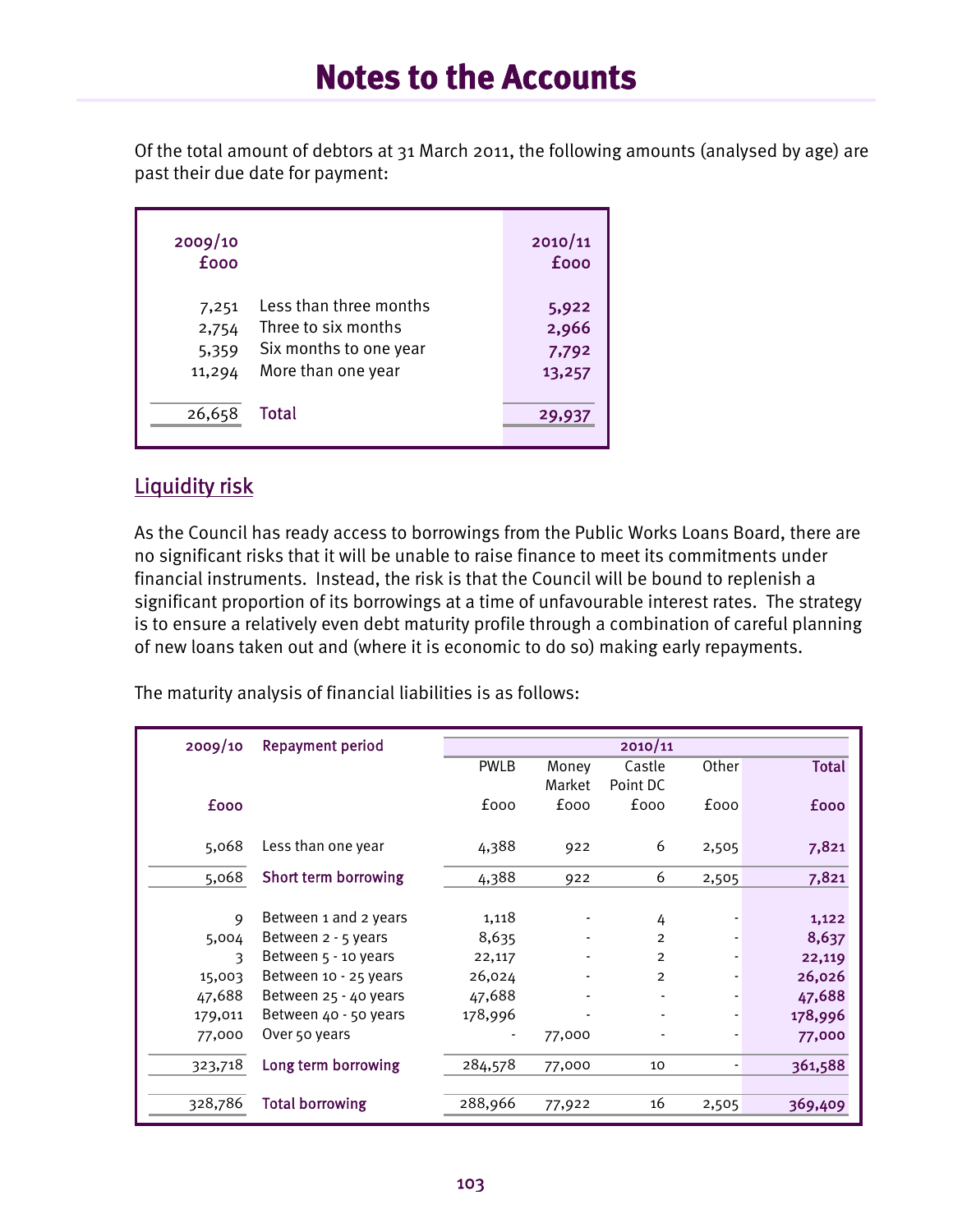The maximum amount of PWLB debt that matures in any one year is  $f$ 30m, with maturities averaging at approximately £15m per annum.

Assuming that the money market loans run full term, they will all mature over a period of three consecutive years. However, the lender has the option, at fixed intervals over the life of the loans, to require repayment sooner.

All trade and other payables are due to be paid in less than one year.

#### Market risk

#### Interest rate risk

The Council is exposed to significant risk in terms of its exposure to interest rate movements on its borrowings and investments. Movements in interest rates could have a complex impact on the Council. For instance, a rise in interest rates would have the following effects:

- Borrowings at variable rates the interest expense charged to the Income and Expenditure Account will rise;
- Borrowings at fixed rates the fair value of the liability borrowings will fall;
- Investments at variable rates the interest income credited to the Income and Expenditure Account will rise; and
- Investments at fixed rates the fair value of the assets will fall.

Borrowing and investments are not carried at fair value, so nominal gains and losses on fixed rate borrowing and investments would not impact on the Surplus/deficit on the Provision of Services. However, changes in interest payable and receivable on variable rate borrowings and investments will be posted to the Comprehensive Income and Expenditure Statement and effect the General Fund Balance pound for pound.

The Council has a number of strategies for managing interest rate risk. Policy is to aim to keep a maximum of 30% of its borrowings in variable rate loans. During periods of falling interest rates, and where economic circumstances are favourable, fixed rate loans will be repaid early to limit exposure to losses. The risk of loss is mitigated by the fact that a proportion of Government grant payable on financing costs will normally move with prevailing interest rates or the Council's cost of borrowing and provide compensation for a proportion of any higher costs.

The treasury management team has an active strategy for assessing interest rate exposure that feeds into the setting of the annual budget and which is used to update the budget quarterly during the year. This allows any adverse changes to be accommodated. The analysis will also advise whether new borrowing taken out is fixed or variable.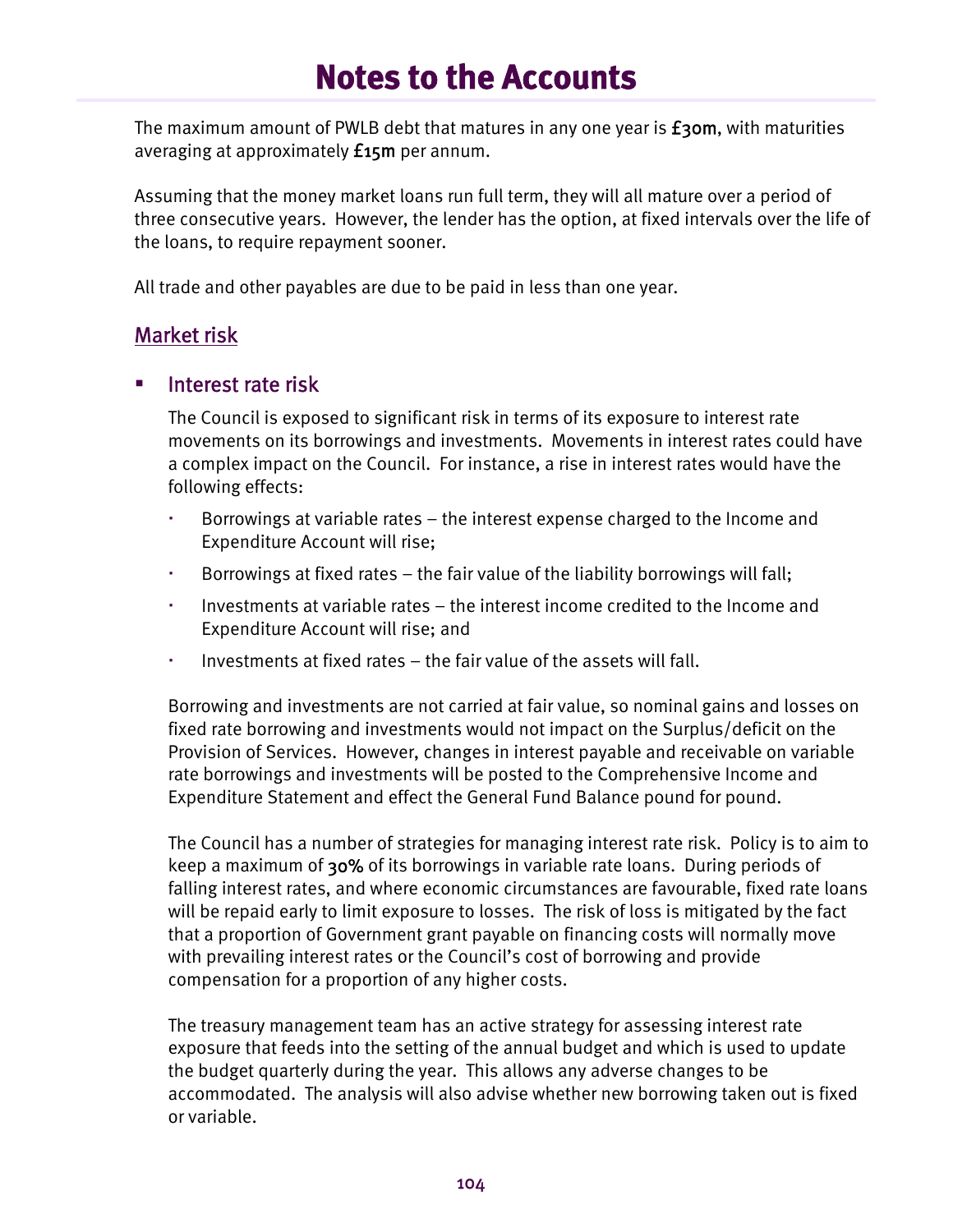According to this assessment strategy, at 31 March 2011, if interest rates had been 1% higher (with all other variables held constant) the financial effect would be:

| 2009/10<br><b>fooo</b> |                                                                                                 | 2010/11<br><b>fooo</b> |
|------------------------|-------------------------------------------------------------------------------------------------|------------------------|
| 273<br>(893)           | Interest payable on variable rate borrowing<br>Interest receivable on variable rate investments | 153<br>(880)           |
| (620)                  | <b>Impact on Comprehensive Income and Expenditure Account</b>                                   |                        |

The impact of a 1% fall in interest rates would be as above but with the movements being reversed.

#### $\blacksquare$  Price risk

The Council does not invest in equity shares and is therefore not exposed to gains or losses arising from movements in the prices of shares except where this impacts on its share of the liability of the Pension Fund.

#### **Foreign exchange risk**

The Council has no financial assets or liabilities denominated in foreign currencies and therefore has no exposure to losses or gains arising from movements in exchange rates.

#### **25. Debtors**

The following table analyses short and long term debtors by counter party grouping:

| <b>Debtors</b> | Counterparty |             |                |              |          |              |
|----------------|--------------|-------------|----------------|--------------|----------|--------------|
|                | Central      | Other       | <b>NHS</b>     | Public       | Other    | <b>Total</b> |
|                | Government   | local       | bodies         | corporations | entities |              |
|                | bodies       | authorities |                |              |          |              |
|                | fooo         | fooo        | fooo           | fooo         | fooo     | <b>fooo</b>  |
| 2008/09        |              |             |                |              |          |              |
| Short term     | 25,245       | 22,384      | 79             | 15           | 73,182   | 120,905      |
| Long term      |              | 18,892      |                |              | 9,662    | 28,554       |
| <b>Total</b>   | 25,245       | 41,276      | 79             | 15           | 82,844   | 149,459      |
| 2009/10        |              |             |                |              |          |              |
| Short term     | 57,975       | 22,536      | 204            |              | 85,975   | 166,690      |
| Long term      |              | 17,240      | $\blacksquare$ |              | 9,951    | 27,191       |
| <b>Total</b>   | 57,975       | 39,776      | 204            |              | 95,926   | 193,881      |
| 2010/11        |              |             |                |              |          |              |
| Short term     | 65,033       | 29,139      | 1,027          | 135          | 62,384   | 157,718      |
| Long term      | $\mathbf{1}$ | 16,501      |                |              | 9,593    | 26,095       |
| Total          | 65,034       | 45,640      | 1,027          | 135          | 71,977   | 183,813      |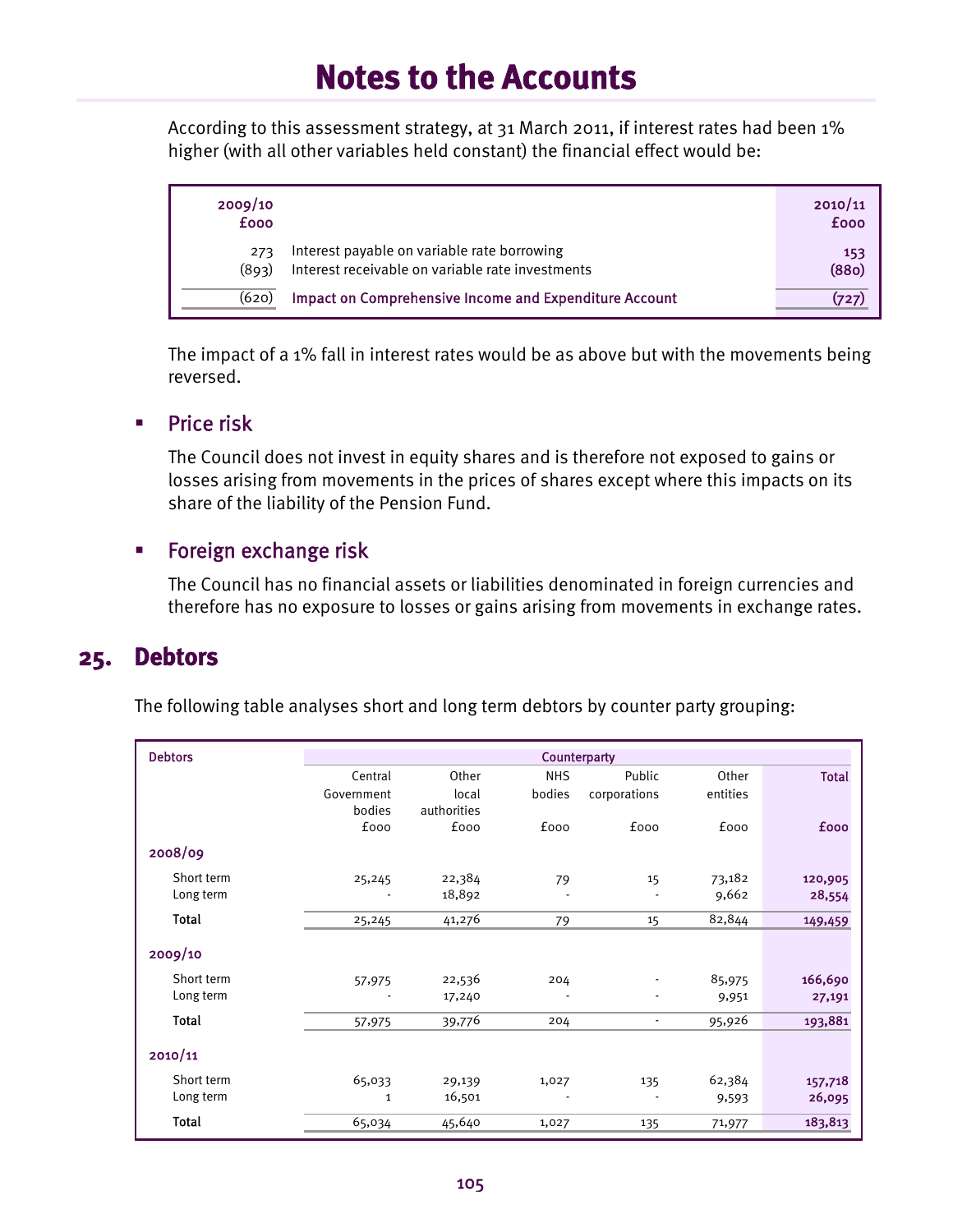| 31 March<br>2009<br><b>fooo</b> | 31 March<br>2010<br><b>fooo</b> |                                                        | 31 March<br>2011<br><b>fooo</b> |
|---------------------------------|---------------------------------|--------------------------------------------------------|---------------------------------|
| 19,028                          | 18,152                          | Debt outstanding on assets transferred to other bodies | 17,299                          |
| 7,221                           | 6,221                           | Deferred capital receipts                              | 6,896                           |
| 2,305                           | 2,818                           | Other long term debtors                                | 1,900                           |
| 28,554                          | 27,191                          | Balance as at 31 March                                 | 26,095                          |

Further details of the Council's long term debtors are as follows:

#### **26. Cash and cash equivalents**

Cash is represented by cash in hand and deposits with financial institutions repayable without penalty on notice of not more than 24 hours. Cash equivalents are investments that mature within three months or less from the date of acquisition and that are readily convertible to known amounts of cash with insignificant risk of change in value.

Cash and cash equivalents also include bank overdrafts where these arise as an integral part of the Council's cash management. The cash position is managed to ensure that a broadly neutral position is maintained on a daily basis (i.e. surplus cash balances are temporarily invested until next needed); overdrawn balances represents cash in transit at 31st March.

The Council's cash management arrangements do not extend to bank balances held by schools in their own bank accounts.

| 2008/09<br><b>fooo</b>               | 2009/10<br><b>fooo</b>               |                                                                                       | 2010/11<br><b>fooo</b>               |
|--------------------------------------|--------------------------------------|---------------------------------------------------------------------------------------|--------------------------------------|
|                                      |                                      | Amounts that form an integral part of<br>the Council's cash management                |                                      |
| 35,072<br>68,736<br>(39, 407)<br>748 | 67,031<br>25,003<br>(40, 029)<br>694 | Cash repayable on demand<br>Cash equivalents<br>Bank overdraft<br>Petty cash balances | 44,054<br>15,010<br>(35, 460)<br>623 |
| 65,149                               | 52,699                               |                                                                                       | 24,227                               |
| 62,309                               | 59,051                               | Cash held by schools                                                                  | 61,060                               |
| 127,458                              | 111,750                              | Total of cash and cash equivalents                                                    | 85,287                               |

The following table shows the balance of cash and cash equivalents at 31 March.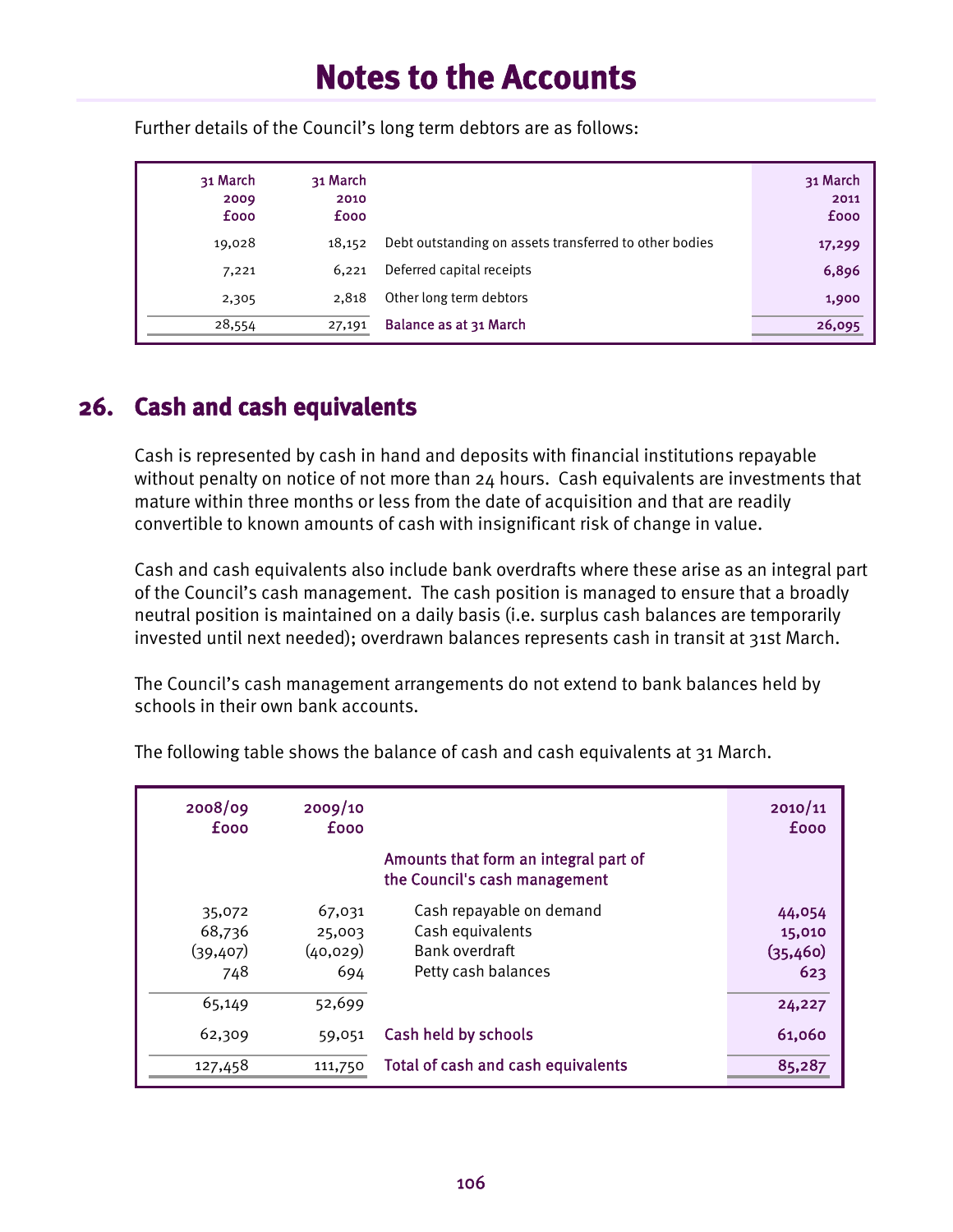## **27. Assets held for sale**

The net movement on assets held for sale is:

| 2009/10<br><b>fooo</b>  |                                                              | 2010/11<br><b>fooo</b> |
|-------------------------|--------------------------------------------------------------|------------------------|
| 1,496                   | Balance as at 1 April<br>Property, Plant and Equipment newly | 4,171                  |
| 2,675<br>$\blacksquare$ | classified as held for sale<br>Impairment losses             | 3,245<br>(162)         |
| $\blacksquare$          | <b>Disposals</b>                                             | (3,881)                |
| 4,171                   | Balance as at 31 March                                       | 3,373                  |

#### **28. Creditors**

The following table analyses short and long term creditors by counter party grouping:

| <b>Creditors</b> | Counterparty |             |             |              |             |              |  |
|------------------|--------------|-------------|-------------|--------------|-------------|--------------|--|
|                  | Central      | Other       | <b>NHS</b>  | Public       | Other       | <b>Total</b> |  |
|                  | Government   | local       | bodies      | corporations | entities    |              |  |
|                  | bodies       | authorities |             |              |             |              |  |
|                  | <b>fooo</b>  | <b>fooo</b> | <b>fooo</b> | fooo         | <b>fooo</b> | <b>fooo</b>  |  |
| 2008/09          |              |             |             |              |             |              |  |
| Short term       | 2,892        | 29,219      | 2,219       | 501          | 199,777     | 234,608      |  |
| Long term        |              |             |             |              |             |              |  |
| Total            | 2,892        | 29,219      | 2,219       | 501          | 199,777     | 234,608      |  |
|                  |              |             |             |              |             |              |  |
| 2009/10          |              |             |             |              |             |              |  |
| Short term       | 8,569        | 36,050      | 2,574       | 769          | 232,090     | 280,052      |  |
| Long term        |              |             |             |              | 135         | 135          |  |
| Total            | 8,569        | 36,050      | 2,574       | 769          | 232,225     | 280,187      |  |
|                  |              |             |             |              |             |              |  |
| 2010/11          |              |             |             |              |             |              |  |
| Short term       | 2,199        | 35,710      | 1,523       | 393          | 194,838     | 234,663      |  |
| Long term        |              |             |             |              | 35          | 35           |  |
| Total            | 2,199        | 35,710      | 1,523       | 393          | 194,873     | 234,698      |  |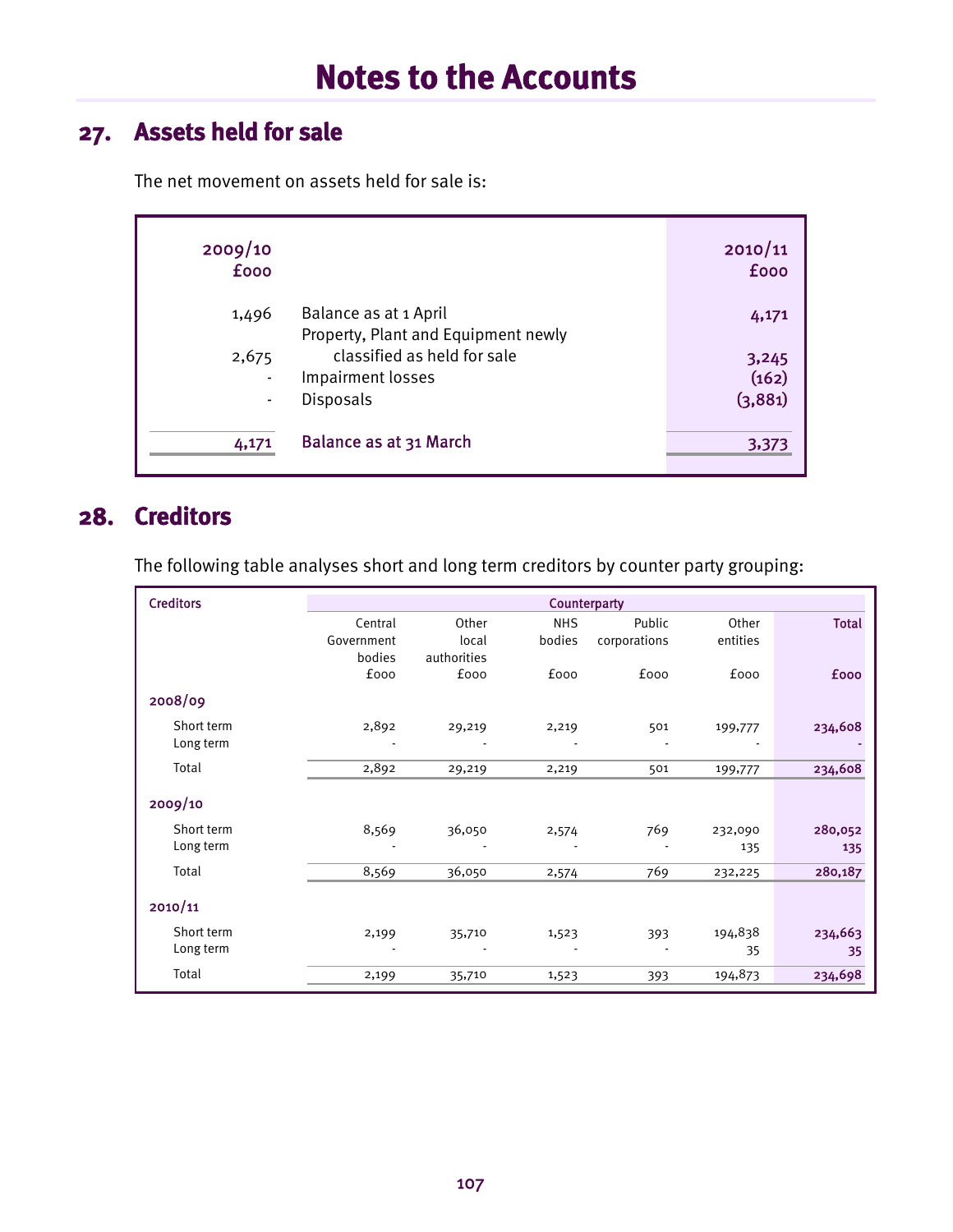#### **29. Grant receipts in advance**

Where grants or contributions have been received, but the conditions attached to the funding are not satisfied, the amount is carried in the Balance Sheet as a receipt in advance. An analysis of the amounts carried in the Balance Sheet as a receipt in advance is as follows:

|             | 2009/10     |              |                                      |             | 2010/11     |              |
|-------------|-------------|--------------|--------------------------------------|-------------|-------------|--------------|
| Revenue     | Capital     | <b>Total</b> |                                      | Revenue     | Capital     | <b>Total</b> |
| <b>fooo</b> | <b>fooo</b> | <b>fooo</b>  |                                      | <b>fooo</b> | <b>fooo</b> | <b>fooo</b>  |
|             |             |              | <b>Department of Education</b>       |             |             |              |
| 5,669       | 27,360      | 33,029       | <b>Standards Fund Grant</b>          | 10,439      | 50,740      | 61,179       |
| 530         | 404         | 934          | Other Department of Education grants | 1,550       | 3,186       | 4,736        |
| 6,199       | 27,764      | 33,963       |                                      | 11,989      | 53,926      | 65,915       |
|             |             |              | Other grants                         |             |             |              |
| 163         | 285         | 448          | Department of Transport grants       | 5,933       | 1,310       | 7,243        |
|             | 2,031       | 2,031        | Communities and Local Government     |             | 1,880       | 1,880        |
| 1,106       |             | 1,106        | Training and Development Agency      | 935         |             | 935          |
| 481         |             | 481          | Learning and Skills Council grants   | 1,639       |             | 1,639        |
| 23          |             | 23           | Department of Health grants          |             |             |              |
| 240         | 517         | 757          | Other grants                         | 633         | 74          | 707          |
| 2,013       | 2,833       | 4,846        |                                      | 9,140       | 3,264       | 12,404       |
| 8,212       | 30,597      | 38,809       | Total of grant receipts in advance   | 21,129      | 57,190      | 78,319       |
| 5,680       | 36,180      | 41,860       | <b>Developer contributions</b>       | 3,666       | 39,533      | 43,199       |
| 13,892      | 66,777      | 80,669       | Total                                | 24,795      | 96,723      | 121,518      |

## **30. Provisions**

The Council has set funds as aside as provisions to meet obligations related to events that have taken place which probably require settlement by the transfer of economic benefits. An explanation of each provision is as follows:

| <b>Provision</b> | <b>Purpose</b>                                                                                                                                                                                                                                                                                                                                                                                        |
|------------------|-------------------------------------------------------------------------------------------------------------------------------------------------------------------------------------------------------------------------------------------------------------------------------------------------------------------------------------------------------------------------------------------------------|
| Insurance        | The Insurance Provision represents the estimated outstanding<br>liabilities of the Council that are likely to be paid over a number of<br>years. They arise due to the self insured elements of the Council's<br>Insurance programme and other claims related to the period when<br>Municipal Mutual Insurance and Independent Insurance were the<br>Council's insurers.                              |
|                  | Municipal Mutual insured the Council's liability risks from 1977,<br>until they ceased trading in 1992. They are now operating under a<br>scheme of arrangements dealing with the outstanding claims.<br>Independent Insurance was the Council's insurer for the liability<br>classes of business from 1st April 1993 to 31st March 2001, and<br>went into provisional liquidation on 17th June 2001. |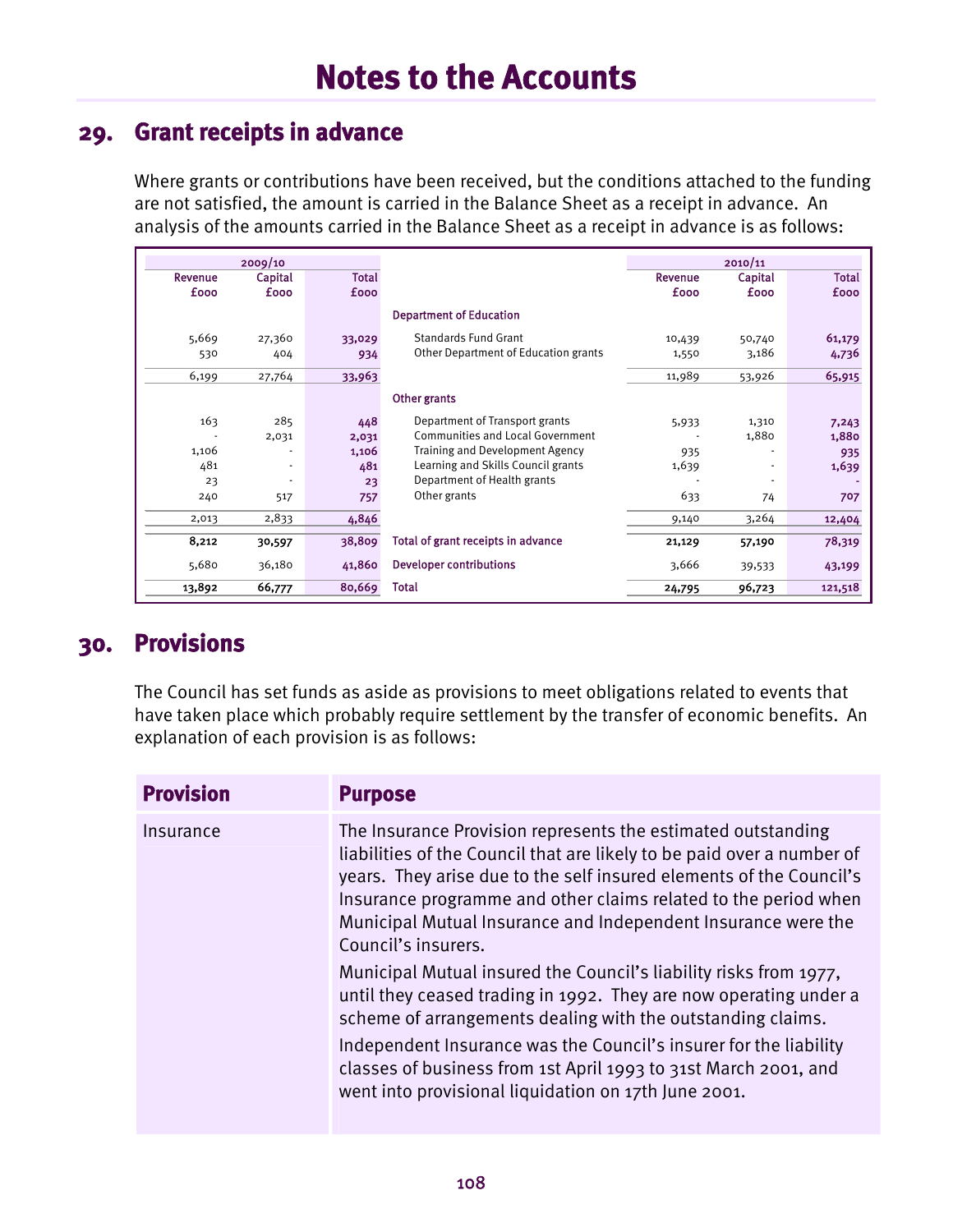| <b>Provision</b>              | <b>Purpose</b>                                                                                                                                                                                                                                                                                                                                                                                                                                                                                                                                                                                                                                                                                                         |
|-------------------------------|------------------------------------------------------------------------------------------------------------------------------------------------------------------------------------------------------------------------------------------------------------------------------------------------------------------------------------------------------------------------------------------------------------------------------------------------------------------------------------------------------------------------------------------------------------------------------------------------------------------------------------------------------------------------------------------------------------------------|
| Insurance (continued)         | It is currently not expected that any payments will be received from<br>Independent Insurance.                                                                                                                                                                                                                                                                                                                                                                                                                                                                                                                                                                                                                         |
| Restructuring                 | This provision represents the best estimate of the amount the<br>Council is committed to pay as a consequence of formal plans for<br>the restructuring of certain services, where these plans are likely to<br>result in the termination of a number of employees' employment<br>before their normal retirement date.                                                                                                                                                                                                                                                                                                                                                                                                  |
| <b>Highways</b>               | This provision relates to claims for compensation in relation to the<br>construction of a road.                                                                                                                                                                                                                                                                                                                                                                                                                                                                                                                                                                                                                        |
| Section 117                   | This provision represents estimated outstanding claims by service<br>users who where charged for care under Section 117 of the Mental<br>Health Act 1983. Settlement of these claims is likely to be spread<br>over a number of years. When the Act was introduced, it did not<br>clearly indicate whether service users receiving aftercare under<br>Section 117 could be charged. The Council, along with many other<br>authorities, charged service users for residential care. Following a<br>ruling by the House of Lords, and the Local Government<br>ombudsman, it is now clear that Section 117 aftercare is not<br>chargeable. The Council therefore has a duty to repay the charges<br>it previously levied. |
| Schools capital<br>provisions | Provision has been made for various loss and expense claims<br>related to the construction work at various schools.                                                                                                                                                                                                                                                                                                                                                                                                                                                                                                                                                                                                    |
| Other                         | Provisions have been established for various minor matters and for<br>one commercially sensitive matter.                                                                                                                                                                                                                                                                                                                                                                                                                                                                                                                                                                                                               |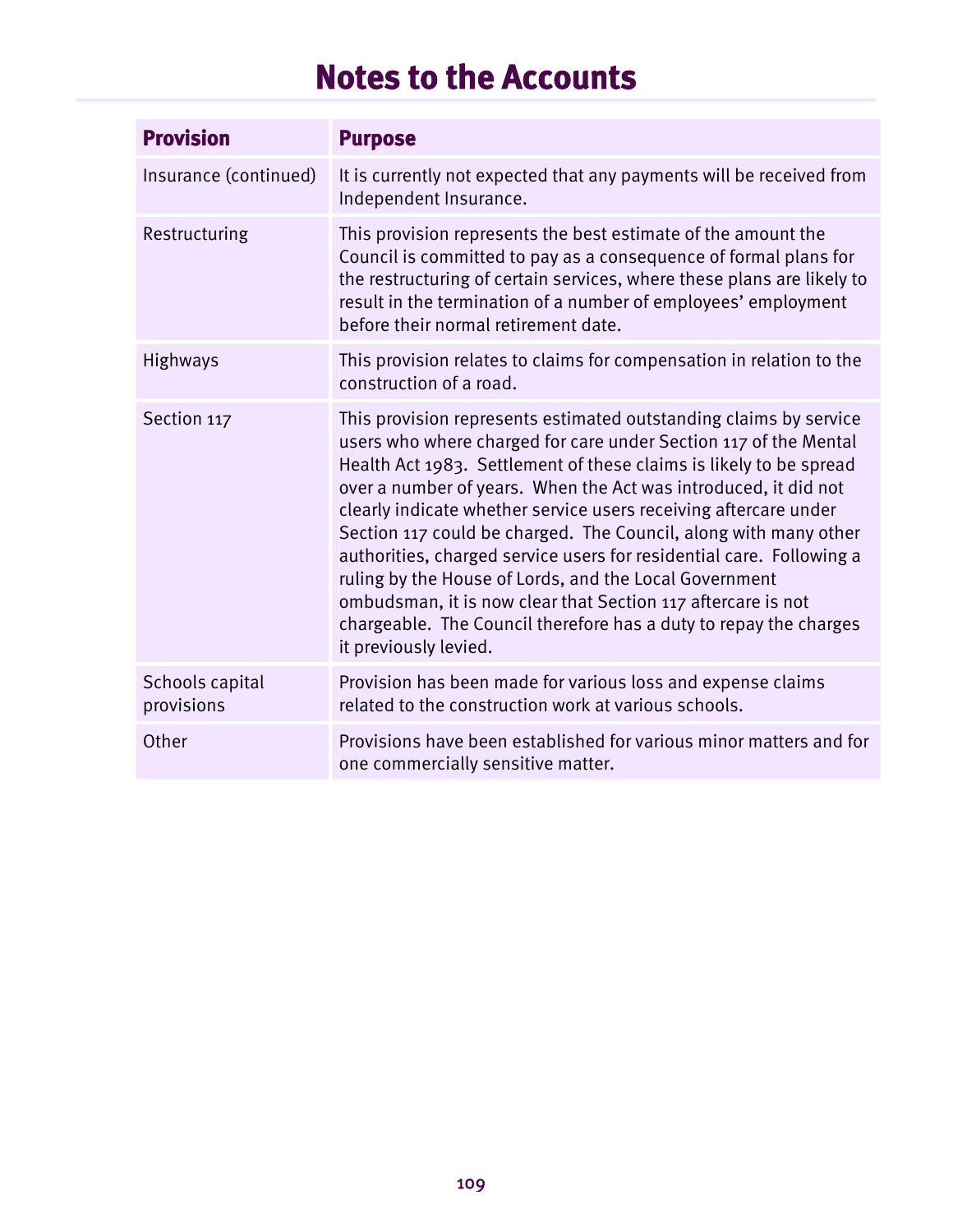A summary of the provisions held is as follows:

|                                                                                                  | Insurance<br><b>Provision</b> | <b>Restructuring</b> | <b>Section</b><br>117                        | <b>Highways</b><br>provision | Schools'<br>capital<br>provisions | Other<br>provisions             | <b>Total</b>                         |
|--------------------------------------------------------------------------------------------------|-------------------------------|----------------------|----------------------------------------------|------------------------------|-----------------------------------|---------------------------------|--------------------------------------|
|                                                                                                  | <b>fooo</b>                   | <b>fooo</b>          | <b>fooo</b>                                  | <b>fooo</b>                  | <b>fooo</b>                       |                                 | <b>fooo</b>                          |
| <b>Current provisions</b>                                                                        |                               |                      |                                              |                              |                                   |                                 |                                      |
| <b>Balance at 1st April 2009</b>                                                                 | (4, 967)                      |                      | (9)                                          |                              |                                   | (133)                           | (5, 109)                             |
| Amounts arising<br>Provisions reversed<br>Provisions utilised<br>Amounts reclassified as current | 4,967<br>(4,548)              | (195)                | 9<br>(83)                                    | (698)                        | (437)                             | (276)<br>133                    | (908)<br>133<br>4,976<br>(5, 329)    |
| Balance at 31st March 2010                                                                       | (4,548)                       | (195)                | (83)                                         | (698)                        | (437)                             | (276)                           | (6, 237)                             |
| Amounts arising<br>Provisions reversed<br>Provisions utilised<br>Amounts reclassified as current | 4,548<br>(5,000)              | (3,808)<br>195       | 83<br>(83)                                   | (50)<br>698<br>(349)         | (216)<br>18<br>513                | (804)<br>256<br>22<br>(678)     | (4, 878)<br>274<br>6,059<br>(6, 110) |
| Balance at 31st March 2011                                                                       | (5,000)                       | (3,808)              | (83)                                         | (399)                        | (122)                             | (1,480)                         | (10, 892)                            |
| Non current provisions                                                                           |                               |                      |                                              |                              |                                   |                                 |                                      |
| <b>Balance at 1st April 2009</b>                                                                 | (20, 544)                     |                      | (349)                                        | (860)                        |                                   | (658)                           | (22, 411)                            |
| Amounts arising<br>Provisions reversed<br>Provisions utilised<br>Amounts reclassified as current | (9,560)<br>4,548              |                      | $\ddot{\phantom{1}}$<br>83                   | (187)<br>698                 |                                   | (20)<br>$\ddot{\phantom{1}}$    | (9,767)<br>5,329                     |
| Balance at 31st March 2010                                                                       | (25, 556)                     | $\blacksquare$       | (266)                                        | (349)                        | $\blacksquare$                    | (678)                           | (26, 849)                            |
| Amounts arising<br>Provisions reversed<br>Provisions utilised<br>Amounts reclassified as current | (2,633)<br>5,000              |                      | (78)<br>$\overline{\phantom{a}}$<br>÷,<br>83 | 349                          |                                   | $\overline{\phantom{a}}$<br>678 | (2,711)<br>6,110                     |
| Balance at 31st March 2011                                                                       | (23, 189)                     | ٠                    | (261)                                        | ٠                            | $\tilde{\phantom{a}}$             | $\omega$                        | (23, 450)                            |

#### **31. Contingent liabilities and assets**

The Insurance Provision represents the estimated outstanding liabilities that the Council is likely to be required to pay as a result of the self insured elements of the Council's Insurance programme and other claims related to the period when Municipal Mutual Insurance and Independent Insurance were the Council's insurers. It is possible that the Council may be required to settle liabilities in excess of those for which provision has been made.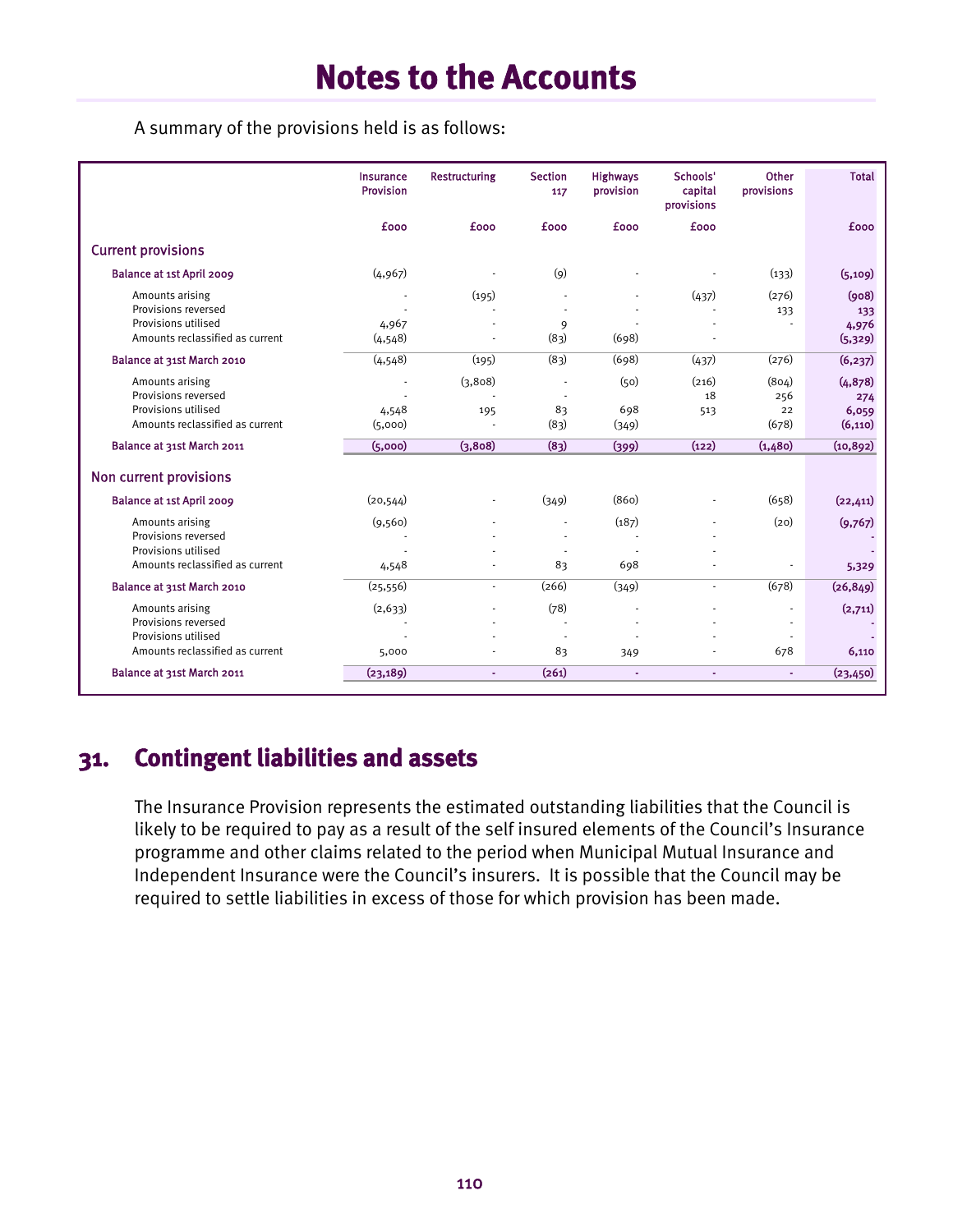#### **32. Usable reserves**

These are reserves that the Council may use to provide services, subject to the need to maintain a prudent level of reserves and any statutory limitation on their use.

Movements in the Council's usable reserves are detailed in the Movement in Reserves Statement.

#### **33. Unusable reserves**

#### **33.1 Introduction**

The Council keeps a number of unusable reserves on the Balance Sheet which are held for statutory reasons or are needed to comply with property accounting practice. The Council is not able to use these unusable reserves to provide services. This category of reserves holds includes those that hold unrealised gains and losses, (for example the Revaluation Reserve), where amounts would only become available to provide services if the assets were sold; and reserves that hold timing differences shown in the Movement in Reserves Statement line 'Adjustments between accounting basis and funding basis under regulations'.

Notes 33.2 to 33.8 provide specific details on the purpose of each unusable reserve kept by the Council and the movements in the reserve during the year.

#### **33.2 Revaluation Reserve**

This reserve records the gains made by the Council arising from increases in the value of its property, plant and equipment. The balance is reduced when assets with accumulated gains are:

- Re-valued downwards or impaired and the gains are lost;
- Used in the provision of services and the gains are consumed through depreciation; or
- Disposed of and the gains are realised.

The Reserve contains only revaluation gains accumulated since 1 April 2007, the date that the Reserve was established. Accumulated gains arising before that date are consolidated into the balance on the Capital Adjustment Account.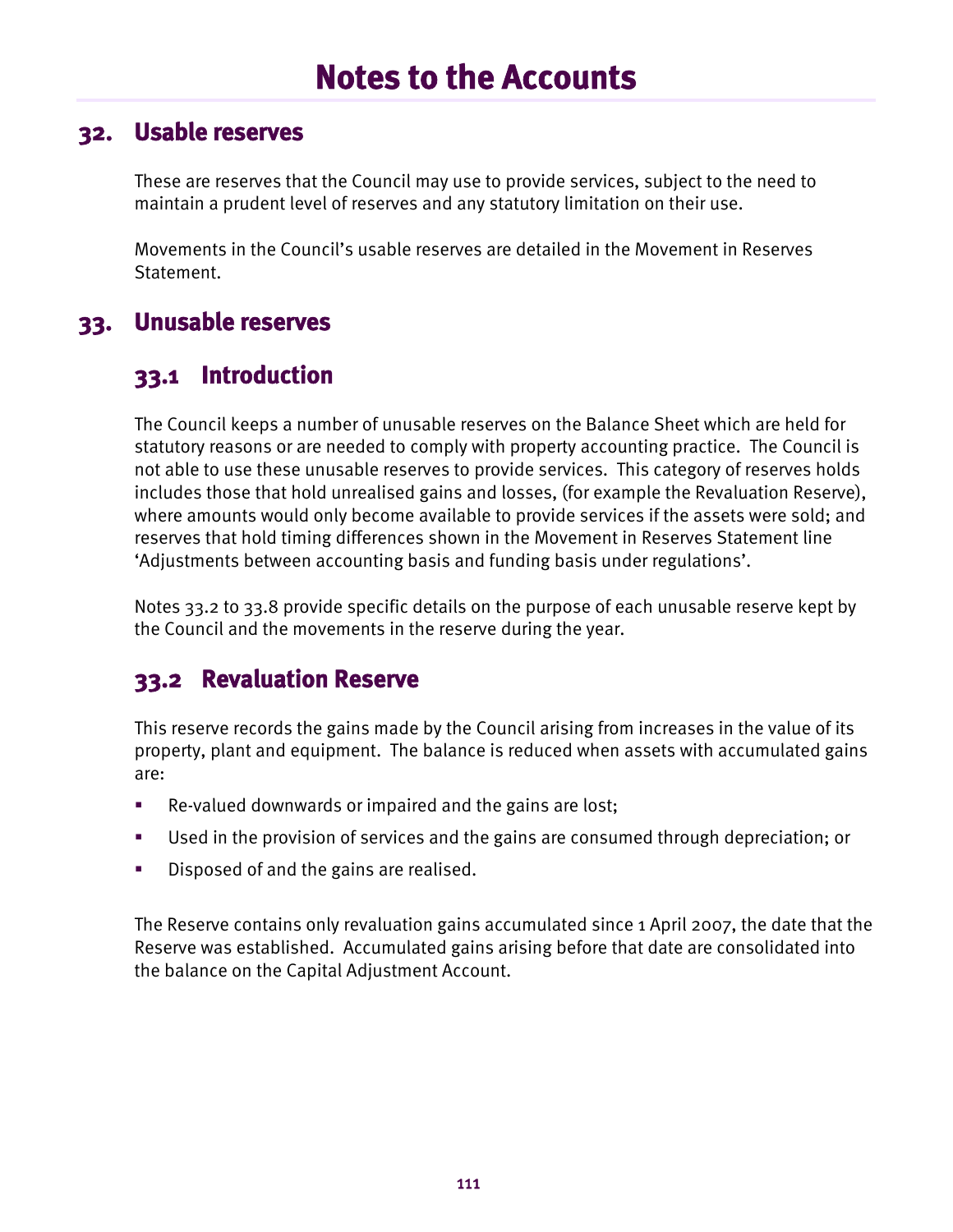The following table provides an analysis of the movements on the Revaluation Reserve:

| 2009/10             |                                                                                                           | 2010/11 |             |
|---------------------|-----------------------------------------------------------------------------------------------------------|---------|-------------|
| <b>fooo</b>         |                                                                                                           | fooo    | <b>fooo</b> |
| (103, 910)          | <b>Balance as at 1 April</b>                                                                              |         | (96, 136)   |
| (64, 191)<br>67,900 | Revaluation of non current assets (increases)<br>Revaluation of non current assets (subsequent decreases) | (458)   |             |
| 3,709               | (Surplus) / deficit on revaluations                                                                       |         | (458)       |
| 4,049<br>16         | Depreciation on revaluation gains<br>Accumulated gains on assets sold or scrapped                         | 14,194  |             |
| 4,065               | Amounts written off to the Capital Adjustment Account                                                     |         | 14,194      |
| (96, 136)           | Balance as at 31 March                                                                                    |         | (82,400)    |

#### **33.3 Capital Adjustment Account**

The Capital Adjustment Account absorbs the timing differences arising from the different arrangements for accounting for the consumption of non-current assets and for financing the acquisition, construction or enhancement of those assets under statutory provisions. The account is debited with the cost of acquisition, construction or enhancement as depreciation, impairment losses and amortisations are charged to the Comprehensive Income and Expenditure Statement (with reconciling postings from the Revaluation Reserve to convert fair value figures to a historic cost basis). The Account is credited with the amounts set aside by the Council as finance for the costs of acquisition, construction and enhancement.

The Account contains accumulated gains and losses on Investment Properties that have yet to be consumed by the Council.

The Account also contains revaluation gains accumulated on property, plant and equipment before 1 April 2007, the date that the Revaluation Reserve was created to hold such gains.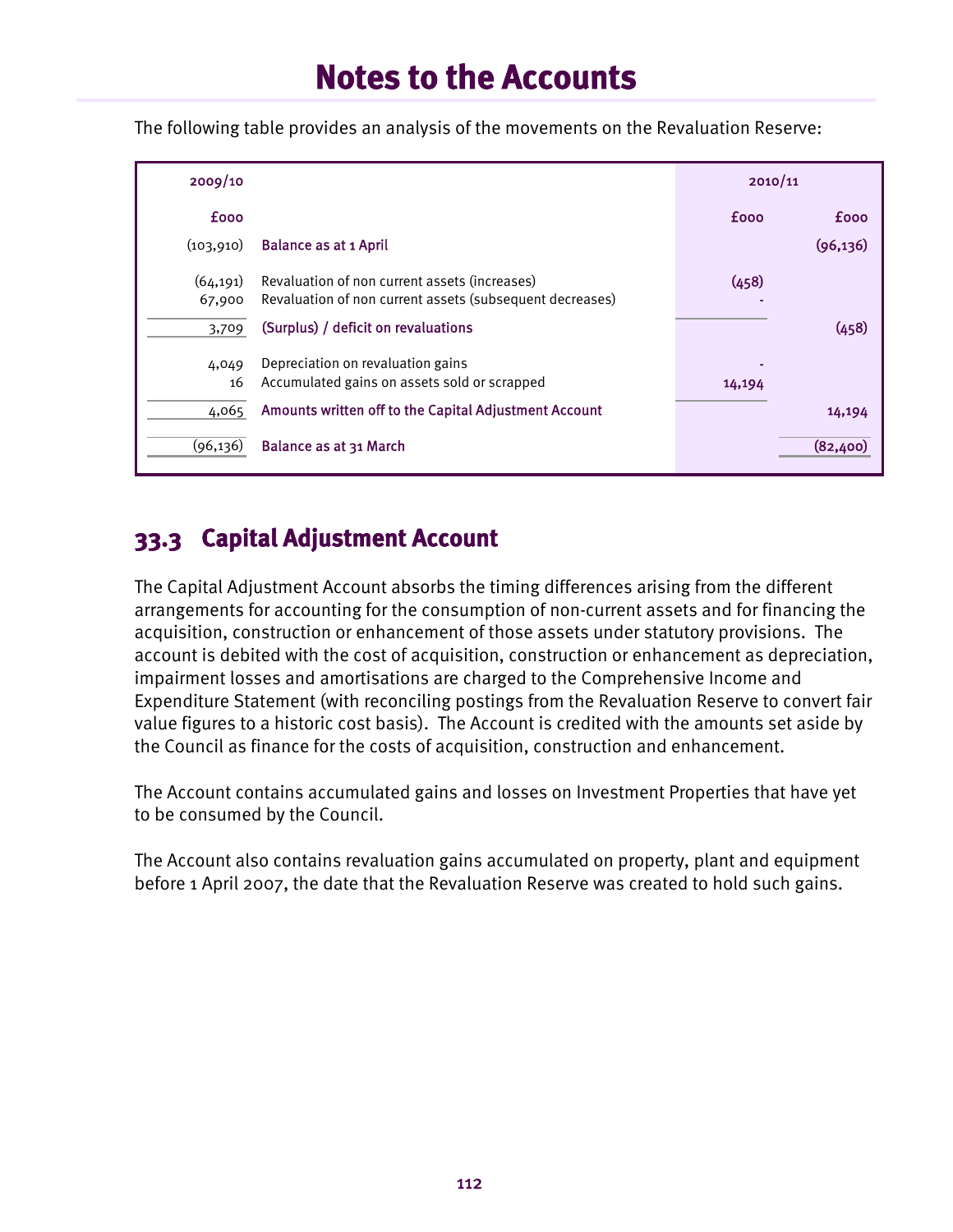The following table provides an analysis of the movements on the Capital Adjustment Account:

| 2009/10                                                                   |                                                                                                                                                                                                                                                                                                                                                           |                                                                 | 2010/11     |
|---------------------------------------------------------------------------|-----------------------------------------------------------------------------------------------------------------------------------------------------------------------------------------------------------------------------------------------------------------------------------------------------------------------------------------------------------|-----------------------------------------------------------------|-------------|
| <b>Restated</b><br><b>fooo</b>                                            |                                                                                                                                                                                                                                                                                                                                                           | <b>fooo</b>                                                     | <b>fooo</b> |
| (1,933,998)                                                               | <b>Balance as at 1 April</b>                                                                                                                                                                                                                                                                                                                              |                                                                 | (1,753,300) |
| 52,400                                                                    | Reversal of items related to capital expenditure debited<br>or credited to the Comprehensive Income and<br><b>Expenditure Statement</b><br>Depreciation                                                                                                                                                                                                   | 60,740                                                          |             |
| 174,452                                                                   | Impairment of non current assets<br>Revenue expenditure financed from capital under statute                                                                                                                                                                                                                                                               | 1,105                                                           |             |
| 91,190<br>39,046                                                          | Cost / value of assets disposed of during the year                                                                                                                                                                                                                                                                                                        | 87,722<br>150,274                                               |             |
|                                                                           |                                                                                                                                                                                                                                                                                                                                                           |                                                                 |             |
| 357,088                                                                   |                                                                                                                                                                                                                                                                                                                                                           |                                                                 | 299,841     |
| (4,049)<br>(16)<br>(4,065)                                                | Adjusting amounts written out of the Revaluation<br><b>Reserve:</b><br>Difference between fair value and historical cost depreciation<br>Revaluation gains outstanding for assets upon disposal                                                                                                                                                           | (14, 194)                                                       | (14, 194)   |
| 353,023                                                                   | Net written out amount of the cost of non current<br>assets consumed in the year                                                                                                                                                                                                                                                                          |                                                                 | 285,647     |
| (26, 688)<br>(5, 275)<br>(60, 638)<br>(75, 238)<br>(4, 885)<br>(172, 724) | Capital financing applied in the year<br>Revenue reserves applied<br>Statutory provision for the financing of capital investment<br>Capital receipts applied<br>Capital grants and contributions applied to finance:<br>Capital Expenditure<br>Revenue expenditure funded from capital<br>Application of grants from the Capital Grants Unapplied Account | (940)<br>(31,962)<br>(6,790)<br>(66, 646)<br>(55, 481)<br>(647) | (162, 466)  |
| 399                                                                       | Movement in market value of investment properties                                                                                                                                                                                                                                                                                                         |                                                                 | (275)       |
| (1,753,300)                                                               | Balance as at 31 March                                                                                                                                                                                                                                                                                                                                    |                                                                 | (1,630,394) |

#### **33.4 Financial Instruments Adjustment Account**

The Financial Instruments Adjustment Account absorbs the timing differences arising from the different arrangements for accounting for income and expenditure relating to certain financial instruments and for bearing losses or benefiting from gains per statutory provisions.

The Council uses the Account to manage premiums paid, or discounts received, on the early redemption of loans. Premiums are debited, and discounts are credited, to the Comprehensive Income and Expenditure Statement when they are incurred/received, but reversed out of the General Fund Balance to the Account in the Movement in Reserves Statement. Over time, the expense / income is posted back to the General Fund Balance in accordance with statutory arrangements for spreading the burden / benefit on council tax.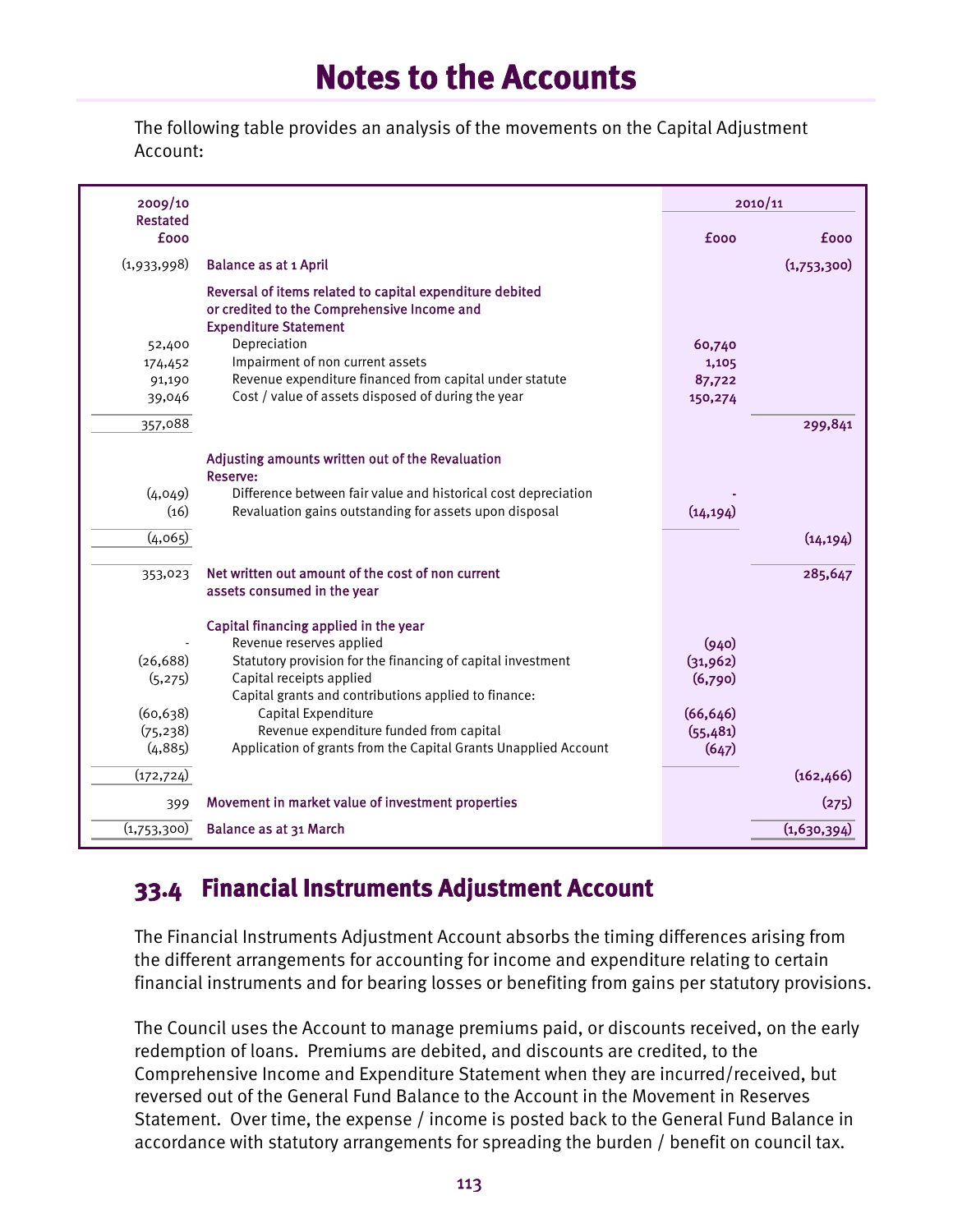Premiums are spread over the unexpired term that was outstanding on the loans when they were redeemed; discounts are spread over a maximum period of 10 years. The balance on the account will be charged to the General Fund over the next 67 years.

|          | 2009/10   |              |                                                                                                                                                                                                                                                                                                   |          | 2010/11          |              |
|----------|-----------|--------------|---------------------------------------------------------------------------------------------------------------------------------------------------------------------------------------------------------------------------------------------------------------------------------------------------|----------|------------------|--------------|
| Premiums | Discounts | <b>Total</b> |                                                                                                                                                                                                                                                                                                   | Premiums | <b>Discounts</b> | <b>Total</b> |
| fooo     | fooo      | <b>fooo</b>  |                                                                                                                                                                                                                                                                                                   | fooo     | fooo             | <b>fooo</b>  |
| 8,570    | (5,019)   | 3,551        | <b>Balance as at 1 April</b>                                                                                                                                                                                                                                                                      | 8,348    | (4,966)          | 3,382        |
| (127)    | 19        | (108)        | Amortisation of premiums / discounts to the General Fund                                                                                                                                                                                                                                          | (127)    | 19               | (108)        |
| (95)     | 34        | (61)         | Transfer from the General Fund for the difference between<br>amounts debited/credited to the Comprehensive Income<br>and Expenditure Statement and amounts payable/receivable<br>to be recognised under statutory provisions relating to<br>premiums and discounts on the early repayment of debt | (96)     | 164              | 68           |
| 8,348    | (4,966)   | 3,382        | <b>Balance as at 31 March</b>                                                                                                                                                                                                                                                                     | 8,125    | (4,783)          | 3,342        |

#### **33.5 Pension Reserve**

The Pensions Reserve absorbs the timing differences arising from the different arrangements for accounting for post employment benefits and for funding benefits in accordance with statutory provisions.

The Council accounts for post employment benefits in the Comprehensive Income and Expenditure Statement as the benefits are earned by employees accruing years of service, updating the liabilities recognised to reflect inflation, changing assumptions and investment returns on any resources set aside to meet the costs. However, statutory arrangements require benefits earned to be financed as the Council makes employer's contributions to pension funds, or eventually pays any pensions for which it is directly responsible.

The debit balance on the Pensions Reserve shows a substantial shortfall in the benefits earned by past and current employees and the resources the Council has set aside to meet them. Statutory arrangements will ensure that funding will have been set aside by the time the benefits come to be paid.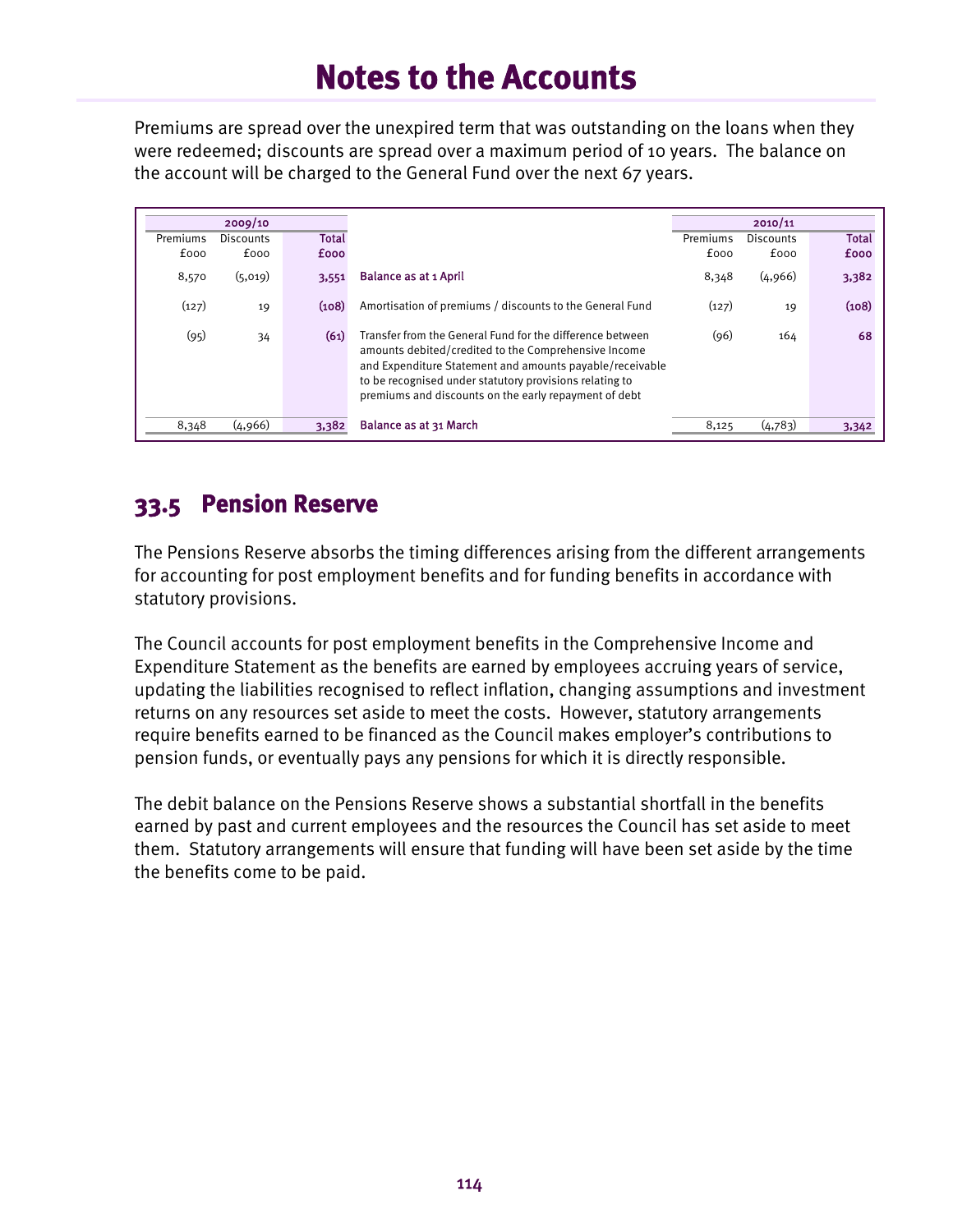|             | 2009/10         |              |                                           |             | 2010/11         |            |
|-------------|-----------------|--------------|-------------------------------------------|-------------|-----------------|------------|
| <b>LGPS</b> | <b>Teachers</b> | <b>Total</b> |                                           | <b>LGPS</b> | <b>Teachers</b> | Total      |
| <b>fooo</b> | <b>fooo</b>     | <b>fooo</b>  |                                           | <b>fooo</b> | <b>fooo</b>     | £000       |
| 549,732     |                 | 549,732      | <b>Balance as at 1 April</b>              | 757,831     | 42,975          | 800,806    |
|             |                 |              | <b>Appropriation from Pension Reserve</b> |             |                 |            |
| 37,390      |                 | 37,390       | Current service (pension) costs           | 58,928      |                 | 58,928     |
| 293         | $\sim$          | 293          | Past service cost                         | (117,382)   | (2,337)         | (119, 719) |
| 1,046       | $\blacksquare$  | 1,046        | Curtailment                               | 3,017       |                 | 3,017      |
| (1,504)     | $\blacksquare$  | (1,504)      | Settlement                                |             |                 |            |
| 100,695     | 2,510           | 103,205      | Interest cost                             | 109,903     | 2,277           | 112,180    |
| (57, 313)   |                 | (57, 313)    | Expected return on assets                 | (74, 611)   |                 | (74, 611)  |
| (66, 535)   | (3, 198)        | (69,733)     | Pension costs payable from Council Tax    | (67, 815)   | (3,150)         | (70, 965)  |
| 14,072      | (688)           | 13,384       | Total appropriation from Pension Reserve  | (87,960)    | (3,210)         | (91, 170)  |
| 194,027     | 43,663          | 237,690      | Actuarial loss / (gain)                   | (36,681)    | 323             | (36, 358)  |
| 757,831     | 42,975          | 800,806      | <b>Balance as at 31 March</b>             | 633,190     | 40,088          | 673,278    |

### **33.6 Deferred Capital Receipts Reserve**

The Deferred Capital Receipts Reserve holds the gains recognised on the disposal of noncurrent assets but for which cash settlement has yet to take place. Under statutory arrangements, the Council does not treat these gains as usable for financing new capital expenditure until they are backed by cash receipts. When the deferred cash settlement eventually takes place, amounts are transferred to the Capital Receipts Reserve.

| 2009/10<br><b>fooo</b> |                              | 2010/11<br><b>fooo</b> |
|------------------------|------------------------------|------------------------|
| (9,721)                | <b>Balance as at 1 April</b> | (7, 221)               |
|                        | - Amounts arising            |                        |
| 2,500                  | Amounts received             | 1,000                  |
| (7, 221)               | Balance as at 31 March       | (6, 221)               |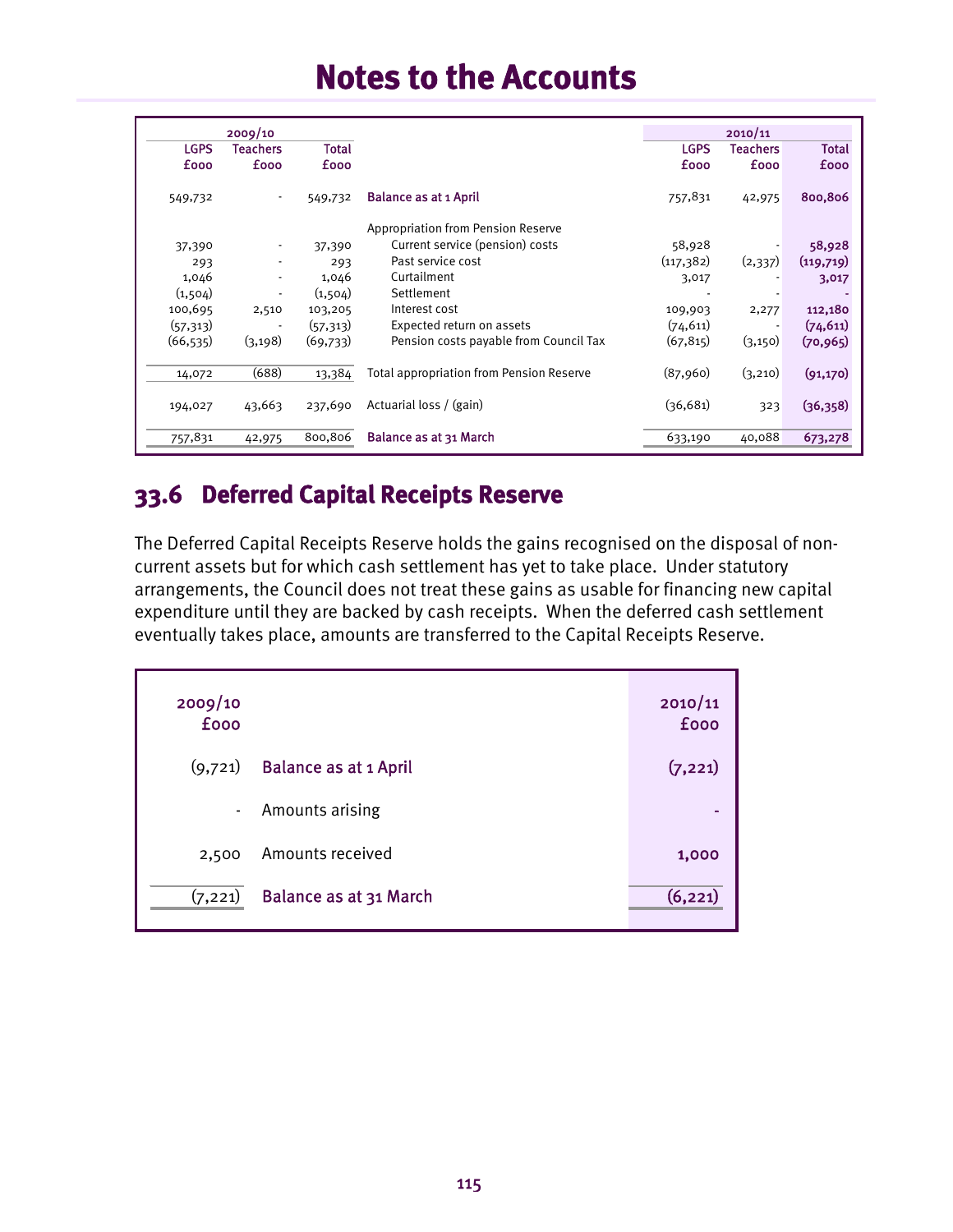#### **33.7 Collection Fund Adjustment Account**

The Collection Fund Adjustment Account manages the differences arising from the recognition of council tax income in the Comprehensive Income and Expenditure Statement as it falls due from council tax payers compared with the statutory arrangements for paying across amounts to the General Fund from the Collection Fund.

| 2009/10<br><b>fooo</b> |                                                                                                                                                                 | 2010/11<br><b>fooo</b> |
|------------------------|-----------------------------------------------------------------------------------------------------------------------------------------------------------------|------------------------|
| (3,370)                | <b>Balance at 1 April</b>                                                                                                                                       | (1,501)                |
|                        | Amount by which council tax income credited to the<br>Comprehensive Income and Expenditure Statement<br>is different from council tax income calculated for the |                        |
| 1,869                  | year in accordance with statutory requirements                                                                                                                  | (1,414)                |
| (1, 501)               | Balance as at 31 March                                                                                                                                          | (2.915                 |

#### **33.8 Accumulated Absences Account**

The Accumulated Absences Account absorbs the differences that would otherwise arise on the General Fund Balance from accruing for compensated absences earned but not taken in the year (e.g. annual leave entitlement carried forward at 31st March). Statutory arrangements require that the impact on the General Fund Balance is neutralised by transfers to or from the Account.

| 2009/10     |                                                                                                                                                                                                                                  | 2010/11     |             |
|-------------|----------------------------------------------------------------------------------------------------------------------------------------------------------------------------------------------------------------------------------|-------------|-------------|
| <b>fooo</b> |                                                                                                                                                                                                                                  | <b>fooo</b> | <b>fooo</b> |
| 20,203      | <b>Balance as at 1 April</b>                                                                                                                                                                                                     |             | 23,859      |
| (20, 203)   | Settlement or cancellation of accrual made at the<br>end of the preceding year                                                                                                                                                   | (23, 859)   |             |
| 23,859      | Amounts accrued for at the end of the current year                                                                                                                                                                               | 24,316      |             |
| 3,656       | Amount by which officer remuneration charged to the<br>Comprehensive Income and Expenditure Statement on an<br>accruals basis is different from remuneration chargeable<br>in the year in accordance with statutory requirements |             | 457         |
| 23,859      | Balance as at 31 March                                                                                                                                                                                                           |             | 24,316      |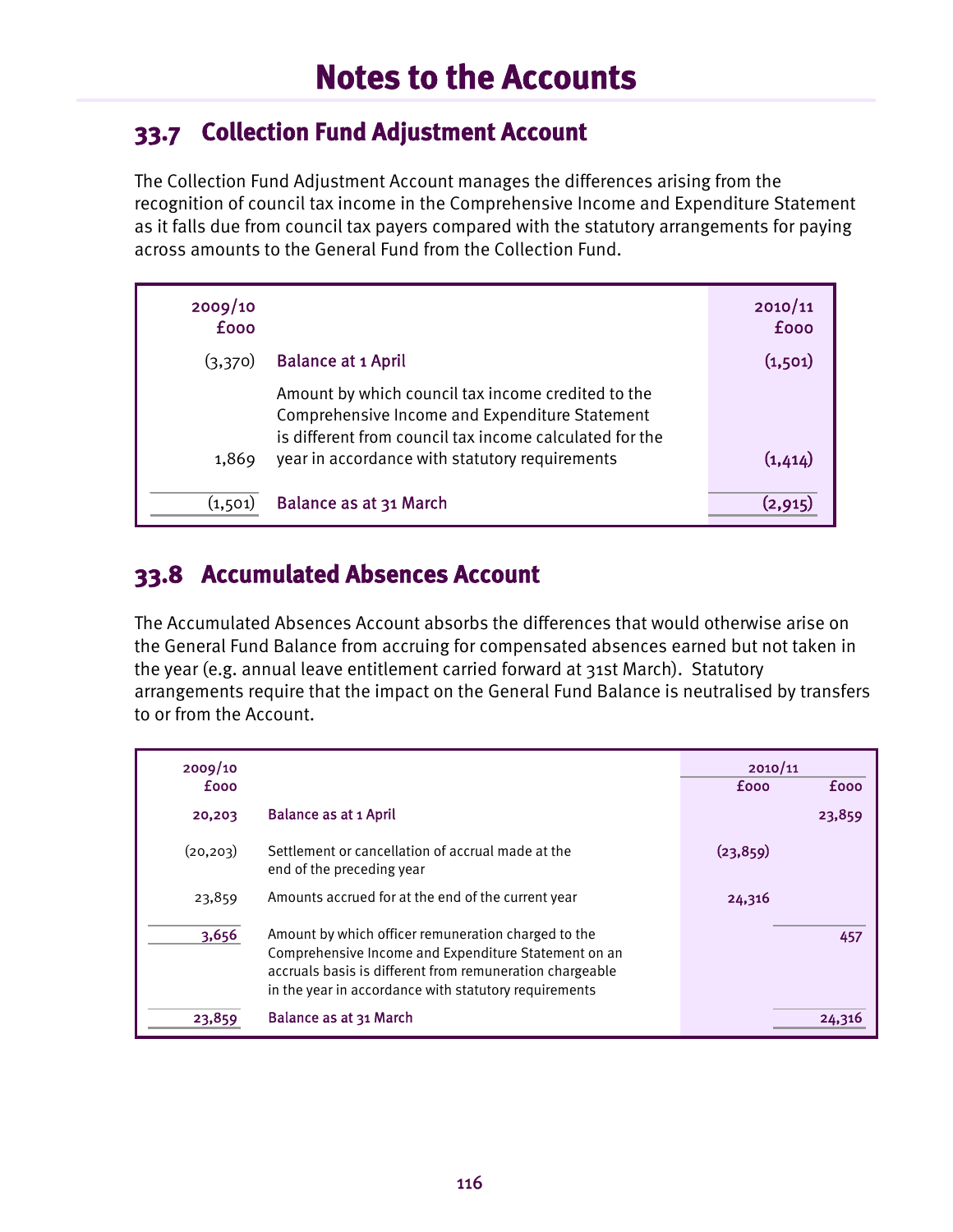#### **34. Cash Flow – Operating Activities**

| 2009/10<br>fooo                                        |                                                                                                          | 2010/11<br>£000                                      |
|--------------------------------------------------------|----------------------------------------------------------------------------------------------------------|------------------------------------------------------|
|                                                        | Cash inflows generated from operating activities                                                         |                                                      |
| (758, 372)<br>(1, 122, 360)<br>(266, 837)<br>(10, 871) | Taxation<br>Grants<br>Sales of goods and rendering of services<br>Interest received                      | (790, 782)<br>(1, 196, 313)<br>(329, 162)<br>(2,895) |
| (2,158,440)                                            |                                                                                                          | (2,319,152)                                          |
|                                                        | Cash outflows from operating activities                                                                  |                                                      |
| 1,053,628<br>26,147<br>1,099,388                       | Cash paid to and on behalf of employees<br>Interest paid<br>Cash paid to suppliers of goods and services | 1,073,723<br>27,677<br>1,179,184                     |
| 2,179,163                                              |                                                                                                          | 2,280,584                                            |
| 20,723                                                 | Net (inflow) / outflow of cash from operating activities                                                 | (38, 568)                                            |

The cash flows for operating activities include the following items:

#### **35. Cash Flow – Investing Activities**

The following table provides an analysis of the cash flows from investing activities disclosed in the Cash Flow Statement:

| 2009/10<br><b>fooo</b> |                                                                                                        | 2010/11<br><b>fooo</b> |
|------------------------|--------------------------------------------------------------------------------------------------------|------------------------|
|                        | Cash outflows generated from investing activities                                                      |                        |
| 152,250                | Purchase of property, plant and equipment, investment<br>property and intangible assets                | 171,105                |
|                        | Purchase of short and long term investments                                                            | 21,354                 |
| 91,190                 | Other payments for investing activities                                                                | 87,722                 |
| 243,440                |                                                                                                        | 280,181                |
|                        | Cash inflows generated from investing activities                                                       |                        |
| (4, 558)               | Proceeds from the sale of property, plant and equipment,<br>investment property and intangible asssets | (14, 821)              |
| (102, 807)             | Proceeds from short and long term investments                                                          | (10, 217)              |
| (161,729)              | Other receipts from investing activities                                                               | (151,762)              |
| (269, 094)             |                                                                                                        | (176, 800)             |
| (25, 654)              | Net (inflow) / outflow of cash from investing activities                                               | 103,381                |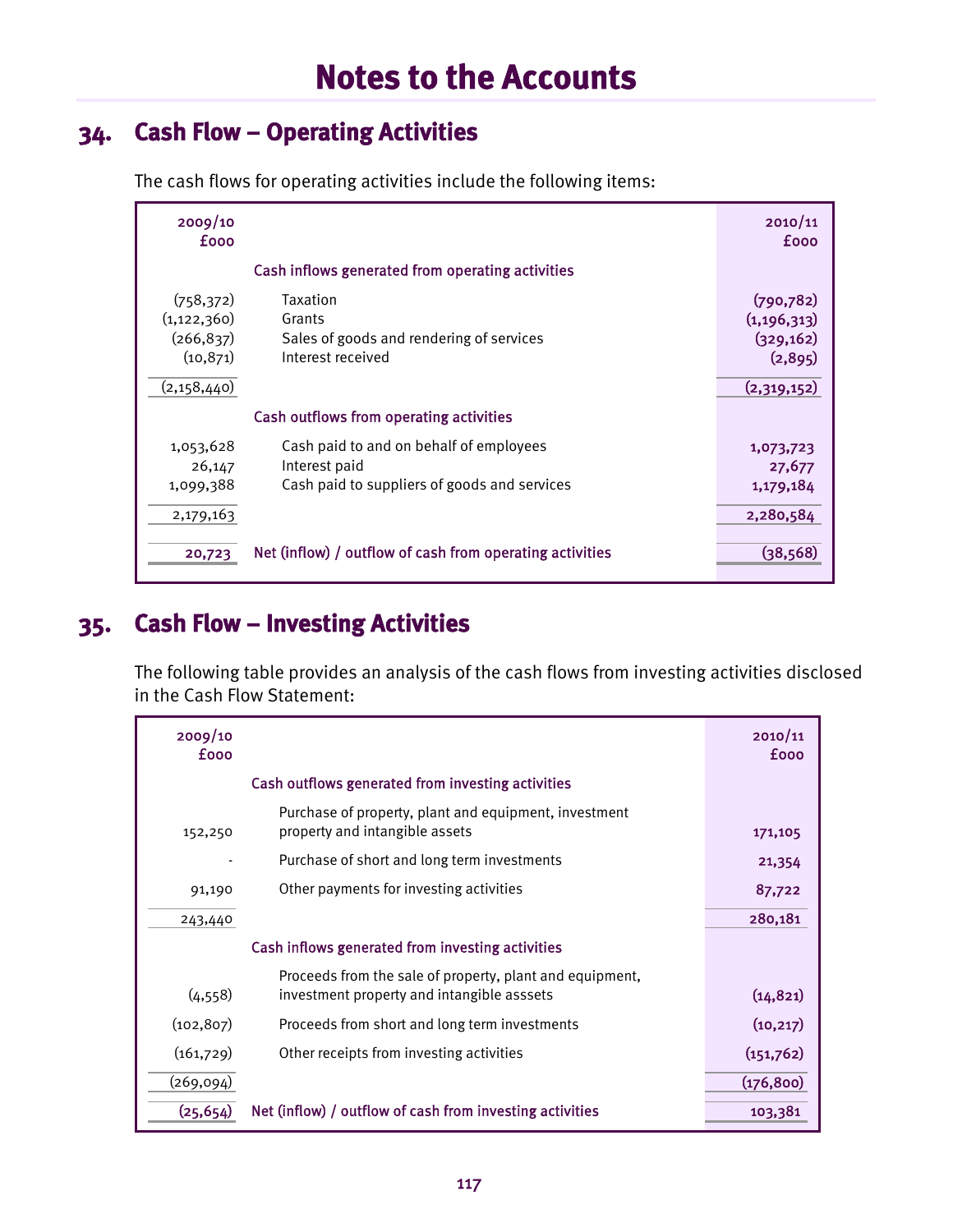#### **36. Cash Flow – Financing Activities**

The following table provides an analysis of the cash flows from financing activities disclosed in the Cash Flow Statement:

| 2009/10<br><b>fooo</b> |                                                                                                   | 2010/11<br><b>fooo</b> |
|------------------------|---------------------------------------------------------------------------------------------------|------------------------|
| (14, 437)              | Cash receipts of short and long term borrowing                                                    | (40, 780)              |
| $\blacksquare$         | Other receipts from financing activities                                                          |                        |
| 1,644                  | Cash payments for the reduction of liabilities related to<br>Finance Leases (incl. PFI contracts) | 2,273                  |
| 33,432                 | Other payments for financing activities                                                           | 157                    |
| 20,639                 | Net (inflow) / outflow of cash from financing activities                                          | (38, 350)              |

#### **37. Amounts reported for resource allocation decisions**

#### **37.1 Analysis of income and expenditure**

The analysis of income and expenditure by service on the face of the Comprehensive Income and Expenditure Statement is that specified by the Best Value Accounting Code of Practice. However, decisions about resource allocation are taken by the Council on the basis of Cabinet members' respective responsibilities for service delivery. Cabinet reports are prepared on a different basis to that applied in the financial statements. In particular:

- No charges are made in relation to capital expenditure, whereas depreciation, revaluation and impairment losses in excess of the balance on the Revaluation Reserve and amortisations are charged to services in the Comprehensive Income and Expenditure Statement.
- The cost of retirement benefits is based upon payment of employer's pensions contributions rather than current service cost of benefits accrued in the year.
- Expenditure on support services is accounted for centrally, whereas they are charged to services in the Comprehensive Income and Expenditure Statement.

The income and expenditure of each of the Cabinet members' portfolios are as follows: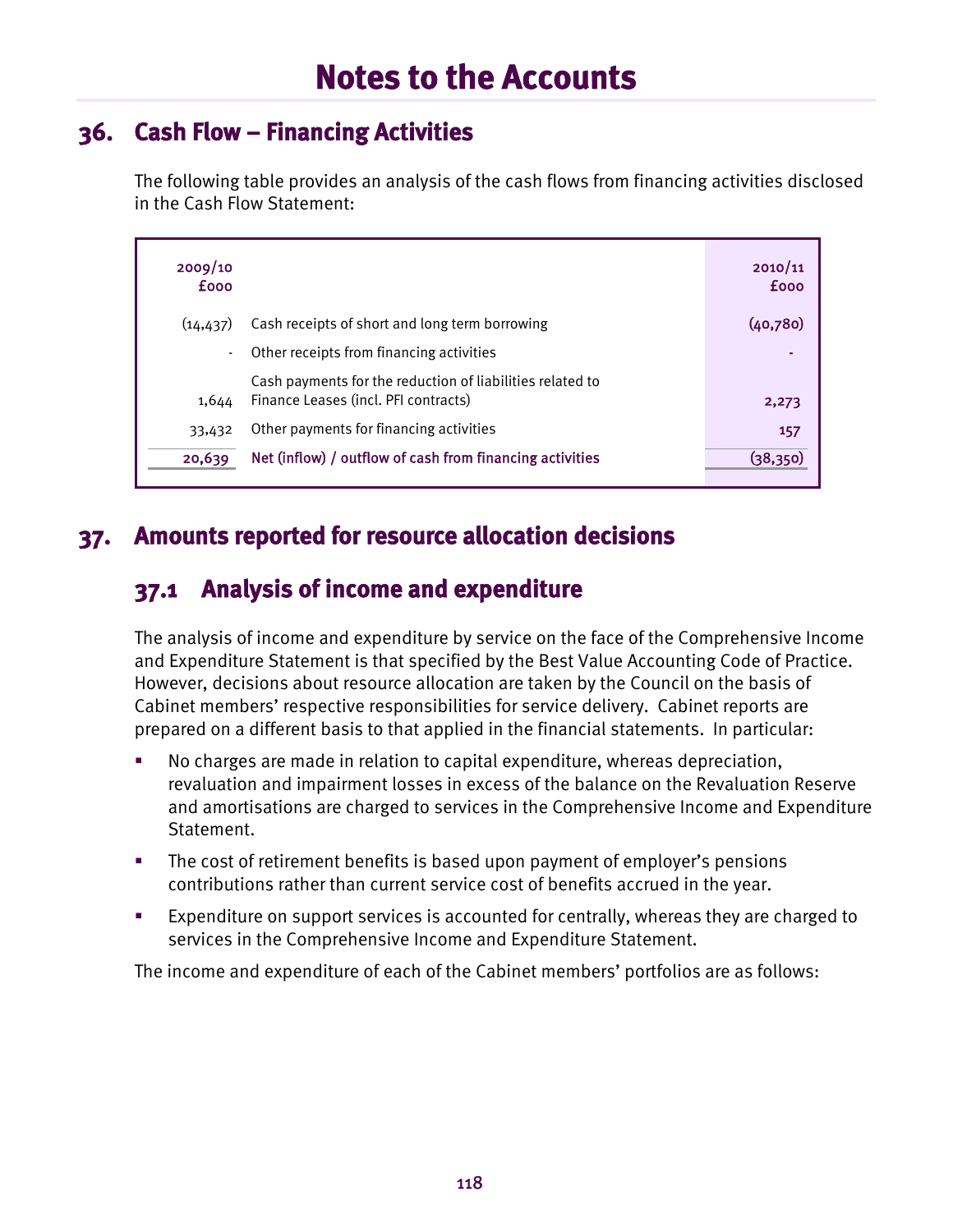## Analysis of amounts reported for resource allocation in 2009/10

| Fees, charges<br>Other<br>Gain or loss<br>Interest and<br>Employee<br>Interest<br>Precepts<br>Corporate<br>grants<br>Corporate<br>Payable<br>on disposal<br>and other<br>investment<br>Service<br>& levies<br>amounts<br>expenses<br>amounts<br>and similar<br>of fixed<br>service<br>income<br>expenses<br>income<br>charges<br>assets<br>fooo<br><b>fooo</b><br>fooo<br>fooo<br>fooo<br>fooo<br><b>£000</b><br>fooo<br>fooo<br>fooo<br>Adults, Health and Community Wellbeing<br>(123, 169)<br>(35,508)<br>67,693<br>436,586<br>$\overline{\phantom{a}}$<br>$\overline{\phantom{a}}$<br><b>Children's Services</b><br>(18,998)<br>(140, 624)<br>132,800<br>180,016<br>2,469<br>4,912<br>$\blacksquare$<br>Education and 2012 Games<br>718,600<br>(82,360)<br>(830,017)<br>255,065<br>1,618<br>44<br>100<br><b>Highways and Transportation</b><br>(837)<br>(37, 311)<br>20,578<br>92,963<br>7,193<br>1,200<br><b>Environment and Waste</b><br>(4,908)<br>(17)<br>9,604<br>57,283<br>Heritage, Culture and the Arts<br>(9,589)<br>(10, 366)<br>28,170<br>15,618<br>$\blacksquare$<br>$\overline{\phantom{a}}$<br>Leader<br>(2, 116)<br>(5, 595)<br>8,713<br>15,859<br>$\blacksquare$<br>$\overline{\phantom{a}}$<br><b>Communities and Planning</b><br>(1,963)<br>3,620<br>3,825<br>Major Projects and Commercial Services<br>(3,491)<br>(37)<br>2,478<br>3,155<br>$\blacksquare$<br>Finance and Transformation<br>(61)<br>(266)<br>(3,699)<br>4,757<br>1,348<br>$\sim$<br>$\overline{\phantom{a}}$<br>(279, 148)<br>(37)<br>(1,023,025)<br>992,667<br>2,966<br>765,335<br>3,769<br>1,055,994<br>12,149<br>$\sim$<br>$\sim$<br><b>Recharged Support Services</b><br><b>Transport Coordination Centre</b><br>1,378<br><b>Car Provision Scheme</b><br>291<br><b>Democratic Services</b><br>952<br>Communications and customer relations<br>1,957<br><b>Customer Services</b><br>2,355<br><b>Facilities Management Service</b><br>15,163<br><b>Essex Legal Services</b><br>4,615<br><b>Asset Management</b><br>2,958<br>47<br>Procurement<br>2,974<br><b>Human Resources</b><br>8,153 | 2009/10                     | Income | Government |        | <b>Expenditure</b> |  | Controllable |
|------------------------------------------------------------------------------------------------------------------------------------------------------------------------------------------------------------------------------------------------------------------------------------------------------------------------------------------------------------------------------------------------------------------------------------------------------------------------------------------------------------------------------------------------------------------------------------------------------------------------------------------------------------------------------------------------------------------------------------------------------------------------------------------------------------------------------------------------------------------------------------------------------------------------------------------------------------------------------------------------------------------------------------------------------------------------------------------------------------------------------------------------------------------------------------------------------------------------------------------------------------------------------------------------------------------------------------------------------------------------------------------------------------------------------------------------------------------------------------------------------------------------------------------------------------------------------------------------------------------------------------------------------------------------------------------------------------------------------------------------------------------------------------------------------------------------------------------------------------------------------------------------------------------------------------------------------------------------------------------------------------------------------------------------------------------------------------|-----------------------------|--------|------------|--------|--------------------|--|--------------|
|                                                                                                                                                                                                                                                                                                                                                                                                                                                                                                                                                                                                                                                                                                                                                                                                                                                                                                                                                                                                                                                                                                                                                                                                                                                                                                                                                                                                                                                                                                                                                                                                                                                                                                                                                                                                                                                                                                                                                                                                                                                                                    |                             |        |            |        |                    |  | <b>Net</b>   |
|                                                                                                                                                                                                                                                                                                                                                                                                                                                                                                                                                                                                                                                                                                                                                                                                                                                                                                                                                                                                                                                                                                                                                                                                                                                                                                                                                                                                                                                                                                                                                                                                                                                                                                                                                                                                                                                                                                                                                                                                                                                                                    |                             |        |            |        |                    |  | Expenditure  |
|                                                                                                                                                                                                                                                                                                                                                                                                                                                                                                                                                                                                                                                                                                                                                                                                                                                                                                                                                                                                                                                                                                                                                                                                                                                                                                                                                                                                                                                                                                                                                                                                                                                                                                                                                                                                                                                                                                                                                                                                                                                                                    |                             |        |            |        |                    |  |              |
|                                                                                                                                                                                                                                                                                                                                                                                                                                                                                                                                                                                                                                                                                                                                                                                                                                                                                                                                                                                                                                                                                                                                                                                                                                                                                                                                                                                                                                                                                                                                                                                                                                                                                                                                                                                                                                                                                                                                                                                                                                                                                    |                             |        |            |        |                    |  |              |
|                                                                                                                                                                                                                                                                                                                                                                                                                                                                                                                                                                                                                                                                                                                                                                                                                                                                                                                                                                                                                                                                                                                                                                                                                                                                                                                                                                                                                                                                                                                                                                                                                                                                                                                                                                                                                                                                                                                                                                                                                                                                                    |                             |        |            |        |                    |  | <b>fooo</b>  |
|                                                                                                                                                                                                                                                                                                                                                                                                                                                                                                                                                                                                                                                                                                                                                                                                                                                                                                                                                                                                                                                                                                                                                                                                                                                                                                                                                                                                                                                                                                                                                                                                                                                                                                                                                                                                                                                                                                                                                                                                                                                                                    |                             |        |            |        |                    |  |              |
|                                                                                                                                                                                                                                                                                                                                                                                                                                                                                                                                                                                                                                                                                                                                                                                                                                                                                                                                                                                                                                                                                                                                                                                                                                                                                                                                                                                                                                                                                                                                                                                                                                                                                                                                                                                                                                                                                                                                                                                                                                                                                    |                             |        |            |        |                    |  | 345,602      |
|                                                                                                                                                                                                                                                                                                                                                                                                                                                                                                                                                                                                                                                                                                                                                                                                                                                                                                                                                                                                                                                                                                                                                                                                                                                                                                                                                                                                                                                                                                                                                                                                                                                                                                                                                                                                                                                                                                                                                                                                                                                                                    |                             |        |            |        |                    |  | 160,575      |
|                                                                                                                                                                                                                                                                                                                                                                                                                                                                                                                                                                                                                                                                                                                                                                                                                                                                                                                                                                                                                                                                                                                                                                                                                                                                                                                                                                                                                                                                                                                                                                                                                                                                                                                                                                                                                                                                                                                                                                                                                                                                                    |                             |        |            |        |                    |  | 63,050       |
|                                                                                                                                                                                                                                                                                                                                                                                                                                                                                                                                                                                                                                                                                                                                                                                                                                                                                                                                                                                                                                                                                                                                                                                                                                                                                                                                                                                                                                                                                                                                                                                                                                                                                                                                                                                                                                                                                                                                                                                                                                                                                    |                             |        |            |        |                    |  | 83,786       |
|                                                                                                                                                                                                                                                                                                                                                                                                                                                                                                                                                                                                                                                                                                                                                                                                                                                                                                                                                                                                                                                                                                                                                                                                                                                                                                                                                                                                                                                                                                                                                                                                                                                                                                                                                                                                                                                                                                                                                                                                                                                                                    |                             |        |            |        |                    |  | 61,962       |
|                                                                                                                                                                                                                                                                                                                                                                                                                                                                                                                                                                                                                                                                                                                                                                                                                                                                                                                                                                                                                                                                                                                                                                                                                                                                                                                                                                                                                                                                                                                                                                                                                                                                                                                                                                                                                                                                                                                                                                                                                                                                                    |                             |        |            |        |                    |  | 23,833       |
|                                                                                                                                                                                                                                                                                                                                                                                                                                                                                                                                                                                                                                                                                                                                                                                                                                                                                                                                                                                                                                                                                                                                                                                                                                                                                                                                                                                                                                                                                                                                                                                                                                                                                                                                                                                                                                                                                                                                                                                                                                                                                    |                             |        |            |        |                    |  | 16,861       |
|                                                                                                                                                                                                                                                                                                                                                                                                                                                                                                                                                                                                                                                                                                                                                                                                                                                                                                                                                                                                                                                                                                                                                                                                                                                                                                                                                                                                                                                                                                                                                                                                                                                                                                                                                                                                                                                                                                                                                                                                                                                                                    |                             |        |            |        |                    |  | 5,482        |
|                                                                                                                                                                                                                                                                                                                                                                                                                                                                                                                                                                                                                                                                                                                                                                                                                                                                                                                                                                                                                                                                                                                                                                                                                                                                                                                                                                                                                                                                                                                                                                                                                                                                                                                                                                                                                                                                                                                                                                                                                                                                                    |                             |        |            |        |                    |  | 2,105        |
|                                                                                                                                                                                                                                                                                                                                                                                                                                                                                                                                                                                                                                                                                                                                                                                                                                                                                                                                                                                                                                                                                                                                                                                                                                                                                                                                                                                                                                                                                                                                                                                                                                                                                                                                                                                                                                                                                                                                                                                                                                                                                    |                             |        |            |        |                    |  | 2,079        |
|                                                                                                                                                                                                                                                                                                                                                                                                                                                                                                                                                                                                                                                                                                                                                                                                                                                                                                                                                                                                                                                                                                                                                                                                                                                                                                                                                                                                                                                                                                                                                                                                                                                                                                                                                                                                                                                                                                                                                                                                                                                                                    |                             |        |            |        |                    |  |              |
|                                                                                                                                                                                                                                                                                                                                                                                                                                                                                                                                                                                                                                                                                                                                                                                                                                                                                                                                                                                                                                                                                                                                                                                                                                                                                                                                                                                                                                                                                                                                                                                                                                                                                                                                                                                                                                                                                                                                                                                                                                                                                    |                             |        |            |        |                    |  |              |
|                                                                                                                                                                                                                                                                                                                                                                                                                                                                                                                                                                                                                                                                                                                                                                                                                                                                                                                                                                                                                                                                                                                                                                                                                                                                                                                                                                                                                                                                                                                                                                                                                                                                                                                                                                                                                                                                                                                                                                                                                                                                                    |                             |        |            |        |                    |  |              |
|                                                                                                                                                                                                                                                                                                                                                                                                                                                                                                                                                                                                                                                                                                                                                                                                                                                                                                                                                                                                                                                                                                                                                                                                                                                                                                                                                                                                                                                                                                                                                                                                                                                                                                                                                                                                                                                                                                                                                                                                                                                                                    |                             |        |            |        |                    |  | 1,378        |
|                                                                                                                                                                                                                                                                                                                                                                                                                                                                                                                                                                                                                                                                                                                                                                                                                                                                                                                                                                                                                                                                                                                                                                                                                                                                                                                                                                                                                                                                                                                                                                                                                                                                                                                                                                                                                                                                                                                                                                                                                                                                                    |                             |        |            |        |                    |  | 291          |
|                                                                                                                                                                                                                                                                                                                                                                                                                                                                                                                                                                                                                                                                                                                                                                                                                                                                                                                                                                                                                                                                                                                                                                                                                                                                                                                                                                                                                                                                                                                                                                                                                                                                                                                                                                                                                                                                                                                                                                                                                                                                                    |                             |        |            |        |                    |  | 952          |
|                                                                                                                                                                                                                                                                                                                                                                                                                                                                                                                                                                                                                                                                                                                                                                                                                                                                                                                                                                                                                                                                                                                                                                                                                                                                                                                                                                                                                                                                                                                                                                                                                                                                                                                                                                                                                                                                                                                                                                                                                                                                                    |                             |        |            |        |                    |  | 1,957        |
|                                                                                                                                                                                                                                                                                                                                                                                                                                                                                                                                                                                                                                                                                                                                                                                                                                                                                                                                                                                                                                                                                                                                                                                                                                                                                                                                                                                                                                                                                                                                                                                                                                                                                                                                                                                                                                                                                                                                                                                                                                                                                    |                             |        |            |        |                    |  | 2,355        |
|                                                                                                                                                                                                                                                                                                                                                                                                                                                                                                                                                                                                                                                                                                                                                                                                                                                                                                                                                                                                                                                                                                                                                                                                                                                                                                                                                                                                                                                                                                                                                                                                                                                                                                                                                                                                                                                                                                                                                                                                                                                                                    |                             |        |            |        |                    |  | 15,163       |
|                                                                                                                                                                                                                                                                                                                                                                                                                                                                                                                                                                                                                                                                                                                                                                                                                                                                                                                                                                                                                                                                                                                                                                                                                                                                                                                                                                                                                                                                                                                                                                                                                                                                                                                                                                                                                                                                                                                                                                                                                                                                                    |                             |        |            |        |                    |  | 4,615        |
|                                                                                                                                                                                                                                                                                                                                                                                                                                                                                                                                                                                                                                                                                                                                                                                                                                                                                                                                                                                                                                                                                                                                                                                                                                                                                                                                                                                                                                                                                                                                                                                                                                                                                                                                                                                                                                                                                                                                                                                                                                                                                    |                             |        |            |        |                    |  | 3,005        |
|                                                                                                                                                                                                                                                                                                                                                                                                                                                                                                                                                                                                                                                                                                                                                                                                                                                                                                                                                                                                                                                                                                                                                                                                                                                                                                                                                                                                                                                                                                                                                                                                                                                                                                                                                                                                                                                                                                                                                                                                                                                                                    |                             |        |            |        |                    |  | 2,974        |
|                                                                                                                                                                                                                                                                                                                                                                                                                                                                                                                                                                                                                                                                                                                                                                                                                                                                                                                                                                                                                                                                                                                                                                                                                                                                                                                                                                                                                                                                                                                                                                                                                                                                                                                                                                                                                                                                                                                                                                                                                                                                                    |                             |        |            |        |                    |  | 8,153        |
|                                                                                                                                                                                                                                                                                                                                                                                                                                                                                                                                                                                                                                                                                                                                                                                                                                                                                                                                                                                                                                                                                                                                                                                                                                                                                                                                                                                                                                                                                                                                                                                                                                                                                                                                                                                                                                                                                                                                                                                                                                                                                    | <b>Information Services</b> |        |            | 30,800 |                    |  | 30,800       |
| Finance<br>22,578                                                                                                                                                                                                                                                                                                                                                                                                                                                                                                                                                                                                                                                                                                                                                                                                                                                                                                                                                                                                                                                                                                                                                                                                                                                                                                                                                                                                                                                                                                                                                                                                                                                                                                                                                                                                                                                                                                                                                                                                                                                                  |                             |        |            |        |                    |  | 22,578       |
| <b>Transformation Support Unit</b><br>2,239                                                                                                                                                                                                                                                                                                                                                                                                                                                                                                                                                                                                                                                                                                                                                                                                                                                                                                                                                                                                                                                                                                                                                                                                                                                                                                                                                                                                                                                                                                                                                                                                                                                                                                                                                                                                                                                                                                                                                                                                                                        |                             |        |            |        |                    |  | 2,239        |
| Insurance Cost Recovery Account<br>7,845                                                                                                                                                                                                                                                                                                                                                                                                                                                                                                                                                                                                                                                                                                                                                                                                                                                                                                                                                                                                                                                                                                                                                                                                                                                                                                                                                                                                                                                                                                                                                                                                                                                                                                                                                                                                                                                                                                                                                                                                                                           |                             |        |            |        |                    |  | 7,845        |
|                                                                                                                                                                                                                                                                                                                                                                                                                                                                                                                                                                                                                                                                                                                                                                                                                                                                                                                                                                                                                                                                                                                                                                                                                                                                                                                                                                                                                                                                                                                                                                                                                                                                                                                                                                                                                                                                                                                                                                                                                                                                                    |                             |        |            |        |                    |  |              |
| <b>Building Maintenance</b><br>5,940                                                                                                                                                                                                                                                                                                                                                                                                                                                                                                                                                                                                                                                                                                                                                                                                                                                                                                                                                                                                                                                                                                                                                                                                                                                                                                                                                                                                                                                                                                                                                                                                                                                                                                                                                                                                                                                                                                                                                                                                                                               |                             |        |            |        |                    |  | 5,940        |
|                                                                                                                                                                                                                                                                                                                                                                                                                                                                                                                                                                                                                                                                                                                                                                                                                                                                                                                                                                                                                                                                                                                                                                                                                                                                                                                                                                                                                                                                                                                                                                                                                                                                                                                                                                                                                                                                                                                                                                                                                                                                                    |                             |        |            |        |                    |  |              |
| Operating costs<br>(4, 697)<br>(93, 892)<br>12,683<br>87,338                                                                                                                                                                                                                                                                                                                                                                                                                                                                                                                                                                                                                                                                                                                                                                                                                                                                                                                                                                                                                                                                                                                                                                                                                                                                                                                                                                                                                                                                                                                                                                                                                                                                                                                                                                                                                                                                                                                                                                                                                       |                             |        |            |        |                    |  | 1,432        |
|                                                                                                                                                                                                                                                                                                                                                                                                                                                                                                                                                                                                                                                                                                                                                                                                                                                                                                                                                                                                                                                                                                                                                                                                                                                                                                                                                                                                                                                                                                                                                                                                                                                                                                                                                                                                                                                                                                                                                                                                                                                                                    |                             |        |            |        |                    |  |              |
| Net cost of services (portfolios)<br>(279, 148)<br>(4, 697)<br>(1,023,025)<br>24,832<br>2,966<br>(93, 929)<br>992,667<br>1,166,192<br>47<br>91,107                                                                                                                                                                                                                                                                                                                                                                                                                                                                                                                                                                                                                                                                                                                                                                                                                                                                                                                                                                                                                                                                                                                                                                                                                                                                                                                                                                                                                                                                                                                                                                                                                                                                                                                                                                                                                                                                                                                                 |                             |        |            |        |                    |  | 877,012      |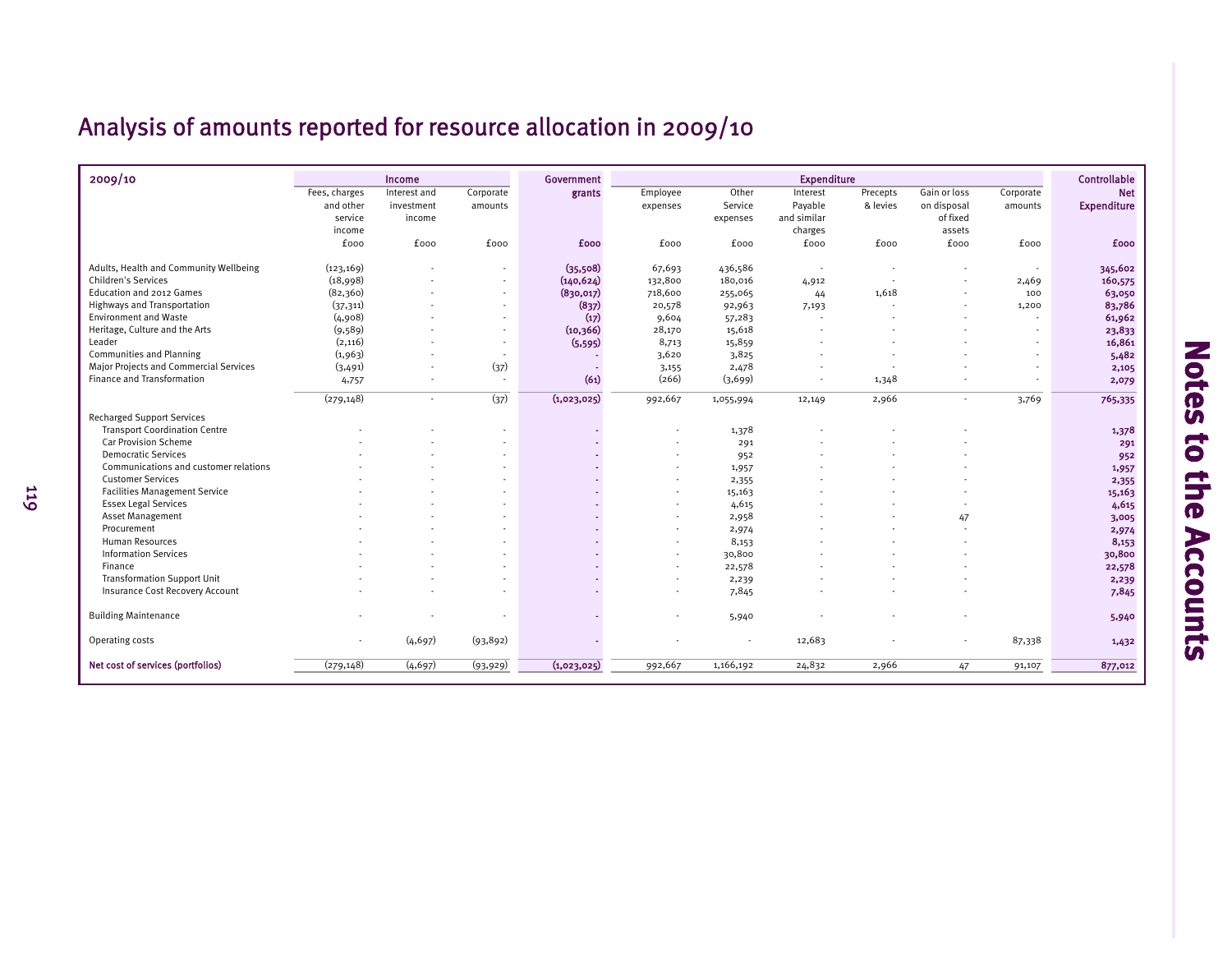## Analysis of amounts reported for resource allocation in 2010/11

| 2010/11                                |                   | Income         |           | Government  |           |           | <b>Expenditure</b> |          |                          |                          | Controllable       |
|----------------------------------------|-------------------|----------------|-----------|-------------|-----------|-----------|--------------------|----------|--------------------------|--------------------------|--------------------|
|                                        | Fees, charges     | Interest and   | Corporate | grants      | Employee  | Other     | Interest           | Precepts | Gain or loss             | Corporate                | <b>Net</b>         |
|                                        | and other         | investment     | amounts   |             | expenses  | Service   | Payable            | & levies | on disposal              | amounts                  | <b>Expenditure</b> |
|                                        | service           | income         |           |             |           | expenses  | and similar        |          | of fixed                 |                          |                    |
|                                        | income            |                |           |             |           |           | charges            |          | assets                   |                          |                    |
|                                        | fooo              | fooo           | fooo      | £000        | fooo      | fooo      | fooo               | fooo     | fooo                     | fooo                     | £000               |
|                                        |                   |                |           |             |           |           |                    |          |                          |                          |                    |
| Adults, Health and Community Wellbeing | (132, 633)        |                |           | (10, 081)   | 59,653    | 457,558   |                    |          |                          | $\overline{\phantom{a}}$ | 374,497            |
| <b>Children's Services</b>             | (17, 143)         |                |           | (168, 223)  | 134,636   | 190,009   | 4,879              |          |                          | 1,347                    | 145,505            |
| Education and 2012 Games               | (85,086)          |                |           | (869, 861)  | 733,728   | 280,925   | 1,003              | 1,614    |                          | 1,616                    | 63,939             |
| <b>Highways and Transportation</b>     | (35,053)          |                |           | (2,887)     | 22,911    | 88,949    | 7,176              |          | $\overline{\phantom{a}}$ | 1,305                    | 82,401             |
| <b>Environment and Waste</b>           | (4,716)           |                |           | (156)       | 9,337     | 58,424    |                    |          |                          |                          | 62,889             |
| Heritage, Culture and the Arts         | (8,703)           |                |           | (10, 036)   | 28,328    | 12,827    |                    |          |                          | $\overline{\phantom{a}}$ | 22,416             |
| Leader                                 | (1,406)           |                |           | (8,497)     | 12,339    | 12,400    |                    |          |                          | $\overline{a}$           | 14,836             |
| <b>Communities and Planning</b>        | (1, 331)          |                |           | (25)        | 3,708     | 2,676     |                    |          |                          | $\blacksquare$           | 5,028              |
| Major Projects and Commercial Services | (3,952)           |                | (41)      |             | 3,217     | 2,535     |                    |          |                          | $\overline{a}$           | 1,759              |
| Finance and Transformation             | $\left( 9\right)$ | $\blacksquare$ |           | (47)        | 257       | 984       |                    | 1,538    |                          | $\blacksquare$           | 2,723              |
|                                        |                   |                |           |             |           |           |                    |          |                          |                          |                    |
|                                        | (290, 032)        | $\blacksquare$ | (41)      | (1,069,813) | 1,008,114 | 1,107,287 | 13,058             | 3,152    | $\blacksquare$           | 4,268                    | 775,993            |
|                                        |                   |                |           |             |           |           |                    |          |                          |                          |                    |
| <b>Recharged Support Services</b>      |                   |                |           |             |           |           |                    |          |                          |                          |                    |
| <b>Transport Coordination Centre</b>   |                   |                |           |             |           | 1,410     |                    |          |                          |                          | 1,410              |
| <b>Car Provision Scheme</b>            |                   |                |           |             |           | (247)     |                    |          |                          |                          | (247)              |
| <b>Democratic Services</b>             |                   |                |           |             |           | 875       |                    |          |                          |                          | 875                |
| Communications and customer relations  |                   |                |           |             |           | 2,107     |                    |          |                          |                          | 2,107              |
| <b>Customer Services</b>               |                   |                |           |             |           | 4,351     |                    |          |                          |                          | 4,351              |
| <b>Facilities Management Service</b>   |                   |                |           |             |           | 14,074    |                    |          |                          |                          | 14,074             |
| <b>Essex Legal Services</b>            |                   |                |           |             |           | 3,936     |                    |          |                          |                          | 3,936              |
| Asset Management                       |                   |                |           |             |           | 3,652     |                    |          | 58                       |                          | 3,710              |
| Procurement                            |                   |                |           |             |           | 5,956     |                    |          |                          |                          | 5,956              |
| <b>Human Resources</b>                 |                   |                |           |             |           | 8,066     |                    |          |                          |                          | 8,066              |
| <b>Information Services</b>            |                   |                |           |             |           | 18,131    |                    |          |                          |                          | 18,131             |
| Finance                                |                   |                |           |             |           | 15,969    |                    |          |                          |                          | 15,969             |
| <b>Transformation Support Unit</b>     |                   |                |           |             |           | 5,420     |                    |          |                          |                          | 5,420              |
| Insurance Cost Recovery Account        |                   |                |           |             |           | 558       |                    |          |                          |                          | 558                |
|                                        |                   |                |           |             |           |           |                    |          |                          |                          |                    |
| <b>Building Maintenance</b>            |                   |                |           |             |           | 2,689     |                    |          |                          |                          | 2,689              |
|                                        |                   |                |           |             |           |           |                    |          |                          |                          |                    |
| Operating costs                        | ٠                 | (2, 243)       | 15,195    |             |           |           | 14,585             |          | $\blacksquare$           | 100,937                  | 128,474            |
| Net cost of services (portfolios)      | (290, 032)        | (2, 243)       | 15,154    | (1,069,813) | 1,008,114 |           | 27,643             |          | 58                       |                          |                    |
|                                        |                   |                |           |             |           | 1,194,234 |                    | 3,152    |                          | 105,205                  | 991,472            |

# **Notes to the Accounts Notes to the Accounts**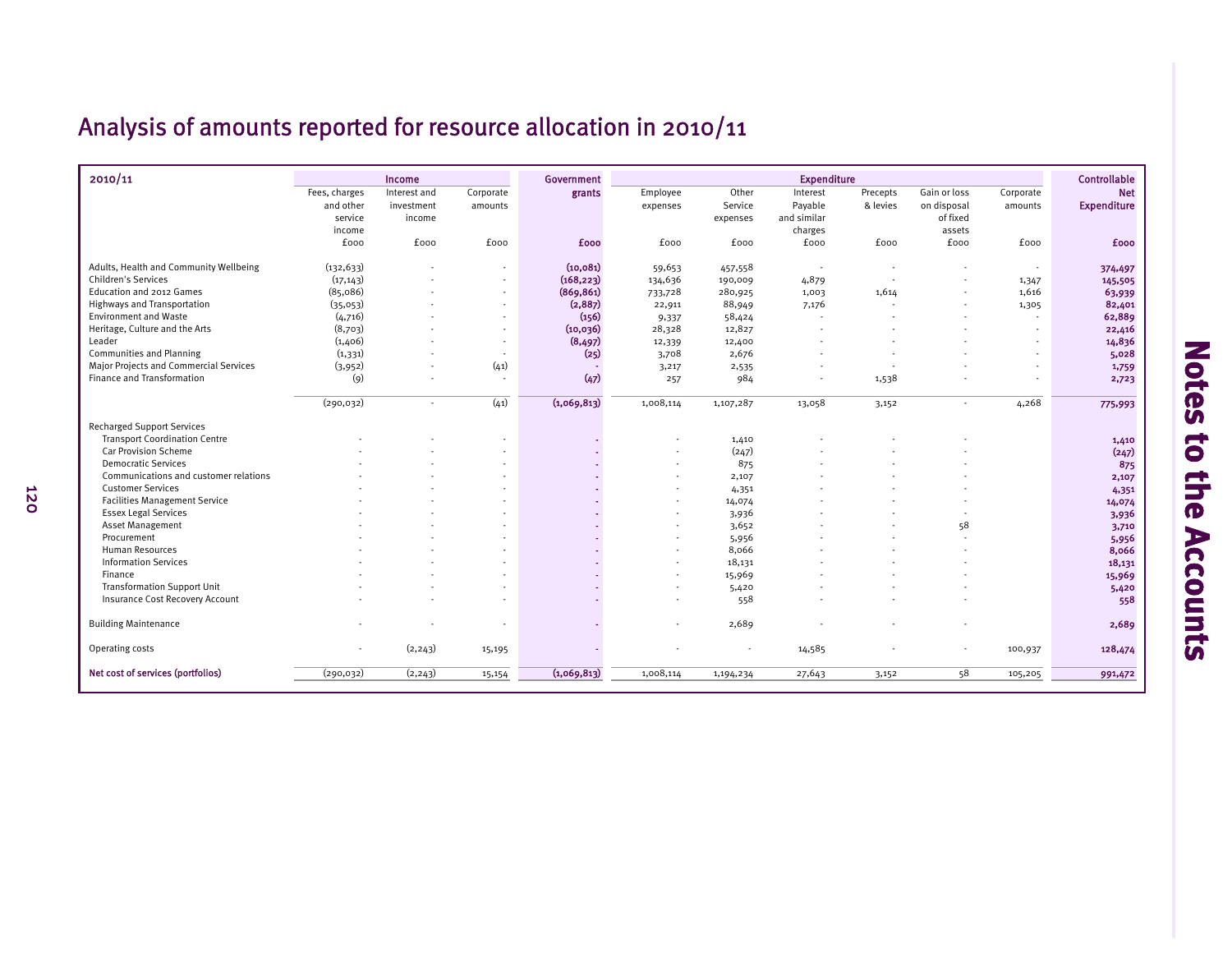#### **37.2 Reconciliation to the Cost of Services**

The following table provides a reconciliation of the figures in the analysis of Cabinet members' income and expenditure to the amounts included in the Comprehensive Income and Expenditure Statement:

| 2009/10<br><b>fooo</b> |                                                                                                                                 | 2010/11<br><b>fooo</b> |
|------------------------|---------------------------------------------------------------------------------------------------------------------------------|------------------------|
| 877.012                | Net expenditure in the Portfolio Analysis                                                                                       | 991,472                |
| 323,683                | Amounts in the Comprehensive Income and Expenditure<br>Statement not reported to management in the Analysis                     | 863                    |
| (129, 828)             | Amounts included the Analysis but not included in the Cost of Services<br>in the Comprehensive Income and Expenditure Statement | (183, 275)             |
| 1,070,867              | Cost of Services in the Comprehensive Income & Expenditure Statement                                                            | 809,060                |

### **37.3 Reconciliation to Subjective Analysis**

The following reconciliation shows how the figures in the analysis of Cabinet Members' income and expenditure relate to a subjective analysis of the Surplus or Deficit on the Provision of Services in the Comprehensive Income and Expenditure Statement.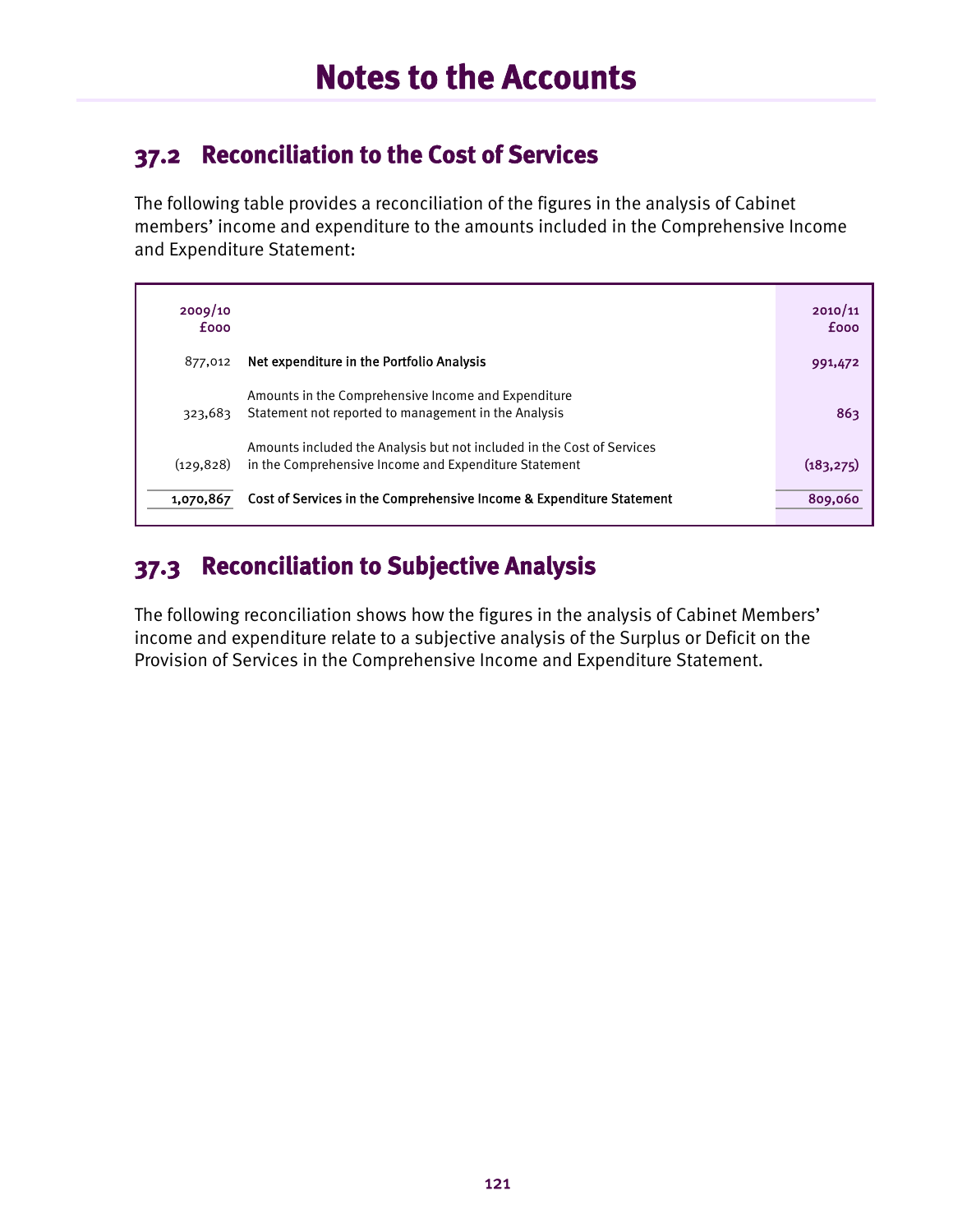## Reconciliation to Subjective Analysis - 2009/10

| 2009/10                                                                                                                                                                                                                                                 | <b>Portfolio</b><br><b>Analysis</b>                                  | <b>Amounts not</b><br>reported to<br>management<br>for decision<br>making | <b>Amounts not</b><br>included in<br>the Cost of<br><b>Services</b>   | Cost of<br><b>Services</b>                   | Corporate<br>amounts                              | (Surplus) /<br>deficit on<br>the provision<br>of services                            |
|---------------------------------------------------------------------------------------------------------------------------------------------------------------------------------------------------------------------------------------------------------|----------------------------------------------------------------------|---------------------------------------------------------------------------|-----------------------------------------------------------------------|----------------------------------------------|---------------------------------------------------|--------------------------------------------------------------------------------------|
|                                                                                                                                                                                                                                                         | <b>fooo</b>                                                          | <b>fooo</b>                                                               | <b>fooo</b>                                                           | <b>fooo</b>                                  | <b>fooo</b>                                       | <b>fooo</b>                                                                          |
| Fees, charges and other service income<br>Interest and investment income<br>Corporate amounts<br>Income from council tax<br>Income from non domestic rates                                                                                              | (279, 148)<br>(4, 697)<br>(93, 929)                                  | (75, 186)<br>(6,374)                                                      | $\overline{\phantom{a}}$<br>4,697<br>100,303                          | (354, 334)                                   | (4, 697)<br>(57, 350)<br>(562, 408)<br>(194, 095) | (354, 334)<br>(4, 697)<br>(57, 350)<br>(562, 408)<br>(194, 095)                      |
| <b>Total income</b>                                                                                                                                                                                                                                     | (377, 774)                                                           | (81,560)                                                                  | 105,000                                                               | (354, 334)                                   | (818, 550)                                        | (1, 172, 884)                                                                        |
| <b>Total Government Grants</b>                                                                                                                                                                                                                          | (1,023,025)                                                          | ٠                                                                         |                                                                       | (1,023,025)                                  | (179, 515)                                        | (1, 202, 540)                                                                        |
| Employee expenses<br>Other service expenditure<br>Depreciation, amortisation and impairment<br>Interest payable and similar charges<br>Precepts and levies<br>Gain or loss on disposal of fixed assets<br>Corporate amounts<br><b>Total expenditure</b> | 992,667<br>1,166,192<br>24,832<br>2,966<br>47<br>91,107<br>2,277,811 | 87,023<br>91,117<br>226,852<br>(169)<br>420<br>405,243                    | (115, 625)<br>(24, 663)<br>(2,966)<br>(47)<br>(91, 527)<br>(234, 828) | 964,065<br>1,257,309<br>226,852<br>2,448,226 | 24,663<br>2,966<br>38,812<br>102,678<br>169,119   | 964,065<br>1,257,309<br>226,852<br>24,663<br>2,966<br>38,812<br>102,678<br>2,617,345 |
| Surplus or deficit on the provision of services                                                                                                                                                                                                         | 877,012                                                              | 323,683                                                                   | (129, 828)                                                            | 1,070,867                                    | (828, 946)                                        | 241,921                                                                              |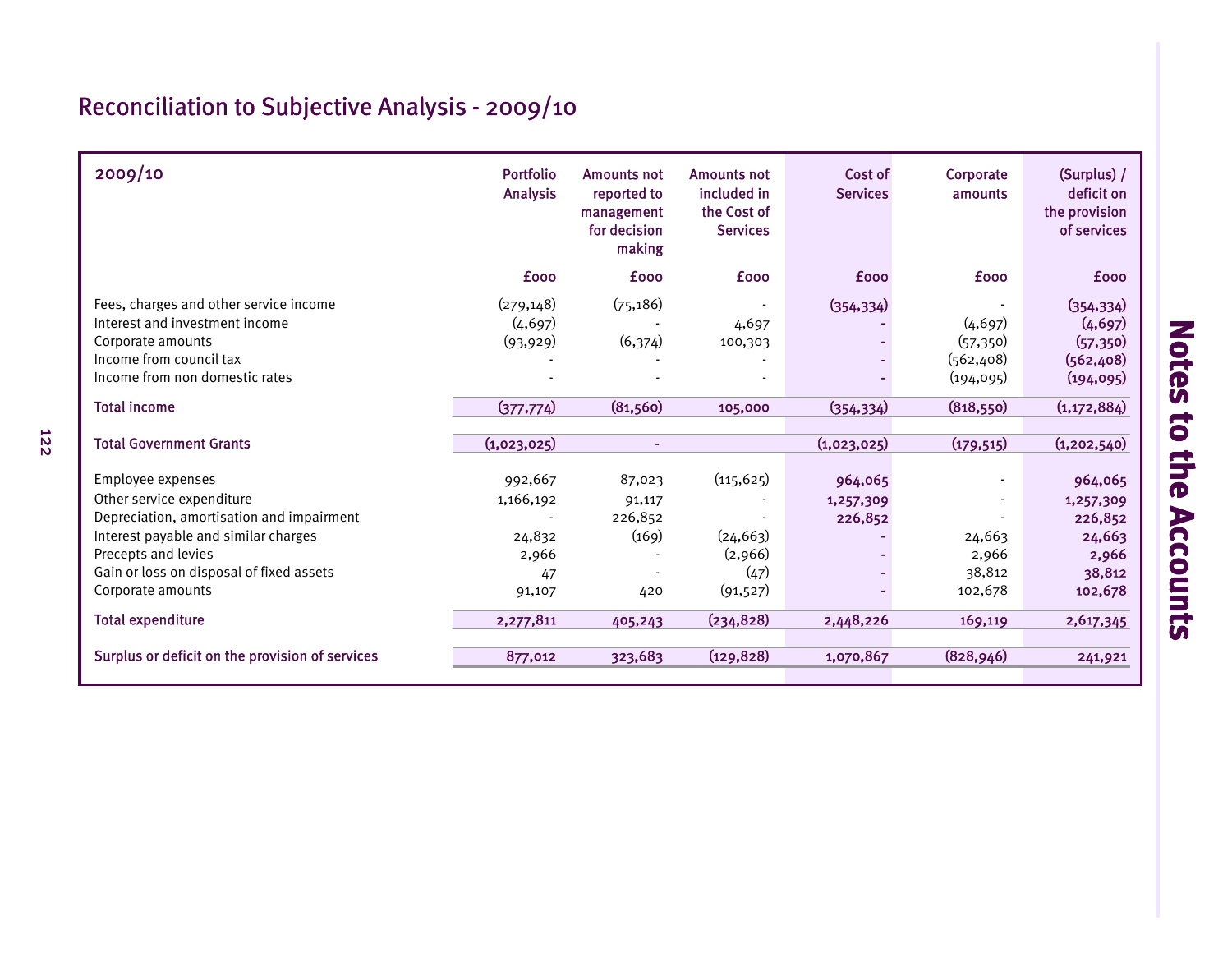## Reconciliation to Subjective Analysis - 2010/11

123

| 2010/11                                                                                                                                                                                                                                                                   | Portfolio<br><b>Analysis</b>                                            | <b>Amounts not</b><br>reported to<br>management<br>for decision<br>making | <b>Amounts not</b><br>included in<br>the Cost of<br><b>Services</b>     | Cost of<br><b>Services</b>                  | Corporate<br>amounts                             | (Surplus) /<br>deficit on<br>the provision<br>of services                            |
|---------------------------------------------------------------------------------------------------------------------------------------------------------------------------------------------------------------------------------------------------------------------------|-------------------------------------------------------------------------|---------------------------------------------------------------------------|-------------------------------------------------------------------------|---------------------------------------------|--------------------------------------------------|--------------------------------------------------------------------------------------|
|                                                                                                                                                                                                                                                                           | <b>fooo</b>                                                             | <b>fooo</b>                                                               | <b>fooo</b>                                                             | <b>fooo</b>                                 | <b>fooo</b>                                      | <b>fooo</b>                                                                          |
| Fees, charges and other service income<br>Interest and investment income<br>Corporate amounts<br>Income from council tax<br>Income from non domestic rates                                                                                                                | (290, 032)<br>(2, 243)<br>15,154                                        | (54, 728)<br>(73, 913)                                                    | $\overline{\phantom{0}}$<br>2,243<br>58,759                             | (344,760)                                   | (2,243)<br>(74, 652)<br>(576, 773)<br>(215, 423) | (344,760)<br>(2, 243)<br>(74, 652)<br>(576, 773)<br>(215, 423)                       |
| <b>Total income</b>                                                                                                                                                                                                                                                       | (277, 121)                                                              | (128, 641)                                                                | 61,002                                                                  | (344,760)                                   | (869,091)                                        | (1, 213, 851)                                                                        |
| <b>Total Government Grants</b>                                                                                                                                                                                                                                            | (1,069,813)                                                             | ٠                                                                         |                                                                         | (1,069,813)                                 | (199, 608)                                       | (1, 269, 421)                                                                        |
| Employee expenses<br>Other service expenditure<br>Depreciation, amortisation and impairment<br>Donated assets<br>Interest payable and similar charges<br>Precepts and levies<br>Gain or loss on disposal of fixed assets<br>Corporate amounts<br><b>Total expenditure</b> | 1,008,114<br>1,194,234<br>27,643<br>3,152<br>58<br>105,205<br>2,338,406 | (19,748)<br>87,722<br>61,845<br>(40)<br>(275)<br>129,504                  | (108, 534)<br>(27, 603)<br>(3, 152)<br>(58)<br>(104, 930)<br>(244, 277) | 879,832<br>1,281,956<br>61,845<br>2,223,633 | 27,603<br>3,152<br>135,336<br>110,977<br>277,068 | 879,832<br>1,281,956<br>61,845<br>27,603<br>3,152<br>135,336<br>110,977<br>2,500,701 |
| Surplus or deficit on the provision of services                                                                                                                                                                                                                           | 991,472                                                                 | 863                                                                       | (183, 275)                                                              | 809,060                                     | (791, 631)                                       | 17,429                                                                               |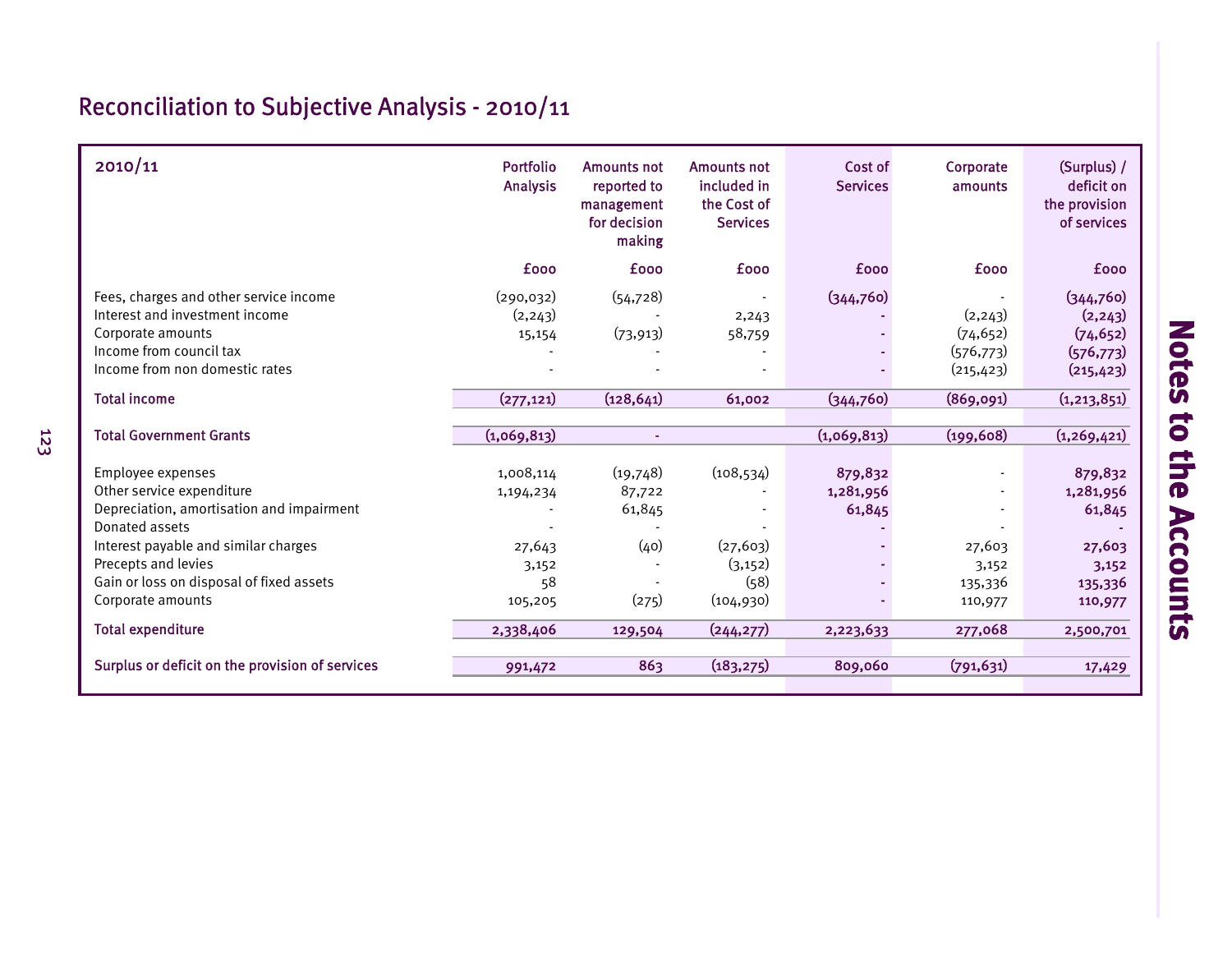#### **38. Termination benefits**

The Council is undertaking a major transformation programme to improve core services, meet difficult budget pressures in challenging times and deliver better customer services. This transformation programme includes projects aimed at modernising working practices and utilising mobile technology and will reshape the Council into a smaller core organisation. An unavoidable consequence of this programme is that a number of employees were made redundant during 2010/11. The liabilities were recognised in the Cost of Services, in the Comprehensive Income and Expenditure Statement, as follows:

| 2009/10<br><b>fooo</b> |                                                            | 2010/11<br><b>fooo</b> |
|------------------------|------------------------------------------------------------|------------------------|
| 113                    | Central services to the public<br>Cultural, environmental, | 124                    |
| 81                     | regulatory & planning services                             | 1,100                  |
| 1,146                  | Education and children's services                          | 8,640                  |
| 50                     | Highways and transport services                            | 2,201                  |
|                        | Other housing services                                     |                        |
| 286                    | Adult social care                                          | 584                    |
|                        | Corporate and democratic core                              | 457                    |
|                        | Non distributed costs                                      |                        |
| 1,676                  | Total                                                      | 13,10                  |

#### **39. Pension Schemes accounted for as Defined Contribution Schemes**

Teachers employed by the Council are members of the Teachers' Pension Scheme, administered by the Department for Education. The scheme provides teachers with specified benefits upon their retirement, and the Council contributes towards the costs by making contributions based on a percentage of members' pensionable salaries.

The Scheme is technically a defined benefit scheme. However the Scheme is unfunded and the Department for Education uses a notional fund as the basis for calculating the employers' contribution rate paid by local authorities. The Council is not able to identify its share of the underlying financial position and performance of the Scheme with sufficient reliability for accounting purposes. For the purposes of this Statement of Accounts, it is therefore accounted for on the same basis as a defined contribution scheme.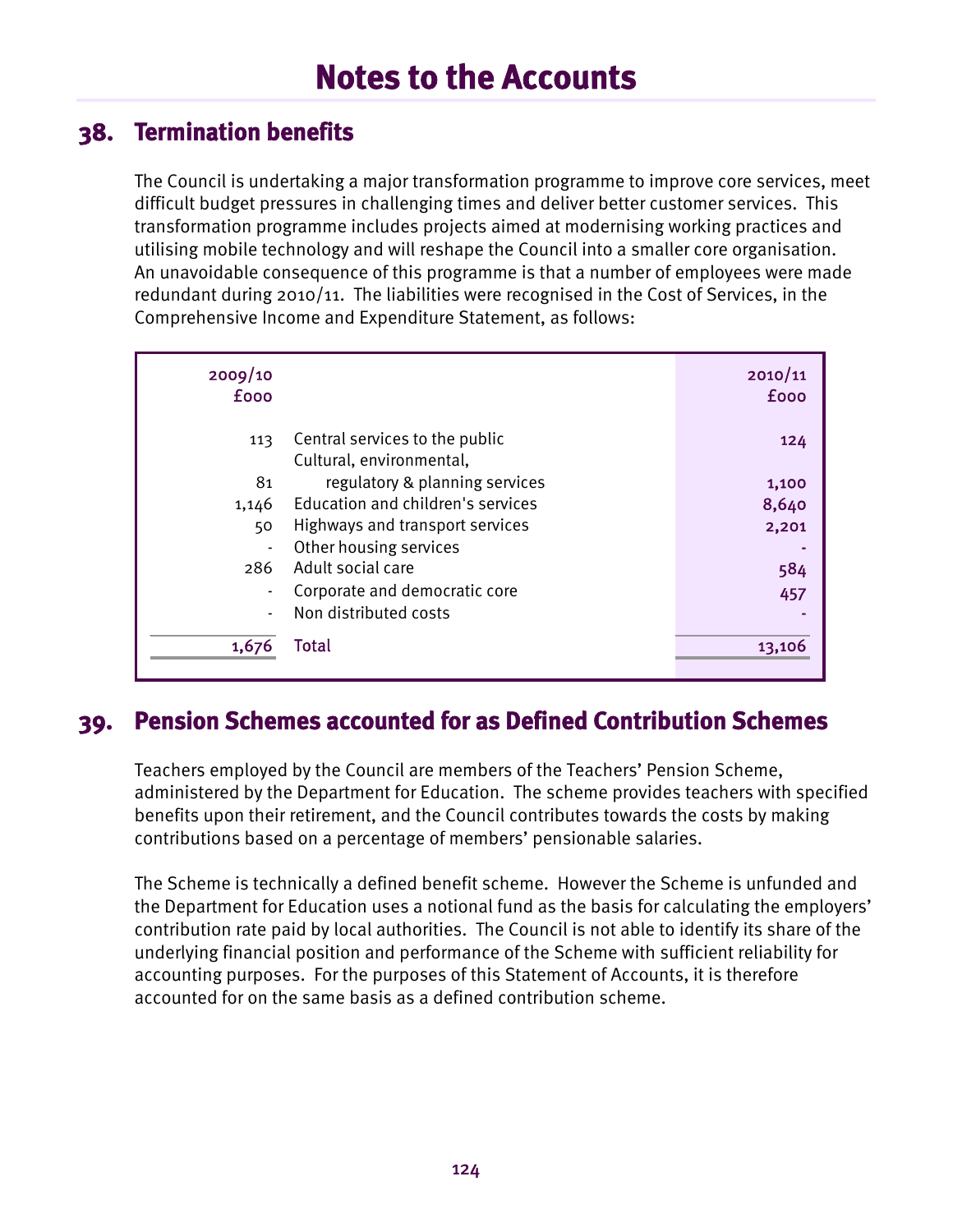The following table shows the amounts the Council paid to the Department for Education in respect of teachers' pension costs.

| 2009/10<br><b>fooo</b> |                                                    | 2010/11<br><b>fooo</b> |
|------------------------|----------------------------------------------------|------------------------|
| 55,369<br>25,448       | Employer's contributions<br>Employee contributions | 55,962<br>25,670       |
| 80,817                 | Total paid to Department For Education             | 81,632                 |

For the year these amounts reflect:

- An employer contribution of  $14.1\%$  (14.1% for 2009/10).
- An employee contribution of  $6.4\%$  of teachers' pensionable pay (6.4% for 2009/10).

There were no contributions remaining payable at the year end.

The Council is responsible for all pension payments relating to added years that it has awarded, together with the related increases. In 2010/11, these amounted to  $f_3$ ,  $m$  $(2009/10: f3.2m)$ , representing 0.8% of pensionable pay  $(0.75\%$  in 2009/10). These costs are accounted for on a defined benefit basis and detailed in note 40.

The Council's contributions are set in relation to the current service period only. As such, the Council is not entitled to, or liable for, any of the underlying assets or liabilities of the scheme.

#### **40. Defined Benefit Pension Schemes**

As part of the terms and conditions of the employment of its officers, the Council makes contributions towards the cost of post employment benefits. Although these benefits will not actually be payable until employees retire, the Council has a commitment to make the payments that need to be disclosed at the time that employees earn their future entitlement.

The Council participates in two post retirement employment schemes:

 The Local Government Pension Scheme – this is a funded defined benefit final salary scheme. The Council maintains a pension fund for its employees (other than teachers) and those of other scheduled bodies within its area, in accordance with the Local Government Pension Scheme Regulations 1997. The Fund is also empowered to admit the employees of certain other bodies. The Council and employees pay contributions into the Pension Fund, calculated at a level intended to balance the pension liabilities with investment assets. The rate of contributions payable by employees is between 5.5% and 7.5% (2009/10: between 5.5% and 7.5%). Employers are required to contribute at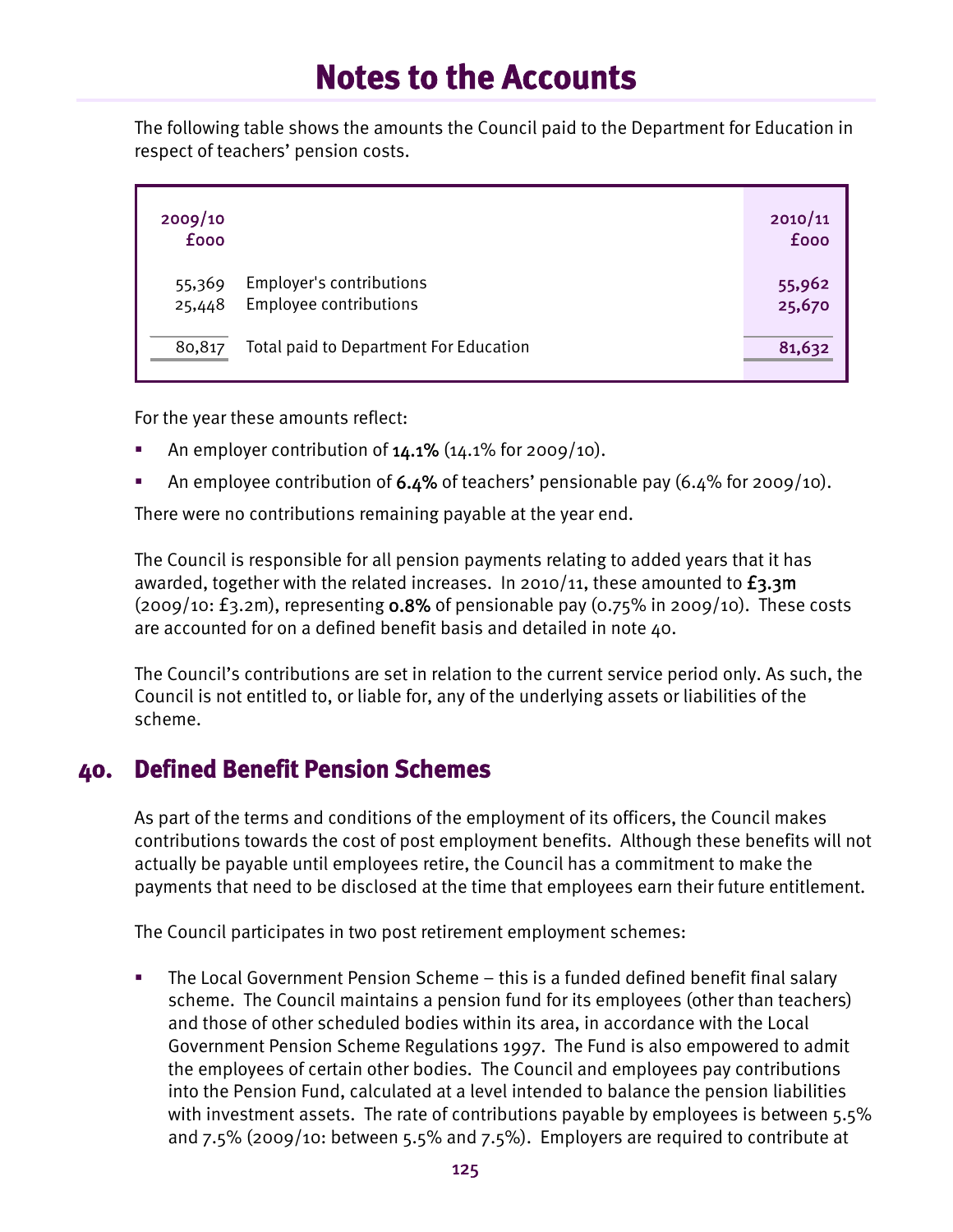rates prescribed by the Fund's actuary that aim to preserve the Fund's long term financial viability; and

 Arrangements for the award of discretionary post retirement benefits upon early retirement in relation to the teachers' pension scheme. This is an unfunded defined benefits arrangement, under which the liabilities are recognised when awards are made. However, there are not any investment assets built up to meet these pensions liabilities, and cash has to be generated to meet the actual pension payments as they eventually fall due.

#### **40.1 Transactions relating to post-employment benefits**

The Council recognises the cost of retirement benefits in the Comprehensive Income and Expenditure Statement (Cost of Services) when they are earned by employees, rather than when the benefits are eventually paid as pensions. However the charge the Council is required to make against council tax is based on the cash payable in the year, so the real cost of retirement benefits is reversed out of the General Fund via the Movement in Reserves Statement.

|             | 2009/10         |              |                                                                                                                                                                                                         |             | 2010/11         |              |
|-------------|-----------------|--------------|---------------------------------------------------------------------------------------------------------------------------------------------------------------------------------------------------------|-------------|-----------------|--------------|
| <b>LGPS</b> | <b>Teachers</b> | <b>Total</b> |                                                                                                                                                                                                         | <b>LGPS</b> | <b>Teachers</b> | <b>Total</b> |
| <b>fooo</b> | <b>fooo</b>     | <b>fooo</b>  |                                                                                                                                                                                                         | fooo        | <b>fooo</b>     | <b>£000</b>  |
|             |                 |              |                                                                                                                                                                                                         |             |                 |              |
|             |                 |              | <b>Comprehensive Income and Expenditure Statement</b>                                                                                                                                                   |             |                 |              |
|             |                 |              | Net cost of Services                                                                                                                                                                                    |             |                 |              |
| 37,390      |                 | 37,390       | Current service cost                                                                                                                                                                                    | 58,928      |                 | 58,928       |
| 293         |                 | 293          | Past service cost / (gain)                                                                                                                                                                              | (117, 382)  | (2, 337)        | (119,719)    |
| 1,046       |                 | 1,046        | Curtailments                                                                                                                                                                                            | 3,017       |                 | 3,017        |
| (1,504)     |                 | (1,504)      | <b>Settlements</b>                                                                                                                                                                                      |             |                 |              |
| 37,225      |                 | 37,225       |                                                                                                                                                                                                         | (55, 437)   | (2,337)         | (57, 774)    |
| 100,695     | 2,510           | 103,205      | Net operating expenditure<br>Interest cost                                                                                                                                                              | 109,903     | 2,277           | 112,180      |
| (57, 313)   |                 | (57, 313)    | Expected return on assets in the scheme                                                                                                                                                                 | (74, 611)   |                 | (74, 611)    |
| 43,382      | 2,510           | 45,892       |                                                                                                                                                                                                         | 35,292      | 2,277           | 37,569       |
|             |                 |              |                                                                                                                                                                                                         |             |                 |              |
| 80,607      | 2,510           | 83,117       | Net charge to the Comprehensive Income and Expenditure Statement                                                                                                                                        | (20, 145)   | (60)            | (20, 205)    |
| (14,072)    | 688             | (13, 384)    | <b>Movement on the General Fund Balance</b><br>Reversal of net charges made for retirement benefits in<br>accordance with IAS 19<br>Actual amount charged against the General Fund Balance in the year: | 87,960      | 3,210           | 91,170       |
| 66,535      | 3,198           | 69,733       | employers' contributions payable to the Scheme                                                                                                                                                          | 67,815      | 3,150           | 70,965       |
|             |                 |              |                                                                                                                                                                                                         |             |                 |              |

The following transactions have been made in the Comprehensive Income and Expenditure Statement and the Movement in Reserves Statement during the year:

During 2010/11, it was announced that future pension increases would be linked to the Consumer Prices Index (CPI), rather than the Retail Prices Index (RPI). This has given rise to a past service gain of  $£119.758m$ , which is reflected in the above figures (i.e. net of past service costs).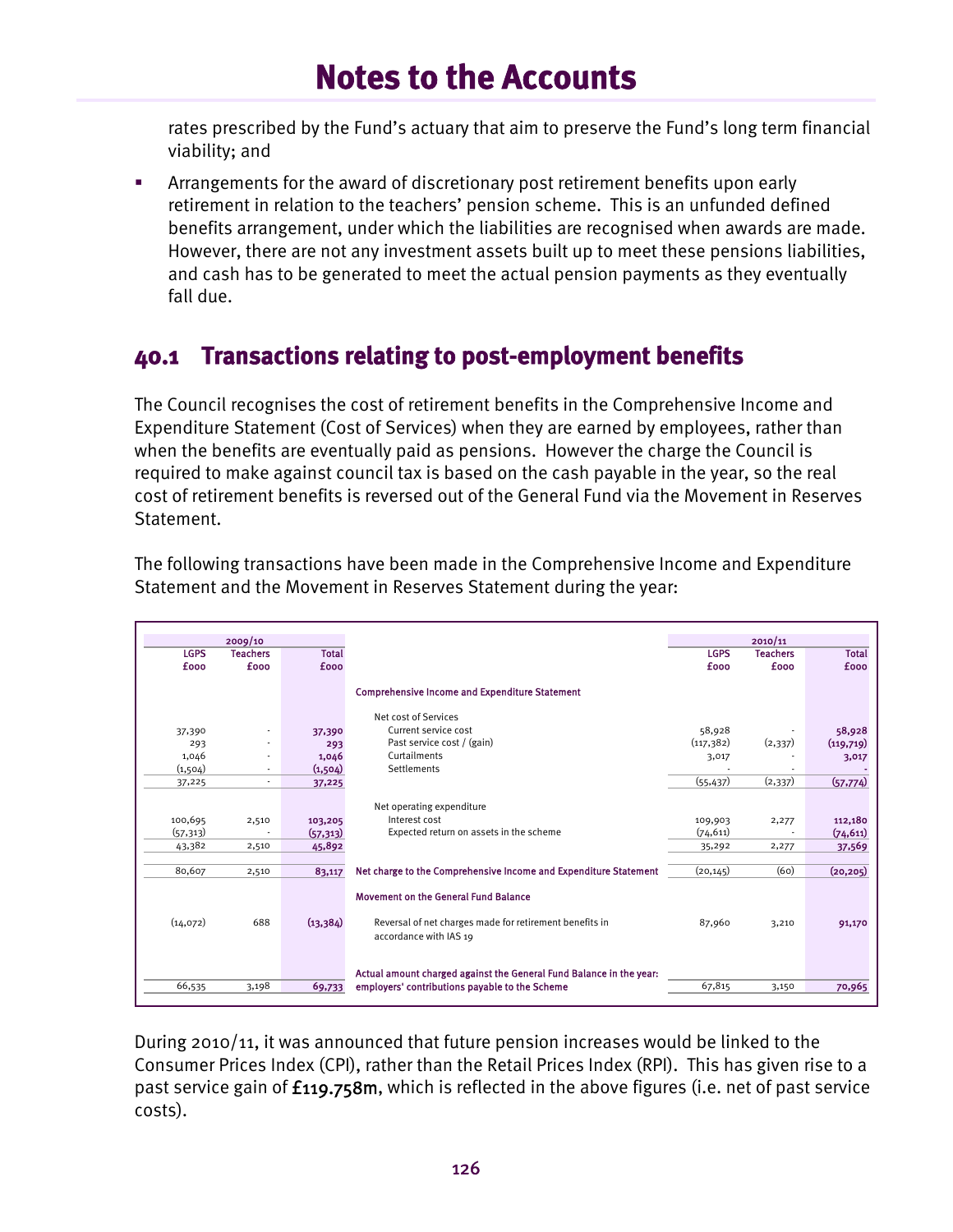The cumulative value of actuarial gains and losses recognised in the Comprehensive Income and Expenditure Statement is £346.561m (2009/10: £382.919m).

#### **40.2 Assets and liabilities in relation to post-employment benefits**

#### Scheme Liabilities

The following table provides a reconciliation of the present value of scheme liabilities:

|             | 2009/10                  |              |                                      |             | 2010/11     |              |
|-------------|--------------------------|--------------|--------------------------------------|-------------|-------------|--------------|
| <b>LGPS</b> | Teachers                 | <b>Total</b> |                                      | <b>LGPS</b> | Teachers    | <b>Total</b> |
| <b>fooo</b> | <b>fooo</b>              | <b>fooo</b>  |                                      | <b>fooo</b> | <b>fooo</b> | <b>fooo</b>  |
| 1,441,202   |                          | 1,441,202    | <b>Balance as at 1 April</b>         | 1,954,983   | 42,975      | 1,997,958    |
| 37,390      |                          | 37,390       | Current service cost                 | 58,928      |             | 58,928       |
| 100,695     | 2,510                    | 103,205      | Interest Cost                        | 109,903     | 2,277       | 112,180      |
| 20,385      | $\overline{\phantom{a}}$ | 20,385       | Contributions by scheme participants | 20,691      |             | 20,691       |
| 446,089     | 43,663                   | 489,752      | Actuarial (gains) / losses           | (65, 149)   | 323         | (64, 826)    |
| (58, 244)   | (3, 198)                 | (61, 442)    | Benefits paid                        | (64, 472)   | (3,150)     | (67, 622)    |
| 293         |                          | 293          | Past service costs                   | (117, 382)  | (2,337)     | (119, 719)   |
| (33, 873)   | $\blacksquare$           | (33,873)     | Settlements                          |             |             |              |
| 1,046       | $\blacksquare$           | 1,046        | Curtailments                         | 3,017       |             | 3,017        |
|             |                          |              |                                      |             |             |              |
| 1,954,983   | 42,975                   | 1,997,958    | <b>Balance as at 31 March</b>        | 1,900,519   | 40,088      | 1,940,607    |

#### Scheme Assets

The following table provides a reconciliation of the fair value of scheme assets:

|             | 2009/10                  |             |                                      |             | 2010/11     |              |
|-------------|--------------------------|-------------|--------------------------------------|-------------|-------------|--------------|
| <b>LGPS</b> | Teachers                 | Total       |                                      | <b>LGPS</b> | Teachers    | <b>Total</b> |
| <b>fooo</b> | <b>fooo</b>              | <b>fooo</b> |                                      | <b>fooo</b> | <b>fooo</b> | <b>fooo</b>  |
| 891,470     | ٠                        | 891,470     | <b>Balance as at 1 April</b>         | 1,197,152   |             | 1,197,152    |
| 57,313      | $\overline{\phantom{a}}$ | 57,313      | Expected return on scheme assets     | 74,611      |             | 74,611       |
| 252,062     | $\blacksquare$           | 252,062     | Actuarial gains / (losses)           | (28, 468)   |             | (28, 468)    |
| 66,535      | 3,198                    | 69,733      | Contributions by the Council         | 67,815      | 3,150       | 70,965       |
| 20,385      | $\overline{\phantom{a}}$ | 20,385      | Contributions by scheme participants | 20,691      |             | 20,691       |
| (58, 244)   | (3, 198)                 | (61, 442)   | Benefits paid                        | (64, 472)   | (3,150)     | (67, 622)    |
| (32,369)    | $\blacksquare$           | (32,369)    | Settlements                          |             |             |              |
| 1,197,152   | $\sim$                   | 1,197,152   | <b>Balance as at 31 March</b>        | 1,267,329   |             | 1,267,329    |

The expected return on scheme assets is determined by considering the expected returns available on the assets underlying the current investment policy. In summary, expected yields / returns are based on the following:

- Government bonds: Yield on 20 year fixed interest gilts at the relevant date. The yield at 31st March 2011 was 4.4% (31 March 2010: 4.5%);
- Corporate bonds: Market yields at the relevant date, less a reduction to reflect a risk of default in the corporate bond yield. As at 31st March 2011 the reduction is about 0.4% per annum (31 March 2010: 0.5%); and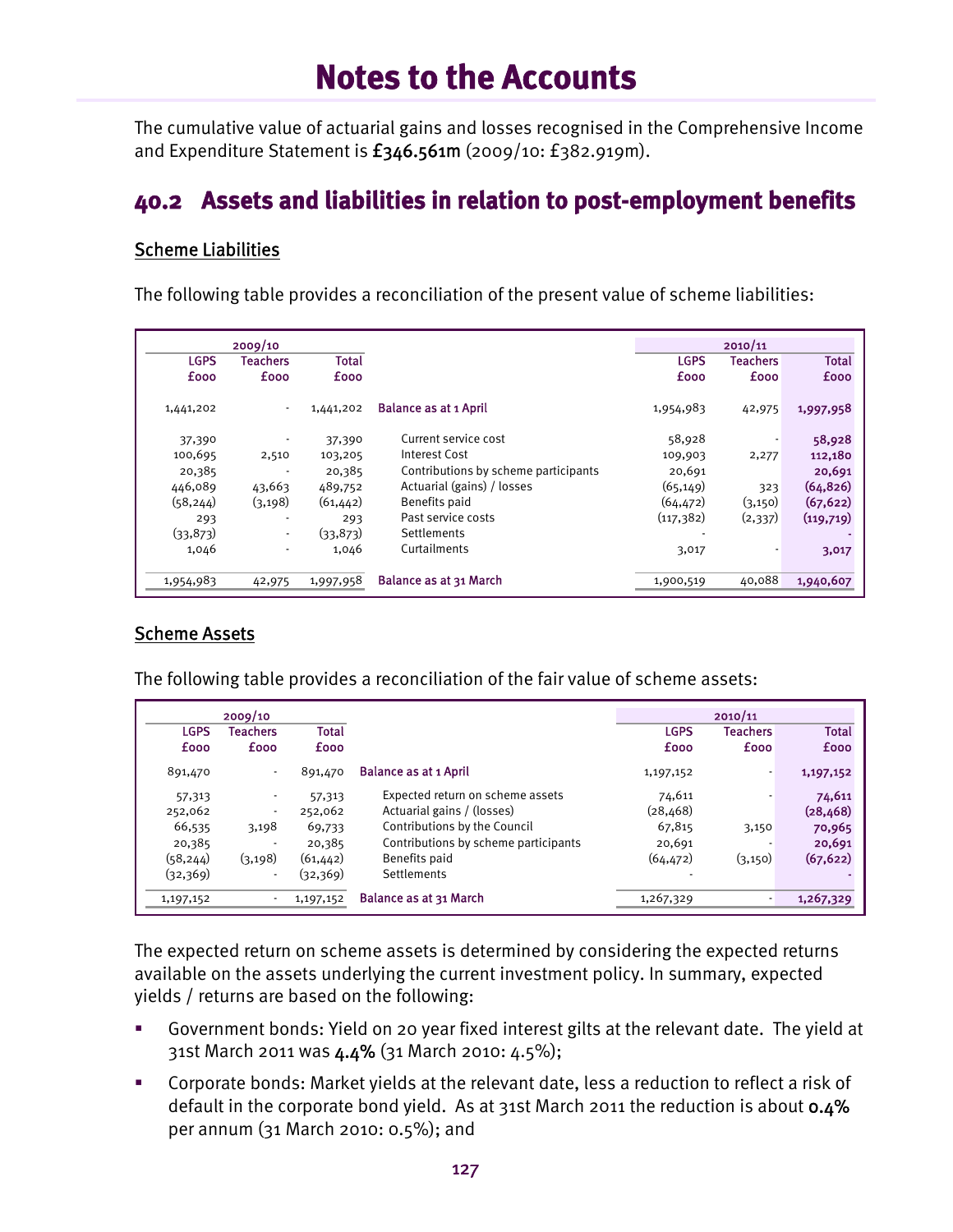Equities: Yield on 20 year fixed interest gilts, plus an allowance of approximately 3% per annum for the 'risk premium' associated with equity investment. At 31st March 2011, the assumed return on equities was 7.5% per annum (31 March 2010: 7.5%).

The actual return on the Local Government Pension Scheme assets for the year was a gain of £116.080m  $(2009/10:$  gain of £309.375m).

|                 | <b>Present</b><br>value of | <b>Fair value</b><br>of scheme | Surplus /<br>(deficit)       |
|-----------------|----------------------------|--------------------------------|------------------------------|
|                 | liabilities                | assets                         | in the                       |
|                 | fooo                       | fooo                           | <b>Scheme</b><br><b>fooo</b> |
|                 |                            |                                |                              |
| <b>LGPS</b>     |                            |                                |                              |
| 2006/07         | (1,491,817)                | 1,143,602                      | (348, 215)                   |
| 2007/08         | (1,671,192)                | 1,107,153                      | (564,039)                    |
| 2008/09         | (1,441,202)                | 891,470                        | (549, 732)                   |
| 2009/10         | (1,954,983)                | 1,197,152                      | (757, 831)                   |
| 2010/11         | (1,900,519)                | 1,267,329                      | (633, 190)                   |
| <b>Teachers</b> |                            |                                |                              |
| 2009/10         | (42, 975)                  |                                | (42, 975)                    |
| 2010/11         | (40, 088)                  |                                | (40, 088)                    |
|                 |                            |                                |                              |

#### Scheme History

The liabilities show the underlying commitments that the Council has in the long run to pay retirement benefits. The total net deficit of the two Schemes of  $f_{673.278m}$  (2009/10: £800.806m) has a substantial impact on the net worth of the Council, as recorded in the Balance Sheet. However, statutory arrangements for funding the deficit mean that the financial position of the Council remains healthy. The deficit on the Local Government Pension Scheme will be made good by increased contributions over the next twenty years. Teachers' unfunded added years are payable in annual instalments.

The total contributions expected to be made to the Local Government Pension Scheme by the Council in the year to 31 March 2012 is £60.753m. Expected contributions for the Teachers' unfunded added years awards to 31 March 2012 are £3.150m.

#### **40.3 Basis for estimating Assets and Liabilities**

Liabilities have been assessed on an actuarial basis to estimate the pensions that will be payable in future years. The liabilities have been assessed using the projected unit method which is dependent on assumptions about mortality rates, salary levels etc. The Pension Fund liabilities have been assessed by Mercer Human Resource Consulting, an independent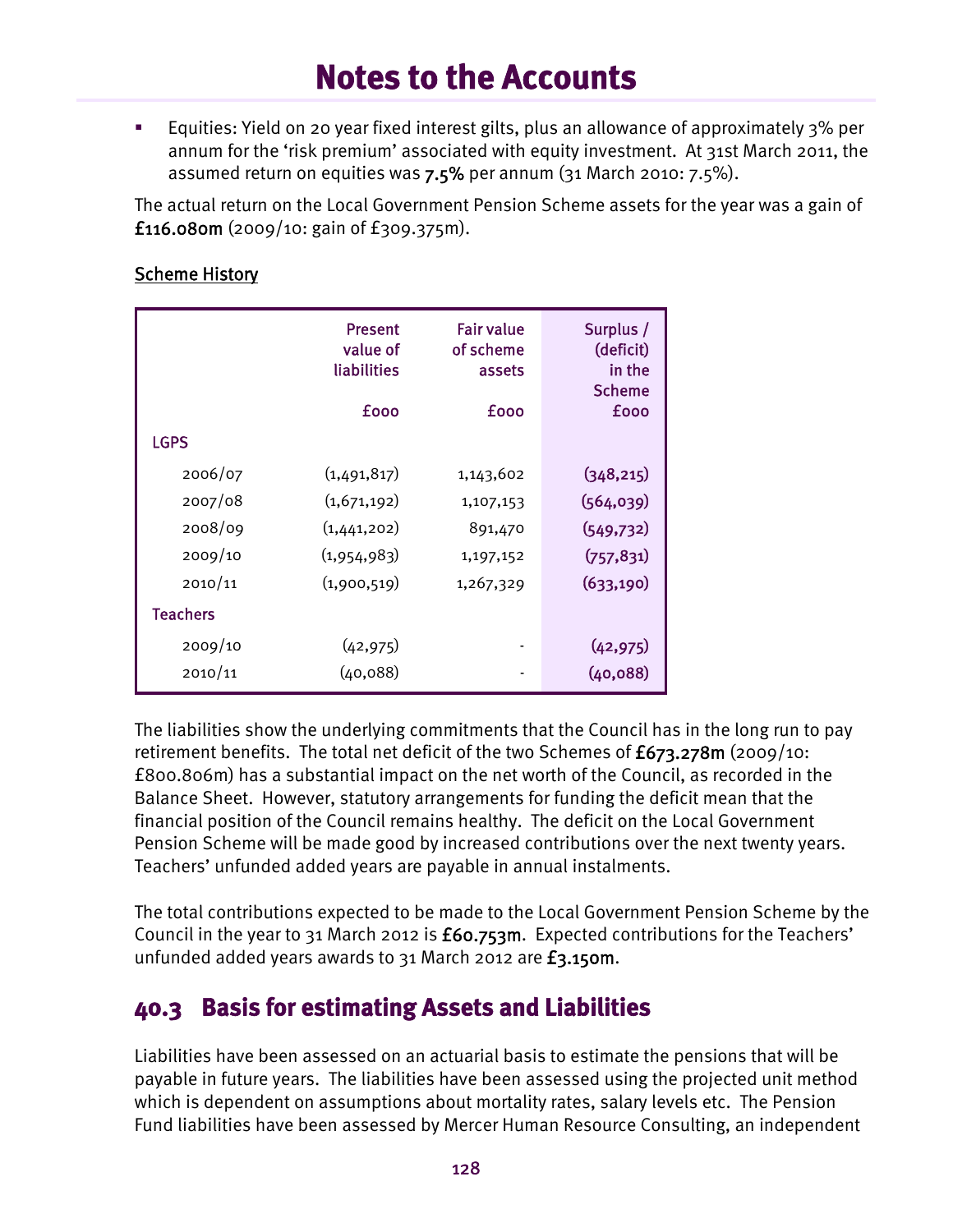firm of actuaries. The liabilities have been estimated, based upon the latest full valuation of the scheme as at  $31$  March 2010.

The principal assumptions used by the Actuary in its calculations for the Local Government Pension Scheme have been:

|   | <b>Assumptions</b>                                           | 2009/10    | 2010/11    |
|---|--------------------------------------------------------------|------------|------------|
|   | Rate of inflation                                            |            |            |
|   | <b>RPI</b>                                                   | 3.3%       | 3.4%       |
|   | <b>CPI</b>                                                   | 2.8%       | 2.9%       |
| ٠ | Rate of increase in salaries                                 | 4.8%       | 4.4%       |
| п | Rate of increase in pensions                                 | 3.3%       | 2.9%       |
| ٠ | Discount rate                                                | 5.6%       | 5.5%       |
| ٠ | Mortality assumptions for members retiring in normal health: |            |            |
|   | Life expectancy for future pensioners at 65:                 |            |            |
|   | Male<br>$\mathbf{r}$ .                                       | 23.1 years | 24.0 years |
|   | Female                                                       | 25.9 years | 26.8 years |
|   | Life expectancy of current pensioners aged 65:<br>÷          |            |            |
|   | Male                                                         | 22.1 years | 22.6 years |
|   | Female<br>a.                                                 | 25.0 years | 25.2 years |
| п | Commutation of pension for lump sum at retirement:           |            |            |
|   | % taking maximum cash                                        | 50%        | 50%        |
|   | % taking 3/8 <sup>ths</sup> cash<br>Ξ                        | 50%        | 50%        |
|   | Long term expected rate of return on assets in the scheme:   |            |            |
|   | Equities                                                     | 7.5%       | 7.5%       |
|   | Government bonds                                             | 4.5%       | 4.4%       |
|   | Other bonds<br>۰                                             | 5.2%       | 5.1%       |
|   | Property                                                     | 6.5%       | 6.5%       |
|   | Cash / liquidity                                             | 0.5%       | 0.5%       |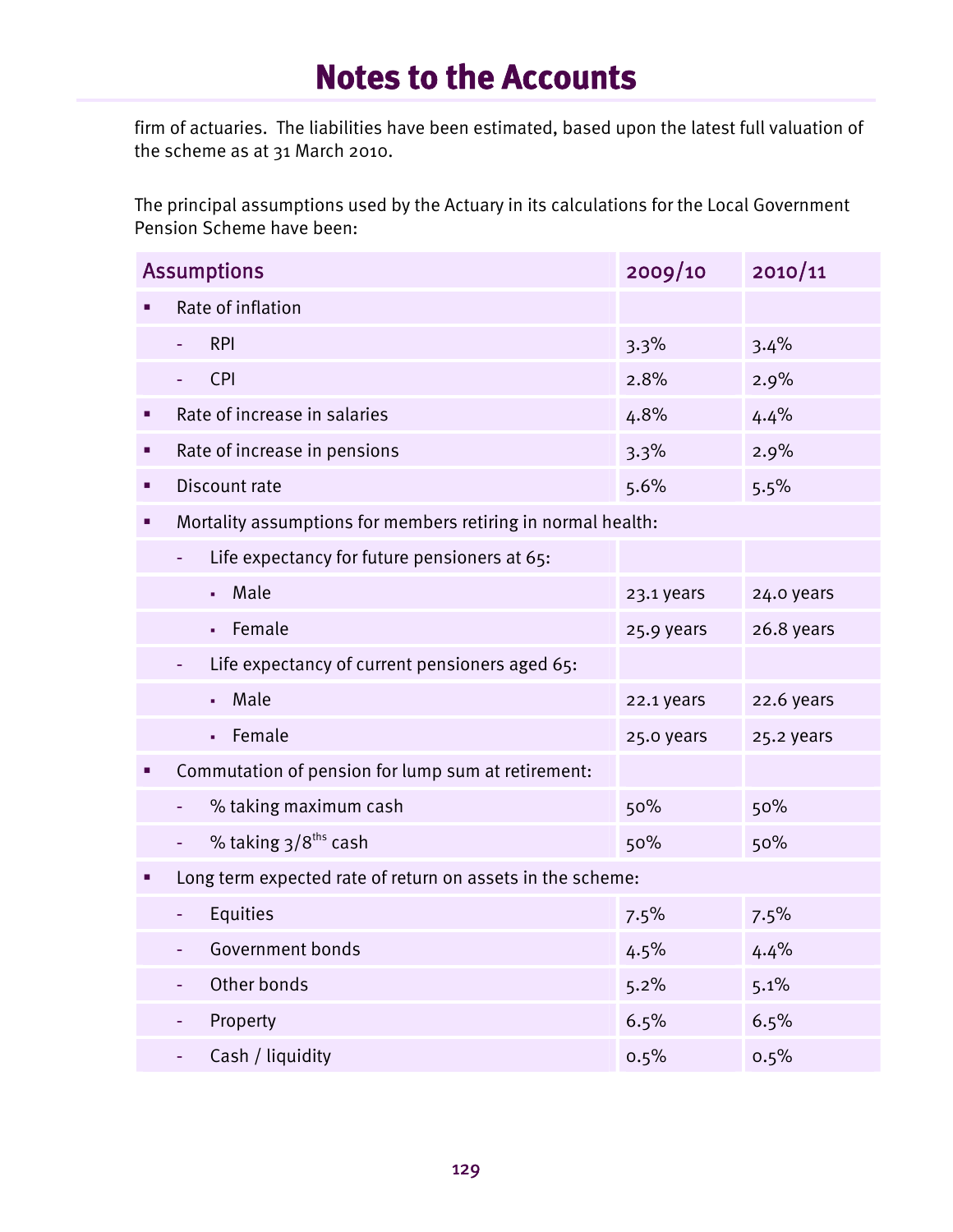The actuarial assumptions used in the calculations of the year end balance sheet liabilities for Teachers' additional unfunded pensions are based on the above assumptions with the following exceptions:

|   | <b>Assumptions</b>           | 2009/10    | 2010/11    |  |  |  |
|---|------------------------------|------------|------------|--|--|--|
| ٠ | Rate of inflation            |            |            |  |  |  |
|   | <b>RPI</b><br>٠              | 3.2%       | 3.3%       |  |  |  |
|   | <b>CPI</b><br>۰              | N/A        | 2.8%       |  |  |  |
| ٠ | Rate of increase in pensions | 3.2%       | 2.8%       |  |  |  |
| ٠ | Discount rate                | 5.5%       | 5.4%       |  |  |  |
| ٠ | Life expectancy              |            |            |  |  |  |
|   | Male<br>۰                    | 22.1 years | 22.6 years |  |  |  |
|   | Female<br>٠                  | 25.0 years | 25.2 years |  |  |  |

The Local Government Pension Scheme's assets consist of the following categories by proportion of the total assets held:

| 2009/10<br>% |                  | 2010/11<br>℅ |
|--------------|------------------|--------------|
| 67.5         | Equities         | 69.5         |
| 7.9          | Government bonds | 6.7          |
| 10.0         | Other bonds      | 9.5          |
| 9.3          | Property         | 11.2         |
| 5.3          | Cash / liquidity | 3.1          |
| 100.0        |                  | 100.0        |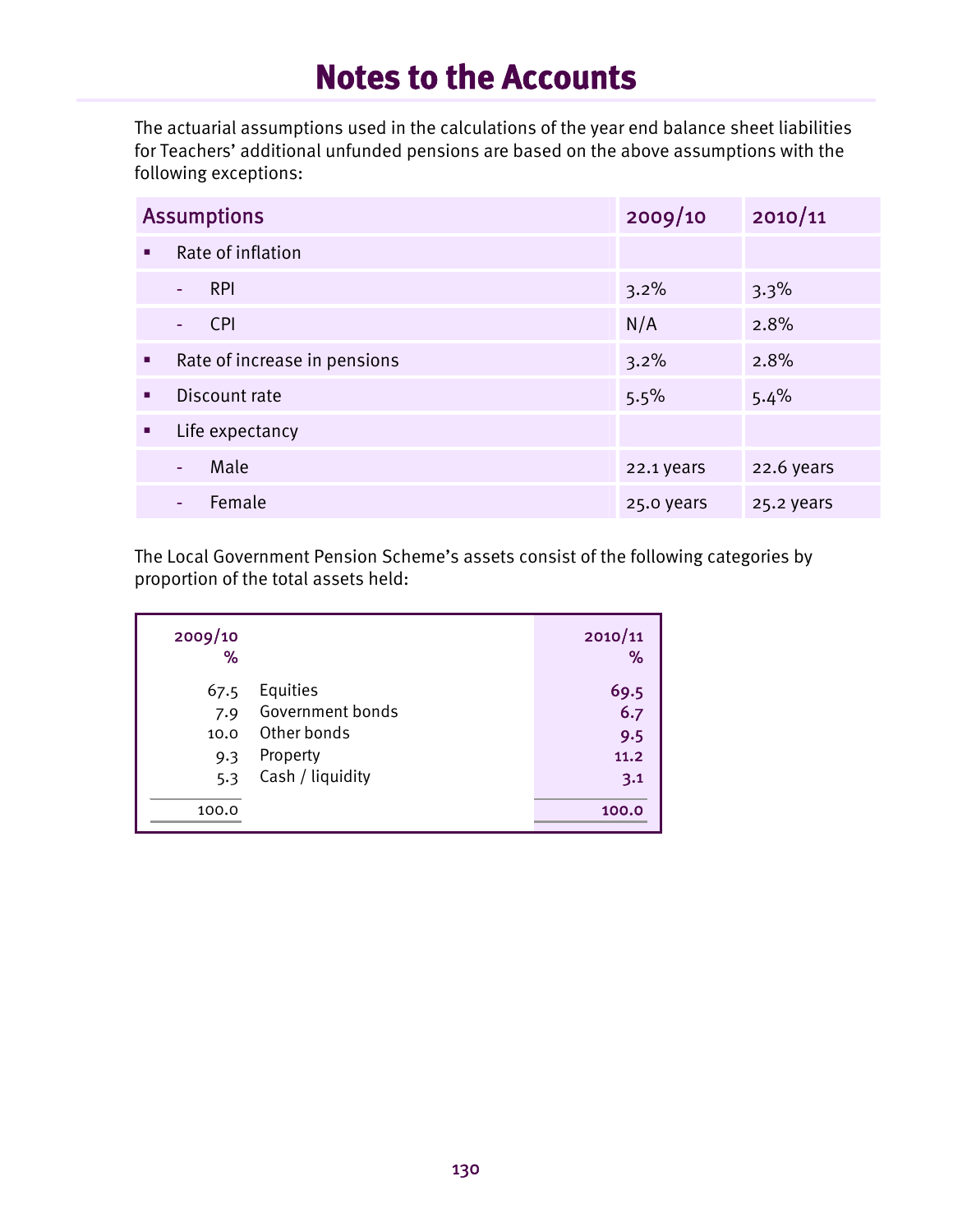#### **40.4 History of experience gains and losses**

The actuarial gains and losses identified as movements in the Pension Reserve in 2010/11 can be analysed into the following categories, measured as a percentage of assets and liabilities at 31<sup>st</sup> March.

|         | <b>Difference</b><br>between<br>expected and<br>actual return<br>on assets<br>% | <b>Experience</b><br>gains and<br>losses on<br>liabilities<br>% |
|---------|---------------------------------------------------------------------------------|-----------------------------------------------------------------|
| 2006/07 | $+1.10%$                                                                        | $0.00\%$                                                        |
| 2007/08 | $-11.10\%$                                                                      | $+1.10%$                                                        |
| 2008/09 | $-35.10\%$                                                                      | $0.00\%$                                                        |
| 2009/10 | $+21.1%$                                                                        | $0.00\%$                                                        |
| 2010/11 | $-2.2%$                                                                         | $+2.8%$                                                         |

#### **41. Audit costs**

The following table provides a summary of the fees incurred by the Council in relation to external audit and inspection.

| 2009/10     |                                                              | 2010/11     |             |
|-------------|--------------------------------------------------------------|-------------|-------------|
| <b>fooo</b> |                                                              | <b>fooo</b> | <b>fooo</b> |
|             | Fees payable to the appointed auditor                        |             |             |
| 404         | External audit services carried out by appointed auditor     | 405         |             |
| 79          | Certification of grant claims and returns                    | 54          |             |
| 21          | Other services carried out by appointed auditor              |             |             |
| 504         |                                                              | 459         |             |
|             | Less: Rebate for additional audit costs arising as           |             |             |
|             | a consequence of the transition to IFRS                      | (23)        |             |
| 504         | Total fees payable to the appointed auditor                  |             | 436         |
|             | Fees payable to the Audit Commission in respect of statutory |             |             |
| 18          | inspections                                                  |             |             |
| 522         |                                                              |             |             |

#### **42. Members' allowances**

The Local Authorities (Members' Allowances) (England) Regulations 2003 provide for the circumstances in which allowances are payable to members and to the maximum amounts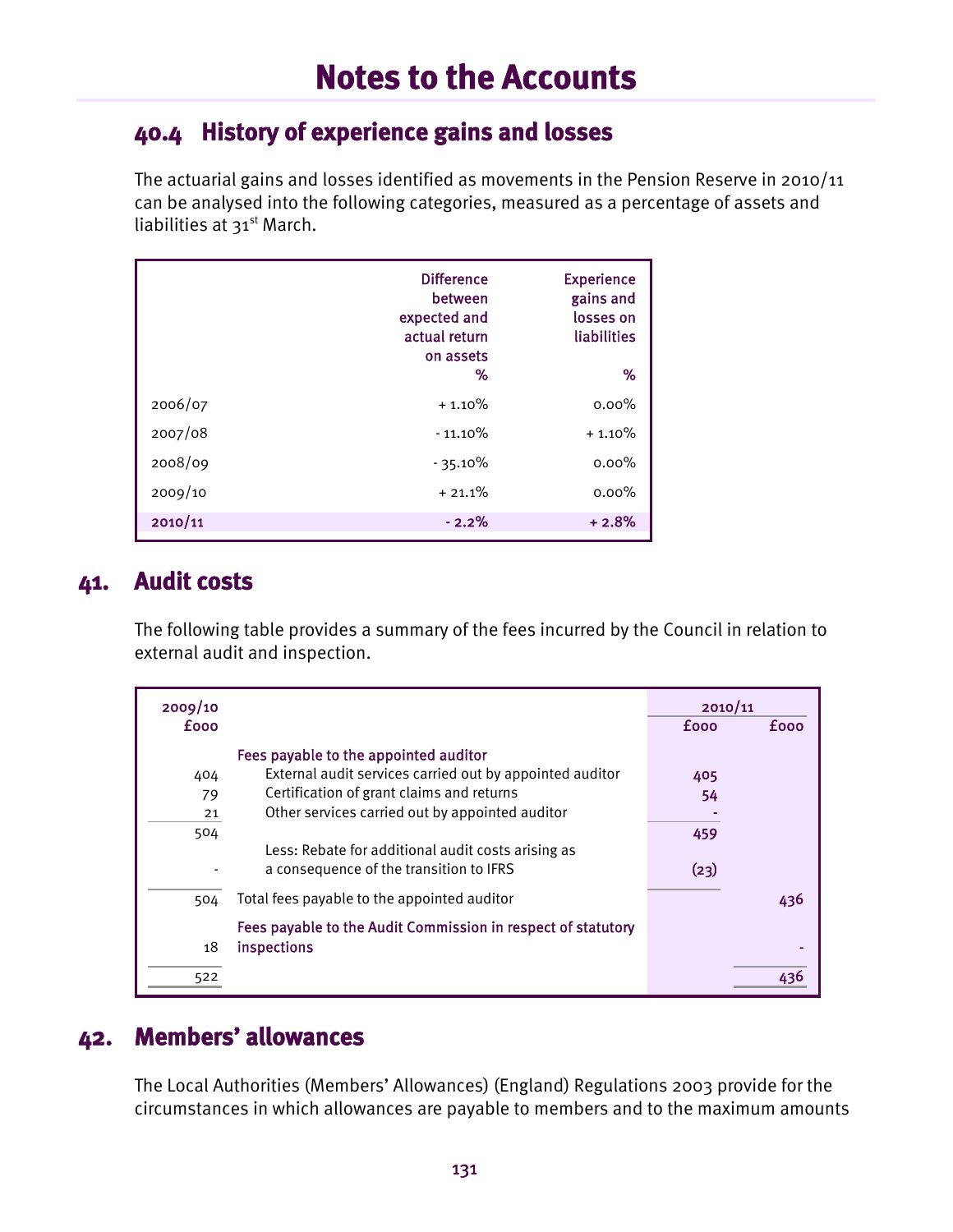payable in respect of certain allowances. The total of members' allowances paid in 2010/11 amounted to:

| 2009/10<br><b>fooo</b> |                                                              | 2010/11<br><b>fooo</b> |
|------------------------|--------------------------------------------------------------|------------------------|
| 814<br>629             | <b>Basic allowances</b><br>Special responsibility allowances | 862<br>761             |
| 1,443                  |                                                              | 1,623                  |

### **43. Officers' remuneration**

Officers' remuneration includes all sums paid to or receivable by employees, expense allowances chargeable to tax and the money value of benefits. It should be emphasised that this relates to payments to individuals, so part year employment can produce distortions in the presentation. Pension payments made, whether from a funded or unfunded scheme, do not count as remuneration for this purpose.

The number of officers whose remuneration in 2010/11 was £50,000 or more, grouped in rising bands of £5,000, are listed in the following table.

| 2009/10            |                          | <b>Remuneration band</b> |              |    |          | 2010/11            |                |              |
|--------------------|--------------------------|--------------------------|--------------|----|----------|--------------------|----------------|--------------|
| <b>Non-schools</b> | <b>Schools</b>           | <b>Total</b>             |              |    |          | <b>Non-schools</b> | <b>Schools</b> | <b>Total</b> |
| 128                | 394                      | 522                      | £50,000      | to | £54,999  | 127                | 318            | 445          |
| 79                 | 220                      | 299                      | £55,000      | to | £59,999  | 89                 | 214            | 303          |
| 45                 | 149                      | 194                      | £60,000      | to | £64,999  | 54                 | 165            | 219          |
| 35                 | 54                       | 89                       | £65,000      | to | £69,999  | 40                 | 82             | 122          |
| 27                 | 37                       | 64                       | £70,000      | to | £74,999  | 30                 | 26             | 56           |
| 13                 | 18                       | 31                       | £75,000      | to | £79,999  | 15                 | 16             | 31           |
| 9                  | 10                       | 19                       | £80,000      | to | £84,999  | 19                 | 16             | 35           |
| 9                  | 9                        | 18                       | £85,000      | to | £89,999  | 20                 | 13             | 33           |
| 12                 | 16                       | 28                       | £90,000      | to | £94,999  | 14                 | 10             | 24           |
| 6                  | 3                        | 9                        | £95,000      | to | £99,999  | 15                 | $\overline{7}$ | 22           |
| 4                  | 5                        | 9                        | £100,000     | to | £104,999 | $\overline{7}$     | 4              | 11           |
| 3                  | $\overline{2}$           | 5                        | £105,000     | to | £109,999 | 6                  | 4              | 10           |
| $\overline{2}$     | 4                        | 6                        | £110,000     | to | £114,999 | 3                  | $\mathbf{1}$   | 4            |
| $\overline{2}$     | $\overline{a}$           | $\overline{\mathbf{z}}$  | £115,000     | to | £119,999 | 3                  | $\mathbf{1}$   | 4            |
| $\mathbf{1}$       | $\overline{\phantom{a}}$ | $\mathbf{1}$             | £120,000     | to | £124,999 | $\overline{2}$     | $\mathbf{1}$   | 3            |
|                    | $\overline{\phantom{a}}$ |                          | £125,000     | to | £129,999 | $\mathbf{1}$       |                | $\mathbf{1}$ |
| $\overline{2}$     | $\overline{2}$           | 4                        | £130,000     | to | £134,999 |                    |                |              |
|                    | $\overline{\phantom{a}}$ |                          | £135,000     | to | £139,999 | 3                  | $\mathbf{1}$   |              |
|                    | $\overline{\phantom{a}}$ |                          | £140,000     | to | £144,999 | $\mathbf{1}$       |                | 1            |
| $\mathbf{1}$       | $\mathbf{1}$             | $\overline{2}$           | £150,000     | to | £154,999 | $\overline{2}$     |                | 2            |
| $\overline{2}$     |                          | $\overline{\mathbf{2}}$  | £155,000     | to | £159,999 | $\mathbf{1}$       |                | $\mathbf{1}$ |
| $\mathbf{1}$       |                          | $\mathbf{1}$             | £160,000     | to | £164,999 | 4                  |                | 4            |
| $\mathbf{1}$       |                          | $\mathbf{1}$             | £165,000     | to | £169,999 |                    |                |              |
|                    |                          |                          | £170,000     | to | £174,999 | $\mathbf{1}$       |                | 1            |
| $\mathbf{1}$       |                          | 1                        | £175,000     | to | £179,999 |                    |                |              |
|                    |                          |                          | £180,000     | to | £184,999 | $\mathbf{1}$       |                |              |
| 1                  |                          | $\mathbf{1}$             | £185,000     | to | £189,999 |                    |                |              |
| $\mathbf{1}$       |                          | 1                        | £195,000     | to | £199,999 |                    |                |              |
| $\mathbf{1}$       |                          | 1                        | £235,000     | to | £239,999 |                    |                |              |
|                    |                          |                          | £240,000     | to | £244,999 | $\mathbf{1}$       |                | 1            |
|                    |                          |                          |              |    |          |                    |                |              |
| 386                | 924                      | 1,310                    | <b>Total</b> |    |          | 459                | 879            | 1,338        |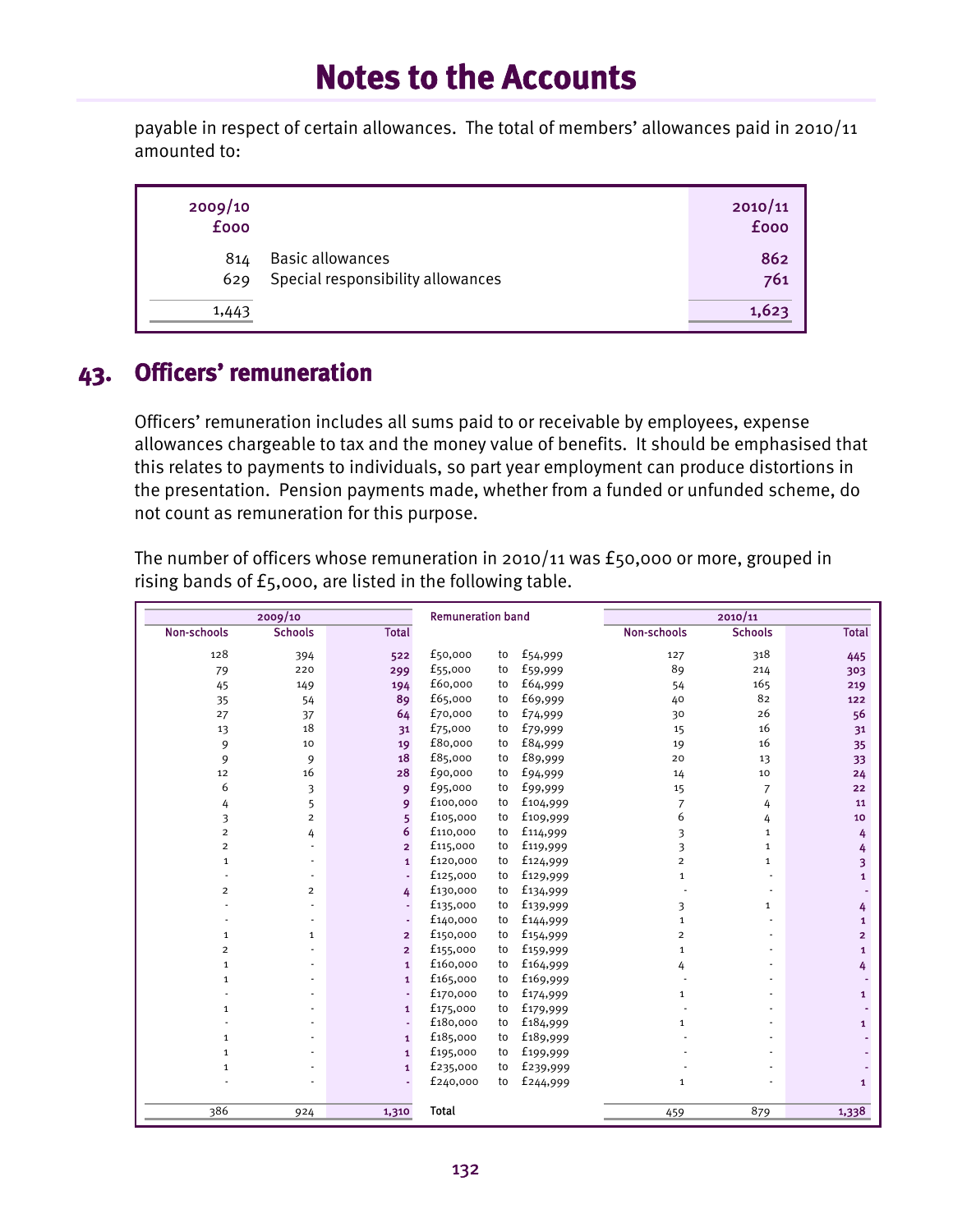## **44. Senior officers' remuneration**

Senior officers include all members of the Council's Corporate Leadership Team and the County Solicitor. Remuneration of senior officers was as follows:

|                                                                                                                    | <b>Notes</b>      | Remuneration          |                          |                          |                           |                                     |                            |                               |
|--------------------------------------------------------------------------------------------------------------------|-------------------|-----------------------|--------------------------|--------------------------|---------------------------|-------------------------------------|----------------------------|-------------------------------|
|                                                                                                                    |                   | Salaries,             | <b>Bonus</b>             | <b>Expense</b>           | Compensation              | <b>Total</b>                        | <b>Employer's</b>          | <b>Total</b>                  |
|                                                                                                                    |                   | fees or<br>allowances | payments                 | allowances /<br>benefits | for loss of<br>employment | remuneration<br><b>Excl pension</b> | contribution<br>to pension | remuneration<br>Incl. pension |
|                                                                                                                    |                   |                       |                          |                          |                           | contributions                       |                            | contributions                 |
|                                                                                                                    |                   | £                     | £                        | £                        | £                         | £                                   | £                          | £                             |
| 2009/10                                                                                                            |                   |                       |                          |                          |                           |                                     |                            |                               |
| Chief Executive - Ms Joanna Killian                                                                                | (iv)              | 237,000               |                          | 772                      |                           | 237,772                             | 29,670                     | 267,442                       |
| <b>Deputy Chief Executive and Executive</b><br><b>Director for Finance and Transformation</b><br>- Mr James N Bell | $\omega$          | 182,000               | 13,600                   | 1,041                    |                           | 196,641                             | 24,329                     | 220,970                       |
| <b>Executive Director for Commercial Services</b><br>- Mr Graham Tombs                                             |                   | 162,000               | 13,950                   | 1,130                    |                           | 177,080                             | 21,795                     | 198,875                       |
| <b>Executive Director - Environment,</b><br><b>Sustainability &amp; Highways</b><br>- Mr Robert Overall            |                   |                       |                          |                          |                           |                                     |                            |                               |
|                                                                                                                    |                   | 157,000               | $\overline{\phantom{a}}$ | 3,372                    | $\overline{\phantom{a}}$  | 160,372                             | 19,350                     | 179,722                       |
| <b>Director for Adult Social Care</b>                                                                              |                   | 150,100               |                          | 783                      |                           | 150,883                             | 18,460                     | 169,343                       |
| <b>Director for Childrens Services</b>                                                                             | (v <sub>i</sub> ) | 47,333                |                          |                          | 138,000                   | 185,333                             | 5,805                      | 191,138                       |
| <b>Executive Director for IS.</b><br><b>Performance &amp; Programmes</b>                                           | (vii)             | 64,936                | 2,500                    | 1,145                    | 100,000                   | 168,581                             | 7,662                      | 176,243                       |
| Director of Human Resource &<br><b>Customer Excellence</b>                                                         |                   | 125,000               | 30,000                   | 1,041                    | $\overline{\phantom{a}}$  | 156,041                             | 19,350                     | 175,391                       |
| <b>Head of Information Services</b>                                                                                | (viii)            | 122,500               | 10,000                   | 514                      | $\overline{\phantom{a}}$  | 133,014                             |                            | 133,014                       |
| <b>Assistant Chief Executive</b>                                                                                   |                   | 122,500               | 9,600                    | 1,041                    |                           | 133,141                             | 16,718                     | 149,859                       |
| <b>Chief Financial Officer</b>                                                                                     |                   | 109,500               | 7,490                    | 1,041                    | ÷                         | 118,031                             | 14,769                     | 132,800                       |
| <b>County Solicitor</b>                                                                                            |                   | 103,552               | 4,042                    | 1,041                    | $\overline{\phantom{a}}$  | 108,635                             | 13,557                     | 122,192                       |
| 2010/11                                                                                                            |                   |                       |                          |                          |                           |                                     |                            |                               |
| Chief Executive - Ms Joanna Killian                                                                                | (iv)              | 233,000               | 6,900                    | 815                      |                           | 240,715                             | 30,345                     | 271,060                       |
| <b>Executive Director - Environment,</b><br><b>Sustainability &amp; Highways</b><br>- Mr Robert Overall            |                   | 157,000               | 6,000                    | 1,099                    |                           | 164,099                             | 20,124                     | 184,223                       |
| <b>Executive Director for Commercial Services</b>                                                                  |                   |                       |                          |                          |                           |                                     |                            |                               |
| - Mr Graham Tombs                                                                                                  |                   | 162,000               |                          | 1,167                    |                           | 163,167                             | 19,995                     | 183,162                       |
| <b>Deputy Chief Executive and Commissioning</b><br>Director for Adult Social Services - Miss Jennifer Owen         |                   | 162,320               |                          | 841                      | ÷                         | 163,161                             | 20,036                     | 183,197                       |
| Director of Transformation - Mr Keir Lynch                                                                         | (x)               | 157,860               | 4,800                    | 1,099                    |                           | 163,759                             | 20,073                     | 183,832                       |
| <b>Executive Director for Finance</b><br>- Mrs Margaret Lee                                                        | ω                 | 152,654               | 4,280                    | 1,099                    | ÷                         | 158,033                             | 19,443                     | 177,476                       |
| <b>Director for Customer Services</b><br>Mr Andrew Fairchild                                                       | (xi)              | 152,974               |                          | 1,050                    |                           | 154,024                             | 18,854                     | 172,878                       |
| <b>Executive Director for Schools</b><br>Children & Families - Mr David Hill                                       | (xii)             | 75,833                |                          | 472                      |                           | 76,305                              | 9,406                      | 85,711                        |
| <b>Assistant Chief Executive</b>                                                                                   |                   | 122,500               |                          | 1,099                    |                           | 123,599                             | 15,480                     | 139,079                       |
| <b>County Solicitor</b>                                                                                            |                   | 114,144               | 2,021                    | 2,288                    |                           | 118,453                             | 14,814                     | 133,267                       |

#### **Notes:**

(i) Where a senior officer's salary is £50,000 or more, but less than £150,000, remuneration is disclosed individually by way of job title. For those senior officers whose salary is £150,000 or more, their name is also disclosed.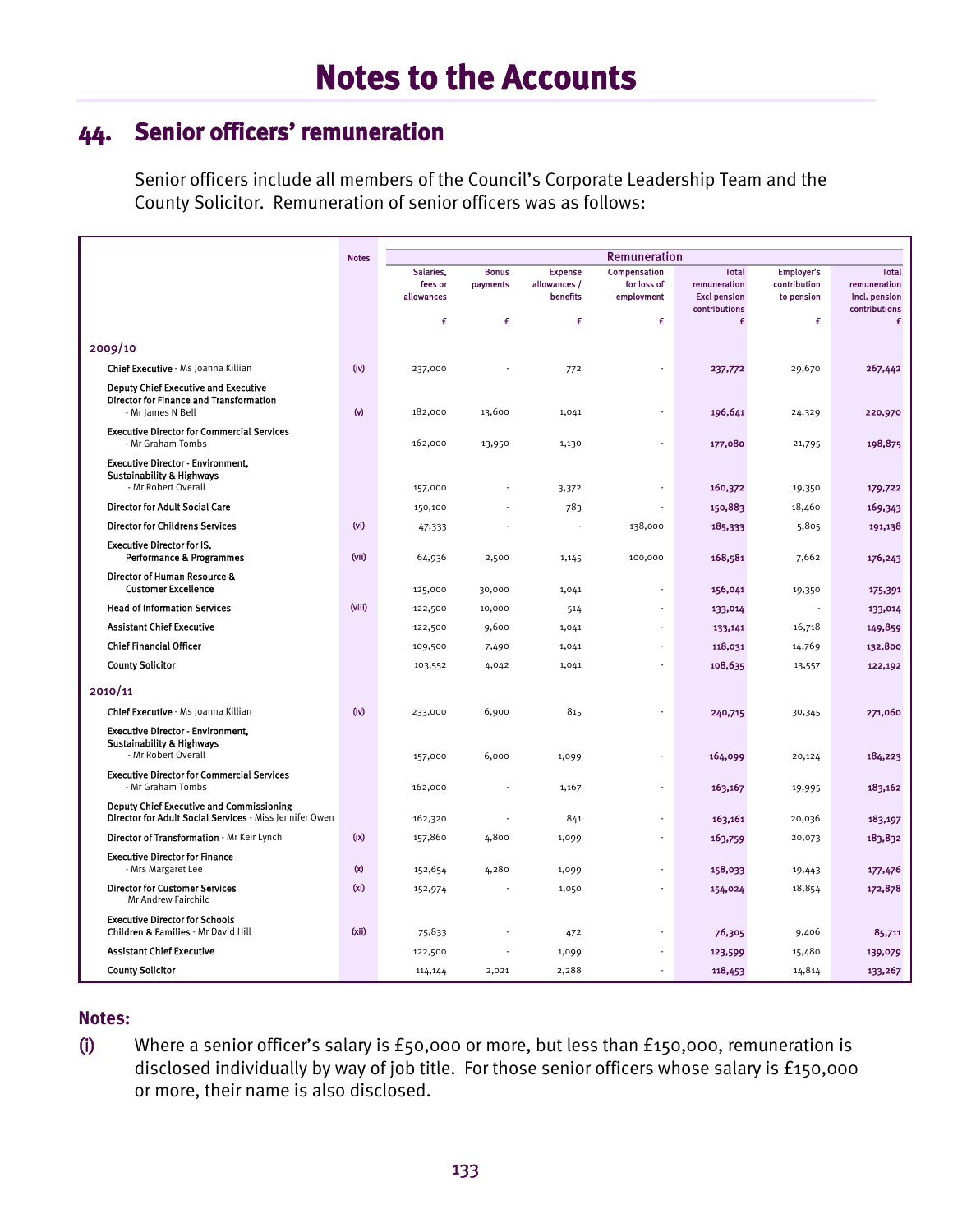- (ii) The employers' contribution to pensions are not amounts paid to individual members of staff, rather they reflect amounts paid by the Council into the Pension Fund; these contributions have been made at the level determined at the last actuarial valuation as necessary to meet the cost of the future pension accrual. In previous years' accounts, the Council had also included the contributions towards the past deficiency in the Pension Fund within the employers' contributions.
- (iii) Bonus payments have been disclosed in the year of payment, but relate to performance in the preceding financial year.
- (iv) The Council's Chief Executive also fulfils the role of Chief Executive for Brentwood Borough Council, providing strategic management and coordination under a contract for services (see note  $45$ , which commences on page 134, for further details).
- (v) The Deputy Chief Executive and Executive Director for Finance and Transformation, Mr James N. Bell, left the County Council on 31st March 2010.
- (vi) The Director for Children's Services left the County Council's employment on 31st July 2009.
- (vii) The Executive Director for IS, Performance and Programmes left the County Council on 14th September 2009.
- (viii) The Head of Information Services left the County Council's employment on 12th December 2010.
- (ix) The Executive Director for Transformation, Mr Keir Lynch, previously held the post of Director for Human Resources and Customer Excellence.
- (x) The Executive Director for Finance, Mrs Margaret Lee, previously held the post of Chief Financial Officer.
- (xi) The Director for Customer Services, Mr Andrew Fairchild, joined the County Council on 12th April 2010 and left on 10th April 2011.
- (xii) The Executive Director for Schools, Children and Families, Mr David Hill, joined the County Council on 1st November 2010.
- (xiii) The post of Executive Director for Schools, Children and Families was filled by Mr Malcolm Newsam, on an interim basis, from October 2009 until November 2010. The cost to the Council of filling this post on an interim basis was  $f_{143,585}$  in 2009/10 and  $f_{173,655}$  in  $2010/11$  (of which  $f124,200$  was payable to Mr Newsam in 2009/10 and  $f150,212$  in  $2010/11$ ).

#### **45. Related parties**

The Council is required to disclose material transactions with bodies or individuals that have the potential to control or influence the Council, or to be controlled or influenced by the Council. The intention, in making this disclosure, is to make explicit the extent to which the Council might have been constrained in its ability to operate independently, or might have secured the ability to limit another party's ability to bargain freely with the Council.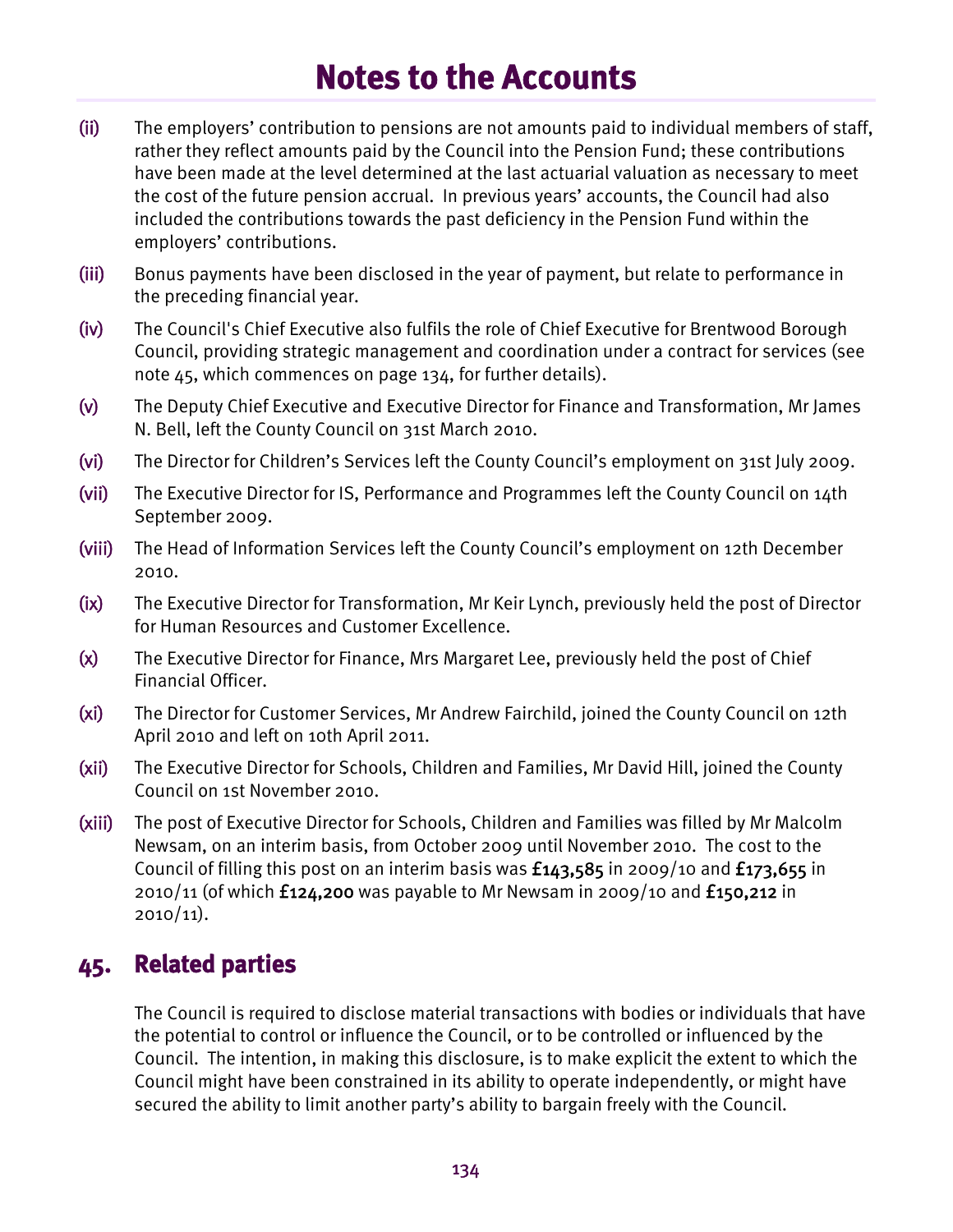| <b>Related party</b>             | <b>Declaration</b>                                                                                                                                                                                                                                                                                                                                                                                                                                                                                                                                                                                                                                                                                                                                                                                                                                                                            |
|----------------------------------|-----------------------------------------------------------------------------------------------------------------------------------------------------------------------------------------------------------------------------------------------------------------------------------------------------------------------------------------------------------------------------------------------------------------------------------------------------------------------------------------------------------------------------------------------------------------------------------------------------------------------------------------------------------------------------------------------------------------------------------------------------------------------------------------------------------------------------------------------------------------------------------------------|
| Central<br>government            | Central government has effective control over the general operations of<br>the Council. It is responsible for providing the statutory framework<br>within which the Council operates, provides the majority of its funding<br>in the form of grants and prescribes the terms of many of the<br>transactions that the Council has with other parties.<br>Grants received from government departments are detailed in notes 14<br>and 16.                                                                                                                                                                                                                                                                                                                                                                                                                                                       |
| <b>Elected members</b>           | Members of the council have direct control over the Council's financial<br>and operating policies. The total of members' allowances paid in<br>2010/11 is shown in note 42.<br>During 2010/11, works and services were commissioned from<br>companies in which certain members had an interest. Contracts were<br>entered into in full compliance with the Council's Standing Orders and<br>procurement rules, and were minor in nature and value.<br>In addition, grants were paid to voluntary organisations in which<br>several members had an interest. The decisions to award the grants<br>were made with proper consideration of declarations of interest. The<br>relevant members did not take part in any discussion or decision<br>relating to the grants. Details of these transactions are recorded in the<br>Register of Members' Interests, which is open to public inspection. |
| <b>Officers</b>                  | Members of the Council's Corporate Leadership Team, and other<br>officers with independent statutory powers, can influence significantly<br>the policies of the authority.                                                                                                                                                                                                                                                                                                                                                                                                                                                                                                                                                                                                                                                                                                                    |
| <b>Essex Pension</b><br>Fund     | The Council administers the Essex Pension Fund on behalf of its<br>employees and those of the Essex district councils and other admitted<br>bodies. The Council charged £1.332m for administering the Fund<br>during 2010/11 (2009/10: £1.485m).<br>During 2009/10, the cash balances of the Essex Pension Fund were<br>held by the County Council. The Council paid interest of £116,000 to<br>the Fund on these balances. With effect from 1 April 2010, the Pension<br>Fund's cash balances were managed separately.                                                                                                                                                                                                                                                                                                                                                                       |
| <b>Essex Police</b><br>Authority | The Council provided legal, pension, internal audit and coroners'<br>services to the Essex Police Authority in 2010/11 to the value of<br>£864,000 (2009/10:£921,000).                                                                                                                                                                                                                                                                                                                                                                                                                                                                                                                                                                                                                                                                                                                        |
| <b>Essex Fire</b><br>Authority   | The Council's Monitoring Officer is also employed as the Monitoring<br>Officer for the Essex Fire Authority. In addition, the Council provides a<br>pensions' service to the Authority.<br>The total value of these services in 2010/11 was $f143,000$ (2009/10:<br>£155,000).                                                                                                                                                                                                                                                                                                                                                                                                                                                                                                                                                                                                                |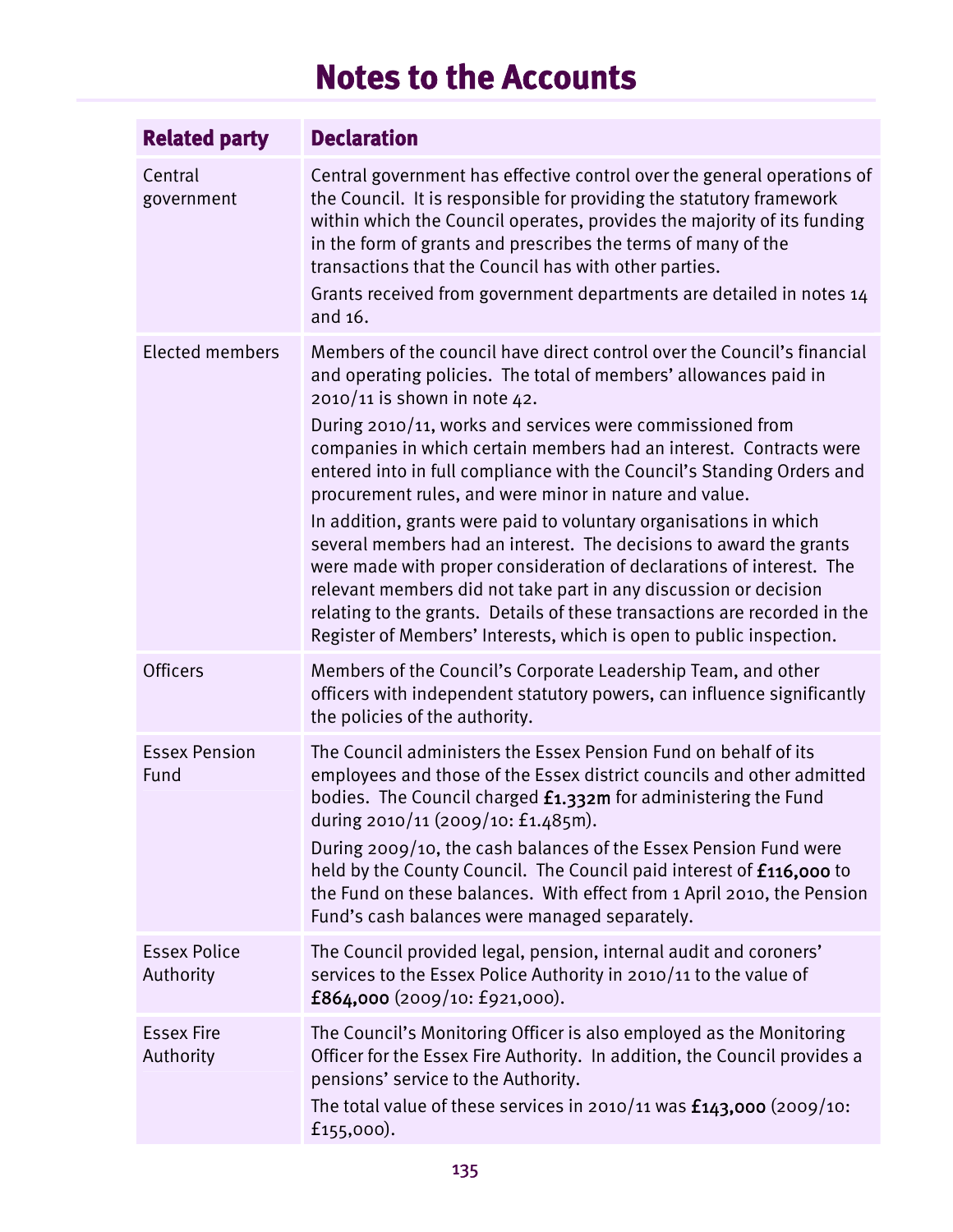| <b>Related party</b>                    | <b>Declaration</b>                                                                                                                                                                                                                                                                                                                                                                                                                                                                                                                                                                                                                                                                                                                                                                                                                                                                           |
|-----------------------------------------|----------------------------------------------------------------------------------------------------------------------------------------------------------------------------------------------------------------------------------------------------------------------------------------------------------------------------------------------------------------------------------------------------------------------------------------------------------------------------------------------------------------------------------------------------------------------------------------------------------------------------------------------------------------------------------------------------------------------------------------------------------------------------------------------------------------------------------------------------------------------------------------------|
| <b>Essex Probation</b><br><b>Board</b>  | The Council provided financial and other support services to the Essex<br>Probation Board during 2010/11. The value of the services provided in<br>2010/11 was £288,000 (2009/10: £329,000).<br>The Council undertakes the management of the Probation Board's<br>surplus cash balances. The Council paid interest of £11,000 on the<br>amounts borrowed (determined at the prevailing Local Authority Seven<br>Day Rate of interest) $(2009/10: E_5,000)$ .                                                                                                                                                                                                                                                                                                                                                                                                                                 |
| <b>London Probation</b><br><b>Board</b> | The Council provided legal services to the London Probation Board<br>during 2010/11. The charge levied for these services amounted to<br>£258,000 $(2009/10: 219,000)$ .                                                                                                                                                                                                                                                                                                                                                                                                                                                                                                                                                                                                                                                                                                                     |
| Brentwood<br>Borough Council            | The Council has entered into an agreement with Brentwood Borough<br>Council to create a strategic partnership to improve two tier working.<br>The objective is to improve service delivery and enhance the<br>authorities' understanding of each other.<br>The County Council's Chief Executive, Joanna Killian, also fulfils the<br>role of the Chief Executive for Brentwood Borough Council, providing<br>strategic management and coordination under the terms of a contract<br>for services. Brentwood Borough Council pays the County Council<br><b>f30,000</b> per annum for this support.<br>In addition, the Borough Council's Director of Finance is an employee<br>of the County Council who has been seconded to fulfil this role on a<br>fixed term contract. Costs payable by Brentwood Borough Council in<br>respect of this secondment amounted to $f_{102,000}$ in 2010/11. |
| <b>Essex Cares Ltd</b>                  | Essex Cares Ltd is a 100% owned subsidiary of the Council. It provides<br>services for people requiring care, support and assistance living in the<br>community. Essex Cares' transactions are consolidated fully within the<br>Council's Group Accounts, which are set out on pages 141 to 151.<br>The Council commissioned services from Essex Cares Ltd to the value<br>of $f_36.1m$ in 2010/11 (2009/10: £18.4m).<br>The Council provided financial and other support services to Essex<br>Cares Ltd during 2010/11. The value of the services provided in<br>2010/11 was £259,000 (2009/10: £249,000).<br>The Council also provides cash management support to Essex Cares<br>Ltd. The Council received interest of £131,000 (net) on the amounts it<br>lent to Essex Cares Ltd (2009/10: £160,000).                                                                                    |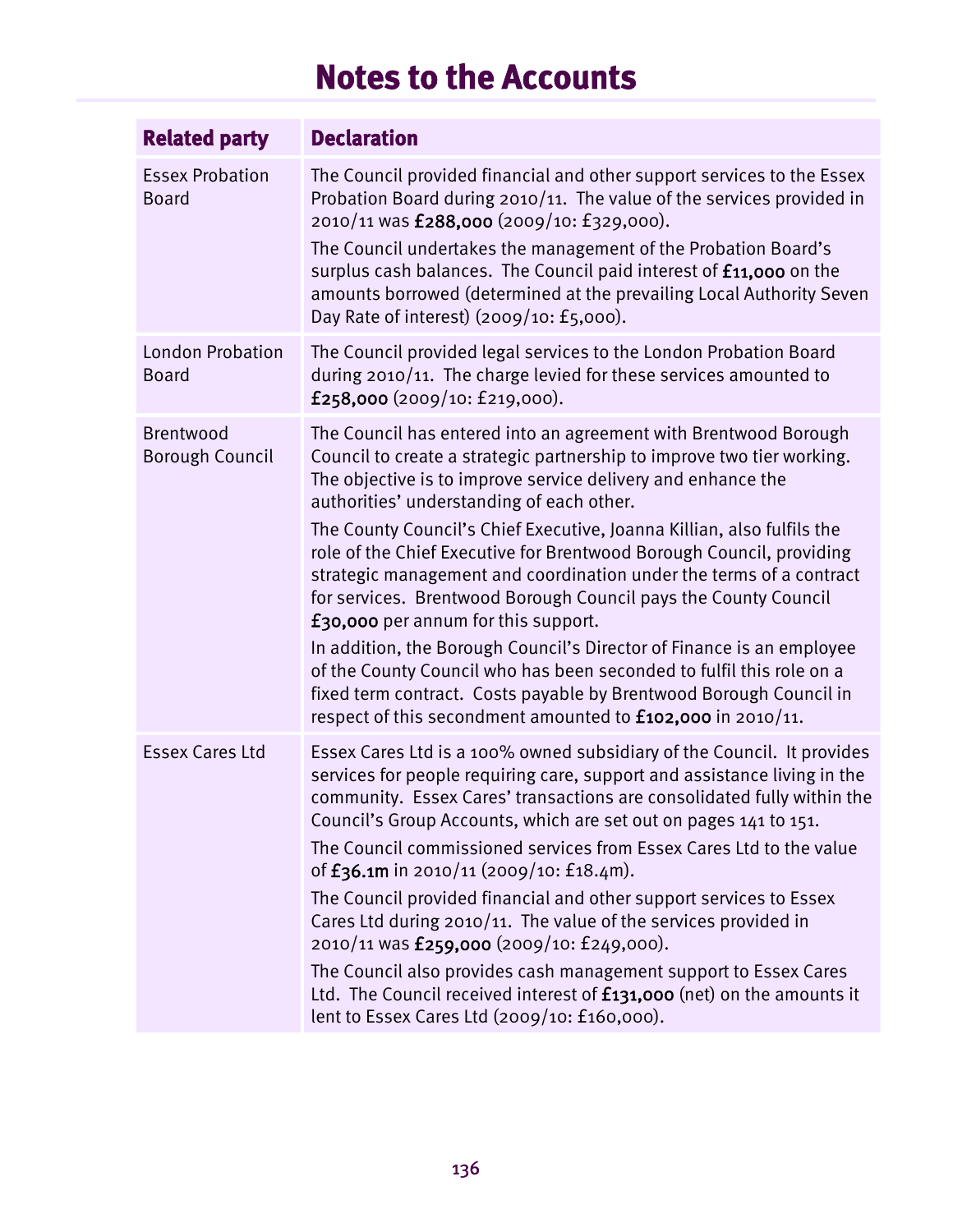## **46. Partnership arrangements**

The Council is involved in a number of partnership arrangements, as follows:

| <b>Partnership</b>                                        | <b>Nature of partnership</b>                                                                                                                                                                                                                                                                                                                                                                                                                                                                                                                                                                                                                                                                                                                                                                                                                                                                                                                                                                                                                                                                                                                                                                              |
|-----------------------------------------------------------|-----------------------------------------------------------------------------------------------------------------------------------------------------------------------------------------------------------------------------------------------------------------------------------------------------------------------------------------------------------------------------------------------------------------------------------------------------------------------------------------------------------------------------------------------------------------------------------------------------------------------------------------------------------------------------------------------------------------------------------------------------------------------------------------------------------------------------------------------------------------------------------------------------------------------------------------------------------------------------------------------------------------------------------------------------------------------------------------------------------------------------------------------------------------------------------------------------------|
| Youth offending<br>teams                                  | Under the Crime and Disorder Act 1998, the Council is required to<br>establish a Youth Offending Service to co-ordinate the provision of Youth<br>Justice Services by the Youth Offending Teams in Essex and to ensure<br>the effective contribution by partnership agencies in support of the aim<br>of the Youth Justice System - the prevention of offending by children and<br>young people.<br>The Council works in partnership with the Essex Probation Service, Essex<br>Police Authority and the South East and South West Essex Primary Care<br>Trusts (PCTs) to run the service.<br>The Youth Offending Service has a Management Board on which every<br>partner is represented as well as other relevant agencies. The Board<br>meets twice a year and is supported by an Executive Group which meets<br>quarterly.<br>The Council accounts for all of the expenditure and income (including<br>funding received from its partners) within the Statement of Accounts.<br>Any surplus/deficit at the end of the year in relation to the service is held<br>in a ring-fenced account by the Council and carried forward to the<br>following financial year for use/replenishment by the service. |
| <b>Essex Drug and</b><br>Alcohol<br>partnership<br>(EDAP) | This partnership aims to reduce and prevent usage of illegal drugs and<br>alcohol, minimise their harm, treat and rehabilitate users, reduce related<br>offending and crime, and thereby make a contribution to community well<br>being.<br>The partners comprise the County Council, the West, South East, South<br>West, Mid and North East Essex PCTs, Essex Police, Essex Probation<br>Service and HMP Chelmsford.<br>West Essex PCT receives Pooled Treatment Funding from the Department<br>of Health and the National Treatment Agency for the provision of<br>substance misuse services on behalf of all of the PCTs within Essex.<br>These funds are transferred to the County Council, as lead<br>commissioner, under sections 75 and 256 of the National Health<br>Services Act 2006 to support substance misuse services within Essex<br>under the terms of the partnership.<br>The County Council is the lead commissioner for the partnership and<br>accounts for the receipt of funding and related expenditure within its<br><b>Statement of Accounts.</b><br>Unspent partnership funding must be returned to the Department of                                                           |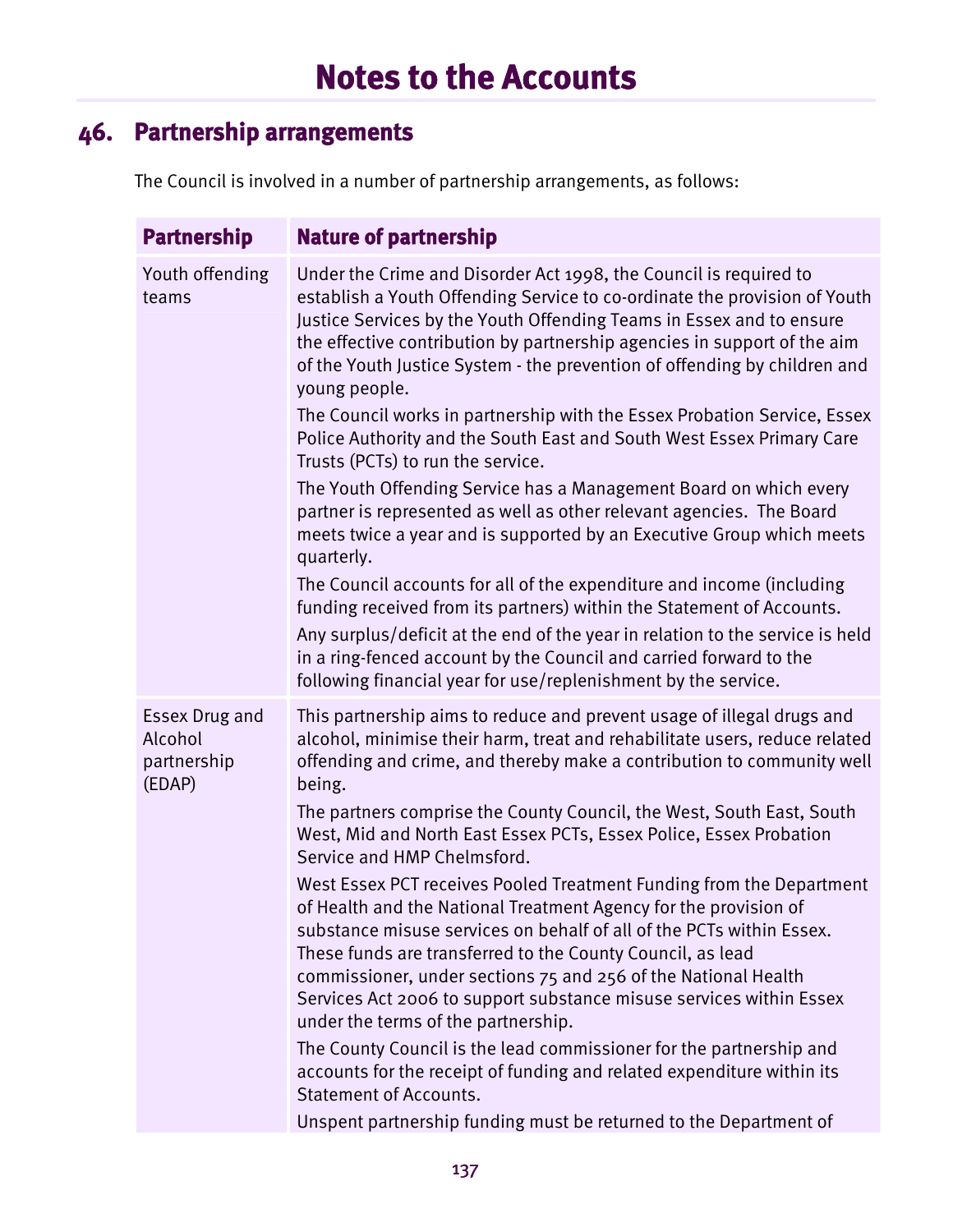| <b>Partnership</b>                                    | <b>Nature of partnership</b>                                                                                                                                                                                                                                                                                                                                                                                                                                                                                                                       |
|-------------------------------------------------------|----------------------------------------------------------------------------------------------------------------------------------------------------------------------------------------------------------------------------------------------------------------------------------------------------------------------------------------------------------------------------------------------------------------------------------------------------------------------------------------------------------------------------------------------------|
|                                                       | Health, or approval sought to carry the money forward to the following<br>financial year for use in EDAP substance misuse projects.<br>Overspends are shared between EDAP partners on the following basis:<br>50% of the total liability is shared by the Primary Care Trust on a<br>capitation basis. The remaining 50% liability is shared by the Council,<br>Essex Police, Essex Probation Service and HMP Chelmsford based on a<br>ratio defined by each organisation's last reported total annual budget.                                     |
| <b>Essex Safety</b><br>Camera<br>partnership          | This partnership combines the resources and activities of the County<br>Council, Southend and Thurrock Councils, the Highways Agency, Essex<br>Police Authority and the Magistrates' Courts' Service to conduct safety<br>camera enforcement and other casualty reduction strategies.<br>The County Council acts as the accountable body for the partnership,<br>receiving contributions from Southend and Thurrock Councils.                                                                                                                      |
| Haven Gateway<br>partnership                          | The aims of the partnership are to promote economic opportunities and<br>to secure the future prosperity of the ports of Felixstowe, Harwich<br>International, Harwich Navyard, Ipswich and Mistley.<br>The partners involved are:<br><b>Essex and Suffolk County Councils;</b><br>Suffolk Coastal, Mid Suffolk, Ipswich, Babergh, Colchester and<br>٠<br>Tendring District/Borough Councils;<br>Hutchinson Ports;<br>٠<br>British Telecom; and<br>٠<br>Harwich Haven Authority.<br>The Council acts as the accountable body for this partnership. |
| East Anglian<br>Professional<br>Development<br>Centre | This partnership was formed with Cambridgeshire, Suffolk and Norfolk<br>County Councils to provide strategic direction for the development and<br>running of the East Anglian Professional Development Centre.<br>The County Council acts at the accountable body for this partnership.                                                                                                                                                                                                                                                            |
| Thames Chase<br>Community<br>Forest                   | The County Council is the lead partner for the Thames Chase Community<br>Forest. Previously, the partnership was managed as a joint committee,<br>but this committee ceased to exist on 31 March 2010.                                                                                                                                                                                                                                                                                                                                             |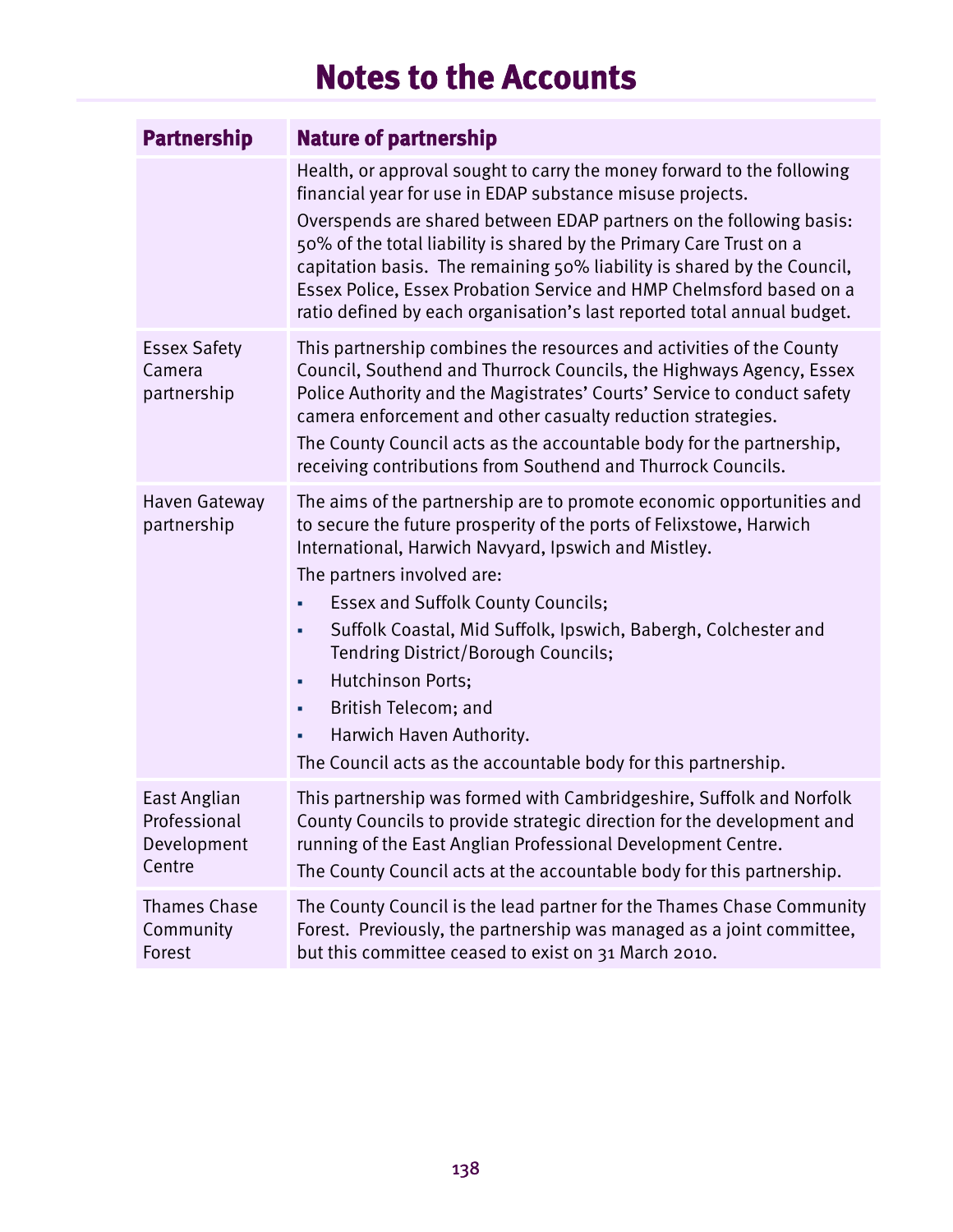## **47. Trust Funds**

At 31 March 2011 the Council acted as sole trustee for 2 trust funds and as administrator for 9 other trust funds (31 March 2010: 2 and 9 respectively). The funds do not represent assets of the Council and have not been incorporated into the Council's Balance Sheet. Details of the trust funds administered by the Council are provided in the following table.

|                                           | <b>Balance</b><br>1 April<br>2010<br><b>fooo</b> | 2010/11 transactions<br><b>Income</b><br><b>fooo</b> | <b>Expenditure</b><br><b>fooo</b> | <b>Balance</b><br>31 March<br>2011<br><b>fooo</b> |
|-------------------------------------------|--------------------------------------------------|------------------------------------------------------|-----------------------------------|---------------------------------------------------|
|                                           |                                                  |                                                      |                                   |                                                   |
| <b>Sole Trustee Funds</b>                 |                                                  |                                                      |                                   |                                                   |
| FW Powell scholarship                     | (30)                                             |                                                      |                                   | (30)                                              |
| Kendrick trust                            | (27)                                             |                                                      |                                   | (27)                                              |
|                                           | (57)                                             |                                                      |                                   | (57)                                              |
| <b>Administrator Funds</b>                |                                                  |                                                      |                                   |                                                   |
| Great and Little Leighs educational trust | (112)                                            | (9)                                                  | 7                                 | (114)                                             |
| Paslow common foundation                  | (89)                                             | (4)                                                  |                                   | (93)                                              |
| Essex awards (incl. former Florence       |                                                  |                                                      |                                   |                                                   |
| Knapton and other funds)                  | (82)                                             | (1)                                                  | $\mathbf{1}$                      | (82)                                              |
| J H Burrows scholarship                   | (20)                                             |                                                      |                                   | (20)                                              |
| Other                                     | (21)                                             |                                                      |                                   | (21)                                              |
|                                           | (324)                                            | (14)                                                 | 8                                 | (330)                                             |
| <b>Total Trust Funds</b>                  | (381)                                            | (14)                                                 | 8                                 | (387)                                             |

None of these individual funds have been subject to audit.

#### **48. Charitable Trust Funds**

The Council acts as sole trustee for two charitable trust funds:

| <b>Charitable Trust Fund</b>                                                             | Nature of charitable trust fund                                                                                                                                                                                                                                                                     |
|------------------------------------------------------------------------------------------|-----------------------------------------------------------------------------------------------------------------------------------------------------------------------------------------------------------------------------------------------------------------------------------------------------|
| Saffron Walden Public Library<br>NB: also known as Saffron Walden<br><b>Town Library</b> | This charity was established in 1967 and the Council is the<br>sole trustee. The charity's purpose is to maintain /<br>improve the library and / or provide library facilities<br>additional to those normally provided by the Council<br>under the Public Libraries and Museums Act 1964.          |
| Writtle Library and Reading<br>Room                                                      | This charity was also established in 1967 and the Council<br>is the sole trustee. The charity's purposes are to advance<br>the education of local inhabitants through classes and / or<br>by means of a library or reading room and other<br>educational facilities for children and young persons. |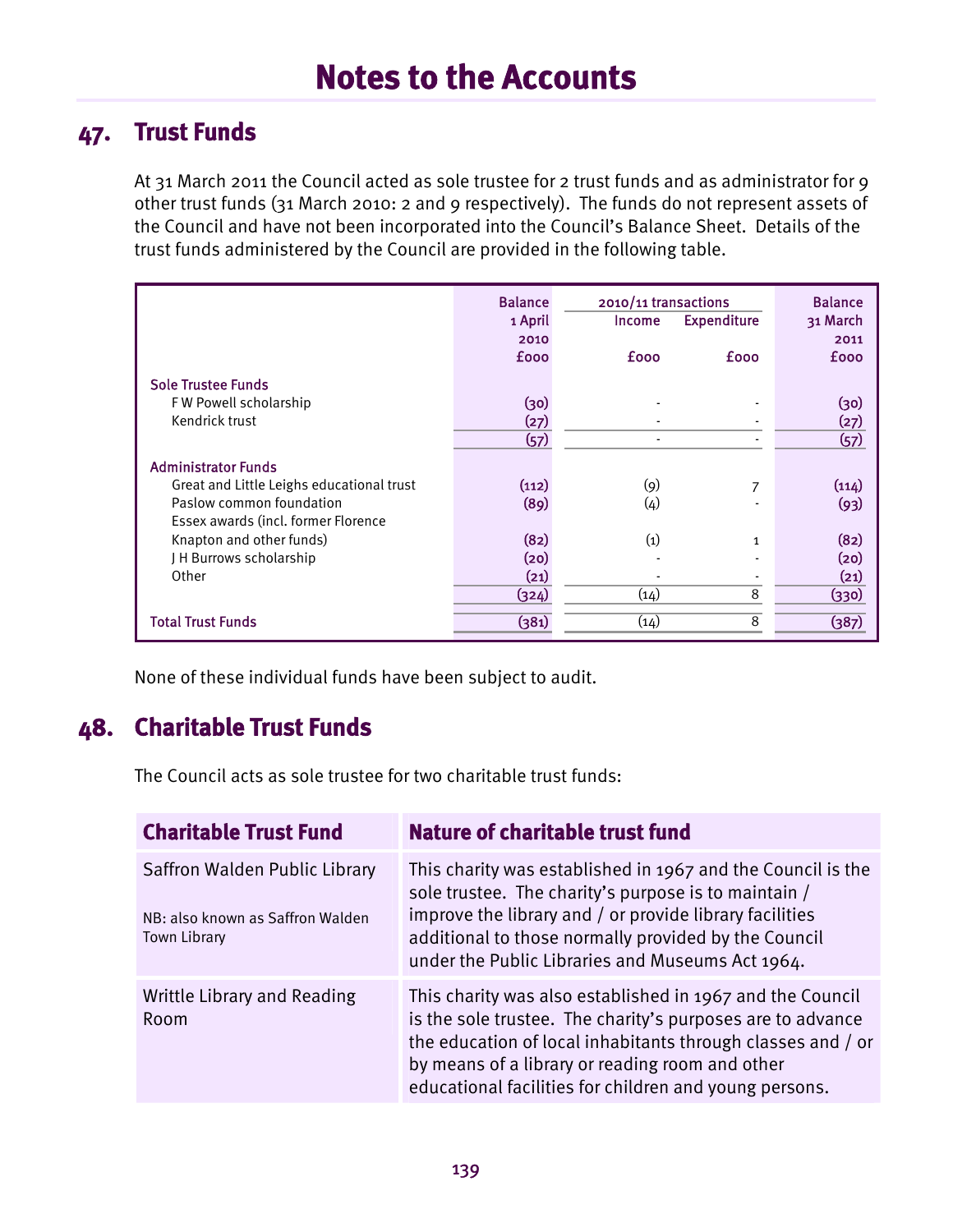The Council provides library services to the public from the buildings owned by these charitable trusts. However, neither these buildings, nor any other assets of these charities, are incorporated into the Council's Balance Sheet.

| 2009/10         |                   |             | 2010/11        |                   |
|-----------------|-------------------|-------------|----------------|-------------------|
| <b>Saffron</b>  | <b>Writtle</b>    |             | <b>Saffron</b> | <b>Writtle</b>    |
| Walden          | Library           |             | Walden         | Library           |
| Library         | & reading<br>room |             | Library        | & reading<br>room |
| <b>Restated</b> |                   |             |                |                   |
| <b>fooo</b>     | <b>fooo</b>       |             | <b>fooo</b>    | <b>fooo</b>       |
| 58              | 10                | Expenditure | 52             | 31                |
| (47)            | (8)               | Income      | (49)           | (29)              |
| 11              | $\overline{2}$    | Total       | 3              | $\overline{2}$    |
| 1,656           | 329               | Assets      | 1,619          | 327               |
| (5)             | $\overline{a}$    | Liabilities | (1)            |                   |
|                 |                   |             |                |                   |
| 1,651           | 329               | Total       | 1,618          | 327               |
|                 |                   |             |                |                   |

Details of the charitable trust funds are provided in the following table: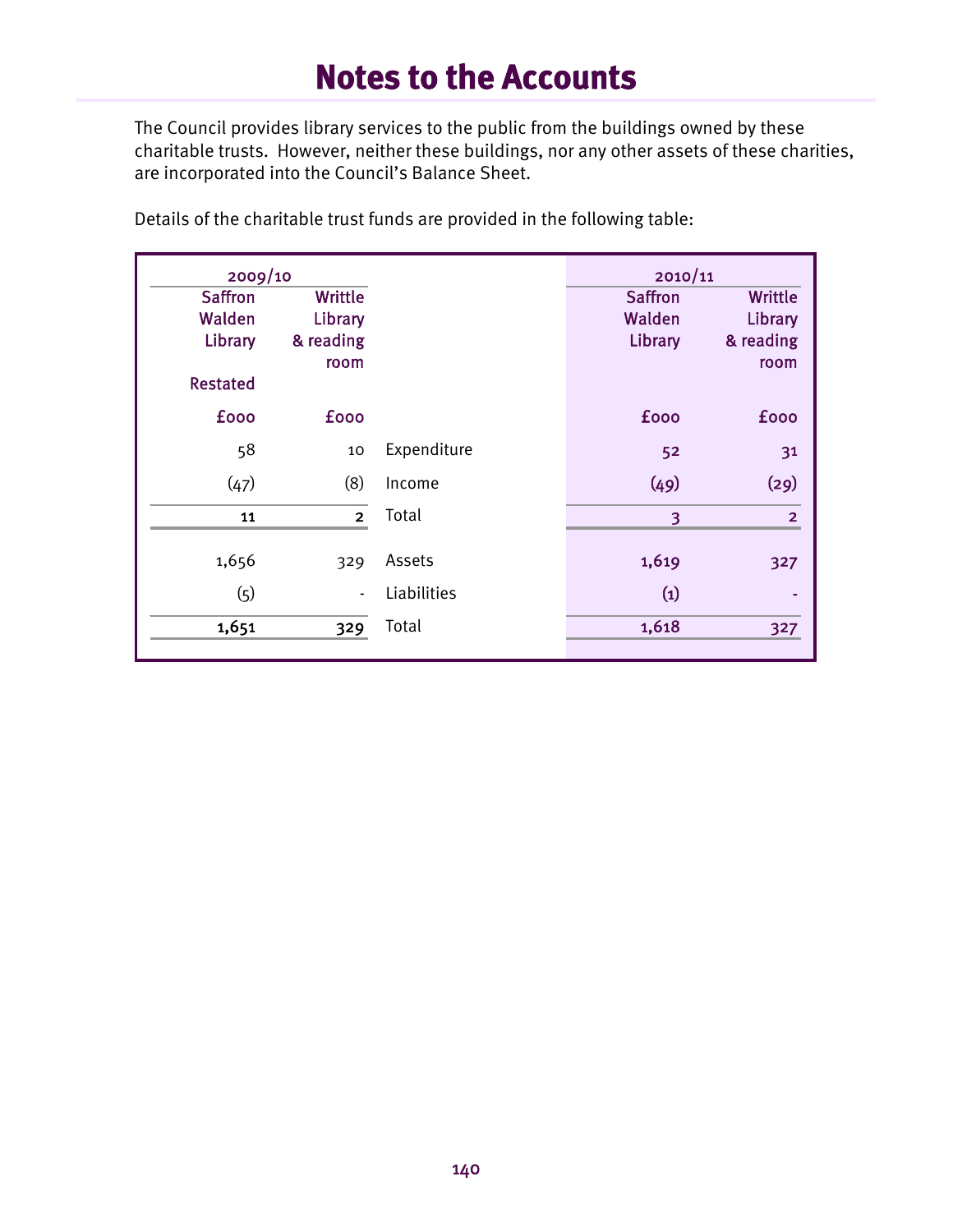# **Introduction**

In order to provide a full picture of the Council's economic activities and financial position, the accounting statements of the Council and Essex Cares Ltd have been consolidated. The Group Accounts are presented in addition to the Council's 'single entity' financial statements and comprise:

- **Group Movement in Reserves Statement;**
- Group Comprehensive Income and Expenditure Statement;
- Group Balance Sheet; and
- **Group Cash Flow Statement.**

These statements, together with explanatory notes and accounting policies, are set out in the following pages, as detailed below.

|                                                             | Page |
|-------------------------------------------------------------|------|
| <b>Group Movement in Reserves Statement</b>                 | 142  |
| <b>Group Comprehensive Income and Expenditure Statement</b> | 143  |
| <b>Group Balance Sheet</b>                                  | 144  |
| <b>Group Cash Flow Statement</b>                            | 145  |
| <b>Notes to the Group Accounts</b>                          | 146  |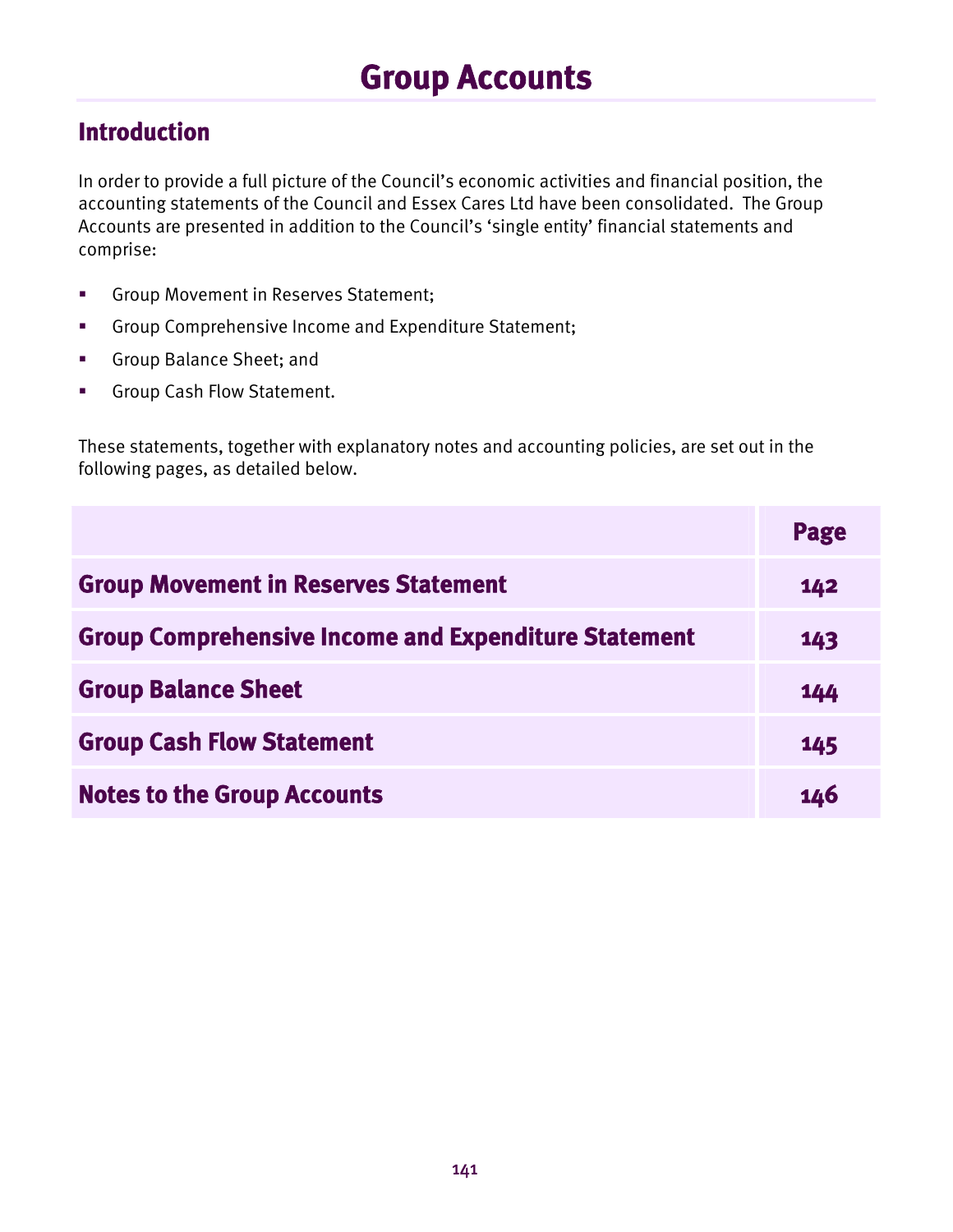# **Group Movement in Reserves Statement**

For the year ended 31 March 2011

142

|                                                                              | <b>Notes</b> | <b>Usable Reserves</b>                  |                                   |                                                                                 |                                                                  | <b>Total</b><br><b>Total</b>                           |                                                                       | <b>Analysis of Reserves</b>                      |                                    |                            |                                                     |                                                                  |
|------------------------------------------------------------------------------|--------------|-----------------------------------------|-----------------------------------|---------------------------------------------------------------------------------|------------------------------------------------------------------|--------------------------------------------------------|-----------------------------------------------------------------------|--------------------------------------------------|------------------------------------|----------------------------|-----------------------------------------------------|------------------------------------------------------------------|
|                                                                              |              | Earmarked<br>General<br><b>Reserves</b> | General<br>Fund<br><b>Balance</b> | <b>Authority share</b><br>of Profit and<br><b>Loss Reserve</b><br>of Subsidiarv | <b>Authority share</b><br>of Pension<br>Reserve<br>of Subsidiary | <b>Usable</b><br>Capital<br><b>Receipts</b><br>Reserve | <b>Capital</b><br><b>Grants</b><br><b>Unapplied</b><br><b>Account</b> | <b>Total</b><br><b>Usable</b><br><b>Reserves</b> | <b>Unusable</b><br><b>Reserves</b> | Council<br><b>Reserves</b> | <b>Total</b><br><b>Authority</b><br><b>Reserves</b> | <b>Authority</b><br>Share of<br><b>Reserves of</b><br>Subsidiary |
|                                                                              |              | <b>fooo</b>                             | <b>fooo</b>                       | <b>£000</b>                                                                     | <b>fooo</b>                                                      | <b>fooo</b>                                            | £000                                                                  | fooo                                             | <b>fooo</b>                        | <b>fooo</b>                | <b>fooo</b>                                         | <b>£000</b>                                                      |
| Balance at 31 March 2009 (restated)                                          |              | (229,747)                               | (26, 460)                         |                                                                                 |                                                                  | (14, 254)                                              | (12,028)                                                              | (282, 489)                                       | (1,477,513)                        | (1,760,002)                | (1,760,002)                                         |                                                                  |
| Movement in Reserves during 2009/10                                          |              |                                         |                                   |                                                                                 |                                                                  |                                                        |                                                                       |                                                  |                                    |                            |                                                     |                                                                  |
| Deficit on Provision of Services<br>Other Comprehensive Expenditure & Income |              |                                         | 241,921                           | 7,224                                                                           | (817)<br>(3,652)                                                 |                                                        |                                                                       | 248,328<br>(3,652)                               | 241,399                            | 248,328<br>237,747         | 241,921<br>241,399                                  | 6,407<br>(3,652)                                                 |
| <b>Total Comprehensive Expenditure and Income</b>                            |              | $\sim$                                  | 241,921                           | 7,224                                                                           | (4,469)                                                          |                                                        |                                                                       | 244,676                                          | 241,399                            | 486,075                    | 483,320                                             | 2,755                                                            |
| Adiustments between accounting basis<br>& funding under regulations          |              |                                         | (213, 382)                        |                                                                                 |                                                                  | 2,494                                                  | 4,885                                                                 | (206,003)                                        | 206,003                            |                            |                                                     |                                                                  |
| Net increase/decrease before<br>transfers to earmarked reserves              |              | $\sim$                                  | 28,539                            | 7,224                                                                           | (4,469)                                                          | 2,494                                                  | 4,885                                                                 | 38,673                                           | 447,402                            | 486,075                    | 483,320                                             | 2,755                                                            |
| <b>Transfers from Farmarked Reserves</b>                                     |              | 35,150                                  | (35, 150)                         |                                                                                 |                                                                  | $\overline{\phantom{a}}$                               |                                                                       |                                                  |                                    |                            |                                                     |                                                                  |
| (Increase) / decrease in 2009/10                                             |              | 35,150                                  | (6, 611)                          | 7,224                                                                           | (4,469)                                                          | 2,494                                                  | 4,885                                                                 | 38,673                                           | 447,402                            | 486,075                    | 483,320                                             | 2,755                                                            |
| Balance at 31 March 2010 (restated)                                          |              | (194, 597)                              | (33,071)                          | 7,224                                                                           | (4,469)                                                          | (11,760)                                               | (7, 143)                                                              | (243, 816)                                       | (1,030,111)                        | (1, 273, 927)              | (1, 276, 682)                                       | 2,755                                                            |
| Movement in Reserves during 2010/11                                          |              |                                         |                                   |                                                                                 |                                                                  |                                                        |                                                                       |                                                  |                                    |                            |                                                     |                                                                  |
| Deficit on Provision of Services<br>Other Comprehensive Expenditure & Income |              |                                         | 17,429                            | (7, 875)                                                                        | 1,393                                                            |                                                        |                                                                       | 9,554<br>1,393                                   | (36, 816)                          | 9,554<br>(35, 423)         | 17,429<br>(36, 816)                                 | (7, 875)<br>1,393                                                |
| <b>Total Comprehensive Expenditure and Income</b>                            |              |                                         | 17,429                            | (7, 875)                                                                        | 1,393                                                            |                                                        |                                                                       | 10,947                                           | (36, 816)                          | (25, 869)                  | (19, 387)                                           | (6,482)                                                          |
| Adjustments between accounting basis<br>& funding under regulations          |              |                                         | (30, 861)                         |                                                                                 |                                                                  | (9, 206)                                               | (5, 866)                                                              | (45, 933)                                        | 45,933                             |                            |                                                     |                                                                  |
| Net increase/decrease before                                                 |              |                                         |                                   |                                                                                 |                                                                  |                                                        |                                                                       |                                                  |                                    |                            |                                                     |                                                                  |
| transfers to earmarked reserves                                              |              |                                         | (13, 432)                         | (7, 875)                                                                        | 1,393                                                            | (9, 206)                                               | (5,866)                                                               | (34,986)                                         | 9,117                              | (25, 869)                  | (19, 387)                                           | (6,482)                                                          |
| <b>Transfers to Earmarked Reserves</b>                                       |              | (14, 512)                               | 14,512                            |                                                                                 | $\overline{\phantom{a}}$                                         | $\sim$                                                 |                                                                       |                                                  | ٠                                  |                            |                                                     |                                                                  |
| (Increase) / decrease in 2010/11                                             |              | (14, 512)                               | 1,080                             | (7, 875)                                                                        | 1,393                                                            | (9, 206)                                               | (5, 866)                                                              | (34,986)                                         | 9,117                              | (25, 869)                  | (19,387)                                            | (6,482)                                                          |
| Balance at 31 March 2011                                                     |              | (209, 109)                              | (31,991)                          | (651)                                                                           | (3,076)                                                          | (20, 966)                                              | (13,009)                                                              | (278, 802)                                       | (1,020,994)                        | (1, 299, 796)              | (1, 296, 069)                                       | (3,727)                                                          |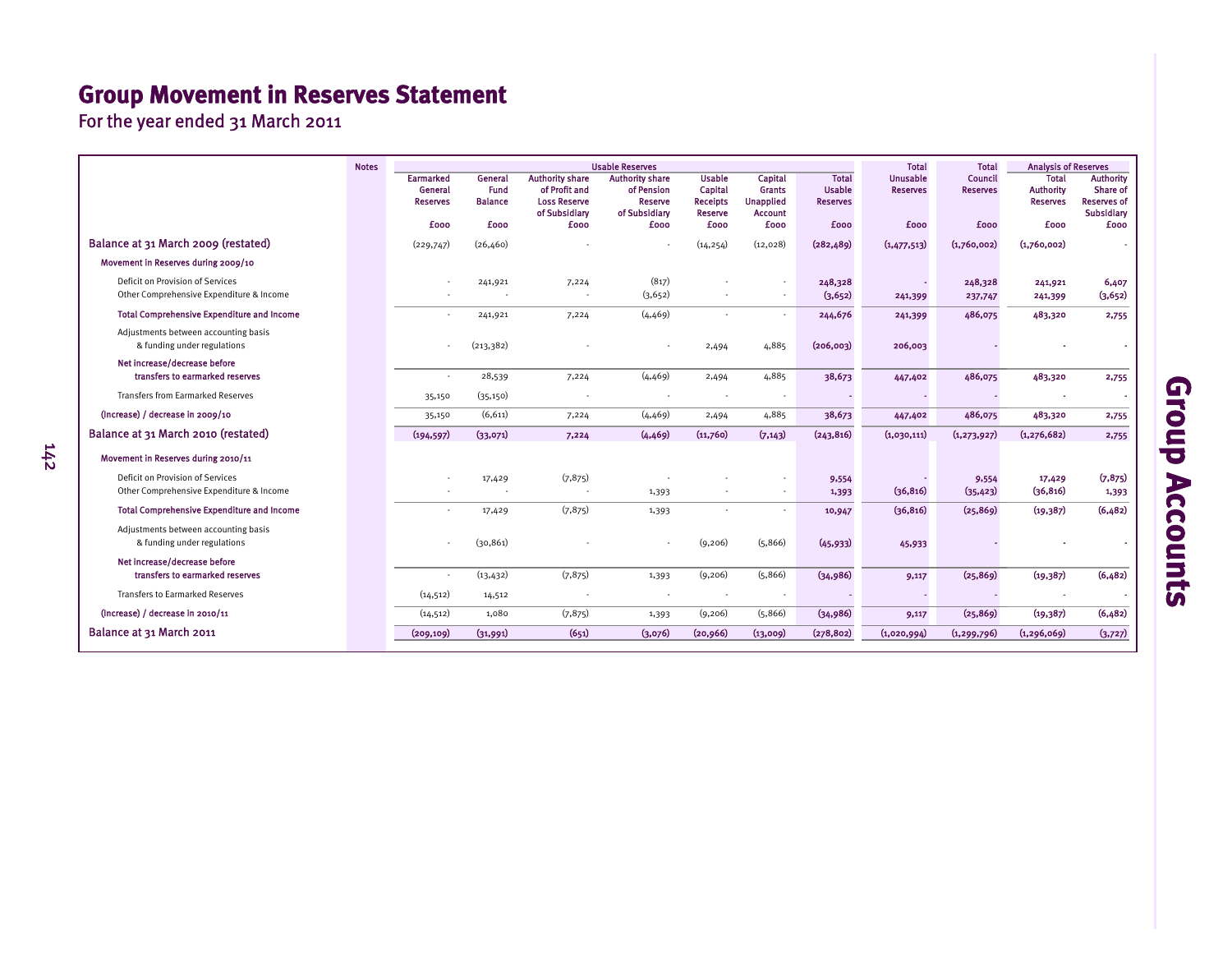# **Group Comprehensive Income and Expenditure Statement**

For the year ended 31st March 2011

|     |                                                                                 |                                                                                          | 2009/10                                                   |                                                                               | <b>Note</b> |                                                                                                                                                                                                                                                                                            |
|-----|---------------------------------------------------------------------------------|------------------------------------------------------------------------------------------|-----------------------------------------------------------|-------------------------------------------------------------------------------|-------------|--------------------------------------------------------------------------------------------------------------------------------------------------------------------------------------------------------------------------------------------------------------------------------------------|
|     | <b>Gross</b><br>expenditure                                                     | Income                                                                                   | <b>Government</b><br>grants                               | <b>Net</b><br><b>Expenditure</b>                                              |             |                                                                                                                                                                                                                                                                                            |
|     | <b>fooo</b>                                                                     | <b>fooo</b>                                                                              | <b>fooo</b>                                               | <b>fooo</b>                                                                   |             |                                                                                                                                                                                                                                                                                            |
|     | 9,292<br>149,263<br>1,575,604<br>146,748<br>2,101<br>545,349<br>27,017<br>5,819 | (3,466)<br>(14, 695)<br>(170, 191)<br>(38, 821)<br>(762)<br>(132, 683)<br>(256)<br>(319) | (5, 612)<br>(981,007)<br>(837)<br>(35,507)<br>(1)<br>(61) | 5,826<br>128,956<br>424,406<br>107,090<br>1,339<br>377,159<br>26,760<br>5,439 |             | Central services to the public<br>Cultural, environmental and plann<br><b>Children's and Education services</b><br>Highways, roads and transportatio<br>Housing services<br><b>Adult Social Care</b><br>Corporate and democratic core<br>Non distributed costs<br><b>Exceptional Items</b> |
|     | 2,461,193                                                                       | (361, 193)                                                                               | (1,023,025)                                               | 1,076,975                                                                     |             | <b>Cost of services</b>                                                                                                                                                                                                                                                                    |
|     | 41,778                                                                          |                                                                                          |                                                           | 41,778                                                                        |             | <b>Other Operating Expenditure</b>                                                                                                                                                                                                                                                         |
| 143 | 129,038                                                                         | (63, 601)                                                                                |                                                           | 65,437                                                                        |             | Financing and Investment Income                                                                                                                                                                                                                                                            |
|     |                                                                                 | (756, 503)                                                                               | (179, 515)                                                | (936,018)                                                                     |             | Taxation and non specific grant ine                                                                                                                                                                                                                                                        |
|     | 2,632,009                                                                       | (1,181,297)                                                                              | (1, 202, 540)                                             | 248,172                                                                       |             | <b>Deficit on Provision of Services</b>                                                                                                                                                                                                                                                    |
|     |                                                                                 |                                                                                          |                                                           | 156                                                                           |             | Tax expenses of subsidiary                                                                                                                                                                                                                                                                 |
|     |                                                                                 |                                                                                          |                                                           | 248,328                                                                       |             | <b>Group deficit</b>                                                                                                                                                                                                                                                                       |
|     |                                                                                 |                                                                                          |                                                           | 3,709                                                                         |             | (Surplus)/deficit arising on revalua                                                                                                                                                                                                                                                       |
|     |                                                                                 |                                                                                          |                                                           | 234,038                                                                       |             | Actuarial losses on Pension Fund a                                                                                                                                                                                                                                                         |
|     |                                                                                 |                                                                                          |                                                           | 237,747                                                                       |             | Other Comprehensive Income and                                                                                                                                                                                                                                                             |
|     |                                                                                 |                                                                                          |                                                           | 486,075                                                                       |             | <b>Total Comprehensive Income and</b>                                                                                                                                                                                                                                                      |

|              |               | 2009/10                  |                    | <b>Note</b> |                                                          | 2010/11      |               |               |             |  |  |
|--------------|---------------|--------------------------|--------------------|-------------|----------------------------------------------------------|--------------|---------------|---------------|-------------|--|--|
| <b>Gross</b> | Income        | Government               | <b>Net</b>         |             |                                                          | <b>Gross</b> | Income        | Government    | <b>Net</b>  |  |  |
| expenditure  |               | grants                   | <b>Expenditure</b> |             |                                                          | expenditure  |               | grants        | expenditure |  |  |
| <b>fooo</b>  | <b>fooo</b>   | <b>fooo</b>              | <b>fooo</b>        |             |                                                          | <b>fooo</b>  | <b>fooo</b>   | <b>fooo</b>   | <b>fooo</b> |  |  |
|              |               |                          |                    |             |                                                          |              |               |               |             |  |  |
| 9,292        | (3,466)       |                          | 5,826              |             | Central services to the public                           | 7,849        | (3,859)       |               | 3,990       |  |  |
| 149,263      | (14, 695)     | (5,612)                  | 128,956            |             | Cultural, environmental and planning services            | 131,748      | (11,920)      | (8,306)       | 111,522     |  |  |
| 1,575,604    | (170, 191)    | (981,007)                | 424,406            |             | <b>Children's and Education services</b>                 | 1,500,480    | (158, 786)    | (1,048,120)   | 293,574     |  |  |
| 146,748      | (38, 821)     | (837)                    | 107,090            |             | Highways, roads and transportation services              | 140,173      | (35, 411)     | (2,887)       | 101,875     |  |  |
| 2,101        | (762)         |                          | 1,339              |             | Housing services                                         | 754          | (901)         |               | (147)       |  |  |
| 545,349      | (132, 683)    | (35, 507)                | 377,159            |             | <b>Adult Social Care</b>                                 | 532,362      | (138,053)     | (10, 080)     | 384,229     |  |  |
| 27,017       | (256)         | (1)                      | 26,760             |             | Corporate and democratic core                            | 23,040       | (437)         | (373)         | 22,230      |  |  |
| 5,819        | (319)         | (61)                     | 5,439              |             | Non distributed costs                                    | 6,346        | (300)         | (47)          | 5,999       |  |  |
|              |               |                          |                    |             | <b>Exceptional Items</b>                                 | (121, 552)   |               |               | (121, 552)  |  |  |
| 2,461,193    | (361, 193)    | (1,023,025)              | 1,076,975          |             | <b>Cost of services</b>                                  | 2,221,200    | (349, 667)    | (1,069,813)   | 801,720     |  |  |
|              |               |                          |                    |             | <b>Other Operating Expenditure</b>                       |              |               |               |             |  |  |
| 41,778       |               |                          | 41,778             |             |                                                          | 138,488      |               |               | 138,488     |  |  |
| 129,038      | (63, 601)     | $\overline{\phantom{a}}$ | 65,437             |             | Financing and Investment Income and Expenditure          | 140,928      | (79, 641)     |               | 61,287      |  |  |
|              | (756, 503)    | (179, 515)               | (936,018)          |             | Taxation and non specific grant income                   |              | (792, 196)    | (199, 608)    | (991, 804)  |  |  |
|              |               |                          |                    |             |                                                          |              |               |               |             |  |  |
| 2,632,009    | (1, 181, 297) | (1, 202, 540)            | 248,172            |             | <b>Deficit on Provision of Services</b>                  | 2,500,616    | (1, 221, 504) | (1, 269, 421) | 9,691       |  |  |
|              |               |                          | 156                |             | Tax expenses of subsidiary                               |              |               |               | (137)       |  |  |
|              |               |                          | 248,328            |             | <b>Group deficit</b>                                     |              |               |               | 9,554       |  |  |
|              |               |                          |                    |             |                                                          |              |               |               |             |  |  |
|              |               |                          | 3,709              |             | (Surplus)/deficit arising on revaluation of fixed assets |              |               |               | (458)       |  |  |
|              |               |                          | 234,038            |             | Actuarial losses on Pension Fund assets and liabilities  |              |               |               | (34, 965)   |  |  |
|              |               |                          | 237,747            |             | Other Comprehensive Income and Expenditure               |              |               |               | (35, 423)   |  |  |
|              |               |                          | 486,075            |             | <b>Total Comprehensive Income and Expenditure</b>        |              |               |               | (25, 869)   |  |  |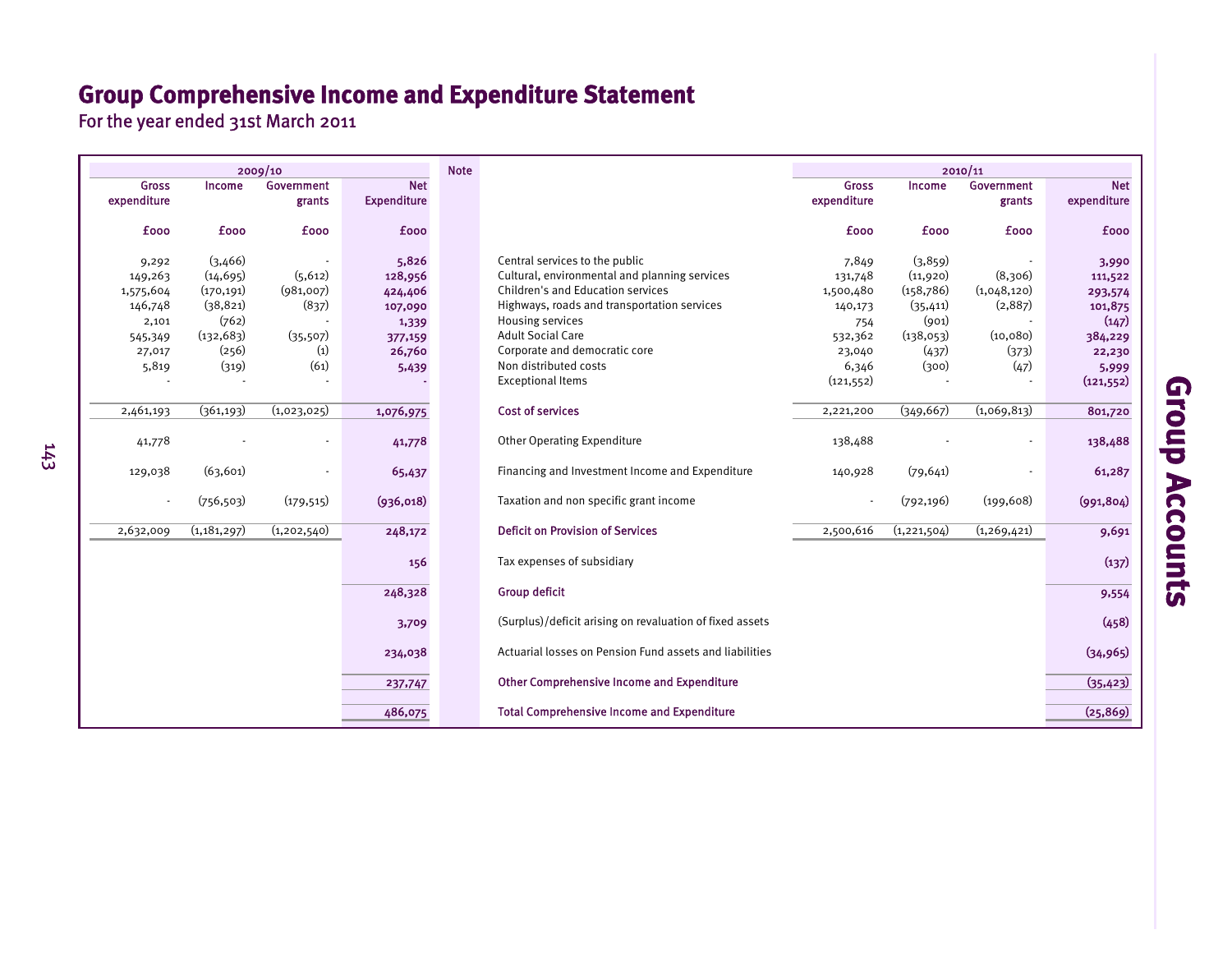# **Group Accounts**

# **Group Balance Sheet as at 31st March 2011**

| 1 April 2009<br><b>Restated</b> | 31 March 2010<br><b>Restated</b> | <b>Note</b> |                                                                   | 31 March 2011          |
|---------------------------------|----------------------------------|-------------|-------------------------------------------------------------------|------------------------|
| <b>fooo</b>                     | <b>fooo</b>                      |             |                                                                   | <b>fooo</b>            |
|                                 |                                  |             | <b>Property, Plant and Equipment</b><br><b>Operational assets</b> |                        |
| 2,138,673                       | 1,960,841                        |             | Land and buildings                                                | 1,829,784              |
| 7,421                           | 7,022                            |             | Vehicles, plant and equipment                                     | 8,651                  |
| 483,893                         | 549,082                          |             | Infrastructure                                                    | 611,322                |
| 2,257                           | 2,616                            |             | Community assets<br>Non operational assets                        | 2,830                  |
| 83,866                          | 90,380                           |             | Assets under construction                                         | 109,160                |
| 7,980                           | 7,046                            |             | Surplus assets held pending disposal                              | 5,496                  |
| 2,724,090                       | 2,616,987                        |             | <b>Total Property, Plant and Equipment</b>                        | 2,567,243              |
| 4,209                           | 3,810                            |             | Investment property<br>Intangible fixed assets                    | 3,920                  |
| 713<br>65,197                   | 97<br>11,259                     |             | Long term investments                                             | 1,197<br>1,042         |
| 28,554                          | 27,191                           |             | Long term debtors                                                 | 26,095                 |
| 2,822,763                       | 2,659,344                        |             | Long term assets                                                  | 2,599,497              |
| 48,869                          | (1,691)                          |             | Short term investments                                            | 21,354                 |
| 218                             | 951                              |             | Stocks and work in progress                                       | 800                    |
| 120,905                         | 165,057                          | 3           | Short term debtors                                                | 157,966                |
| 127,458                         | 111,807                          |             | Cash and bank                                                     | 85,134                 |
| 1,496                           | 4,171                            |             | Assets held for sale                                              | 3,373                  |
| 298,946                         | 280,295                          |             | <b>Current assets</b>                                             | 268,627                |
| (5,037)                         | (5,068)                          |             | Short-term borrowing                                              | (6, 273)               |
| (234, 608)                      | (278, 142)                       | 3           | Creditors                                                         | (234, 672)             |
| (13, 948)                       | (13, 892)                        |             | Revenue grant receipts in advance                                 | (24,795)               |
| (43, 650)                       | (66, 777)                        |             | Capital grant receipts in advance                                 | (96, 723)              |
| (5, 109)                        | (6, 237)                         | 4           | Provisions (short term)                                           | (10, 892)              |
| (2,481)                         | (2,681)                          |             | Finance lease obligations - short term                            | (2,998)                |
| (304, 833)                      | (372, 797)                       |             | <b>Current liabilities</b>                                        | (376, 353)             |
|                                 | (135)                            |             | Long term creditors<br>Provisions                                 | (35)                   |
| (22, 411)<br>(342,744)          | (33,310)<br>(323,718)            | 4           | Long term borrowing                                               | (27, 886)<br>(361,588) |
|                                 |                                  |             | Other long term liabilities                                       |                        |
| (121, 551)                      | (119, 707)                       |             | Finance lease obligations - long term                             | (117, 117)             |
| (20, 436)                       | (19,708)                         |             | Deferred credits                                                  | (17, 962)              |
| (549, 732)                      | (796, 337)                       |             | Pension liability                                                 | (667, 387)             |
| (1,056,874)                     | (1, 292, 915)                    |             | Long term liabilities                                             | (1, 191, 975)          |
| 1,760,002                       | 1,273,927                        |             | <b>Net Assets</b>                                                 | 1,299,796              |
|                                 |                                  |             | <b>Usable reserves</b>                                            |                        |
| (229,747)                       | (194, 597)                       |             | Earmarked reserves                                                | (209, 109)             |
| (26, 460)                       | (33,071)                         |             | General Fund Balance<br>Profit and Loss reserve                   | (31,991)<br>(651)      |
|                                 | 7,224<br>(4,469)                 | 5           | Pension reserve                                                   | (3,076)                |
| (14, 254)                       | (11,760)                         |             | Usable capital receipts reserve                                   | (20, 966)              |
| (12,028)                        | (7, 143)                         |             | Capital grants unapplied                                          | (13,009)               |
| (282, 489)                      | (243, 816)                       |             |                                                                   | (278, 802)             |
|                                 |                                  |             | <b>Unusable reserves</b>                                          |                        |
| (103, 910)                      | (96, 136)                        |             | Revaluation reserve                                               | (82,400)               |
| (1,933,998)                     | (1,753,300)                      |             | Capital Adjustments Account                                       | (1,630,394)            |
| 3,551                           | 3,382                            |             | Financial Instruments Adjustment Account                          | 3,342                  |
| 549,732                         | 800,806                          | 5           | Pension reserve                                                   | 673,278                |
| (9,721)                         | (7, 221)                         |             | Deferred capital receipts                                         | (6, 221)               |
| (3,370)                         | (1,501)                          |             | <b>Collection Fund Adjustment Account</b>                         | (2, 915)               |
| 20,203                          | 23,859                           |             | Accumulating Compensated Absences Adjustment Account              | 24,316                 |
| (1,477,513)                     | (1,030,111)                      |             |                                                                   | (1,020,994)            |
| (1,760,002)                     | (1, 273, 927)                    |             | <b>Total equity</b>                                               | (1, 299, 796)          |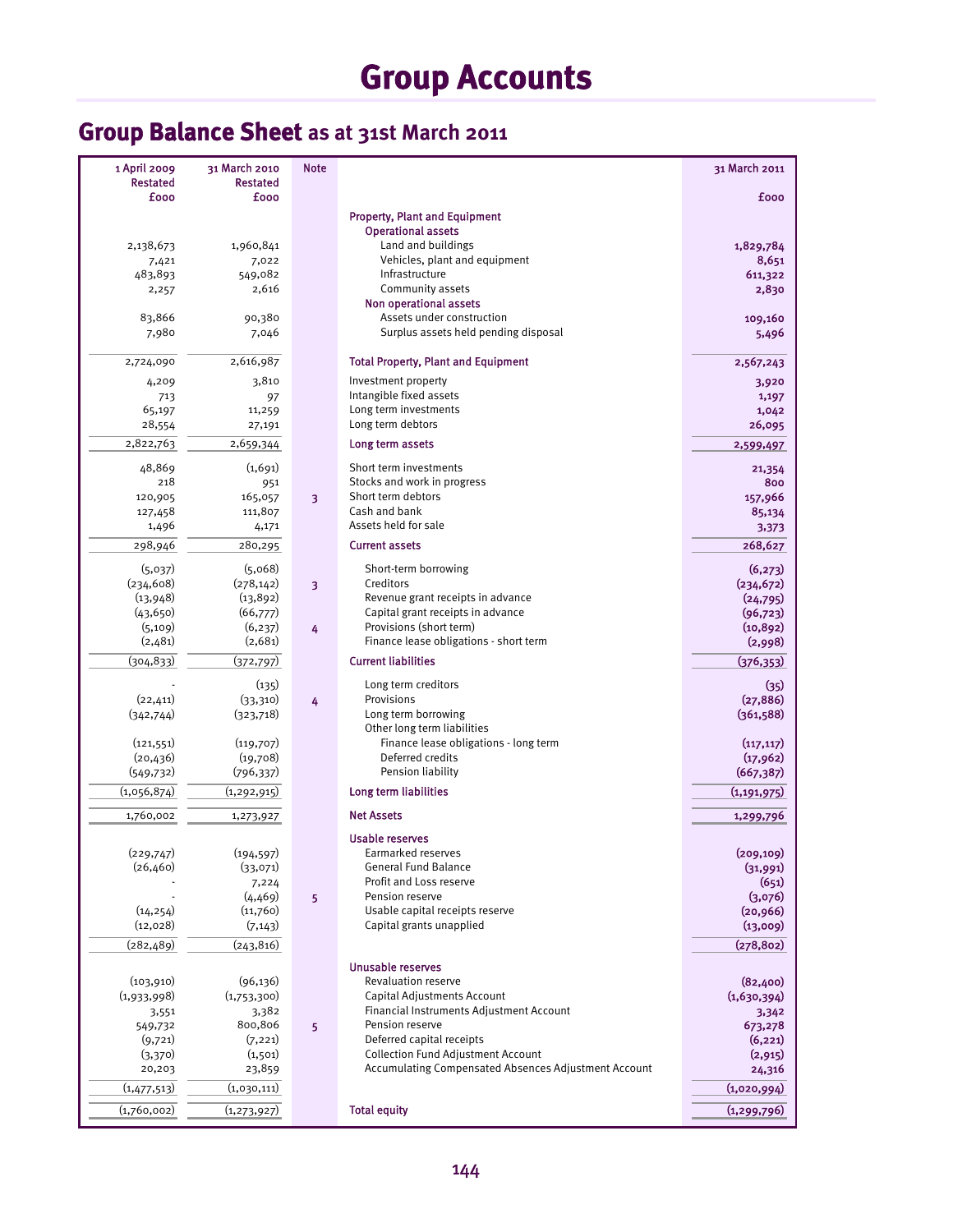# **Group Accounts**

# **Group Cash Flow Statement**

| 2009/10<br><b>fooo</b> | <b>Notes</b>   |                                           | 2010/11<br><b>fooo</b> |
|------------------------|----------------|-------------------------------------------|------------------------|
| (22, 047)              | 6              | Operating activities                      | 40,038                 |
| 25,344                 | $\overline{7}$ | Investing activities                      | (103, 513)             |
| (18, 948)              | 8              | <b>Financing activities</b>               | 36,802                 |
| (15, 651)              |                | Net decrease in cash and cash equivalents | (26, 673)              |
| 127,458                |                | Cash and cash equivalents at 1st April    | 111,807                |
| 111,807                |                | Cash and cash equivalents at 31st March   | 85,134                 |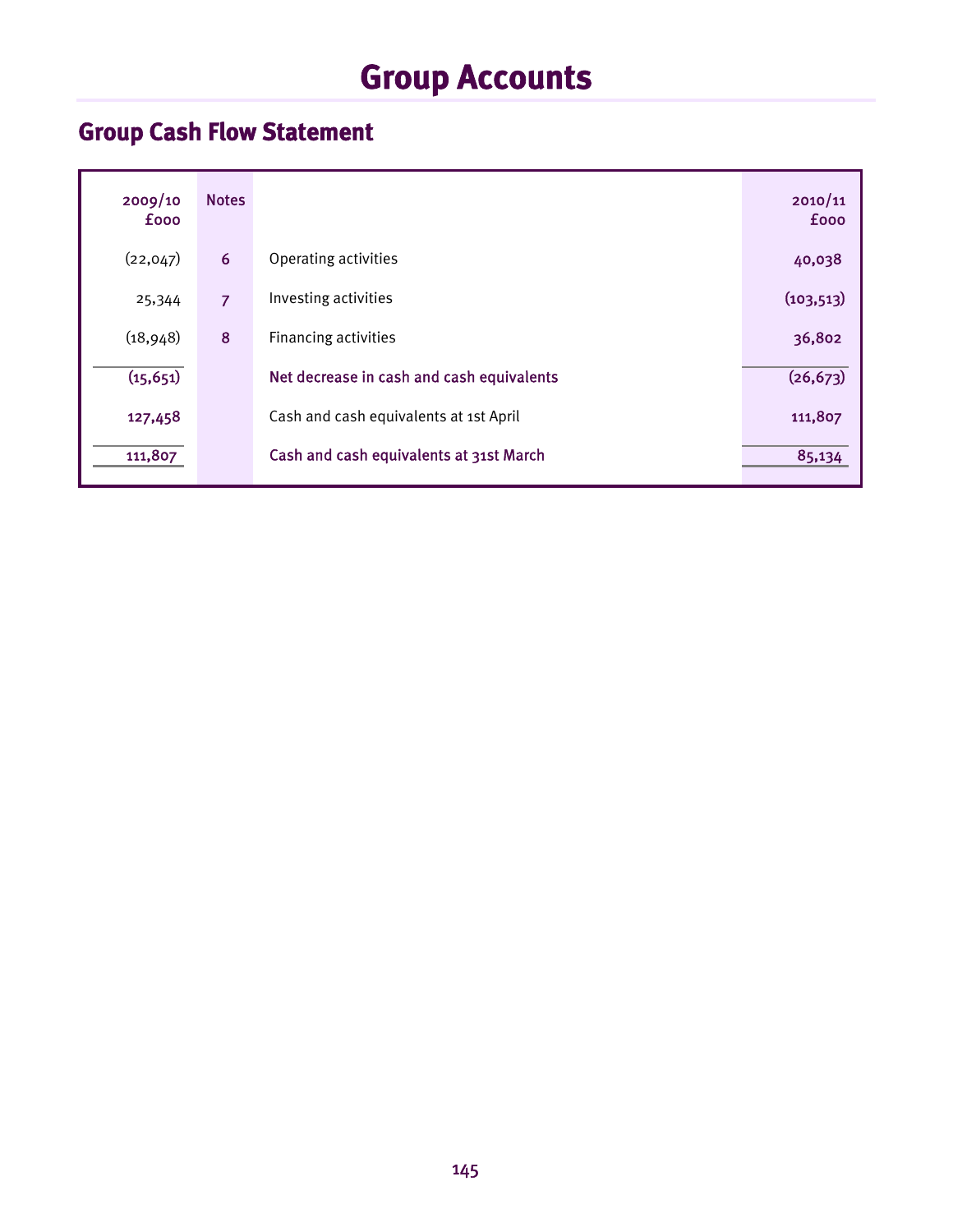# **Notes to the Group Accounts**

# **1. Group boundary**

The Council has an interest in a number of entitles. The nature of each of these entities is as follows:

| <b>Entity</b>                                              | <b>Nature of the entity</b>                                                                                                                                                                                                                                                                                                                                                                                                                                                                                                                                                                                       |
|------------------------------------------------------------|-------------------------------------------------------------------------------------------------------------------------------------------------------------------------------------------------------------------------------------------------------------------------------------------------------------------------------------------------------------------------------------------------------------------------------------------------------------------------------------------------------------------------------------------------------------------------------------------------------------------|
| <b>Essex Careers and</b><br><b>Business</b><br>Partnership | The Council held 51% of the share capital of the Essex Careers and<br>Business Partnership (ECBP), whose principal business was to<br>deliver a universal careers service to young people aged 13 to 19,<br>under contract from Essex, Southend and Thurrock Connexions Ltd.<br>ECBP was placed into liquidation on 23 March 2004. There is no<br>liability to the Council and there have been no financial transactions<br>since that time. On this basis, ECBP is not considered to be material<br>to the Council and has not been consolidated                                                                 |
| ExWaste                                                    | The Council is the sole shareholder of ExWaste, a local authority<br>waste disposal company. The company is no longer trading, and the<br>only financial transactions in its accounts are interest receivable and<br>tax payable. Consideration is being given to making an application<br>for formal dormancy of the company.                                                                                                                                                                                                                                                                                    |
| <b>Essex Development</b><br>and Regeneration<br>Agency     | The Council established the Essex Development and Regeneration<br>Agency (ExDRA) on 1 October 2004 to promote urban and rural<br>regeneration in areas of social and economic deprivation, and to<br>promote economic, social and environmental wellbeing in Essex.<br>On 31 March 2009, ExDRA entered into voluntary administration and<br>ceased to trade. Assets and liabilities were transferred to the<br>Council.                                                                                                                                                                                           |
| ReMaDe                                                     | ReMaDe Essex Limited was established in 2000 to create new<br>markets and secondary uses for recycled materials in Essex. In April<br>2007, ownership of the Company transferred to the Essex<br>Development and Regeneration Agency (ExDRA). As of 1 April 2009,<br>the sole share of ReMaDe is held by the Council and the sole director<br>is an employee of the Council.<br>ReMaDe is a subsidiary of the Council for accounting purposes.<br>However, its annual income and expenditure are not material to the<br>Council's accounts and its results have not been consolidated into<br>the Group Accounts. |
| <b>Essex Trading and</b><br><b>Investment Limited</b>      | The Council established Essex Trade and Investment Limited (ETIL) in<br>June 2009 as a means of establishing a representative office in                                                                                                                                                                                                                                                                                                                                                                                                                                                                           |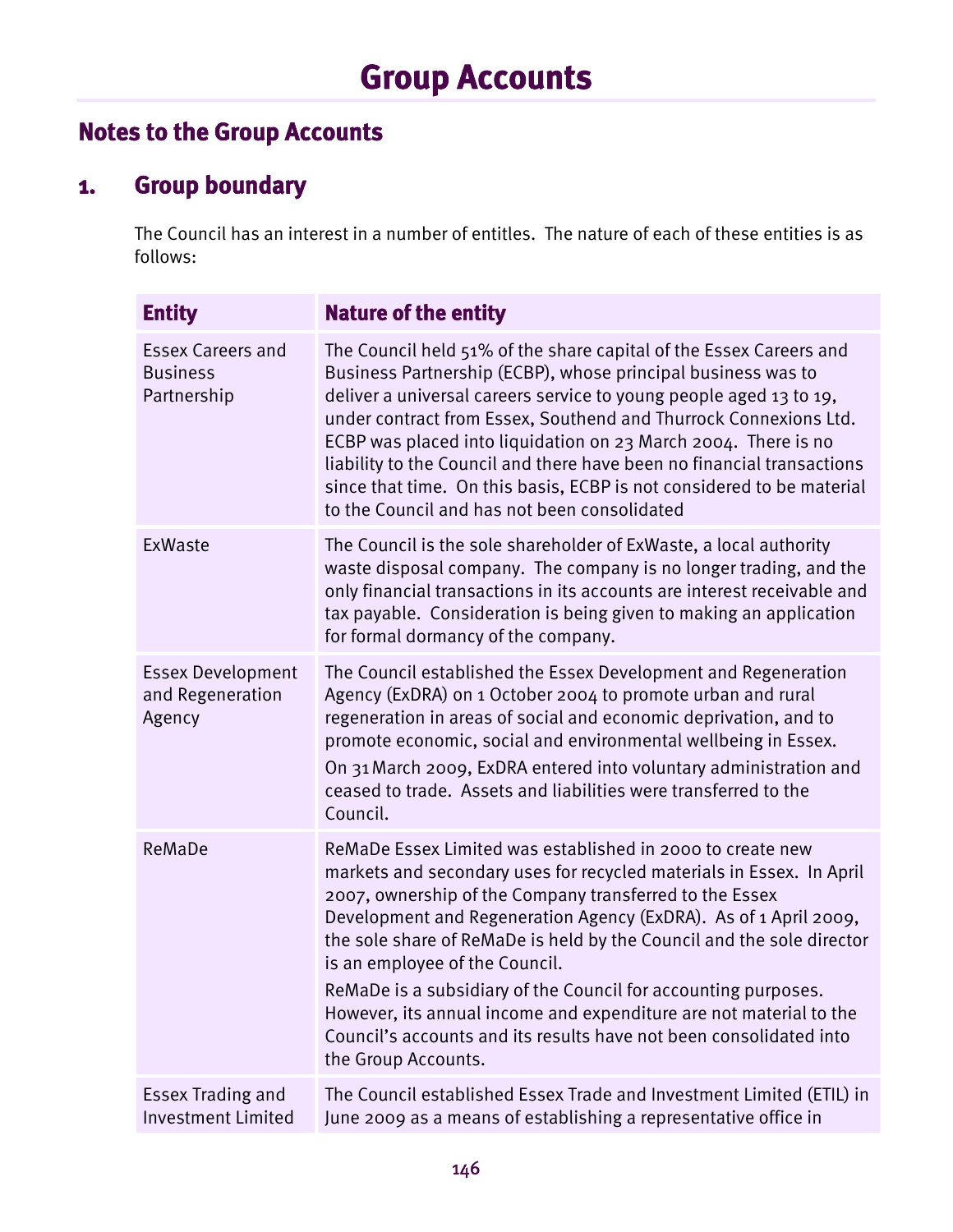# **Group Accounts**

| <b>Entity</b>                           | <b>Nature of the entity</b>                                                                                                                                                                                                                                                                                                                                                                                                                                                                                                                                                                                                                                                                                                                                                           |
|-----------------------------------------|---------------------------------------------------------------------------------------------------------------------------------------------------------------------------------------------------------------------------------------------------------------------------------------------------------------------------------------------------------------------------------------------------------------------------------------------------------------------------------------------------------------------------------------------------------------------------------------------------------------------------------------------------------------------------------------------------------------------------------------------------------------------------------------|
|                                         | Jiangsu, China. The company is limited in the United Kingdom, and is<br>wholly owned by the Council. ETIL is a subsidiary of the Council for<br>accounting purposes. However, its annual income and expenditure<br>are not material to the Council's accounts and its results have not<br>therefore been consolidated into the Group Accounts.                                                                                                                                                                                                                                                                                                                                                                                                                                        |
| <b>Essex Schools Ltd</b>                | Essex Schools Ltd is the Special Purpose Vehicle for three Private<br>Finance Initiative (PFI) 'Building Schools for the Future' schools in<br>Essex, which are expected to open during 2011/12. The Council<br>holds a 10% share in its equity. Although the Council participates in<br>the company, it does not control its financial or operating policy<br>decisions.                                                                                                                                                                                                                                                                                                                                                                                                             |
| <b>Library Services</b><br>(Slough) Ltd | Library Services (Slough) Ltd is a 100% owned subsidiary of the<br>Council. It runs the library service for the residents of Slough<br>borough as contracted by Slough Borough Council. The contract<br>started on 1st January 2011.                                                                                                                                                                                                                                                                                                                                                                                                                                                                                                                                                  |
| <b>Essex Cares Ltd</b>                  | During 2009/10, the Council transferred adult social care provider<br>services into a Local Authority Trading Company, Essex Cares Ltd.<br>Essex Cares Ltd commenced trading in July 2009 and was<br>established by the Council in order to provide services for people<br>requiring care, support and assistance living in the Community.<br>Essex Cares Ltd is a company limited by shares. Essex County<br>Council owns 100% of the ordinary shares of the Essex Cares Ltd<br>group, which are vested with the Council as a corporate shareholder.<br>Essex Cares Ltd is a subsidiary of the Council for accounting<br>purposes, and its results have been consolidated into the Group<br>Accounts on a line by line basis using acquisition accounting basis of<br>consolidation. |

The only one of these entities to be consolidated into the Council's Group Accounts is Essex Cares Ltd, as the others are deemed to be immaterial.

# **2. Accounting policies**

In preparing the Group Accounts the Council has aligned the accounting policies of the company with those of the Council and made consolidation adjustments where necessary; has consolidated the financial statements of the company with those of the Council on a line by line basis; and has eliminated in full balances, transactions, income and expenses between the Council and its subsidiary.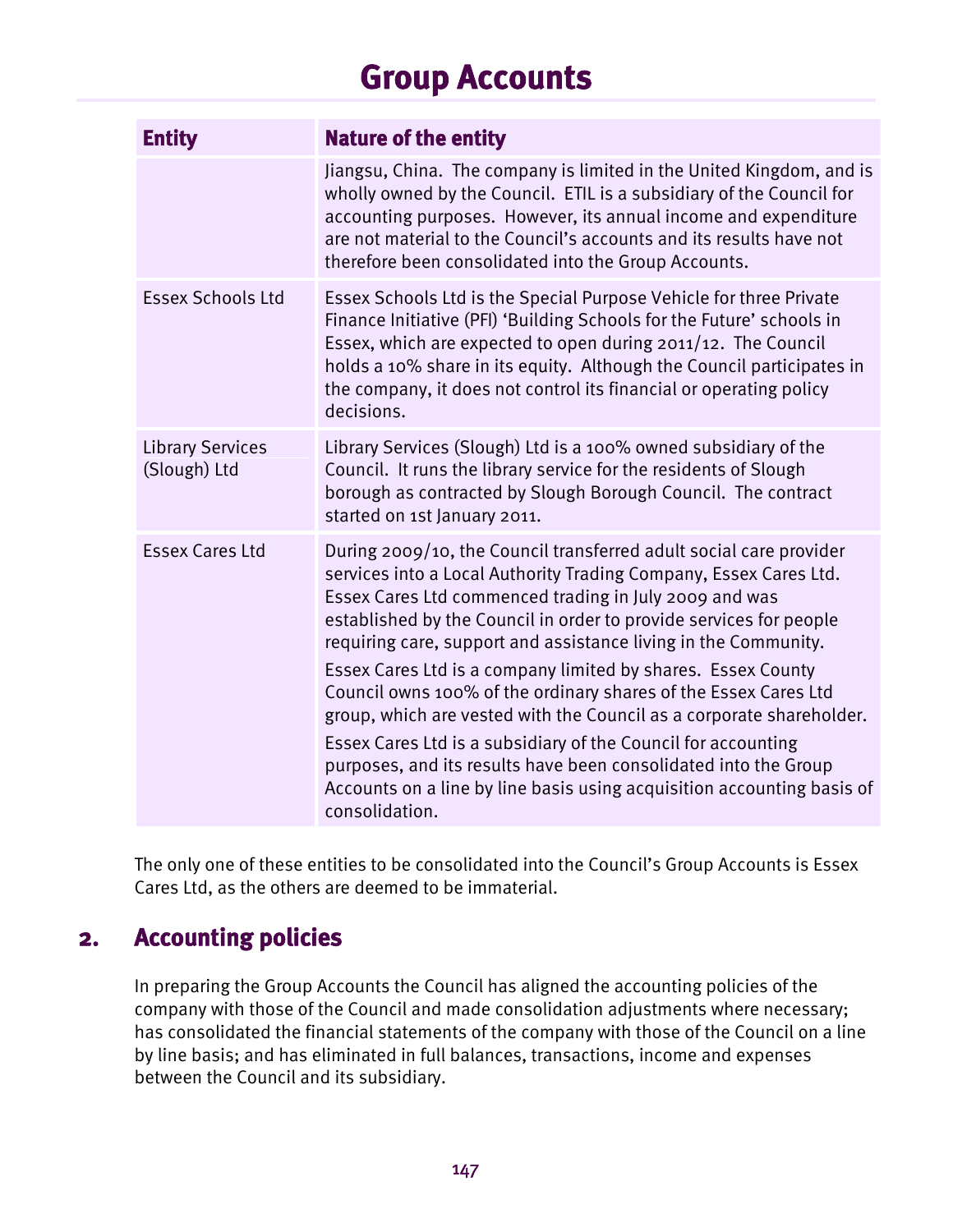### **3. Debtors and creditors**

The debtors and creditors included within the Group Accounts exclude any amounts owed within the 'Group'.

# **4. Provisions**

The Group Accounts include a provision of £4.436m (2009/10: £6.461m) which represents the liability Essex Cares Ltd has to issue refunds in respect of items of equipment that are returned before their assumed useful life.

### **5. Defined Benefit Pension Schemes**

Note 40 of the Council's single entity accounts explains the Council's participation in the Local Government Pension Scheme. Essex Cares Ltd also participates in this scheme as an admitted body. The following paragraphs explain the Group transactions relating to retirement benefits, the Group assets and liabilities within the Scheme and the basis for estimating those assets and liabilities and the change in the Group Pension Reserve.

The following transactions have been made in the Group Comprehensive Income and Expenditure Statement during 2010/11:

|                  | 2009/10     |             |                                                                                |                  | 2010/11           |             |
|------------------|-------------|-------------|--------------------------------------------------------------------------------|------------------|-------------------|-------------|
| <b>Authority</b> | Subsidiary  | Group       |                                                                                | <b>Authority</b> | <b>Subsidiary</b> | Group       |
| <b>fooo</b>      | <b>fooo</b> | <b>fooo</b> |                                                                                | fooo             | <b>fooo</b>       | <b>fooo</b> |
|                  |             |             |                                                                                |                  |                   |             |
|                  |             |             | <b>Comprehensive Income and Expenditure Statement</b>                          |                  |                   |             |
|                  |             |             |                                                                                |                  |                   |             |
|                  |             |             | Net cost of Services                                                           |                  |                   |             |
| 37,390           | 1,284       | 38,674      | Current service cost                                                           | 58,928           | 1,981             | 60,909      |
| 293              |             | 293         | Past service cost / (gain)                                                     | (117, 382)       | (1,792)           | (119, 174)  |
| 1,046            | ٠           | 1,046       | Curtailments                                                                   | 3,017            | 161               | 3,178       |
| (1,504)          |             | (1,504)     | Settlements                                                                    |                  |                   |             |
| 37,225           | 1,284       | 38,509      |                                                                                | (55, 437)        | 350               | (55,087)    |
|                  |             |             |                                                                                |                  |                   |             |
|                  |             |             | Net operating expenditure                                                      |                  |                   |             |
| 100,695          | 1,537       | 102,232     | Interest cost                                                                  | 109,903          | 2,215             | 112,118     |
| (57, 313)        | (1, 554)    | (58, 867)   | Expected return on assets in the scheme                                        | (74, 611)        | (2,744)           | (77, 355)   |
| 43,382           | (17)        | 43,365      |                                                                                | 35,292           | (529)             | 34,763      |
|                  |             |             |                                                                                |                  |                   |             |
| 80,607           | 1,267       | 81,874      | Net charge to the Comprehensive Income and Expenditure Statement               | (20, 145)        | (179)             | (20, 324)   |
|                  |             |             | Movement on the Authority's General Fund Balance                               |                  |                   |             |
|                  |             |             |                                                                                |                  |                   |             |
| (14,072)         | (118)       | (14, 190)   | Reversal of net charges made for retirement benefits in accordance with IAS 19 | 87,960           | 1,996             | 89,956      |
|                  |             |             |                                                                                |                  |                   |             |
|                  |             |             |                                                                                |                  |                   |             |
|                  |             |             | Actual amount charged against the Authority's General Fund Balance             |                  |                   |             |
| 66,535           | 1,149       | 67,684      | in the year: employers' contributions payable to the Scheme                    | 67,815           | 1,817             | 69,632      |
|                  |             |             |                                                                                |                  |                   |             |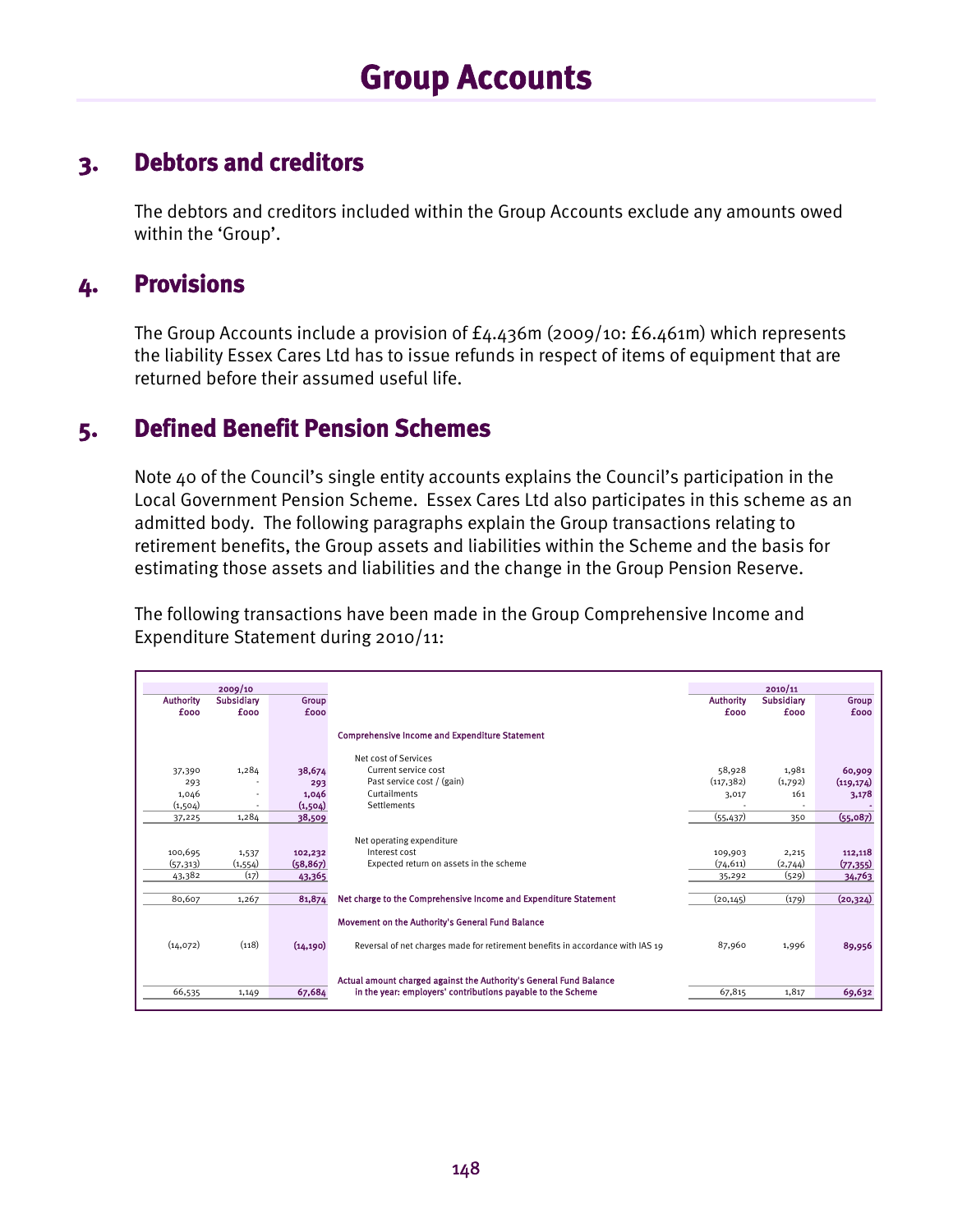# **Group Accounts**

The following table provides a reconciliation of the present value of scheme liabilities:

|                                 | 2009/10                   |                      |                                      |                                 | 2010/11                          |                      |
|---------------------------------|---------------------------|----------------------|--------------------------------------|---------------------------------|----------------------------------|----------------------|
| <b>Authority</b><br><b>fooo</b> | Subsidiary<br><b>fooo</b> | Group<br><b>£000</b> |                                      | <b>Authority</b><br><b>fooo</b> | <b>Subsidiary</b><br><b>fooo</b> | Group<br><b>fooo</b> |
| 1,441,202                       |                           | 1,441,202            | Balance as at 1 April                | 1,954,983                       | 38,221                           | 1,993,204            |
| $\overline{\phantom{a}}$        | 31,434                    | 31,434               | Acquired on business combination     |                                 |                                  |                      |
| 1,441,202                       | 31,434                    | 1,472,636            | <b>Opening balance</b>               | 1,954,983                       | 38,221                           | 1,993,204            |
| 37,390                          | 1,284                     | 38,674               | Current service cost                 | 58,928                          | 1,981                            | 60,909               |
| 100,695                         | 1,537                     | 102,232              | Interest Cost                        | 109,903                         | 2,215                            | 112,118              |
| 20,385                          | 504                       | 20,889               | Contributions by scheme participants | 20,691                          | 739                              | 21,430               |
| 446,089                         | 3,577                     | 449,666              | Actuarial (gains) / losses           | (65, 149)                       | (10, 238)                        | (75, 387)            |
| (58, 244)                       | (115)                     | (58, 359)            | Benefits paid                        | (64, 472)                       | (45)                             | (64, 517)            |
| 293                             | $\overline{\phantom{a}}$  | 293                  | Past service costs                   | (117, 382)                      | (1,792)                          | (119, 174)           |
| (33, 873)                       | $\overline{\phantom{a}}$  | (33, 873)            | Settlements                          |                                 |                                  |                      |
| 1,046                           |                           | 1,046                | Curtailments                         | 3,017                           | 161                              | 3,178                |
| 1,954,983                       | 38,221                    | 1,993,204            | <b>Balance as at 31 March</b>        | 1,900,519                       | 31,242                           | 1,931,761            |

The following table provides a reconciliation of the fair value of scheme assets:

|                          | 2009/10                  |             |                                      |                  | 2010/11     |             |
|--------------------------|--------------------------|-------------|--------------------------------------|------------------|-------------|-------------|
| <b>Authority</b>         | <b>Subsidiary</b>        | Group       |                                      | <b>Authority</b> | Subsidiary  | Group       |
| <b>fooo</b>              | <b>fooo</b>              | <b>fooo</b> |                                      | <b>fooo</b>      | <b>fooo</b> | <b>fooo</b> |
| 891,470                  | $\overline{\phantom{a}}$ | 891,470     | <b>Balance as at 1 April</b>         | 1,197,152        | 42,691      | 1,239,843   |
| $\overline{\phantom{a}}$ | 32,370                   | 32,370      | Acquired on business combination     |                  |             |             |
| 891,470                  | 32,370                   | 923,840     | <b>Opening balance</b>               | 1,197,152        | 42,691      | 1,239,843   |
| 57,313                   | 1,554                    | 58,867      | Expected return on scheme assets     | 74,611           | 2,744       | 77,355      |
| 252,062                  | 7,229                    | 259,291     | Actuarial gains / (losses)           | (28, 468)        | (10, 813)   | (39, 281)   |
| 66,535                   | 1,149                    | 67,684      | Contributions by the Council         | 67,815           | 1,817       | 69,632      |
| 20,385                   | 504                      | 20,889      | Contributions by scheme participants | 20,691           | 739         | 21,430      |
| (58, 244)                | (115)                    | (58, 359)   | Benefits paid                        | (64, 472)        | (45)        | (64, 517)   |
| (32,369)                 | $\blacksquare$           | (32,369)    | <b>Settlements</b>                   |                  |             |             |
| 1,197,152                | 42,691                   | 1,239,843   | Balance as at 31 March               | 1,267,329        | 37,133      | 1,304,462   |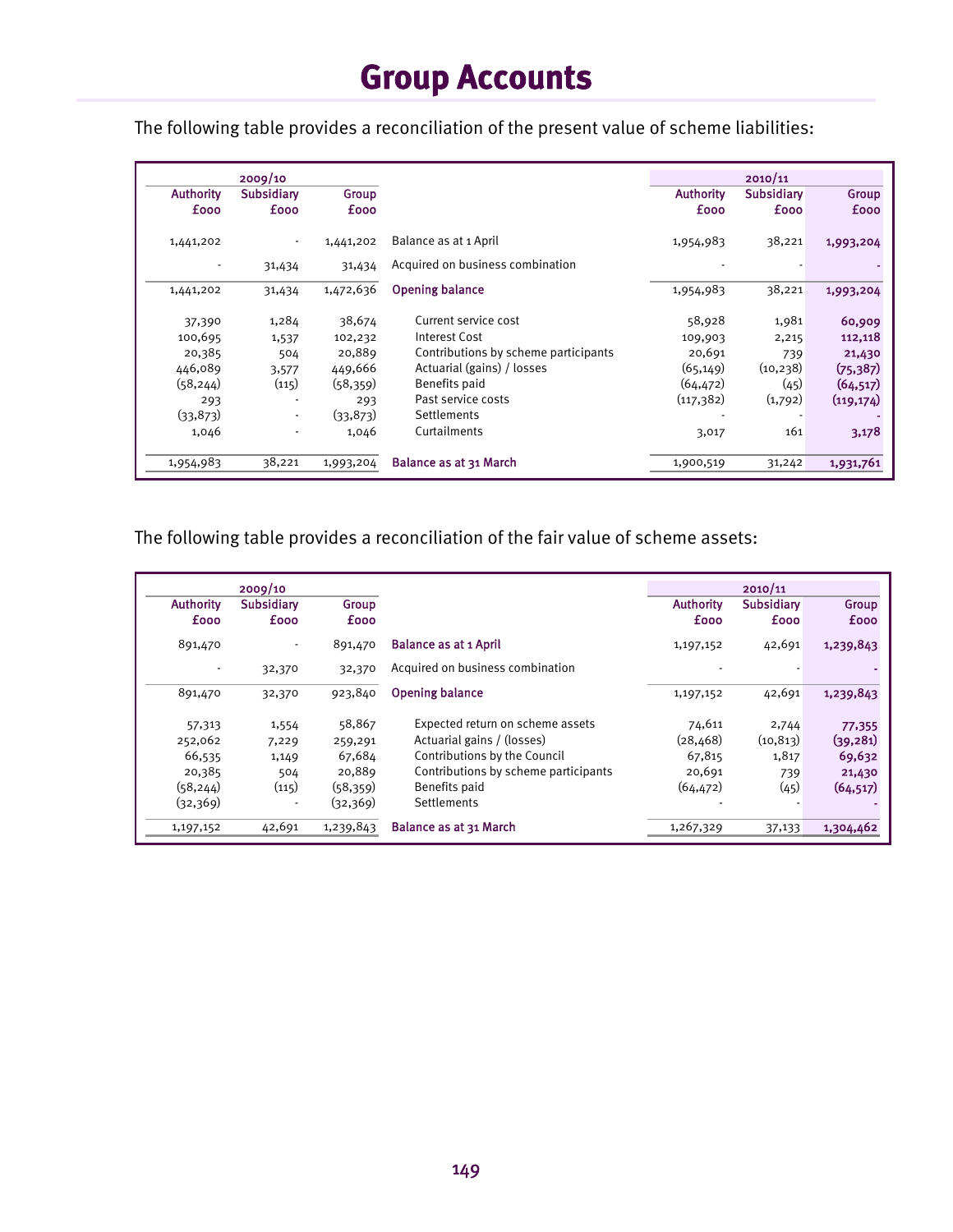Finally, the Scheme history is as follows:

|                 | <b>Present</b><br>value of<br>liabilities<br><b>fooo</b> | <b>Fair value</b><br>of scheme<br>assets<br><b>fooo</b> | Surplus /<br>(deficit)<br>in the<br><b>Scheme</b><br><b>fooo</b> |
|-----------------|----------------------------------------------------------|---------------------------------------------------------|------------------------------------------------------------------|
| <b>LGPS</b>     |                                                          |                                                         |                                                                  |
| 2006/07         | (1,491,817)                                              | 1,143,602                                               | (348, 215)                                                       |
| 2007/08         | (1,671,192)                                              | 1,107,153                                               | (564,039)                                                        |
| 2008/09         | (1,441,202)                                              | 891,470                                                 | (549, 732)                                                       |
| 2009/10         | (1,993,204)                                              | 1,239,843                                               | (753, 361)                                                       |
| 2010/11         | (1,931,761)                                              | 1,304,462                                               | (627, 299)                                                       |
| <b>Teachers</b> |                                                          |                                                         |                                                                  |
| 2009/10         | (42, 975)                                                |                                                         | (42, 975)                                                        |
| 2010/11         | (40, 088)                                                |                                                         | (40, 088)                                                        |

# **6. Cash Flow – Operating Activities**

The cash flows for operating activities include the following items:

| 2009/10<br><b>fooo</b>                                 |                                                                                                          | 2010/11<br><b>fooo</b>                               |
|--------------------------------------------------------|----------------------------------------------------------------------------------------------------------|------------------------------------------------------|
| (758, 372)<br>(1, 122, 360)<br>(285, 512)<br>(10, 871) | Taxation<br>Grants<br>Sales of goods and rendering of services<br>Interest received                      | (790, 919)<br>(1, 196, 313)<br>(367, 618)<br>(2,897) |
| (2,177,115)                                            | Cash inflows generated from operating activities                                                         | (2,357,747)                                          |
| 1,065,185<br>26,147<br>1,107,830                       | Cash paid to and on behalf of employees<br>Interest paid<br>Cash paid to suppliers of goods and services | 1,091,874<br>27,677<br>1,198,158                     |
| 2,199,162                                              | Cash outflows from operating activities                                                                  | 2,317,709                                            |
| 22,047                                                 | Net cash flows from operating activities                                                                 | (40,038)                                             |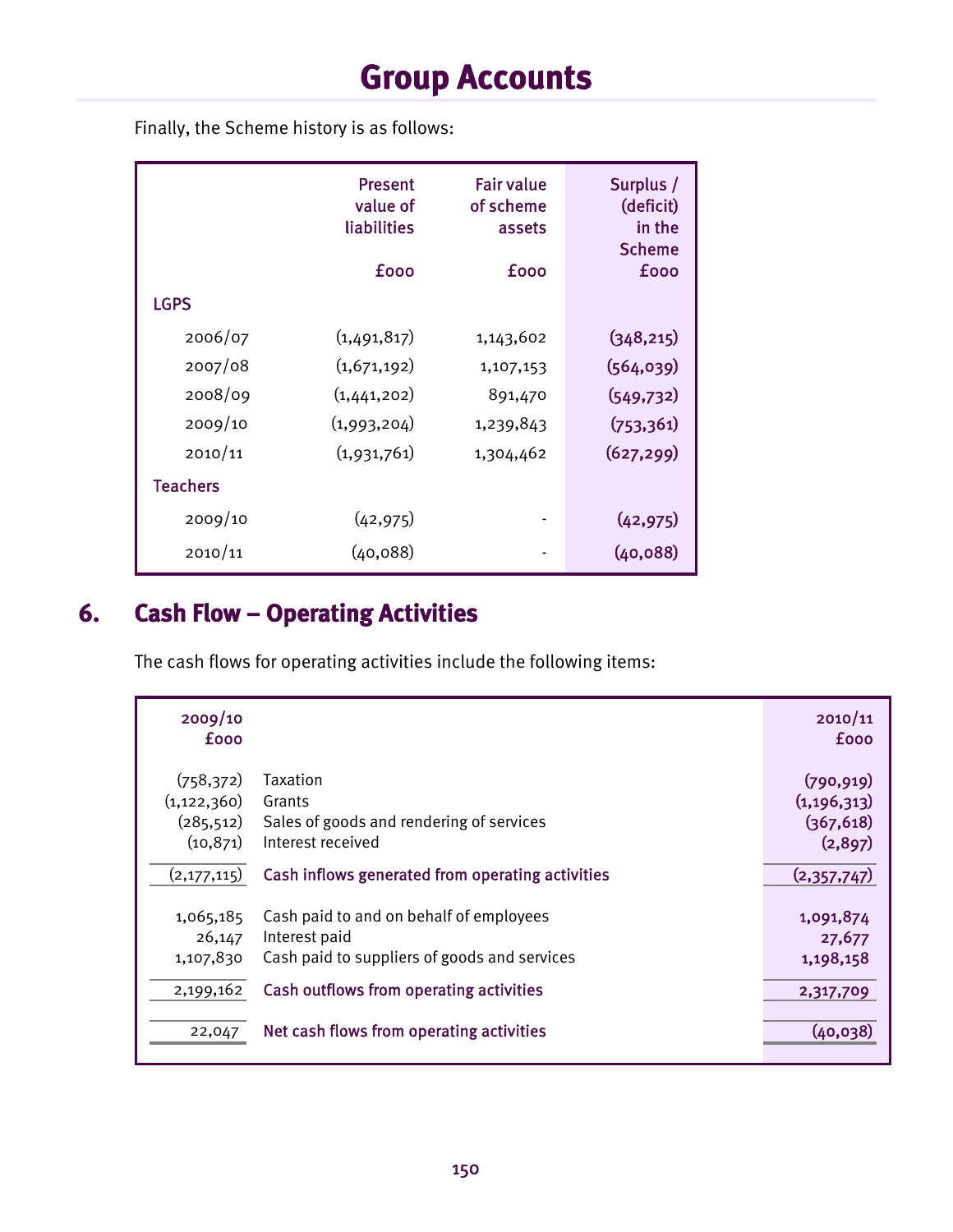## **7. Cash Flow – Investment Activities**

The following table provides an analysis of the cash flows from investing activities disclosed in the Cash Flow Statement:

| 2009/10<br><b>fooo</b> |                                                                                                        | 2010/11<br><b>fooo</b> |
|------------------------|--------------------------------------------------------------------------------------------------------|------------------------|
| 152,560                | Purchase of property, plant and equipment, investment<br>property and intangible assets                | 171,237                |
| (102, 807)             | Purchase of short and long term investments                                                            | 11,137                 |
| 91,190                 | Other payments for investing activities                                                                | 87,722                 |
| (4, 558)               | Proceeds from the sale of property, plant and equipment,<br>investment property and intangible asssets | (14, 821)              |
| (161,729)              | Other receipts from investing activities                                                               | (151,762)              |
| (25, 344)              | Net cash flows from investing activities                                                               | 103,513                |

# **8. Cash Flow – Financing Activities**

The following table provides an analysis of the cash flows from financing activities disclosed in the Cash Flow Statement:

| 2009/10<br><b>fooo</b> |                                                                                                   | 2010/11<br><b>fooo</b> |
|------------------------|---------------------------------------------------------------------------------------------------|------------------------|
| (16.128)               | Cash receipts of short and long term borrowing                                                    | (39, 232)              |
| ٠                      | Other receipts from financing activities                                                          |                        |
| 1,644                  | Cash payments for the reduction of liabilities related to<br>Finance Leases (incl. PFI contracts) | 2,273                  |
| 33,432                 | Other payments for financing activities                                                           | 157                    |
| 18,948                 | Net cash flows from financing activities                                                          | (36, 802)              |
|                        |                                                                                                   |                        |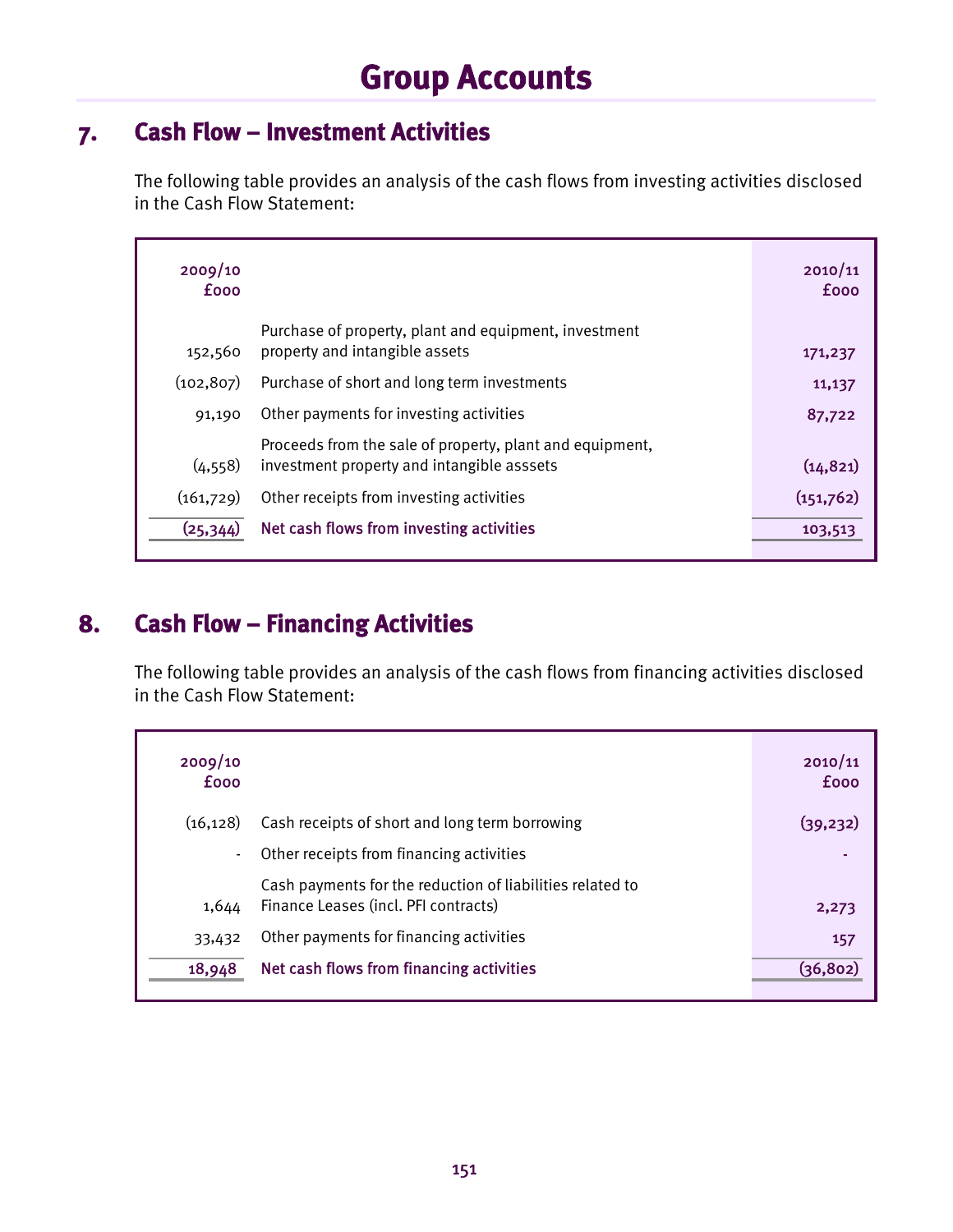# **Introduction**

The Pension Fund accounts, and accompanying notes, summarise the financial transactions and net assets related to the provision of pensions and other benefits payable to former employees of the Council, Essex district, borough and unitary councils, and for other scheduled and admitted bodies. The Pension Fund accounts are set out in the following pages, as detailed below.

|                                           | Page       |
|-------------------------------------------|------------|
| <b>Fund Account</b>                       | 153        |
| <b>Net Assets Statement</b>               | 154        |
| <b>Notes to the Pension Fund Accounts</b> | <b>155</b> |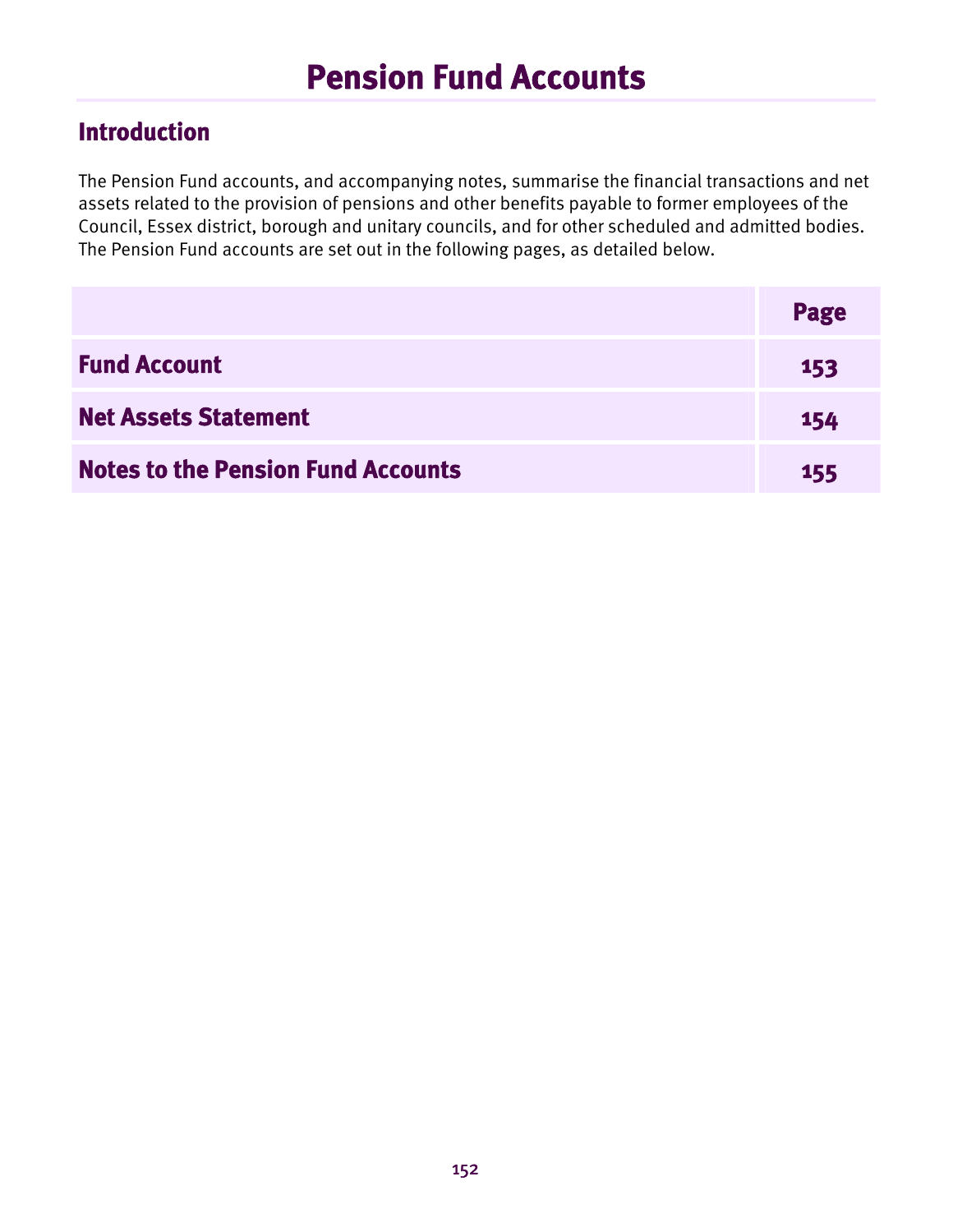Fund account for the year ended 31 March 2011

| 2008/09<br><b>fooo</b>                       | 2009/10<br><b>fooo</b>                        | <b>Note</b>              |                                                                                                                                                                                                              | 2010/11<br><b>fooo</b>                        | £000        |
|----------------------------------------------|-----------------------------------------------|--------------------------|--------------------------------------------------------------------------------------------------------------------------------------------------------------------------------------------------------------|-----------------------------------------------|-------------|
|                                              |                                               |                          | <b>Contributions and Benefits</b><br>Income                                                                                                                                                                  |                                               |             |
| (47, 271)<br>(163, 956)<br>(22,358)<br>(192) | (49, 558)<br>(154, 488)<br>(25, 264)<br>(201) | 5<br>5<br>5 <sup>2</sup> | Contributions receivable<br><b>Member contributions</b><br>Employers' contributions<br>Transfers in from other Pension Funds<br>Other income                                                                 | (50, 353)<br>(173, 106)<br>(27, 683)<br>(169) |             |
| (233,777)                                    | (229,511)                                     |                          | <b>Total income</b>                                                                                                                                                                                          |                                               | (251, 311)  |
| 115,672<br>32,020<br>3,510<br>6              | 125,384<br>31,826<br>3,986<br>14              | 5                        | <b>Expenditure</b><br>Benefits payable<br>Pensions<br>Commutation of pensions & lump sum retirement benefits<br>Lump sum death benefits<br>Payments to and on account of Leavers<br>Refunds of contributions | 130,775<br>43,229<br>3,338<br>15              |             |
| 6                                            | 5<br>16,141                                   |                          | State scheme premiums<br>Transfers out to other schemes                                                                                                                                                      | 17,246                                        |             |
| 13,701<br>1,812                              | 1,869                                         | 5<br>$\overline{7}$      | Administration expenses                                                                                                                                                                                      | 1,816                                         |             |
| 166,727                                      | 179,225                                       |                          | <b>Total expenditure</b>                                                                                                                                                                                     |                                               | 196,419     |
| (67,050)                                     | (50, 286)                                     |                          | Net additions from dealings with members                                                                                                                                                                     |                                               | (54, 892)   |
| (69, 956)                                    | (46,999)                                      | 6                        | Returns on investments<br>Investment income<br>Profit and losses on disposal of investments and changes in                                                                                                   | (48, 977)                                     |             |
| 822,540<br>3,340                             | (778, 921)<br>2,512                           | $\overline{9}$           | market value of investments<br>Taxes on income                                                                                                                                                               | (240, 963)<br>2,134                           |             |
| 13,687                                       | 13,627                                        | 8                        | Investment management expenses                                                                                                                                                                               | 13,560                                        |             |
| 769,611                                      | (809,781)                                     |                          | Net returns on investments                                                                                                                                                                                   |                                               | (274, 246)  |
| 702,561                                      | (860, 067)                                    |                          | Net (increase)/decrease in the assets available for benefits<br>during the year                                                                                                                              |                                               | (329, 138)  |
| (2,927,368)                                  | (2, 224, 807)                                 |                          | Net assets as at 1 April                                                                                                                                                                                     |                                               | (3,084,874) |
| (2, 224, 807)                                | (3,084,874)                                   |                          | Net assets as at 31 March                                                                                                                                                                                    |                                               | (3,414,012) |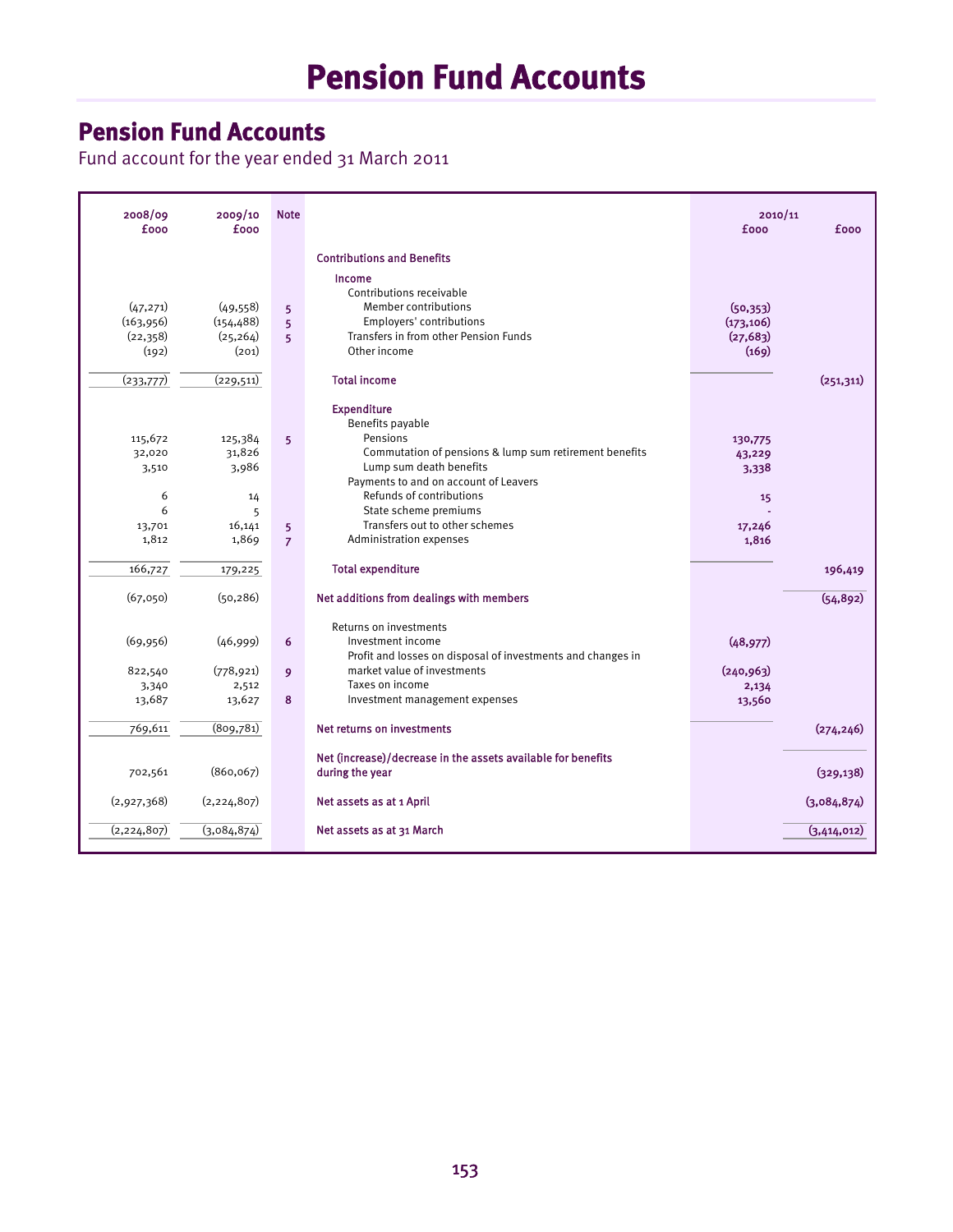# **Pension Fund Accounts**

'n

Net assets statement as at 31 March 2011

| 31 March 2009                                                                                | 31 March 2010                                                                                 | <b>Note</b>    |                                                                                                                                                                                                                         | 31 March 2011                                                                              |
|----------------------------------------------------------------------------------------------|-----------------------------------------------------------------------------------------------|----------------|-------------------------------------------------------------------------------------------------------------------------------------------------------------------------------------------------------------------------|--------------------------------------------------------------------------------------------|
| <b>fooo</b>                                                                                  | <b>fooo</b>                                                                                   |                |                                                                                                                                                                                                                         | <b>fooo</b><br><b>fooo</b>                                                                 |
|                                                                                              |                                                                                               | $\overline{9}$ | Investments at market value                                                                                                                                                                                             |                                                                                            |
| 149,665<br>1,348,654<br>72,068<br>120,822<br>325,981<br>4,996<br>83,165<br>103,882<br>15,479 | 217,771<br>1,905,749<br>172,895<br>186,281<br>381,123<br>1,631<br>117,700<br>92,716<br>24,408 |                | Investment assets<br><b>Fixed interest securities</b><br>Equities<br>Index linked securities<br>Property unit trusts<br>Managed funds<br>Derivative Contracts<br>Property<br>Cash/deposits<br>Other investment balances | 226,019<br>2,118,859<br>171,839<br>234,688<br>406,820<br>22<br>147,520<br>76,737<br>13,347 |
| 2,224,712                                                                                    | 3,100,274                                                                                     |                |                                                                                                                                                                                                                         | 3,395,851                                                                                  |
| (38,908)<br>(4,003)<br>(42, 911)<br>2,181,801                                                | (28, 896)<br>(4,787)<br>(33, 683)<br>3,066,591                                                |                | Investment liabilities<br>Derivative Contracts<br>Other investment balances<br><b>Total Investments</b>                                                                                                                 | (3,060)<br>(9,429)<br>(12, 489)<br>3,383,362                                               |
|                                                                                              |                                                                                               | 11             | Long term assets<br>Contributions due from Central Government<br><b>Current assets and liabilities</b>                                                                                                                  | 11,300                                                                                     |
| 14,413<br>32,151                                                                             | 5,065<br>19,337                                                                               |                | <b>Current Assets</b><br>Cash<br>Contributions due from employers and<br>other current assets                                                                                                                           | 13,150<br>19,874                                                                           |
| 2,228,365                                                                                    | 3,090,993                                                                                     |                |                                                                                                                                                                                                                         | 3,427,686                                                                                  |
| (3, 558)                                                                                     | (6, 119)                                                                                      |                | <b>Current liabilities</b><br>Unpaid benefits and other current liabilities                                                                                                                                             | (13, 674)                                                                                  |
| 2,224,807                                                                                    | 3,084,874                                                                                     |                | Net assets of the scheme available to fund benefits                                                                                                                                                                     | 3,414,012                                                                                  |
|                                                                                              |                                                                                               |                |                                                                                                                                                                                                                         |                                                                                            |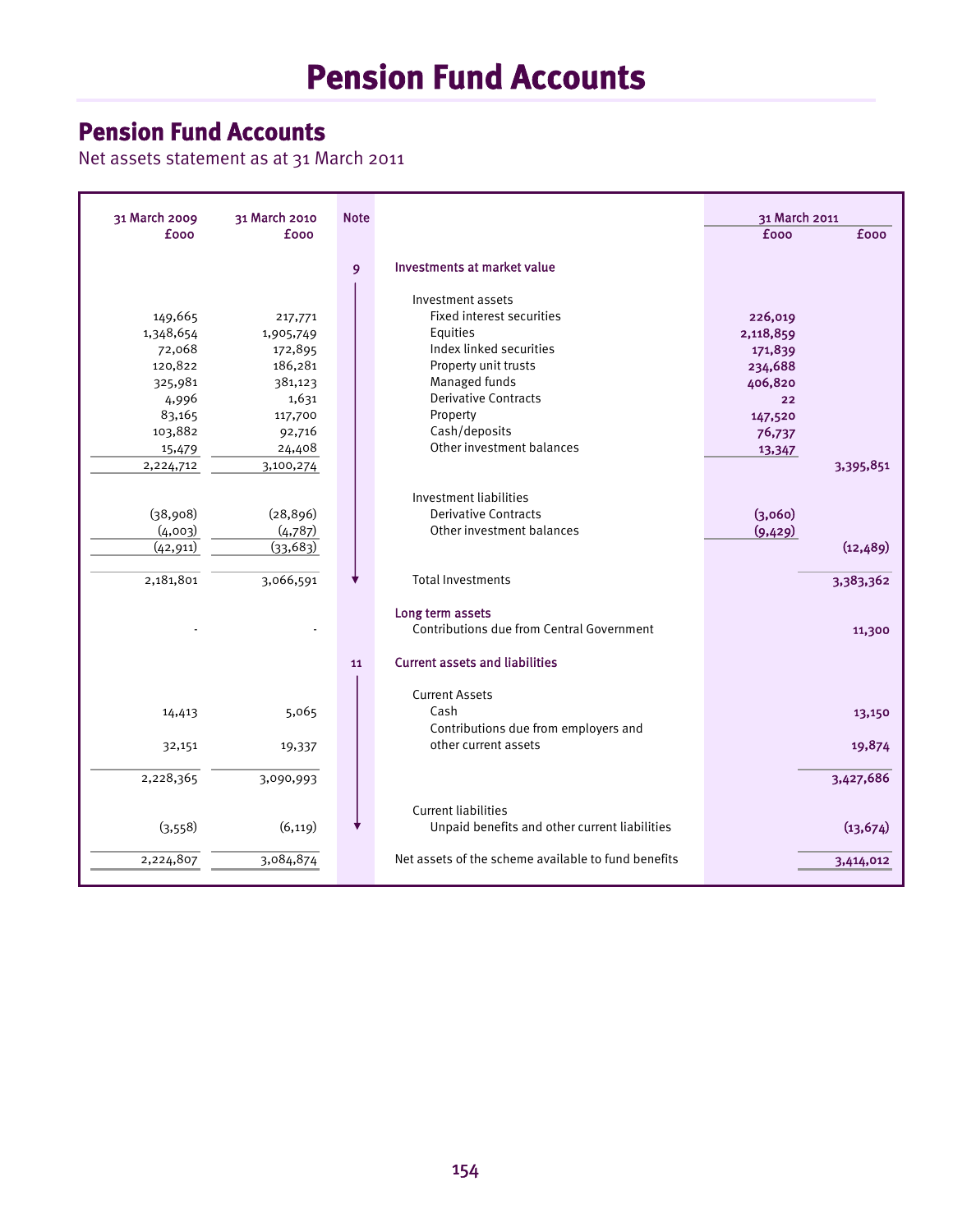### **Notes to the Pension Fund Accounts**

### **1. Background**

Under the Local Government Pension Scheme (LGPS) (Administration) Regulations 2008, Essex County Council is required to maintain a pension fund (the Fund) for its employees and those of other scheduled Bodies within its area. The Fund is also empowered to admit the employees of certain other bodies, town and parish councils, educational establishments, contractors providing services transferred from scheduled bodies and community interest bodies. As a result the Fund now contains around 420 employing bodies. A complete list of the employers participating in the Fund is contained in the Pension Fund Annual Report & Accounts. The Fund does not provide pensions for teachers, for whom separate arrangements exist. Uniformed police and fire staff are also subject to separate pension arrangements.

Independent investment managers have been appointed to manage the investments of the Fund. The Fund also invests in private equity infrastructure and shareholder activism through the use of limited partnerships. The Investment Steering Committee (ISC) oversees the management of these investments and meets regularly with the investment managers to monitor their performance against agreed benchmarks. The ISC in turn reports to the Essex Pension Fund Board. The Fund's Statement of Investment Principles is contained in the Pension Fund Annual Report & Accounts.

# **2. Basis of preparation**

The Pension Fund Statement of Accounts has been prepared in accordance with the Code of Practice on Local Authority Accounting for England 2010/11 issued by CIPFA. This is the first year of preparation that the Code has incorporated the requirement of the International Requirement Financial Standards (IRFS).

The Pension Fund publishes a number of statutory documents, including a Statement of Investment Principles, a Funding Strategy Statement and Statements of Compliance. Copies can be obtained by contacting the Council's Investments team or alternatively are available from www.essexpensionfund.co.uk.

The Pension Fund Statement of Accounts summarises the transactions of the scheme and the net assets of the Fund. The accounts do not reflect obligations to pay pensions and benefits that fall due after the financial year. However, for the first time, a statement calculating the Fund's promised retirement benefits as at 31 March 2010 using IAS19 methodology is included in the notes to the accounts and can be found at Note 3.3.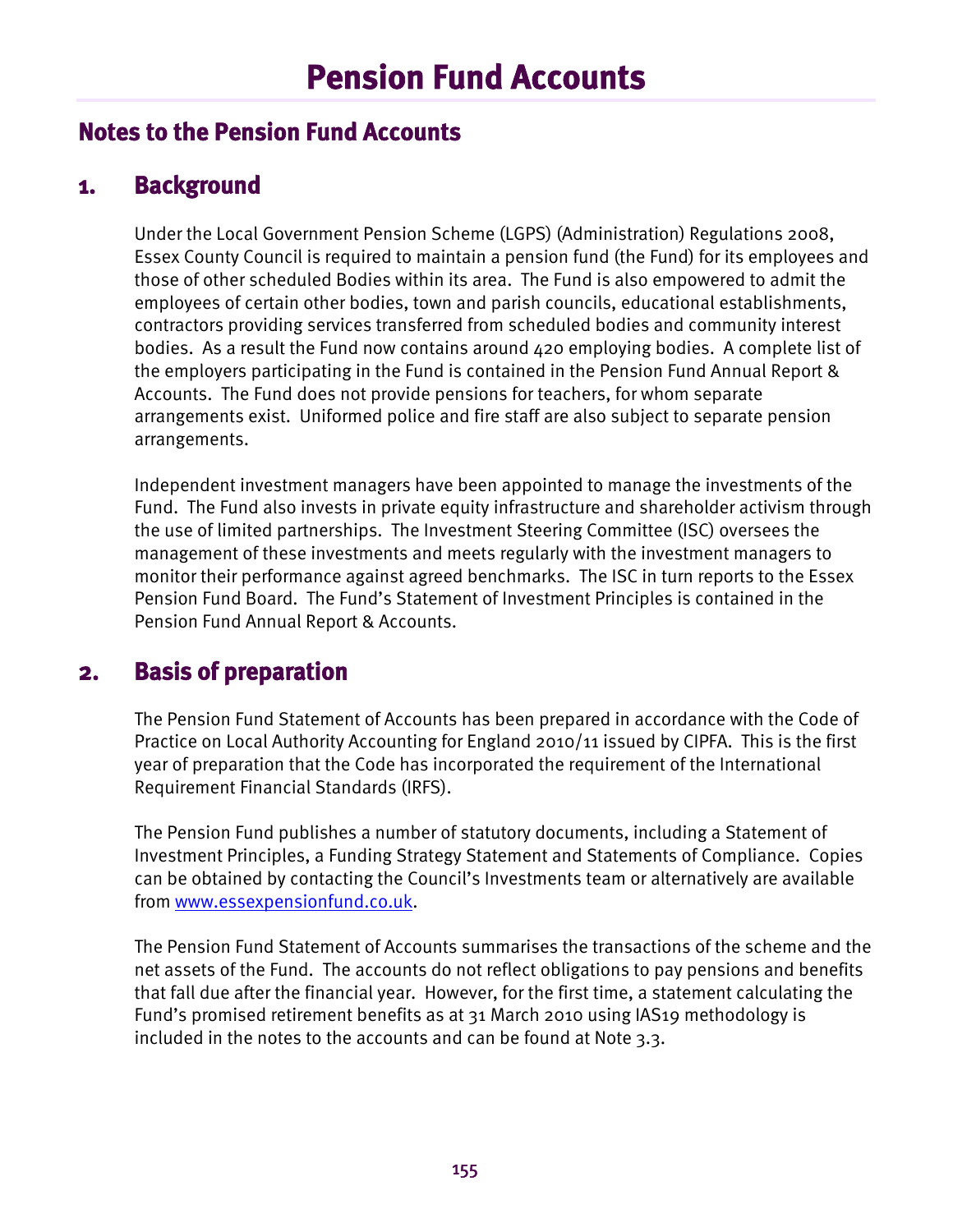# **3. Actuarial valuation**

The contributions payable for 2010/11 were determined by the 2007 Actuarial Valuation.

# **3.1 Actuarial valuation 2007**

The market value of the assets as at the 2007 actuarial valuation was  $\epsilon_3$ ,043m. The assets of the Fund were valued on the market value approach and showed that the assets held were sufficient to cover 79.6% of the Fund's liabilities at that time. The valuation was carried out using the projected unit method.

|                                                                    | <b>Past service</b><br>liabilities<br>% per annum | <b>Future service</b><br>liabilities<br>% per annum |
|--------------------------------------------------------------------|---------------------------------------------------|-----------------------------------------------------|
| Rate of return on investments<br>Pre retirement<br>Post retirement | 6.90%<br>5.40%                                    | 6.50%<br>6.50%                                      |
| Rate of pay increases                                              | 4.60%                                             | 4.25%                                               |
| Rate of increase to pensions in payment                            | 3.10%                                             | 2.75%                                               |

The main economic assumptions used in the actuarial valuation were:

The actuary has set a common contribution rate of 12.7% of pensionable pay. This rate is varied for each participating body depending on their individual circumstances. In addition, a past service deficiency contribution of 7.0% has been set to enable the Fund to reach 100% funding in 20 years from the date of the last actuarial valuation. This rate and recovery period are also varied for individual employers, to reflect their individual circumstances. The report of the actuary can be found in the Pension Fund Annual Report & Accounts.

# **3.2 Actuarial Valuation 2010**

An actuarial valuation of the Essex Pension Fund was carried out as at 31 March 2010 to determine the contribution rates with effect from 1 April 2011 to 31 March 2014. The results of the valuation are contained within the Statement by the Consulting Actuary of the Pension Fund Report and Accounts.

On the basis of the assumptions adopted, the valuation revealed that the value of the Fund's assets of £3,085m represented 71% of the Funding Target liabilities of £4,319m at the valuation date. The valuation also showed that a common rate of contribution of 12.2% of Pensionable Pay per annum was required from employers. The common rate is calculated as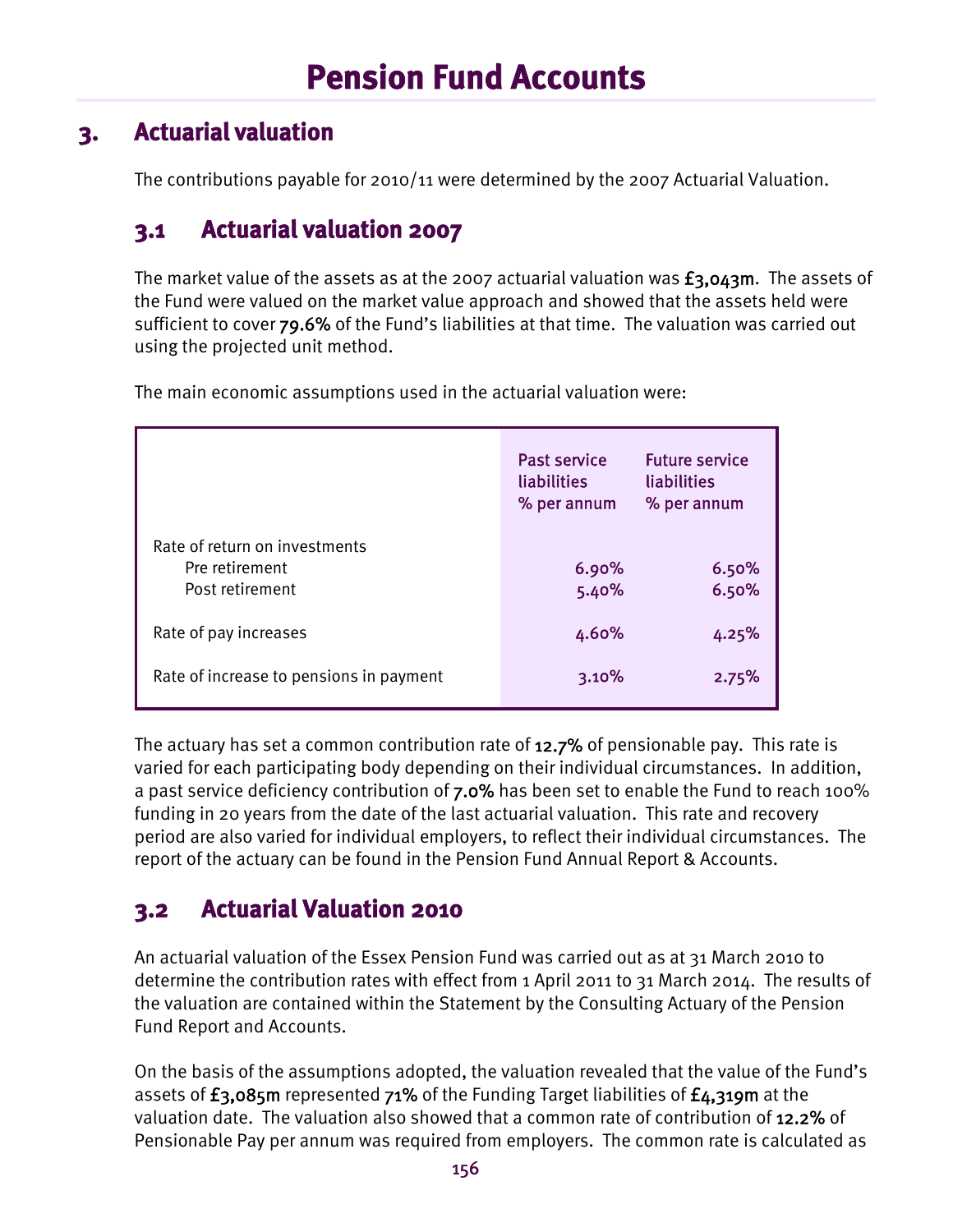being sufficient, together with contributions paid by members, to meet all liabilities arising in respect of service after the valuation date.

Adopting the same method and assumptions as used for assessing the Funding Target the deficit could be eliminated by an average additional contribution rate of 9.2% of Pensionable Pay for 20 years. This would imply an average employer contribution rate of 21.4% of Pensionable Pay in total.

In practice, each individual employer's position is assessed separately and the contributions required are set out in the Actuary's statement. In addition to the certified contributions, payments to cover additional liabilities arising from early retirements (other than ill-health retirements) will be made to the Fund by the employers.

The funding plan adopted in assessing the contributions for each individual employer is in accordance with the Funding Strategy Statement (FSS). Different approaches adopted in implementing contribution increases and deficit recovery periods are as determined through the FSS consultation process.

The valuation was carried out using the projected unit actuarial method. Full details of the actuarial assumptions are contained within the full valuation report that is available from www.essexpensionfund.co.uk, but the main financial assumptions used for assessing the Funding Target and the common contribution rate were as follows:

| Rates per annum:                                                                     | <b>Past service</b><br>liabilities<br>(funding target) | <b>Future service</b><br>liabilities<br>(common<br>contribution rate) |
|--------------------------------------------------------------------------------------|--------------------------------------------------------|-----------------------------------------------------------------------|
| Rate of discount<br>Pre retirement<br>Post retirement                                | 7.00%<br>5.50%                                         | 6.75%<br>6.75%                                                        |
| Rate of pay increases                                                                | 4.50%                                                  | 4.50%                                                                 |
| Rate of increase to pensions in payment<br>(in excess of guaranteed minimum pension) | 3.00%                                                  | 3.00%                                                                 |

The assets were assessed at market value.

The next triennial actuarial valuation of the Fund is due as at 31 March 2013. Based on the results of this valuation, the contributions payable by the individual employers will be revised with effect from 1 April 2014.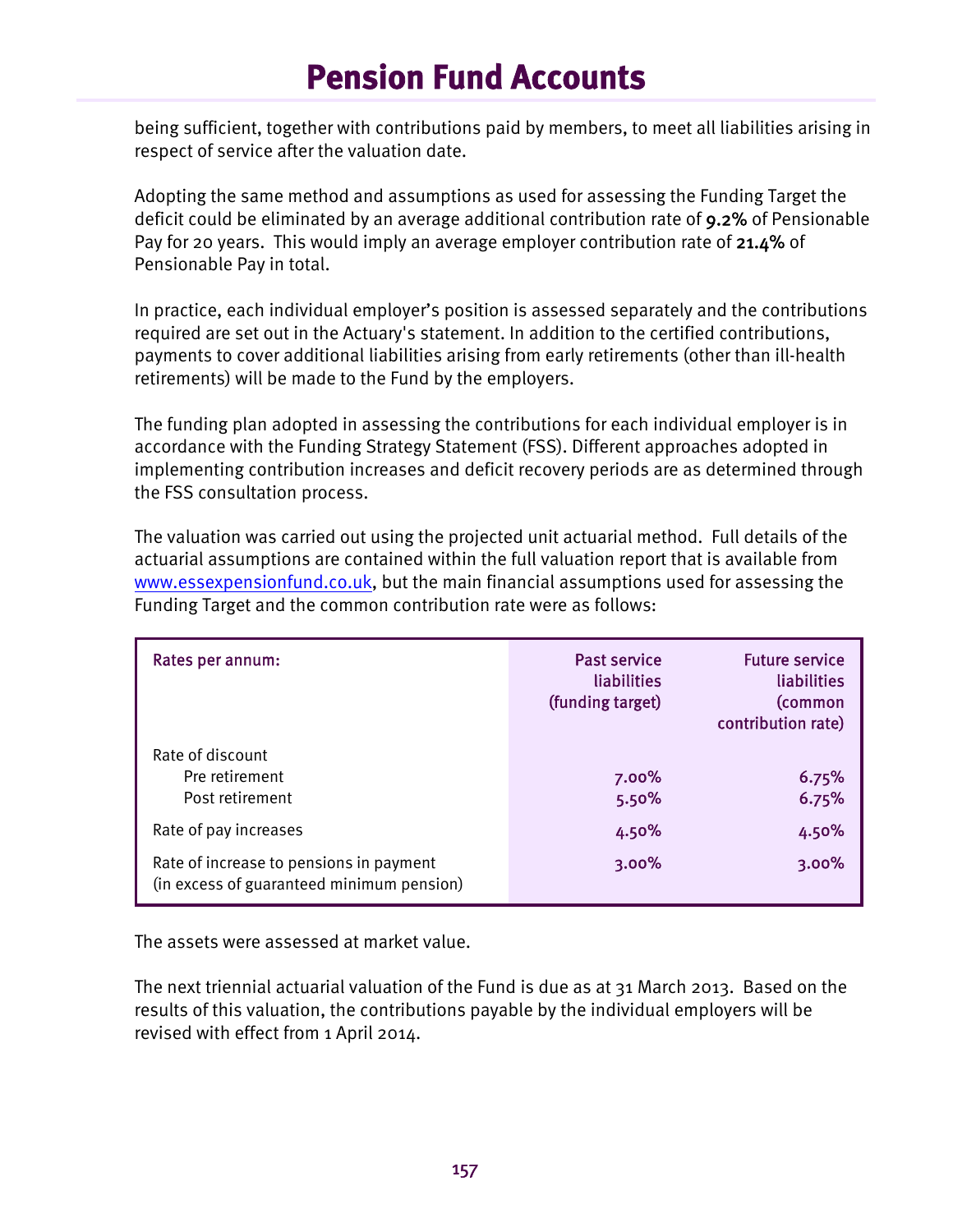# **3.3 Actuarial present value of promised retirement benefits**

IAS 26 requires the present value of the Fund's promised retirement benefits to be disclosed, and for this purpose the actuarial assumptions and methodology used should be based on IAS 19 rather than the assumptions and methodology used for funding purposes.

In order to assess the value of the benefits on this basis, the Actuary has used the same actuarial assumptions as those used for funding purposes, other than the discount rate where a rate of 5.6% per annum both before and after retirement has been used, rather than the rates as outlined above. The Actuary has also used valuation methodology in connection with ill-health and death benefits which is consistent with IAS 19. On this basis, the value of the Fund's promised retirement benefits as at 31 March 2010 was  $f_4$ , 720m.

Similar calculations were carried out as at the previous actuarial valuation date of 31 March 2007, using the same actuarial assumptions as those used for funding purposes at that date, other than the discount rate where a rate of 5.4% per annum both before and after retirement was used. On this basis, the value, for IAS 26 purposes, of the Fund's promised retirement benefits at that date was  $E_4$ , 213m.

# **4. Accounting policies**

### **4.1 Introduction**

The transfer to International Financial Reporting Standards (IFRS) did not result in any material differences between amounts presented in the 2009/10 financial statements and the equivalent amounts in the 2010/11 financial statements.

# **4.2 Accounting convention**

The Pension Fund Statement of Accounts has been prepared on an accruals basis, except for transfers to and from the scheme which are accounted for on a cash basis.

All liabilities shown in the Net Asset Statement will mature within 12 months of 31st March 2011.

### **4.3 Investments**

Assets are carried in the Net Asset Statement at fair value, as detailed below.

In the majority of cases, equity investments are valued at the last traded price recorded on the Stock Exchange Electronic Trading Service or bid market price at 31 March 2011.

For unquoted equity in the private equity limited partnerships, there is usually a time delay in receiving information from the private equity fund managers. The valuations shown in the net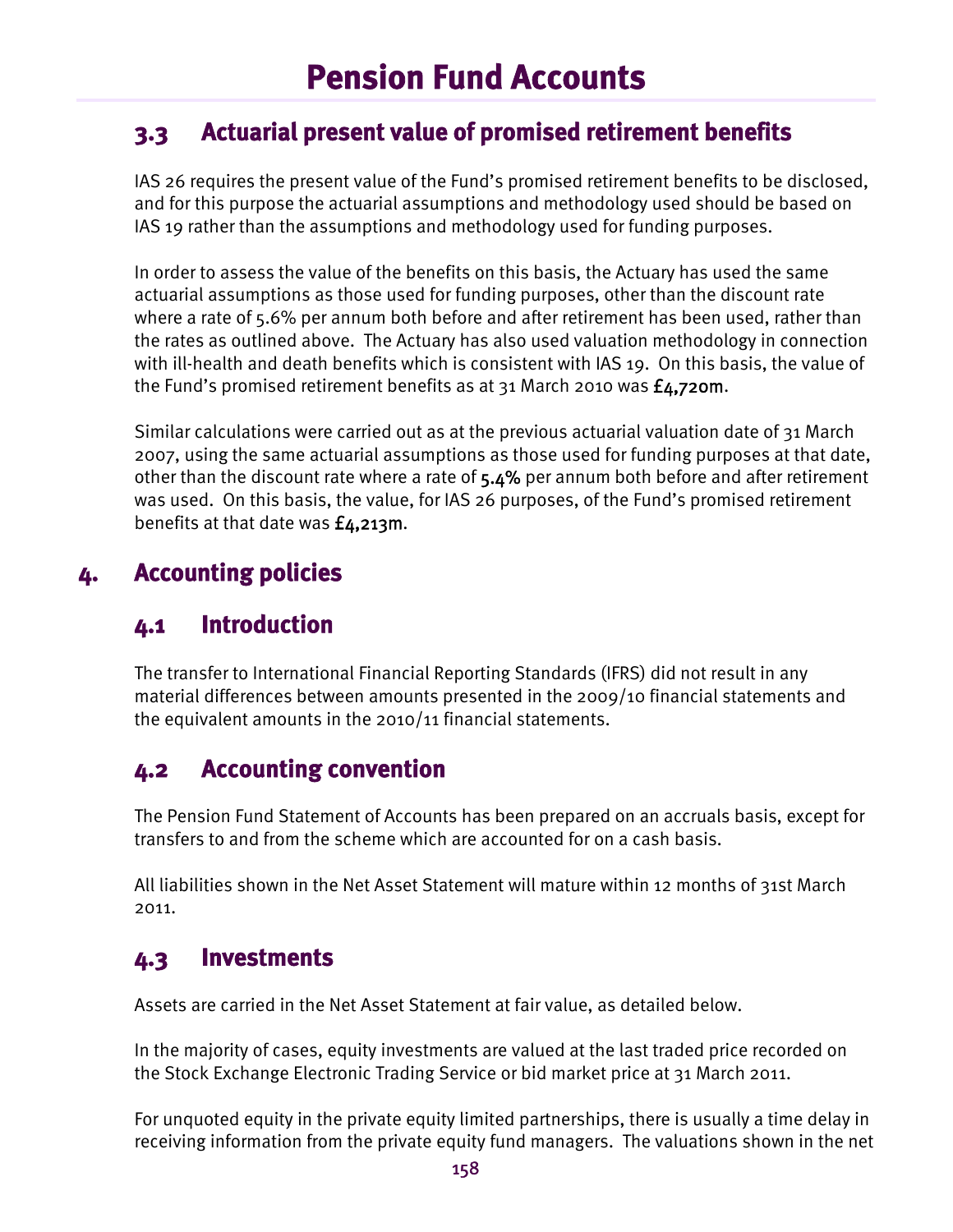asset statement for these investments are the latest valuations provided to the County Council. These are valuations at 31 March 2011 and are compiled in accordance with the guidelines issued by the British Venture Capital Association or an equivalent body. Where this information is not available, an estimate of the valuation as at 31 March 2011 would have been made, based on the 31 December 2010 valuation plus payments made to, and payments received from, the private equity managers in the period 1 January 2011 to 31 March 2011.

Unit Trusts and managed funds are valued at the bid prices provided by the relevant fund managers, which reflect the market value of the underlying investments.

The value of fixed interest investments in the Fund's investment portfolio excludes interest earned but not paid over at the Fund year end, which is included separately within accrued investment income (as disclosed in Note 9).

Futures are valued at the closing market price published by the relevant futures exchange (eg. London International Financial Futures Exchange).

Forward foreign exchange contracts outstanding at year end are stated at fair value, which is determined as the loss or gain that would arise if the outstanding contract was required to be settled on 31<sup>st</sup> March.

Direct property investments have been valued, at open market value, at 31 March 2011, by Jones Lang LaSalle, Chartered Surveyors.

Acquisition costs are included in the purchase cost of investments.

#### **4.4 Investment income**

Investment income is taken into account where dividends have been declared at the end of the financial year. Investment income also includes withholding tax where this cannot be recovered. The amount of irrecoverable withholding tax on income is disclosed as a separate line item on the face of the fund account.

Income from fixed interest and index linked securities, cash and short-term deposits is accounted for on an accruals basis.

Income from other investments is accounted for on an accruals basis.

The change in market value of investments during the year comprises all increases and decreases in market value of investments held at any time during the year, including profits and losses realised on sales of investments and unrealised changes in market value.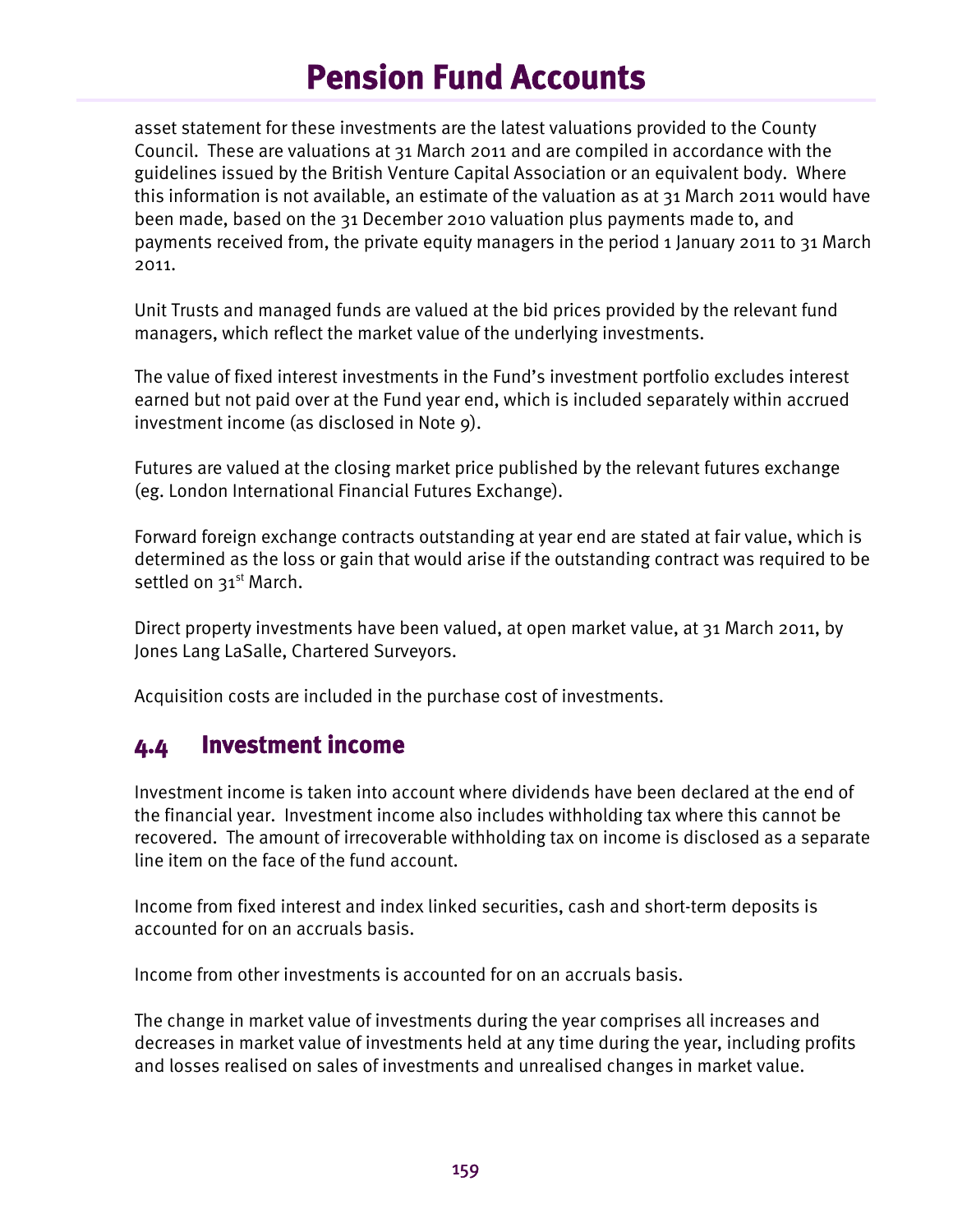# **4.5 Foreign currencies**

Transactions in foreign currencies are taken into account at the ruling rate of exchange at the time of the transaction. In the financial statements, balances are recorded at rates ruling on 31 March 2011.

# **4.6 Contributions**

Normal contributions, both from the members and from employers, are accounted for in the payroll month to which they relate at rates as specified in the rates and adjustments certificate. Additional contributions from employers are accounted for when received.

# **4.7 Benefits payable**

Under the rules of the Fund, retirees receive a lump sum retirement grant in addition to their annual pension. Lump sum retirement grants are accounted for from the date of retirement. Where a member can choose whether to take a greater retirement grant in return for reduced pension these lump sums are accounted for on an accruals basis from the date that the option is exercised. Other benefits are accounted for on the date the member leaves the Fund or on death.

# **4.8 Transfers to / from other schemes**

Transfer values are normally accounted for on a payment/receipts basis since not only do they frequently apply to several past years but, in the case of transfer values due, information is not available at the year end on which to make an accrual.

# **4.9 Administrative and other expenses**

Administration and investment management expenses are accounted for on an accruals basis. Expenses are recognised net of any recoverable VAT. A proportion of relevant officers' salaries have been charged to the Fund on the basis of time spent on investment related matters and pension administration.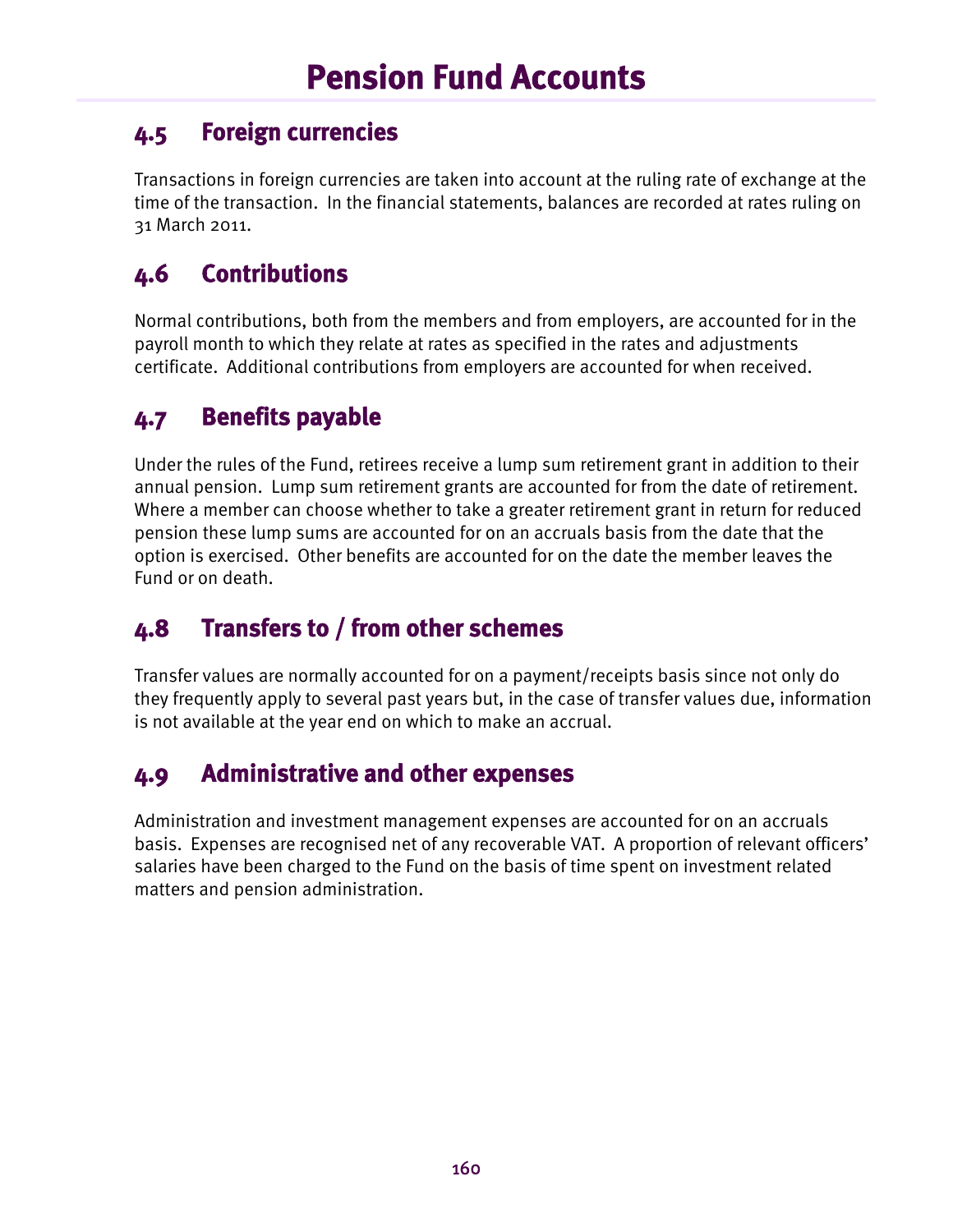# **5. Membership activities**

# **5.1 Membership**

| 31 March<br>2009 | 31 March<br>2010 |                     | 31 March<br>2011<br>(Provisional) |
|------------------|------------------|---------------------|-----------------------------------|
| 46,857           | 43,728           | Contributors        | 41,583                            |
| 26,272           | 32,173           | Deferred pensioners | 34,723                            |
| 27,992           | 29,165           | Pensioners          | 30,612                            |

Deferred pensioners are former employees who have chosen not to transfer their pension rights.

## **5.2 Pension benefits payable**

| 2008/09     | 2009/10     |                                | 2010/11     |
|-------------|-------------|--------------------------------|-------------|
| <b>fooo</b> | <b>fooo</b> |                                | <b>fooo</b> |
| 44,551      | 47,629      | <b>County Council</b>          | 49,311      |
| 51,539      | 55,122      | District / unitary authorities | 56,718      |
| 9,944       | 11,588      | Other scheduled bodies         | 11,547      |
| 9,638       | 11,045      | Other admitted bodies          | 13,199      |
| 115,672     | 125,384     |                                | 130,775     |

# **5.3 Contributions receivable**

Contributions receivable from employers are set out below:

| 2008/09     | 2009/10     |              | 2010/11     |
|-------------|-------------|--------------|-------------|
| <b>fooo</b> | <b>fooo</b> |              | <b>fooo</b> |
| 88,097      | 94,680      | Normal       | 96,103      |
| 145         | 105         | Augmentation | 16          |
| 69,731      | 55,390      | Deficit      | 71,482      |
| 5,983       | 4,313       | Other        | 5,505       |
| 163,956     | 154,488     |              | 173,106     |

Other employers' contributions relate to payments for the cost of early retirements.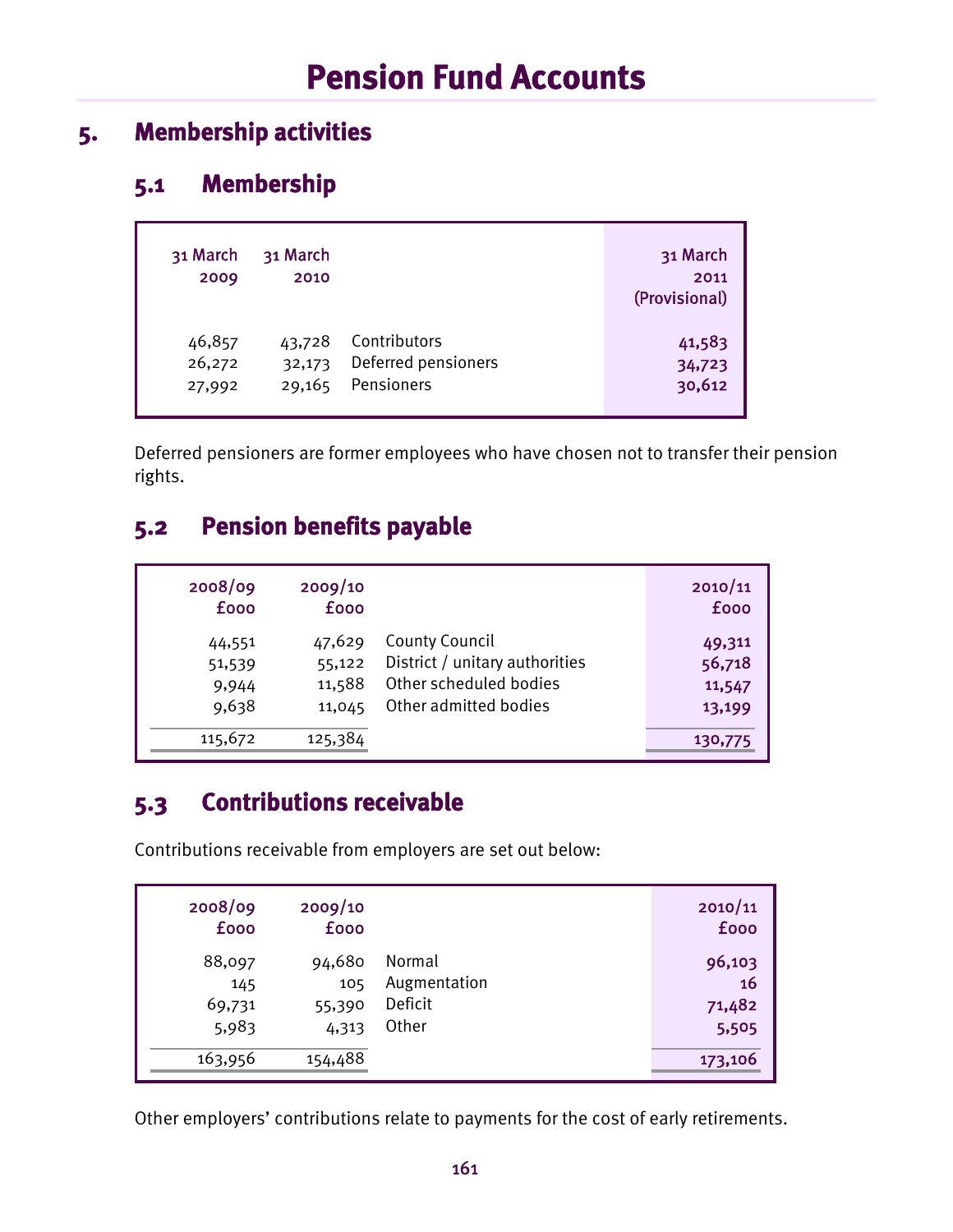|               | 2008/09         |               | 2009/10         |                                | 2010/11       |                 |
|---------------|-----------------|---------------|-----------------|--------------------------------|---------------|-----------------|
| <b>Member</b> | <b>Employer</b> | <b>Member</b> | <b>Employer</b> |                                | <b>Member</b> | <b>Employer</b> |
| <b>fooo</b>   | <b>fooo</b>     | <b>fooo</b>   | <b>fooo</b>     |                                | <b>fooo</b>   | <b>fooo</b>     |
| 16,315        | 51,634          | 17,167        | 53,130          | County Council                 | 17,448        | 55,855          |
| 14,588        | 52,860          | 15,020        | 54,742          | District / unitary authorities | 14,940        | 55,387          |
| 12,272        | 31,131          | 12,886        | 33,969          | Other scheduled bodies         | 11,922        | 31,739          |
| 4,096         | 28,331          | 4,485         | 12,647          | Other admitted bodies          | 6,043         | 30,125          |
| 47,271        | 163,956         | 49,558        | 154,488         |                                | 50,353        | 173,106         |

During 2010/11 lump sum contributions in respect of the Actuarial deficit were received from the Essex Probation of £0.100m and an accrual in respect of the Essex Magistrates Court Committee £12.556m.

During 2009/10 no lump sum employer contributions in respect of actuarial deficit were received.

During 2008/09 lump sum contributions in respect of the Actuarial deficit were received from Chelmsford Borough Council £1.419m, CCETSW £16.235m and SCIE £0.265m. These amounts were paid following the 31st March 2007 Actuarial Valuation and have been recognised on receipt.

# **5.4 Transfers in from other pension funds**

During 2010/11 **£0.700m** was received from Suffolk County Council, Ipswich Museum and £0.005m was received from Metropolitan Police Superannuation Scheme.There were no amounts received in respect of group transfers from other schemes during 2009/10 or 2008/09.

# **5.5 Transfers out to other schemes**

No amounts were payable in respect of group transfers to other schemes during 2010/11. During 2009/10 £1.249m was paid out to HPSS and a further £0.436m was paid to Tayside Council as a result of the termination of fund membership of the Central Council for the Education and Training of Social Workers. No amounts were payable in respect of group transfers to other schemes during 2008/09.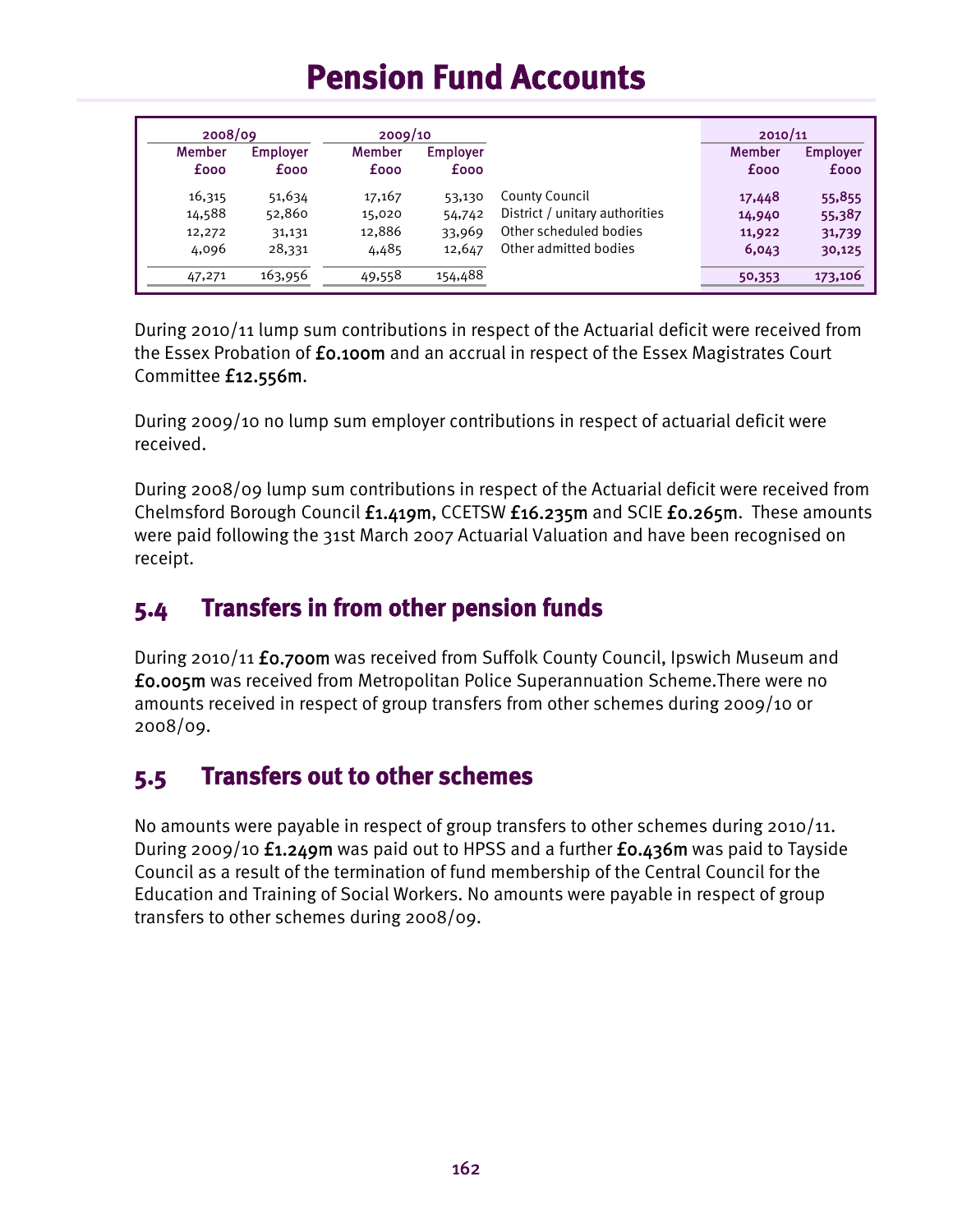### **6. Investment income**

| 2008/09<br><b>fooo</b> | 2009/10<br><b>fooo</b> |                                       | 2010/11<br><b>fooo</b> |
|------------------------|------------------------|---------------------------------------|------------------------|
| 5,021                  | 2,325                  | Income from fixed interest securities |                        |
| 42,872                 | 26,492                 | Dividends from equities               | 30,138                 |
| 416                    | 3,677                  | Income from index linked securities   | 3,156                  |
| 7,396                  | 7,904                  | Net rent from properties              | 9,235                  |
| 12,892                 | 5,295                  | Interest from cash deposits           | 5,728                  |
| 1,359                  | 1,306                  | Other                                 | 720                    |
| 69,956                 | 46.999                 | Total                                 | 48,977                 |

# **7. Administrative expenses**

| 2008/09     | 2009/10     |                                      | 2010/11     |
|-------------|-------------|--------------------------------------|-------------|
| <b>fooo</b> | <b>fooo</b> |                                      | <b>fooo</b> |
| 1,491       | 1,485       | <b>Administration and Processing</b> | 1,182       |
| 128         | 175         | <b>Actuarial Fees</b>                | 413         |
| 193         | 209         | Legal and other Professional Fees    | 221         |
| 1,812       | 1,869       |                                      | 1,816       |

The administration and processing expenses represent a proportion of relevant officers' salaries on the basis of time spent on pensions' administration and investment matters.

### **8. Investment expenses**

| 2008/09<br><b>fooo</b> | 2009/10<br><b>fooo</b> |                                         | 2010/11<br><b>fooo</b> |
|------------------------|------------------------|-----------------------------------------|------------------------|
| 13,266                 | 13,228                 | Administration, Management and custody  | 13,127                 |
| 89                     | 55                     | <b>Performance Measurement Services</b> | 54                     |
| 332                    | 344                    | <b>Other Advisory Services</b>          | 379                    |
| 13,687                 | 13,627                 | Total                                   | 13,560                 |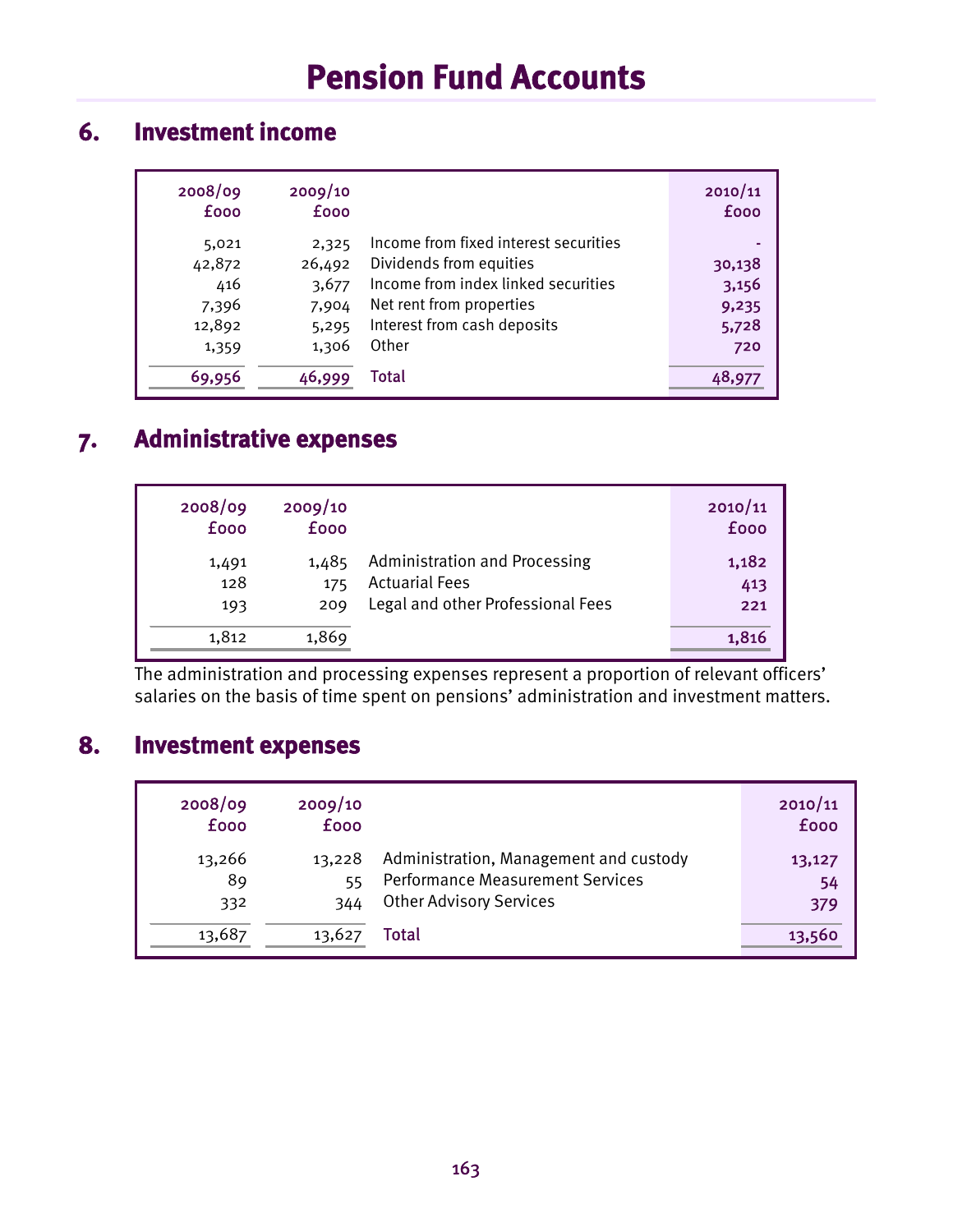### **9. Investments**

### **9.1 Investments held by managers**

The value of investments held by each manager together with investments in private equity, infrastructure, financing and shareholder activism partnerships on 31March was as follows:

| 2009  |        | 2010         |                          |                                              | 2011           |       |
|-------|--------|--------------|--------------------------|----------------------------------------------|----------------|-------|
| £m    | %      | £m           | %                        |                                              | £m             | $\%$  |
|       |        |              |                          |                                              |                |       |
| 146   | 6.7    | 224          | 7.3                      | <b>Alliance Bernstein</b>                    | 234            | 6.9   |
| 271   | 12.4   | 357          | 11.6                     | Aviva Investors                              | 396            | 11.7  |
| 160   | 7.3    | 248          | 8.1                      | <b>Baillie Gifford and Co</b>                | 293            | 8.7   |
| 218   | 10.0   | $\mathbf{1}$ |                          | Capital International                        |                |       |
|       |        | 224          | 7.3                      | <b>FIL Pensions Management</b>               | 244            | 7.2   |
| 97    | 4.5    | 154          | 5.0                      | First State Investments (UK) Ltd             | <b>180</b>     | 5.3   |
| 133   | 6.1    | 161          | 5.2                      | Goldman Sachs Asset Management International | 169            | 5.0   |
| 711   | 32.6   | 1,051        | 34.3                     | Legal and General Investment Management      | 1,137          | 33.6  |
| 146   | 6.7    | 245          | 8.0                      | <b>Marathon Asset Management Ltd</b>         | 282            | 8.3   |
|       |        |              |                          | Martin Currie Investment Management Ltd      |                |       |
| 14    | 0.6    | 24           | 0.8                      | <b>Mellon Capital Management</b>             | 30             | 0.9   |
| ٠     |        |              | ÷,                       | Mirabaud Investment Management Ltd           |                |       |
|       |        |              | $\overline{\phantom{a}}$ | Nomura Asset Management UK Ltd               |                |       |
| 111   | 5.1    | 137          | 4.5                      | M&G Investments Alpha Opportunities          | 144            | 4.3   |
| 48    | 2.2    | 46           | 1.5                      | M&G Investments Infracapital                 | 54             | 1.6   |
|       |        |              |                          | M&G Investments Financing Fund               | $\overline{7}$ | 0.2   |
|       |        |              |                          | Partners Group Management II S.à r.l         | 12             | 0.4   |
| 65    | 3.0    | 112          | 3.7                      | <b>Private Equity</b>                        | 168            | 5.0   |
| (၅)   | $-0.4$ | 33           | 1.1                      | <b>Record Currency Management</b>            | 28             | 0.8   |
| 71    | 3.2    | 49           | 1.6                      | Shareholder activism                         | 5              | 0.1   |
|       |        |              |                          |                                              |                |       |
| 2,182 | 100.0  | 3,066        | 100.0                    |                                              | 3,383          | 100.0 |
|       |        |              |                          |                                              |                |       |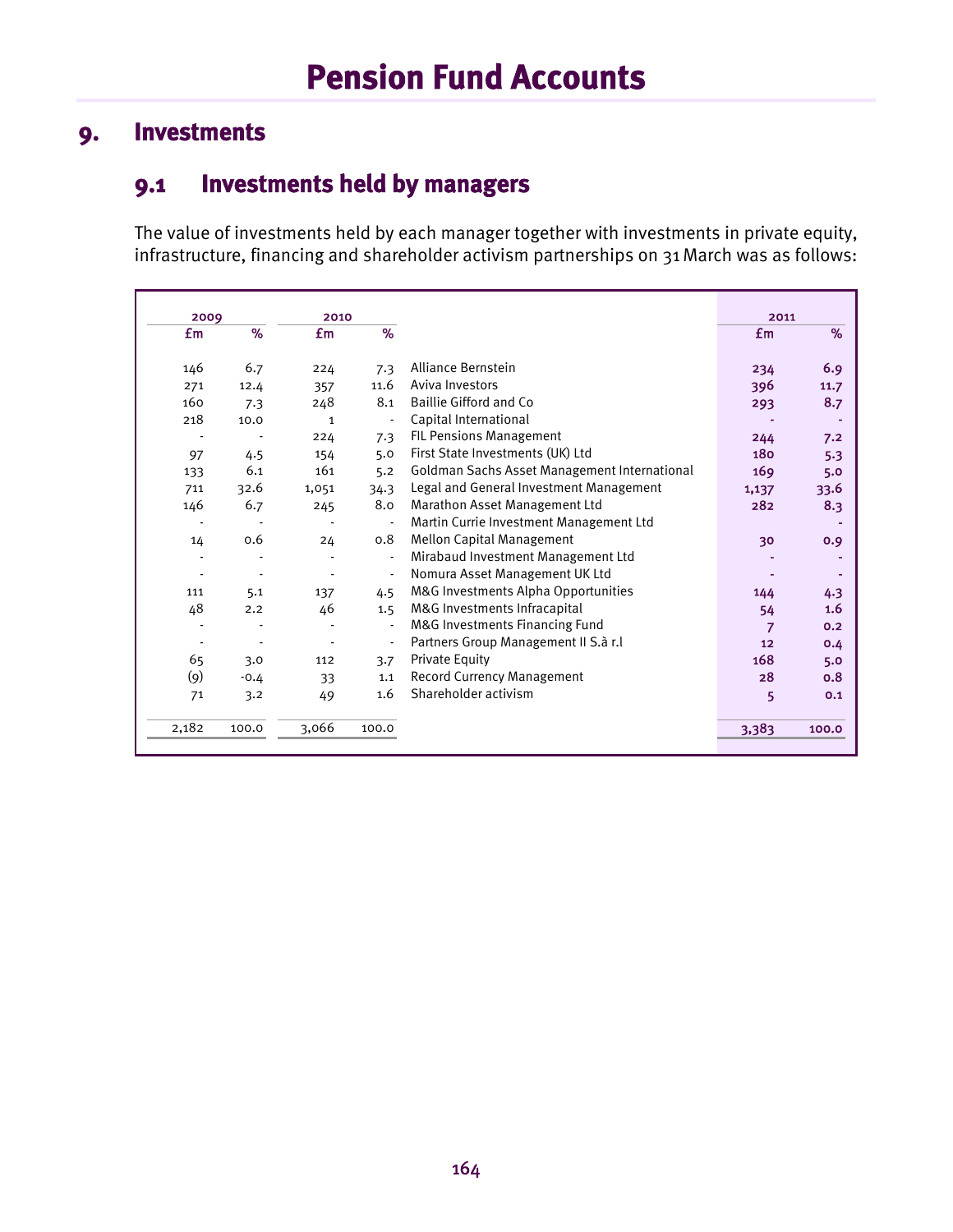### **9.2 Movement in the market value of investments**

The table below shows the movement in the market value of the investments held during the financial year, including profits and losses realised on the sales of investments since 1 April.

|                                           | Value at     | Value at     | Purchases | 2010/11 Movement<br>Sale |                     | Cash           | Value at 31<br><b>March 2011</b> |
|-------------------------------------------|--------------|--------------|-----------|--------------------------|---------------------|----------------|----------------------------------|
|                                           | 1 April 2009 | 1 April 2010 | plus net  | Proceeds                 | Change in<br>Market | Movement       |                                  |
|                                           |              |              | transfers |                          | Value               |                |                                  |
|                                           | <b>fooo</b>  | <b>fooo</b>  | fooo      | fooo                     | fooo                | fooo           | <b>fooo</b>                      |
|                                           |              |              |           |                          |                     |                |                                  |
|                                           |              |              |           |                          |                     |                |                                  |
| <b>Fixed interest</b>                     | 149,665      | 217,771      | 3,656     | (6, 146)                 | 10,738              |                | 226,019                          |
| Equities                                  |              |              |           |                          |                     |                |                                  |
| UK                                        | 237,351      | 329,583      | 31,214    | (43, 941)                | 27,089              | ٠              | 343,945                          |
| Overseas                                  | 1,111,303    | 1,576,166    | 430,103   | (387, 859)               | 156,504             | ٠              | 1,774,914                        |
| Index Linked                              | 72,068       | 172,895      | 13,996    | (24,701)                 | 9,649               | ÷.             | 171,839                          |
|                                           |              |              |           |                          |                     |                |                                  |
| Managed & Unitised<br><b>PUTS</b>         | 120,822      | 186,281      | 49,838    | (9,396)                  |                     | ä,             | 234,688                          |
| Other                                     | 325,981      | 381,123      | 69,063    | (64, 461)                | 7,965<br>21,095     | ä,             | 406,820                          |
|                                           |              |              |           |                          |                     |                |                                  |
| <b>Derivative Contracts</b>               | (1,905)      | 21           |           |                          | $\mathbf{1}$        | $\overline{a}$ | 22                               |
| Properties                                | 83,165       | 117,700      | 24,072    |                          | 5,748               | ٠              | 147,520                          |
| <b>Cash Deposits</b>                      | 101,600      | 92,557       | 33,000    | (2,168)                  | 2,168               | (48,985)       | 76,572                           |
| Margin Account                            | 2,282        | 159          |           | (6)                      | 6                   | 6              | 165                              |
|                                           | 2,202,332    | 3,074,256    | 654,942   | (538, 678)               | 240,963             | (48, 979)      | 3,382,504                        |
| Debtors - outstanding sales               | 7,978        | 18,687       |           |                          |                     |                | 8,082                            |
| Creditors - outstanding purchases         | (3,838)      | (4,609)      |           |                          |                     |                | (9, 281)                         |
| Investment income debtors                 | 7,501        | 5,721        |           |                          |                     |                | 5,265                            |
| Investment income creditors               | (165)        | (178)        |           |                          |                     |                | (148)                            |
| Derivative Contracts pending fx debtors   | 1,804        | 1,610        |           |                          |                     |                |                                  |
| Derivative Contracts pending fx creditors | (33, 811)    | (28, 896)    |           |                          |                     |                | (3,060)                          |
|                                           |              |              |           |                          |                     |                |                                  |
|                                           | 2,181,801    | 3,066,591    |           |                          |                     |                | 3,383,362                        |

For 2010/11, the total transaction costs were £1.2m (2009/10: £2.0m and 2008/09: £1.9m).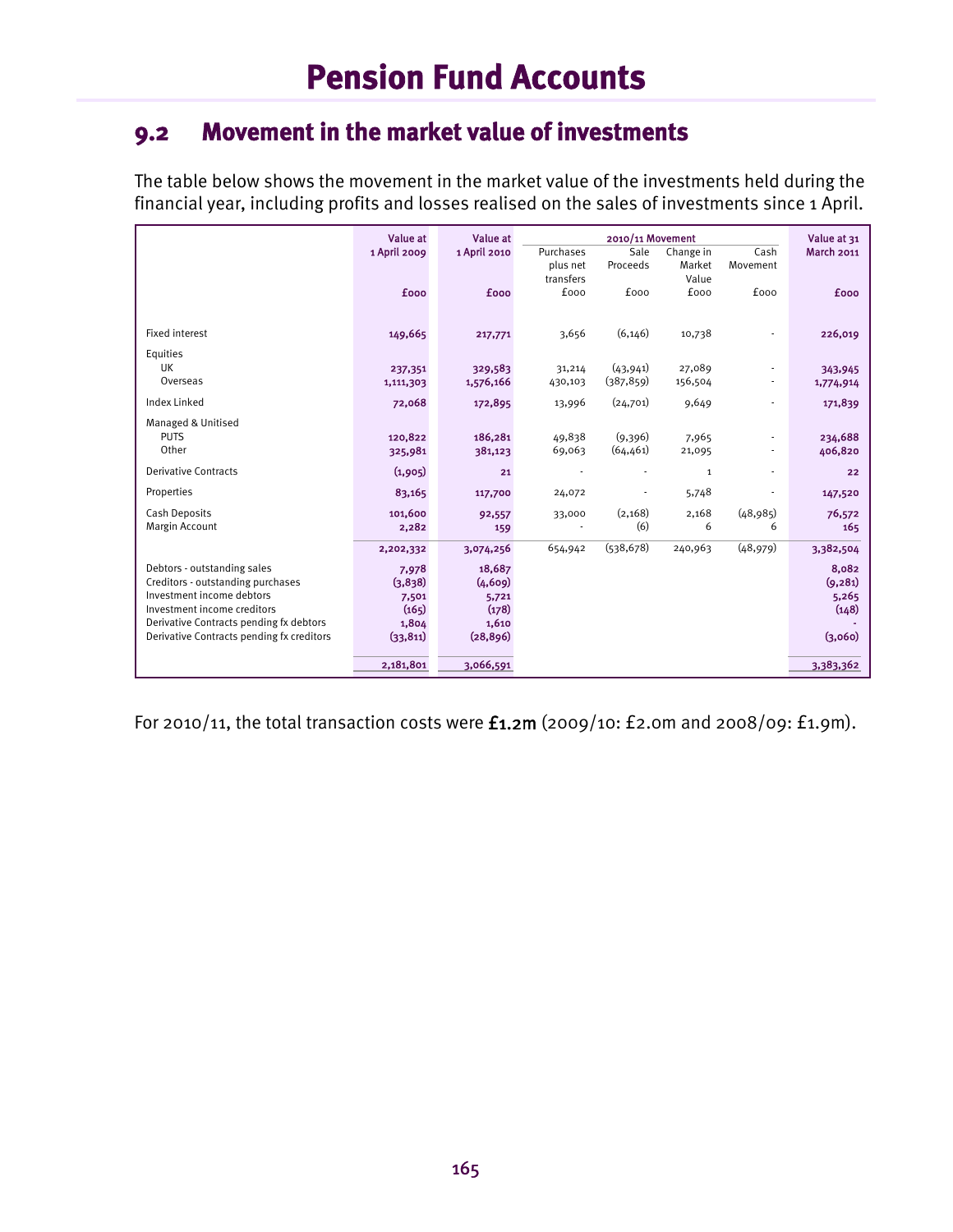# **9.3 Analysis of investment assets**

|  | An analysis of investment assets at 31 March is shown below. |
|--|--------------------------------------------------------------|
|--|--------------------------------------------------------------|

| 2009<br><b>fooo</b> | 2010<br><b>fooo</b> |                                   | 2011<br><b>fooo</b> |
|---------------------|---------------------|-----------------------------------|---------------------|
|                     |                     | <b>Fixed interest securities</b>  |                     |
| 63,278              | 57,037              | UK public sector quoted           | 57,344              |
| 42,409              | 160,734             | UK quoted                         | 168,675             |
| 267                 |                     | Overseas public sector            |                     |
| 43,711              |                     | Overseas quoted                   |                     |
|                     |                     | <b>Equities</b>                   |                     |
| 57,807              | 78,128              | UK quoted                         | 71,609              |
| 684,967             | 993,734             | Overseas quoted                   | 1,135,418           |
| 179,544             | 251,455             | UK unit trusts                    | 272,336             |
| 426,336             | 582,432             | Overseas unit trusts              | 639,496             |
|                     |                     | <b>Index linked securities</b>    |                     |
| 72,068              | 172,895             | UK public sector quoted           | 171,839             |
|                     |                     | <b>Managed funds</b>              |                     |
| 171,542             | 195,008             | UK unquoted                       | 206,455             |
| 115,616             | 128,758             | Overseas unquoted                 | 142,024             |
| 38,823              | 57,357              | Active currency                   | 58,341              |
|                     |                     | <b>Derivative Contracts</b>       |                     |
| 4,996               | 1,631               | <b>Derivative Assets</b>          | 22                  |
| (38,908)            | (28, 896)           | Derivative Liabilities            | (3,060)             |
|                     |                     | Property                          |                     |
| 21,950              | 27,650              | UK properties (leasehold)         | 27,445              |
| 61,215              | 90,050              | UK properties (freehold)          | 120,075             |
| 120,822             | 186,281             | Property unit trusts              | 234,688             |
|                     |                     | <b>Cash deposits</b>              |                     |
| 84,484              | 80,875              | Sterling                          | 40,393              |
| 17,116              | 11,682              | Foreign currency                  | 36,179              |
| 2,282               | 159                 | Margin accounts                   | 165                 |
|                     |                     | Investment accruals               |                     |
| 7,978               | 18,687              | Debtors - outstanding sales       | 8,082               |
| (3,838)             | (4, 609)            | Creditors - outstanding purchases | (9, 281)            |
| 7,501               | 5,721               | Income accrual - Debtor           | 5,265               |
| (165)               | (178)               | Income accrual - Creditor         | (148)               |
| 2,181,801           | 3,066,591           | Value at 31 March                 | 3,383,362           |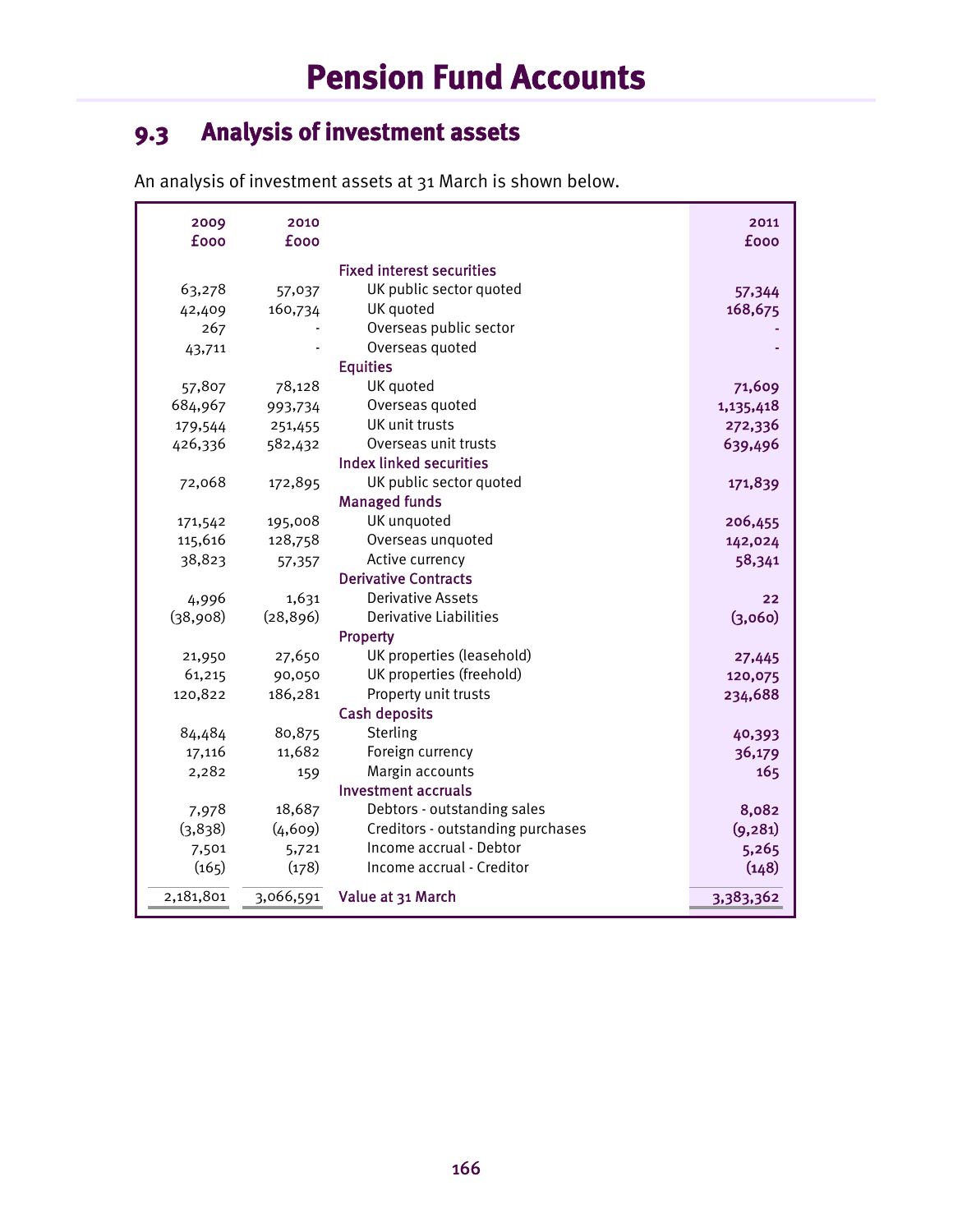# **9.4 Unit trusts/pooled vehicles**

The Fund holds the following investments in unit trusts/pooled vehicles at 31 March which are in excess of 5% of the value of the Fund:

| 2009                                 |                          | 2010                                     |                   | Unit trust / pooled vehicle                                                                                                                                                                  | 2011                                     |                                 |
|--------------------------------------|--------------------------|------------------------------------------|-------------------|----------------------------------------------------------------------------------------------------------------------------------------------------------------------------------------------|------------------------------------------|---------------------------------|
| <b>fooo</b>                          | %                        | <b>fooo</b>                              | %                 |                                                                                                                                                                                              | <b>fooo</b>                              | $\%$                            |
| 179,544<br>139,490<br>139,221<br>n/a | 8.1<br>6.3<br>6.3<br>n/a | 251,456<br>188.021<br>192,169<br>160,734 | 8.2<br>6.2<br>5.2 | Legal and General - UK Equity Index<br>6.1 Legal and General - Europe (Ex UK) Equity Index<br>Legal and General - North America Equity Index<br>Goldman Sachs - UK Sterling Credit Portfolio | 272,336<br>217,569<br>213,791<br>168,675 | <b>8.0</b><br>6.4<br>6.3<br>4.9 |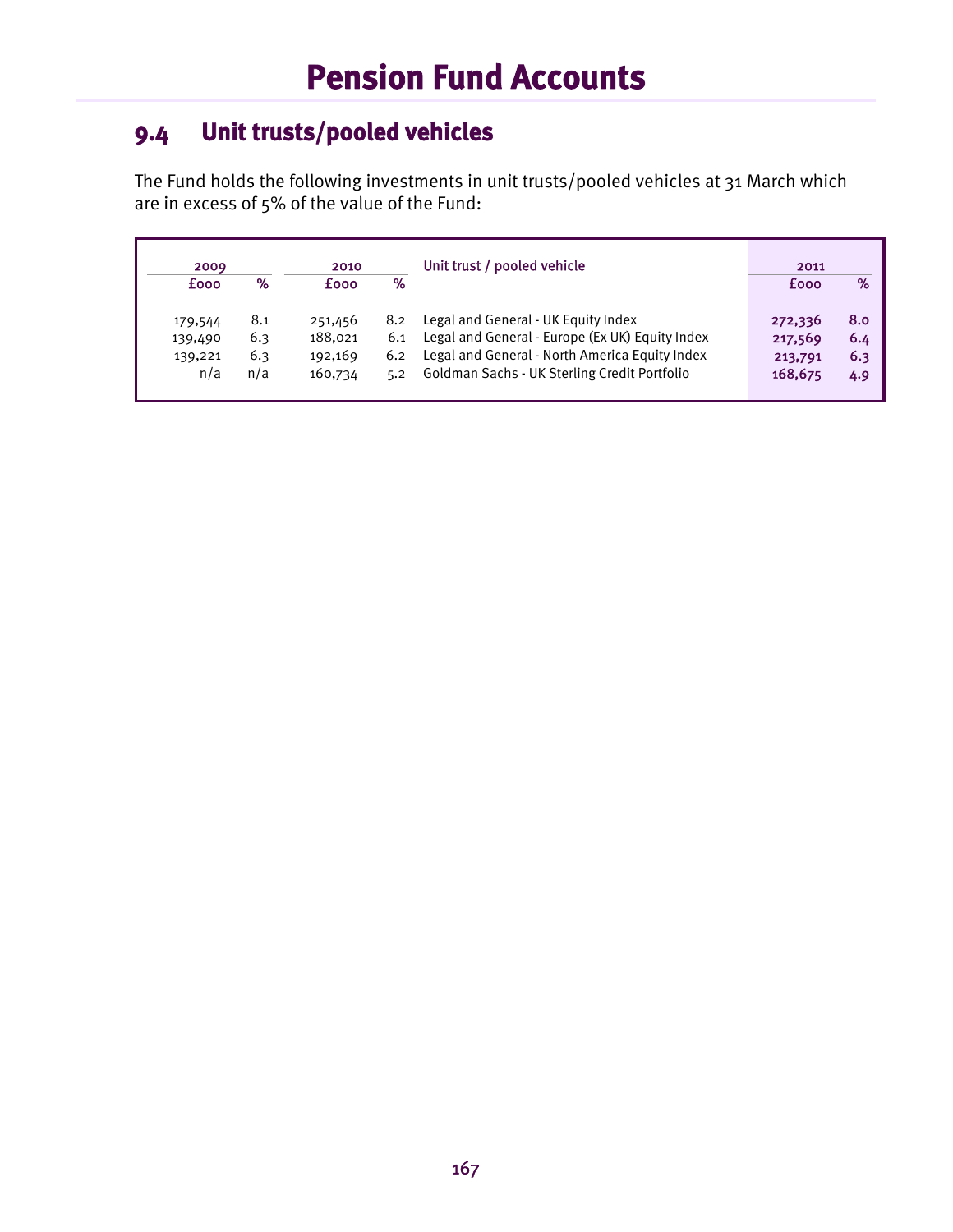# **9.5 Single investments**

The Fund holds the following single investments which are in excess of 5% of any asset class or type of security:

| 2009                     |                          | 2010                     |                             | <b>Asset Type</b>                 | <b>Asset Name</b>                                       | 2011    |        |
|--------------------------|--------------------------|--------------------------|-----------------------------|-----------------------------------|---------------------------------------------------------|---------|--------|
| £000                     | %                        | £000                     | %                           |                                   |                                                         | £000    | %      |
|                          |                          |                          |                             |                                   |                                                         |         |        |
|                          |                          |                          |                             | <b>FIXED INTEREST</b>             |                                                         |         |        |
| 8,847                    | 14.0%                    |                          |                             | UK Govt Fixed Interest            | UK Treasury 5.0% 07 Sept 2014                           |         |        |
| 5,204                    | 8.2%                     | $\overline{\phantom{a}}$ |                             | UK Govt Fixed Interest            | UK Treasury 6.0% 07 Dec 2028                            |         |        |
| 4,718                    | 7.5%                     |                          |                             | UK Govt Fixed Interest            | UK Treasury 4.75% 07 Sept 2015                          |         |        |
| 4,605                    | 7.3%                     |                          |                             | UK Govt Fixed Interest            | UK Treasury 4.50% 07 Dec 2042                           |         |        |
| 3,455                    | 5.5%                     | $\overline{\phantom{a}}$ | $\sim$                      | UK Govt Fixed Interest            | UK Treasury 4.25% 07 Jun 2032                           | ä,      | à,     |
| 3,381                    | 5.3%                     | ÷,                       | $\omega$                    | UK Govt Fixed Interest            | UK Treasury 4.25% 07 Dec 2055                           |         | ä,     |
|                          |                          |                          |                             |                                   |                                                         |         |        |
|                          | 267 100.0%               |                          |                             | Overseas Govt Fixed Interest      | Germany (Fed Rep) 4.25% Bonds 04 July 2039 EURo.01      |         |        |
| 3,075                    | 7.0%                     |                          |                             | Overseas Corporate Fixed Interest | European Investment Bank 5.50% 07 Dec 2011              |         |        |
| 3,058                    | 7.0%                     |                          |                             | Overseas Corporate Fixed Interest | Instituto de Credito Oficial 4.50% 07 Dec 2011          |         |        |
|                          |                          |                          |                             |                                   |                                                         |         |        |
|                          |                          |                          |                             | <b>EQUITIES</b>                   |                                                         |         |        |
| 5,768                    | 10.0%                    |                          | 7,831 10.0%                 | UK Quoted Equities                | Vodafone Group                                          | 6,395   | 8.9%   |
| 3,133                    | 5.4%                     |                          |                             | <b>UK Quoted Equities</b>         | Sabmiller plc                                           | 5,944   | 8.3%   |
| $\overline{\phantom{a}}$ |                          | 5,102                    | 6.5%                        | UK Quoted Equities                | Rio Tinto                                               | 5,765   | 8.1%   |
|                          |                          |                          |                             | <b>UK Quoted Equities</b>         | Astrazeneca                                             | 5,545   | 7.7%   |
| 4,510                    | 7.8%                     | ÷,                       |                             | <b>UK Quoted Equities</b>         | BP Plc                                                  |         |        |
|                          |                          |                          |                             |                                   |                                                         |         |        |
|                          |                          |                          |                             | <b>INDEX LINKED BONDS</b>         |                                                         |         |        |
| 11,157                   | 15.5%                    | 9,861                    | 5.7%                        | UK Index Linked                   | UK (Govt) Treasury IL Stock 2.5% 26 July 2016           | 8,905   | 5.2%   |
| 9,397                    | 13.0%                    |                          |                             | UK Index Linked                   | UK (Govt) Treasury IL Stock2.500% 16 April 2020         |         |        |
| 8,096                    | 11.2%                    |                          |                             | UK Index Linked                   | UK (Govt) Treasury IL Stock 17 Jul 2024                 |         |        |
| 6,276                    | 8.7%                     |                          | ÷.                          | UK Index Linked                   | UK (Govt) Treasury IL Stock 4.125% 22 Jul 2030          |         |        |
| 5,111                    | 7.1%                     |                          |                             | UK Index Linked                   | UK (Govt) Treasury IL Stock 1.125% 22 Nov 2037          |         |        |
| 4,382                    | 6.1%                     |                          | $\blacksquare$              | UK Index Linked                   | UK (Govt) Treasury IL Stock 2.0% 26 Jan 2035            |         |        |
| 4,111                    | 5.7%                     |                          | $\mathcal{L}_{\mathcal{A}}$ | UK Index Linked                   | UK (Govt) Treasury IL Stock 1.875% 22 Nov 2022          |         |        |
| 3,998                    | 5.5%                     |                          |                             | UK Index Linked                   | UK (Govt) Treasury IL Stock 1.25% 22 Nov 2055           |         |        |
|                          |                          |                          |                             |                                   |                                                         |         |        |
|                          |                          |                          |                             | <b>UNIT TRUSTS</b>                |                                                         |         |        |
|                          |                          |                          |                             | <b>Unit Trusts</b>                |                                                         |         |        |
|                          |                          | 20,486 11.0%             |                             | <b>Unit Trusts</b>                | Aviva Investors Property Fund                           | 24,317  | 10.4%  |
|                          |                          | 20,644 11.1%             |                             |                                   | Lothbury Property Fund                                  |         |        |
| 21,218                   | 17.6%                    |                          | 15,781 8.5%                 | <b>Unit Trusts</b>                | <b>Blackrock UK Property Fund</b>                       |         |        |
| 10,854                   | 9.0%                     | 9,883                    | $5.3\%$                     | <b>Unit Trusts</b>                | Capital Residential Fund                                |         |        |
| 7,242                    | 6.0%                     |                          |                             | <b>Unit Trusts</b>                | Schroder Property Investment Management Fund            |         |        |
| 6,656                    | 5.5%                     | $\overline{\phantom{a}}$ |                             | <b>Unit Trusts</b>                | Henderson UK Retail Warehouse Fund                      |         |        |
| 6,503                    | 5.4%                     |                          |                             | <b>Unit Trusts</b>                | <b>Hercules Unit Trust</b>                              |         |        |
| 6,274                    | 5.2%                     |                          |                             | <b>Unit Trusts</b>                | Quercus Healthcare Property                             |         |        |
|                          |                          |                          |                             |                                   |                                                         |         |        |
|                          |                          |                          |                             | <b>MANAGED FUNDS</b>              |                                                         |         |        |
| 111,081                  | 34.1%                    | 137,435 36.1%            |                             | Managed Funds                     | M&G Alpha Opportunities Fund                            | 144,375 | 35.5%  |
| 47,772                   | 14.7%                    | 45,633 12.0%             |                             | Managed Funds                     | <b>Infracapital Partners</b>                            | 53,913  | 13.2%  |
| 24,370                   | 7.5%                     | 23,998 6.3%              |                             | <b>Managed Funds</b>              | Mellon Offshore Currency Opp Enhanced UK Equitized Fund | 30,053  | 7.4%   |
|                          |                          | 33,359 8.8%              |                             | Managed Funds                     | Record Currency Alpha US Equitized Fund                 | 28,288  | 7.0%   |
|                          |                          | 21,653 5.7%              |                             | Managed Funds                     | Goverance of Owners European Focus Fund                 |         |        |
|                          |                          |                          |                             |                                   |                                                         |         |        |
|                          |                          |                          |                             | <b>DERIVATIVE CONTRACTS</b>       |                                                         |         |        |
|                          |                          |                          |                             | <b>Derivative Contracts</b>       | S&P 500 Emini Index Futures Exp June 11                 | 22      | 100.0% |
| 2,654                    | 53.1%                    |                          |                             | Derivative Contracts              | FTSE 100 Index Future Expiry June 2009                  |         |        |
| 422                      | 8.4%                     |                          |                             | <b>Derivative Contracts</b>       | UK Long Gilt Future Expiry June 2009                    |         |        |
| 273                      | 5.5%                     |                          |                             | <b>Derivative Contracts</b>       | US 10 yr Treasury Note Future Expiry June 2009          |         |        |
| 269                      | 5.4%                     |                          |                             | <b>Derivative Contracts</b>       | DJ Euro Stock 50 Future Expiry June 2009                |         |        |
|                          |                          |                          |                             |                                   |                                                         |         |        |
|                          |                          |                          |                             | <b>PROPERTY</b>                   |                                                         |         |        |
| 10,000                   | 12.0%                    |                          | 13,150 11.2%                | Property                          | 55-57 Dean Street, London                               | 13,220  | 9.0%   |
|                          |                          |                          |                             | Property                          | 74-82 Western Road                                      | 10,600  | 7.2%   |
|                          | $\overline{\phantom{a}}$ | 7,500                    | 6.4%                        | Property                          | 32-36 High Street, Guildford                            | 8,350   | 5.7%   |
| 7,050                    | 8.5%                     | 7,350                    | 6.2%                        | Property                          | Redditch Abbey Retail Park                              | 8,200   | 5.6%   |
|                          |                          | $\overline{\phantom{a}}$ |                             | Property                          | Cardiff Gate Business Park, Cardiff                     | 8,175   | 5.5%   |
| 6,600                    | 7.9%                     | 7,600                    | 6.5%                        | Property                          | 121 Dunmow Road, Bishops Stortford                      | 7,800   | 5.3%   |
| 6,725                    | 8.1%                     | 6,900                    | 5.9%                        | Property                          | Stortford Hall, Bishops Stortford                       | 7,750   | 5.3%   |
| 5,650                    | 6.8%                     | 6,500                    | 5.5%                        | Property                          | Victoria Road Retail Park, Wellingborough               |         |        |
| 5,000                    | 6.0%                     | 6,100                    | $5.2\%$                     | Property                          | 13-15 Magdalen Street, Oxford                           | ä,      |        |
|                          |                          |                          |                             | Property                          | Metropolis, Borehamwood                                 |         | ×.     |
|                          |                          |                          |                             |                                   |                                                         |         |        |
|                          |                          |                          |                             | <b>CASH</b>                       |                                                         |         |        |
|                          |                          |                          | ÷,                          | Cash                              | BNY Mellon Euro Liquidity Fund                          | 22,347  | 29.1%  |
| 78,973                   | 76.0%                    | 59,077 63.7%             |                             | Cash                              | <b>BNP Paribas Investment Partners GBP</b>              | 20,658  | 26.9%  |
|                          |                          |                          |                             | Cash                              | BNY Mellon Sterling Liquidity Fund                      | 17,924  | 23.4%  |
|                          |                          |                          | -                           | Cash                              | <b>BNP Paribas Investment Partners US\$</b>             | 4,643   | 6.1%   |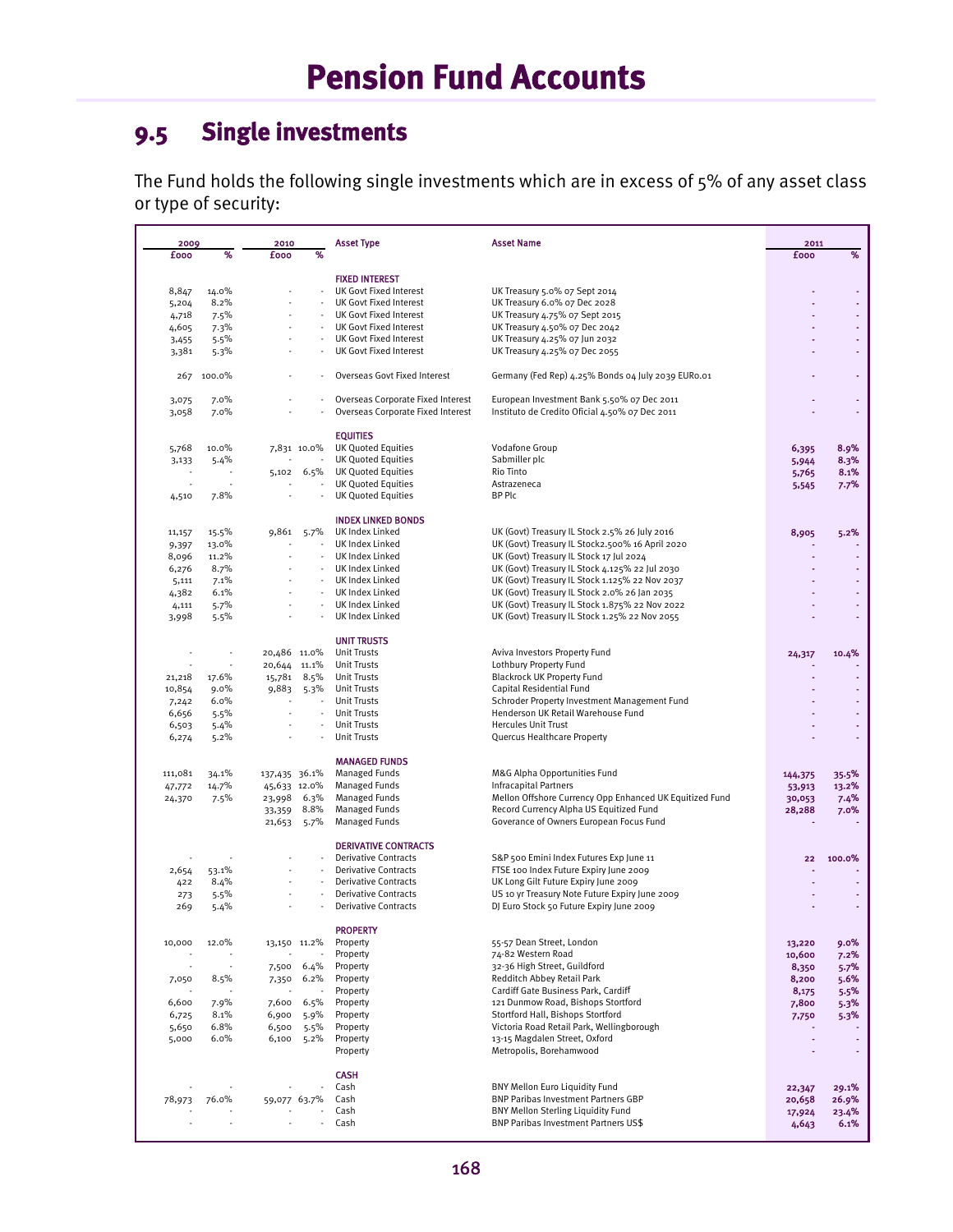At 31 March 2011, the Fund had a commitment to contribute a further £221m to existing partnership investments, including private equity, infrastructure and financing (31 March 2010: £133m, 31 March 2009: £113m). It is anticipated that payments against these commitments will be made over the next 1-5 financial years.

### **9.6 Derivative contracts**

| 31 March 2009   |               | 31 March 2010   |               |                                             | 31 March 2011   |               |
|-----------------|---------------|-----------------|---------------|---------------------------------------------|-----------------|---------------|
| <b>Economic</b> | <b>Market</b> | <b>Economic</b> | <b>Market</b> |                                             | <b>Economic</b> | <b>Market</b> |
| <b>Exposure</b> | Value         | <b>Exposure</b> | Value         |                                             | <b>Exposure</b> | Value         |
| £000            | <b>fooo</b>   | <b>fooo</b>     | <b>fooo</b>   |                                             | <b>fooo</b>     | <b>fooo</b>   |
|                 |               |                 |               | Futures contracts - exchange traded         |                 |               |
| 32,899          | 523           |                 |               | UK Government fixed interest                |                 |               |
| (40, 182)       | (132)         |                 |               | Overseas government fixed interest          |                 |               |
| 125,291         | 2,669         |                 | ۰             | UK equities                                 |                 |               |
| (123, 327)      | (4, 965)      | 1,229           | 21            | Overseas equities                           | 948             | 22            |
| 5,319           |               | (1, 229)        | ٠             | Cash backing open futures                   | (948)           |               |
|                 | (1,905)       |                 | 21            |                                             |                 | 22            |
|                 |               |                 |               | Forward foreign exchange contracts          |                 |               |
| 652,455         |               | 830,955         | ٠             | Sterling                                    | 901,428         |               |
| (684, 462)      | ٠             | (858, 241)      | ٠             | Foreign currency                            | (904, 488)      |               |
|                 | 1,804         |                 | 1,610         | Pending foreign exchange assets             |                 |               |
| ٠               | (33, 811)     | ٠               | (28, 896)     | Pending foreign exchange liabilities        |                 | (3,060)       |
| (32,007)        | (33, 912)     | (27, 286)       | (27, 265)     | Total Derivative Contracts held at year end | (3,060)         | (3,038)       |

A breakdown of derivative contracts is as follows:

Futures contracts are used to gain exposure to investment markets without the need to purchase underlying stocks and shares.

Forward foreign exchange contracts are used to hedge against the currency risk of the Fund's overseas investments.

# **10. Additional Voluntary Contributions (AVC) Investments**

In accordance with the Local Government Pension Scheme (Administration) Regulations 2008, additional voluntary contributions (AVCs) are not included within the transactions recorded within the Fund Account.

The AVC providers to the Fund are the Equitable Life Assurance Society and Standard Life Assurance Company. The assets of these investments are held separately from the Fund. The AVC providers secure additional benefits on a money purchase basis for those members electing to pay additional voluntary contributions. Members participating in these arrangements each receive an annual statement confirming the amounts held in their account and the movements in the year.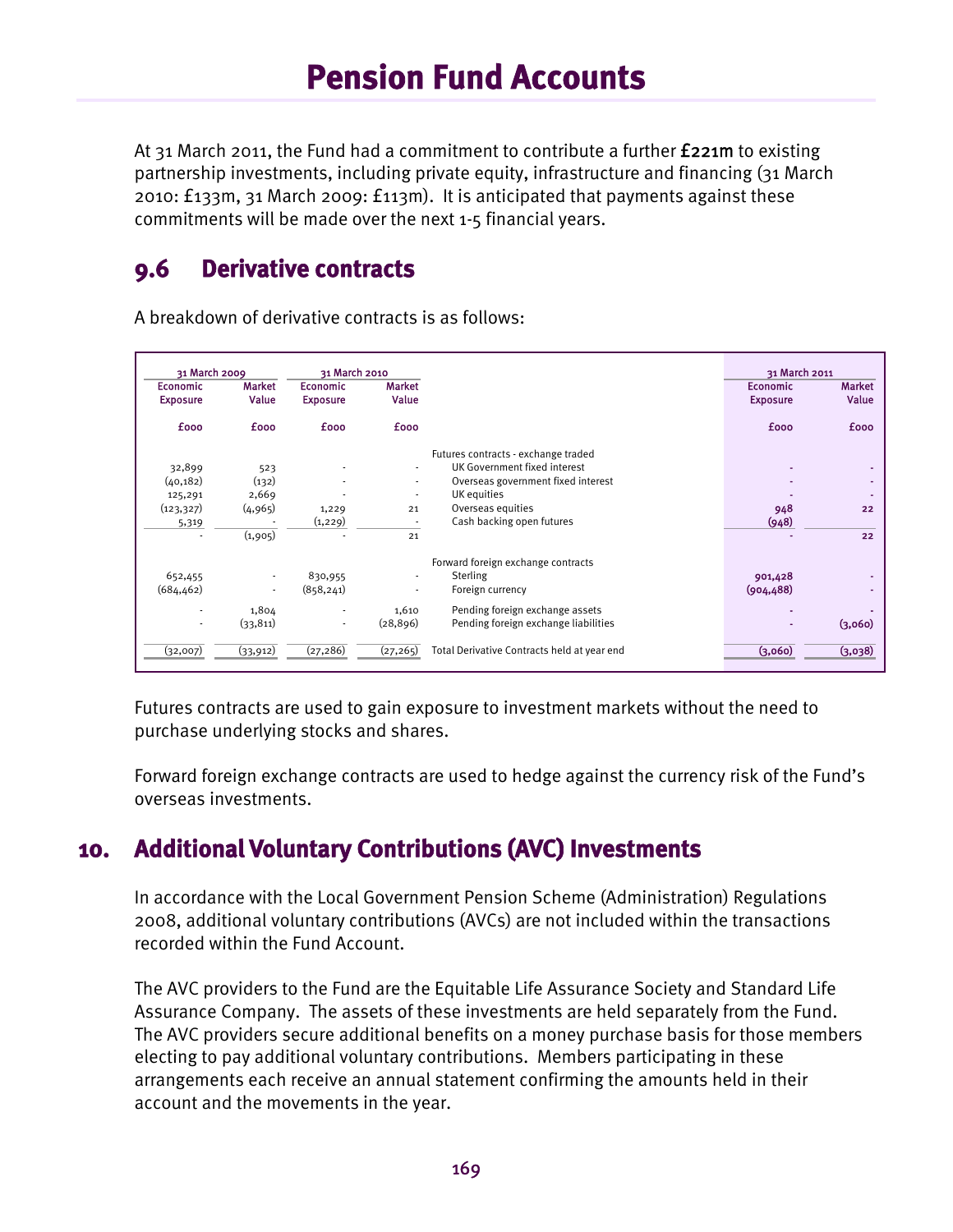The Fund relies on individual contributors to check that deductions made on their behalf are accurately reflected in the statements provided by the AVC providers. A summary of the information provided by Equitable Life and Standard Life to the Fund is shown in the table below.

| 2008/09<br><b>fooo</b> | 2009/10<br><b>fooo</b> |                                              | 2010/11<br><b>fooo</b> |
|------------------------|------------------------|----------------------------------------------|------------------------|
| 6,355                  | 5,446                  | Value of AVC fund at beginning of year       | 6,050                  |
| 646                    | 365                    | <b>Employees contributions</b>               | 421                    |
| (768)                  | 1,098                  | Investment income and change in market value | 361                    |
| (787)                  | (859)                  | Benefits paid and transfers out              | (836)                  |
| 5,446                  | 6,050                  |                                              | 5,996                  |

### **11. Current assets and liabilities**

| 31 March<br>2009<br><b>fooo</b><br><b>Restated</b> | 31 March<br>2010<br><b>fooo</b><br><b>Restated</b> |                                      | 31 March<br>2011<br><b>fooo</b> |
|----------------------------------------------------|----------------------------------------------------|--------------------------------------|---------------------------------|
|                                                    |                                                    | Current assets                       |                                 |
| 14,413                                             | 5,065                                              | Cash                                 |                                 |
|                                                    |                                                    | Cash at bank                         | 540                             |
|                                                    |                                                    | Cash on short term deposit <3 months | 12,610                          |
|                                                    |                                                    | Debtors and payments in advance      |                                 |
|                                                    |                                                    | Contributions due                    |                                 |
| 278                                                | 241                                                | <b>Central Government</b>            | 1,630                           |
| 11,380                                             | 16,496                                             | <b>Other Local Authorities</b>       | 9,875                           |
| 15                                                 | 23                                                 | <b>NHS Bodies</b>                    |                                 |
| 20,191                                             | 2,231                                              | <b>Public Funded Bodies</b>          | 1,468                           |
| 287                                                | 346                                                | Other                                | 6,901                           |
|                                                    |                                                    | <b>Current liabilities</b>           |                                 |
|                                                    |                                                    | Creditors and receipts in advance    |                                 |
|                                                    |                                                    | <b>Unpaid Benefits</b>               |                                 |
| (112)                                              | (89)                                               | <b>Central Government</b>            | $\left( 7\right)$               |
| (1, 555)                                           | (2,559)                                            | <b>Other Local Authorities</b>       | (454)                           |
|                                                    |                                                    | <b>NHS Bodies</b>                    |                                 |
| (264)                                              | (819)                                              | <b>Public Funded Bodies</b>          | (15)                            |
| (37)                                               | (56)                                               | Other                                | (8,437)                         |
| (1,590)                                            | (2,596)                                            | Investment management expenses       | (4, 533)                        |
|                                                    |                                                    | Other liabilities                    |                                 |
|                                                    |                                                    | <b>Central Government</b>            | (173)                           |
|                                                    |                                                    | Receipts in advance                  | (55)                            |
|                                                    |                                                    |                                      |                                 |
| 43,006                                             | 18,283                                             | Net total                            | 19,350                          |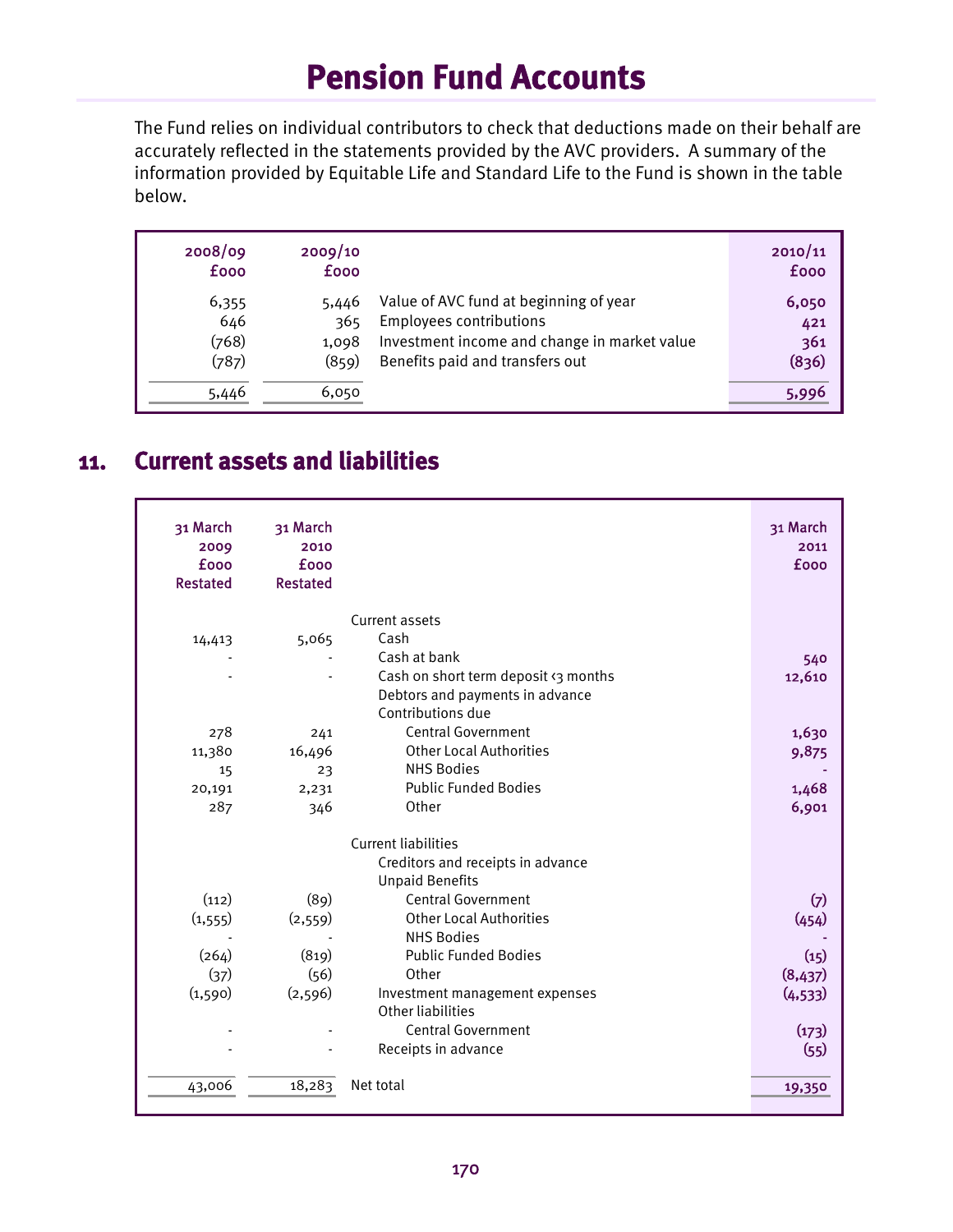As at the 1 April the Fund put in place a separate bank account arrangement. Before this, the Pension Fund cash was aggregated with the County Council's balances. As such, comparison figures as at 31 March 2009 and 31 March 2010 for cash at bank and cash on deposit cannot be separately identified. In addition the Fund also holds cash in bank and on deposit with the Fund's custodian The Bank of New York Mellon. The settled cash position is shown separately in the Net Asset Statements under the sub heading of Investments.

The contributions accruals for 2008/09 and 2009/10 have been restated in line with best practice.

### **12. Related party transactions**

The Fund is required to disclose material transactions with bodies or individuals that have the potential to control or influence the Council, or to be controlled or influenced by the Council. The intention in making this disclosure is to make explicit the extent to which the Fund might have been constrained in its ability to operate independently, or might have secured the ability to limit another party's ability to bargain freely with the Fund.

During the year, none of the Essex Pension Fund Board Members, Investment Steering Committee Members or Senior Officers undertook any material transactions with the Essex County Council Pension Fund. There were no material contributions due from employer bodies at the year end which remained outstanding after the due date for payment.

As at the 1 April 2010 the Fund put in place a separate bank account arrangement. Before this, the Pension Fund cash was aggregated with the County Council's balance. Surplus cash is invested by the County Council treasury management team on the sterling money market, in accordance with the Essex Pension Fund treasury management policy and strategy as agreed by the Essex Pension Fund Board on 31 March 2010. This service is provided to the Fund at a cost of £0.022m.

During the year to 31 March 2011, the Pension Fund had an average investment balance of £10.518m (2010: £17.962m and 2009: £22.683m) earning £0.111m interest (£0.116m, 2010 and £0.904m, 2009).

### **13. Nature and Extent of Risks arising**

The Fund's activities expose it to a variety of financial risks:

- **Credit risk** the possibility that other parties might fail to pay amounts due to the Pension Fund.
- **Liquidity risk** the possibility that the Fund might not have funds available to meet its commitments to make payments.
- **Market risk** the possibility that financial loss might arise for the Fund as a result of changes in such measures as interest rates and stock market movements.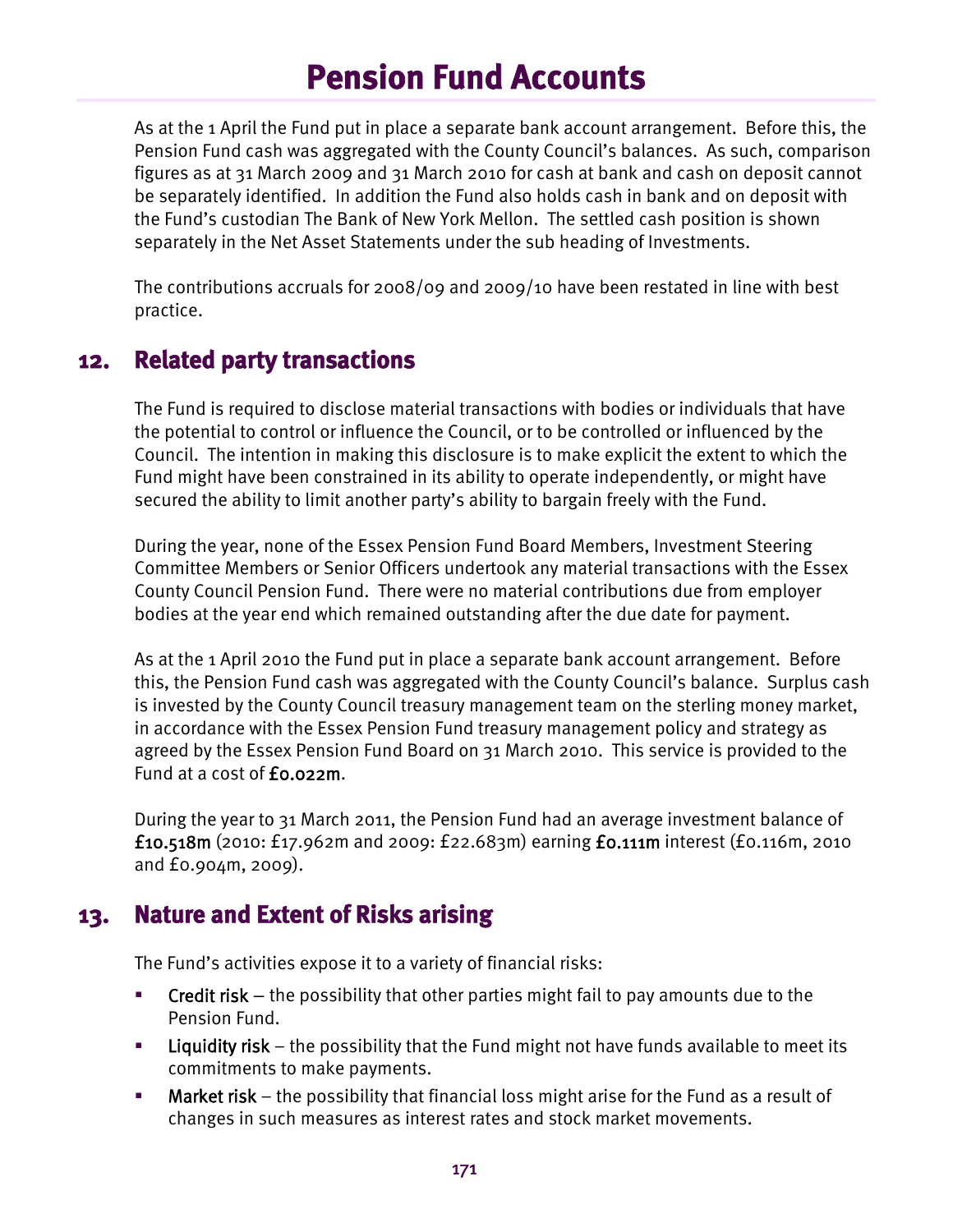#### Credit Risk

The Fund is exposed to credit risk in its operational activities through forward currency contracts, derivative positions (futures) and treasury management activities. Commercial credit risk also arises with those organisations that pay monies over to the Fund (debtors) as part of the administration function, principally contributions from employers and transfers in from other registered pension schemes.

Except in certain bulk transfer cases, the Fund does not apply service credits in respect of transfers in until cash settlement is made and closely monitors the monthly receipt of contributions and annual reconciliation to member records. The Funding Strategy Statement requires safeguards to be in place on all new admission agreements to protect the Fund from an employer default, including through a guarantee from a tax backed scheme employer for any new body. An analysis of debtor balances at 31 March 2011 is provided in Note 11.

Forward currency contracts are undertaken by Legal & General for the passive currency overlay programme and by the Funds appointed Fund managers. The largest single contracts are entered into for the overseas equity passive currency overlay; the counterparties on these contracts as at 31 March 2011 are shown in the table below. The counterparty on contracts entered into by other investment managers is at the discretion of those managers. All parties entering into forward contracts on behalf of the Fund are FSA regulated and meet the requirements of the LGPS (Management & Investment of Funds) Regulations 2009. Further details of forward foreign exchange contracts are provided in Note 9.

| Counterparty                                                                                                                                                                                                                                                            | <b>Total Exposure</b><br>2011<br>℅<br><b>fooo</b>                                                                             |                                                                                                 |
|-------------------------------------------------------------------------------------------------------------------------------------------------------------------------------------------------------------------------------------------------------------------------|-------------------------------------------------------------------------------------------------------------------------------|-------------------------------------------------------------------------------------------------|
| <b>Barclays Capital</b><br><b>BNP Paribas Capital Markets</b><br>Australian Commonwealth Bank<br>Credit Suisse AG<br>Deutsche Bank AG<br><b>HSBC</b><br>J P Morgan Securities<br><b>RBS</b><br>Royal Bank of Canada<br><b>SG Securities</b><br>UBS<br>Westpac Bank Corp | 49,525<br>122,149<br>104,757<br>164,726<br>132,522<br>147,100<br>251,447<br>100,227<br>57,722<br>205,032<br>119,070<br>37,052 | 3.3%<br>8.2%<br>7.0%<br>11.0%<br>8.9%<br>9.9%<br>16.9%<br>6.7%<br>3.9%<br>13.7%<br>8.0%<br>2.5% |
| Total                                                                                                                                                                                                                                                                   | 1,491,329                                                                                                                     | $100.0\%$                                                                                       |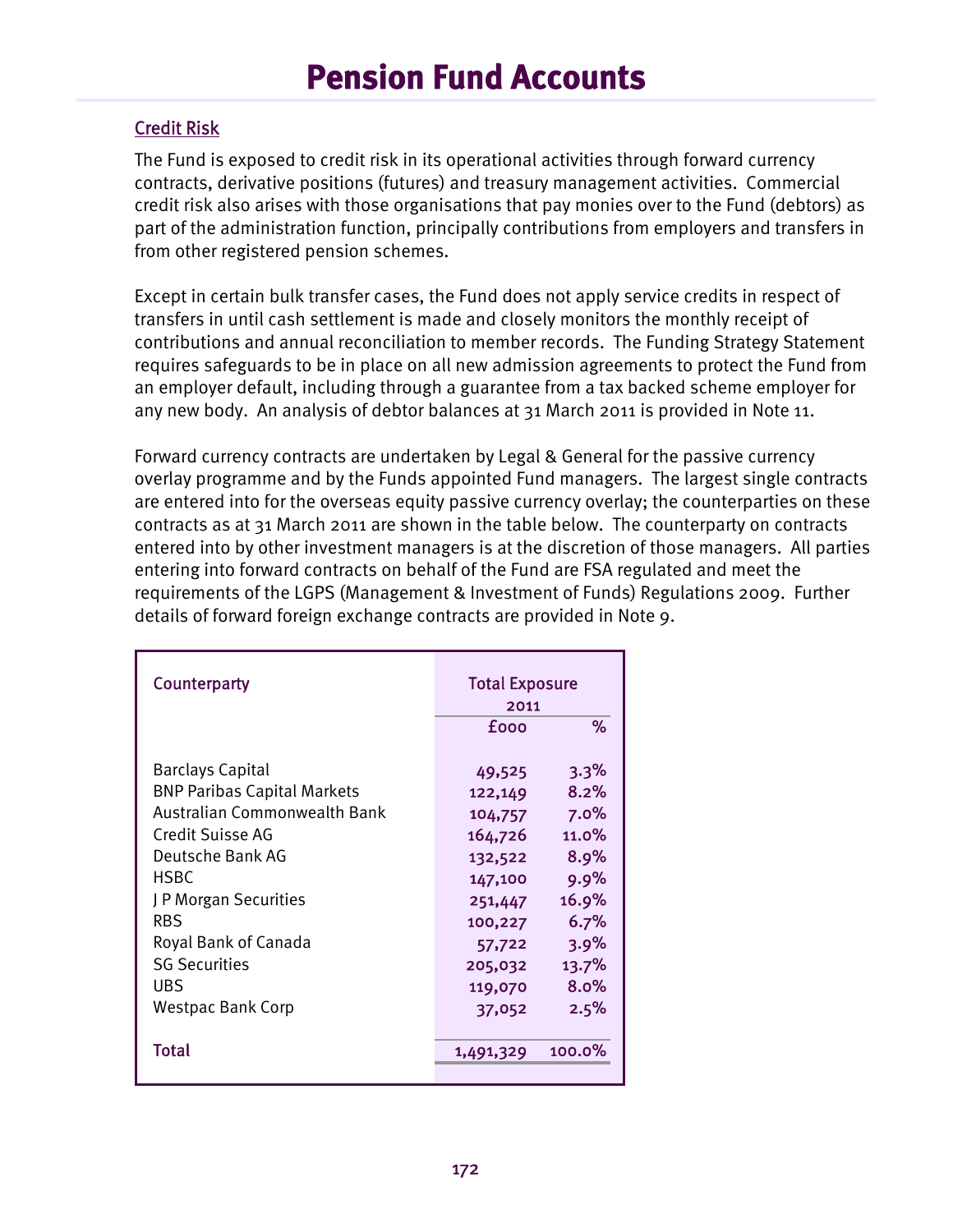Futures contracts entered into by the Fund are all exchange traded. At the 31 March 2011 the contracts in place were all traded in the US on the CME. Further details of these futures contracts are provided in note 9. In these transactions the clearing broker Goldman Sachs acts as counterparty to both sides of the contract (buyer and seller). The clearing broker requires both parties to put up an initial amount of cash (variation margin). All positions are then marked to market daily, with margins required to be posted and maintained at all times. This minimises the risk of default by either party. In the event that a client does default, FSA rules state that the broker must make good the position to the extent that it is able, primarily through accessing the other party's variation margin. The ultimate default risk therefore lies with Goldman Sachs and their balance sheet strength but is underpinned by the contractual requirement for variation margin. Goldman Sachs is a registered deposit taking institution and therefore monies posted to it are held under banking regulation rather than in accordance with FSA client money rules.

The Fund has operated a separate bank account since 1 April 2010 with Lloyd's TSB Bank plc, which is also banker to the Administering Authority. The bank holds an A+ long term credit rating with Standard and Poor. Cash is not invested with Lloyds TSB but is placed with institutions on the Administering Authority's approved counter-party list. The management of cash is carried out by the Treasury Management function of the Administering Authority in accordance with the treasury management policy and strategy approved by the Essex Pension Board. The Board have approved the management of cash in accordance with the policies and practices followed by the Administering Authority for its own investments as outlined in the CIPFA Code of Practice for Treasury Management in the Public Services. The Authority sets detailed credit criteria having taken independent advice and has maximum exposure limits to any single institution. Details of such are shown in the table below. At 31 March 2011 **£13.150m** was under management by the Administering Authority's Treasury Management Team. Over the last five financial years the Pension Fund has no experience of default or uncollectible deposits.

The majority of the cash held by the Fund's custodian, the Bank of New York Mellon (BNY Mellon) is swept overnight to one of two AAA rated money market funds. The historical experience of default from AAA rated entities detailed in the table below is nil. As at 31 March 2011, the total balance held in the sterling, US dollar and Euro AAA money market funds was £69.944m, with a smaller balance of £6.477m held in the BNY Mellon current account. The use of a money market fund provides an underlying diversification of counter-party and avoids exposure to a single institutional balance sheet, in this case the custodian.

The following table summarises the maximum exposure to credit risk of the cash held with the Administering Authority's Treasury Management Team and the Bank of New York Mellon.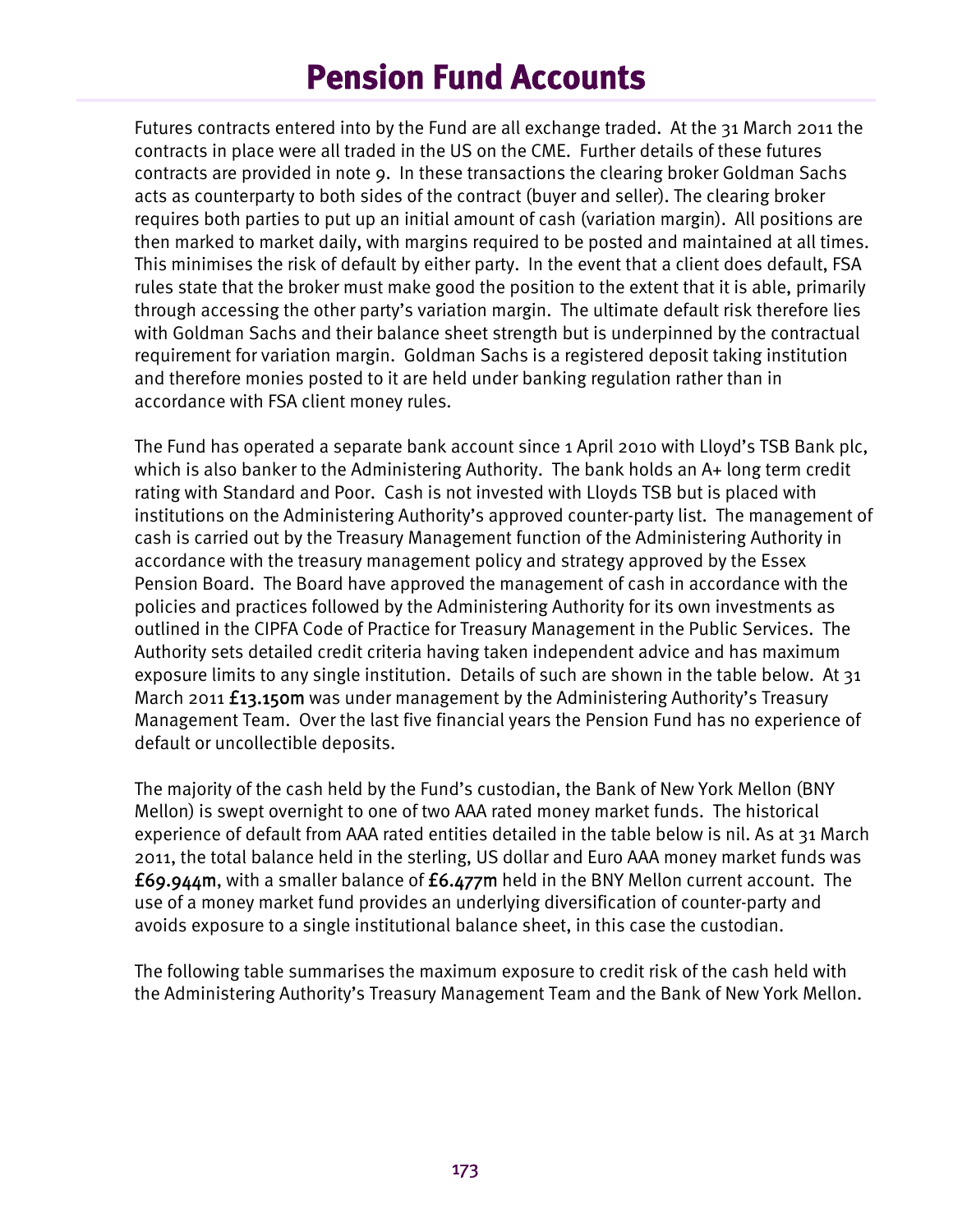|                                                     | 31 March<br>2011<br><b>fooo</b> | <b>Maximum</b><br>limit per<br><b>Financial</b><br><b>Institution</b> | <b>Historical</b><br>risk of<br>default | <b>Estimated</b><br>maximum<br>exposure to<br>default and<br>uncollectability |
|-----------------------------------------------------|---------------------------------|-----------------------------------------------------------------------|-----------------------------------------|-------------------------------------------------------------------------------|
|                                                     |                                 | <b>fooo</b>                                                           | %                                       | <b>fooo</b>                                                                   |
| <b>Cash managed by Essex County Council</b>         |                                 |                                                                       |                                         |                                                                               |
| Deposit with bank and other financial institutions  |                                 |                                                                       |                                         |                                                                               |
| AA Rated                                            | 7,610                           | 10,000                                                                | 0.03%                                   | $\overline{2}$                                                                |
| A Rated                                             | 5,540                           | 5,000                                                                 | 0.08%                                   | 4                                                                             |
| Cash managed by The Bank of New York Mellon - Other |                                 |                                                                       |                                         |                                                                               |
| Deposit with bank and other financial institutions  |                                 |                                                                       |                                         |                                                                               |
| <b>AAA Rated</b>                                    | 69,944                          | 60,000                                                                |                                         |                                                                               |
| AA Rated                                            | 6,628                           | ٠                                                                     | 0.03%                                   | $\overline{2}$                                                                |
| A Rated                                             | 165                             | ٠                                                                     | 0.08%                                   | ۰                                                                             |
| <b>Total</b>                                        | 89,887                          | 75,000                                                                |                                         | 8                                                                             |

The table below provides a breakdown of where the Pension Fund cash is managed:

| 2008/09<br><b>fooo</b>   | 2009/10<br>fooo          | Cash                                                                                                                                                                                           | 2010/11<br><b>fooo</b>                              |
|--------------------------|--------------------------|------------------------------------------------------------------------------------------------------------------------------------------------------------------------------------------------|-----------------------------------------------------|
|                          |                          | <b>Cash managed externally</b>                                                                                                                                                                 |                                                     |
|                          |                          | Cash held on deposit                                                                                                                                                                           |                                                     |
| 78,973<br>2,542<br>4,371 | 59,077<br>3,290<br>1,930 | <b>BNP Paribas Investment Partners</b><br>Currency - GBP<br>Currency - US\$<br>Currency - EURO €<br><b>BNY Mellon Liquidity Fund</b><br>Currency - GBP<br>Currency - US\$<br>Currency - EURO € | 20,658<br>4,643<br>3,524<br>17,924<br>848<br>22,347 |
|                          |                          | Cash held in Current Account                                                                                                                                                                   |                                                     |
| 15,664<br>50             | 28,210<br>50             | The Bank of New York Mellon<br>Barclays plc                                                                                                                                                    | 6,477<br>151                                        |
| 2,282                    | 159                      | Cash held in a Margin Account                                                                                                                                                                  | 165                                                 |
| 103,882                  | 92,716                   | <b>Total cash managed externally</b>                                                                                                                                                           | 76,737                                              |
|                          |                          | <b>Cash managed internally</b>                                                                                                                                                                 |                                                     |
| 14,413                   | 5,065                    | Cash held on deposit                                                                                                                                                                           |                                                     |
|                          |                          | <b>Barclays Bank</b><br>Royal Bank of Scotland Group<br>Santander UK                                                                                                                           | 7,000<br>5,000<br>610                               |
|                          |                          | Cash held in Current Account                                                                                                                                                                   |                                                     |
|                          |                          | Lloyds TSB Bank plc                                                                                                                                                                            | 540                                                 |
| 14,413                   | 5,065                    | <b>Total cash managed internally</b>                                                                                                                                                           | 13,150                                              |
| 118,295                  | 97,781                   | <b>Total</b>                                                                                                                                                                                   | 89,887                                              |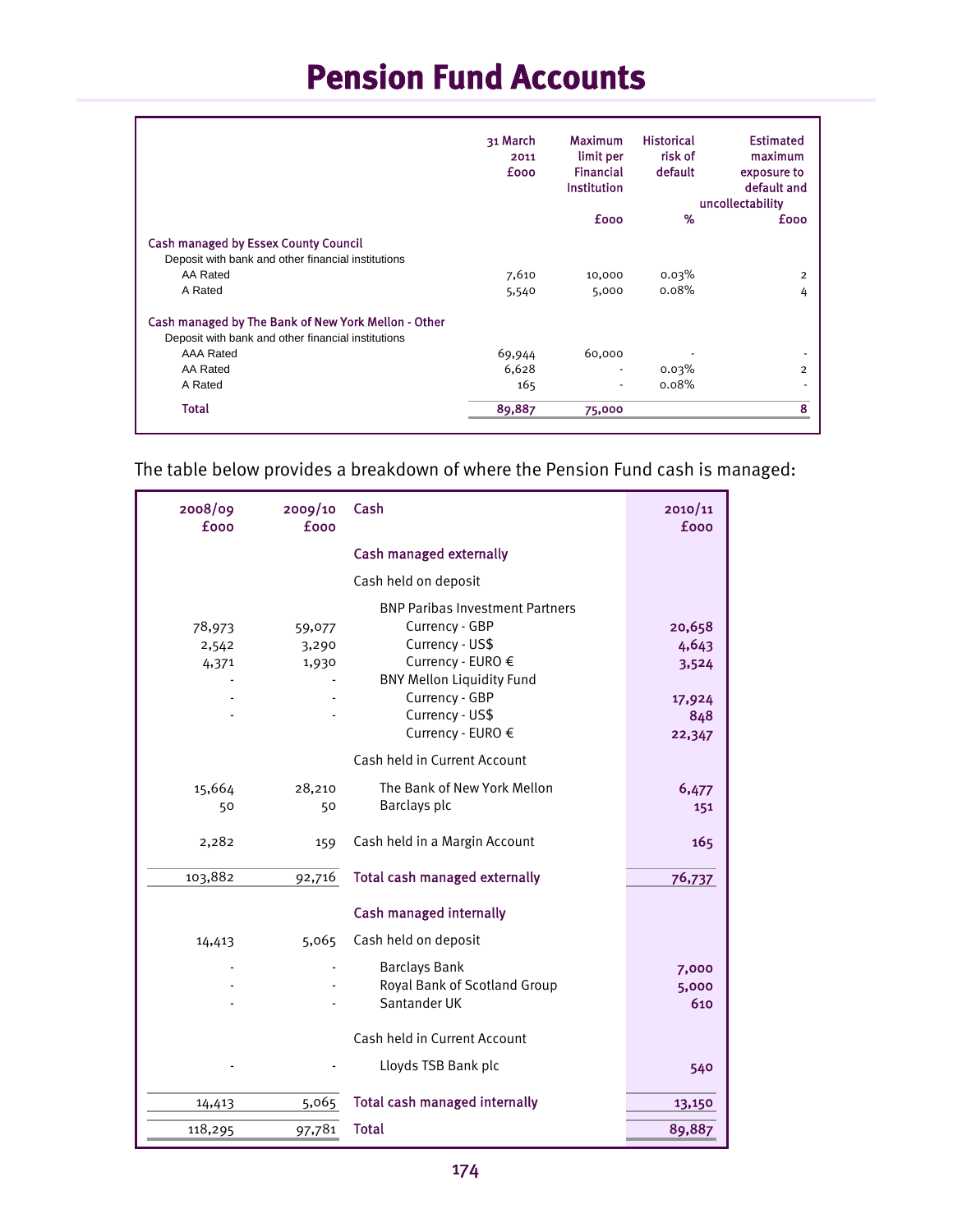Credit risk will be considered by the Fund's bond managers in their portfolio construction. A bond is a saleable debt instrument issued by a corporation, government or other entity, the instrument may be purchased direct from the issuer or in the secondary market. In addition to passive manager, Legal & General, the Fund has two active bond managers M&G Investments (M&G) and Goldman Sachs Asset Management (GSAM). M&G manage pooled assets against a LIBOR plus benchmark. At 31 March 2011, the average credit quality of this mandate was  $A+$  rated and the portfolio had suffered  $4$  defaults since inception. GSAM manage pooled assets against the iBoxx Sterling Non Gilts index. At 31 March 2011 the average credit quality of this mandate was an AA- rated and the portfolio had suffered no defaults since inception.

#### Liquidity Risk

The majority of the Fund's investments are quoted on major stock markets and are in readily realisable form. The Fund's strategic allocation to property and partnership investments, which are relatively illiquid, was as a result of a review of strategic asset allocation on 23 February 2011, 22.5% of the Fund's assets. The Fund is relatively immature with almost as many contributors as pensioners, dependants and deferred pensioners. In consequence the Fund has a positive cash flow and is able to pay benefits from contributions received. As the Fund is not in the position of a forced seller, i.e. it does not need to sell assets in order to pay benefits, it is considered appropriate to hold such investments to increase diversification, minimise risk and improve long-term investment performance.

#### Market Risk

Market risk is inherent in the investments that the Fund makes. To mitigate market risk the investments are made in a diversified pool of asset classes and investment approaches to ensure a risk adjusted balance between categories. The Fund takes formal advice from its independent investment consultant (Hymans Robertson LLP) and the portfolio is split between a number of managers and investment strategies with different benchmarks and performance targets. Full details can be found in the Statement of Investment Principles shown in of the Pension Fund Report and Accounts and is also available from the website www.essexpensionfund.co.uk. Investment risk and strategy are regularly reviewed by the Investment Steering Committee.

Interest rate risk primarily impacts on the valuation of the Funds' bond holdings and to a lesser degree the return it receives on cash held. As detailed above, the Fund has one passive bond mandate with Legal & General. For the M&G and GSAM portfolios bond exposure is actively managed.

Currency risk is the extent to which the pension fund is exposed to fluctuations in exchange rates and the impact these fluctuations have on the Sterling valuation of assets denominated in foreign currency. To partly mitigate this risk the Fund has a currency overlay programme in place the details of which can be found in note 9.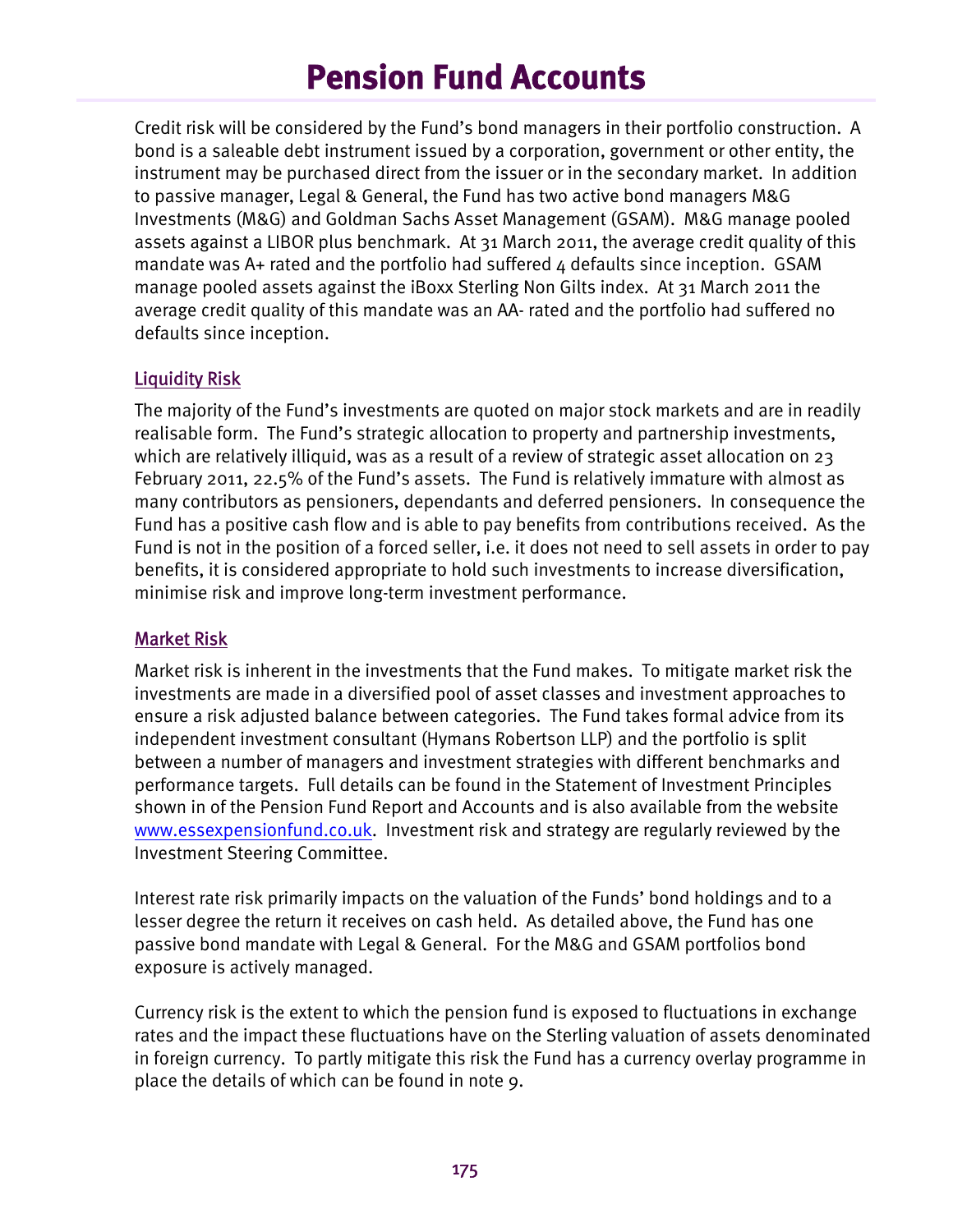Price risk is the risk of volatility  $(+/-)$  in the price (valuation) of the assets held by the Fund. The level of volatility will vary by asset class and also over time. The Fund has some diversification in the asset classes in which it invests, which seeks to reduce the correlation of price movements between different asset types, while employing specialist investment managers to best deploy capital in line with the Funds overall strategy. The Local Government investment regulations contain prescribed limits to avoid over-concentration in specific areas.

#### **Custody**

The Fund has appointed BNY Mellon as a global custodian with responsibility for safeguarding the assets of the Fund. As at 31 December 2010 BNY Mellon had \$25.0 trillion of assets under custody - making it the world's largest global custodian – and had a credit rating of AA-. The existing custody contract commenced in 2006. The contract is due for retender during 2010/11 in which time a procurement process will be undertaken. Monthly reconciliations are performed between the underlying records of the custodian and all investment managers and partnerships of the Fund.

#### Investment Management

The Fund has appointed a number of segregated and pooled fund managers to manage portions of the Fund. An Investment Management Agreement is in place for each relationship. All appointments meet the requirements set out in the LGPS (Management and Investment of Funds) Regulations 2009. Reports on manager performance are monitored by the Investment Steering Committee on a quarterly. The Fund makes use of a third party performance measurement service BNY Mellon Performance & Risk Analytics Europe Limited. In addition to presenting to the Investment Steering Committee, managers also meet with Fund officers and advisers to review progress

#### Sensitivity of Funding Position to Market Conditions and Investment Performance

When preparing the formal valuation the Actuary takes the assets of the fund at market value on the valuation date. Volatility in investment performance as a result of market risk factors can have an immediate and tangible effect on the funding level and deficit. This is particularly relevant because the Fund is predominantly invested in riskier (and historically higher return) assets such as equities and equity-like investments (e.g. property). A rise or fall in the level of equity prices can have a direct impact on the financial position of the Fund.

Less obvious is the effect of anticipated investment performance on the Fund's liability to pay future pension benefits. Here the returns available on government bonds (gilts) are important, as the discount rate that is used to place a value on liabilities is the gilt yield at the valuation date plus a margin of 2.5% per annum (pre retirement) and 1.0% per annum (post retirement). Effectively if the gilt yield rises the discount rate will increase and all other things being equal the value placed on liabilities will fall. If the fund was invested entirely in gilts rather than potentially higher returning assets the discount rate would be lower as no margin for performance over gilts could be assumed.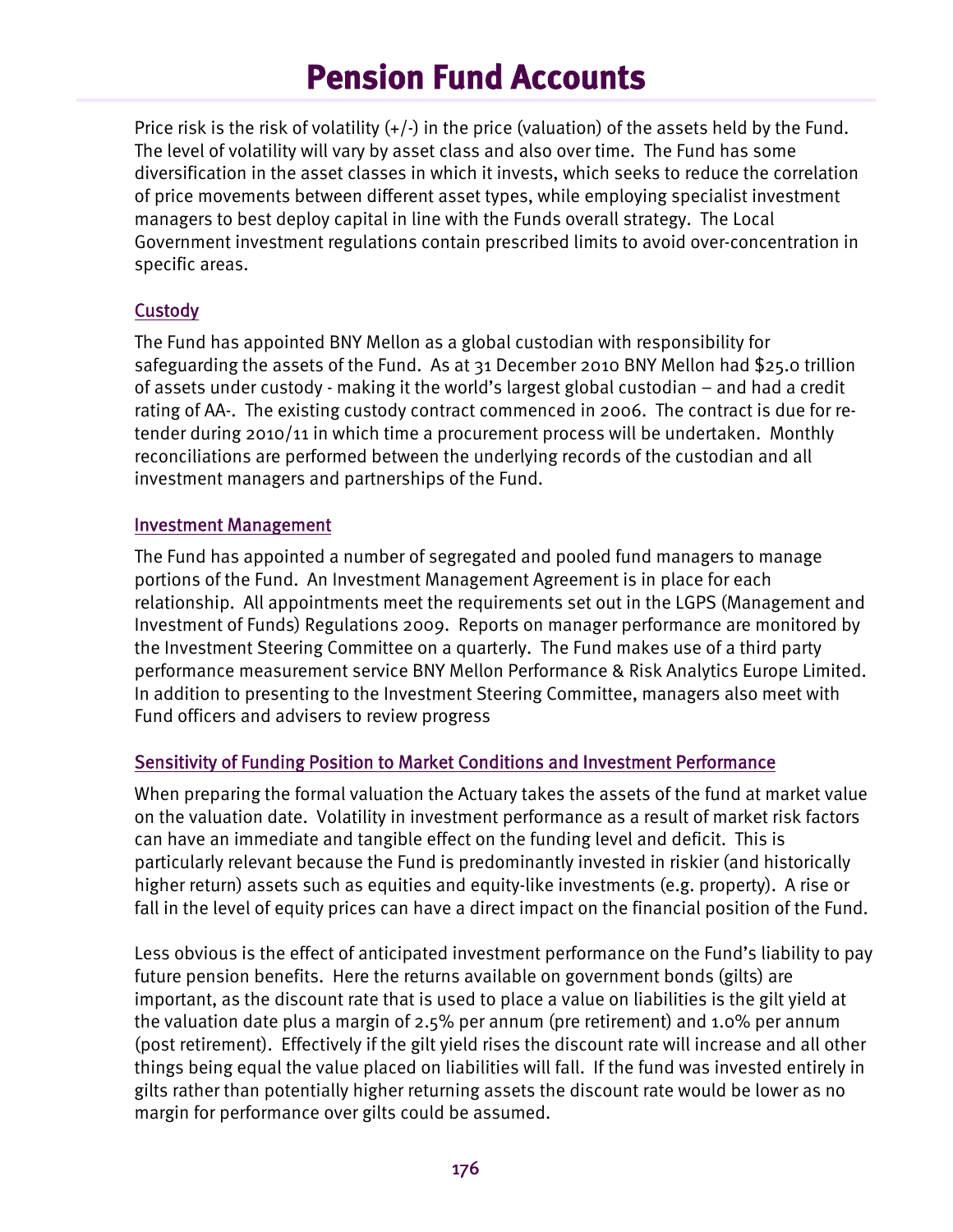At 31 March 2011, Hymans Robertson's assumptions with regard to the long term returns on asset classes were:

| <b>Asset class</b>          | 20 year<br>return<br>% p.a. |
|-----------------------------|-----------------------------|
| UK Equity                   | 7.9%                        |
| Overseas / Global Equity    | 7.6%                        |
| <b>Private Equity</b>       | 9.0%                        |
| <b>Fixed Interest Gilts</b> | 4.7%                        |
| Index-linked Gilts          | 4.5%                        |
| <b>Corporate Bonds</b>      | 5.5%                        |
| $LIBOR +$                   | 5.0%                        |
| Property                    | 5.8%                        |
| Infrastructure              | 5.8%                        |

Given the Fund's long term strategic allocation of assets at the time (re-weighting for Private equity) of:

| %     |                             |
|-------|-----------------------------|
| 10.0% | <b>UK Equity</b>            |
| 53.0% | Overseas / Global Equity    |
| 6.0%  | <b>Private Equity</b>       |
| 1.2%  | <b>Fixed Interest Gilts</b> |
| 3.8%  | Index-linked Gilts          |
| 5.5%  | <b>Corporate Bonds</b>      |
| 6.0%  | $LIBOR +$                   |
| 12.0% | Property                    |
| 2.5%  | Infrastructure              |

This would imply a long term strategic expected return of 7.0% p.a. on an arithmetic weighted average of these individual returns. This does not take account of any expected return from active management (including currency) or the benefit we might expect from diversification (which we expect to come through as 'bonuses'). Using Hymans Robertson's internal asset model (which, in this case, also does not take account of active management, but does allow for the benefits of diversification) some analysis was performed with respect to various expected returns and the probability of achieving that return. The model (based on the current structure) calculates a central expected return of 7.9% p.a. The overall expected return on a portfolio of assets does not solely reflect the arithmetic weighted average of the returns on the individual asset classes. This is due to diversification i.e. when you combine a portfolio of assets which are not fully correlated to each other, the expected portfolio return is greater than the arithmetic combination of the individual returns. This reflects the lower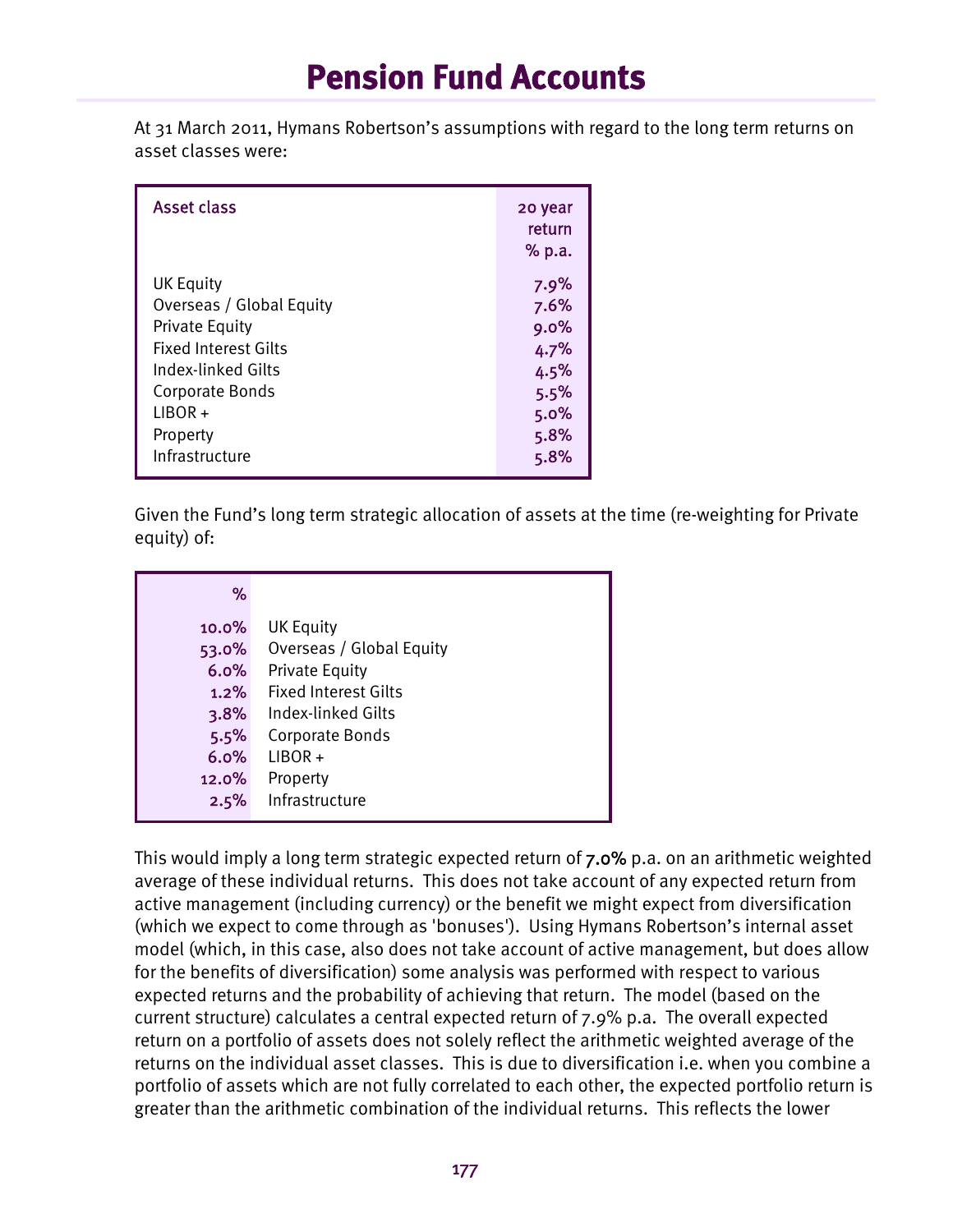volatility of the portfolio compared to the volatility of the sum of the parts. This is sometimes referred to as 'volatility drag'.

The probability of achieving particular levels of out-performance over a 1 year period relative to the liabilities is as follows:

- Probability of achieving liabilities  $+1.0\%$  p.a. = 57%
- **Probability of achieving liabilities + 2.5% p.a. = 53%**
- **Probability of achieving liabilities + 3.5% p.a. = 50%**

#### **14. Further information**

The Council publishes a separate Pension Fund Report and Accounts. Copies may be obtained from the website www.essexpensionfund.co.uk or contacting:

Group Manager Investments PO Box 11 County Hall Chelmsford CM1 1LX Telephone 01245 431301

E-mail pensions.investments.web@essex.gov.uk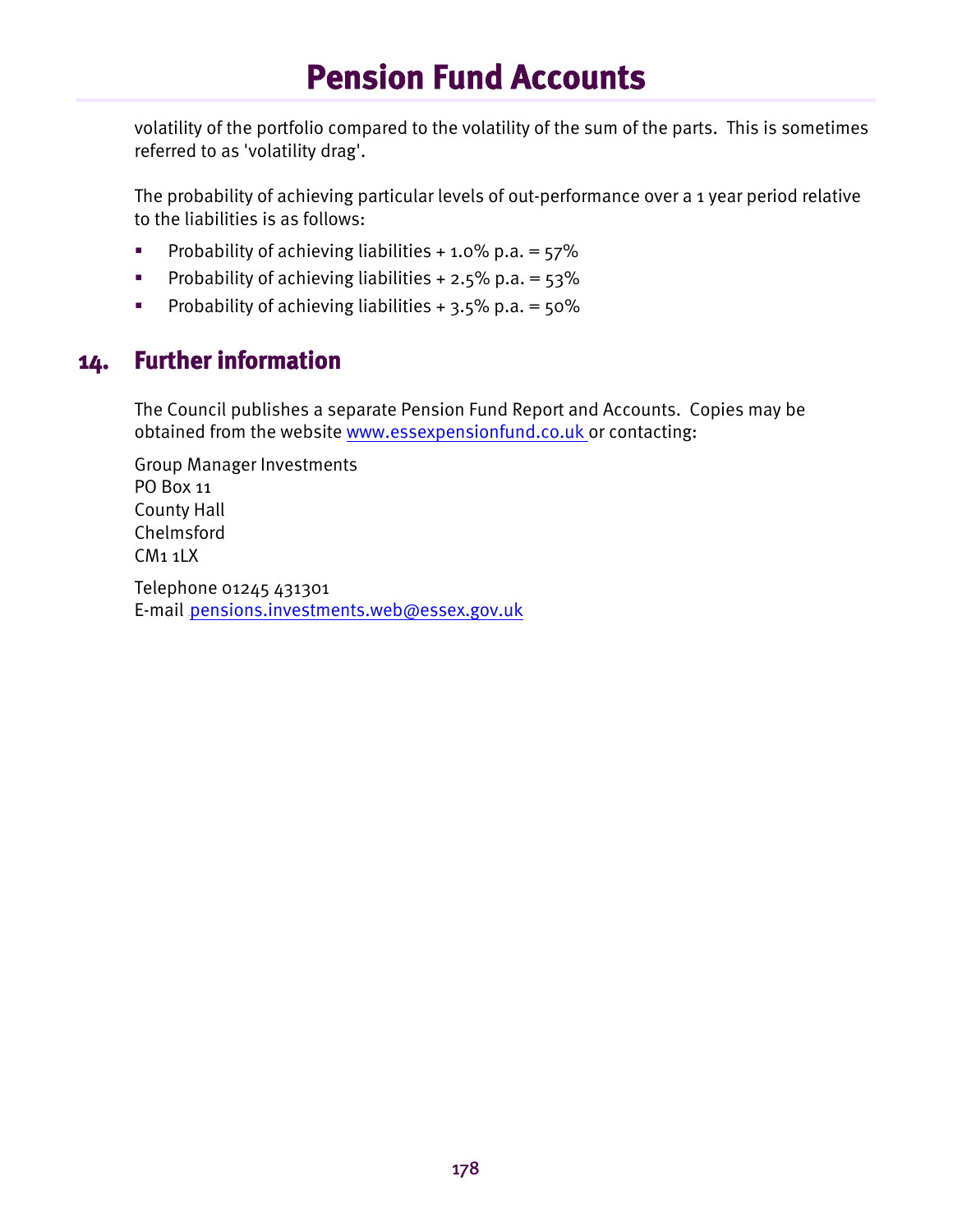#### **1. Scope of responsibility**

Essex County Council ('the Council') is responsible for ensuring that its business is conducted in accordance with the proper standards and within the law. It must ensure that public money is safeguarded, properly accounted for and used in an economic, efficient and effective manner.

Under the Local Government Act 1999, the Council has a duty to secure continuous improvements in the way it exercises its functions. In doing so the Council must have regard to the economy, efficiency and effectiveness.

In discharging this overarching responsibility, the Council is required to have in place appropriate arrangements for the governance of its affairs, in order to facilitate the effective exercise of its functions; this includes arrangements for the management of the Council's risk.

The principles of good governance are contained within the CIPFA/SOLACE framework 'Delivering good governance in Local Governments'. The Council has approved and adopted a Code of Corporate Governance that is consistent with those principles.

This statement explains how the Council has complied with the Code and has met the requirements of Regulation  $4(2)$  of the Accounts and Audit Regulations 2003, as amended by the Accounts and Audit (Amendment) (England) Regulations 2006, which relate to the publication of a statement on internal control.

#### **2. The purpose of the governance framework**

The manner in which the Council engages with and leads the community is directed and controlled by systems, processes, cultures and values, and these are embedded within the governance framework. The Council is able to monitor the achievements of its strategic objectives through the governance framework and consider whether those objectives have led to the delivery of appropriate, cost-effective services.

A significant part of that framework is the system of internal control. Whilst it cannot eliminate all risk arising out of a failure to achieve policies, aims and objectives, it is designed to manage all risks to a reasonable level, thereby providing reasonable assurance of effectiveness. The Council's system of internal control is designed to identify and prioritise the risks of achievement to the Council's policies, aims and objectives, to evaluate the likelihood of those risks being realised and their impact, and to manage them efficiently, effectively and economically.

The governance framework has been in place at the Council for the year ending 31 March 2011 and remains in place up to the date of approval of the Statement of Accounts scheduled for sign off by the Audit Committee on 26th September 2011.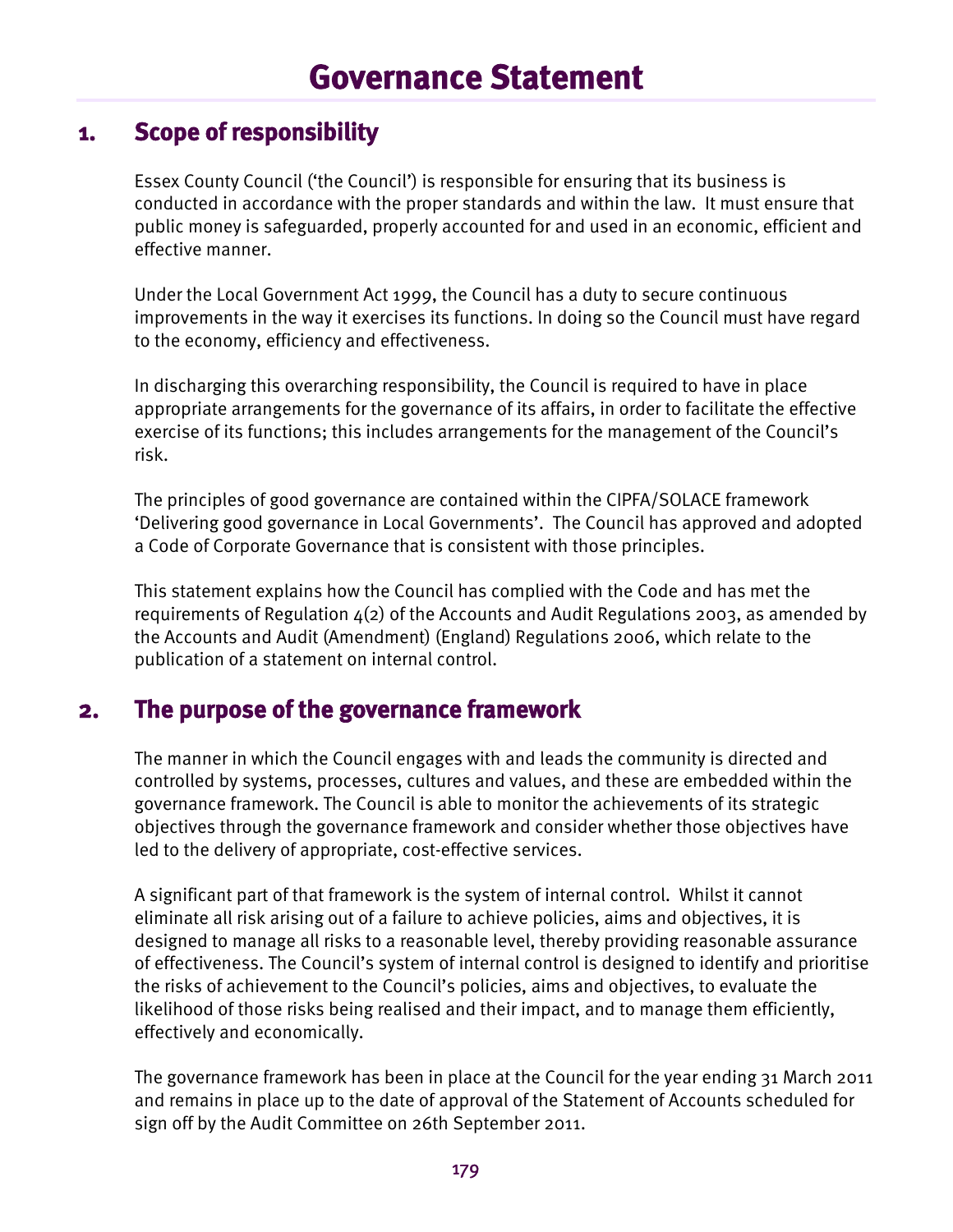### **3. The governance framework**

This section describes the key elements of the systems and processes that make up the Council's governance arrangements.

### **3.1 The Council's vision**

Since 2008, the Council has had in place EssexWorks, which is a four-year work programme that maps out the Council's vision, its purpose and the outcomes for its communities. EssexWorks is fundamental to the Council's vision and in meeting the outcomes it will deliver directly through its services. It plays a key role in meeting the commitments and targets that have been agreed with the Council's partners as part of Essex's Local Area Agreement (LAA). The Council's LAA was refreshed in April 2010 following Secretary of State sign-off, however the Secretary of State has revoked all designations of local improvement targets in LAA's and from April 2011 there is no requirement to prepare a new LAA. However, the Council is currently working with its partners and continuing to deliver the improvements within the LAA's pending a review.

In addition, the EssexWorks Programme is fundamentally linked with and reflected in the Essex Strategy, the Corporate Plan and the Council's budget. The EssexWorks intended outcome for citizens and service users are available on the Council's website.

Since 2009 the Council has had in place a Medium Term Resource Strategy which describes how, working in partnership, the Council will manage its resources (finances, information systems and technology, infrastructure, natural resources, people and property) efficiently over the preceding five years and aligns them with the Council's priorities.

The Council's Corporate Plan was refreshed and approved by the Council in February 2011 and now extends to 2014 and continues to run alongside the EssexWorks Programme. The Corporate Plan sets out the two overarching principles which underpin the work carried out by the Council, namely putting the customer first and delivering value for money. Against these principles are seven priorities that represent the Council's primary purpose and reflect the issues that residents advise matter to their quality of life. In addition these are strengthened by ten pledges which continue to be reviewed annually and ensure the Council moves towards achieving the long-term ambitions of the EssexWorks Programme.

The Cabinet is accountable to full Council for the delivery of the EssexWorks Programme. As a result progress reports are routinely submitted to the Corporate Leadership Team (CLT) setting out the Council's progress towards the outcomes and pledges of the EssexWorks Programme. The Policy and Scrutiny Committees are required to scrutinise the performance of the Council against its priorities as set out in the EssexWorks Programme and the Corporate Plan.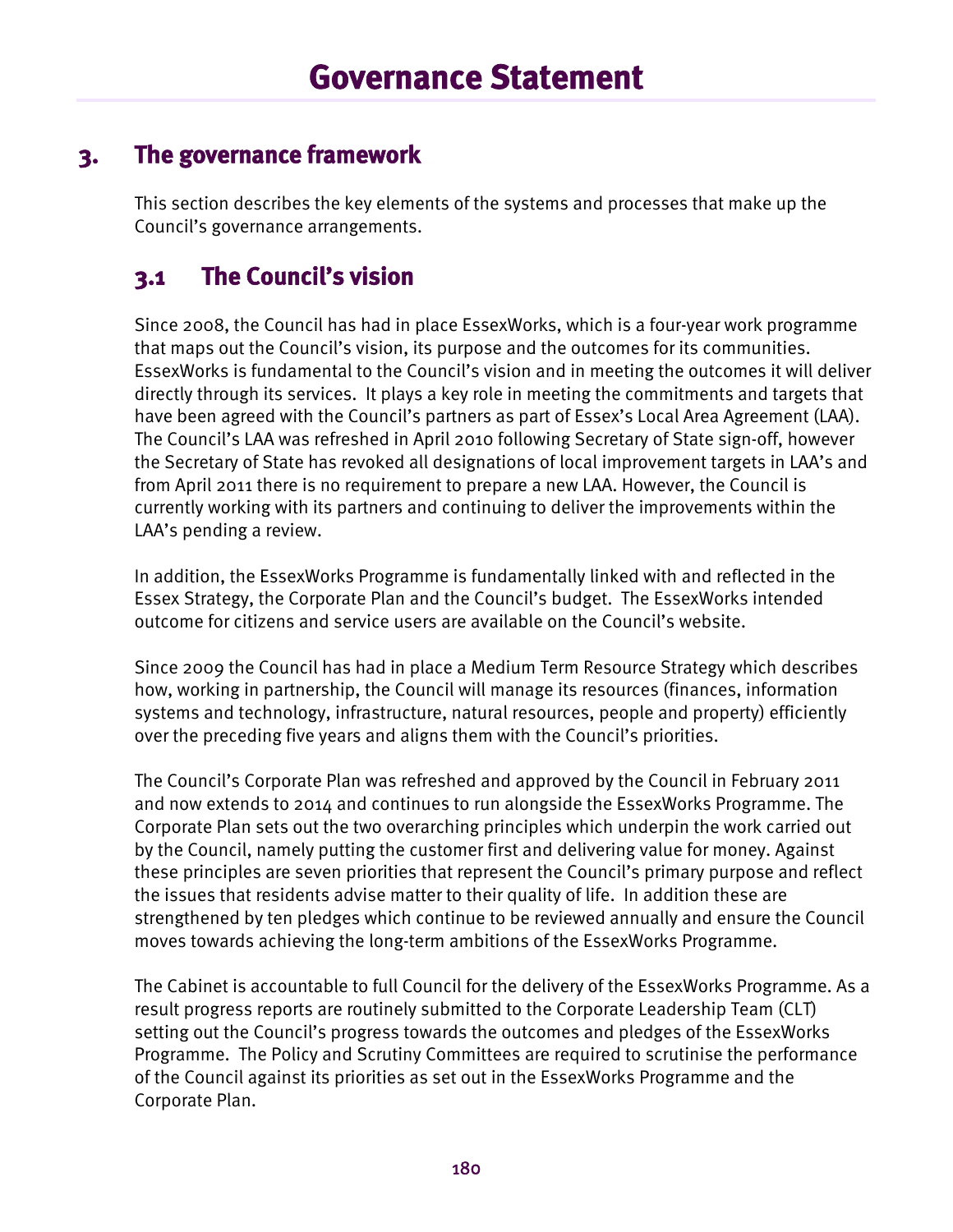### **3.2 Service Quality**

The Council continues to use a performance management framework which sets out the arrangements for ensuring that the Council delivers services in accordance with its objectives and enables it to measure how well it is delivering the outcomes and pledges.

The Council's Corporate Plan continues to be monitored through the use of monthly corporate scorecards and action plans which sit alongside the finance and risk management report. The Council regularly reviews its performance at various levels including the Essex Partnership, Cabinet, Scrutiny Committees, CLT and Directorate Management Team.

The scrutiny arrangements play a key role in ensuring quality is delivered, providing an independent and robust challenge to the Council's objectives and holding the Council to account for its service delivery. Action plans are in place to address weaknesses identified by Internal Audit in the scrutiny arrangements.

The Annual Performance Report completed in 2010 shows the Council's progress in delivering against the EssexWorks priorities, the direction of travel and the Council's performance in comparison to others. This shows that the Council had fulfilled its pledge to upgrade and refurbish local communities, roads and footways and highlighted the recognition of the Care Quality Commission that the Council's Adult Social Care Service was highly performing.

The Council's employees continue to be supported by a comprehensive individual performance management process which was refreshed in 2010. This includes 'My Performance' contracts which define the outcomes required from each employee and is linked to the overarching principles and priorities of the EssexWorks programme, and is essential in enabling the Council to successfully deliver its Corporate Plan. The Council's Corporate Plan is underpinned by six directorate plans which set out how the services within that directorate will deliver the priorities and is used in setting employees' objectives within their 'My Performance' contracts.

The action plan within the 2009/10 AGS stipulated that the Council would deliver a strategy to enable an effective review of Value for Money (VFM). Accordingly, the Council has continued to work towards a VFM strategy that links into the EssexWorks programme. The Council will roll out and embed the VFM strategy in 2011/12, which has as part of its action plan a number of initiatives, including improving on the Councils understanding of the relationship between costs, efficiency and performance.

The Council also has in place a Target Operating Model (TOM) which is representative of the Council's future high level design, acting as a focal point for decisions. It describes the direction the Council must take to build its future organisation. As the Council develops its thinking, the TOM will start to shape, develop and define how its future commissioning based organisation will operate. Every decision the Council makes has to go through a strict scrutiny process to ensure that changes to the way it delivers services are done for the right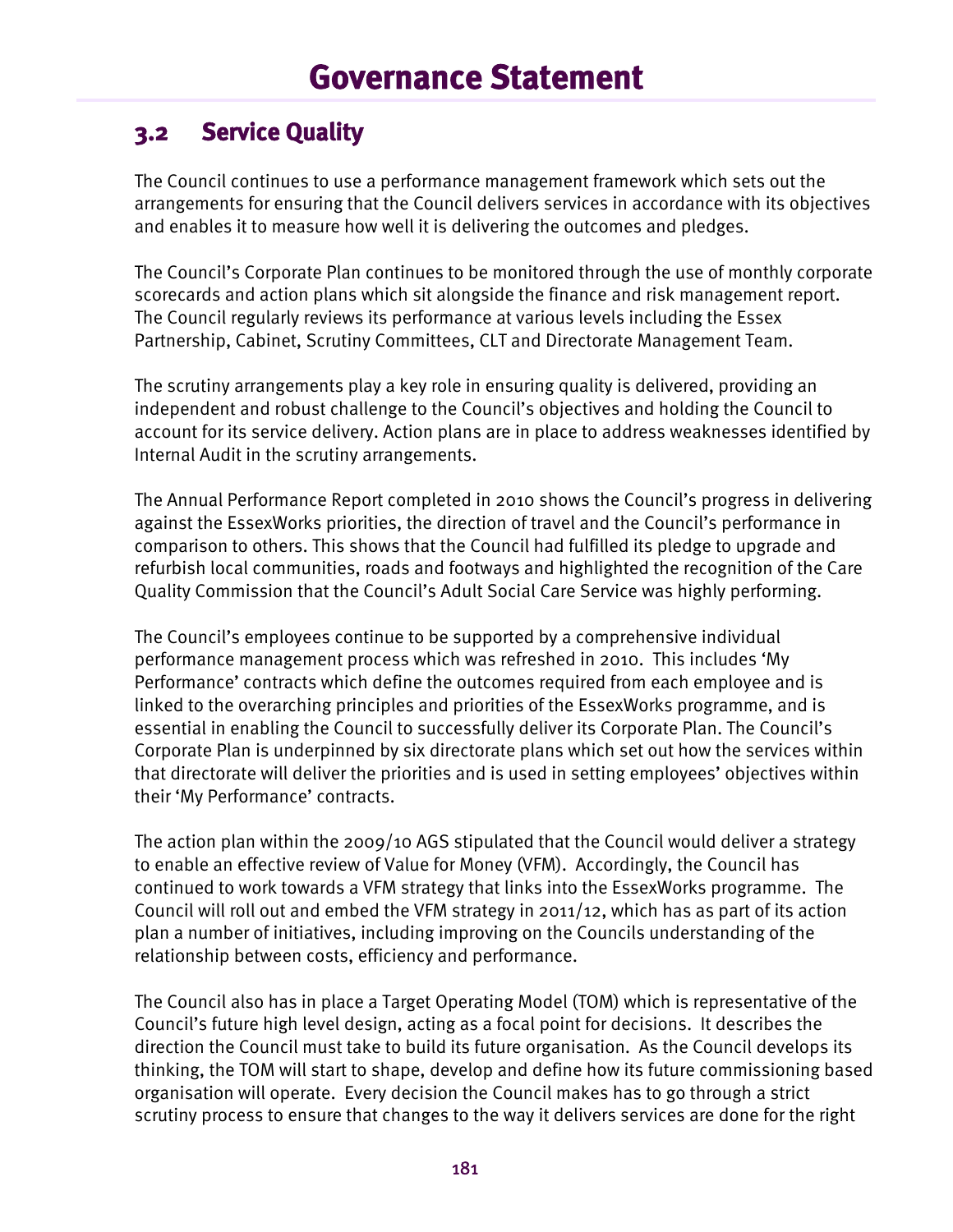reasons (putting our customers first). As a result the Council will ensure that adequate governance arrangements continue to be in place as the Council's TOM develops.

### **3.3 Key Roles and Responsibilities**

The roles and responsibilities for Members of the Executive, Council, Council Committees and Overview and Scrutiny Committees are defined within the Council's Constitution, which was refreshed in 2010. The Constitution also clearly defines the roles and responsibilities of Chief Officers and the statutory roles of the Head of Paid Service, Monitoring Officer, Section 151 Officer and the Scrutiny Officer and incorporates the role profiles of the Leader and Chairman of the Council.

Part 3 of the Council's Constitution sets out the scheme of delegations to Cabinet Members and to Officers. The Council's delegation arrangements are reviewed in response to changes in the configuration of Cabinet responsibilities and re-organisations with the Council Officer core, and these are updated in real time ensuring that changes are recorded quickly. Furthermore the Chief Officers are responsible for ensuring their sub-delegations are accurate and fit for purpose and following the review of the Constitution these are being refreshed and updated as necessary. The protocol on Member/Officer relations contained within Part 5 of the Constitution further defines the day-to-day roles and responsibilities of Officers and Members.

When working in partnership, the Council ensures that Members are clear about their roles and responsibilities, both individually and collectively in relation to the partnership and the authority and this is set out in the Council's LAA and protocols for partnership working, which contains definitions of the role of the Partnership Board Members and these are accessible through the Essex Partnership website.

In addition, the Council also has in place financial regulations which provide a framework to identify the financial responsibilities of the Council and the financial limits assigned to Officers. These also set out the responsibilities in relation to partnerships.

### **3.4 Codes of Conduct and Standards of Behaviour**

All employees and Members of the Council must conduct themselves in accordance with the terms of the Officer and Member Code of Conduct, contained within the Code of Corporate Governance and Constitution respectively and all Members have signed up to the Member Code of Conduct. The Officer's Code is available through the 'Working Here' intranet site and the Members Code is available within the Constitution or separately through the newly introduced Members Zone within the Council's intranet site, and both documents were updated in 2010.

The Standards Committee's main function is to promote and maintain high standards of conduct from Members and help Members to follow the Code of Conduct. Its terms of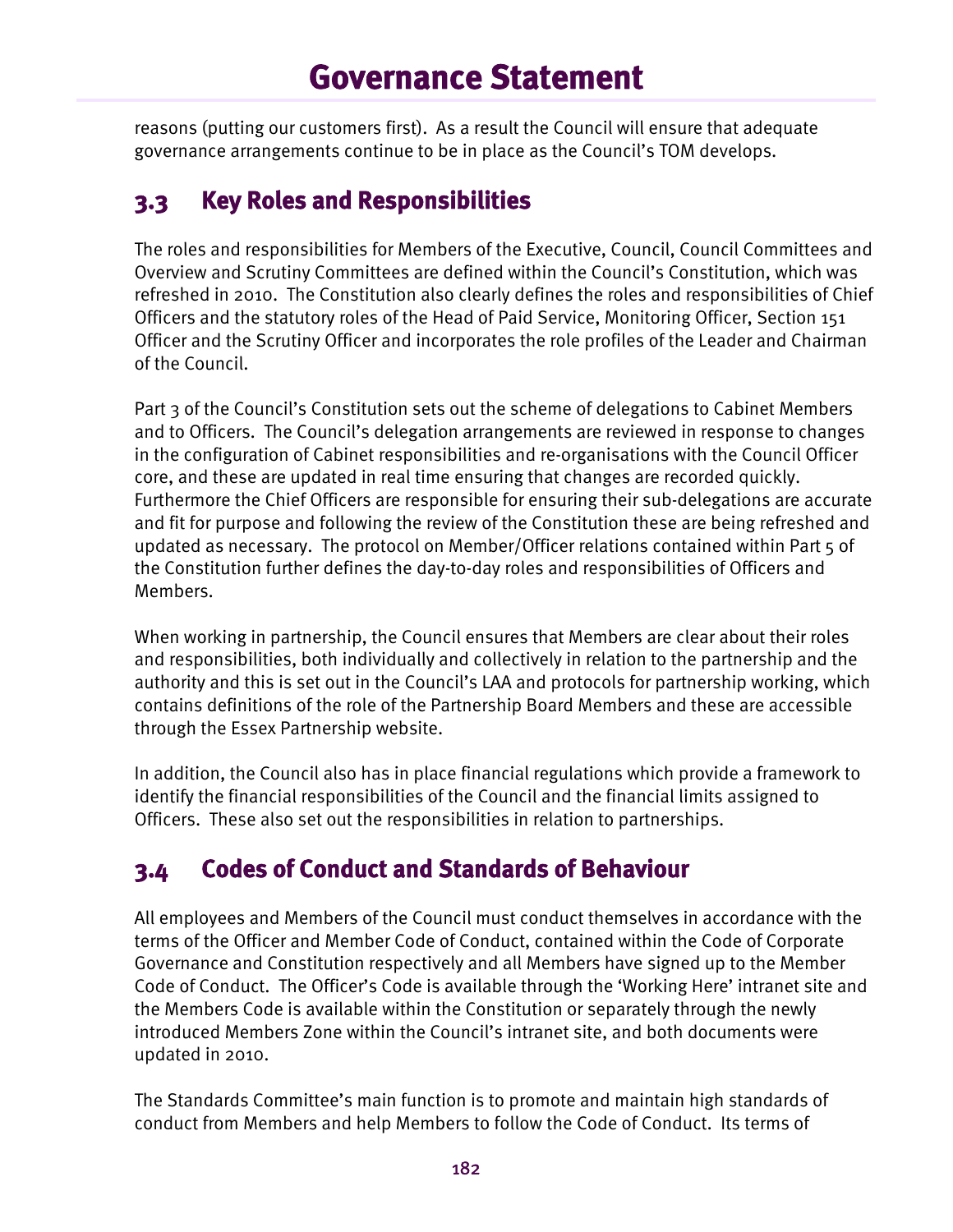reference are set out within the Constitution. Records of the Standards Committee meetings and decisions are available via the decisions and meeting database on the Council's website and in July 2010 it presented its annual report to Council, and this was the first year that the Committee acted as the joint committee for the Council and the Fire Authority. This report set out the work of the Committee over the year which included developing procedures necessary for the conduct of hearings, as well as taking the opportunity to refine policies for the assessment of complaints. In undertaking this work the Committee has utilised and built upon the experience of assessing complaints over the year.

The Council has reviewed a number of policies and procedures which sit alongside the Code of Conduct in order to ensure that its staff has accurate information available to them, and that the policies reflect the current position. These include the Purchase Cards, Credits Cards, Gifts and Hospitality, Travel and Subsistence policies, and Officer Declarations of Interest. In addition the Members Allowance Scheme was reviewed in line with independent advice and was agreed by Council in May 2010. Furthermore a follow-up Audit on member's expenses has been completed as part of the 2011/12 audit plan, and received 'substantial assurance' rating.

#### **3.5 Decisions, processes and controls**

The Council's Corporate Governance Group (CGG) incorporates senior managers from across service areas and includes representatives from legal services, governance, internal audit and risk management and finance. Through 2009, the CGG carried out a rigorous review of the Council's standing orders and Constitution, mapping the findings against best practice identified from three comparable county councils in the UK. This resulted in the Council adopting a Code of Governance which provides a framework comprising of the systems, processes, cultures and values by which the Council directs and controls its business. This includes the newly drafted Constitution which received full Council sign-off in December 2010.

The Corporate Governance Steering Board, whose membership includes the Chief Executive and Leader of the Council, has in place a rolling review programme which continues to review the Councils corporate governance documentation and policies. They receive monthly reports from internal audit in order to ensure that recommendations are implemented, monitored and reviewed where governance deficits have been identified.

The Council's intranet pages were also updated in 2010 and now include a decision making section titled 'How we get things done'. This provides access to information about how the Council deals with particular issues across the organisation and enables easy access to guidance and policies relevant to those areas, this includes 'how we buy things', 'getting decisions made' and 'contracts and contract management'. As set out in the 2009/10 AGS Action Plan, throughout 2010 work has continued in reviewing the Council's Procurement Procedure Rules which will sit within the Code of Governance. The refreshed Procurement Policy, Procedure Rules and Guidance will be rolled out in 2011.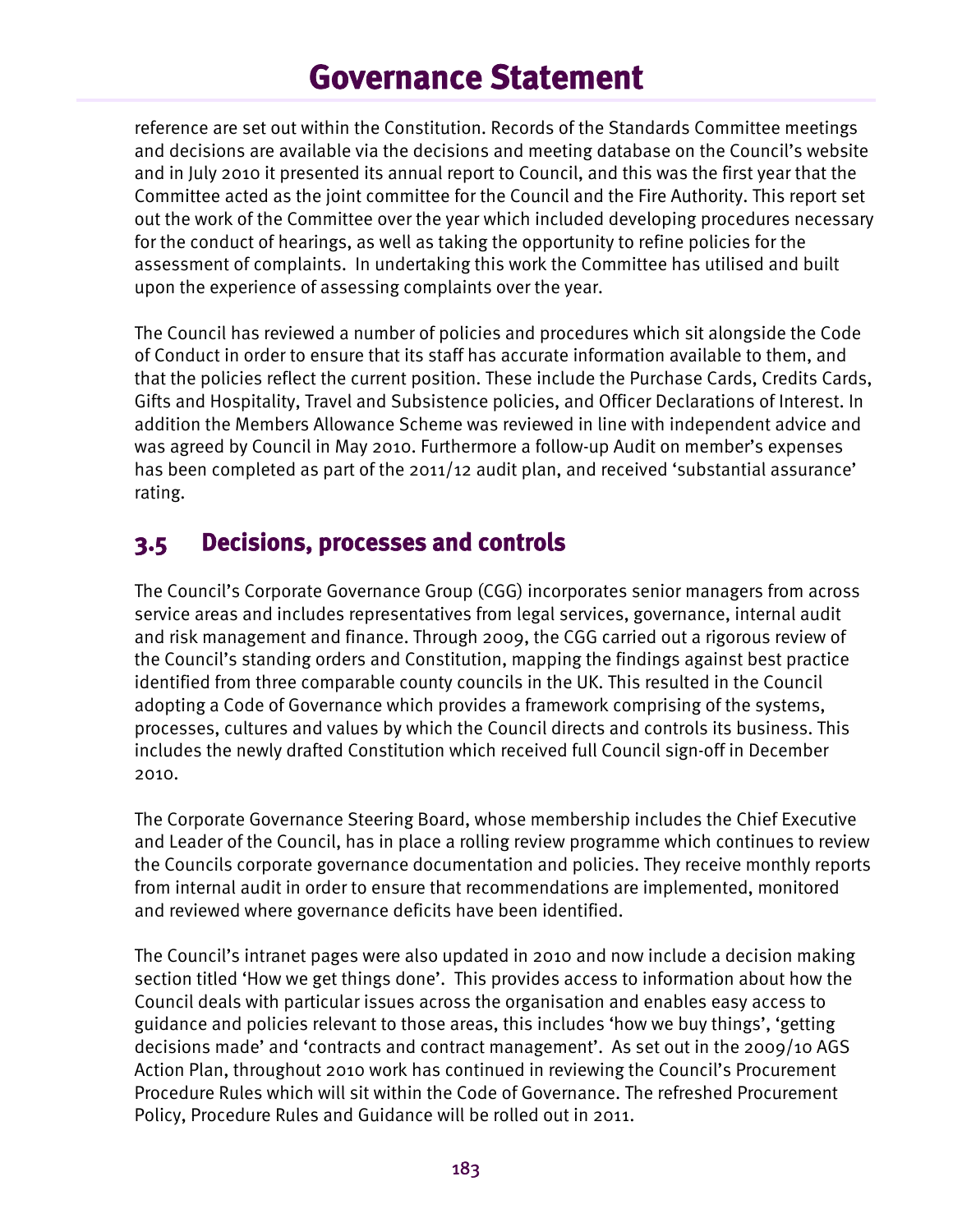Article 5 of the Constitution defines the responsibilities for decision making and the principles in accordance with which decisions must be made. They include the definition of key decisions and provide additional guidance to that definition in Part 4.

All agendas, minutes and decisions taken by Cabinet members are available to the public through the Council's website. A new committee management IS system has been implemented which improves the quality of information available and ensures the committee process is efficiently managed.

In addition, the Council's public engagement strategy ensures that the public are engaged in the Council's decision making; in shaping the places they live through consultations, citizens' panels, of which there are 540 members. Up until May 2011 the Council utilised its area forums wherever possible, however the Council is reviewing their effectiveness as part of ongoing partnership arrangement consultations and therefore the Council does not propose to hold any more at this stage.

The Overview and Scrutiny Committees play a key role in developing and maintaining effective scrutiny of decisions carried out within each directorate and encourages constructive challenge and effective mechanisms for decisions and recording the criteria, rationale and considerations on which each decision is based. Each Overview and Scrutiny Committee has its own terms of reference and these are set out in the Constitution.

### **3.6 The Audit Committee**

The Council continues to have a close working relationship with both internal and external auditors. The Audit Committee Chairman has signed a letter of compliance setting out an understanding of how those charged with Governance exercise oversight of the management processes for identifying and reporting the risk of fraud and possible breaches of internal control in the Council.

The Council has issued its Risk Assurance Progress Statement 2010/11 which stipulates that the Council's risk appetite is risk enabled. On 28 June 2010 the Draft Corporate Risk Management Strategy was reviewed by the Audit Committee before being approved by CLT on 21 July 2010.

Governance arrangements surrounding risk management were refreshed and approved by the Audit Committee on 17 May 2010 to supplement the operational changes. This included the formation of a number of Risk Management Groups, each of which held differing levels of strategic and operational responsibilities for the identification and management of the Council's risk profile.

The Audit Committee's Terms of Reference have been refreshed as part of the Council's Governance Review and remain set out within the Constitution. In June 2010, the Audit Committee approved the Council's 2009/10 Statement of Accounts and in September 2010 they approved the 2010/11 revised Audit Plan.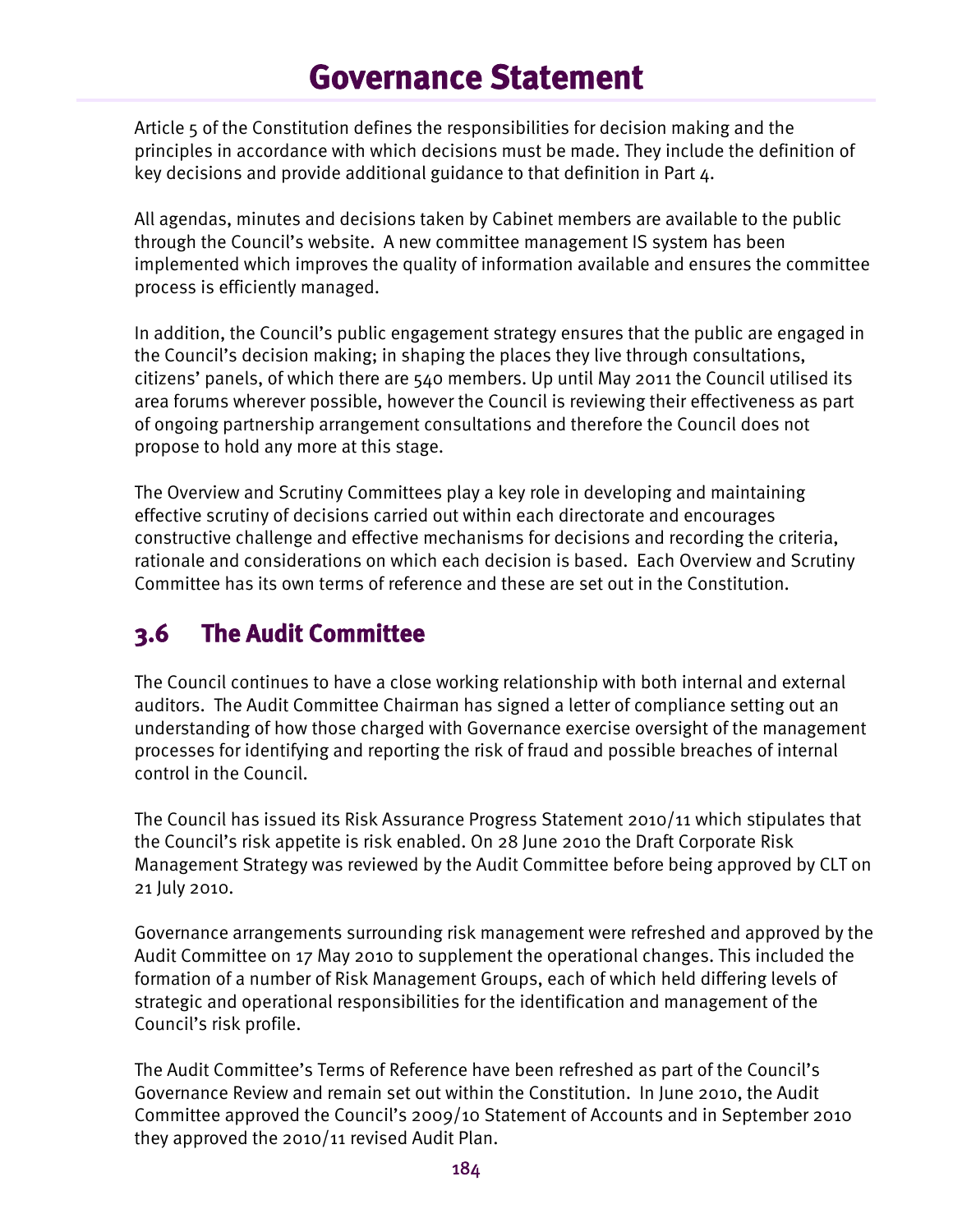In June 2010 the Audit Commission carried out an Ethical Governance Framework Review, which comprised of a self assessment by the Monitoring Officer, anonymous surveys with members, senior officers and stakeholders, interviews and policy reviews. The key findings set out that there is a strong commitment to the organisation and an improvement in the Council's ethical governance arrangements, which is recognised and supported by Members and Officers. The Review resulted in a robust action plan, against which progress updates are regularly reported to the CGG and the Corporate Governance Steering Board, with additional updates given to the Audit Committee and Standards Committee.

The Council's Grants Management System received a Limited Assurance for the second year in a row. In addition the Internal Audit review of Asset Management provided a Limited Assurance, a decline in opinion from the previous year. There was also a critical finding by Internal Audit in relation to password protection, identified during an audit relating to the disposal of the Council's IT equipment, although it should be noted that the resulting recommendation was promptly implemented. This highlights that further work is required to ensure that all key sytems maintain stronger internal controls, and associated recommendations have been promptly implemented.

Visits to schools carried out by Internal Audit have been prioritised following a risk assessment that identified that 5 out of 54 Schools received Limited Assurance Opinions. These relate to weaknesses within the overall financial management and governance arrangements. In order to support Schools and provide assurance to the Chief Financial Officer that schools' financial management is robust and effective, and appropriate controls are in place, the internal audit team will continue to work with the school monitoring and inspection teams.

In 2010/11 the Council carried out 134 audits across its full range of function, services and directorates. Of those completed  $43$  areas received limited assurance, including Partnership Governance Review, Freedom of Information and Fixed Asset Registers, of which only one received a critical finding.

### **3.7 Compliance with relevant laws and regulations**

The Head of Essex Legal Services, as Monitoring Officer, is responsible for ensuring lawfulness and fairness in decision making. The Section 151 Officer, is responsible for ensuring lawfulness and financial probity and prudence in decision making. Both roles are defined within Part 2 of the Constitution.

The Assistant Director, Internal Audit and Risk Management Consultancy Services is responsible for providing assurance on internal controls, ensuring that there are adequate mechanisms in place for the investigation and reporting of fraud, as well as ensuring that the Risk Management Framework is robust. Assistant Director, Internal Audit and Risk Management Consultancy Services is also a member of the Policy and Standards Council consulting on new processes and their implementation.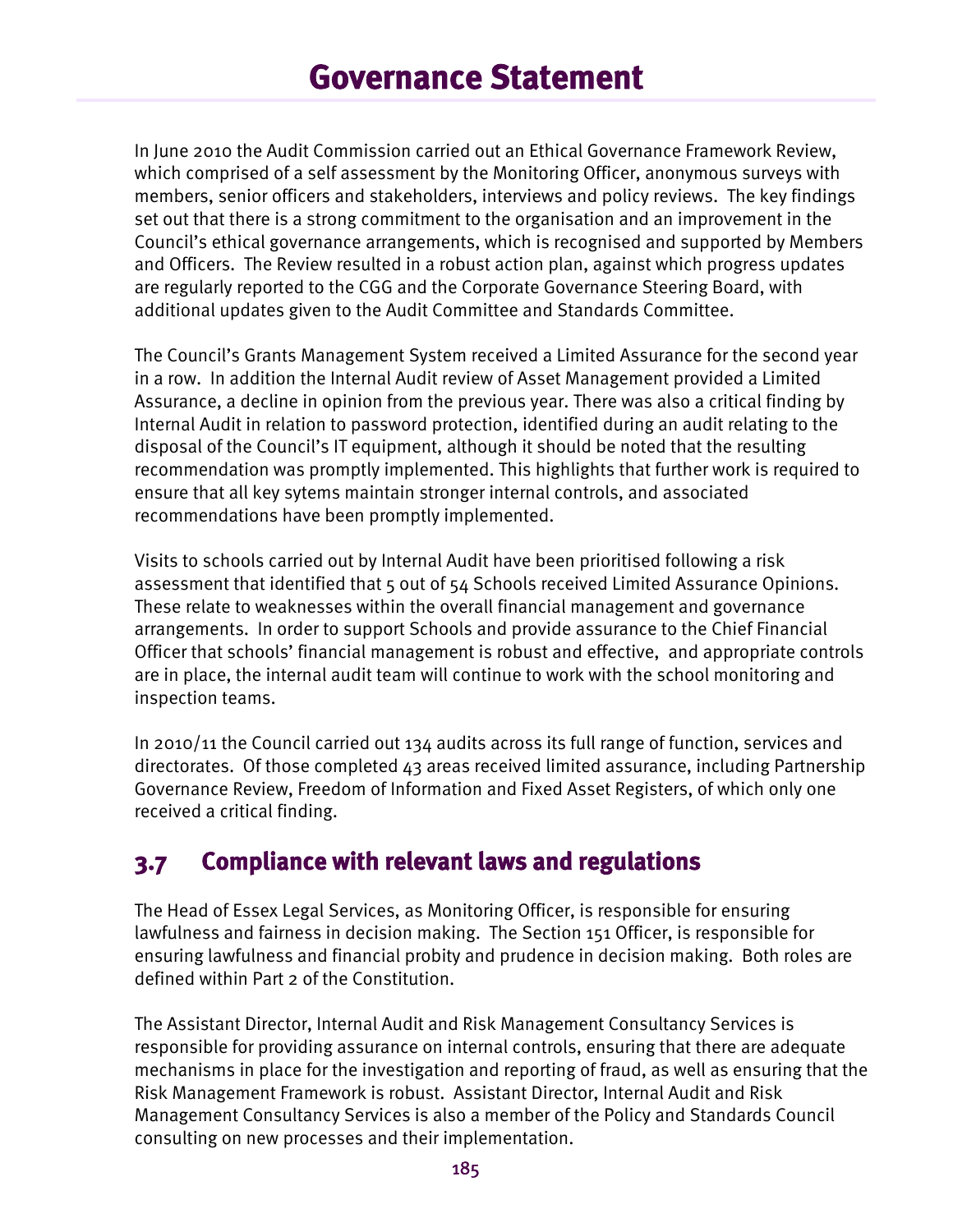Quarterly meetings are held between each Executive Director, the Assistant Director Financial Strategy and Assistant Director, Internal Audit and Risk Management Consultancy Services to review working processes and practices and consider the system of internal control operating within the specific service areas. Each Executive Director is required to complete an evidence-based Service Assurance Statement (SAS), accompanied by a plan setting out actions to be taken to strengthen any areas of weakness. These Statements are formally signed off by the Executive Director for each service area at the end of the year.

The Council has a strong legal service providing advice throughout the organisation, and is able to seek specialist opinion where necessary. The reports prepared for Cabinet require legal advice to be sought prior to their submission, and all reports to Cabinet and CLT must incorporate the comments of both the Section 151 Officer and Monitoring Officer before they are submitted for consideration.

The review of Chief Officers' delegations as part of the Governance Review ensures compliance with the ultra vires doctrine, whilst allowing the Council to utilise its powers.

Accordingly the Council actively recognise the limits of lawful action and observes both the specific requirements of legislation and the general responsibilities placed on it by public law, integrating the key principles of good administrative law into its processes and decision making.

#### **3.8 Whistle-blowing and complaints**

The Council is committed to achieving higher standards of integrity and accountability and expects the same commitment from its employees. By providing a framework for employees, consultants or contractors, to raise concerns which they believe are in the public interest and may relate to illegal, improper or unethical conduct.

The Council's whistle-blowing policy continues to be available for staff through the 'Working Here' intranet site, and provides staff with a formal process to raise concerns relating to wrongdoing. The Officer Code of Conduct was refreshed in December 2010 and includes guidance to officers on reporting improper conduct or illegal activities and cross-refers to the whistle-blowing policy.

The Council has a strong counter-fraud team that supports investigations of allegations raised through the whistle-blowing policy and instigates appropriate recovery action where necessary. The counter-fraud team has reviewed and revised the anti-fraud and corruption policy and fraud response plan for managers. It continues to work closely with external agencies including the Audit Commission, Police and Department of Works and Pensions.

The Council values complaints, comments and compliments received from its customers and the feedback obtained is used within its planning processes to help develop the services. The Council has a comprehensive complaints procedure which is accessible by the public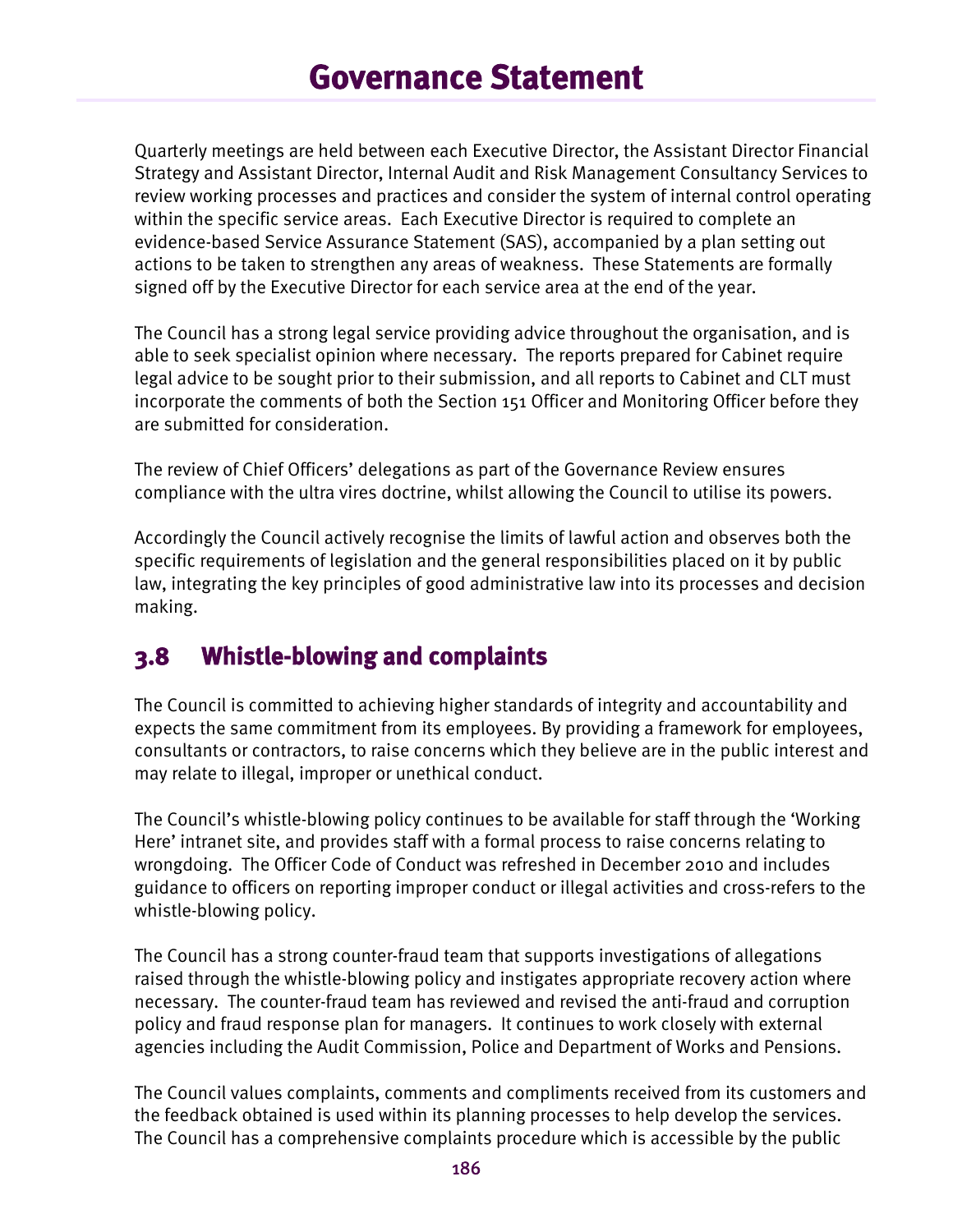through its website. In addition, the Council has a corporate policy 'Responding to complaints, comments and compliments' which sets out the expectations and timescales to be applied in responding to its customers. The accompanying IT system continues to allow tracking of individual complaints and the corporate standards for responses remains high.

### **3.9 Development and training**

The Council continues to place significant emphasis on organisational development and support for all employees within an overall framework of organisational value and behaviour.

Staff annual training and development needs are identified through the individual's 'My Performance' process, with a golden thread clearly linking individual objectives to the Council's overarching priorities. In addition to the Council's comprehensive induction programme, there are a number of internal training courses available to staff covering a wide range of topics and issues and a schedule of forthcoming corporate training events is available through the 'Working Here' intranet page.

The Council also hosts tailor-made senior leadership development programmes, the Emerging Leaders Programme and the Leadership Academy, which are run in conjunction with the Council's partners. The programmes provide a vehicle to achieve leadership excellence and are vital in supporting the delivery of the EssexWorks programme.

Following the elections in 2010 and a comprehensive induction programme being provided to Members, arrangements are in place for ongoing Member development and this is accessible through the Members' Zone located on the Council's intranet site. The Member Development Steering Group has ownership for Members' development and is responsible for shaping the Member development programme and a new training programme has been rolled out to Members and provides for a range of topics to be addressed. In March 2010, the Member development programme received an assessment of substantial assurance following an internal audit review.

During 2010, the Council provided training to support Members in their community role and their County Council role and this took place in the form of seminars, workshops and drop-in sessions providing greater opportunity for attendance and participation. A total of 14 training courses were held for members and this included Diversity and Equality, Freedom of Information, Code of Conduct, Corporate Risk Management Strategy and Legislation and Fraud Awareness.

### **3.10 Channels of communication**

The Council continues to develop clear channels of communication with all sections of the community and other stakeholders, ensuring accountability and encouraging open consultation.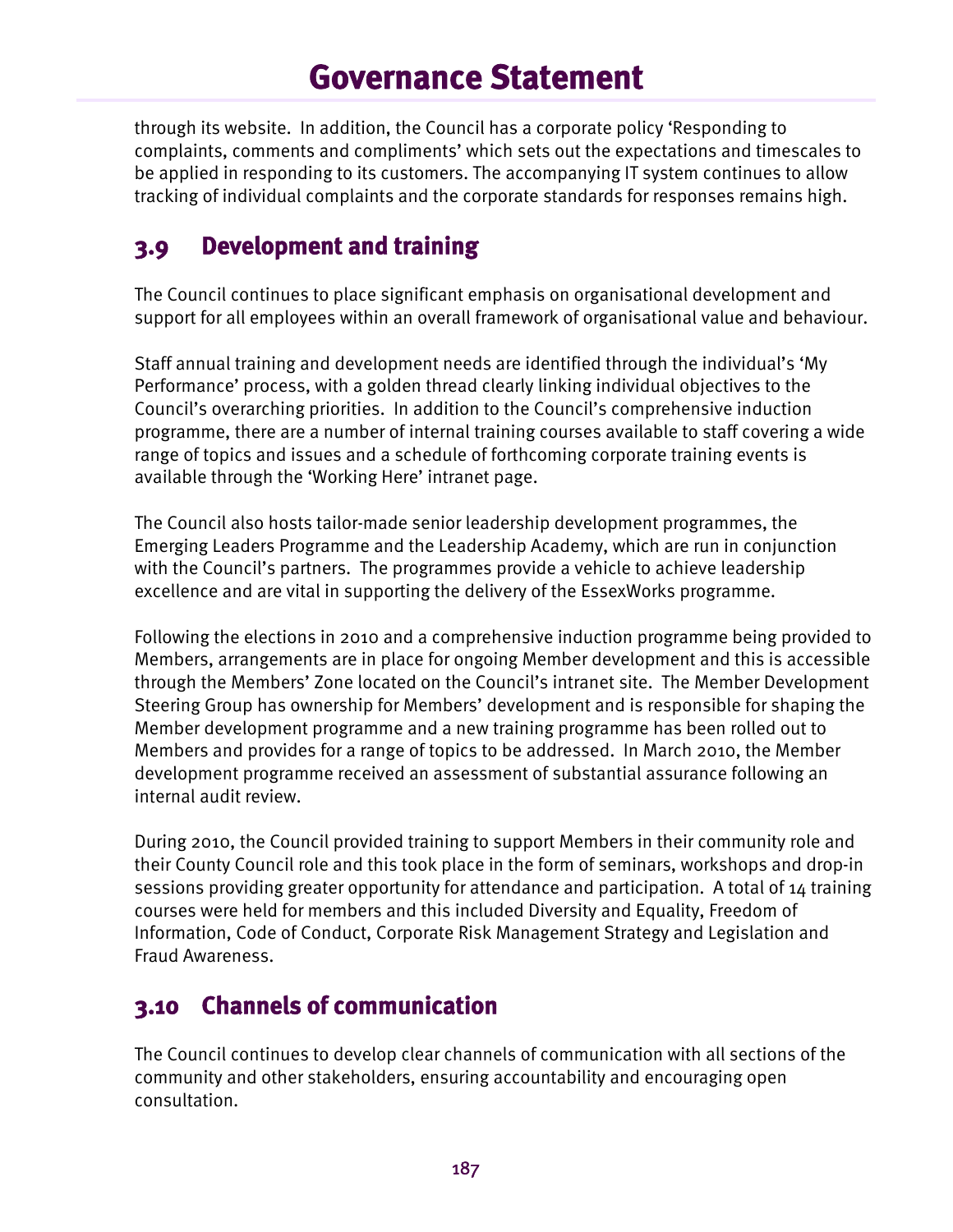The Council has improved its website to ensure that it is accessible to a wide audience, ensuring it includes relevant news articles on its homepage, which are regularly updated. In addition there is also an on-line poll accessible from the Council's homepage, which allows the Council to consult members of the public on topical issues.

The Council also ensures that copies of the agendas, documents, minutes and decisions of its Committees, Cabinet and Council are available through its website and provides a calendar of future meetings to enable public attendance where appropriate.

The Council continued to provide webcasting of Council meetings, which allowed members of the public to view remotely those meetings live or at a convenient time up until September 2010, when this pilot scheme was concluded.

The Council is also making further information available to the public in relation to spending on items in excess of £500 and this information is available via the Council's website and is updated monthly.

Following the Information Commissioner's Office (ICO) Audit in October 2009, in which limited assurance was given, a follow up audit was conducted in October 2010, at which time the ICO considered that the arrangements in place provided reasonable assurance that processes and procedures to mitigate the risks of non compliance with the Data Protection Act were in place.

The Council also ensures that members of the public are aware of the information they can access and provides through the internet site the 'Right to Know', which provides guidance on information available to the public and how they can access it.

Each communication issued by the Council is branded to ensure that it is easily recognised, and the information can be translated into different languages and alternative format. This facility is widely publicised and applies to both printed materials and the Council's website.

The Council continues to ensure that its employees are updated, and up until November 2010 used a bi-monthly magazine called 'Zest', before the Council moved to placing more emphasis on utilising other forms of communication. In addition a seven-day newsletter is circulated via email to all employees and provides updates on topical issues across the Authority. Furthermore 'Jo blogs' a weblog from the Chief Executive, enables quick updates on developments to be provided to employees across the Council through the intranet site. Each year employees are invited to attend the Employee Roadshow which is held twice a year and hosted by the Leader of the Council and the Chief Executive, providing employees with an opportunity to hear the latest news from across the organisation, ask questions and give feedback about issues important to their service areas.

Annually the Council issues its 'Your Voice Employee Engagement Survey' which provides every employee with a chance to take part so that valuable feedback on a range of topics can be captured. The Your Voice survey provides feedback on areas of strength, and identifies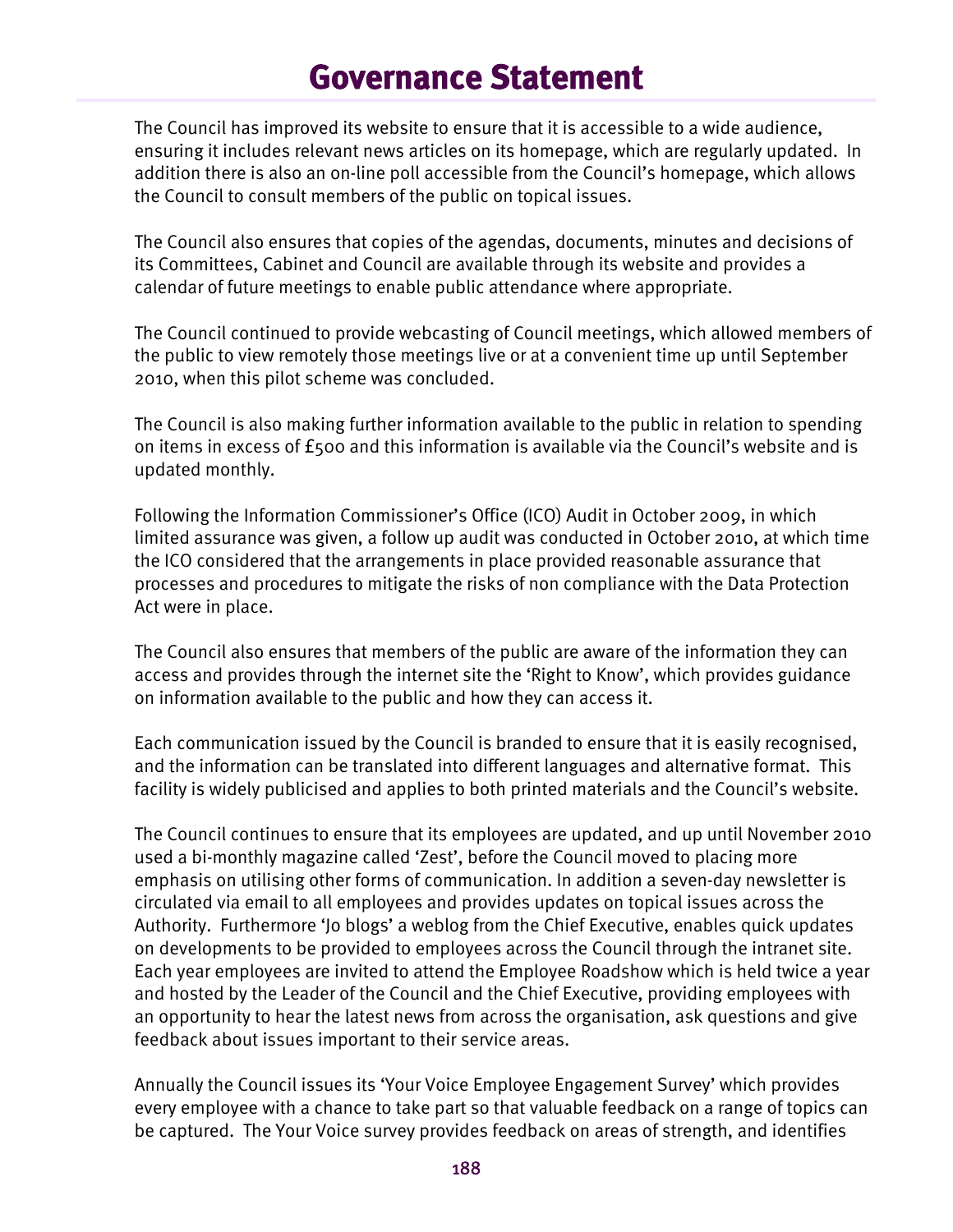areas of genuine employee concern. It is a completely confidential channel for upward communication, and gives the Council the ability to measure trends in employee engagement over time, and evaluate the effect of changes and initiatives. The results of the Your Voice survey are used to drive real improvements, and in 2010 the Corporate Leadership Team took time to analyse the results, including further consultation with employees to make sure that they took action that would make a real difference.

#### **3.11 Partnership Governance**

The Council continues to incorporate good governance arrangements in respect of Partnerships and other group working and reflects these in the Council's overall governance arrangements.

When working in partnership the Council ensures that Members are clear about their roles and responsibilities, both individually and collectively in relation to the Partnership and to the Council, through the LAA and the Essex Corporate Framework, both of which are available through the Essex Partnership portal.

The Essex Partnership successfully applied for a Local Improvement Adviser to assist with the review of the Partnership Governance arrangements and there is on-going work being undertaken with the Essex Partnership Secretariat as new ways of working are developed.

Performance indicators are assigned to each thematic partnership with the LAA Performance Management Group maintaining an overview, with monthly LAA performance score cards being submitted. The Partnership's performance is embedded within the Council's performance reporting process, so that process is reported to Members and Senior Officers routinely. The Partnership performance information was published through the Essex Partnership portal.

#### **4. Review of effectiveness**

The Council has responsibility for conducting, at least annually, a review of the effectiveness of its governance framework including the system of internal control. The review of effectiveness is formed from the work of the Executive Managers within the Council who have responsibility for the development and maintenance of the governance environment, the Assistant Director, Internal Audit and Risk Management Consultancy Services Annual Report, and from comments received from external auditors and other review agencies and inspectorates.

In the 2009/10 AGS action plan, the Council sought to ensure that the recommendations of Internal Audit were implemented, monitored and reviewed, where governance deficits had been identified. During 2010/11 the Council has carried out a follow up review in Gifts and Hospitality and Declaration of Interests, achieving an opinion of 'limited assurance' , which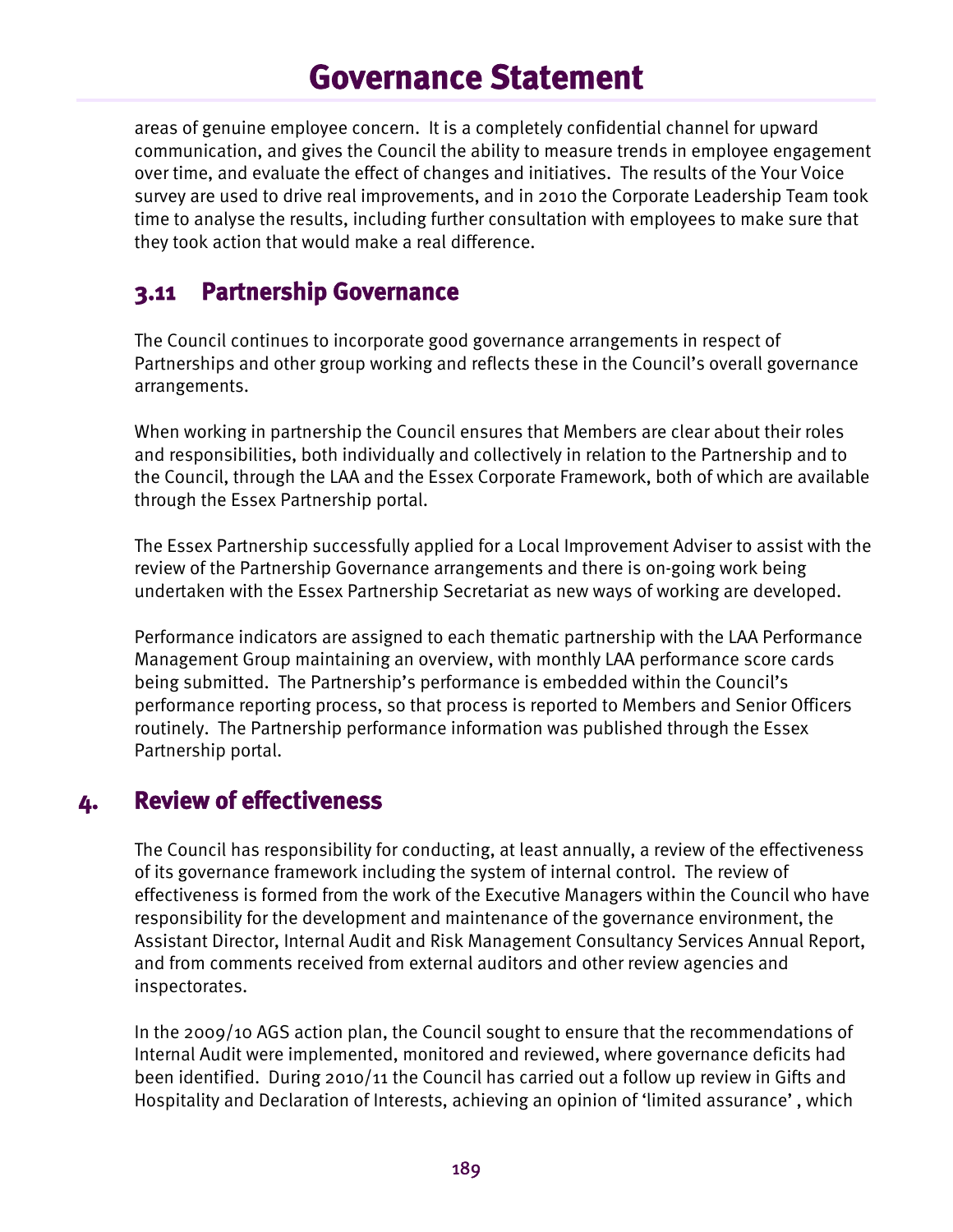was a small improvement on the opinion given in 2009/10. Substantial assurance was returned in the following areas:

- Information Commissioners Data Protection;
- Spendvision; and
- Members Expenses.

The Annual Audit Report includes a review of the effectiveness of internal audit and the effectiveness of the systems of internal control. This reports that there are a number of strong or improving controls in:

- **Pensions Investment;**
- **Journal and virements;**
- Treasury management; and
- Schools Control framework.

Some key systems received limited assurance, including Asset Management which showed a decline in assurance from the previous year. IT Assets and Community Transport have recently received No Assurance opinions (in 2011/12). As a result additional work is required to ensure that these systems strengthen their internal controls and address their weaknesses. Appropriate recommendations have been agreed in order to achieve this.

The Annual Audit Report stipulates that overall the Council's systems of internal control were adequate, and the systems of Internal Audit were effective during 2010/11.

The Council has been advised on the implications of the result of the review of the effectiveness of the governance framework through the Corporate Governance Group, and a plan to address weaknesses and ensure continuous improvement of the system is in place.

#### **5. Significant governance issues**

In February 2010, the former Leader of the Council, Lord Hanningfield resigned from this position following criminal proceedings being instigated by the Crown Prosecution Service. This concerned allegations relating to his expenses claimed from the House of Lords and related to his role as a House of Lords Peer, and not to his position as former Leader of Essex County Council. In May 2011 the former Leader of the Council was convicted of those charges, and was subsequently sentenced to prison for a period of nine months. As a consequence, he is no longer a member of Essex County Council.

Following a rigorous internal audit, the Council had concerns over Lord Hanningfield's expenses incurred while acting as Leader of the Council, and a robust approach has been taken to dealing with the findings. In consultation with the Leader, the Chief Executive has asked Essex Police to investigate the matter.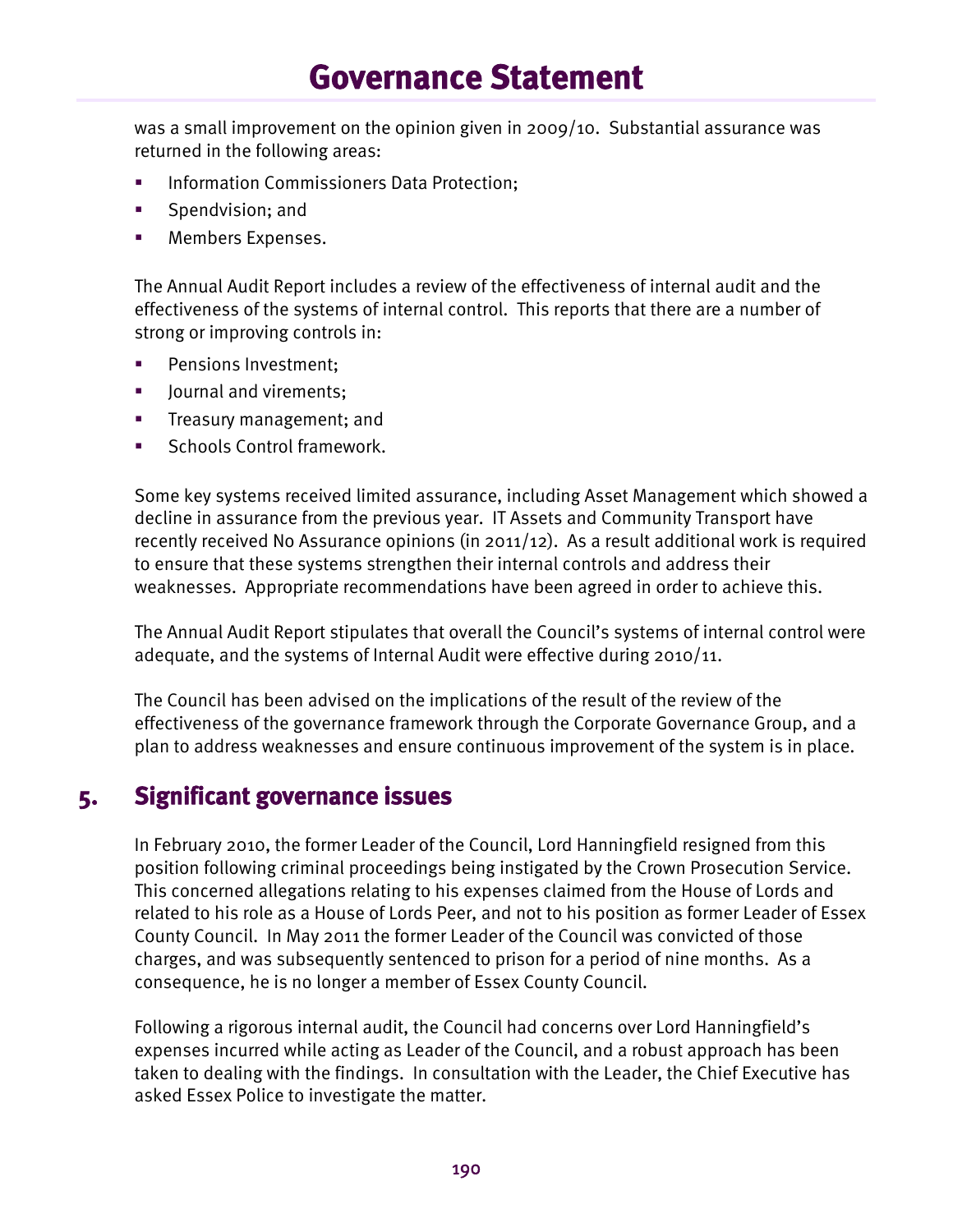The Audit Commission qualified their value for money opinion in 2009/10 because of inadequate arrangements for some aspects of governance. The current Leader has worked very closely with the Chief Executive and Senior Officers since February 2010 to enhance the Council's governance processes.

In the 2009/10 AGS action plan, the Council sought to ensure that recommendations on Safeguarding Children are implemented in line with the agreed Improvement Plan. In March 2011 the Council was subjected to an unannounced Ofsted inspection which showed significant improvements within the Schools, Children and Families directorate. In addition whilst the Service remains a concern for the second year, the Service Assurance Statement showed an improvement in a number of areas over the course of the past year. This is a positive step forward and shows that the Council is continuing to implement the Improvement Plan. However, the Council understands that continuing improvement in this area is vital and will continue to implement the Improvement Plan and keep the same under regular review.

The programme of governance enhancement undertaken in 2010/11 was overseen by the Corporate Governance Steering Board (CGSB). The following activities were delivered:

- The Council adopted a revised Constitution on 14 December 2010;
- New code of governance intranet site: 'How we get things done' has been developed for staff as set out in section 3.5 above;
- A number of Council's policies and procedures were reviewed, updated and re-launched, as set out in section  $3.4$  above;
- The Members' Scheme of Allowances was reviewed and updated in line as set out in section 3.4 above;
- A follow-up Audit has been conducted on members' expenses as set out in section 3.4 above;
- Policy Development process reviewed to ensure removal of authorisation duplication;
- The Council's CGSB has begun a rolling review of all corporate governance documentation and policies;
- A Value For Money Strategy has been drafted to ensure the Council has the information needed to review value for money and performance effectively, as set out in section 3.2 above;
- The composition of Committee and Cabinet Papers has been reviewed to ensure they are easy to read and understand, and are published in a timely way.

Whilst the systems of internal control were deemed adequate during 2010/11, this was diluted by those matters highlighted above. The Council is committed to continuing to take steps to review and improve its governance arrangements. There are a number of actions relating to the Council's governance enhancement programme to be completed in 2011/12 and regular updates are provided to the CGSB on progress. This programme includes;

a review of the structure of Cabinet meetings;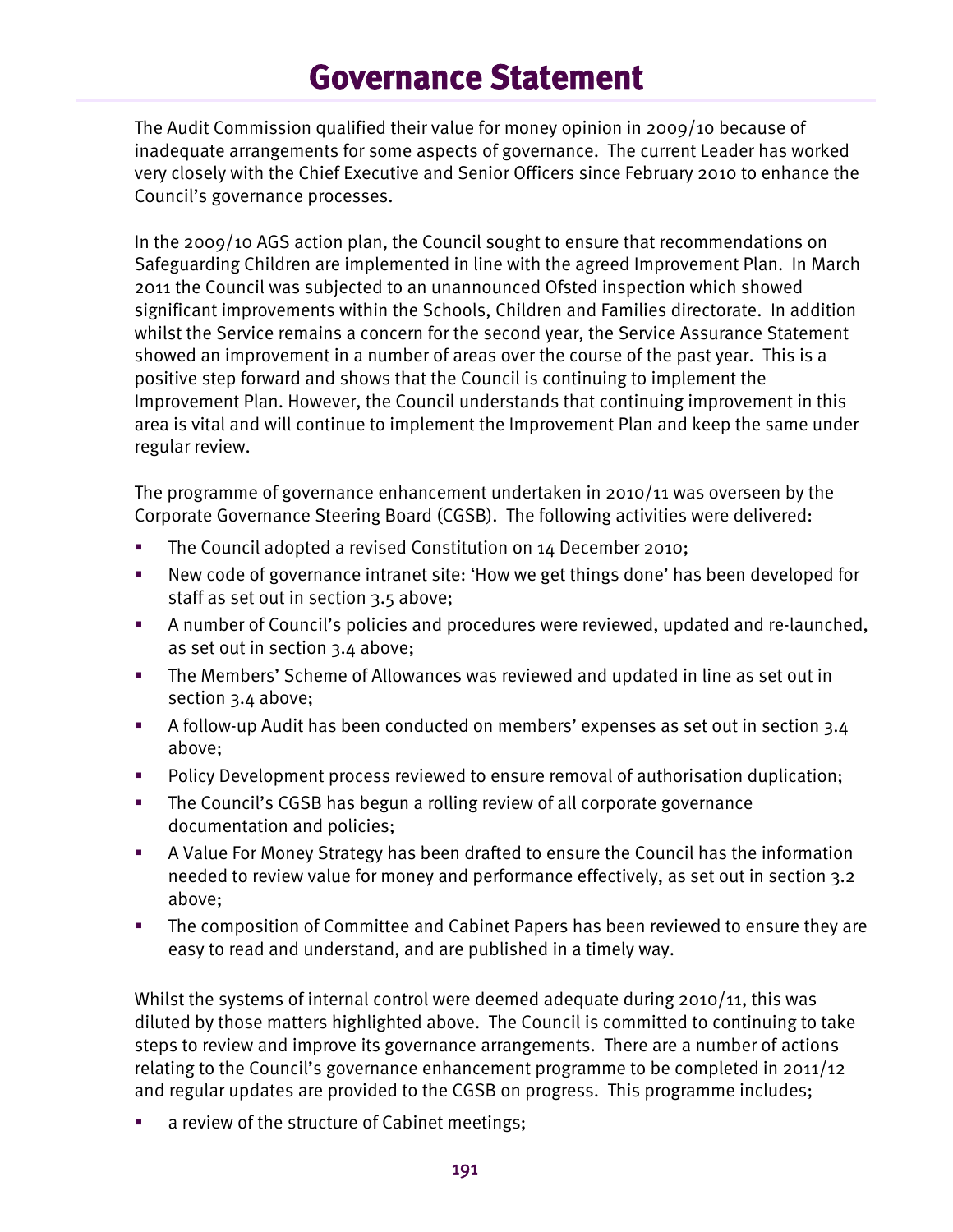- the introduction of performance reporting in relation to publication of formal reports;
- a new Corporate Governance structure to be set up, comprising of two specific policy boards with representation from all services through their governance champions. These policy boards will report to the Corporate Governance Group who in turn report to the Corporate Governance Steering Board, chaired by the Leader of the Council;
- a corporate induction programme for members and officers to be reviewed and redesigned with a clear emphasis on core governance and compliance responsibilities;
- a review of the Councils induction process for all contractors and interim staff to ensure they understand the Councils ethos, values and governance arrangements in relation to their roles; and
- a review of the Council's role as it becomes a commissioning organisation.

The implementation of recommendations made as a result of audit activity linked to a reporting structure on progress will ensure that significant progress is made to enhance the governance arrangements and internal control within the Council.

Appendix A sets out the actions necessary to address those issues highlighted above. The Council is satisfied that these steps will address the need for improvements and will monitor their implementation and operation as part of the annual review process.

-4

Joanna Killian Chief Executive

 $\sqrt{d}u$ 

Peter Martin Leader of the Council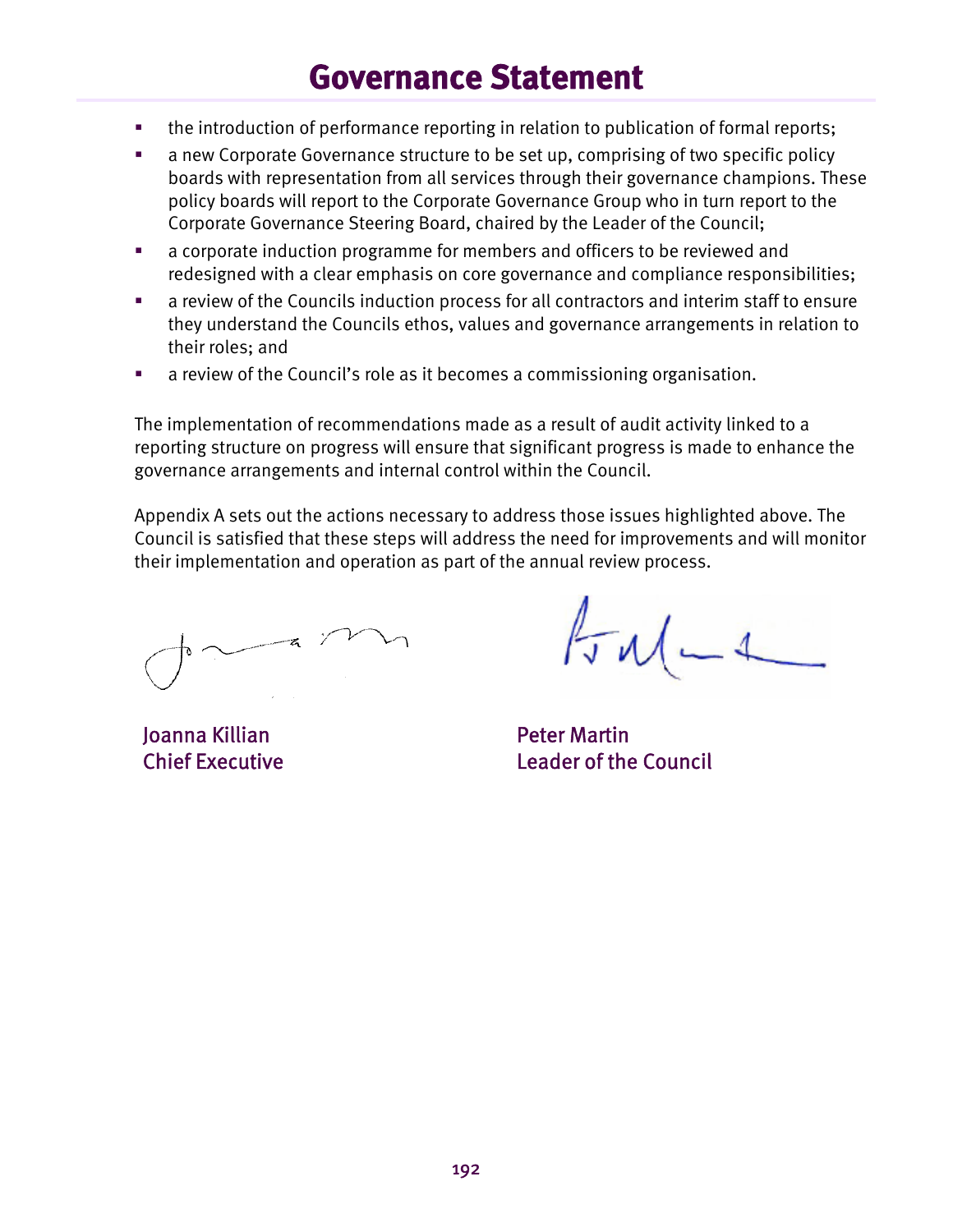# **Governance Statement (Appendix A)**

This table contains key action points to be implemented during 2011/12:

| <b>Findings</b> |                                                                                                                                                                                                                                                                                        | <b>Action</b>                                                | <b>Lead Officer</b>                                              |
|-----------------|----------------------------------------------------------------------------------------------------------------------------------------------------------------------------------------------------------------------------------------------------------------------------------------|--------------------------------------------------------------|------------------------------------------------------------------|
| 1.              | <b>Ensure the Council</b><br>implements a strategy to<br>enable effective review of<br>VFM.                                                                                                                                                                                            | Roll out and embed the<br>Councils VFM Strategy.             | Margaret Lee, Executive Director<br>for Finance.                 |
| 2.              | Ensure governance<br>arrangements are in place for<br>the Council's Target Operating<br>Model including<br>implementation of the Council<br><b>Procurement Procedure Rules</b><br>and supporting guidance,<br>including the role of the<br>Council as a commissioning<br>organisation. | Continue review and<br>update of governance<br>arrangements. | Margaret Lee, Executive Director<br>for Finance.                 |
| 3.              | <b>Ensure the Council completes</b><br>its programme of governance<br>enhancements as outlined<br>above.                                                                                                                                                                               | Implement action plan                                        | Margaret Lee, Executive Director<br>for Finance.                 |
| 4.              | <b>Ensure that recommendations</b><br>of internal audit are<br>implemented, monitored and<br>reviewed, where governance<br>deficits have been identified.                                                                                                                              | Implement<br>recommendations from<br><b>Internal Audit</b>   | Philip Thomson, as Chair of the<br>Corporate Governance Group.   |
| 5.              | Ensure that recommendations<br>on Safeguarding Children are<br>implemented in line with the<br>agreed Improvement Plan                                                                                                                                                                 | Implement actions on the<br>Improvement Plan                 | Dave Hill, Executive Director<br>Schools, Children and Families. |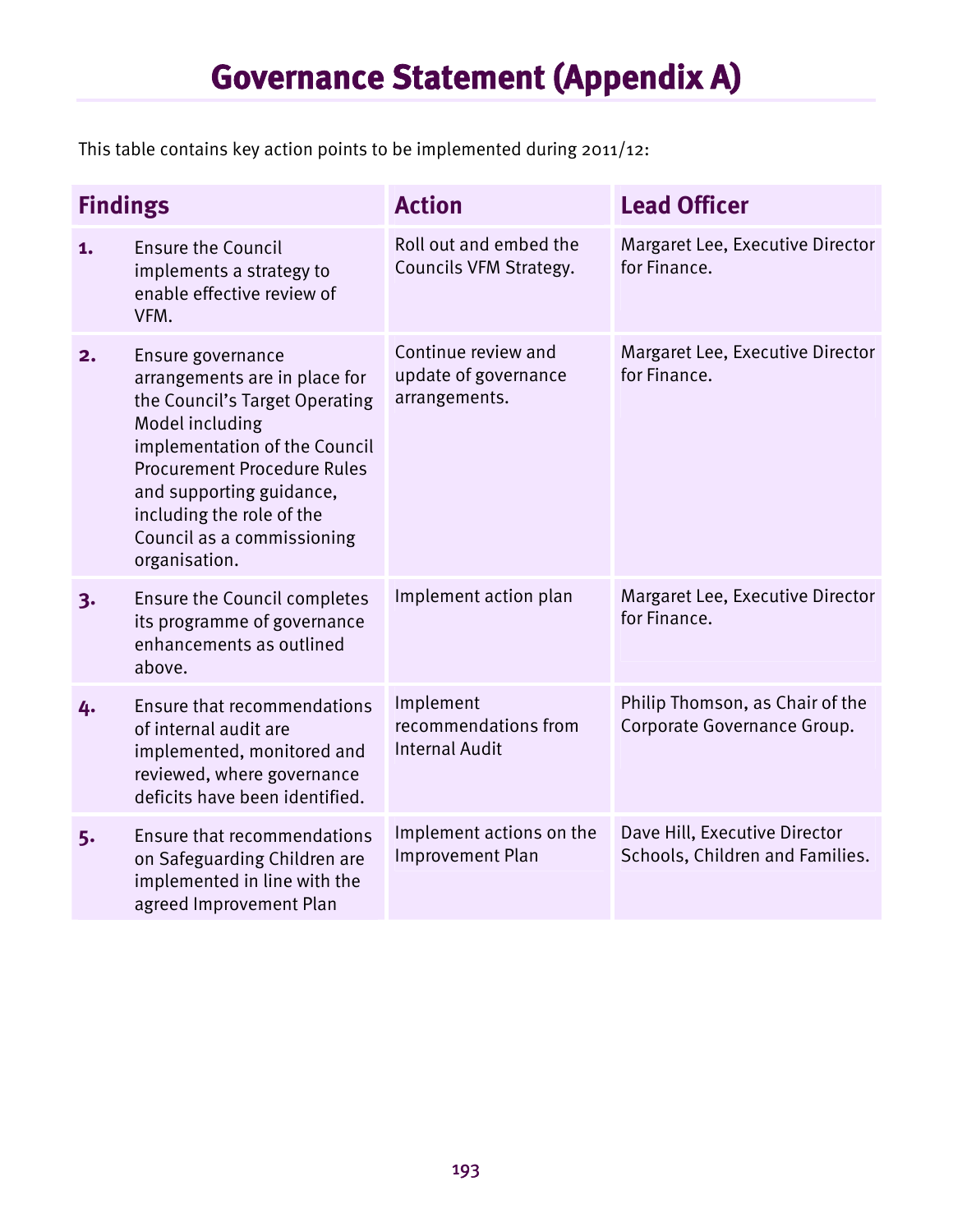| <b>Term</b>                                    | <b>Explanation</b>                                                                                                                                                                                                                                                                                                                                                                                                                                                                                                                                                                                                                                                                     |
|------------------------------------------------|----------------------------------------------------------------------------------------------------------------------------------------------------------------------------------------------------------------------------------------------------------------------------------------------------------------------------------------------------------------------------------------------------------------------------------------------------------------------------------------------------------------------------------------------------------------------------------------------------------------------------------------------------------------------------------------|
| Accruals                                       | Sum included in the accounts to cover income or expenditure attributable to an<br>accounting period for goods received or work done, but for which payment has not been<br>received / made, by the end of that accounting period.                                                                                                                                                                                                                                                                                                                                                                                                                                                      |
| Actuary                                        | A suitably qualified independent consultant employed to advise the Council upon the<br>financial position of either the Pension Fund or the Council's insurance arrangements.                                                                                                                                                                                                                                                                                                                                                                                                                                                                                                          |
| Actuarial gains<br>or losses                   | Gains and losses that arise in relation to defined benefit pension schemes because<br>events have not coincided with the assumptions previously made by the actuary or<br>because the actuarial assumptions have changed compared to the prior year.                                                                                                                                                                                                                                                                                                                                                                                                                                   |
| <b>Accrued benefits</b><br>valuation<br>method | A valuation method in which the Pension scheme's liabilities at the valuation date relate<br>to:<br>The benefits for pensioners and deferred pensioners (i.e. individuals who have<br>٠<br>ceased to be active members but are entitled to benefits payable at a later date) and<br>their dependants, allowing where appropriate for future increases; and<br>The accrued benefits for members in service on the valuation date. The accrued<br>٠<br>benefits are the benefits for service up to a given point in time, whether vested rights<br>or not. Guidance on the projected unit method is given in the Guidance Note GN26<br>issued by the Faculty and Institute of Actuaries. |
| Accumulating<br>Absences<br>Account            | Accumulating absences are those that are carried forward and can be used in future<br>periods if the current period entitlement is not used in full. In local authorities, annual<br>leave, flexitime and time in lieu would usually be accumulating. Accumulating absences<br>are typically earned by employees as they provide services. The Government has issued<br>regulations which mean that the Council is only required to fund holiday pay and similar<br>benefits when they are used, rather than when employees earn the benefits. Amounts are<br>transferred to the Accumulated Absences Account until the benefits are used.                                             |
| Additional<br>voluntary<br>contributions       | Additional voluntary contributions (AVC's) are an option available to individuals to secure<br>additional pension benefits by making regular payments in addition to those payable on<br>basic earnings.                                                                                                                                                                                                                                                                                                                                                                                                                                                                               |
| Amortisation                                   | Amortisation is the writing down of costs to the Income and Expenditure Account over a<br>number of years.                                                                                                                                                                                                                                                                                                                                                                                                                                                                                                                                                                             |
| Appropriations                                 | Appropriations are the transfer of resources between, to and from the various reserves.                                                                                                                                                                                                                                                                                                                                                                                                                                                                                                                                                                                                |
| <b>Balance Sheet</b>                           | This is a summary of the financial position of the Council. It shows the balances and<br>reserves at the Council's disposal, long term indebtedness and fixed and net current<br>assets employed. It excludes the balances and reserves relating to the Pension Fund and<br>the Council's Trust Funds.                                                                                                                                                                                                                                                                                                                                                                                 |
| <b>Billing authority</b>                       | District and borough councils are responsible for the billing and collection of Council Tax.<br>They calculate the amount to be raised from Council Tax after taking into consideration<br>their needs and those of the County Council and the Police and Fire Authorities.                                                                                                                                                                                                                                                                                                                                                                                                            |
| Cabinet                                        | The Cabinet comprises the Leader of the Council, who is its chairman, and nine other<br>Members appointed by the County Council. Each member of the Cabinet has a defined<br>portfolio of responsibilities for the discharge of the Council's business; these portfolios                                                                                                                                                                                                                                                                                                                                                                                                               |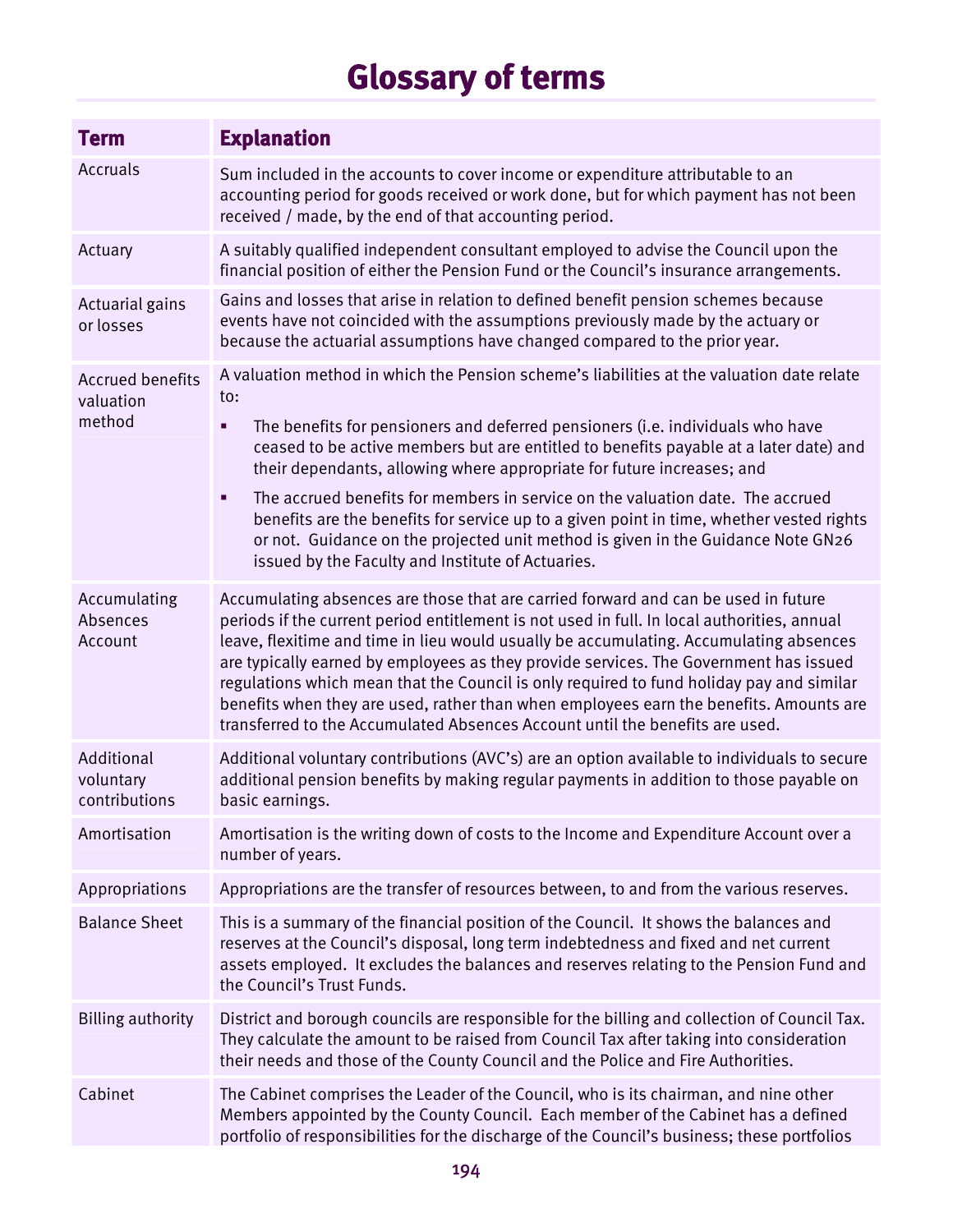| <b>Term</b>                                                           | <b>Explanation</b>                                                                                                                                                                                                                                                                                                             |
|-----------------------------------------------------------------------|--------------------------------------------------------------------------------------------------------------------------------------------------------------------------------------------------------------------------------------------------------------------------------------------------------------------------------|
|                                                                       | are assigned by the Council annually.                                                                                                                                                                                                                                                                                          |
| Capital<br>Adjustment<br>Account                                      | This account represents:                                                                                                                                                                                                                                                                                                       |
|                                                                       | Amounts set aside from revenue resources to repay external loans;<br>٠                                                                                                                                                                                                                                                         |
|                                                                       | The financing of capital payments from capital receipts and revenue reserves; and<br>٠                                                                                                                                                                                                                                         |
|                                                                       | The consolidation of gains arising from the revaluation of property, plant and<br>٠<br>equipment prior to 1 April 2007.                                                                                                                                                                                                        |
|                                                                       | The account was created on 1 April 2007 by amalgamating the Council's Capital Financing<br>Account and Fixed Asset Restatement Account as required by the SORP 2007.                                                                                                                                                           |
| Capital<br>expenditure                                                | This is expenditure on the acquisition of property, plant and equipment (with certain<br>minor exceptions) that will be of use or benefit to the Council in providing its services for<br>more than one year.                                                                                                                  |
| Capital financing<br>costs                                            | Costs associated with the financing of property, plant and equipment, representing<br>interest and principal repayments on loans and contributions from revenue reserves<br>towards capital payments.                                                                                                                          |
| Capital financing<br>requirement                                      | This is a measure of the Council's underlying need to borrow for capital financing<br>purposes.                                                                                                                                                                                                                                |
| Cash equivalent                                                       | Cash equivalents are short-term, highly liquid investments that are readily convertible to<br>known amounts of cash and which are subject to an insignificant risk of changes in value.                                                                                                                                        |
| Chartered<br>Institute of<br><b>Public Finance</b><br>and Accountancy | The Chartered Institute of Public Finance and Accountancy (CIPFA) is the main<br>professional body for accountants working in the public service.                                                                                                                                                                              |
| <b>Collection Fund</b>                                                | Account maintained by billing authorities for the collection and distribution of Council Tax<br>and business rates.                                                                                                                                                                                                            |
| <b>Collection Fund</b><br>Adjustment<br>Account                       | This account represents the difference between the Collection Fund income included<br>within the Income and Expenditure Account and the amount of Council Tax required by<br>regulation to be credited to the General Fund.                                                                                                    |
| Community<br>Assets                                                   | Assets that the Council intends to hold in perpetuity, that have no determinable useful life<br>and that may have restrictions on their disposal. Examples of community assets are parks<br>and monuments.                                                                                                                     |
| Contingent<br>liability                                               | Contingent liabilities are possible or present obligations that arise from past events,<br>whose existence will be confirmed only by the occurrence of one or more uncertain future<br>events not wholly within the Council's control. Contingent liabilities are not recognised in<br>the accounts as an item of expenditure. |
| Council tax                                                           | A local tax set by local authorities in order to finance their revenue expenditure. The level<br>set by a Council will be dependent on the level by which its budgeted expenditure<br>exceeds income from other sources (for example, grants awarded by central government).                                                   |
| Creditors                                                             | Amounts due, but not yet paid, for work done, goods received or services rendered during                                                                                                                                                                                                                                       |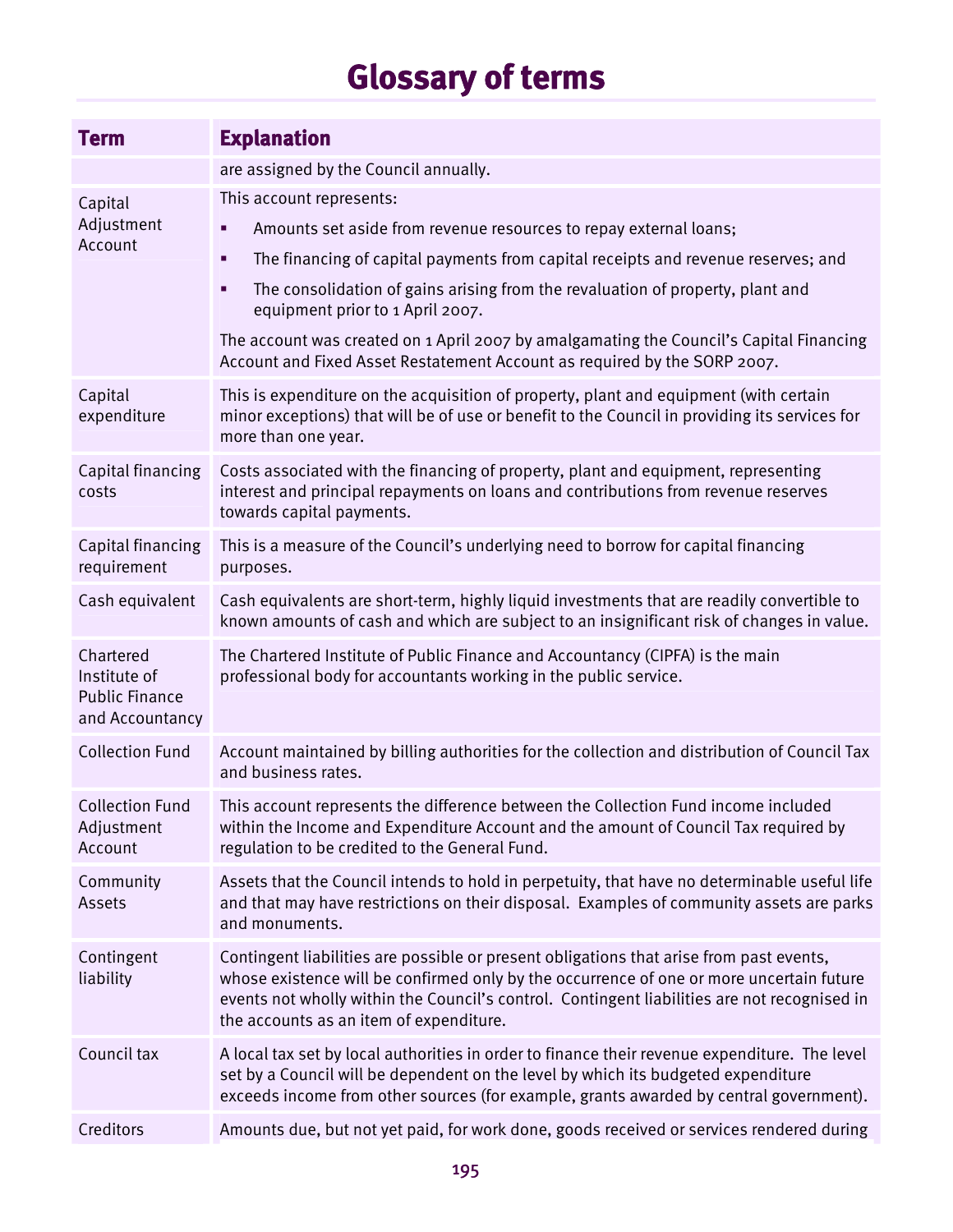| <b>Term</b>                               | <b>Explanation</b>                                                                                                                                                                                                                                                                                                                                                                                                                                                                                                                                                                                                                          |
|-------------------------------------------|---------------------------------------------------------------------------------------------------------------------------------------------------------------------------------------------------------------------------------------------------------------------------------------------------------------------------------------------------------------------------------------------------------------------------------------------------------------------------------------------------------------------------------------------------------------------------------------------------------------------------------------------|
|                                           | the financial year.                                                                                                                                                                                                                                                                                                                                                                                                                                                                                                                                                                                                                         |
| Debtors                                   | Amounts due, but not yet received, for work done or services supplied, during the<br>financial year.                                                                                                                                                                                                                                                                                                                                                                                                                                                                                                                                        |
| Defined benefit<br>pension scheme         | A defined benefit pension scheme is any scheme other than a defined contribution<br>scheme. Usually the scheme rules define the benefits independently of the contributions<br>payable and the benefits are not directly related to the investments of the scheme. The<br>scheme may be funded or unfunded (including notionally funded).                                                                                                                                                                                                                                                                                                   |
| Defined<br>contribution<br>pension scheme | A pension or other retirement benefit scheme into which an employer pays regular<br>contributions fixed as an amount or as a percentage of pay and will have no legal or<br>constructive obligation to pay further contributions if the scheme does not have sufficient<br>assets to pay all employee benefits relating to employee service in the current or prior<br>periods.                                                                                                                                                                                                                                                             |
| Depreciation                              | Depreciation is a measure of the wearing out, consumption or other reduction in the<br>useful economic life of a fixed asset, whether arising from use, passing of time or<br>obsolescence through technical or other changes.                                                                                                                                                                                                                                                                                                                                                                                                              |
| Discount (PWLB)                           | In the event of the Council prematurely repaying a loan to the Public Works Loan Board<br>(PWLB) it will be required to pay to the PWLB the present value of the remaining payments<br>of principal and interest due on the loan. The present value is calculated with reference to<br>the rates of interest in force when the repayment is confirmed. To the extent that the rate<br>in force is above the rate of interest payable on the loan being repaid, the Council is<br>compensated by the PWLB for the interest rate differential. This differential is referred to<br>as a 'discount' arising from early settlement of the loan. |
| Discretionary<br>benefits                 | Retirement benefits which the employer has no legal, contractual or constructive<br>obligation to award and which are awarded under the Council's discretionary powers,<br>such as the Local Government (Discretionary Payments) Regulations 1996, the Local<br>Government (Discretionary Payments and Injury Benefits (Scotland) Regulations 1998, or<br>the Local Government (Discretionary Payments) Regulations (Northern Ireland) 2001.                                                                                                                                                                                                |
| Donated asset                             | Donated assets are assets transferred to the Council at nil value or acquired at less than<br>fair value                                                                                                                                                                                                                                                                                                                                                                                                                                                                                                                                    |
| Dormant<br>company                        | The term 'dormant' applies to a company that, in legal terms, has no significant<br>accounting transactions during a financial year. Companies can be dormant in order to<br>hold an asset, or to protect the company name. Whilst the company is dormant, various<br>returns and the annual company Balance Sheet must nevertheless be prepared and filed<br>with Companies House.                                                                                                                                                                                                                                                         |
| <b>Effective interest</b><br>rate         | The effective interest rate is the rate that exactly discounts estimated future cash receipts<br>through the expected life of the financial asset or, when appropriate, a shorter period, to<br>the net carrying amount of the financial asset. It is used to calculate the amortised cost of<br>an asset or liability.                                                                                                                                                                                                                                                                                                                     |
| Fair value                                | The amount for which an asset could be exchanged, or a liability settled, between<br>knowledgeable, willing parties in an arm's length transaction.                                                                                                                                                                                                                                                                                                                                                                                                                                                                                         |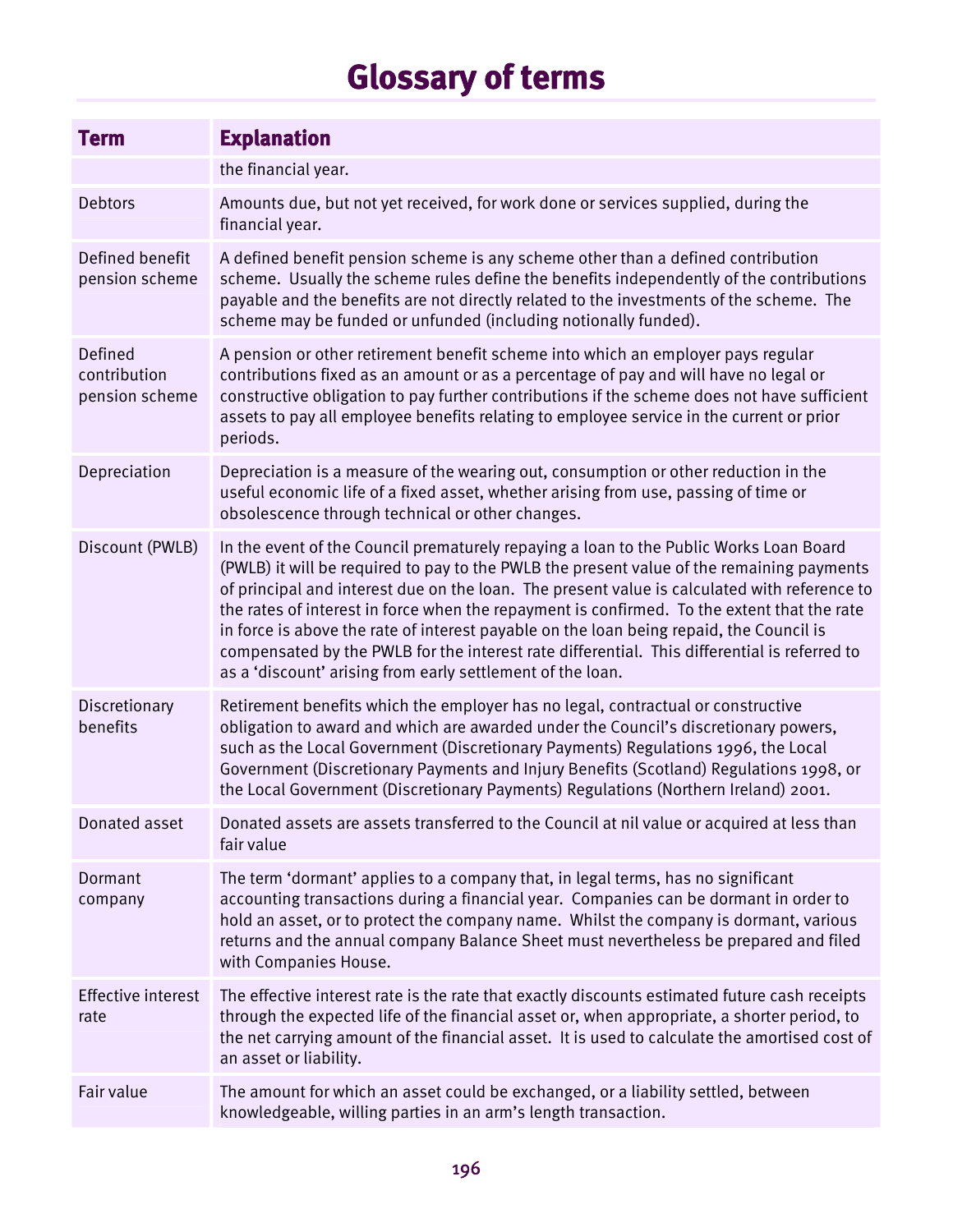| <b>Term</b>                                       | <b>Explanation</b>                                                                                                                                                                                                                                                                                                                                                   |
|---------------------------------------------------|----------------------------------------------------------------------------------------------------------------------------------------------------------------------------------------------------------------------------------------------------------------------------------------------------------------------------------------------------------------------|
| Fees and<br>charges                               | Charges made to the public for a variety of services such as the provision of school meals,<br>meals-on-wheels, letting of school halls and the hire of sporting facilities.                                                                                                                                                                                         |
| <b>Finance leases</b>                             | Finance leases transfer all, or the majority of, the risks and rewards of ownership of a fixed<br>asset to the lessee. Consequently, the fixed asset is included within the Balance Sheet of<br>the lessee, even though the lessor retains legal title of the asset (also see 'Leasing' and<br>'Operating Leases').                                                  |
| Financial<br>instruments                          | Any contract that gives rise to a financial asset of one entity and a financial liability or<br>equity instrument of another. Examples include the borrowing or lending of money and<br>the making of investments.                                                                                                                                                   |
| Financial<br>Instruments<br>Adjustment<br>Account | An account within the Balance Sheet used to manage the difference between the rules for<br>accounting for financial instruments and the statutory provisions for charging amounts to<br>the General Fund Balance.                                                                                                                                                    |
| <b>Heritage Assets</b>                            | Tangible assets with historical, artistic, scientific, technological, geophysical or<br>environmental qualities that are held and maintained principally for their contribution to<br>knowledge and culture.                                                                                                                                                         |
| <b>IFRS</b>                                       | International Financial Reporting Standards. These are accounting standards by which<br>the Council prepares its accounts.                                                                                                                                                                                                                                           |
| Investments                                       | A long term investment is intended to be held for use on a continuing basis in the<br>activities of the Council. Investments are so classified only where an intention to hold the<br>investment for the long term (greater than one year) can clearly be demonstrated or where<br>there are restrictions as to the investor's ability to dispose of the investment. |
|                                                   | Investments, other than those related to the pensions fund that do not meet the above<br>criteria, are classified as current assets.                                                                                                                                                                                                                                 |
| <b>LAAP</b> bulletin                              | These are bulletins issued by CIPFA's Local Authority Accounting Panel (LAAP) on topical<br>accounting issues and developments, to provide clarification upon detailed accounting<br>guidance.                                                                                                                                                                       |
| Leasing                                           | A method of acquiring the use of capital assets without legal title (ownership). There are<br>two main types of leasing arrangements - namely finance leases and operating leases.                                                                                                                                                                                   |
| Monitoring<br>Officer                             | The Monitoring Officer is responsible for promoting and maintaining high standards of<br>financial conduct. The Monitoring Officer is also responsible for reporting any actual or<br>potential breaches of the law or maladministration to the Council and/or Cabinet.                                                                                              |
| <b>National Non</b><br><b>Domestic Rates</b>      | These rates are the means by which local businesses contribute to the cost of providing<br>local authority services. Business rates are paid into a national pool. The pool is then<br>divided between all authorities in proportion to their formula grant allocation.                                                                                              |
| Net Expenditure                                   | Net expenditure is arrived at after deduction of income and specific grants, and includes<br>the costs of support services.                                                                                                                                                                                                                                          |
| Operating lease                                   | Operating leases are agreements for the rental of assets where the rewards and risks of<br>ownership of the asset remain with the leasing company. The annual rentals are charged                                                                                                                                                                                    |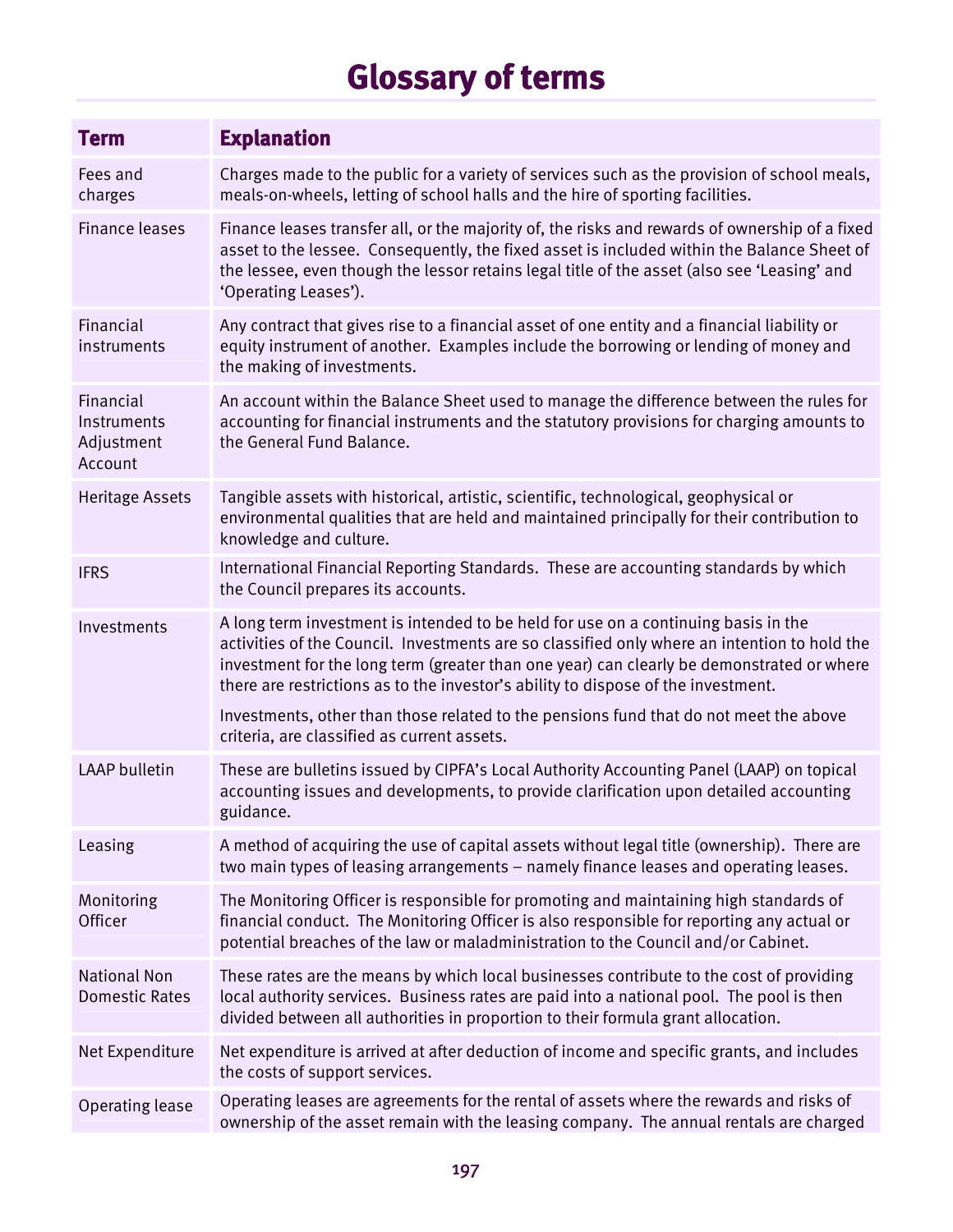| <b>Term</b>                               | <b>Explanation</b>                                                                                                                                                                                                                                                                                                                                                                                                                                                                                                                                                                                                                                 |
|-------------------------------------------|----------------------------------------------------------------------------------------------------------------------------------------------------------------------------------------------------------------------------------------------------------------------------------------------------------------------------------------------------------------------------------------------------------------------------------------------------------------------------------------------------------------------------------------------------------------------------------------------------------------------------------------------------|
|                                           | directly to the Income and Expenditure Account (also see Leasing and Finance Leases).                                                                                                                                                                                                                                                                                                                                                                                                                                                                                                                                                              |
| Precept                                   | The amount the County Council requires the Borough / District Councils to pay from the<br>Council Tax they have collected (on behalf of all authorities that set Council Tax) to meet<br>the cost of County Council services.                                                                                                                                                                                                                                                                                                                                                                                                                      |
| Premium (PWLB)                            | In the event of the Council prematurely repaying a loan to the Public Works Loan Board<br>(PWLB) it will be required to pay to the PWLB the present value of the remaining payments<br>of principal and interest due on the loan. The present value is calculated with reference to<br>the rates of interest in force when the repayment is confirmed. To the extent that the rate<br>in force is below the rate of interest payable on the loan being repaid, the Council is<br>required to recompense the PWLB for the interest rate differential. This differential is<br>referred to as a 'premium' arising from early settlement of the loan. |
| <b>Private Finance</b><br>Initiative      | A long-term contractual public private partnership under which the private sector takes on<br>the risks associated with the delivery of public services in exchange for payments tied to<br>agreed standards of performance.                                                                                                                                                                                                                                                                                                                                                                                                                       |
| Provisions                                | An amount set aside to provide for a liability that is likely to be incurred as a result of a<br>past event, prior to the balance sheet date, but where the exact amount and the date on<br>which it will arise is uncertain.                                                                                                                                                                                                                                                                                                                                                                                                                      |
| <b>Public Private</b><br>Partnership      | An arrangement where the private sector partner agrees to provide a service to a public<br>sector organisation. The PFI is one form of a PPP.                                                                                                                                                                                                                                                                                                                                                                                                                                                                                                      |
| <b>Public Works</b><br><b>Loans Board</b> | The PWLB is a government agency that provides longer-term loans to local authorities, at<br>interest rates marginally above the Government's own borrowing rate.                                                                                                                                                                                                                                                                                                                                                                                                                                                                                   |
| Remuneration                              | Remuneration includes all amounts paid to or receivable by a person, including sums due<br>by way of expense allowances (so far as these are chargeable to tax) and the estimated<br>money value of any other benefits received by an employee otherwise than in cash.                                                                                                                                                                                                                                                                                                                                                                             |
| Reserves                                  | The Council's accumulated surplus income in excess of expenditure, which can be used to<br>finance future spending and is available to meet unforeseen financial events.                                                                                                                                                                                                                                                                                                                                                                                                                                                                           |
|                                           | Earmarked reserves are amounts set aside for a specific purpose in one financial year and<br>can be carried forward to meet expenditure in future years.                                                                                                                                                                                                                                                                                                                                                                                                                                                                                           |
| Revaluation<br>Reserve                    | This reserve records the net gains arising on the revaluation of the Council's property,<br>plant and equipment from 1 April 2007. Prior to April 2007, gains and losses were taken<br>to the Fixed Asset Restatement Account. The balance on the Fixed Asset Restatement<br>Account as at 31 March 2007 was transferred to the Capital Adjustment Account on 1 April<br>2007 in accordance with the SORP 2007.                                                                                                                                                                                                                                    |
| Revenue<br>provision                      | The minimum amount which must be charged to the revenue account each year and set<br>aside for repaying external loans, currently 4% of the capital financing requirement.                                                                                                                                                                                                                                                                                                                                                                                                                                                                         |
| Revenue Support<br>Grant                  | This is the central government financial support towards the general expenditure of local<br>authorities.                                                                                                                                                                                                                                                                                                                                                                                                                                                                                                                                          |
| Retirement<br>benefits                    | All forms of consideration given by an employer in exchange for services rendered by<br>employees that are payable after the completion of employment. Retirement benefits do                                                                                                                                                                                                                                                                                                                                                                                                                                                                      |